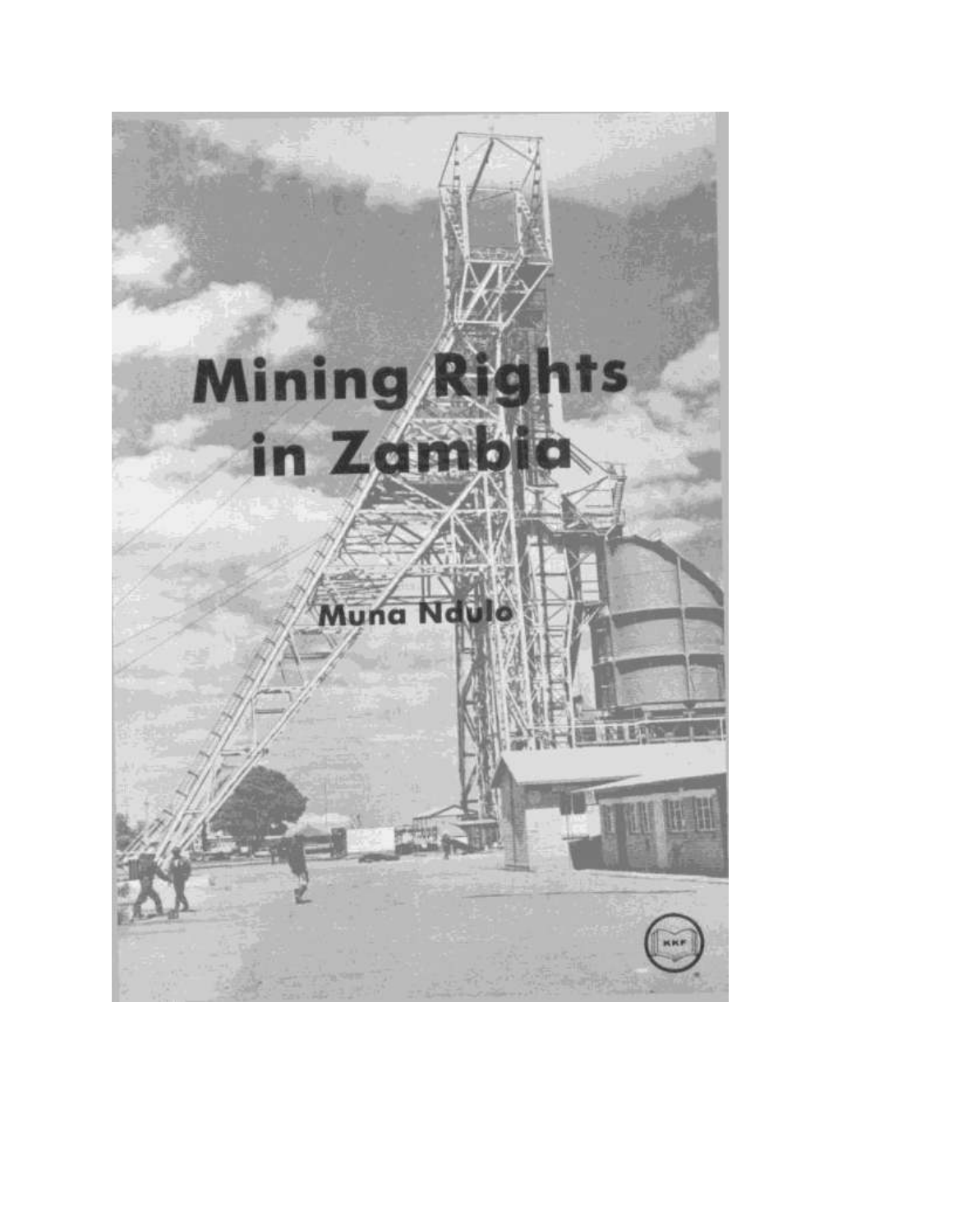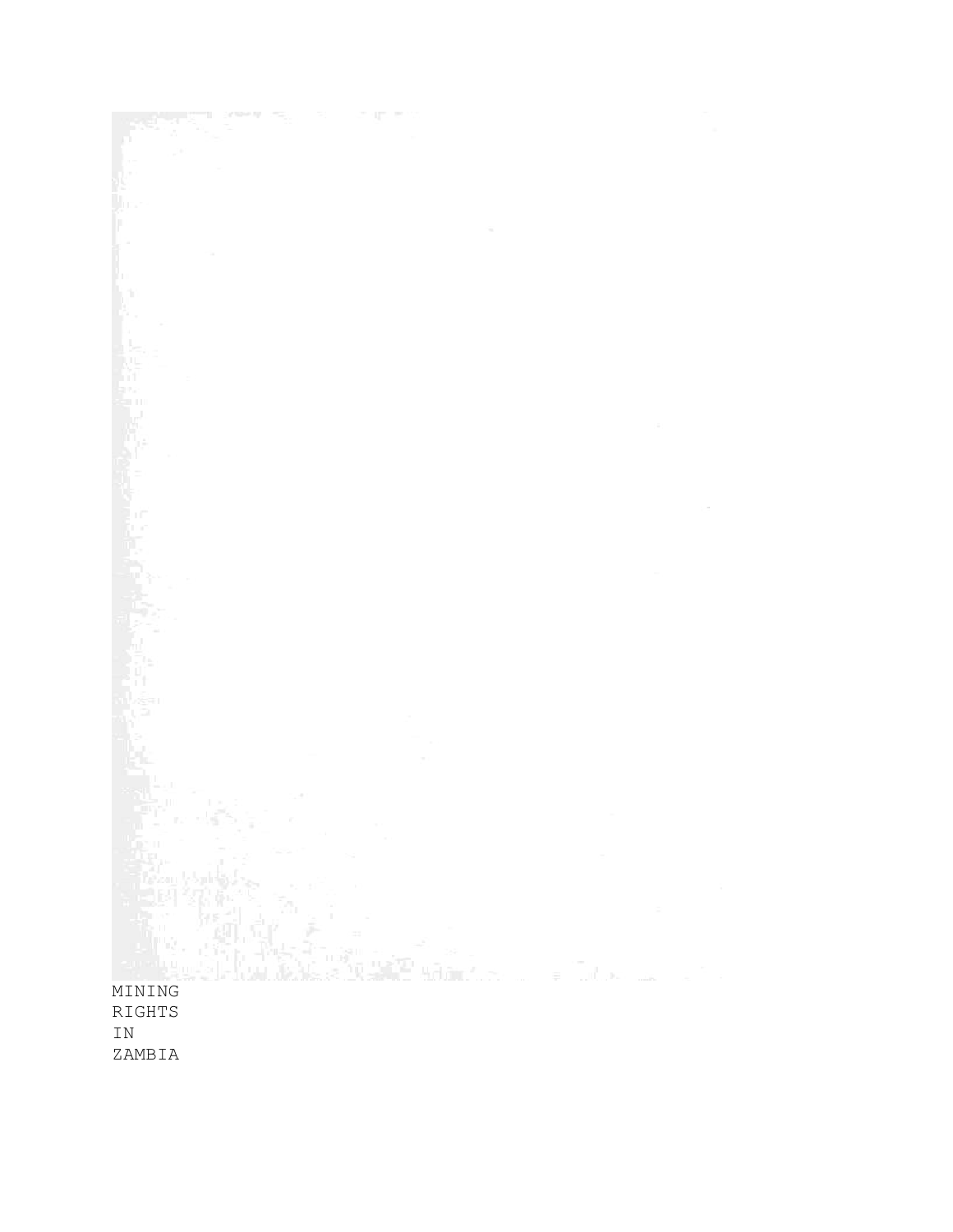MINING RIGHTS IN ZAMBIA Muna Ndulo LLB (Zambia) LLM (Harvard) D. Phil (Oxon) Advocate of the High Court for Zambia, Professor of Law, University of Zambia.



Kenneth Kaunda Foundation Muna Ndulo, 1987 First Published 1987 by Kenneth Kaunda Foundation (Publishing and Printing Division) P. O. Box 32664, Lusaka, Zambia ISBN 9982-01-001-8 Printed in Zimbabwe by Print Holdings Dedicated to my parents Temba and Julia: They started it all.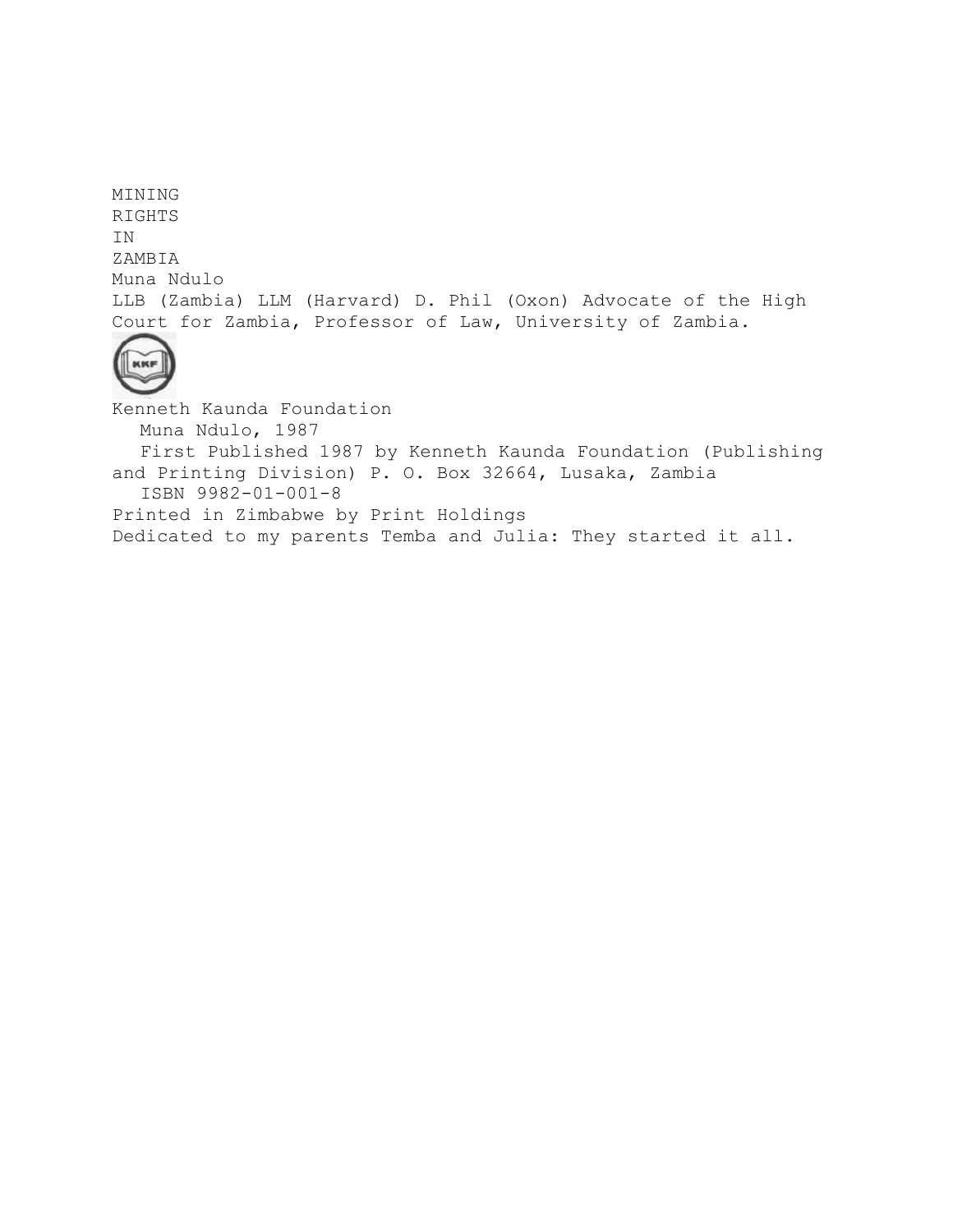

#### PREFACE

**CIRCUM REPORT OF A REPORT OF THE VALUE** 

**Warranted School** 

A legal framework is required for most human endeavours, whether it be to apply justice or to establish codes of public conduct or to provide facilities for the conduct of social or economic life by regulating and thus enabling such activities to be carried out in an orderly manner. The number of these activities

 $\Delta\chi_{\rm c}^2$  and the  $55^2$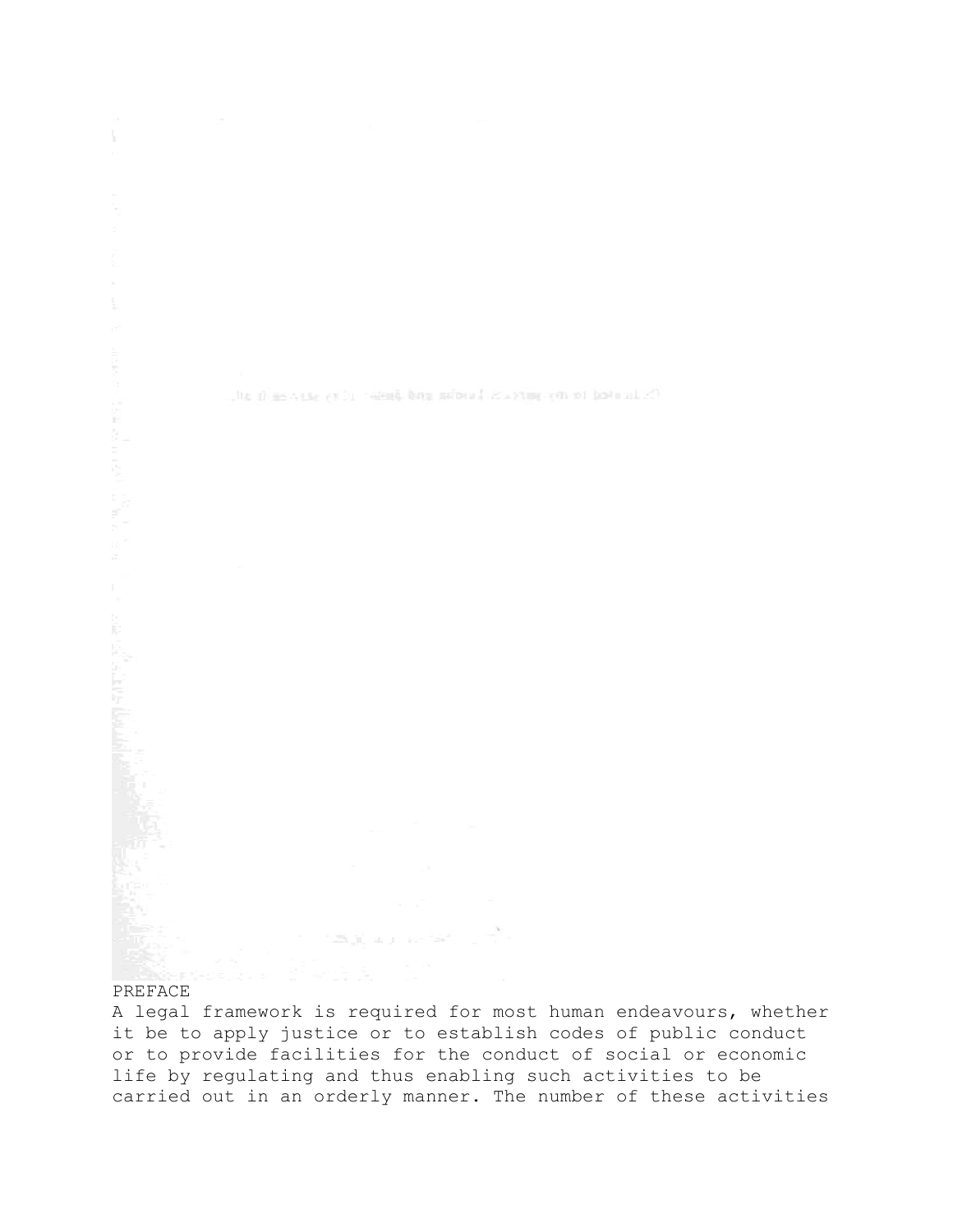have proliferated considerably mostly as a result of the extraordinary industrial and social development of the world. Hence, like in all other activities legislation is required to establish rules and regulations to control mining activities. This book is an attempt to provide a detailed study of such a legal framework within which the orderly development and operations relating to the activities of mineral exploitation in Zambia are carried out. The term mining law here is used to mean those enactments which in various ways regulate the acquisition and tenure of mining rights and mining grounds, and the practice of mining-right holders. It relates primarily to the disposition of mining rights and the specific imposts that relate to the exploitation of mineral deposits. The main aspects of mining law cover such things as definition of minerals, ownership of resources, law relating to the right to mine, conditions of governing the issue and holding of mining rights, and the relationship between mineral-and surface-right holders. This is in contradiction to mining regulations, which control the method of working a mine. The term mining regulations covers a broad spectrum and includes such diverse elements as fiscal and monetary policy, labour relations, and safety measures concerning machines and people.

Traditionally writers on the subject of mining law treated it as an aspect of land law. Mining activities today present novel and intricate questions that are based upon developments in technology, multiple use of mineral bearing lands, multiple methods of taxation, and techniques of leasing, financing, and operating mineral properties. While the fixed rules of land law may have provided a skeleton upon which to build, it is generally accepted that mining legislation has departed from them in order to meet the practical requirements of the miners and the mining industry. Thus a body of legal concepts has developed which is peculiar in its application to mining activities. The reader should not therefore fall into the trap of drawing too close an analogy between mining law and land law, for it could lead to erroneous solutions to mining problems. Mining law has acquired a status of its own.

The principal aim of any country's mining legislation is to encourage the orderly exploitation and development of its mineral resources and to obtain revenues for the development of its economy. To attain these objectives the mining law must help to develop a healthy atmosphere for mining. Mining capital in Zambia is to some extent private and foreign in origin, and, as is known, in general such capital is timid with regard to venturing into most developing countries.<sup>1</sup> Thus this study makes the basic assumption that because of the absence of local sources of capital, foreign investment in the mining industry is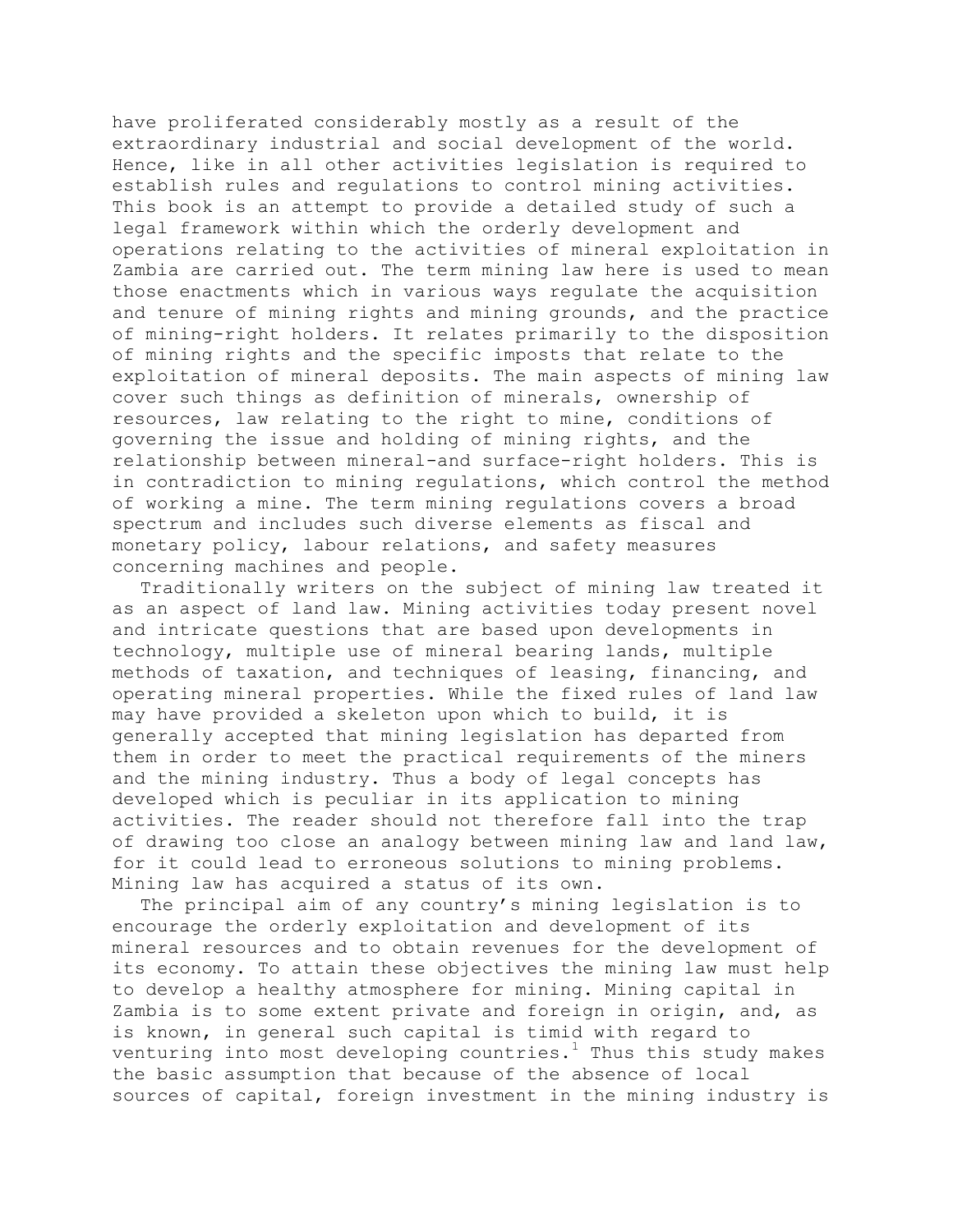desirable. Since investors invest to make a profit, the need of the private investor to realise a fair return on his investment is recognised, one must also bear in mind that mining investment can only take place on the basis of reasonable consistence in the long-term stabilty of operating conditions, consequently certain aspects of the mining legislation will be evaluated in terms of how it affects the flow of foreign capital.

This book is based on a doctoral thesis written for Oxford University while at Trinity College, Oxford. I wish to express my gratitude to Dr. Alan Milner, Fellow of Trinity College, who supervised the writing of the thesis. His guidance was invaluable. I wish also to thank the British Council and the University of Zambia who generously granted me financial assistance to study at Oxford. In a work of this kind an obvious debt is owed to many people I interviewed or held discussions with when gathering material for this book and those who helped type the manuscript in its various stages. Throughout the period of research and writing my wife, Marjorie and the children gave me warm support and bore many lonely hours. To them I am grateful. Lastly, I wish to thank tjie publishers for their encouragement and for publishing this book, and Zambia Consolidated Copper Minea Ltd for generously subsidising the publication o'f this book. E.g. Lindlcy, Mines and Minerals, 1914. viii CONTENTS PAGE Preface vii List of Tables  $*$ List of Maps xi Table of Statutes xi Table of Cases xx Units xxviii 1. Introduction 1 2. The basis of the British South Africa Company claims to Mineral Rights in Zambia 20 3. Challenges to the British South Africa Company claims 37 4. [An analysis of the British South Africa Company claims](#page-90-0) 76 5. Mining Rights Before the 1969 Mining Legislation 119 6. Ownership of Minerals and the Nature of Mining Rights after the 1969 Legislation 133 7. Domestic Participation in Mining Ventures 190 8. Mining Rights and Mineral Taxation221 Bibliography 253 LIST OF TABLES 1. Tonnages of Minerals Produced, 19782 2. World Copper Statistics, 1971 and 1978 3 3. Contribution of Mining Industry to Domestic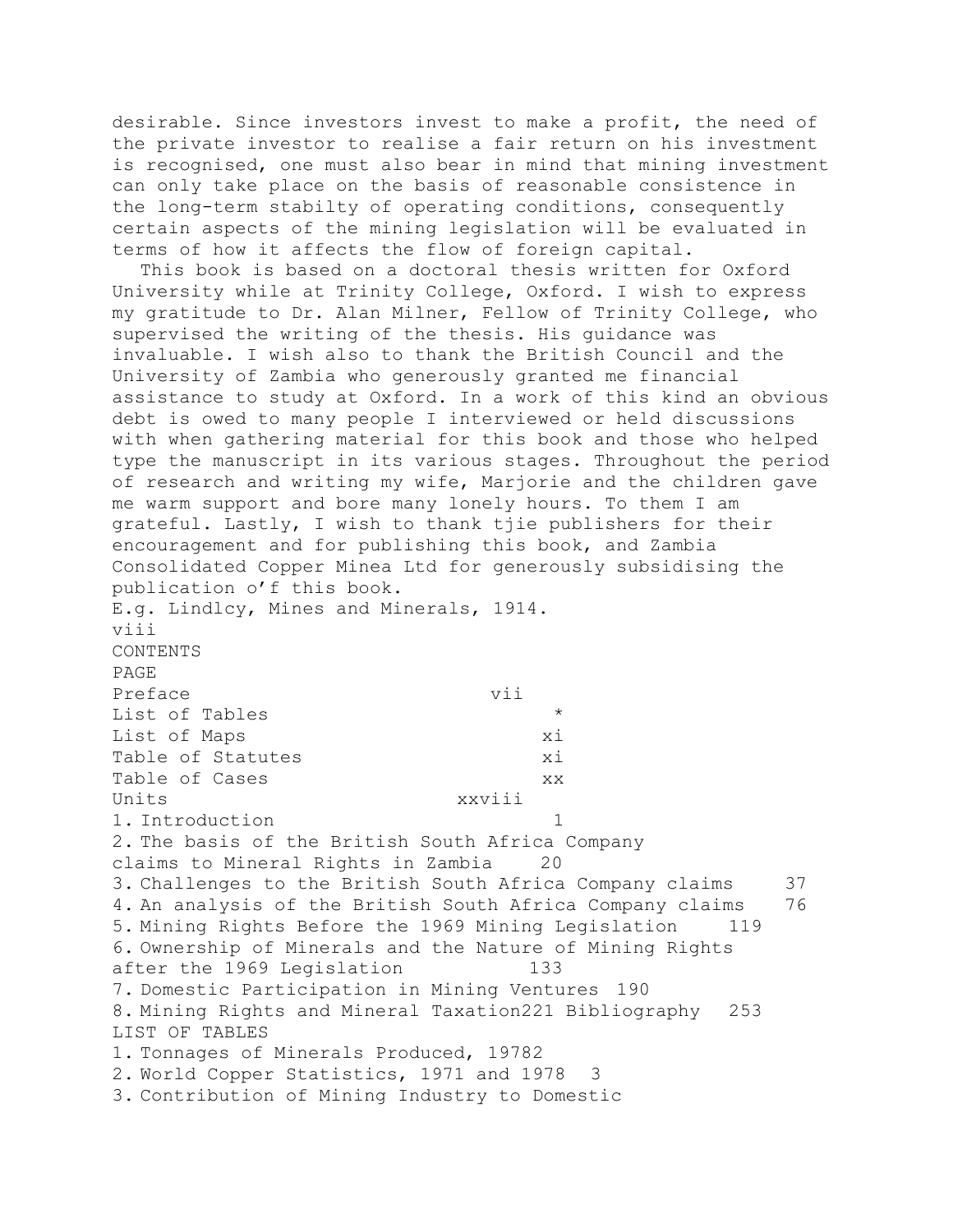Product, 1973 - 8 5 4. Contribution of Copper to Exports, 1973 - 8 6 5. Contribution of Mining Industry to Revenue,  $1973 - 8$ 6. Mining Industry Labour Strength, 1970 - 8 7 7. Population Distribution According to Provinces, 1963 and 1969 8 8. Expatriate Labour Strength in Mining Industry, 1965-9 192 9. Management and Consultancy Fees paid to Roan Selection Trust Ltd., by Roan Consolidated Mines Ltd., 1970-3 215 10. Average Yearly Prices Per Long Ton of Copper, 1965-8; 1947-51 226 11. Copper Royalty Payments Compared with Ore Grades, 1968 227 12. Principal Copper Exporting Countries Production Forecasts, 1969 and 1975 231 13. Account of Mining Industry Showing Investments and Dividends, 1945 - 57 232 14. Performance of the Companies: a) Roan Consolidated Mines Ltd., 1970 - 4 242 b) Nchanga Consolidated Copper Mines Ltd., 1971-4 242 x LIST OF MAPS Map Page Map of Zambia showing Tribes, Boundary of the Copperbelt and Boundary of Barotseland. 109 TABLE OF STATUTES B Barotseland-North-Western Rhodesia Order in Council, 1899 generally 1,2, 30, 50, 59,61,62 article 6 16 article 9 94 Coal Act, 1938 (England) generally 14 Coal Industry Nationalisation Act, 1946 (England) generally 14 Companies Act, Chapter 686 of the Laws of Zambia ss. 12, 14, 15, and 112 213 ss. 29,90,120, 219 Constitution of Zambia, Appendix 3 of the Laws of Zambia (1965 ed.) s.18 131 Constitution of Zambia Act, 1973 s.54 159 Copper (Export Tax) Act, Chapter 669 of the Laws of Zambia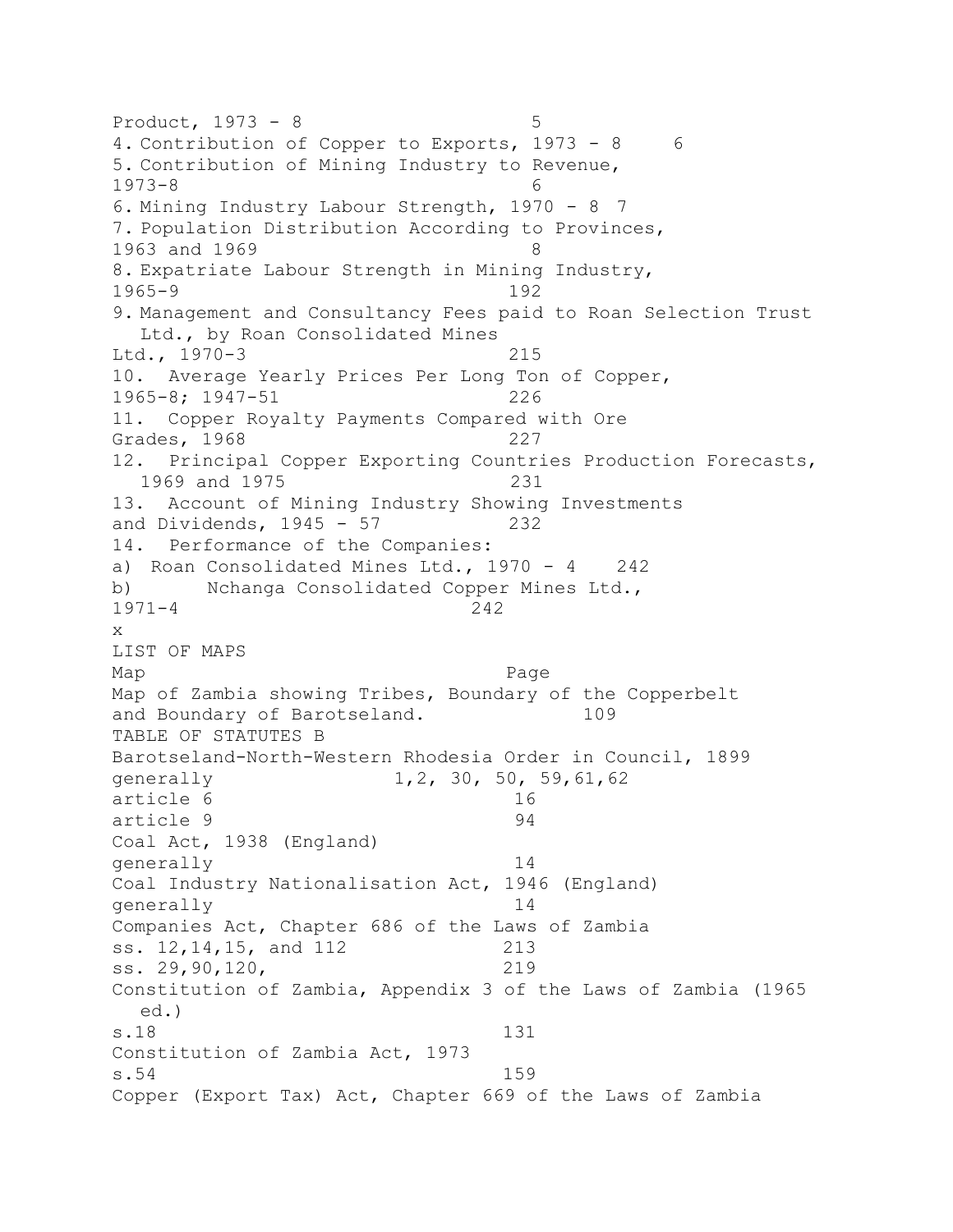generally 19,190,229 Credit Sales of Native Ordinance, 1936 qenerally 85 Criminal Procedure Code, Chapter 175 of the Laws of Kenya s.200 18 Criminal Procedure Code, Chapter 160 of the Laws of Zambia s.203 18 E English Law (Extent of Application) Act, Chapter 4 of the Laws of Zambia generally 16,17,19 Exchange Control Act, Chapter 593 of the Laws of Zambia generally 250 F Foreign investment Act, 1973 (Canada) Clause 2 193 Foreign Jurisdiction Act, 1890 (English) generally 93 Federation of Rhodesia and Nyasaland Order in Council, 1963 generally 2 G Gold Law No. 8 of 1885 (South Africa) generally 120 Gold Field Act, 1874 (Australia) generally 148 H High Court Act, Chapter 50 of the Laws of Zambia s.9 16 1 Immigration and Deportation Act, Chapter 122 of the Laws of Zambia ss.18, 19,20218 Income Tax Act, Chapter 668 of the Laws of Zambia generally 19 ss.5, 17 223 s.14 222 s.16 223 s.33 230 xii Income Tax (Amendment) Act, No. 26 of 1970 generally 230 ss.2(1), 19(1), 20(1), 23 230 Income Tax (Amendment) Act No. 11 of 1973 generally 19,235 Income Tax (Amendment) Act No. 10 of 1975 generally 19,235 s. 19(a) 235 s.22 236 s.23 236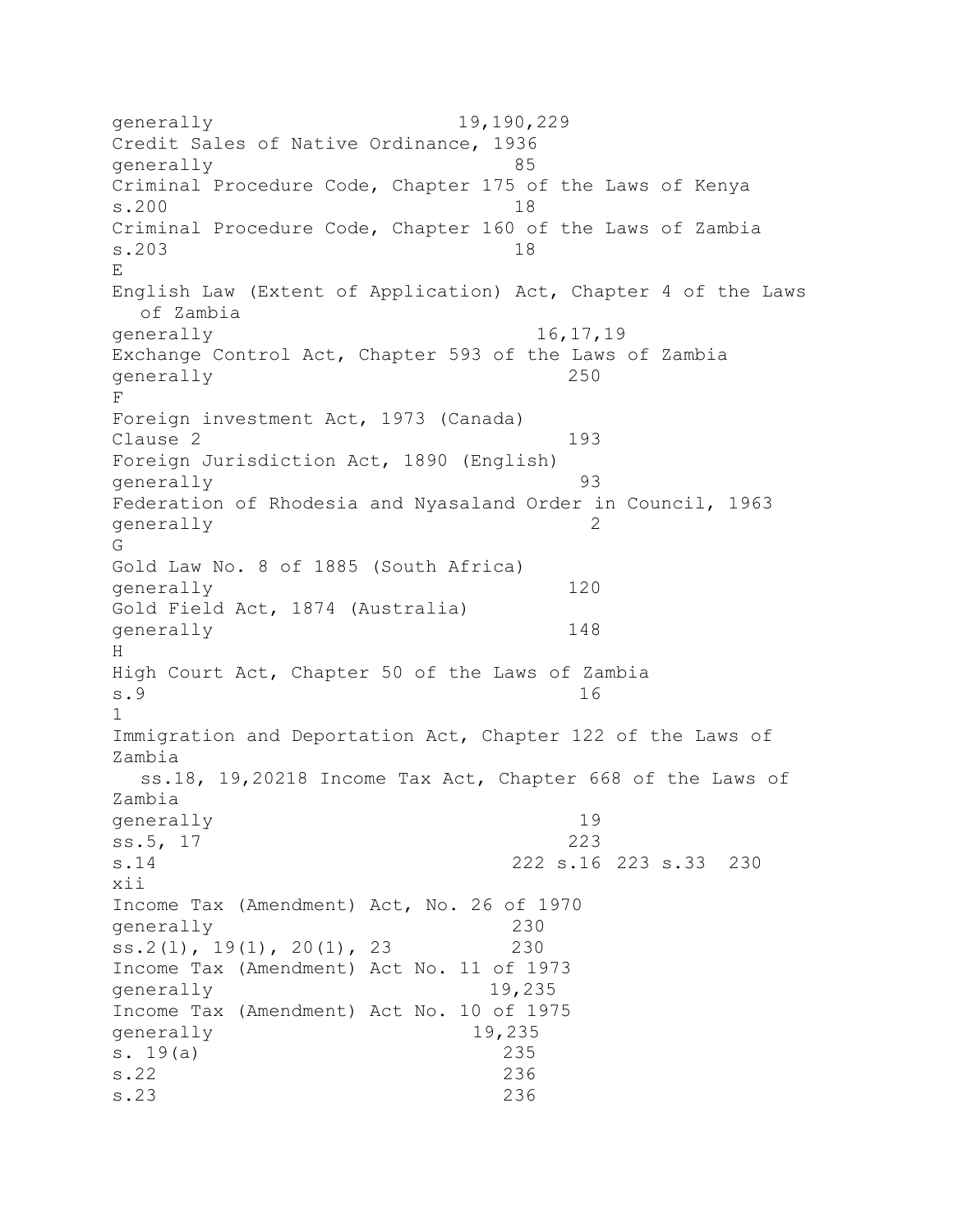Income Tax Proclamation, 1921 generally 229 Income Tax Proclamation, 1926 s.5 230 Interpretation and General Provisions Act. Chapter 2 of the Laws of Zambia s. 3 17 Industrial Development Act No. 18 of 1977 generally 244 L Land Acquisition Act, Chapter 2% of the Laws of Zambia generally 163 Lands and Deeds Registry Act, Chapter 287 of the Laws of Zambia  $s.4$  88 s.6 88 Law 16,066 (Paraquay) generally 153 M Mashonaland and Mining Regulations, No. 1, 1890 (Rhodesia) generally 121 Mines and Minerals Act, Chapter 66.01 of the Laws of Botswana s.2 133 s.7(3) 178 s.7(5) 183 s.33(1) 140, 153 ss.33(2), 34 153 Mineral Regulations, Chapter 196 of the Laws of Sierra Leone s.31 155 Mines and Minerals Act, No. 32 of 1976 generally 19, 96, 133, 175,190 ss.3(1), 3(2) 133 s.5 140 ss.6(1), 134(0, 135(1) 135 ss.10, 14 154 s.16 139 s.17 141 s.18 154,155 s.20 190,208 s. 24 141 s.25 143, 171 s.26 156 xiv s. 27 139, 143, 154 ss.30(1), 48(1) 143 s.31(a) 196 s.33(1) 154 s.34 141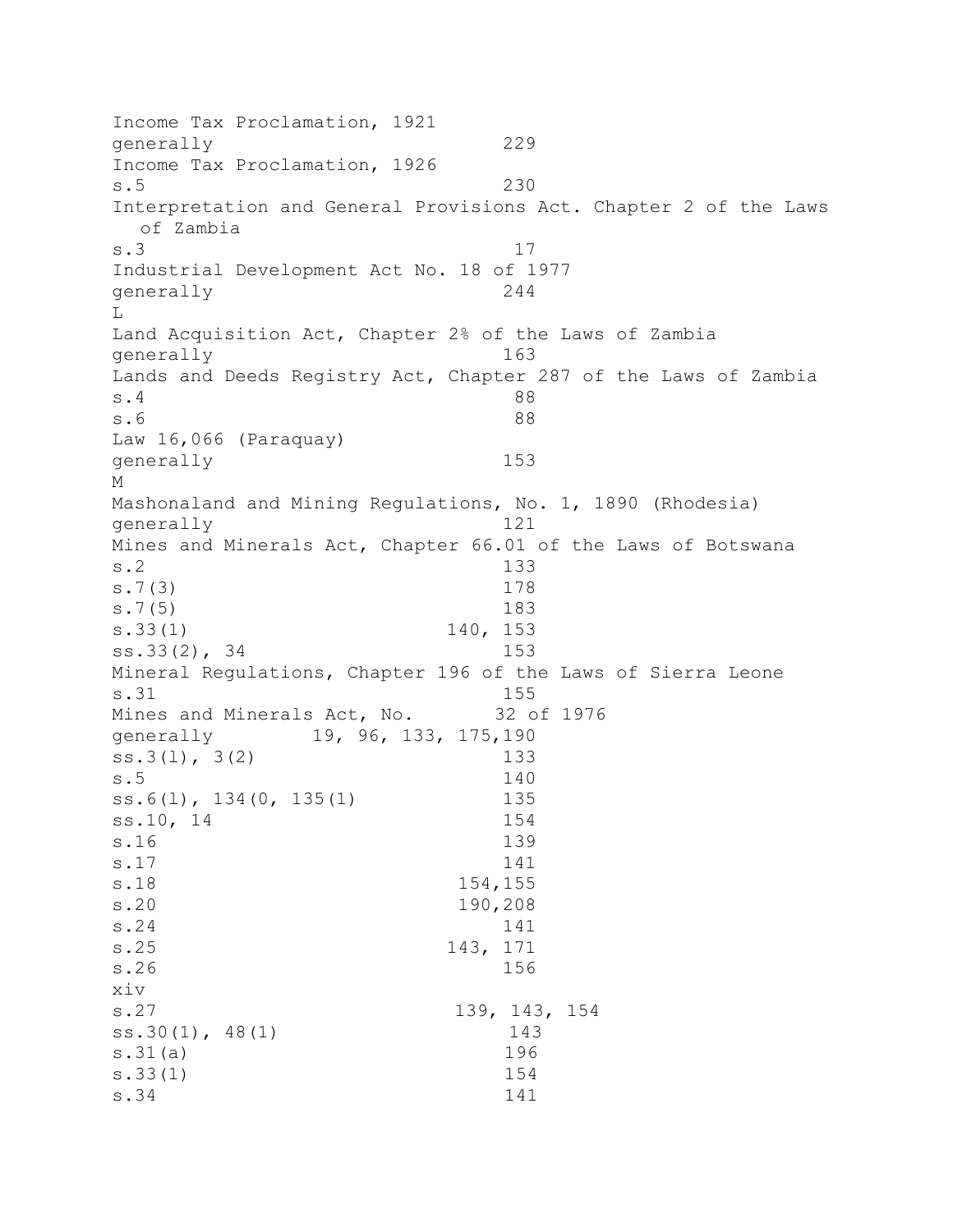s.35 171 s.37 156 s.39(1) 145 s.40(a) 144 s.44 139 s.45 143, 145 s.46(l)(b) 196 8.51(1) 155 s.53(1) 174 ss.53(1), (9), 79, 80 175 s.54 160 s.55 161 s.55(2) 164 s.56 166 s.60 139 ss.65, 92, 93, 94, 96 169 s.77 177, 178 s. 76(4) 173 ss.80, 81 181 s.86(1) 138 ss.87, 91(2) 162 s.91 169 s.98 182 ss.54, 55 163 s. 126 170 s.125 144 XV xvi' Mines and Minerals Act Chapter 329 of the Laws of Zambia 19 Mines and Minerals Ordinance, 1895 (Rhodesia) generally 121 Mining Act, Chapter 306 of the Laws of Kenya s. 4 133 s.13 140 Mining (Amendment) Act No. 52 of 1968 s.2 131 Mining (Amendment) Act of 1969 (Tanzania) s.65 169 Mining Ordinance, 1903 (Rhodesia) generally 121,123 Mining Ordinance, 1905 (Rhodesia) generally 121 Mining Ordinance, 1934 generally 123 Mining Ordinance, No. 13, 1958 generally 123 s.3 99 s. 3(2) 99 ss.6, 17(2) 124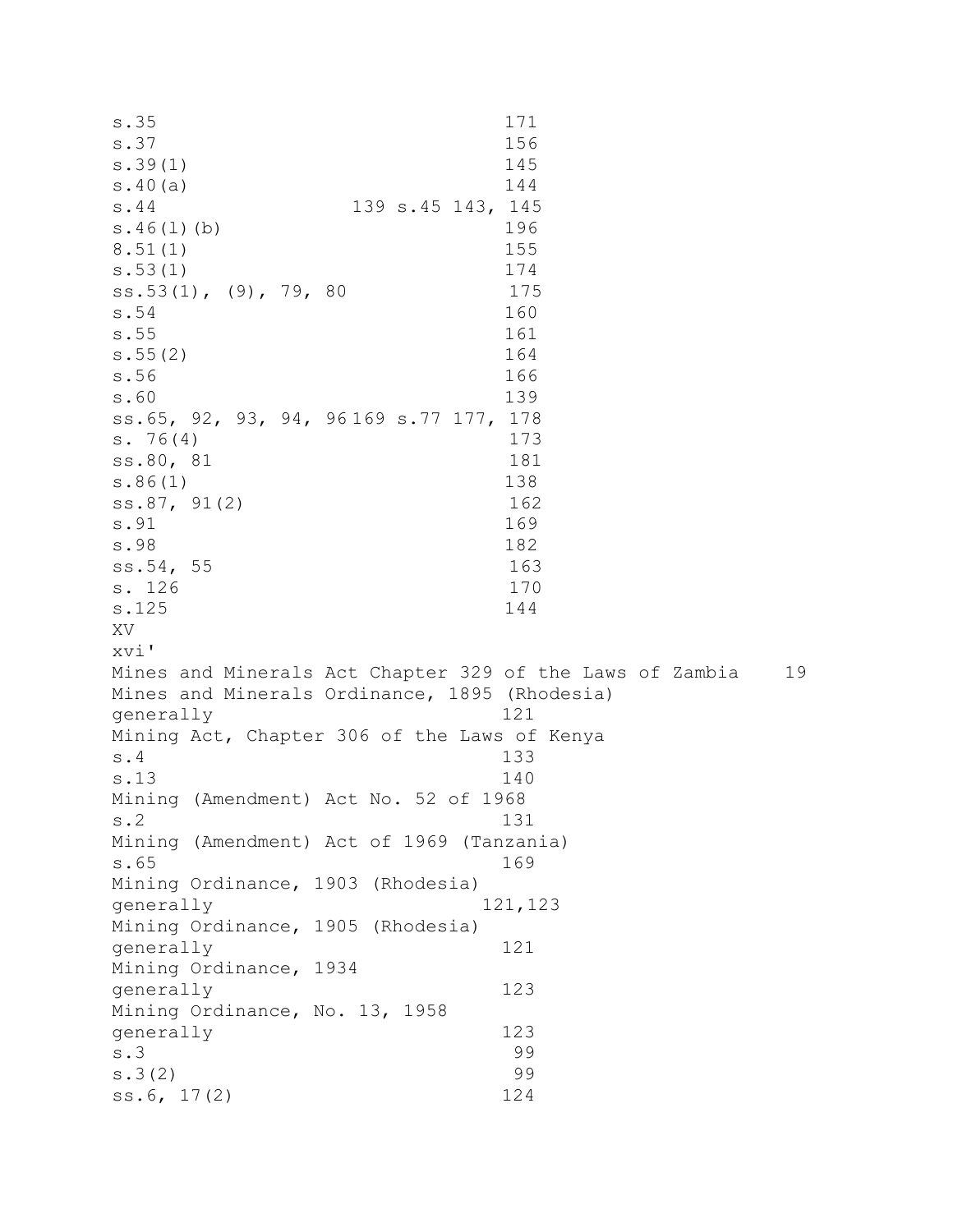s. 108 19 Mining Ordinance, Chapter 91 of the Laws of Zambia (1965 ed.) s.6 122 1.9 125 s. 17(2) 124 s.20(l) 126 s.22(l) 125 s.22(4) 125 s.25(l) 125,126 ss.38,46 126 ss.38(a)(l), 38(1), 44(3), 44(1) 127 s.64(l) 128 Mining Ordinance (Amendment) Act, No. 5 of 1965 generally, s.3(2) 129,130,223 ss.3(3), 4 130 s.7(l) 130 Mining Proclamation, no. 1 of 1912 generally 19,40, 50,51,97,98,100,101,122,123 s.5 122 Mining Regulations, Chapter 132 of the Laws of Kenya generally 140 Mining Regulátions, Chapter 329 of the Laws of Zambia generally 133 N  $-V$ North-Eastern Rhodesia Lands and Deeds Registry Regulations, 1905 generally 88 North-Eastern Rhodesia Order in Council, 1900 generally 1,2,94 article 4 16 xvii Northern Rhodesia (Crown lands and Native Reserves) Order in Council, 1928 generally 99 ss.3,4,6 95 Northern Rhodesia Order in Council, 1911 generally 2,94 s.40 41,94,97 Northern Rhodesia Order in Council, 1924 generally 2,45 s.2 95,97 s. 14 95 article 41 124,130 Northern Rhodesia Proclamation No. 1 of 1911 generally 2 P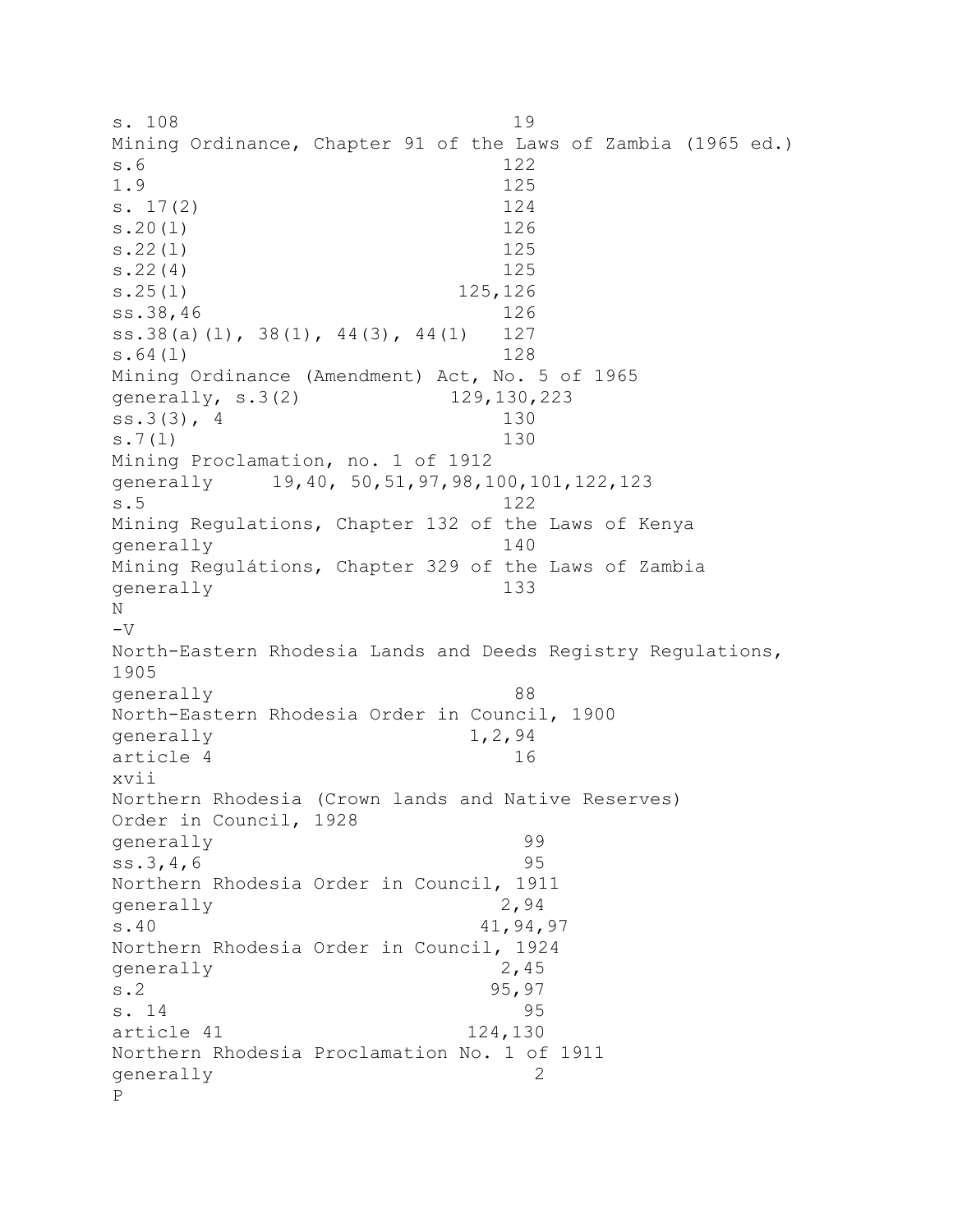Petroleum Production Act, 1934 (England) generally 14 \* Pioneer Industries Act, Chapter 666 of the Laws of Zambia generally 243 Precious and Base Metals Act, No. 35 of 1908 (South Africa) s.67 » 120 Precious Stones Mining and Trade Ordinance No. 17 of 1906 (Rhodesia) 123 xviii R Royal Charter of Incorporation of the British South Africa Company, 29 October, 1889 qenerally 1,2,23,24 s. 3 94  $\frac{14}{94}$ S Selective Employment Tax Act, No. 9 of 1975 generally 219,249 Statutes of Western Australia No. 18, Elizabeth II generally 153 Subordinate Courts Act, Chapter 45 of the Laws of Zambia s. 14 16 T Taxes Charging and Amendment Act, 1965 s. 19(2) 190 W Water Act, Chapter 312 of the Laws of Zambia generally 19,175 s. 14 175 Z. Zambia Independence Order, 1964 generally 2 xix TABLE OF CASES  $\Delta$ Abbey v. Ollennu (1954), 14 W.A. C.A. 567 84 Angell v. Duke (1875), L.R. 10 Q.B.D. 17462 Anglo-American Telegraph Co. v. Spurling (1879), 5 Q.B.D. 188 85 Ansorn v. Smith (1881), 41 Ch.D. 34892 Ashton v. Stock (1877), 6 Ch.D. 719 37, 138 Arzika v. Governor of Northern Region [1961] All N.L.R. 379 17 Attorney-General v. Bobat 5 N.R.L.R. 501172 Attorney-General v. Corvy Brothers and Company [1912] A.C.521 180 Attorney-General v. De Keyser's Royal Hotel [1920] A.C. 561 100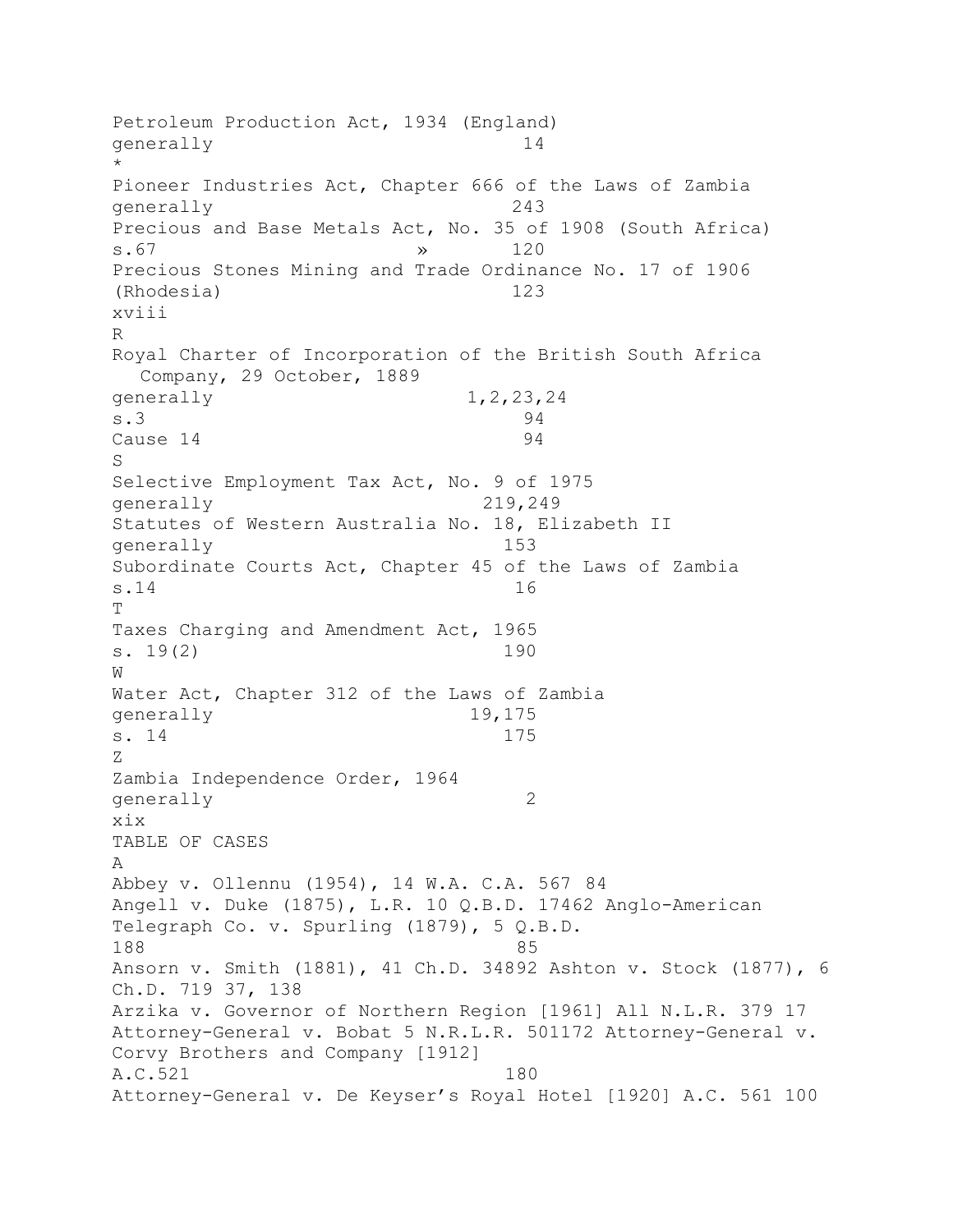Attorney-General v. Marapodi Trustees 5 N.R.L.R. 520 182 Attorney-General for New South Wales v. Williams [1915] A.C. 580133 Attorney-General for Ontario v. Reciprocal Insurers [1924] A.C. 33797 Attorney-General of British Columbia v. Attorney General of Canada (1889), 14 A.C. 29510\$ Awolowo v. Federal Minister of Internal Affairs [1962] A11N.L.R. 117 18 B Barroness Wenlock v. River Dee Co. (1885), 36 Ch.D.685 140 Batten v. Kennedy [1097] 1 Ch. 256 43 Bell v. Wilson [ 1986], L. R. 1 Ch. 303 43 Blay v. Pollard and Morris [1930] 1 K.B. 628104 Burke v. Wright (1882), 3 N.W.W.L.R. 145 148  $\mathcal{C}$ Calder v. Attorney-General of British Columbia (1969), 7D.L.R. 59 94 Campbell v. Hill 98 E.R. 1045 93 xx Carand Universal Finance Co. Ltd., v. Caldwell [1963] 2A11.E.R. 10 92 Carr v. Benson [1868], L.R. 3 Ch.524 119 Chappelle v. R. [1904] A.C. 135 103 Cheranci v. Cheranci [1960] All N,L.R. 2417 Chipango v. Attorney-General, Selected Judgements of Zambia No. 11 of 1971 17 Clifford v. Watts (1879), L.R. 5 C.P. 577161 Colonial Sugar Refining Co. v. Welbourne Habour Trust Commissioners [1927] A.C. 359 100, 101 Commissioner for Inland Revenue v. L.P. Syndicate Ltd. [1928] T.P.D. 199 102 Commissioner for Public Works v. Logan [1903] A.C. 335 97 Company General of Orinoco v. Venezuela, Raltons Report French-Venezuela mixed claims commission of 1902, 1906 73 Cook v. Sprigg [1899] A.C. 592 77, 90. 105 Cox v. Glue (1848), 5C.B. 132 % Croxford v. Universal Insurance Company [1936] 2 K.B. 253 60 D Dalton v. Angus (1881), 6 A.C. 791 180 Delagoa Bay Case, 11 Moore Int. Arbitrations, 1191 73 Derry v. Peek (1889), 14 App. Cas. 337 90, 92 Director of Public Prosecutions v. Obi [1961] All N.L.R. 186 17 E Earl, of Jersey v. Guardians of Nearth Pool Law Union Edington v. Fitzmaurice (1885), 29 Ch.D. 459 92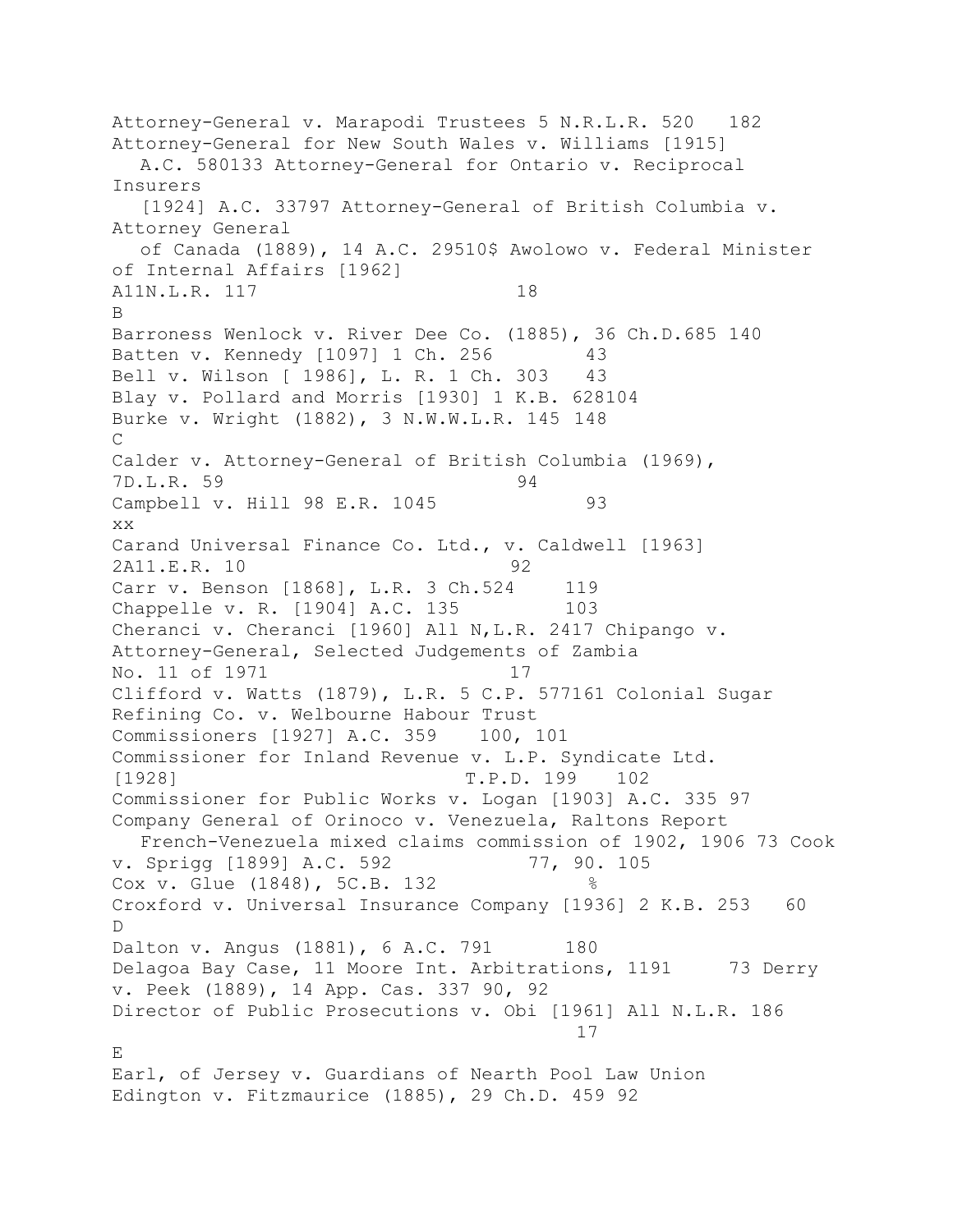Esqumault Water Works Company v. City of Victoria Corporation [1907] A.C. 507 102 F Fitzgerald v. Firbank [ 1897] 2 Ch. 96151 Fairweather v. St. Marylebone Property Company Ltd. [1963] A.C. 510 37 Fuller v. Glyn Mills, Gurrie and Company [19141 2 K.B. 168 53 G Glasgow Corporation v. Faire (1888), 13 App. Cas 657 Greenwood Lumber Company v. Phillips (1904) A.C. 405 152 H H. Das v. District Magistrate Cutback A.I.R. (56) [1969JS.C. 43 17 Harper v. Webster [1956] R. &N. 10 92 Hawkins v. Rutter [1892] 1 Q.B. 668 152 Headland v. Caster [1905] 1 K.B. 231 98 Henderson v. Aurther [1907] 1 K.B. 1062 Hermansberg Mission Society v. Commissioner for Native Affairs [1906] T.S. 13582 Hext v. Gill [1892] 7 Ch. 699 Heyman v. Darwins [1942] A.C. 356 73 Heynes v. Dixon [1900] 2 Ch.561 73 Hickson v. Darlow (1883), 23 Ch.D. 690 60 Hiller v. l.C.I. (Alkali) Ltd., [1936] A.C.I. 136 Honger v. Bassil [1954], 14 W.A.C.A. 569 84 Houghton v. Fear Brother Ltd., and Willsher [1913] 2 K.B. 342 98 Howley Park Coal and Canal Company v. London and North Western Rail Co. [1913] A.C.ll96 Hudson's Bay Company v. Attorney-General for Canada [1929] A.C. 285 108 Humphries v. Brodgen (1850), L.R. 12 Q.B. 739 96 I In re Brockel Bank, Export Dunn and Raeburn [1889], 23Q.B.D. 461 61 In re Southern Rhodesia [1919] A.C. 211 42,43,77,89,90,91, 104, 105 J Jegon v. Vivian (1871), L.R. 6 Ch. 742 138 K Kachasu v. Attorney-General, Selected Judgement of Zambia No. 10 of 1969 17 xxii Kent Coast Rail Co. v. London Chatham and Dover Rail Co. (1868), 3 Ch. 556 98 Komo and Leboho v. Holmes [1935] S.R. 86 86 L L.E.D.B. v. Federal Administrator-General 1960 L.L.R. 276 87 Labrador Company v. R [1892], A.C. 104101, 102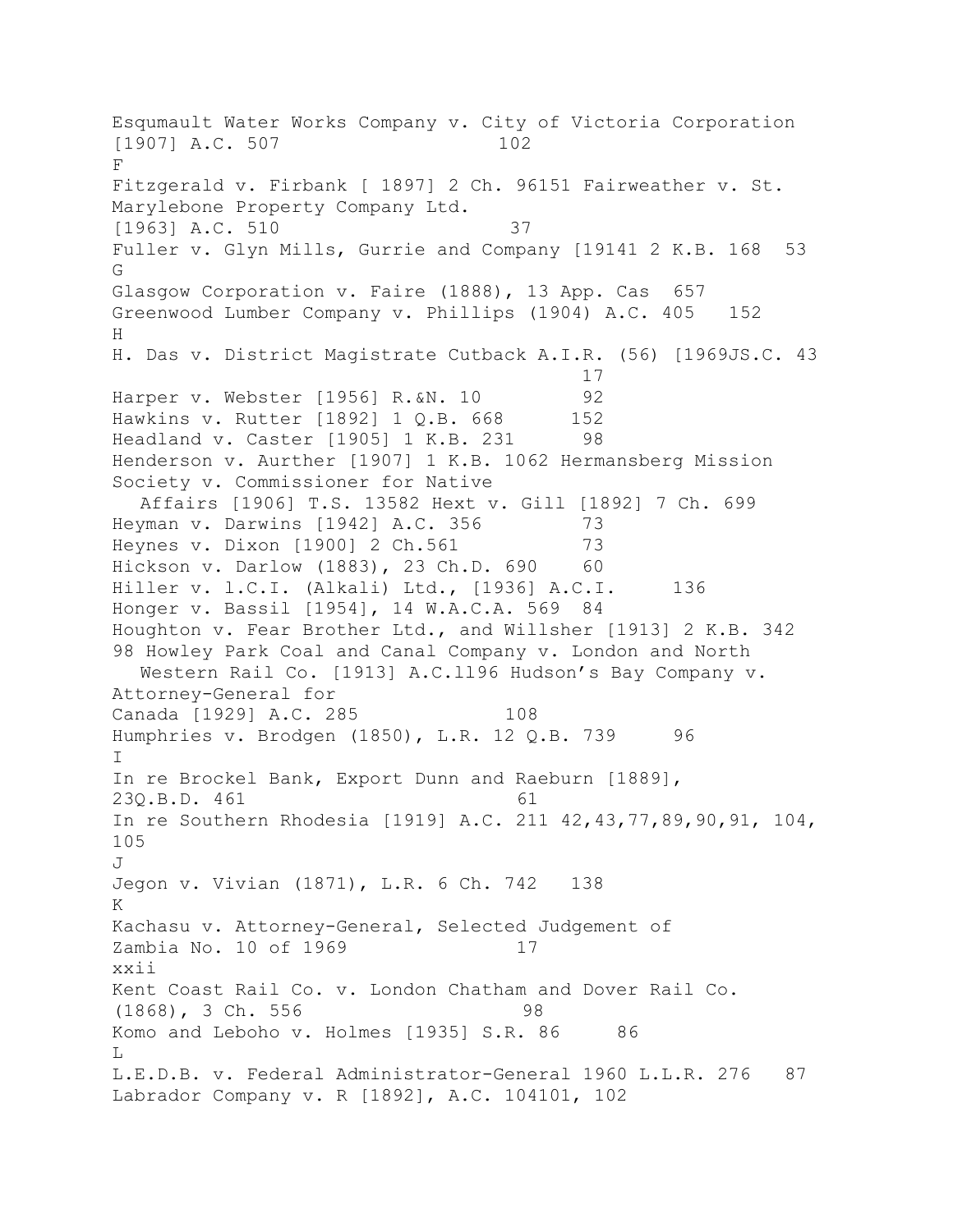Lauri v. Read (1892), 3 Ch. 402 at p. 420 100 Lavender v. Betts [ 1942] 2 All E. R. 72 136 Lazarus and Jackson, v. Wessels and others [1903] T.P.D. 499 148 Ledgonv. Vivian (1871) 6 Ch. D 742 138 Lena Gold Fields, v. U.S.S.R. Award of 3 September, 1939 73 Le Roux and Others v. Loewethal [1905] T.S. 742 120, 87 Lewiss v. Fothergill (1877), 5 App. Cas. 25167 Livingstone v. Railway Coal Company (1880), 5 App. Case 137, 138 Lloyd v. Grace, Smith & Co. [1912] A.C. 71690 Lloyds Bank v. Chartered Bank of India, Australia and China [1929] 1 K.B. 4054 Lord Abinger v. Ashton (1873) L.K. 17 Ex. 358 Lord Provost and Magistrates of Glasgrow v. Faire (1888) 13 App. Cas. 657 Lawmoorv. Stanley (1875), 33 L.T. 436 149 Lynch v. Alsworth Stephens Company 267 U.S. 364 239 M Mchlary v. R. [1912] A.D. 119103 Massey Harris Co. (SA) Ltd v. Ohio Stores 2N.R.L.R. 76,85,86 Mattens v. Hill [1901] 1 Ch. 842 at p.85298 Midland. Railway v. Hannch Wood Brick and Tile Company(1880), 20 Ch. D.555 Millinv.C.I.R. [1912] A.D. 207 223 Minersville School District v. Gobits (1950), 310 U.S. 586 17 Mohamed Shaft and Another v. State of Jammu and Kashmir [1970JA.I.R. 688 17 Moore v. Campbell (1854), L.R. 10 Ex. 323 54 Mordue v. The Dean and Chapter of Durham (1872), 182 L.R. 8 C.P. 336 Morgan v. Powell (1842), 11 L.J.Q.B. 263 138 xxiii Mufulira Copper Mines Ltd., v. Commissioner of Taxes 1958 R.&N. 336 223 Musa and Another v. R. [1962] E.A. 493 18 N Naested v. Kiora Syndicate 1935 S.R. 117 85 Neebe v. Registrar of Mining Rights (1902) T.S. 65 120, 147 Newbigging v. Adam (1886), 34 Ch D. 582 Newby v. Harrison (1861), 4 L.T. 397 151 Nireaha Tamaki v. Baker (1901) A.C. 567100, 106 Nissan v. Attorney-General (1970) A.C. 17973, 105 Nkumbula v. Mines Industrial Development Corporation, Chief Mining Engineers File on Disputes, 1975, Lusaka 150, 151 North British Railway v. Budhill Coal and Sand Stone Company

[1910]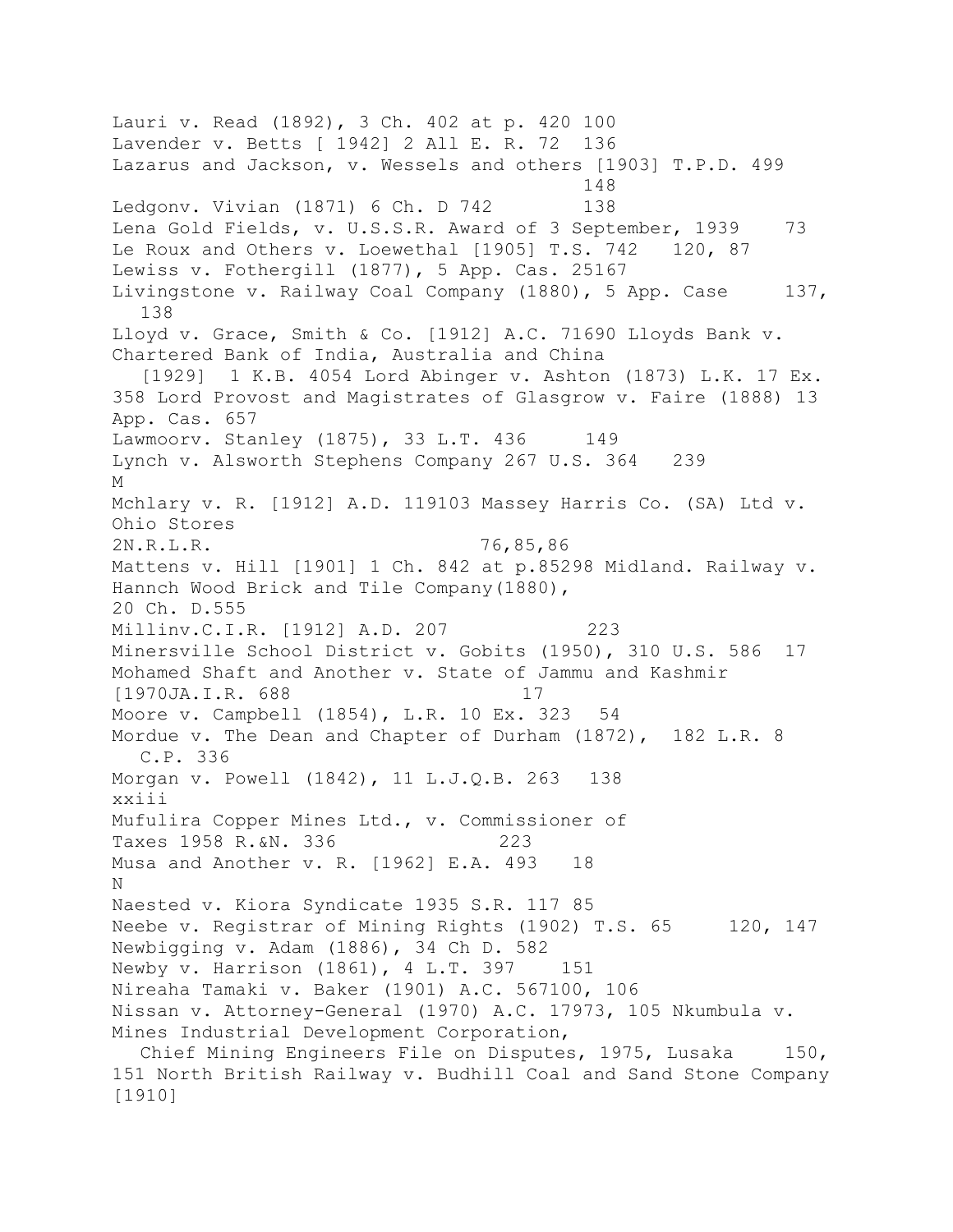A.C 116 Norwegian Shipowners Claim, 1 Rep. Int. Arbitration Awards 309(1948) 73 Nyali Ltd., v. Attorney-General [1956] 1 Q.B.l 94 O Ormond Investment Company v. Betts [1927] 2 K.B. 346 101 Osborne v. Morgan and Others (1888), 13 App. Cas. 227 148 Owiredu v. Morshie (1952), 14 W. A.C. 84 Oyekan and Others v. Adele [1957] 2 All E.R. 785 88, 93 P Patel v. Attorney-General, Selected judgement of Zambia, No. 13 of 197018 Patel v. Attorney-General, Selected judgement of Zambia, No. 1 of 1968 142 Paxman v. Union Assurance Society Ltd., (1923) 29 L.T.R. 424 92 Pennington v. Colonial Pipeline Company 260 F. Supp. 643 179 Philip v. Eyre (1869), 4 Q.B. 225 97 Pole v.Leask (1863), 33 L.J. Chi. 153 54 xxiv xxv Princess Estate Cor. v. Registrar of Titles (1911) T.P.D. 1076 101 Proud v. Baten (1887), 34 ch. D. 411 18 Public Prosecutor V. Venkata (1961) A.C. 104 Pullbach Colliery Company v. Woodman [1915] A.C. 634 180 Pye v. Minister of Lands for New South Wales [1954] 3 All E.R. 514 R 60 R. v. Cowley 1956 R. & No, 523 60 R. v. Jiwannath and Anmk Sigh [1964] E.A. 62 18 R. v. Kuntawala 2 N.R.L.R. 79 60, 61 R. v. Lord Grewe [1910] 2 K.B. 628 97 R. v. Fayle (1872), 27L.T.64 149 R. v. McCaulay [1920] A.C. 715 41 R. v. Tayengwa 1956 R. & N. 364 60 R. v. Visagie 1963-64Zand N.R.L.R. 140 102 Ramsay v. Blaier (1876), 1 App. Cas. 70 134 Reroux v. Brown [1982], 12 Q.B.D. 801 76 Re Sugden's Trusts [1917] Ich. 510 85 Re Trepca Mines Ltd. [ 1963] ch. 199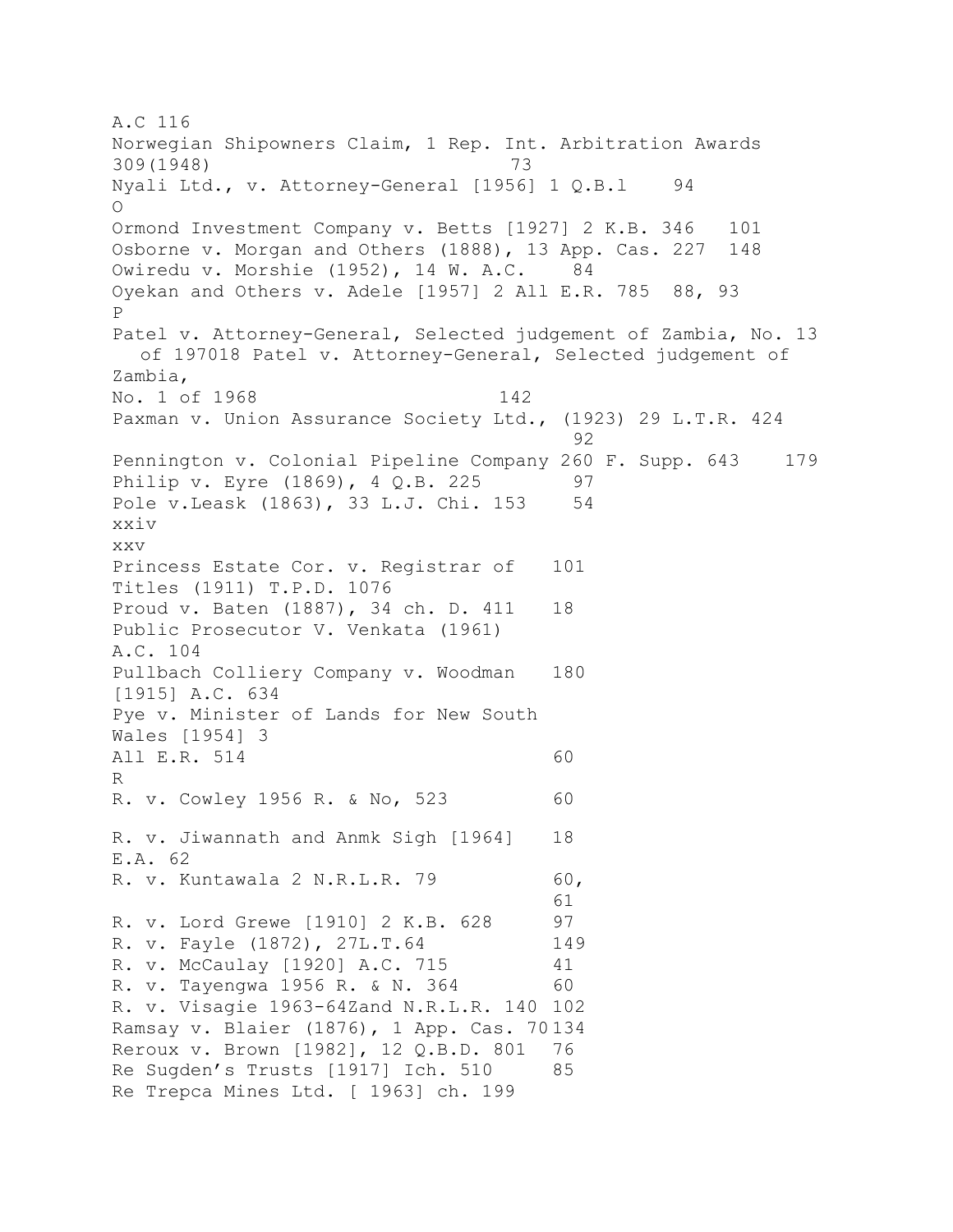Rich and Bhyat v. Union Government [1912] A.D. 719 120 Robinson v. Blundell (1867), Mac. N.Z. 149 683 Rocher v. Registrar of Deeds [1911] T.P. 311 102, 120, 148 Ruotor v. Bowles [1912] 2 Ch. 60 54 s Sakanyawo Shodi v. Marianmo Dokola [1930] A.C. 667 88 Seddon v. Smith (1877), 36 L.T. 168 95 Simpson v. Attorney-General [1904] A.C. 487 107 Sinclair v. Broughan [1914] A.C. 398 86 Smith v. Callander [1901] A.C. 297 60 Smith v. Chadwick (1884), 9 App. Cas. 187 92 Sobhuza v. Miller [1926] A.C. 518 94 Solomon and Company Ltd. v. Solomon (1897) 6 App. Cas. 22 60 South African Loan and Mortgage Agency v. Cape of Good Hope, Bank 9 S.C. 182 148 Sotinadis v. Patel 1960 R. & N. 280 142 Spiro v. Lintem [19731 3 All E.R. 319 53 Sunmonu v. Disu Raphael [1927] A.C. 881 88 State of Bombay v. Atmaran 1951 S.C.R. 16917 Steward v..Lusaka Management Board 2 N.R.L.R. 90 180 Sturla v. Freccial (1879), 12 Ch.D. 411 98 Sugdenv. Walker (1912) 1 Ch. 510 85 Sutherland v. Heathcote (1892) 1 Ch. 488 119 T Taylor v. Great Eastern Railway (1901) 1 K.B. 774 76, 137 Taylor v. Mostyn (1886), 33 Ch.D. 226 137 Tee-Tin-Ton Case 348 U. S. 272S3 The People V. Chaponda, High Court of Zambia Judgement No. FI.P.A./101/73 18 Thompson (Pvt) Ltd. v. Bennett 1962 R. & N. 689 62 Tijani v. The Secretary of Southern Nigeria [1921] 2A.C. 269 399 77, 93 Trinidad Asphalt Ltd. v. Ambord [1899] A.C. 594 136 Trotter v. Mcléan (1879), 13 Ch.D. 574 138  $U$ Uganda v. Commissioner of Prisons [1966] E.A. 514 17 Union of South Africa (Minister of Railways) v. Simmer and Jack Proprietary [1918] A.C. 603 97, 103, 108 W West Virginia State Board of Education v. Barnette (1943)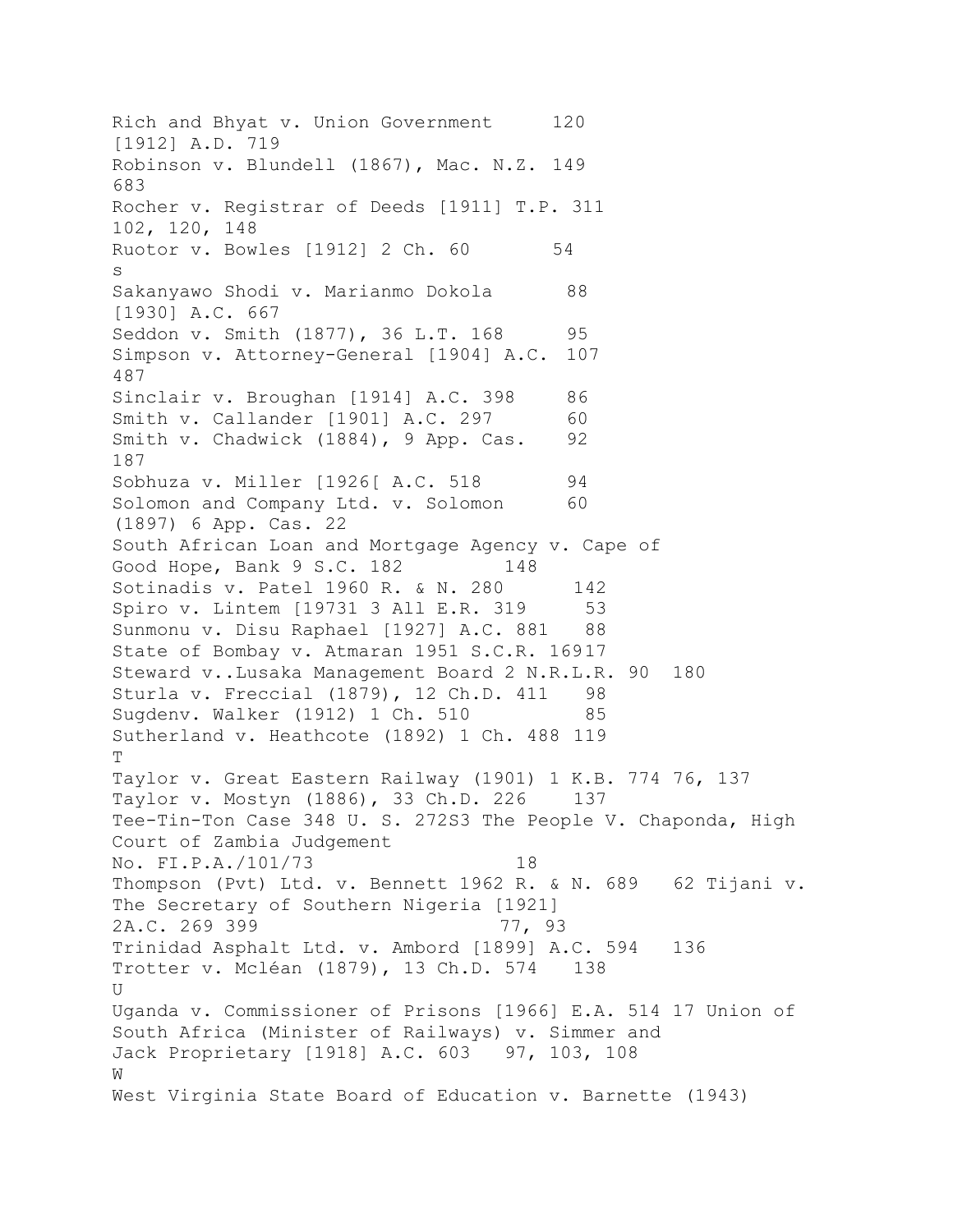319 U.S. 624 17 Wild v. Holt (1842), 11 L.J. Ex. 285. 37 Wild v. Simpson [1919] 2 K.B. 544 86 Wilkes v. Goodman [1923] 2 K.B. 86 61 Williams Brothers v. Ed. T. Agux Ltd. [1914] A.C. 510 at p.527 54 Willmont v. Berber (1850) 15 Ch.D. 105 85 XXV i Woolley v. Attorney-General for Victoria (1876), 2 A.C. 163 Wood v. Morewood (1841), L.R. 3 Q.B. 440 Wright v. Pitt (1871), 25 L.T. 13 Z Zavilla v. Mass (1944) 112 Colo. 183 T.xv+r UNITS During its Colonial Period, Zambia used pounds, shillings, and pence, which were always equal to British Currency. In 1968 Zambia decimalised its currency on the basis of 10 Zambian Shillings = 1 decimalised Kwacha  $*$  100 ngwee. When most of this duty was completed 1 Kwacha was equal to £0.85. In 1976 and 1978 the Kwacha was devalued. At current exchange rate 1 Kwacha =  $E$ . 0955 xxvüi

I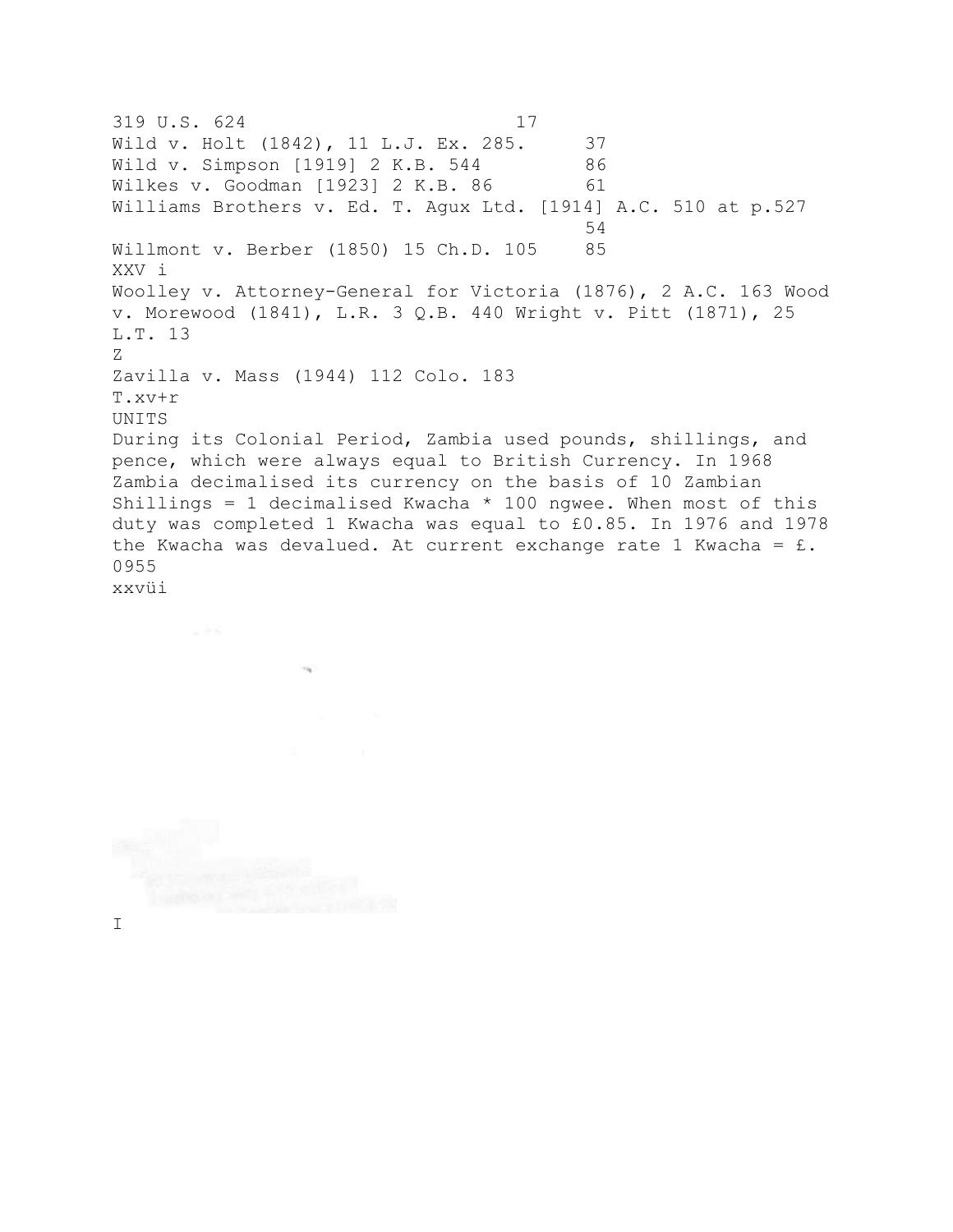£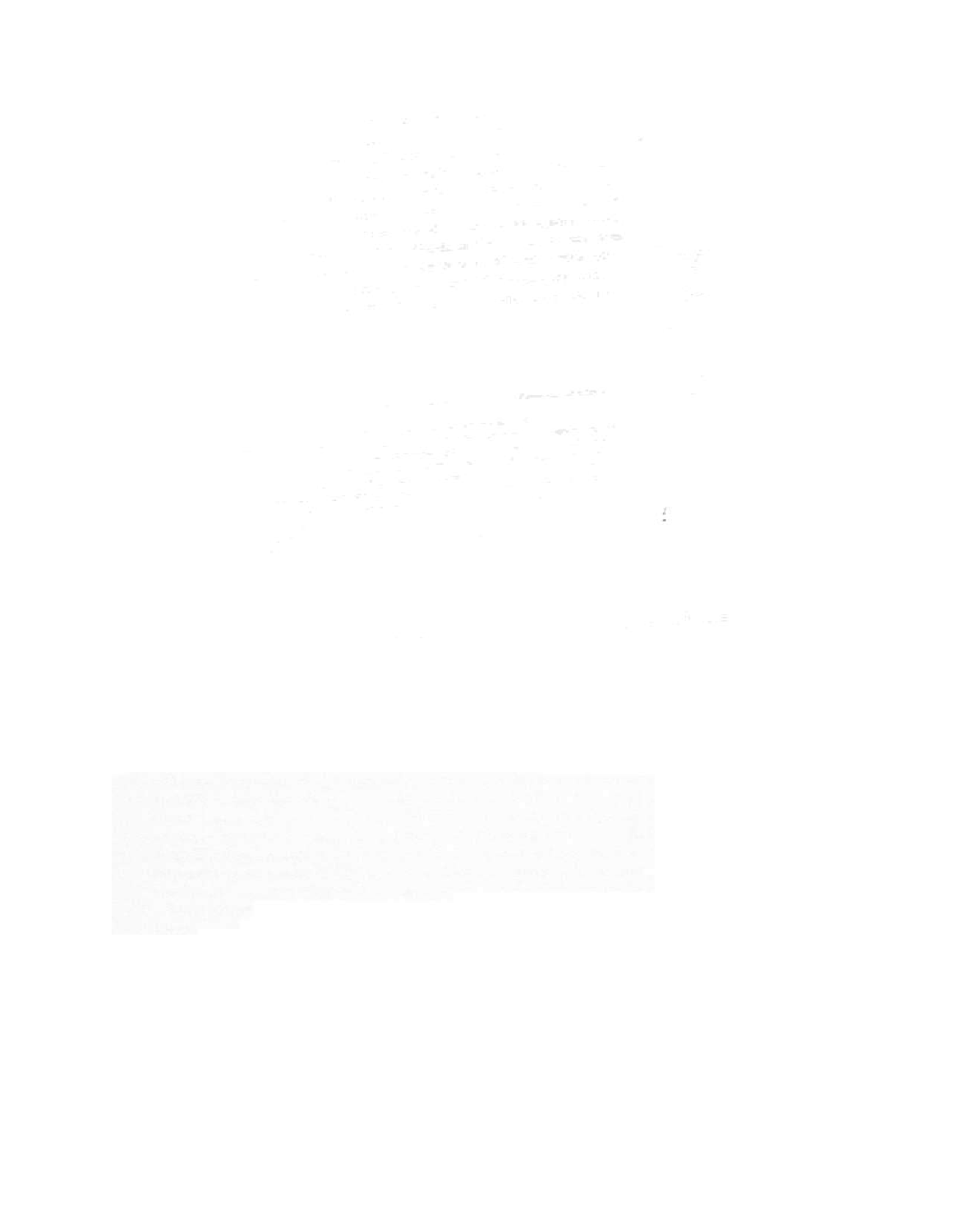#### INTRODUCTION

It is important to place mining rights in their economic context and to show the importance and place of minerals in the Zambian economy. This gives the essential background to understanding the significance and explaining some of the policies that have been involved with respect to mining law in Zambia. It is also important in this preliminary chapter to discuss the system of mining rights in other parts of the world and the sources of law affecting mining rights.

# The Political History of Zambia

The country has a land area of  $756,309$  square kilometres<sup>1</sup> yet it is very thinly populated, its inhabitants numbering only 4.75 million.<sup>2</sup> Unlike the greatest part of Southern Africa most of Zambia was never a conquered colony.<sup>3</sup> In 1889 Rhodes secured a charter incorporating the British South Africa Company and granting it powers to enter into treaties and concessions with African Chiefs. $4$  The North-Western part of the country was acquired through various treaties and concessions made with Lewanika, the Chief of Barotseland, by officials of the Company. $5$ In 1889 the Barotseland and North-Western Rhodesia Order in Council was passed and it defined the country's boundaries and provided for its administration by the Company. The North-Eastern part of what is now Zambia was acquired through treaties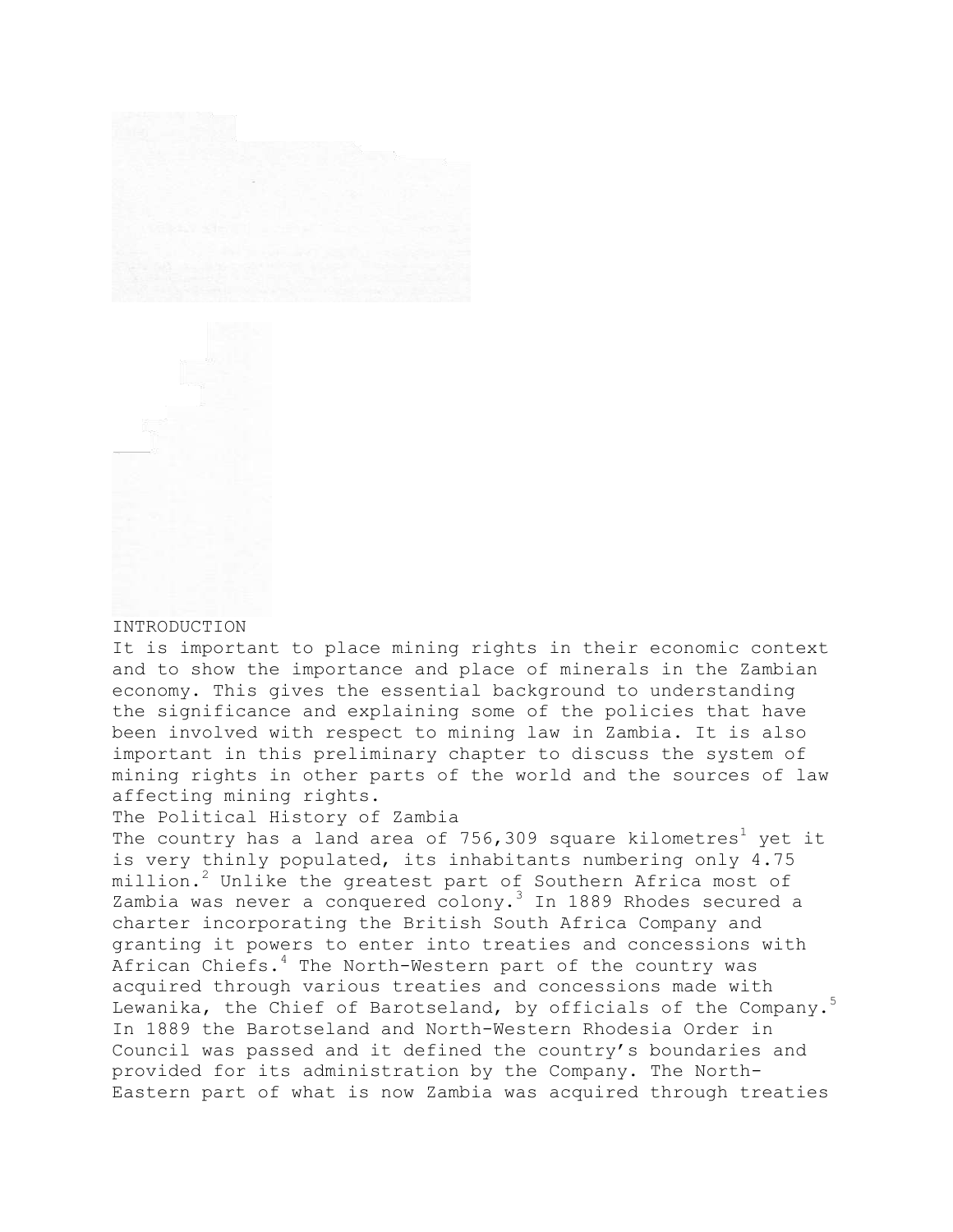Thomson as agents of the Company.<sup>6</sup> By 1900 the North-Eastern Rhodesia Order in Council was enacted, and it gave the Company statutory powers of administration. In the years 1900-1911, the North-Eastern part of the country and the North-Western part were administered separately. However, as time 1. Ministry of Information, Government of the Republic of Zambia, Zambia in Brief, 1970. p.l. 2. Government of the Republic of Zambia, Census Report. 1974. 3. There was a campaign against the Ngoni in 1897, however, see Barnes, Politics in a Changing Society: The Fort Jameson Ngoni, 1954. There are several books on the history of Zambia e.g. Gann, History of Northern Rhodesia; Early Days to 1953, 1964; Hanna, The Beginnings of Nyataland and North-Eastern Rhodesia, 1859-95, 1956, and Wills, An Introduction to the History of Central Africa, 1973. 4. Royal Charter of Incorporation of the British South Africa Company, 29 October, 1889. 5. See, p36. 6. Ibid. 1 passed it became increasingly apparent that the two territories — both under the British South Africa Company's control and both following a quite similar pattern of development — could be more effectively administered as a single territory. On 4 May, 1911, the two territories were amalgamated by the 1911 Northern Rhodesia Order in Council which revoked both the North-Eastern and North-Western Rhodesia Orders in Council. Its provisions were brought into operation by the Northern Rhodesia Proclamation of 17 August 1911J The country remained under the rule of the Company and governing powers were vested in a Company administration, and a Council of Company Officails, subject to ultimate British control,  $8$  although this was terminated on 1 February 1924, by the Northern Rhodesia Order in Council. The British government assumed responsibility for the administration of the territory while the status of Northern Rhodesia became that of a protectorate, a situation which obtained until 1 August  $1953<sup>9</sup>$  when the territory was made part of the illfated British Central African Federation. The Federation was dissolved in December 1963, and by 24 October, 1964, Northern Rhodesia became the independent state of Zambia. $^{10}$ Minerals Produced Zambia is one of the richest métallogénie areas of the world. TABLE I

with African Chiefs in which concessions were made to Sharpe and

TONNAGES OF MINERALS PRODUCED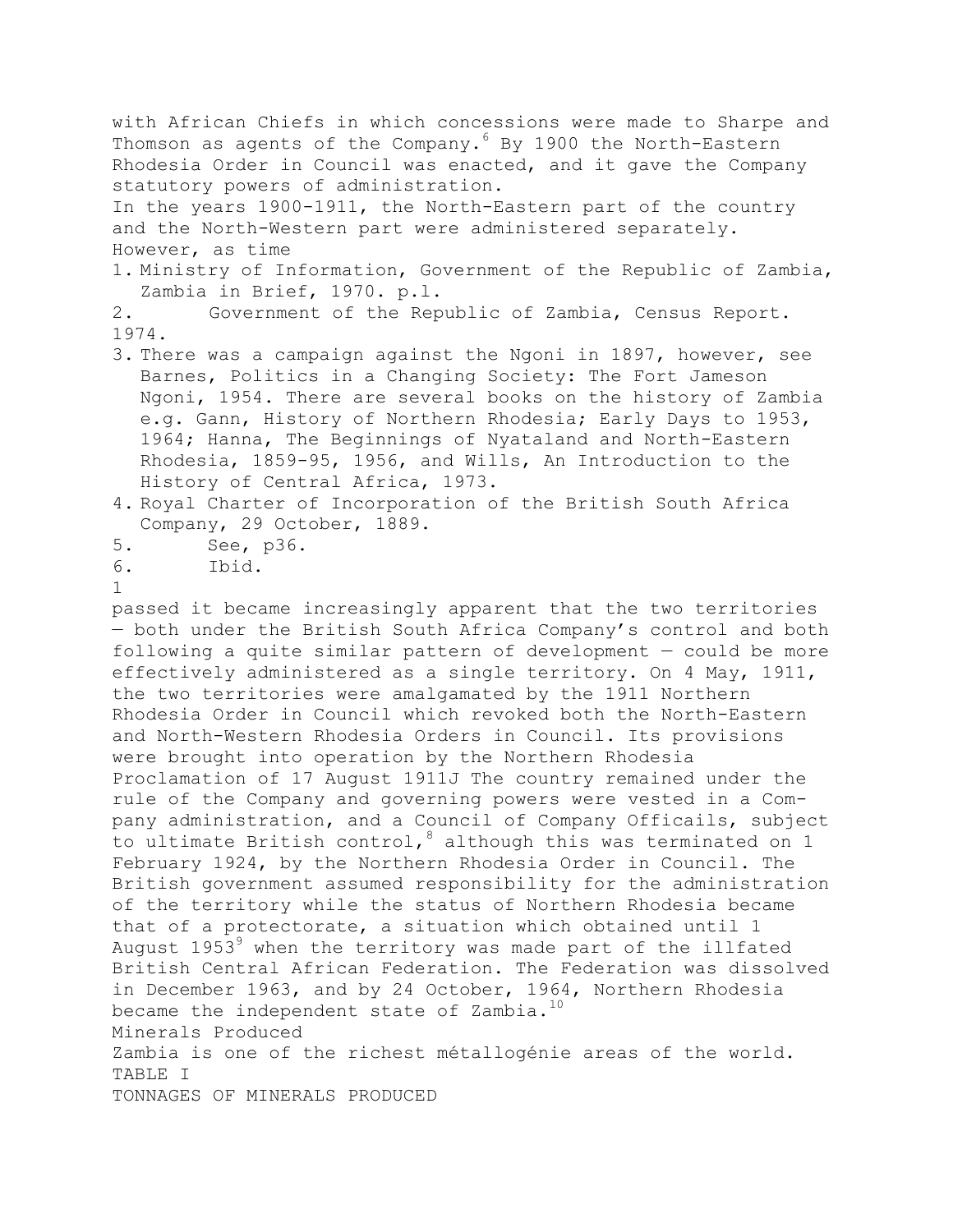1978 Mineral Tonnage Value in Kwacha Copper 587,398 612,178,000 Zinc 12,336 24,821,000 Lead 12,878 12,087,000 Cobalt 1,823 35,152,895 Coal 615,145 1,246,000 Source: Zambia Mining Year Book (1978) 7. Northern Rhodesia Proclamation No. 1, of 1911. 8. Royal Charter of Incorporation of the British South Africa Company, 29 October, 1889. 9. Federation of Rhodesia and Nyasaland, Dissolution, Order in Council, 1963. 10. Zambia Independence Order, 1964. 2 The main mineral produced in Zambia as can be seen from table 1, is copper. The earliest known reference to copper mining in this general portion of Central Africa was made by Filippo Figafetta in his book, A Report on the Kingdom of Congo.<sup>11</sup> He mentions the mines of Bembe as having been given to the Portuguese by the King of the Congo towards the end of the sixteenth century. From about the eighteenth century, the inhabitants of Zambia and Katanga exported smelted copper in the form of bangles or crosses to ports on both the Atlantic and the Indian ocean coasts of Africa.<sup>12</sup> Africans used iron for their tools, but copper was particularly important for ornaments and as a means of exchange. $^{13}$  The presence and use of the metal in Central Africa was known to the earliest explorers.<sup>14</sup> The discovery of the mines by white prospectors was in the majority of cases made easier by the existence of earlier native workings.<sup>15</sup> TABLE II WORLD COPPER STATISTICS Country Production per thousand tons ReserveI per mmm United States of America 1,362 77.J Russia 1,100 34.9 Chile 1,039 53.8 Canada 644 20.8 Zambia 643 27.2 Source: Zambia Mining Year Book (1978) and Mining Adnual Review (1971) 11. Figafetta, A Report on the Kingdom of Congo, 1969, This book was first published in 1591. 12. Hall, Zambia. 1965, p.10. 13. Gann, 'Northern Rhodesia Copper Industry and World of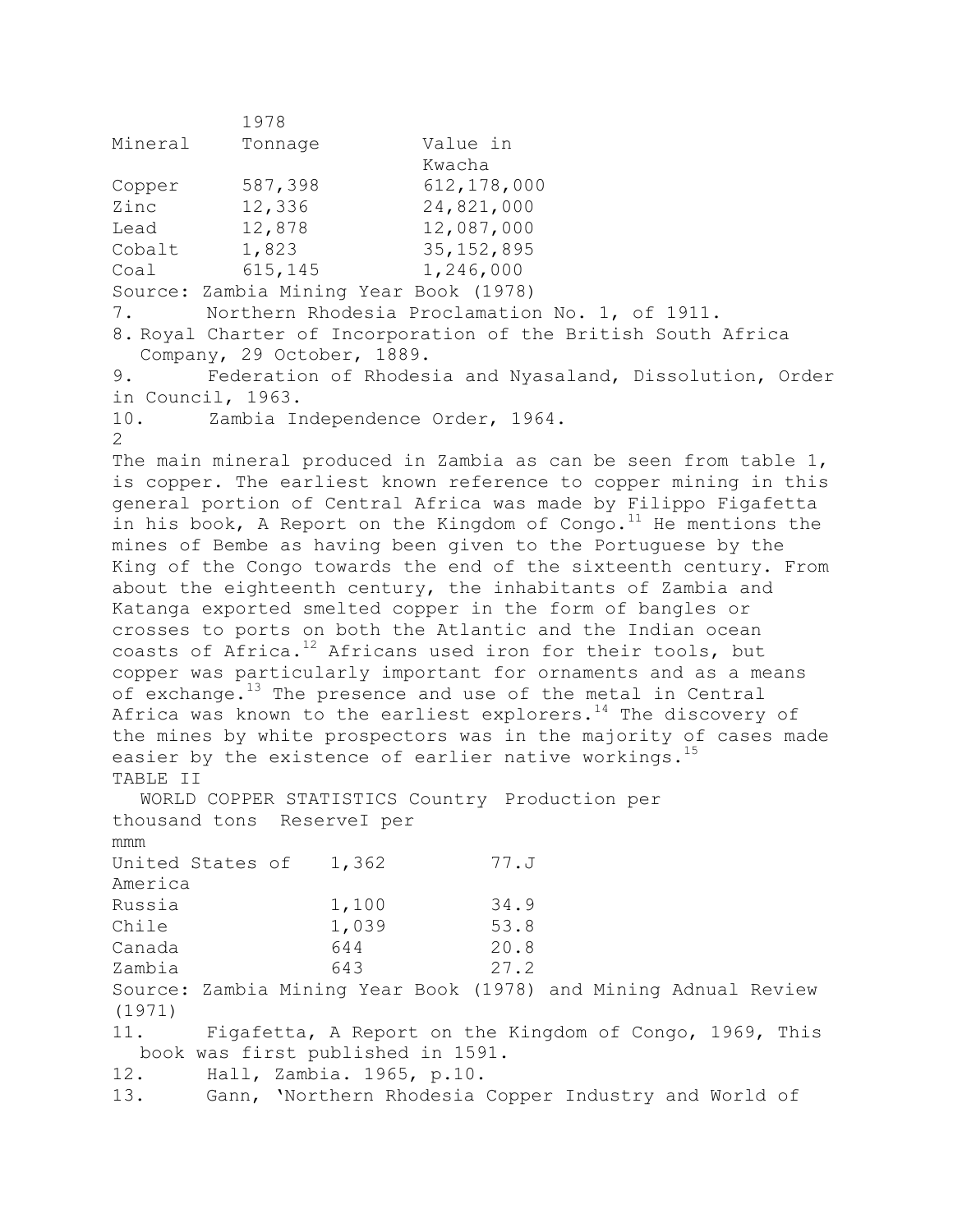Coppers' (1955) 18 Rhodes-Lningstone Journal, pp.1-18. 14. Livingstone, Missionary Travels and Researches in South Africa, 1857.

- 15. Davey, The Northern Copper (B.S.A.) Company Ltd., Report on the Company's Properties, 1905, p.23. Many prospectors in those days have written to state the same. Brooks for instance points out that prizes of £5 were given for disclosure of any information of a place which showed even minor evidence of copper mining or other metal content and that prospecting camps were usually established near villages, in order to get in touch with local people, Brooks himself discovered some of the mines. See Brooks. 'How the Northern Rhodesian Coppers were founded' 1950 Northern Rhodesia Journal, p.42. Dr Bancroft, a former Professor of Geology at McGill University, who discovered Bancroft mine has stated the same. See Bancroft, Mining in Northern Rhodesia, 1962.
- 3

Today Zambia is among the leading copper producing countries of the world and has vast deposits of this mineral, containing 13 per cent of the world's known reserves. $16$ 

Most of the copper in Zambia is mined on what has come to be known as the Copperbelt. This is an undulating area, roughly 144 kilometres in length by 48 kilometres in width. Nine major mines spread all over the Copperbelt are in production,  $17$  and several copper mining projects are in varying stages of consideration and preparation. Exploratory development at Seberere and Mokambo is being pursued by a Romanian concern and may increase known ore reserves considerably. Kansashi mine near Solwezi was reopened in 1975. A small mine at Jifumpa near Kasempa was opened in 1976 by Mines Industrial Development Corporation Small Mines Ltd. To a lesser extent than copper, Zambia produces other minerals. Zinc, lead, and silver are produced at Broken Hill mine in Kabwe. The mine's grade is among the highest in the world, but the mine has not been operating at full capacity owing to the complexity of its ores. Cobalt is produced as a byproduct of copper. Coal is being mined at Maamba in the Southern Province. It is largely for the consumption of the copper mines.<sup>18</sup> Amethyst is produced by Northern Minerals Ltd., one of the largest producers of any semi-precious stone in the world. At present it produces about 50% of the world's amethyst and has the world's largest known amethyst deposit.

Large nickel deposits are now being explored in the Munali prospecting licence area while Iron ore occurences are common and widely distributed throughout Zambia. Only a limited amount of work has been done on the great majority of the deposits where recent tabulation of deposits showed the existence of a minimum of 1,000 million tonnes of mineral grading between 50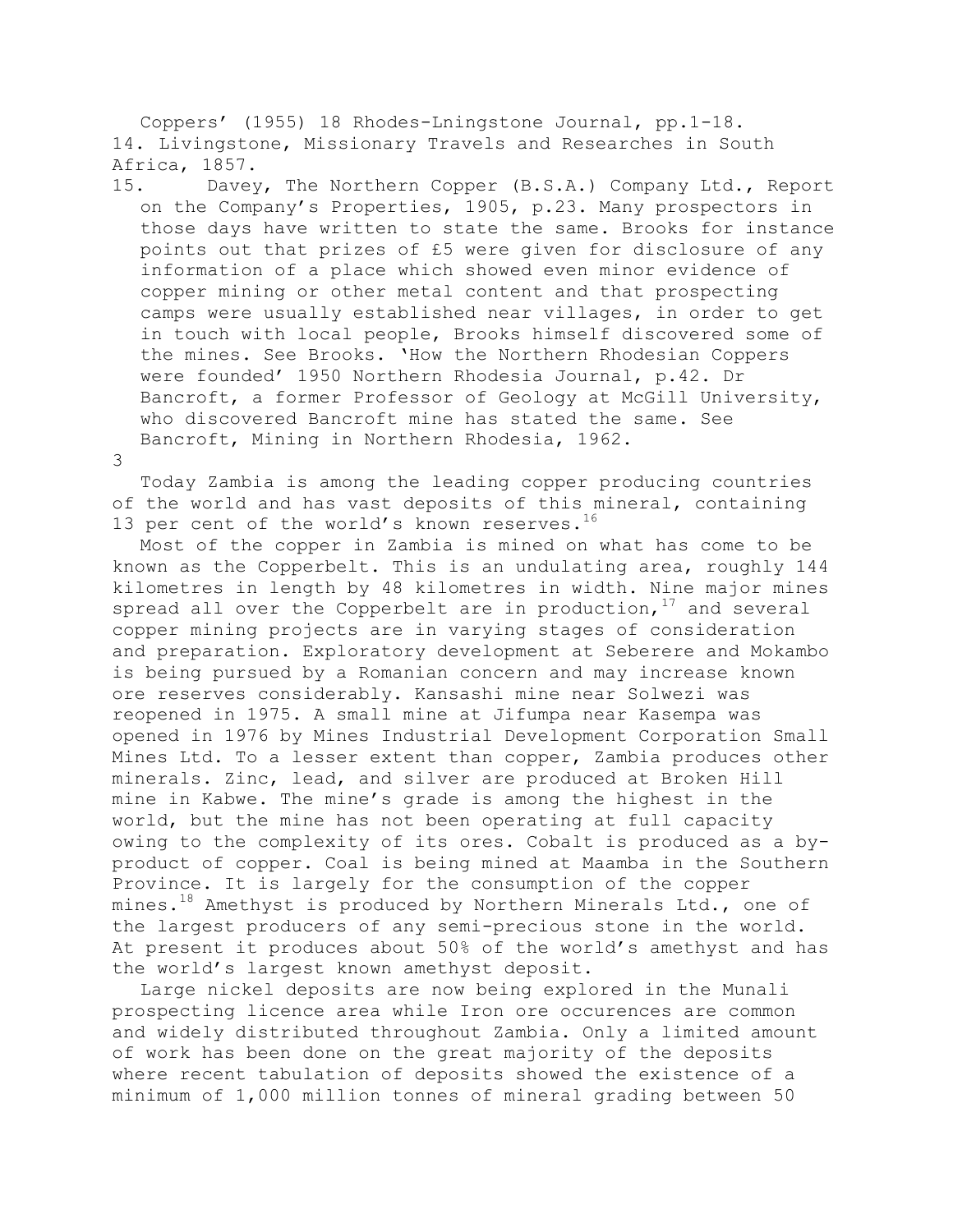and 60 per cent. $20$ 16. Mines Industrial Development Corporation, Prospects for Zambia's Mining Industry, 1970, p.20. 17. Chambishi, Chibuluma, Chingóla, Kalengwa, Konkola, Luanshya, Mufulira, Rokana and Bwana Mkubwa. Other possible mines are given in Ministry of Finance, Economic Report, 1972, p. 195. 18. It was developed largely for this purpose after the Southern Rhodesian supplies were threatened. 19. Mines Industrial Development Corporation, Zambia Mining Industry, 1974, p.5. 20. Mines Industrial Development Corporation, Prospects for Zambian Mining Industry, 1970, p.J. Other minerals also produced are listed as cadmium, cement, gold, gypsum, manganese, tin and feldspar. 4 Minerals and the Zambian Economy The Zambian mining industry is of tremendous importance to the Zambian economy. The capital investment is over K6.130 million and it is the most important sector of the economy whose effects are felt even in the remotest districts. Health, education, communications, police — all these as well as the cash-flow from the towns to the ruràl village, are the results of the shared proceeds of the mining operations. As the table below shows, the mining industry accounts for most of the net gross domestic product. TABLE III CONTRIBUTION OF MINING INDUSTRY TO DOMESTIC PRODUCT Year Gross Domestic Product (Million Kwacha) Mining industry's Contribution to the Domestic Product (Million Kwacha) 1973 1628 562 34  $\frac{6}{5}$ 1974 1820 616 33  $\approx$ 1975 1562 145 9% 1976 1793 462 26  $\frac{6}{6}$ 1977 2011 225 11  $\approx$ 1978 2291 260 11 % Source: Zambia Mining Year Book (1978)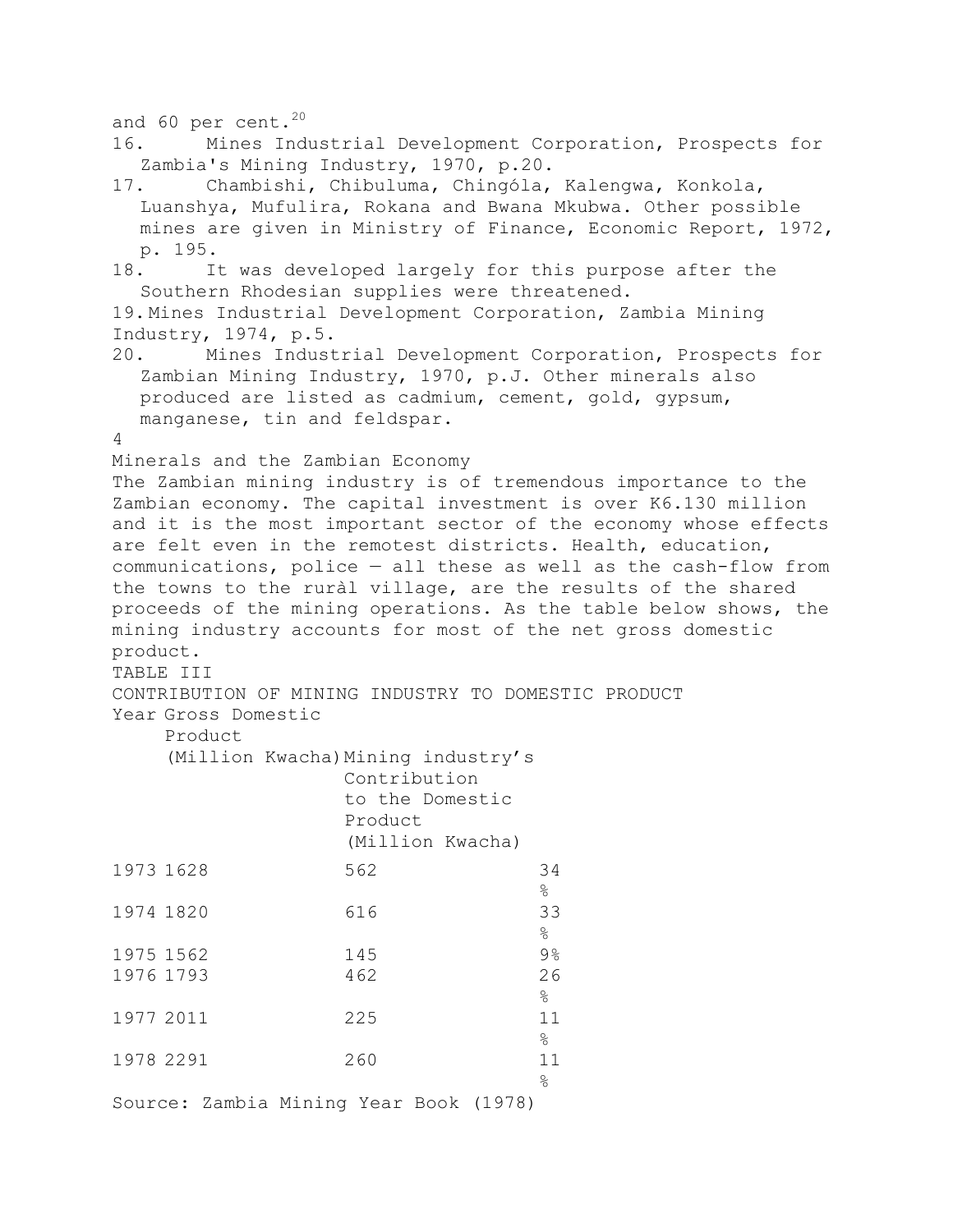5 Copper and the other minerals are the country's major exports. Table IV gives the value of copper exports in relation to Zambia's total exports. TABLE IV CONTRIBUTION OF COPPER TO EXPORTS Yeai Value of Domestic Value of Copper Exports (Million Exports Kwacha) (Million Kwacha) 1972 527 491 93% 1973 732 696 95% 1974 841 786 93% 197Ì 518 479 49 1976 701 660 94% 1977 706 661 94% 1978 649 608 94< 7c Source: Zambia Mining Year Book (1978) In 1974, the mines contributed 52% of government revenue. Indirectly, they contribute several further millions, mainly through duty on imports and taxes on mining employees' earnings. TABLE v CONTRIBUTION OF MINING INDUSTRY TO REVENUE Year Government Revenue (Million industry's Kwacha) Mining Contribution (Million Kwacha) 1973 386 108 28% 1974 649 337 52% 1975 433 59 14% 1976 417 5 1% 1977 498 1978 533 - - :: Zambia Mining Year Book (1978) 6 The Mining industry is a leading employer of labour in the country, employing about 15% of all the people who receive cash wages in Zambia. The table below illustrates this:- TABLE VI MINING LABOUR STRENGTH Year Expatriate Zambian 1970 4,375 44,094 1971 4,751 44,997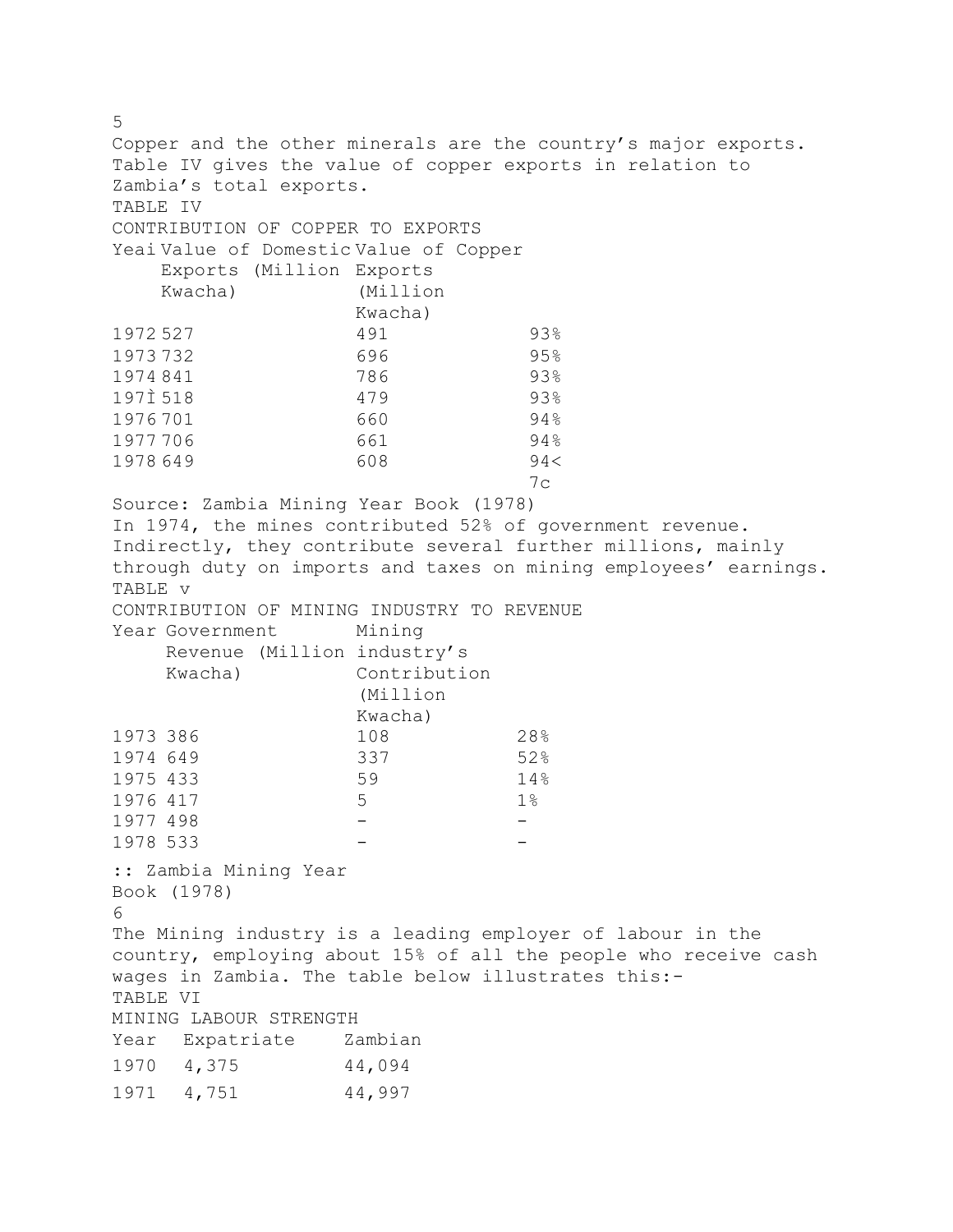| 1972 4,600                                                                                                                         | 46,245                                                                    |
|------------------------------------------------------------------------------------------------------------------------------------|---------------------------------------------------------------------------|
| 1973 4,505                                                                                                                         | 48,287                                                                    |
| 1974 4,392                                                                                                                         | 51,736                                                                    |
| 1975 4,493                                                                                                                         | 52,992                                                                    |
| 1976 4,060                                                                                                                         | 53,082                                                                    |
| 1977 3,609                                                                                                                         | 55,446                                                                    |
| 1978 3,245                                                                                                                         | 53,437                                                                    |
| Source: Zambia Mining Year Book (1978)                                                                                             |                                                                           |
| There is no doubt that the importance of mining in the Zambian<br>society transcends its economic value and that it has social and |                                                                           |
| political significance. <sup>21</sup> Further, the process of                                                                      |                                                                           |
| industrialisation, whether generated by political policies or                                                                      |                                                                           |
| economic innovation, is widely associated with movements from                                                                      |                                                                           |
| rural areas to urban centres. <sup>22</sup> The attraction of bright lights                                                        |                                                                           |
| and economic pressures combine to bring people out of the rural                                                                    |                                                                           |
|                                                                                                                                    | areas into the towns. About 35% of the Zambian population of 6            |
| million live in the urban centres. Most of this urban population                                                                   |                                                                           |
|                                                                                                                                    | is concentrated on the Copperbelt and the Central Province. <sup>23</sup> |
| 21.                                                                                                                                | Mines Industrial Development Corp., supra, p.6. There                     |
|                                                                                                                                    | are several countries, however, with large dependence on one              |
| commodity though to a lesser degree, e.g. Algeria - petroleum,                                                                     |                                                                           |
| Chile - copper, Zaire - copper, Bolivia - tin, Jamaica -                                                                           |                                                                           |
| bauxite, Liberia - iron, Venezuela - petroleum, Iraq -                                                                             |                                                                           |
|                                                                                                                                    | petroleum and a few more. See Year Book of International Trade            |
| and Trade Statistics, 1966.                                                                                                        |                                                                           |
| 22.                                                                                                                                | Kuper, Urbanisation and Migration in West Africa, 1955,                   |
| $p.1$ .                                                                                                                            |                                                                           |
|                                                                                                                                    | 23. See 1963 and 1969 Census Reports. See also Davies, Zambia in          |
| Maps, 1970, p. 11.                                                                                                                 |                                                                           |
| 7                                                                                                                                  |                                                                           |
| TABLE VII                                                                                                                          |                                                                           |
| POPULATION DISTRIBUTION ACCORDING TO PROVINCES                                                                                     |                                                                           |
|                                                                                                                                    | Year                                                                      |
| Province 1963                                                                                                                      | 1969                                                                      |
| Central<br>505,000                                                                                                                 | 707,000                                                                   |
| Copperbe 544,000                                                                                                                   | 815,000                                                                   |
| lt                                                                                                                                 |                                                                           |
| 480,000<br>Eastern                                                                                                                 | 509,000                                                                   |
| 357,000<br>Luapula                                                                                                                 | 338,000                                                                   |
| North<br>211,000                                                                                                                   | 227,000                                                                   |
| Western                                                                                                                            |                                                                           |
| Northern 564,000                                                                                                                   | 541,000                                                                   |
| Southern 466,000                                                                                                                   | 499,000                                                                   |
| 363,000<br>Western                                                                                                                 | 417,000                                                                   |
| 3,490,000<br>8 Total                                                                                                               | $\dot{\mathcal{L}}$ , 053, 000                                            |
| Source: 1963 and 1969 Census figures.<br>Most of the people who live on the Copper belt migrated there in                          |                                                                           |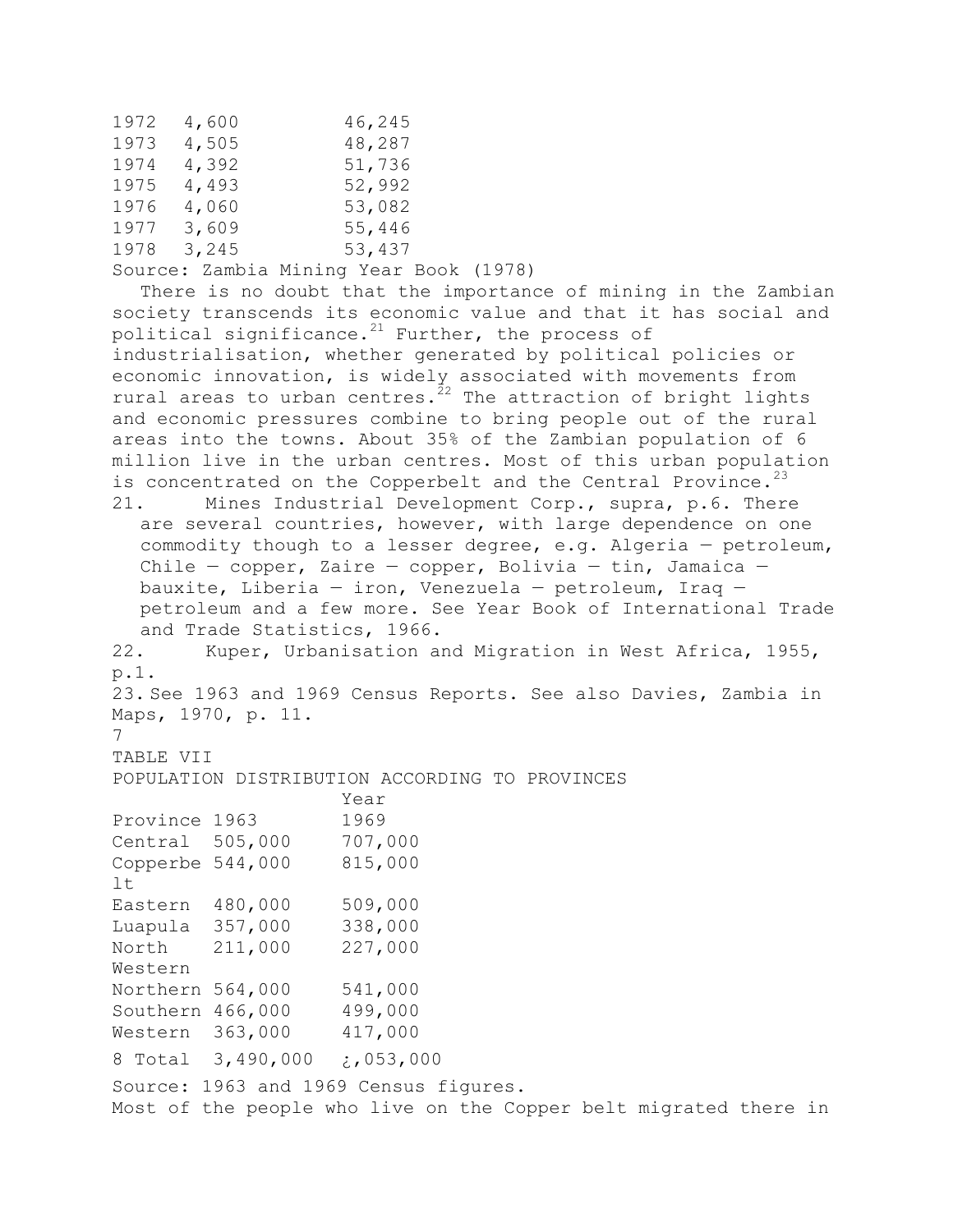response to mining labour requirements. In the towns an African entered into social intercourse with his fellow Africans of other ethnic groups and also Europeans and Indians. This situation has brought about profound social changes in the structure of the African society which are beyond the scope of this study.

However, it is important to make the following statement. Whether the mining industry will continue to be of great significance and value to Zambia depends on the future of copper, which in turn depends on basically three factors:-

- (a) world demand,
- (b) supply trends in the world and
- (c) movements in the world copper price.

World demand depends in turn on a host of factors, including the development of techniques of utilisation, trends in supply and the processing of competitive metals such as aluminium.<sup>24</sup> Technical

24. The other possible threat the Nodule Industry has been dismissed. See United

States, Department of the Interior Bureau of Mines Mineral Year Book, 1 Metals, Minerals and Fuels, 1971. Copper has a very high degree of thermal and electrical conductivity and is therefore ultimately connected with electrical industry. Electrical uses probably account for about half of the world's consumption and of the balance the building industry takes a considerable proportion probably about  $10T \cdot$  of total production. See Mining Mirror, 5 December, 1973, p.70; and also 5 No\*. 1 Optima p.26. 8

developments may have on balance a negative influence, as improvements in telephone engineering, for example, especially the use of concentrators, reduce the volume of copper wire needed for a given message volume, while the increased use of microwave techniques and satellites cuts down the need for long distance cables.

The threat posed by aluminium is very powerful. Aluminium is a relatively new metal, whose uses have not yet been fully explored but which already shows a surprising flexibility. One hundred years ago aluminium was a commercial nonentity of the metallurgical world. It was used with copper to form aluminium bronze and for ornaments, but its other uses were specialised, such as the manufacture of artificial teeth. Today aluminium is used extensively in building and bridge work.<sup>25</sup> Furthermore, bauxite is plentiful in the earth's crust and an innovation which materially reduced the currently expensive cost of its processing would have a major impact on the demand for copper. Also because most of the copper is utilised by the industrialised countries (e.g. Zambia's copper is mostly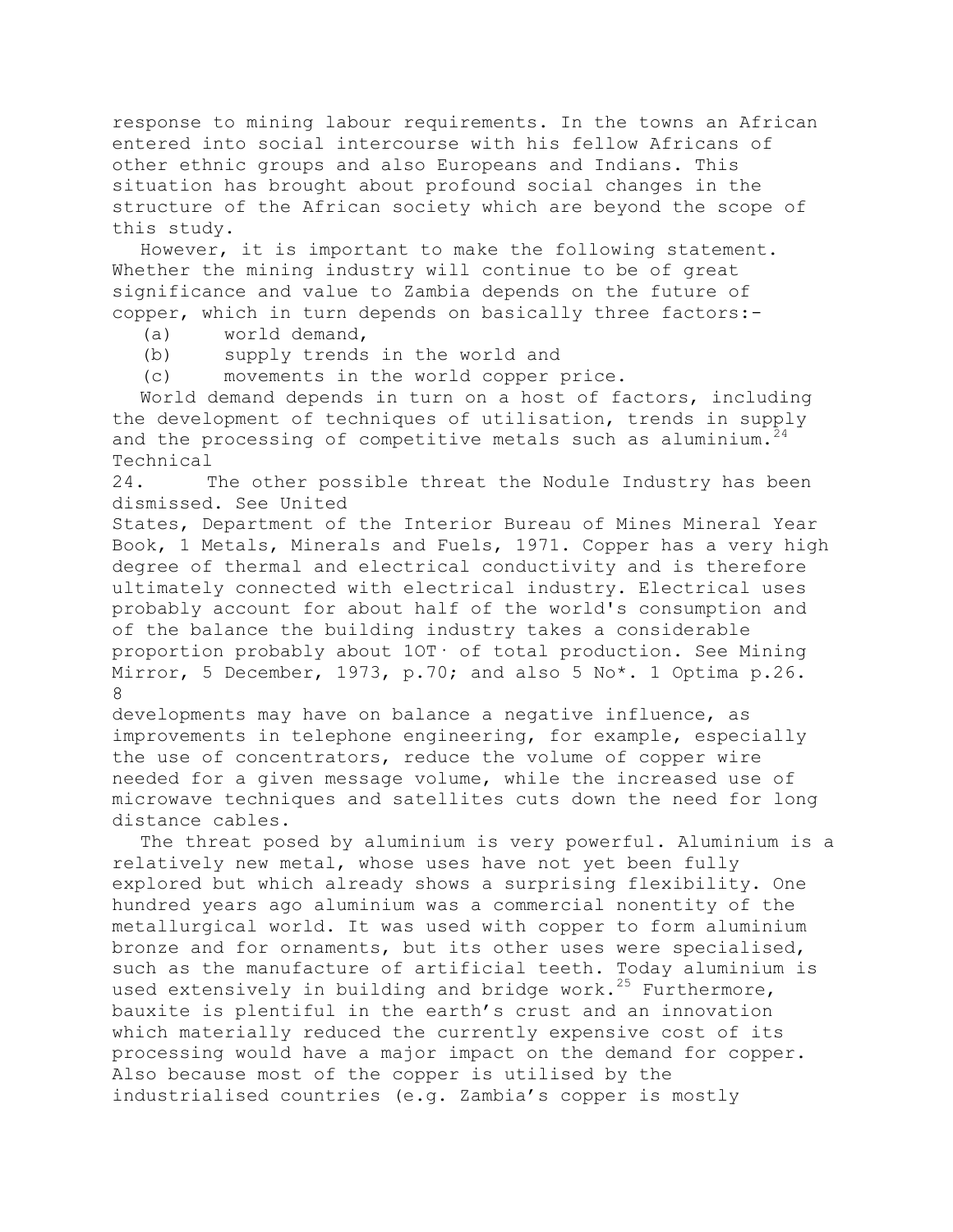imported by Japan, Britain, France and Germany)<sup>26</sup> its price is dependent on the state of the economies in the industrialised countries. For instance, in 1973, high"prices of the metal prevailed throughout the year,  $27$  the contrast may be made with 1976 when the industry went through a difficult time. The price of copper fell sieeply owing largely to the world economic recession. It collapsed from a peak £1,400 per tonne on 1 April, 1974 to fluctuate between £500 and just over £600 per tonne from December, 1974 to April 1976; while mining costs have escalated in the aftermath of world-wide inflation. As a result, receipts from copper exports plumetted.<sup>28</sup>

25. Brown and Butler, 'The Production Marketing and Consumption of Copper and Aluminium. The Economist Intelligence Unit, 1968.

26. Industrial Development Corporation Ltd., Zambia Mining Year Book, 1974,

p. 31. See also Webb, Development Strategies for Mineral Exporters. Institute of Development Studies, University of Sussex, 1974.

- 27. During 1973-1974, Zambia's two mining companies reached a record level of K920 million in profits, Times of Zambia 31 July, 1975, p.2; and see both Nchanga Consolidated Copper Mines Ltd., and Roan Consolidated Mines Ltd., Annual Reports 1973.
- 28. At the end of its financial year on March 31, 1975, Nchanga Consolidated Copper Mines Ltd's profit after tax was K58.5 million compared with K113.2 million for the previous financial year. And in the first five months of 1975 the country as a whole earned K222.458.806 from copper, roughly half of 1974's revenue in the same period. See Times of Zambia, 31 July, 1975, p.2. See also Daniel, 'Increasing strain on Zambia's Copperbelt' The Guardian, 31 March 1976, p.20.

## 9

The Mining Industry And Foreign Investment

A study of the Zambian industry is also a study of the debate on the role of private investment in the developing world, as the industry is largely foreign-financed. Most developing countries, having recently acquired their independence, attach great weight to their independence and watch suspiciously any foreign relationship which may affect the newly won sovereignty. These countries have misgivings about foreign companies because although foreign investment does not necessarily imply political domination — e.g. United States investment in Canada and Western Europe  $-$  when the host country is significantly weaker than the lender, political dependence may well follow economic dependence.<sup>29</sup> Foreign investment may also have several other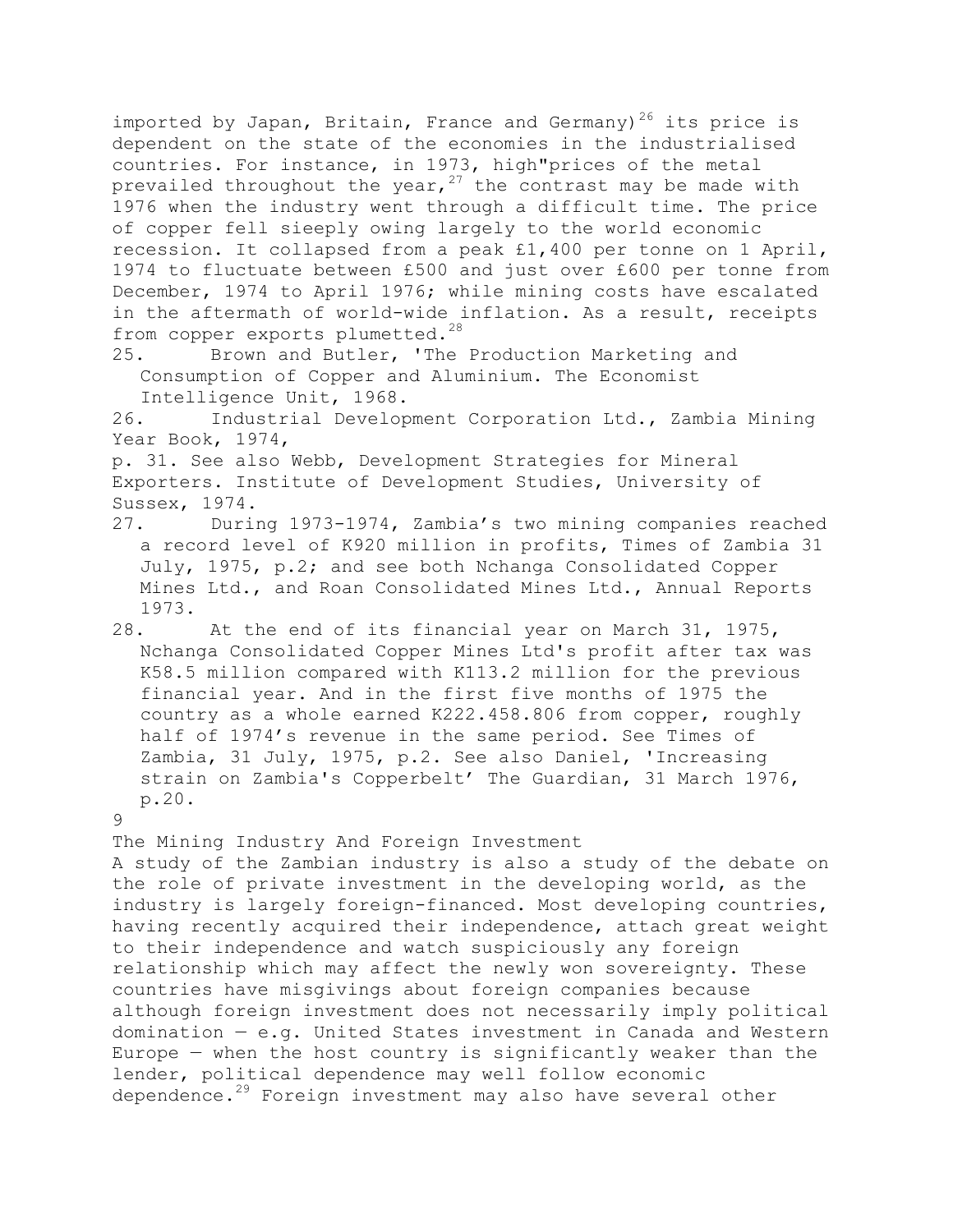disadvantages. One such major disadvantage is that it ties an underdeveloped nation's economic cycle to the multinational companies without the country having any control over that cycle.<sup>30</sup> In additon, many of these investments create 'one crop economies', leaving the host nation economically helpless in relation to the world markets. Among the largest investments in developing countries, for example, are those in raw material production such as sugarcane, petroleum, and minerals. All these are largely consumed in the Western European countries. Their level of operation is by and large determined, therefore, by the business cycle in these consuming areas. There is also the problem of the outflow of profits.<sup>31</sup> Allied to the problem of profits going out is the general question of the effect of absentee ownership upon the national economy, the balance of payments and the sentiments of nationalism. Nationals of the host country frequently complain, with some justification that their national wealth is being consumed abroad for others' comfort, and in the case of mining, they complain that they are finally left with 'holes' in the ground.  $32$  A complementary version of that out-cry is the question 'why do we export copper bars and import electric motors?'

The other problem with foreign investment is that it seeks out those economic activities that yield the highest profit and as sanctioned by the

29. United Nations Report on Multinational Corporation in World Development, Document E/55 00/Rev/84/ESA/6,/1973, p.46; and also Bostock and Harvey; Economic Independence and Zambian Copper, 1972, p.9.

30. Ibid.

31. Ibid. See also United Nations General Assembly Debates (Provisional) 1972, A/C2/SR/1051, p.5.

32. For a general discussion of this problem, see Bernstein, Foreign Investment in Latin America, 1966, p.13.

10

business ethic, it neglects many activities which may be of social importance.<sup>33</sup> Investors usually aim at maximising profits while the local society aims at maximising some broader measure of social welfare. Foreign investment, however, may have undoubted advantages for the recipient country.<sup>34</sup> An inflow of private capital contributes to the recipient country's development process by helping to reduce the shortage of domestic savings and by increasing the supply of foreign exchange. In this respect Zambia's mines are a very good example.<sup>35</sup> Similarly, it can also be argued that as the investment opera tes, the increase in real income resulting from such investment is greater than the resultant increase in the income of the foreign investor. Thus, the presence of foreign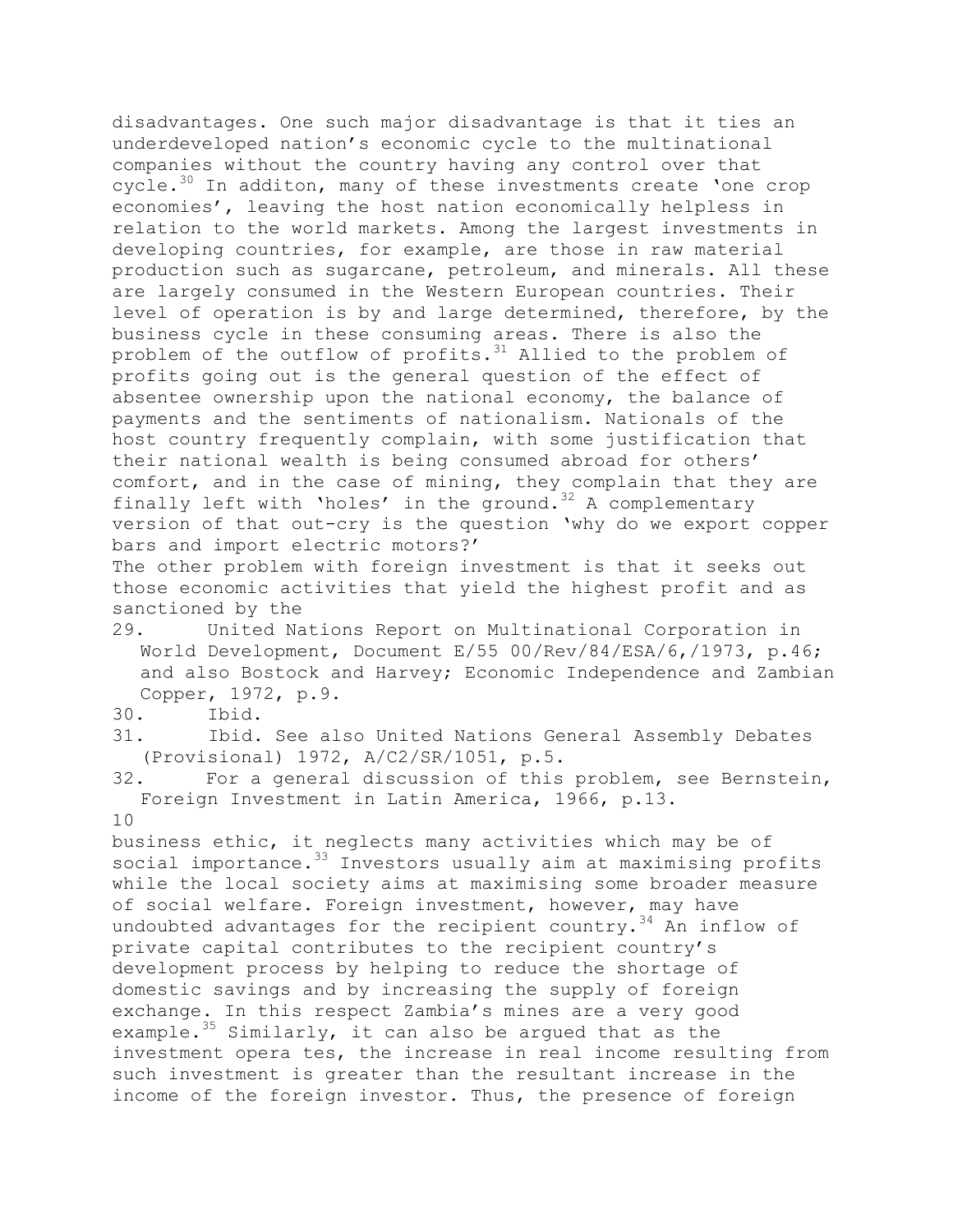capital may in this respect allow a large labour force to be employed. Partly it is because it brings physical and finan« ial capital to the country. Such direct foreign investment also includes on-monetary transfers of other resources technological knowledge, i market information, material and supervisory personnel, organisational experience and innovations in products and production techniques — aj! of which are normally in short supply in the developing world. By being a carrier of technological and organisational change, the foreign investment may be highly significant in providing private technical assistance and demonstration effects that are of benefit elsewhere in the economy. It can also stimulate additional domestic investment in the recipient country that is, if the foreign capital is used to develop the country's infrastructure and such extra investment, may be both local and external.

It would therefore be foolish to condemn foreign capital on the basis of its disadvantages alone. What is needed is a greater awareness among developing countries of its dangers so that they can reject the worst deals while trying to extract much better terms in the future. Many developing countries in recent years have taken measures directed at trying to reduce the disadvantages of foreign capital particularly in the area of the exploitation of mineral resources. Such measures are plausible if they do not hinder further investment in the countries concerned.

33. Ibid.

- 34. These are discussed at length by several authors, e.g. Fatorous, Government Guarantees to Foreign Investors, 1963. Friedmann, Legal Aspects of Foreign Investment, 1959; and Nwogugu. The Legal Problems of Foreign Investment in Developing Countries, 1955.
- 35. Practically all Zambian foreign exchange comes from its mining industry. Some writers on economic development see mining as the magic route to fast and sustained economic development, e.g. Kamarck, The Economics of African Development, 1967. For a contrary view; see Frank, Capitalism and Underdevelopment in Latin America, 1971.

11

#### Mineral Systems Generally

It is of course, impossible, within the limits of this book to treat the mining systems in the different countries of the world, but a brief mention of the major classification of mineral tenure can be made. All the mineral systems employed in the handling of mineral wealth can be reduced basically into two primary classes.<sup>36</sup> First is the lease system, also known as the regalien system. Under this system the state owns the title to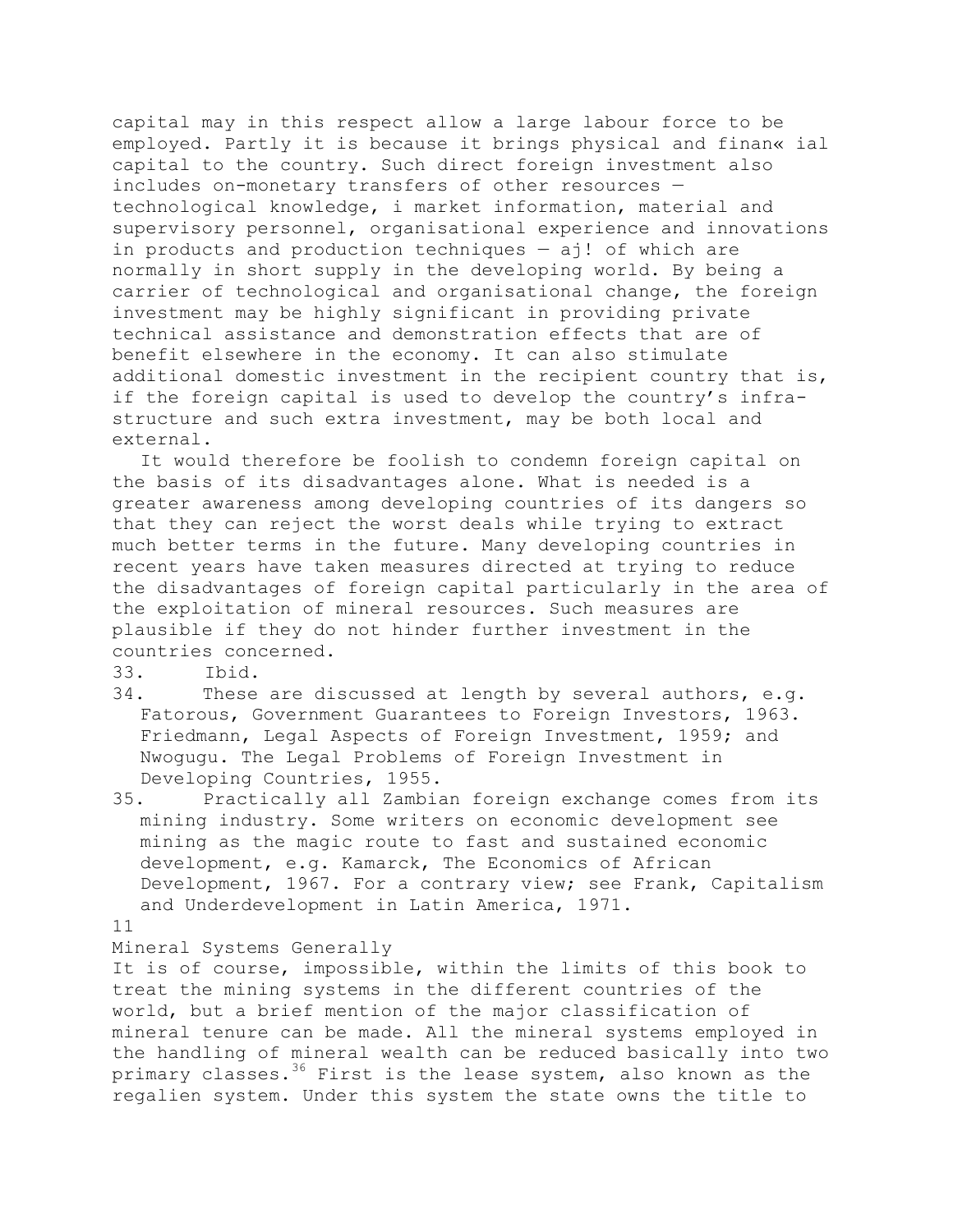minerals, and the miner derives his right to work the minerals by some form of tenure derived from the state and not from the land-owner. The miner's tenure is seldom equivalent to a property right but is a bundle of rights and obligations, the composition of which varies greatly from country to country. This system has its origin in the rights of kings and feudal lords to the mineral products of the ground and to the disposal of them. It can be further traced to the classical Greek states where citizens and friendly aliens were given the right to mine in return for a payment of one-twenty-fourth part of the profits. The main purpose of this system at its instigation was a means of obtaining revenue. In Roman times permission to mine was granted to explorers on payment of one- tenth part of the produce to the Imperial Roman Treasury and one-tenth part to the owner of the soil. $37$  In feudal times the rights of the crown were split up, passing to feudal lords, but Kings gradually repossessed for themselves of their legal rights in respect of mines.<sup>38</sup>

A variation of the same system is what sometimes is termed the dominal system. Under this system the minerals belong to the state and the state holds the right of working them itself or of disposing of them to the highest bidder as it thinks proper. In such a variation perhaps the regalien system of mining rights prevails at present under a more or less constitutionally modified system in the majority of the nations in the world, particularly those in the developing areas of the world.

36. These systems were classified as such quite early, see Alford, Mining Law of the British Empire, 1906, pp. 1-9. See also Shamel, Mining, Mineral and Geological Law, 1907, p.7, who discussed the influence of Roman Law on the systems. The classification excludes communist countries where land and mineral resources are nationalised and mining is carried on as a state industry.

37. Collins, 'World Survey of Mineral Legislation for Land Areas' (1971) 80 Mining Industry, Transactions of the Institution of the Mining and Metallurgy, p.A. 10. 38. Ibid.

12

The second system is that under which the minerals accede to or go with the ownership of the surface. Under this system any individual under specified restrictions has the right to locate on discovery or otherwise certain limited areas of grounds to hold, work or dispose of the same. This system is referred to as the claim system or the system of 'accession.' It has its origin in the early days of mining in the United States in the first half of the last century. Great numbers of men rushed to the gold fields of California and a few years later to those of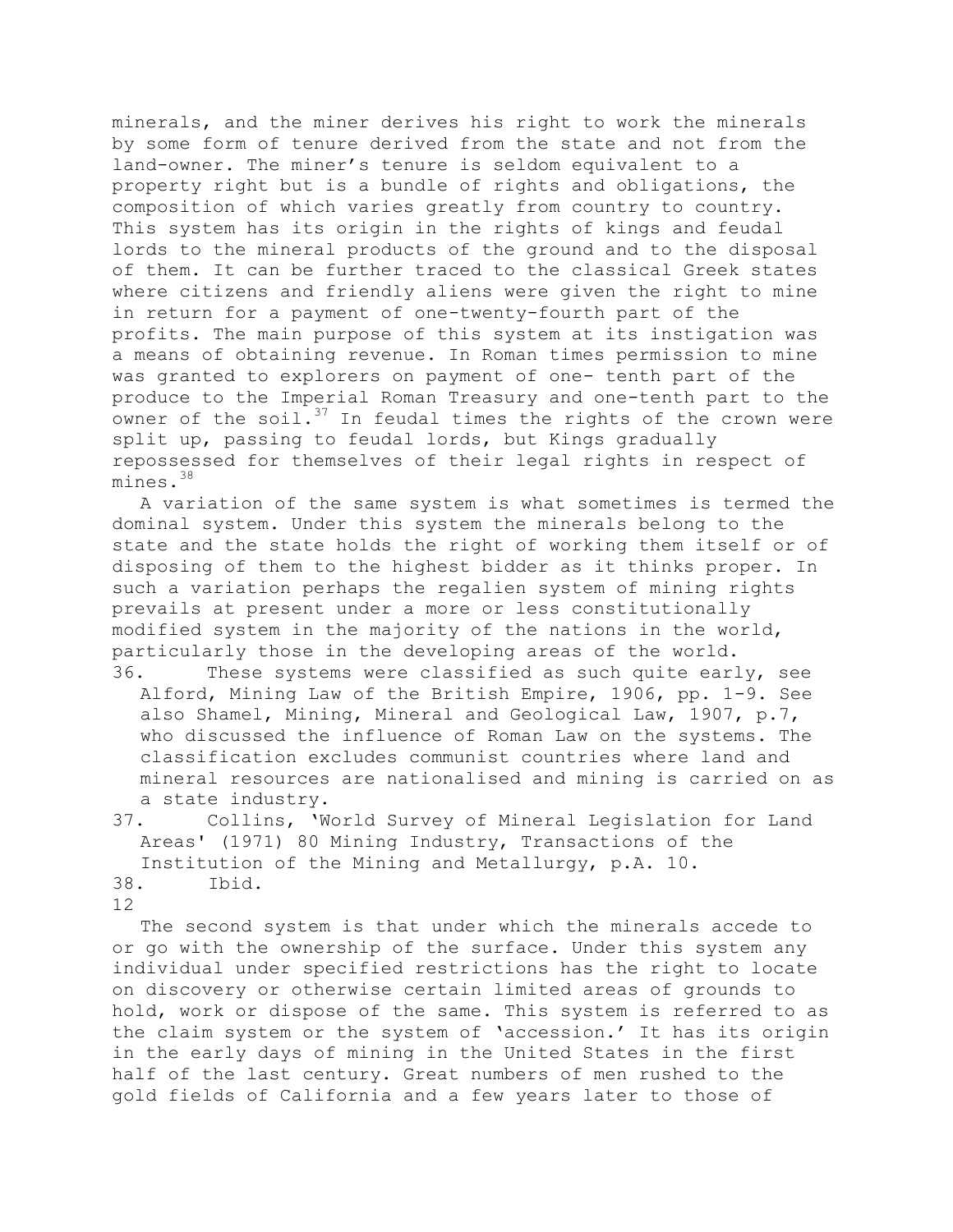Australia, Canada, New Zealand and South Africa. Its origin was the need for the preservation of public peace in these countries at the time. Some arrangements had to be made on the spot to determine the area of ground on which a man was allowed to work, and the conditions under which he could hold and deal with it. Hence arose the right of the discoverer of workable gold, or other valuable ores or minerals, to claim the ownership of a small plot of ground of limited area on which he expected to make such discoveries, adjacent to those of other persons.  $39$ Under this system in its modern form, a prospector can obtain private property rights to minerals by discovery and registration of the claim at an office set up for the purpose. It prevails mainly in Western countries.

There are great differences between the two main classifications, which flow from the fact that ownership of minerals is vestfed in different institutions, e.g. the question to whom royalties are payable when minerals are being worked.

In lingland, during the early period of her recorded history, the ownership of the minerals in the earth's crust was a subject of continuous contention between the King and owners of the soil; usually the King being the stronger party, prevailed whenever he or his favourites to whom he might have granted mineral rights cared to assert them. These pretensions, however, were subsequently abandoned as to all minerals except gold and silver, which were called the royal metals, and held to belong absolutely to the Crown wherever they might be found. Such claim to the royal metals falls under the regalien system of mining tenure. It prevails even today in theory, in the law of England but as there is no gold or silver in commercial quantities in England, the regalien rights of the Crown are of a theoretical rather than practical importance. For other minerals, the owner of the surface, wherever situated, is entitled to 39. Alford, supra, p.2.

## 13

everything beneath or within it. The right of searching for minerals cannot under common law be exercised except in a few rare instances without the direct consent of the surface landlord or the legal owners of the mining right. This principle is today subject to numerous statutory exceptions.  $40$  This theory of ownership accompanied the common law of England to ail those countries in which it has been the basis of the legal system. And in some of these, the theory has been of some practical importance. Although the English common law, in respect of mining rights, has in the first instance been applied generally to new territories of the Commonwealth, it has not been continued or adopted. Instead the various colonies and former colonies have by statute enacted how mining rights should be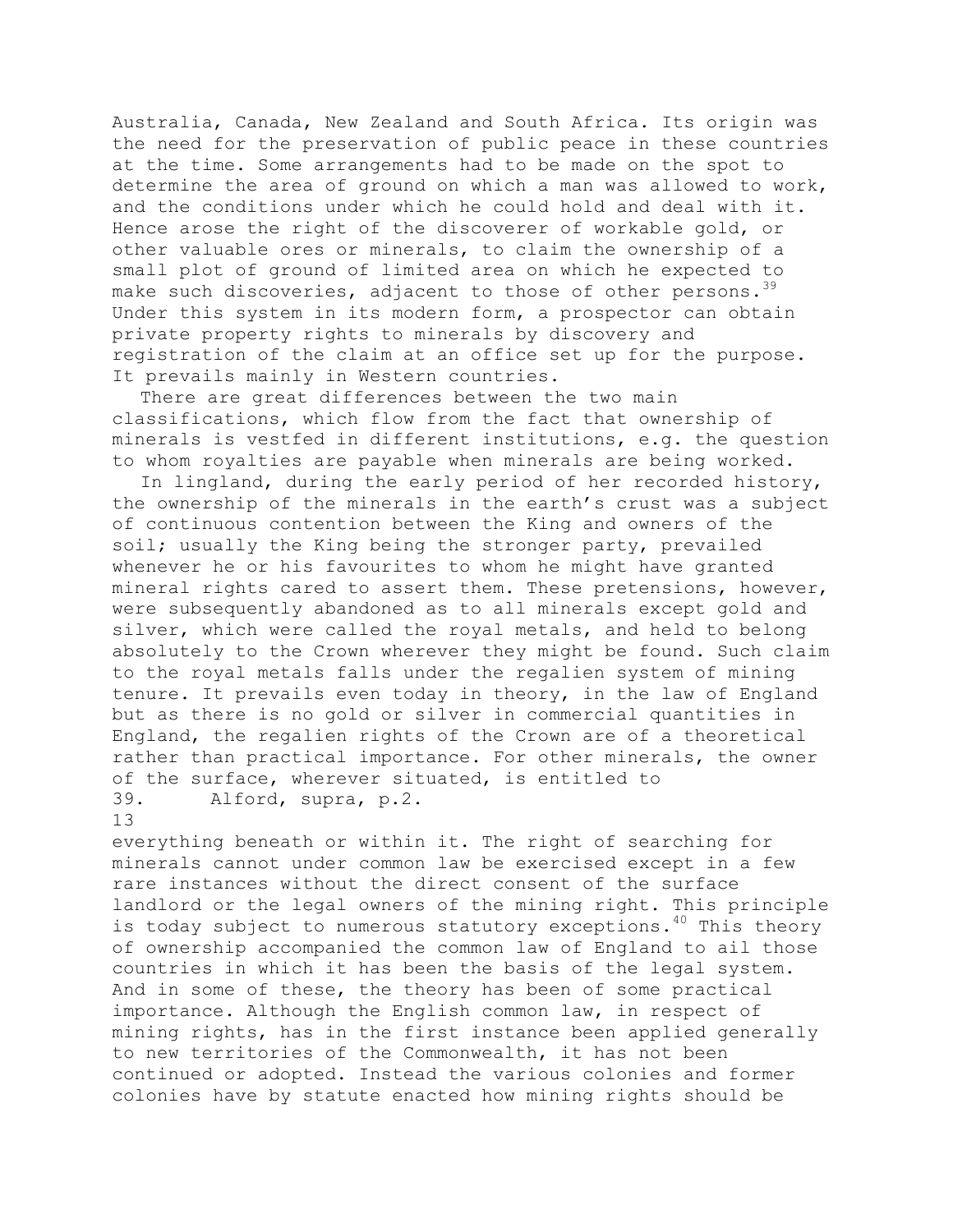acquired from the state, which remains the paramount owner of the minerals.<sup>41</sup>

This, however, is not true of Zambia. From the early 1900s to 1964 the mining rights in the country were exercised by a foreign private company, the British South Africa Company, which claimed ownership of minerals throughout the country by virtue of the concessions it obtained from African chiefs. As a result, the Company introduced special and extensive codified legislation on the subject of mining. The rights were then acquired at independence by the Zambian government, which repealed the legislation introduced by the Company and introduced its own extensive mining legislation based on different concepts from that of the Company. Sources of Law Relating to Mining Rights In order to understand the diverse origins and applications of Zambian law on the subject of mining, it is desirable to give a brief statement of the different sources from which such law is derived and the extent to which the various sources are important to the subject at hand. The sources of Zambian law in general, and therefore of Zambian mining law, are customary law, the common law of England and the various

40. By statute the property in petroleum existing in its natural condition is vested in the Crown, together with the exclusive right of searching and bring fot and getting such petroleum. See Petroleum (Production) Act, 1934. Furthermore, coal is statutorily vested in the National Coal Board, see Coal Act, 1938 and Coal Industry Nationalisation Act, 1946.

41. This was done quite early in some of these countries, e.g. Australia. For an analysis of its early laws and an example of how this was done see Kemp, Law of Mines and Minerals: Being a Collection of the Statutes Relating there to 1910.

laws, both colonial and post-independence, enacted by Parliament to regulate mining and the acquisition of mining rights. Customary Law

The first law that ever existed in Zambia was the indigenous law of the tribes. It is generally referred to as customary law and the great majority of Zambians still conduct most of their activities in accordance with and subject to customary law. Moreover, if all courts of whatever status are considered, far more cases are decided under customary law than under any of the other laws in force in the country.<sup>42</sup> In this regard it should be appreciated that the use of this term 'customary law' does not indicate that there is a single uniform set of customs prevailing throughout the country. It is used rather as a blanket description covering many different systems. They are largely tribal in origin, and usually operate only within the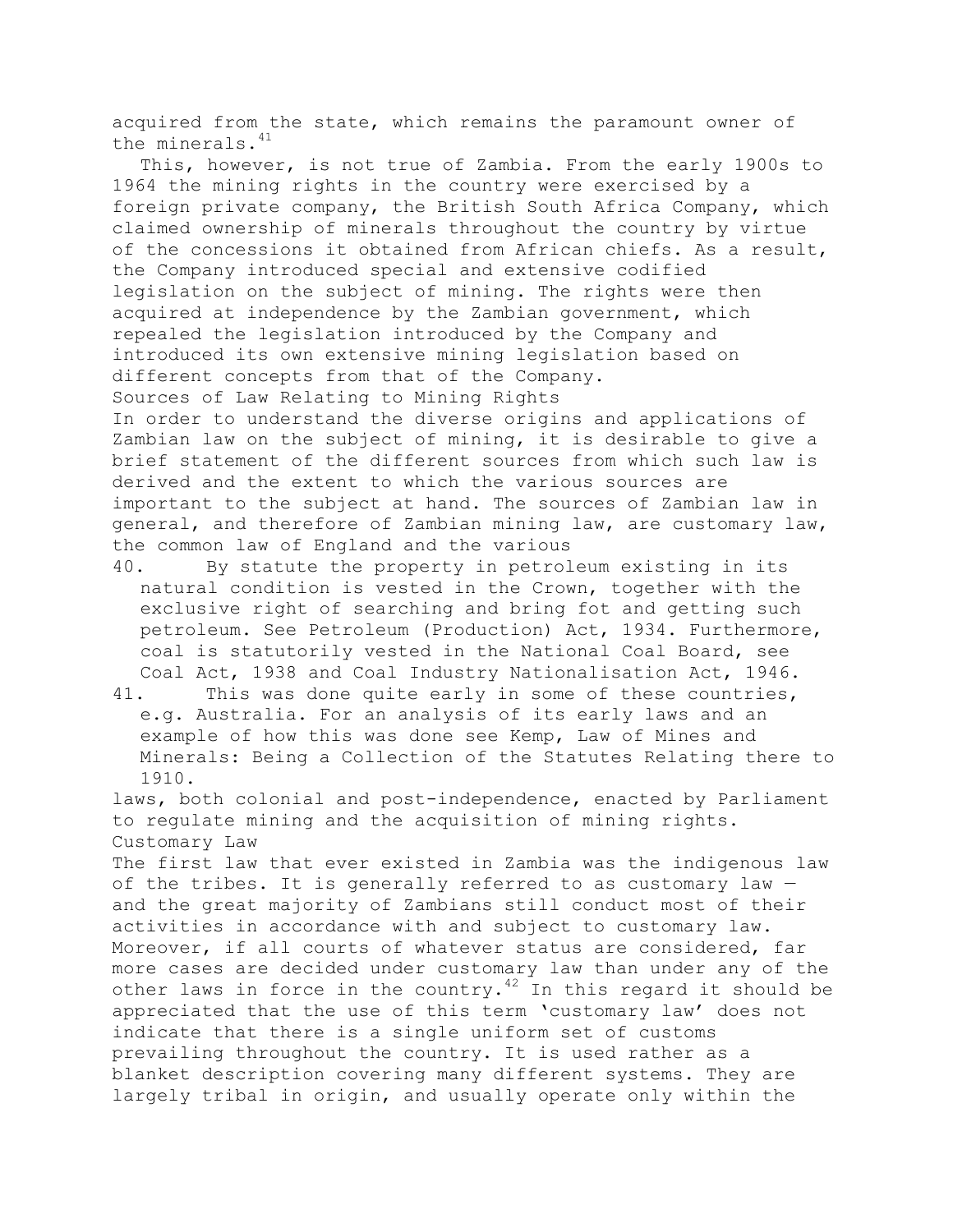area occupied by the tribe. There are local variations within such an area,  $43$  but by and large the broad principles in all the various systems are the same. As for mining rights this source of law is not very important because it has been superseded by legislation. But historically land tenure concepts were very important and are still fairly important in tribal areas. They are discussed when considering the validity of the British South Africa Company claims that they acquired mining rights from African chiefs in Chapter five.<sup>44</sup>

## Common Law

Like most other former British colonies and protectorates, Zambia is a common law jurisdiction.<sup>45</sup> This description is supported by the history

- 42. This covers such areas as divorce, contracts, and tort. For a detailed analysis of the cases that come under customary law see Spalding, Hoover and Piper, 'One Nation One Judiciary, The Lower Courts of Zambia' 1970 Zambia Law Journal, p.219.
- 43. But such divergences as there are can easily be exaggerated as Kuper has so rightly warned, ... 'in the vast continent of Africa there are hundreds of tribes, each with its own history and way of life. This cultural variety is important but it must not be exaggerated. It under-estimates the tremendous effect of past contact and over emphasizes African conversation. Moreover, the piling up of enthnographic details produces an impression of chaos where in fact only variations on a few themes' See Kuper, 'Cultures in Transition' 1952 The Listener, p.212.

44. See p.15.

45. Church, 'The Common Law and Zambia' 1974 Zambia Law Journal, p.l. There are several other studies on the common law and Africa which are very useful on this subject, e.g. Danniels, The Common Law in West Africa, 1964, Chapters 3 and 4; Allott, New Essays in African Law, 1970, Chapters 1—3; and Park, The Sources of Nigerian Law, 1963 Chapters 2 and 3. 15

of the country as well as by current statutory guide-lines and judicial declarations. And in this sense the Zambian legal system is a product of its history.

The common law system of judicial administration was first introduced by the British in 1889. The Royal Charter of 29 October, 1889, incorporating the British South Africa Company, which also entrusted the administration of Zambia to the Company, authorised it. to administer justice. Section 14 of the Order<sup>46</sup> paved the way ) for the introduction of English law into the territory by stating that:

In the administration of justice to the said peoples or inhabitants careful regard shall always be had to the customs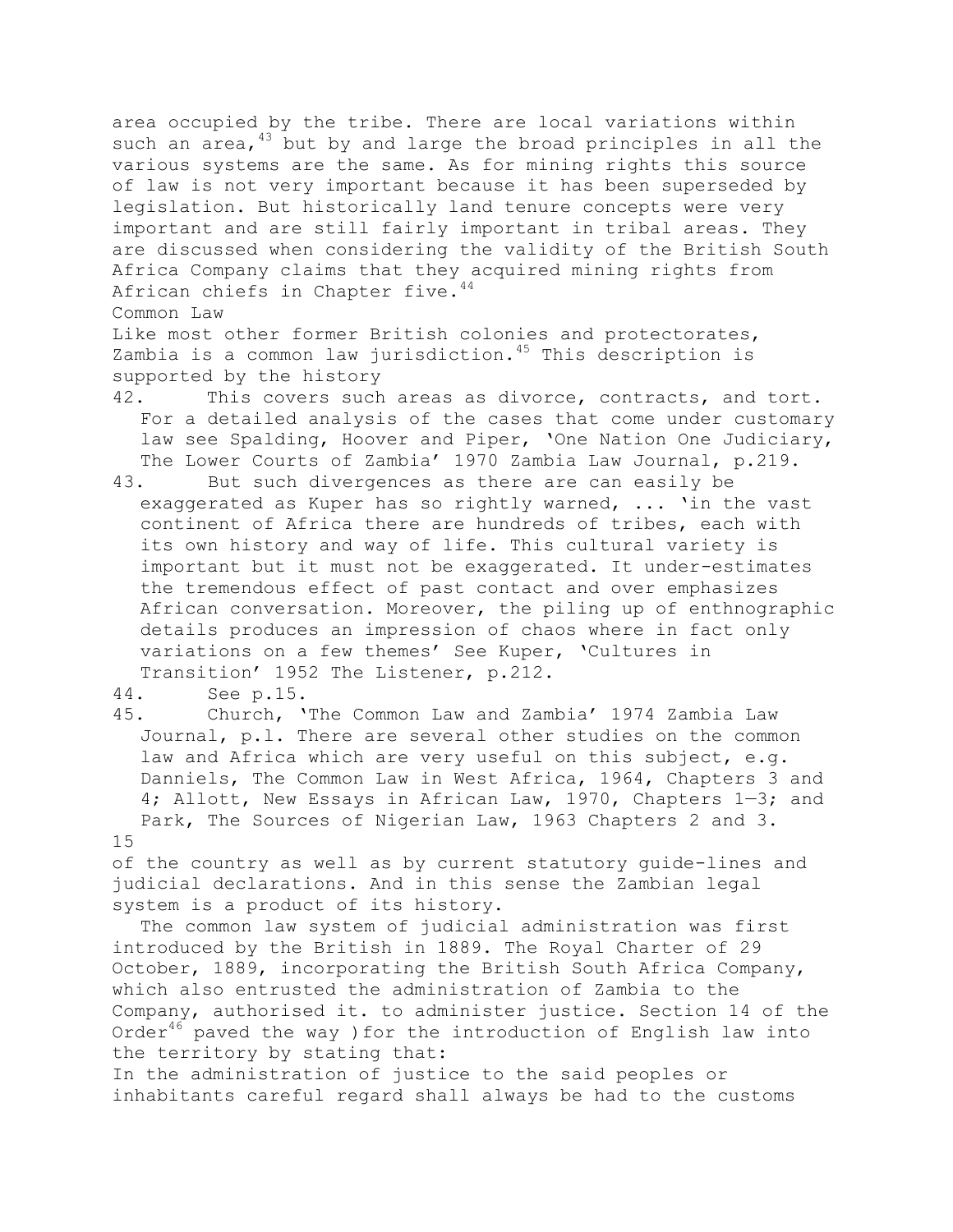and laws of the class or tribe or nation to which the parties respectively belong, especially with regard to the holding, possession, transfer and disposition of land and goods, and testate or intestate succession thereto, marriages, divorces, legitimacy, and other rights of property and personal rights, but subject to any British laws which may be in force in any of the territories aforesaid and applicable to the people or inhabitants thereof.

In the Barotseland — North Western Rhodesia Order in Council of 1899, $47$  the main purpose of which was to establish an elaborate judicial system in the part of the territory to which it pertained, it was stated that English law was to apply except where otherwise stated in the Order. The North-Eastern Rhodesia Order in Council of 1900,  $48$  made similar provision for the rest of Northern Rhodesia not covered by the Barotseland Order in Council of 1899. Several other statutes refer to the law of England, $49$  but by far the most important is Chapter four of the present laws of Zambia. This piece of legislation, the title of which is the English Law Extent of Application Act, provides that (a) the common law, (b) the doctrines of equity, (c) the statutes which were in force in England on the 17th day of August, 1911, and (d) any later English statutes applied to Zambia, shall be in force in the Republic. For a statute of fundamental significance, Chapter four is uncomfortably vague. There is doubt about the significance of the 1911 date, about precisely which pre-1911

46. Royal Charter of Incorporation of the British South Africa Company 29 October, 1889 in that it allowed the introduction of English law which once introduced would supersede customary law.

47. Barotseland-North-Western Order in Council, 1889, article 6.

48. Nort-Eastem Rhodesia Order in Council, 1900, article 4. 49. See aim the Subordinate Courts Act, Chapter 43 of the Laws of Zambia, s. 14, and The High Court Act, Chapter 50 of

```
the Laws of Zambia, s.9.
```
16

English statutes are applicable, about what the doctrine of equity means and most of all there is doubt about whether it embraces the law as developed in the other common law jurisdictions other than England.<sup>30</sup> It is possible to argue that the law referred to can include only English common law, not that developed by any other jurisdiction. The history of the enactment supports this view although past history is increasingly of questionable significance. The title of the Act, as well as the side notes to it also support the view that it refers exclusively to England,  $31$  although these too are not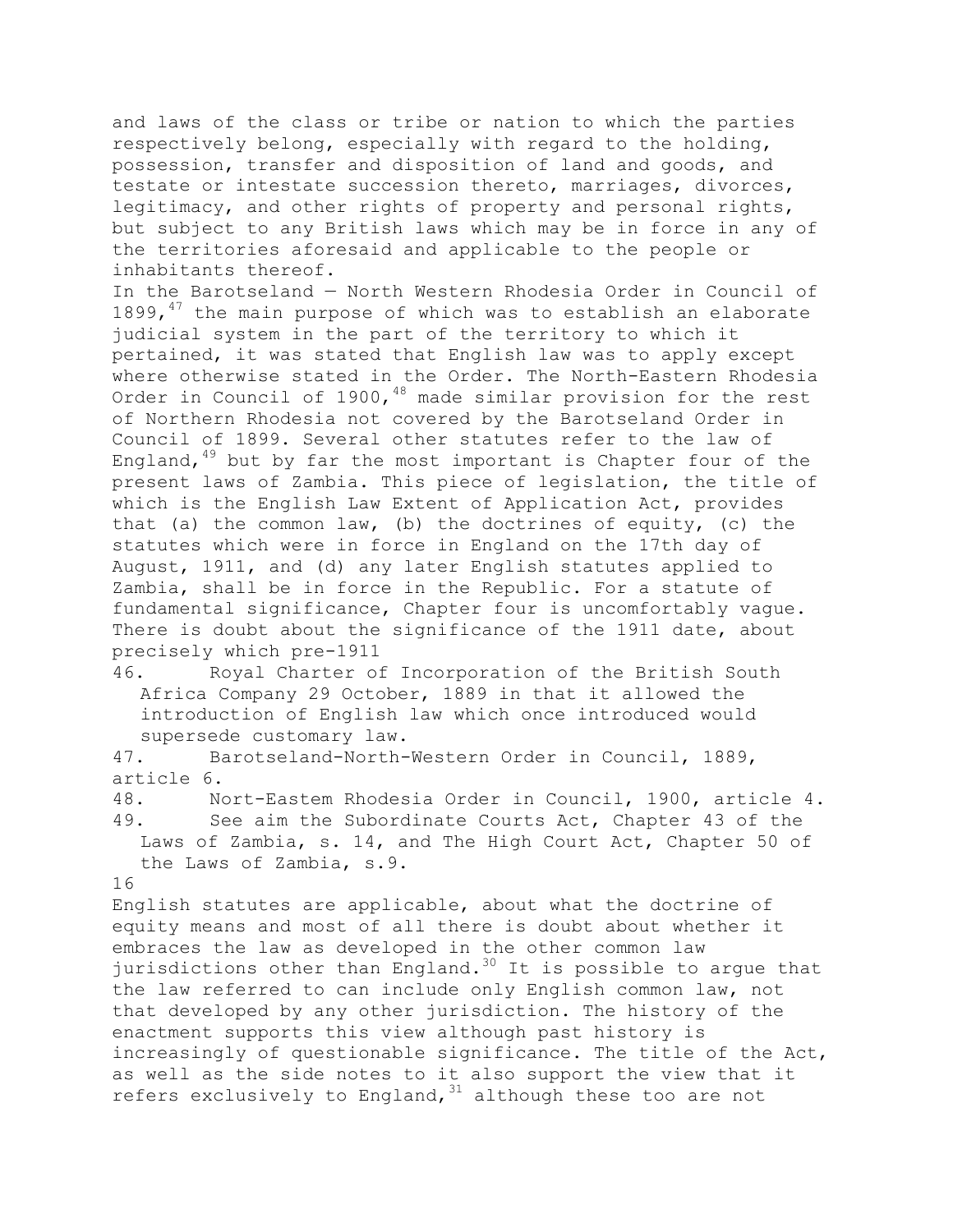necessarily determinative of the issue. So also is this construction favoured by the preliminary definition given in the interpretation and general provision of the statutes,  $32$  although there is again room for dispute open on this point. So far the practice of Zambian courts is to refer to English cases and decisions from other common law jurisdictions when there is an absence of Zambian authorities and develop the law against the background of the local social conditions. As a result the development of Zambian law has been influenced by decisions of English-speaking courts from many parts of the world. $53$  Even more important is the readiness with which Zambian judges run to decisions and reasons of these courts. Such decisions are not technically binding, but in recent years there has been a noticeable increase in respect for them and frequently there seems to be little real difference between referring to them and actually following them as authoritative statements of the law.  $34$ Similarly when a statute is common to both Zambia and a foreign country the Zambian courts have borrowed from other jurisdictions. In The People v. Chaponda, <sup>55</sup> the issue was whether section 203

- 50. The Common law in this sense is used to describe the whole of the Law except that which has its origin in statutes. There are other senses in which the word is often used as common law as opposed to equity and common law as opposed to customs. See Danniels, supra, p.149.
- 51. In the side notes the following words appear, 'Extent to which the law of England is in force in the territory.' See The English Law Extent of Application Act, Chapter 4 of the Laws of Zambia.
- 52. The Interpretation and General Provisions Act, Chapter 2 of the Laws of Zambia defined 'Common Law' as the Common Law of England, see, s.3.
- 53 In Kachasu v. Attorney-General Selected Judgements of Zambia No.tu oj 1969 several American cases were cited, e.g. Minersville School District v.' Gobits (1950), 310 U.S. 586; Zuvilla v. Mass (1944), 112 Colo. 183; West Virginia Stale Board of Education v. Barnette (1943), 319 U.S. 642. So were several Nigerian cases cited, e.g. Arzika v. Governer of Northern Region [ 1961 ] All N.L.R. 379; Cheranci v. Cheranci [1960] All N.L.R. 24 and D P.P. v. Obi [1961] All N.L.R. 186.
- 54. In Chipango v. Attorney General Selected judgement of Zambia No. 11 of 1971, several foreign cases were cited, e.g. H. Das v. District Magistrate Cutback A.I.R. 056) 1969 S.C. 43; Mohammed Shaft and Another v. State of Jammu and Kashmir A.I.R. (57) 1970, 688; Uganda v. Commissioner of Prisons (1966) E.A. 514 and State of Bombay v. Atmaran 1951 S.C.R. 169.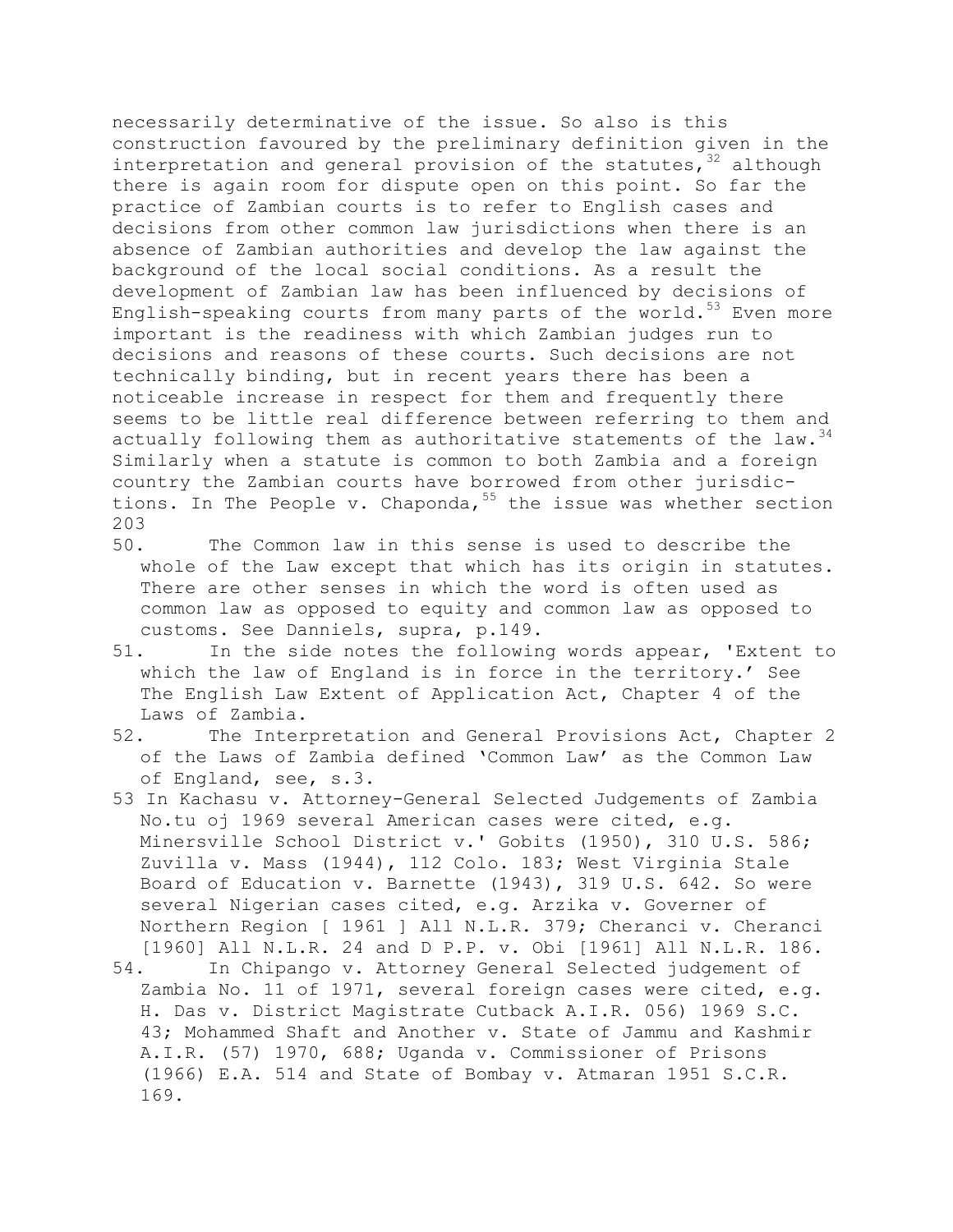55. High Court of Zambia, Judgement No. H P.A/101/73. 17

of the Zambian Criminal Procedure Code<sup>56</sup> entitled the accused to an acquittal. Reference was made to certain East African cases as there appeared at the time to be no recorded decisions on this point in Zambia.<sup>57</sup> Section 200 of the Kenyan Criminal Procedure Code<sup>58</sup> is word for word the same as its Zambiancounterpart Section 203 $\cdot$ . Apart from the technical arguments, there are compelling reasons of practical policy that favour a broad geographical reference for 'common law' in Zambia. There is a strong temptation for a court or a student of law in Zambia to open up the definition and include sources from other common law jurisdiction particularly those within the continent of Africa. The problems faced by developing nations in Africa often have much in common, and are governed by identical or similar statutory provisions and have led to similar approaches towards solutions. In contrast, English law has not changed greatly in recent times and remains geared to the problems and attitudes of a much different society. There are times too, when other non-English sources may prove valuable for Zambia. Sources from such diverse jurisdictions as America or Australia, both because of the substantive insights they may offer and merely because their use itself may bring room for manoeuvre into the law, in any case in so far as these are all common-law jurisdications, they fit into the sources of law potentially permitted by a liberal interpretation of Chapter four of the laws of Zambia.

There is also a clear need in a discussion of mining rights to consider sources of law from other jurisdictions and occasionally, even those outside the common law, even though they can at most only be persuasive; after all, mineral occurences are spread unevenly across the world. The main source of Zambian common law, Britain, is, except for its modern coal industry, not a great mining country; consequently it has not experienced some of the problems that arise as a result of having an active mining industry and lying in a mineralised region. And even if it had, it follows a system of mineral tenure distinct from that of Zambia (which presents distinct mineral problems) and is not a poor nation desperately 56. Criminal Procedure Code, Chapter 160 of the Laws of Zambia.

57. The East African cases of R.v.Jiwannath and Ammk Sigh [1944] E.A. 62, and Musa and Another v. R. [1962] E.A. were referred to.

58. Criminal Procedure Code, Chapter 175 of the Laws of Kenya. Another example of this practice in Zambian courts is Patel v. Attorney-General Selected Judgements of Zambia, No, 13 of 1970 where Public Prosecutor v. Venkata (1961) A.C. 104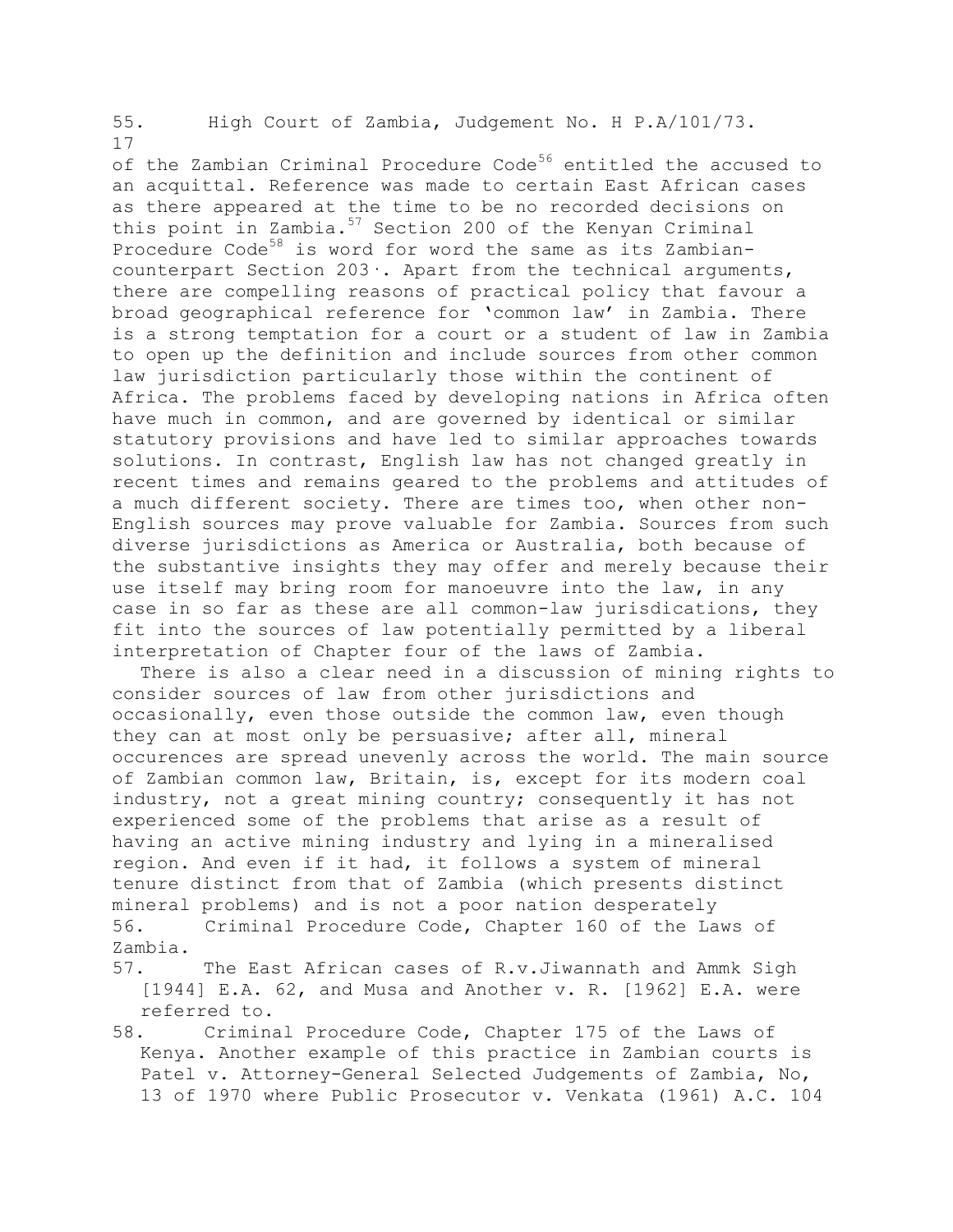and Awolowo v. Federal Minister of Internal Affairs [1962] All N.L.R. 117, were cited. 18 trying to attract foreign capital in order to exploit its mineral resources as Zambia is. A country like Zambia has much more in common with countries like Botswana and South Africa, in relation to some aspects of mining legislation, than with Britain. Thus in this book, in the absence of Zambian decisions on the points at issue, legislation and cases from other mining jurisdictions whose mining system is based on the same principles as the Zambian legislation are sometimes referred to. The reason for this is that the common law is a very important source of law in this book. The whole of the common law of England, both mining and non-mining, as it existed in 1911 as Chapter four of the laws of Zambia specifies, is in force in Zambia in so far as it can be applied. Legislation By far the most important source is, however, the legislation concerning mining enacted in Zambia both by the colonial government in the early 1900s and more recently by the postindependence parliament. The first major enactment was the 1912 Mining Proclamation,  $59$  and this has been followed over the years by repealing, replacing and extending legislation, the 1958 Mining Ordinance,  $60$  the 1969 Mines and Minerals Act.  $61$  The Mines and Minerals Act of 1976,  $62$ the Income Tax Act,  $63$  the Copper (Export) Tax of 1966,  $64$  the Mineral Tax Act of 1970, and numerous Income Tax (Amendment) Acts.<sup>65</sup> In addition there are several statutes, sections which affect mining rights in fairly significant ways such as the Water Act.<sup>66</sup> 59. Mining Proclamation, No. 1 of 1912. 60. Mining Ordinance, No. 13 of 1958, s. 108. 61. Mines and Minerals Act, Chapter 329 of the Laws of Zambia. 62. Mines and Minerals Act, No. 32 of 1976. 63. Income Tax Act, Chapter 668 of the Laws of Zambia. 64. Copper (Export) Tax Act, Chapter 669 of the Laws of Zambia. 65. Mineral Tax Act, 1970. As amended by the Mineral Tax (Amendment) Act, No. 11, 1973 and the Mineral Tax (Amendment) Act, No. 10 of 1975. 66. Water Act, Chapter 312 of the Laws of Zambia. 19 THE BASIS OF THE BRITISH SOUTH AFRICA COMPANY CLAIMS TO MINERAL RIGHTS IN ZAMBIA The Historical Background to the Granting of the Concessions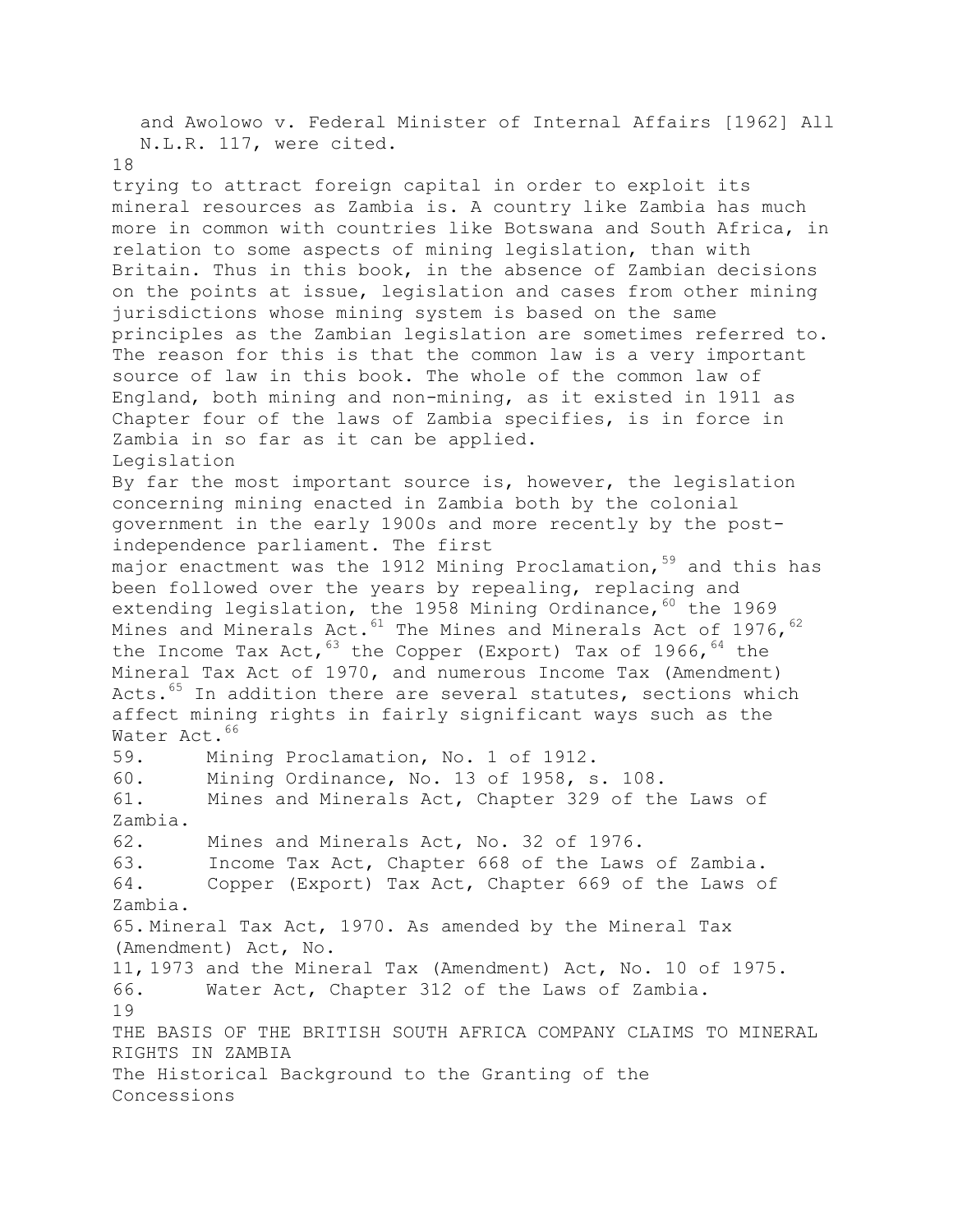Two principal factors account for the British South Africa Company's activities in Zambia. These are first the persistent tradition handed down from remote antiquity that vast deposits of gold lay ready for the miner somewhere in Africa, and secondly the desire to acquire more land for the British Empire. In this respect the turning point for Zambia was in 1867, when a missionary from Inyati made a journey northwards to the Zambezi, his aim being to reach the Victoria Falls. He was accompanied on the trip by one Hartley. On the trip they noticed several disused mine shafts and learnt of a gold trade that was going on between the local inhabitants and the Portuguese.<sup>1</sup> On their return to the Transvaal, Hartley reported their findings to Mauch, a geologist. Later in the same year Hartley and Mauch went North and together identified the reefs which were later called the Tati and the Northern gold field mines.

On their return they published exaggerated reports of what they had seen in an effort to encourage Transvaal miners to move north. They reported for instance that in Mashonaland, part of present-day Zimbabwe, they had traced one gold-bearing lode for 130 kilometres. $2$  These discoveries by Mauch and Hartley made the whole gold hunt seem conceivably worthwhile. The Transvaal miners easily reached Tatjlland tried to obtain concessions from the local chiefs but they found it difficult to obtain them as the local chief, Mzilikazi, was opposed to the mining of gold by Europeans. Eventually, however, the miners were allowed to dig on a temporary basis without any formal agreements.

- 1. The Portuguese had by the ISth century established themselves on the East Coast of Africa and carried on a gold trade particularly around Sofala. See Exelson; The Portuguese in South-East Africa 1600—1970, 1960; and Wills, supra Chapters 1 and 2.
- 2. Hole, The Making of Rhodesia. 1928, p.3. Hole was a British South Africa Company Official in Southern Africa. 20

In 1868 Mzilikazi died and Lobengula succeeded him; within a few months of his installation, he granted two mineral concessions. On 9 April, 1870, he gave Barnes a verbal grant of the Northern Gold fields (an area bounded by the Gwelo and Hunyani river — today the rich midlands area of Zimbabwe) and confirmed this in writing the next year.<sup>3</sup> The concession granted Barnes the right to prospect for gold. He formed no exploration company, however, and never utilised his concession. Then on 29 April, 1870, Lobengula gave another concession to the London and Limpopo Company in the Tati area between the Shashi and Ramahlane rivers. The concession granted mineral rights, permission to operate machinery, erect buildings and make a road to Shashi; in return, the Company was to pay Lobengula £60 per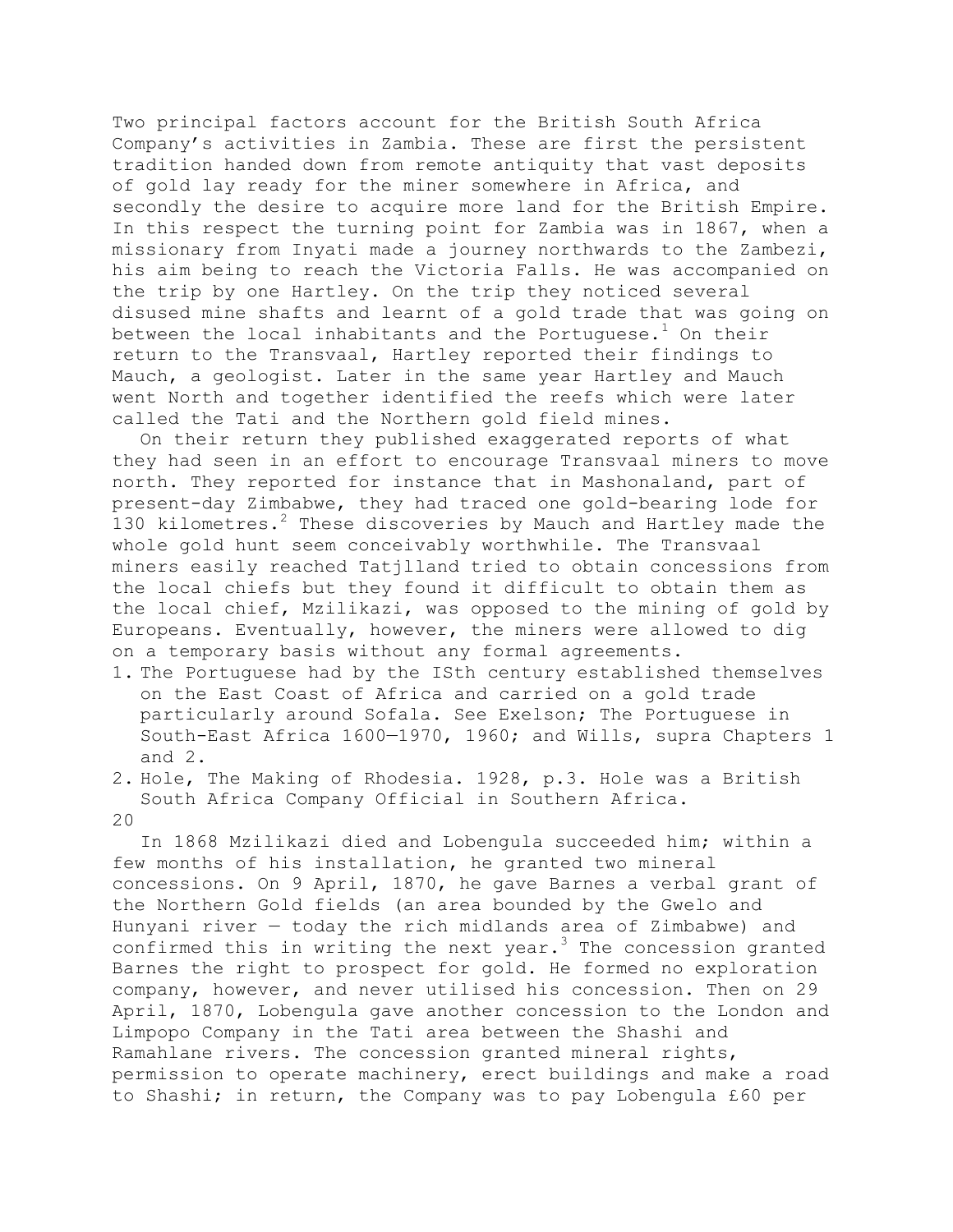Rhodes and Mineral Concessions In 1871 Rhodes arrived in Kimberely, then a rapidly growing mining town around the recently discovered diamond fields. He began by working on his brother's mining claim, but after a short time turned to buying and selling claims. Within a few years, he amassed a large fortune and formed a company, De Beers Ltd., which gained control of most of the Kimberely diamond mines.

Rhodes was greatly inspired by the vision of a united Africa under the British flag and attempted to persuade the British government to acquire most of Africa as a colony. When his efforts failed, he conceived the idea of floating a private company to implement his ideas. He set out to win the support of the Dutch in the South, for he respectrd this influential group, and knew that without its support the attainment of his dream was not possible. The unification of South Africa became his immediate goal but the independent attitude of the Transvaal Boers under Kruger's leadership proved an obstacle. Kruger's aim to preserve the Transvaal for the Boers was strengthened by the discovery of rich gold deposits on the Witwatersrand, which greatly increased the wealth and prestige of the Transvaal. Rhodes, in an attempt to outflank Kruger, decided to go north and find more gold.

In 1887 Lobengula had entered into a treaty with the Transvaal government. It was an elementary agreement which simply laid the basis for perpetual peace and friendship and regulated matters such as

3. Ibid., p.3.

## 21

annum.

extradition, but its signing disturbed Rhodes. He persuaded Sir Hercules Robinson, the British High Commissioner in South Africa to send one John Moffat to negotiate an understanding between Lobengula and the British government. Moffat concluded a treaty with Lobengula, its main stipulation being that Lobengula would never make further agreements with any power except Britain without the previous knowledge and sanction of Her Majesty's High Commissioner for South Africa.<sup>4</sup> The conclusion of the treaty was commmunicated to Lord Knutsford, the Secretary of State for the colonies who . gave authority to Sir Hercules Robinson to ratify it. To maintain the British advantage, in 1888 Rhodes' De Beers Company dispatched Rudd to Lobengula, with instructions to obtain a mineral concession. This led to the conclusion of the Rudd concession on 30 October, 1888.<sup>5</sup> It granted Rudd complete and exclusive charge over all metals and minerals situated in the Matebele Kingdom principalities and dominions, together with full permission to do all things that were necessary to win and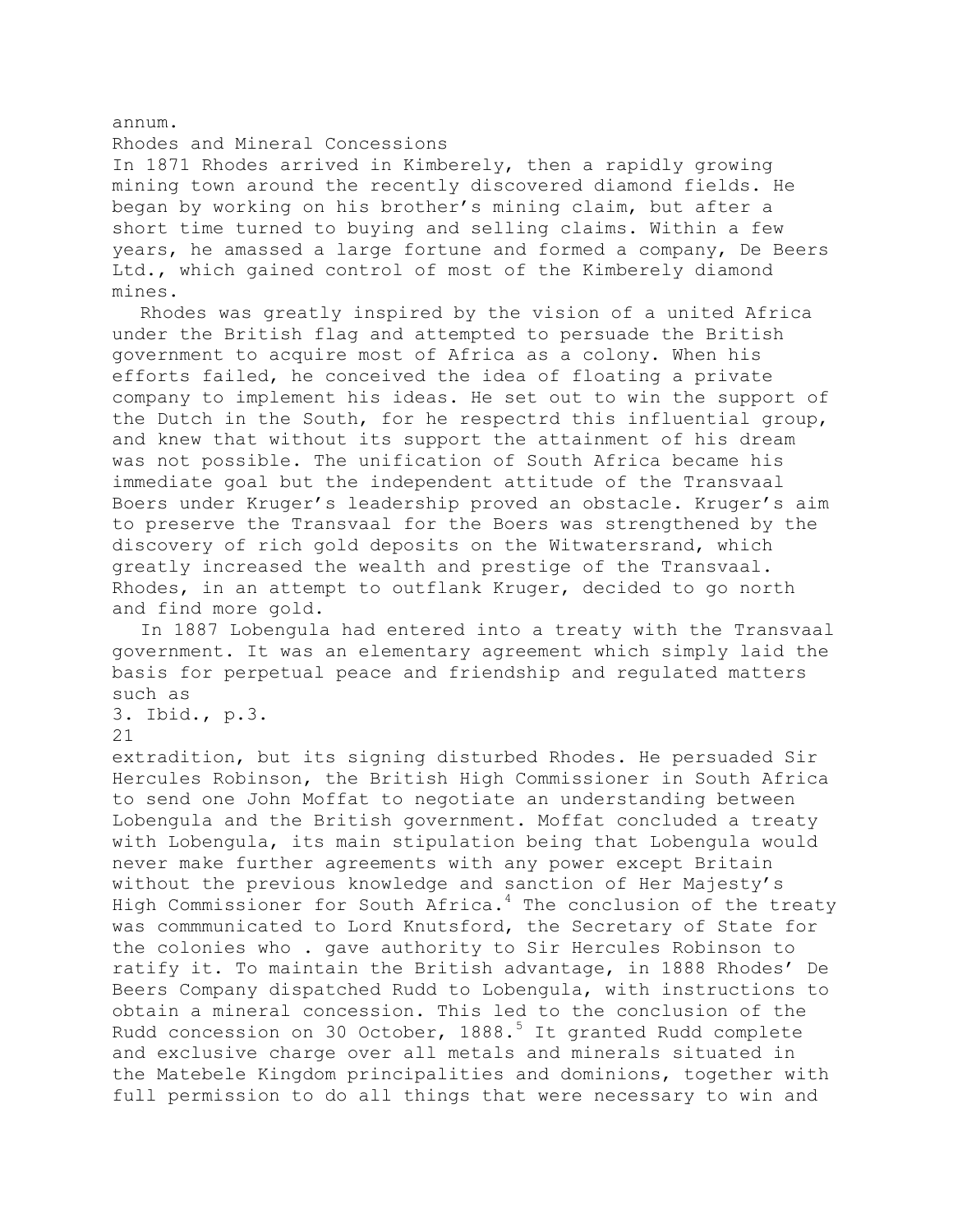procure the minerals. In return for handing over the complete mineral rights of the Kingdom, principalities, and dominions, Lebengula and his heirs were to get the sum of one hundred thousands rounds of suitable bail cartridges and a steam boat with guns suitable for defensive purposes, or in lieu of the steam boat the sum of five hundred pounds at the election of Lobengula. The guns and the money were to be given as soon as mining commenced in the territory. Lobengula never got the gun boat and the rifles arrived in a defective condition. He did, however, get his payment of one hundred pounds a month while he lived.

The Rudd Concession is a simple document consisting of one long sentence'. It is signed by Lobengula using his seal, on the one part, and Rudd on the other. $6$  Two witnesses' signatures appear on the document, belonging to Helm and Dreyer. There is an endorsement by Helm certifying that the document was fully interpreted and explained to Lobengula and his council and that the constitutional usages of the Matebele were complied with prior to the execution of the concession.

4. A fascimilc of the treaty is contained in Hole, supra, p.34.

5. Ibid., p.3.

6. A fascimile of the treaty is contained in Hole, supra, p.74 and in Hole, Southern ' Rhodesia, 1909, p. 103. 22

The Granting of the Charter

With the Rudd concession in hand, Rhodes brought about the amalgamation of a number of financial groups interested in developing the lands north of the Limpopo river, into the British South Africa Company, and approached the British government with a request for a Royal Charter. His reasons were set out in the Royal Warrant and were mainly that (a) the existence of a powerful British Company would be advantageous to the commercial and other interests of the United Kingdom and her colonies; (b) the company would carry into effect diverse concessions and agreements which had been made by chiefs in the region and such other concessions and treaties as the petitioners should obtain and

(c) that if the concession obtained could be carried out, the conditions of the natives could be improved and their civilisation advanced.<sup>7</sup>

Rhodes' request was opposed by English Liberals who maintained that a Royal Charter would confer a practical monopoly of Southern Africa resources upon a handful of Cape Town and London capitalists. The conservative view, on the other hand, supported the company which they thought ought to be able to draw into its nets most of what was worth having in Southern Africa. The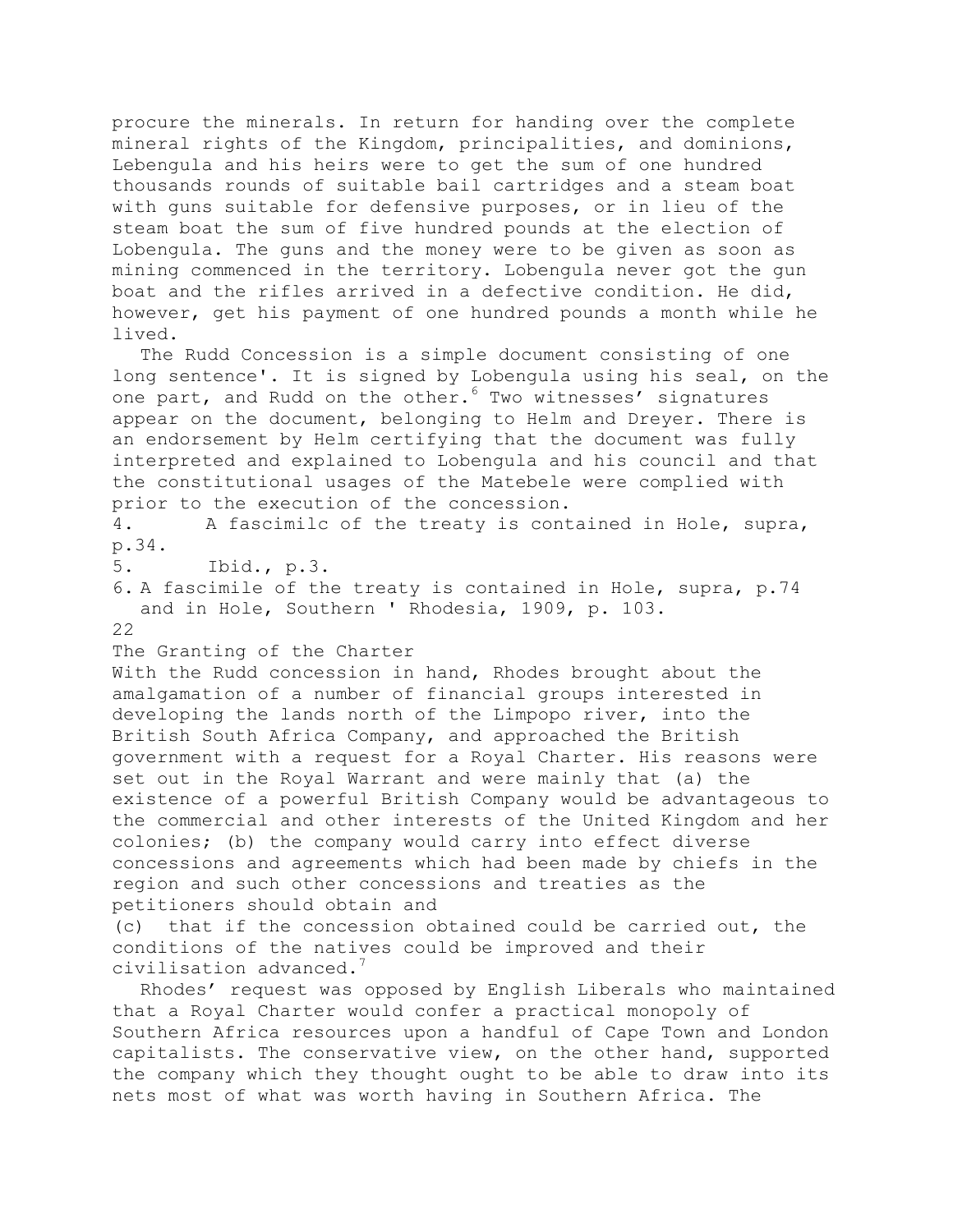British government was unwilling to be involved in the expense of running overseas territories. Rhodes eventually won over some of his opponents and persuaded a few to accept seats on the Company's Board of Directors. He was also fortunate in that Sir Hercules Robinson, the British High Commissioner at the Cape, supported him and recommended a charter company as the cheapest way of annexing the territory. The Charter was granted on 29 October,  $1889,$ <sup>8</sup> framed to a great extent on the precedent of the Charter granted to the British North Borneo Company. Under the Charter, the Company was authorised and empowered to hold, use and retain for the purpose of the Company the full benefit of the concessions and agreements it had already acquired in so far as they were valid. $9$  It was further authorised and empowered, subject to the approval of one of the Principal Secretaries of State, from time to time to acquire by any concession, agreement, grant, or treaty all or any rights, interests, authorities,

- 7. Hole, supra, pp 107—111.
- 8. Royal Charter of Incorporation of the British South Africa Company, 29 October, 1889.
- 9. Ibid., see the preamble.
- 23

jurisdictions and powers of any kind or nature whatever including powers necessary for the purposes of government and the preservation of public order in or for the property, comprised or referred to in the concessions or affecting other territories, lands or property in Africa. The Company was empowered to make ordinances which were subject to the approval of the Secretary of State. It was also empowered to carry on mining and other industries and to make concessions for mining and other rights. The area of operation for the Company was defined as the area of Southern Africa lying to the north of British Bechuanaland and to the north and west of the South African Republic and to the west of the Portuguese dominion of Mozambique and east of Angola. $10$  The Charter was to be reviewed at the end of twenty years and thereafter at the end of every succeeding ten years. The Company later drew up a deed of settlement, dated 3 February, 1891, which set out the objectives of the Company,  $11$  reflecting the powers granted to it by the Charter.

After the grant of the Charter, Rhodes occupied the part of Mashonaland around the area later named as Salisbury in Zimbabwe. He was also determined to extend the influence of the British South Africa Company, as far north and east as possible. Thus at the Second Meeting of the Company on 29 November, 1892, Rhodes pointed out that the Rudd concession was obtained with the idea that the north would have to be taken with the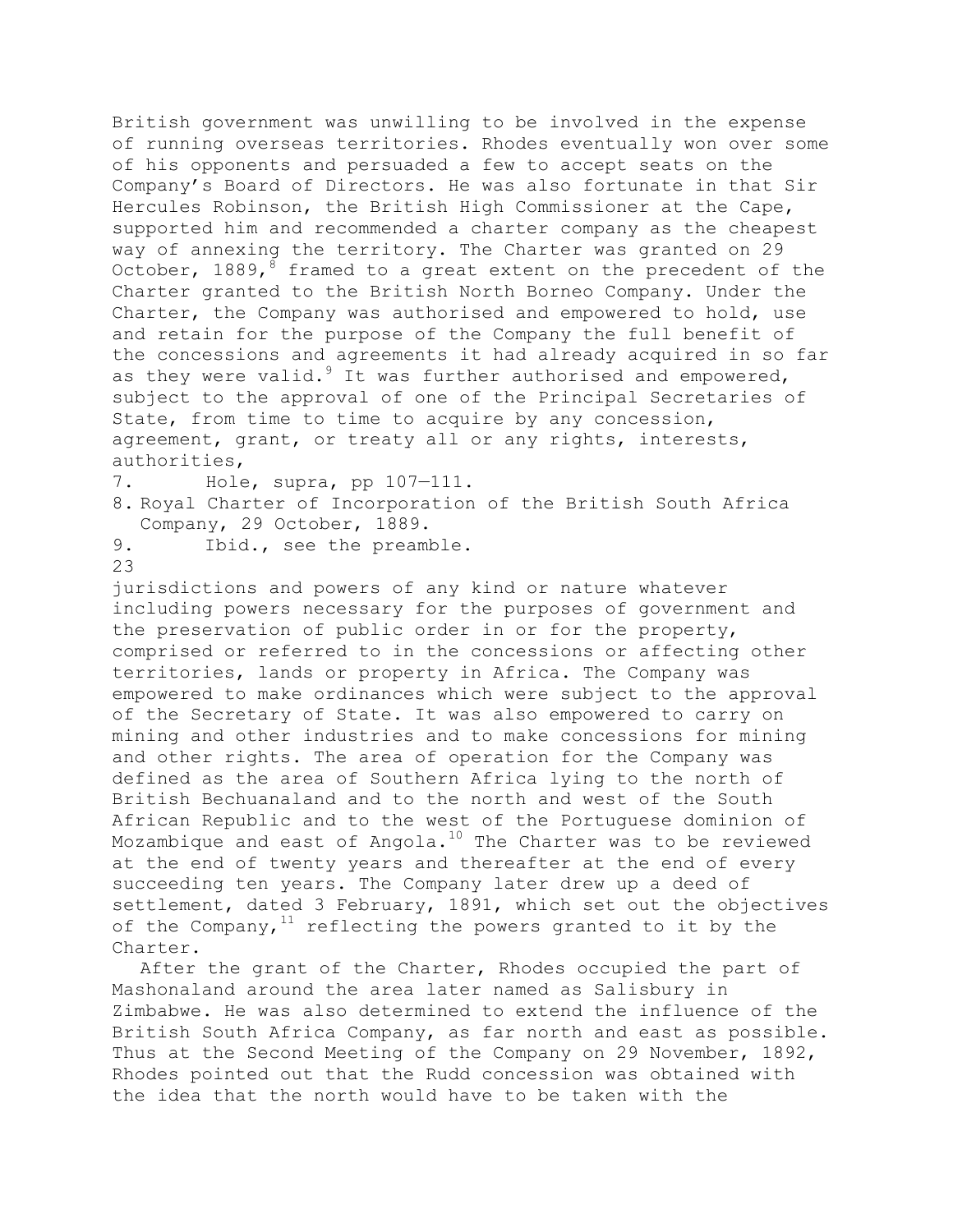hinterland of the country. $^{12}$   $_{\rm f}$  Hence in 1890 his emissaries Selous and Colquhoun obtained a concession from Mutasa Chief of the Manica. It was a comprehensive concession to the Company granting exclusive mineral and commercial rights to the Company in return for help against outside attack and assistance in education and the spread of Christianity.<sup>13</sup> At about this time too Lippert obtained a concession from Lobengula which the British South Africa Company purchased from him in 1892. It conferred on Lippert more or less the same powers as the Rudd concession did on Rudd earlier with respect to minerals, but had additional clauses granting all land in Lobengula's Kingdom.<sup>14</sup> 10. As originally drawn, the Charter covered the area south of the Zambezi river. On 5 March, 1891, the Charter was amended to include the area north of the Zambezi. 11. Deed of Settlement, 3 February, 1891. 12. British South Africa Company Second Annual Meeting, 29 November, 1892, British South Africa Company Blue Books, 1892. 13. A copy of the concession is reprinted in Hole, supra, p. 107. 14. Baxter, 'The Barotse Concessions' (1951) 2 Northern Rhodesia Journal, p.39. See also Letter from Coillard to Hunter, 15 August, 1890 in C.O. 5/2/11, which read, 'The King Lewanika is most anxious to solicit that the protection of the British government should be extended to him and his people.' 24 The Lewanika Concessions After gaining control of the then Rhodesia, Rhodes moved further north to what is now Zambia, reaching it through Barotseland. The Chief of the Barotse, Lewanika, had through a letter written by Coillard, a missionary, to Sir Sidney Shippard, Administrator for Bechuanaland, on Lewanika's behalf already requested British protection on 8 January, 1889.<sup>15</sup> There have been many attempts to explain why Lewanika wanted protection. It has been suggested that Lewanika thought that British protection might save his kingdom from both the Portuguese advances from the east or west and the attacks by his powerful Matebele neighbours in the South.<sup>16</sup> Alternatively, it has been said he might also have hoped that British proctection would secure his position as a Lozi ruler  $-$  a position which had been threatened by a serious rebellious faction within the Kingdom. The influence of Coillard, who is said to have thought highly of Britain and had close personal links with England through his British wife was important. Coillard was worried by the German annexation of South-West Africa, and feared the approach of white gold seekers and adventurers without what he considered proper government to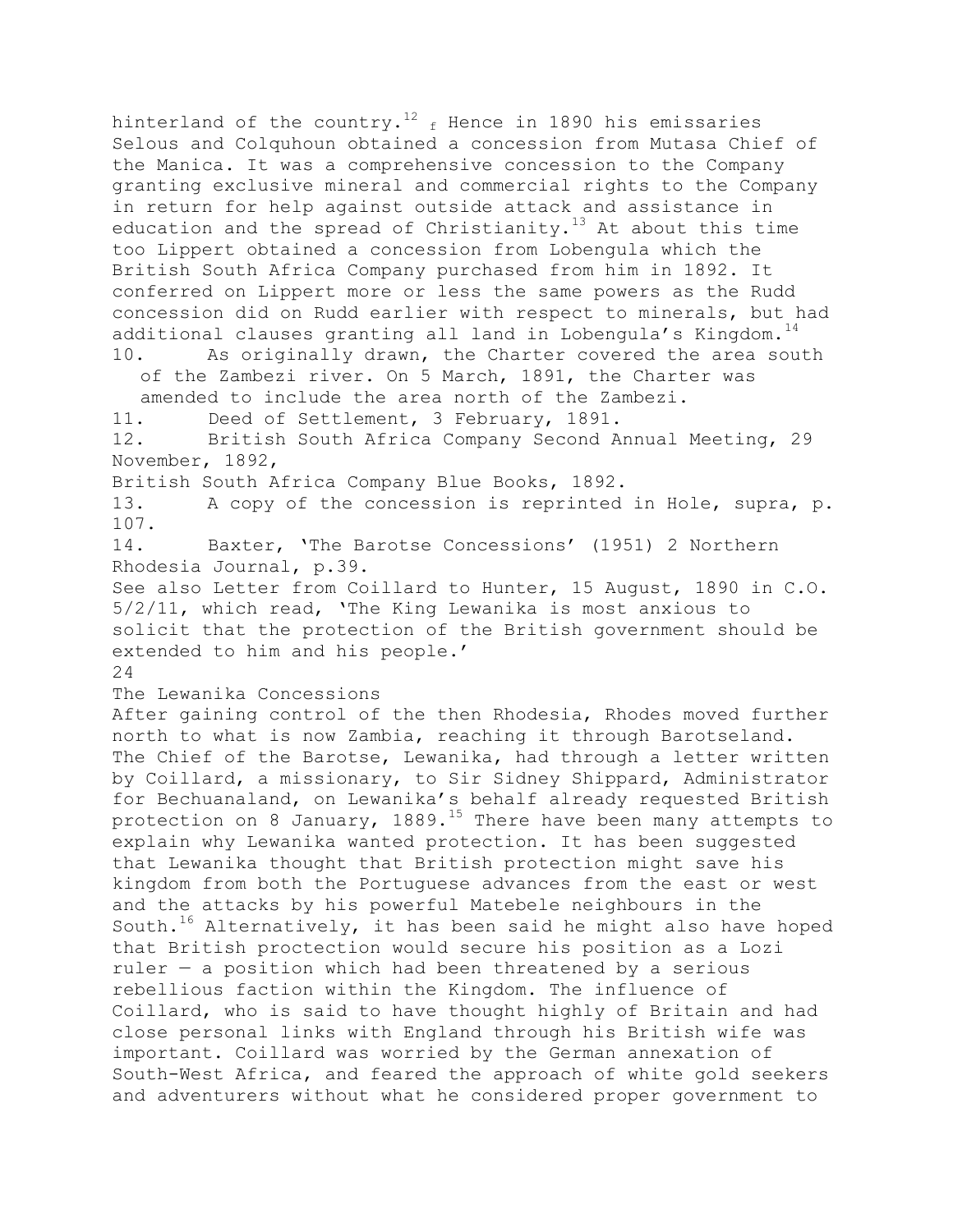deal with them, since he viewed the structure of the Barotse state with distrust, imbued with paganism. Ultimately, it was on the advice of Coillard and Khama of Bechuanaland that Lewanika sent his request for protection to the British government. At the same time that Lewanika was asking for British protection, a number of South Africa companies were in Barotseland asking him for mineral concessions. He was very reluctant to grant a concession to any of them as he preferred to have his country declared a British protectorate. In April, 1889, there arrived in Barotseland one Henry Ware from Kimberely.<sup>17</sup> He had been sent by the King and Nind consortium with instructions to try to obtain a mineral concession from Lewanika. In the negotiation Ware, knowing that Lewanika was anxious to be put under British protection, made great play with the promise of the protection of the Queen. He also gave Lewanika considerable gifts in the form of guns, blankets and clothes. On 27 June, 1889, an agreement was concluded granting Ware the:- 16 Halt, Zambia, 1965, P-63. Coillard attributes the initiative for soliciting British protection mainly to Lewanika who, according to him was driven on to do so by the realisation that his hold on his kingdom was tenuous, Coillard, On the Threshold of Central Africa, 1897, p.329 17. Baxter, supra, p.39. 25 Sole absolute and exclusive right to dig, mine and quarry for precious stones, gold,' silver and all other minerals and metals of whatever description for the term of twenty years, in the area extending east from the river Magila, the boundary to the north to cattle path leading to Maccikunninboe, the boundary to the South to the Zambezi river.<sup>18</sup> The area as described in mostly present day Ila country in parts of the Southern Province of Zambia. Lewanika was to get two hundred pounds a year and a royalty of four per cent on all minerals or precious stones that were mined in the area. Ware ceded this concession to Nind and King on 11 October, 1889 and it was bought by Rhodes for nine hundred pounds and ten thousand

Rhodes then sent Lochner to negotiate with Lewanika for a more comprehensive agreement than the Limited Ware Concession. In the negotiations Lochner too invoked the name of Queen Victoria, knowing like Ware before him that Lewanika had asked the Queen to declare his country a protectorate. He told Lewanika that he was an ambassador from the Queen and had been sent to offer her protection for Barotseland — not merely a concession but an alliance between the Barotse nation and the British government.<sup>19</sup> If the Chief chose to reject such an offer, he warned that it

shares in the British South Africa Company.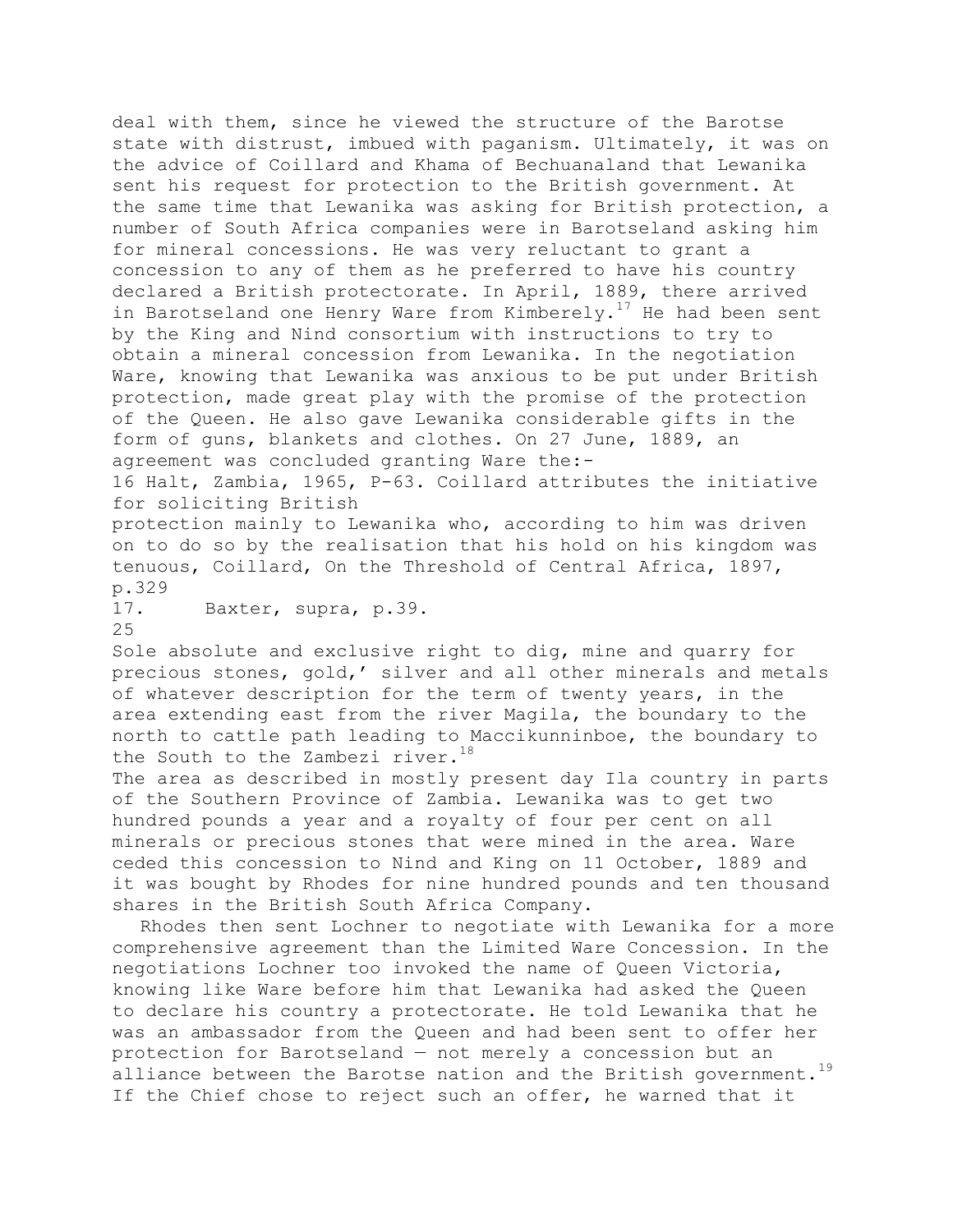would be taken as an unfriendly act, suggesting that the Queen might even be driven to force her friendship on Barotseland.

Any suggestions that the British South Africa Company was not the same entity as the British government were quickly glossed over. Lochner

18. See Baxter, 'The Concessions of Northern Rhodesia' (1963) Occassional Papers of the National Archives of Rhodesia and Nyasaland, pp.3—4, for copies of the concessions.

- 19. Later the colonial office admitted that Lochner may have made too free a use of the Queen's name. See Letter from Colonial Office to Foreign Office, 19 October, 1891, No. 169 in F.O. Con. 6/78.
- 26

pointed out that the president of the Company was the Duke of Aber- corn, whose Duchess was a member of the Royal Household, and that another director, the Duke of Fife, had a father-in-law who was the heir to the British throne. Whenever he wrote a letter to Lewanika during this time he used 'On Her Majesty's Service' envelopes, obviously to reinforce his representations that he was acting for the Queen.<sup>20</sup> There is also evidence that during the negotiations Lochner organised a party to celebrate the Queen's birthday. One report indicated that the date on which the party was organised was one month after the Queen's official birthday, but a British South Africa Company report, gives the date as the 24th of May.<sup>21</sup> At the party, sports were organised and oxen were killed for the consumption of guests all the Barotse Councillors and the Chief — and at night fireworks were organised.

One month after the party, on 22 June, the Barotse National Council gathered to consider the request for a concession. After the National Council had deliberated for several days, Lochner hired one Mokoatsa from Khama's Kingdom, to deliver a message which purported to have come from  $Khama$ .<sup>22</sup> In it he urged the Barotse people to put themselves in the hands of the Queen and went on to say:

Barotse, I have tasted delicious food and I have shared it with you. What have you done with it?

I have sent messengers like Mokoatsa.

How have you received them? Today, I hear sinister rumours, you speak again of revolution.

Take care Lewaika is my friend, and if you dare to make attempts against his life or power, I am Khama, you will see me with your eyes and hear me. $23$ 

Mokoatsa went on to tell them that the British South Africa Cqmpany was made up of the Queen's men who had been given the job by the British government of spreading civilisation in .the heart of Africa. The Mokoatsa plot played a significant part in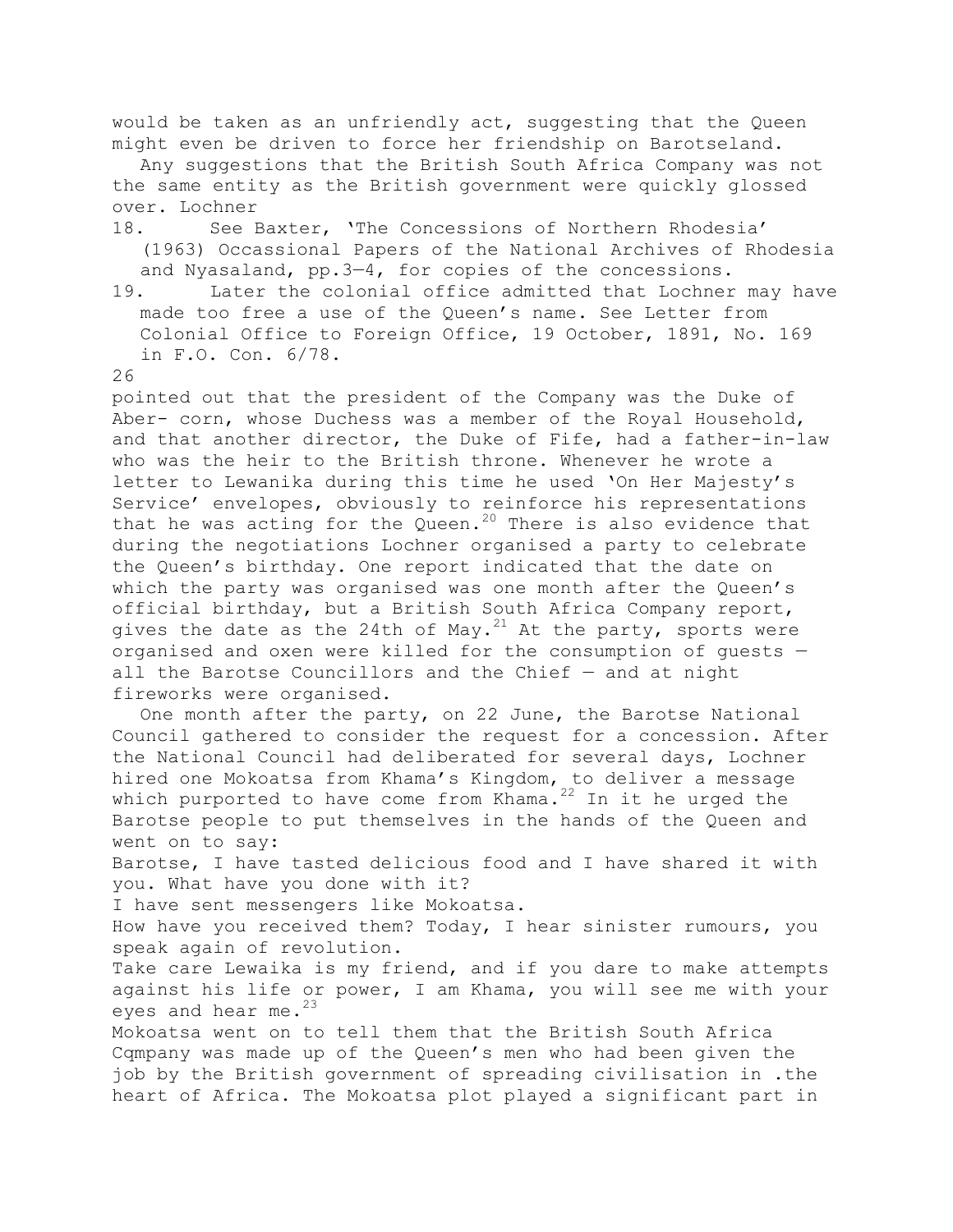making Lewanika agree to the 27 20 Johnsons, Reality Versus . Romance in Southern C · · 893, p. 145. 21 Compare the reports in Hall, . supra, p.68 and thosi in Holt 22 Mokoatsa was well known to . Lochner to be a reg- ir mes 23 See Letter from Lochner to . British South Africa Company, . African South. 392.

Lochner concession. Lochner himself admitted this in a letter to the Company, in which he wrote:

Macquetsie, Khama's messenger, was of the greatest possible help to me, as of course the Barotse listened to him more readily than they did to me, he made an excellent speech, told him that if I was successful, sometime back, I would ask the Company to make him a good present, he stated that if the Company would give him a wagon nothing would please him more.  $24$ 

Another influence was the concurrence of the missionaries. This is shown by Coillard's own admission and also the extent to which the missionaries were blamed when Lewanika later repudiated the concession. $25$  Coillard himself wrote after the concession was granted that Lewanika had acted on the advice he had given him, feeling that it, was coming from a friend.<sup>26</sup> Lochner too in a letter to the British South Africa Company stated that had it not been for the influence Coillard had secured over the King, his mission would have been impossible.<sup>27</sup>

The Lochner concession was concluded and signed on 27 June, 1890. Two versions of the concession are accessible, both in the Colonial Office papers. The substance of the two copies of the concessions, however, is the same.<sup>28</sup> In the concession the Chief gave the British South Africa Company:

24. Ibid.

25. Coillard Journal, 22'May, 1891, C.O. 51/11.

26. Ibid.

27. See letter from Lochner to Harris, 9 April, 1890, No. 320 African South, 392.

28. The copy left in Lewanika's possession contained the following clause not contained in the version Lochner took back to Rhodes. 'The Company further agreed that it will forthwith under the King's supervision and authority assist in the establishment of propagation of the Christian religion and the education and civilisation of the native subjects of the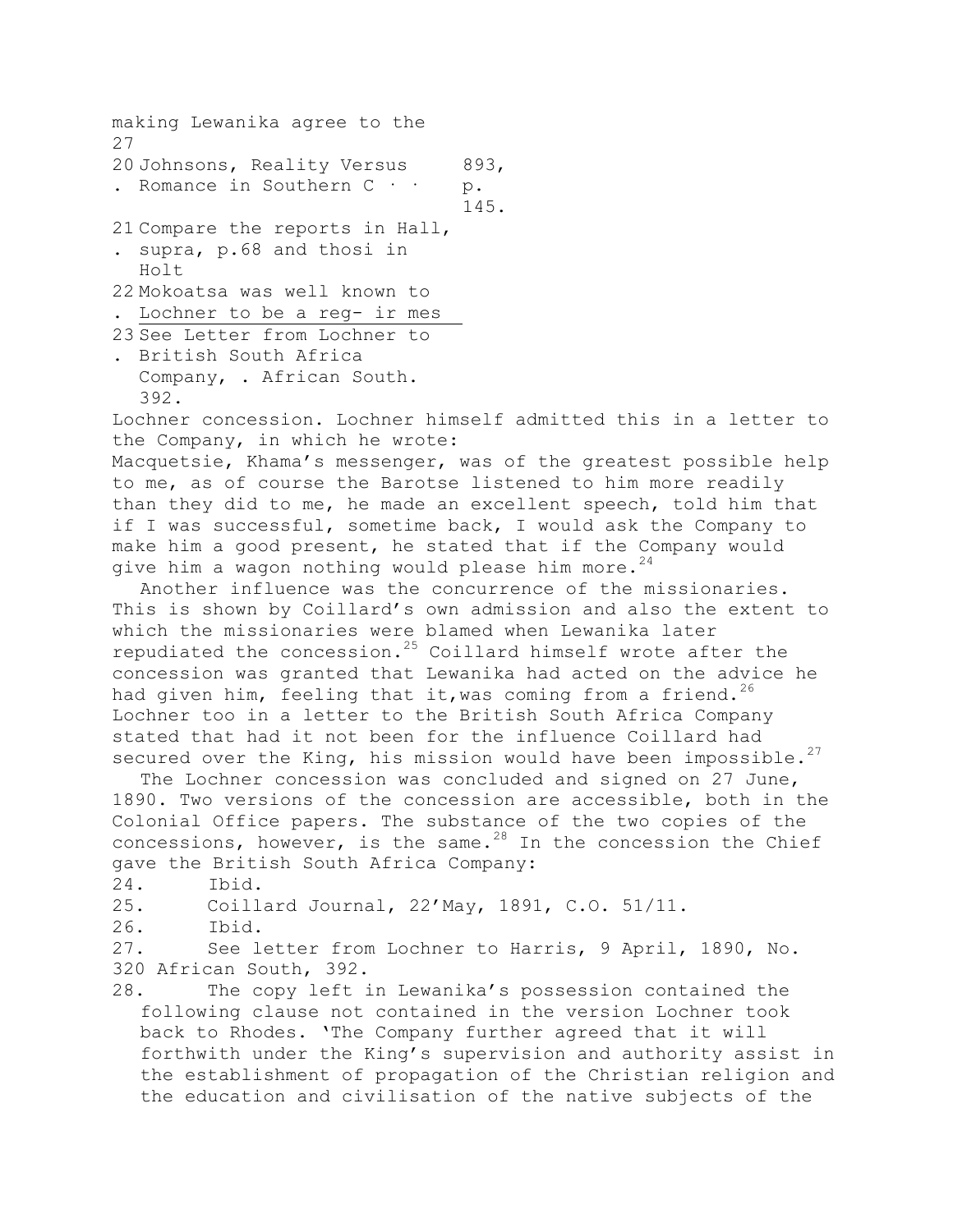King by the establishment maintenance and endownment of such churches, schools and trading stations as may be from time to time mutually agreed upon by the King and the Resident Representative.' See Letter from Middleton to Salisbury, 27 October, 1890, Enclosure in No. 158 F.O. 403/157. This of course was never done. See letter from Governor Stanley to Colonial Office, 25 September, 1924, C.O. 795-99. 28 The sole absolute and exclusive and perpetual rights and power over the whole of the territory of the Barotse nation, or any future extension thereof including all subject and dependent territories ... to search for diamonds, gold, coal, oil and all other precious stones, minerals or substances.<sup>29</sup> The Company in return promised Lewanika British protection from outside attack, to appoint a British resident, to pay the Chief mineral royalties, an annual sum of £2,000 and supply him with a gun boat and guns. The concession described the area it covered in rather vague terms stating it as: The whole of the territory of the Barotse nation and any further extension thereof, including all subject and development territory.<sup>30</sup> In the text of the concession it was provided that the concession had to be considered as a treaty between the Barotse nation and the government of Her Britannic Majesty Queen Victoria. This gives weight to the argument that at all times Lewanika thought that the concession was being made with the Queen and Lewanika considered this very important.  $31$  This is evidenced by the fact that the Chief gave two magnificent elephant tasks, which are a token of submission in African customs to the Queen though they never reached her.  $32$  Coillard too seemed to have believed that the concession was with the Queen, for he was later to write: 29. See copy in No. 320 African South 392. 30. Ibid. This description of the area not in terms of physical features, left the area covered vague. It left such questions as what amounted to the Barotse Kingdom and whose future extensions of the Barotse Kingdom unanswered. 31. Yeta in a letter to the Colonial Office 22 March, 1922.

'We were assured that whatever dealing we were going to make with the Company would be regarded as being made with Her Majesty' C.O. 795-90. Also Rev. Jalla who worked in Barotse at the time of the concessions swore an affidavit that 'Lewanika meant that whatever rights (he) gave them believing the British South Africa Company to be asking for the Crown and not as a Commercial concern' Northern Rhodesia Government, British South Africa Claims to Mineral rights in Northern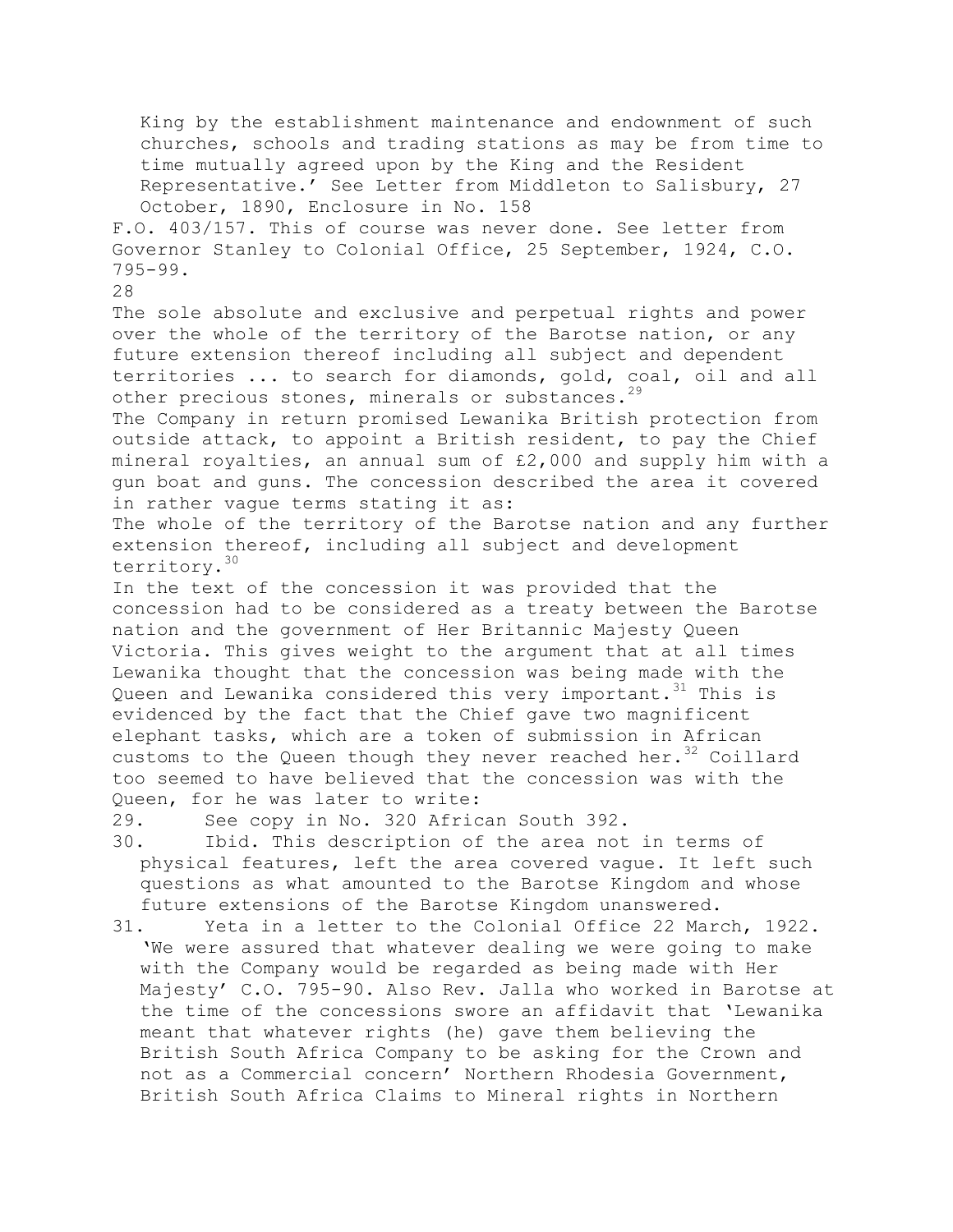Rhodesia" (White Paper), 1964, p. 14.

32. Johnson, supra and also Mathers, Zambezia 1891. A book published in the Company's interest revealed that the two fine tusks of ivory each weighing considerably over 1001b (45.5kg) were hung in the Board room of the British South Africa Company's office in Capetown.

29

If the British protectorate has been used simply as a blind, I emphatically protest against it and regret if I have unwittingly been a dupe or an accomplice in such transactions.  $33$ As agreed under the concession, the Company sent one Corydon to take up the post of British Resident in Barotseland. He arrived on 27 September, 1897, with instructions to obtain a new concession from Lewanika, which would give the Company more powers than it had acquired'under the Lochner concession. Corydon persuaded Lewanika to travel to the Victoria Falls to meet Captain Lawley, the Company Administrator of Matebeleland. In June, 1898, a concession was agreed upon between Lewanika on the one hand and the British South Africa Company on the other.<sup>34</sup>

The Lawley concession was not confirmed by the British government but another concession negotiated between Lewanika and the Company in October, 1900 and repeating the provisions of the Lawley concession was approved by the British government in  $1901.^{35}$  The concession was approved subject inter alia to the following conditions: (a) that the concession was not deemed to confer upon the British South Africa Company any rights inconsistent with the provisions of the 1899 North- Western Rhodesia Order in Council or with any laws enacted by the High Commissioner and the British South Africa Company charter and (b) that the privileges conferred in the concession were not to be alienated by the Company without the written consent of the British government.<sup>36</sup>

The new concession granted absolute and perpetual rights and powers to the Company to (a) carry on any manufacturing, commercial or other trading business; (b) search for, dig, win and keep diamonds, gold, coal, oil and other precious stones, minerals or substances; (c) construct, improve, equip, work and manage public works, railways, tramways, roads, bridges, lighting, waterworks and all other works and convenience of general or public utility; (d) carry on the business of banking in all its branches; (e) buy, sell, refine, manipulate, mint and deal in precious stones, special coins and all other metals and minerals; (f) manufacture

33. Letter from Coillard to the British South Africa Company, 5 June, 1891, Coillard Journal C.O. 51/11.

34. Baxter, supra, p.41.

35. This concession was nftpntvtd on the 23 November, 1901.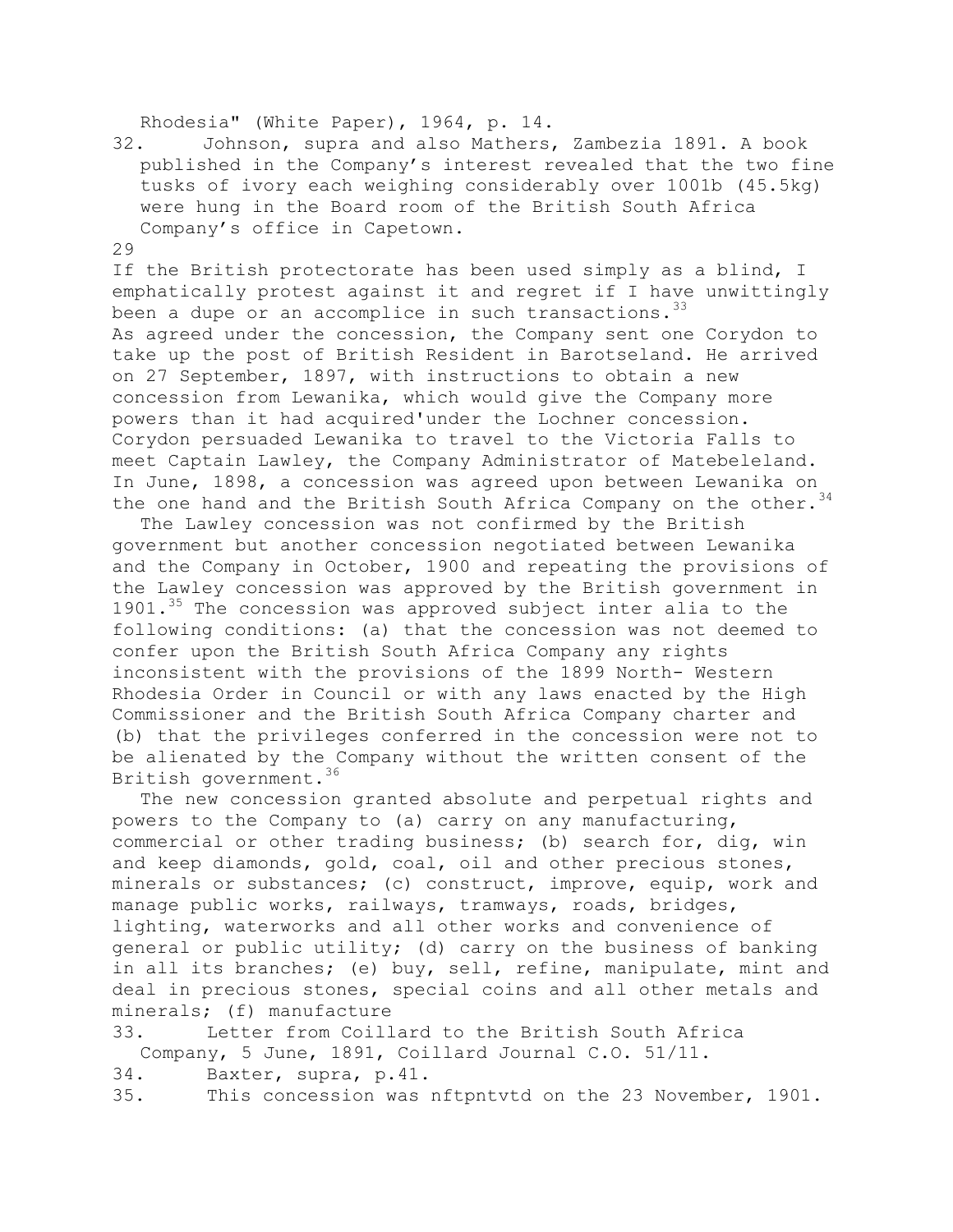African South No. 1146. 36. Ibid.

30

and import arms and ammunition of all kinds and (g) do all such things as are incidental or conducive to the exercise, attainment or protection of all or any of the rights, powers and concessions granted and to carry out administrative rights to deal with and adjudicate upon all cases between white men and Africans. Cases between Africans only were to be dealt with by the Chief. The Chief was promised payment of an annual sum of eight hundred and fifty pounds which was stated to include the annual payment of two hundred pounds due to Lewanika under the Ware Concession.

It would appear that even though the Lochner concession was not mentioned specifically, it was the intention of the British South Africa Company to make some substantial changes to it. The reduction of the annual subsidy to eight hundred and fifty pounds seems to be one such change. The Company, however, received all the rights it had gained under the Lochner concession. The 1900 concession stated that it covered all the areas of Lewanika's territories but at his insistence it did not cover Barotseland proper, that is the area between Sesheke and Lealui where the Lozi live. In this concession too there was a provision similar to that in the Lochner concession to the effect that the agreement was to be considered as a treaty of alliance made between the Barotse nation and the government of Queen Victoria.

In 1909, the British South Africa Company obtained their last concession in the Barotse area. Unlike the earlier concessions, it did not grant mineral rights but granted it land right« throughout Lewanika's territory except in Barotseland proper itself.

The North-Eastern Concessions

In the North-Eastern part of the country, Johnson, Administrator of the Nyasaland Protectorate, financed by and at the suggestion of Rhodes, undertook concession-seeking journeys in 1889. He enlisted Alfred Sharpe, a solicitor, on the mission and entrusted to him the important task of obtaining a concession from Msiri the ruler of Katanga. Sharpe claimed to have within a very short time, made extensive journeys throughout the Luangwa region and then on to Katanga. He obtained concessions from a number of small chiefs and Kazembe, the Lunda Chief in the Luapula valley but did not obtain one from Msiri, the ruler 31

of the copper-rich region of Katanga or with Mpezeni of the Ngoni since both these Chiefs refused to make any agreement with him. He also obtained concessions from Nsama and a Chief named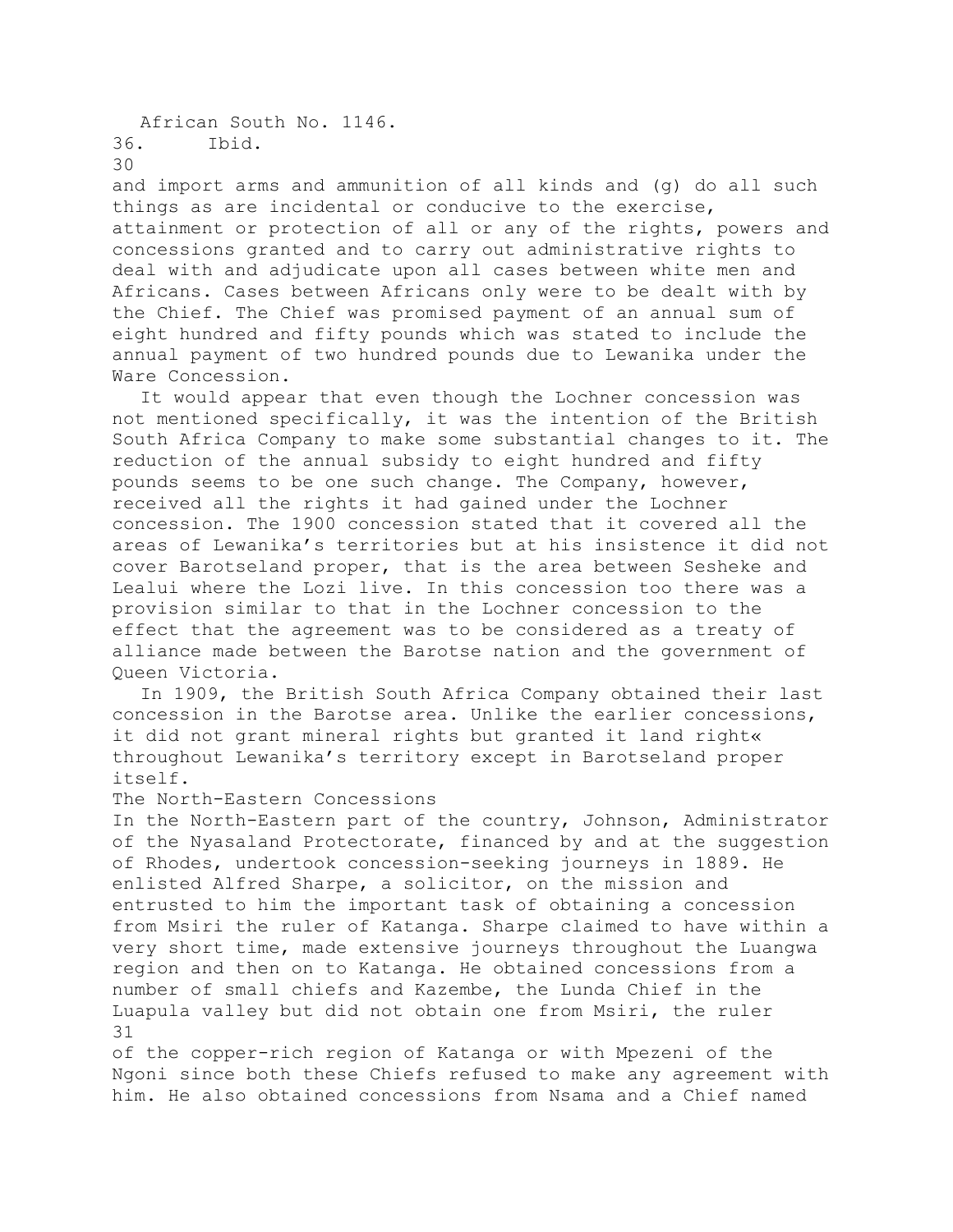## Mwapi.<sup>37</sup>

Rhodes, unaware that Johnson had sent Sharpe, but anxious to acquire Katanga, because of its copper deposits, acted independently and sent Thomson on a similar mission. Thomson travelled through the upper Kafue and Luapula regions and obtained a number of concessions from the chiefs he met, but because of ill-health he never reached Msiri in Katanga. Nevertheless, he managed to obtain concessions from the following Chiefs: Kabwiri, Kawende, Katara, Mansala (female chief), Thitambo, Msiri (not the same as the one referred to above), Kalonga, Simesi, Nguemba, Manyesha, Chamira, Chipepo, Cheria and Mlembwe.<sup>38</sup> Most of these concessions contained the same provisions except for certain negligible variations. In the main, the chiefs accepted the British flag, placed themselves under the protection of the Queen and granted the Company the sole right to search, prospect, exploit, dig for and keep all minerals and metals and the sole right to construct, improve, equip, work, manage and control all kinds of works and conveniences of general and public utility and the right to employ all commercial privileges of whatsoever kind, and lastly, the Company was given the right to do such things as are incidental to the exercise, attainment or protection of all or any of the rights, powers and concessions granted. The chiefs agreed not to enter into any treaty of alliance with any other person, or company. In all the concessions it was stated that they should be understood to be in the nature of a covenant between the chief and the Queen of Britain. Some of them did not, however, grant mineral rights and went no further than a grant of exclusive commercial rights. In return for the grant of such considerable interests contained in the concessions, the chiefs were paid varying sums of money, though none exceeding fifty pounds.

In general the concessions appear to have been based on a precedent supplied by the British South Africa Company. It will be sufficient to quote the main part of the concessions to give a general picture of the sort of documents that are being referred to. The main part of the concessions concluded between Mwapi and Sharpe for example, read:

37. North-Eastern Rhodesia (1895-1911) File No. N.E./A3/8/3 (National Archives), Lusaka.

38. Ibid. The whole operation seems to have been rushed — Thomson signed all these treaties between 10 September and\*27 December, 1890.

32

I the under-signed, Mwapi, Chief of Lukusasi country, do hereby concede to the Royal British South Africa Chartered Company, Ltd., the exclusive mining rights over the extent of territory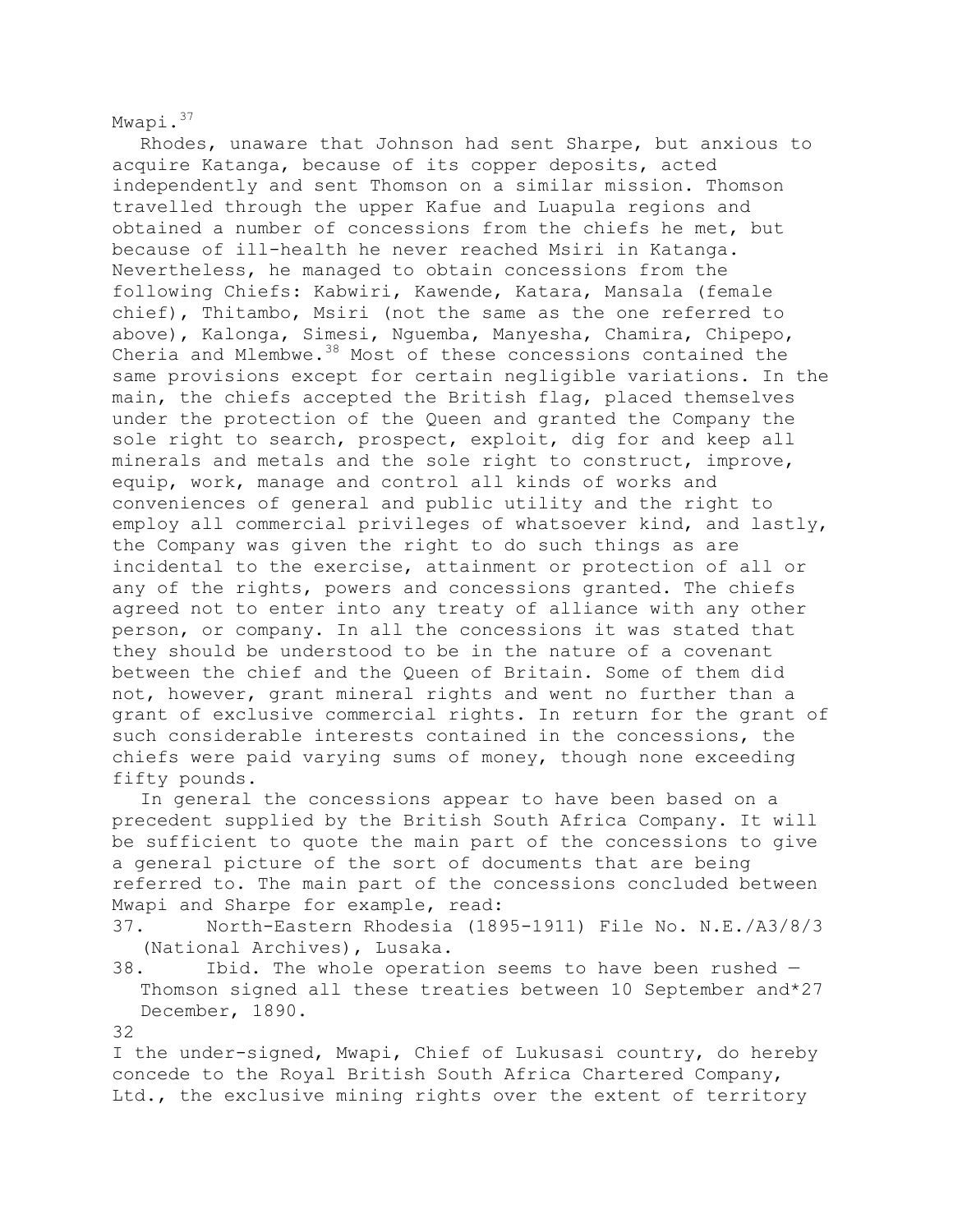which I possess, which is bounded as follows: On the East and South by the watershed between the Lukusasi river and its headwaters and the Luangwa river on the north, the north-western and the west, by the watershed of the Lukusasi river ard on the South by the South Latitude  $13^\circ$ .40 or there about<sup>39</sup> These documents, noting the one quoted above were fairly technical even by modern standards. It was therefore unlikely that any African chief at the time could have comprehended the meaning of words such as 'latitude' or indeed the meaning of mineral rights as distinguished from land rights. And since these tidy European concepts have no counterparts in tribal customary law, as is shown later, it is probable that no amount of interpreting could have made the chiefs appreciate the significance of the documents. Hence there is reason to suspect that most of the concessions were obtained by deception. Some of them refer to chiefs who have never been in existence in Zambia. One chief in a concession is oddly described as paramount chief of the countries of Senga and Ilala two different tribes living hundreds of kilometres apart.<sup>40</sup> Another incidence is the concession with Nansala, called Chieftain of the Lobisa country of Mbalala. In fact, it appears that she was merely a village head-woman who was put forward by the people because they did not want to disclose the real chief. There is also the treaty with Mwambwiri said to be the paramount chief of the Kiwende of no known tribe.

As further evidence that the chiefs were not informed of the true nature of the documents they were signing, there is in colonial records made at the time of the signing of the concessions, the evidence of a Dr Swan concerning the methods employed by Sharpe to obtain concessions. He wrote: 39. ZA/19/File No. 35 (National Archives), Lusaka.

40. This chief is named as Tshavira. Also neither Simesi nor Kalonga were chiefs of the Lamba tribes attributed to them in the concessions.

One day a Mr. Sharpe turned up with a paper which he asked me to get Mushili to sign. I read the paper through and found that it made over the mineral and land rights of that country to the Company. I said I will take it to the Chief, but I think he is going to be very angry when I translate it to him. Mr. Sharpe told me not to translate it and asked me to just get him to sign it. He said that since Mushili wa< ny friend he would do anything for me.

• ' as a Christian 1 could not do such r-?ed to the document being read, the Chief was very angry and expelled S om the country<sup>41</sup> There is also evidence of one Mwebela, who claimed to have been a witness at the meeting between Thomson and Chief Mushili,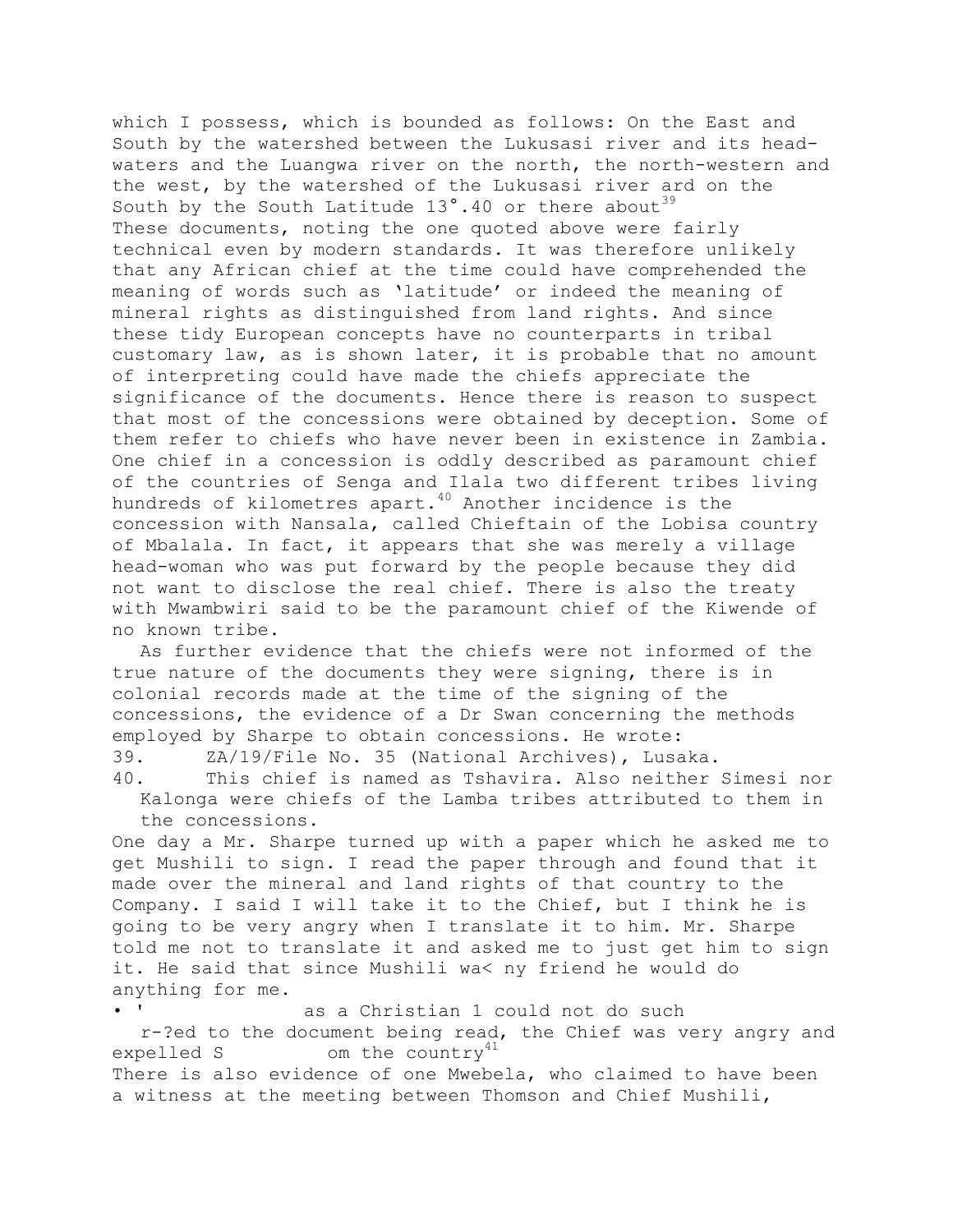obtained in 1964 by the Zambian government. In which he stated: The Whitemen came with their book and they asked Mushili to put his thumb print in the presence of ... Musepelo, Kanamina, Mukwemba and myself, Mwebela and told the chief to look after that book carefully. They used black stuff, that black stuff was put against that one and then on the paper. I do not remember them making any cross on the paper. There was not a meeting of all the people of the village they said; As all the chiefs have run away from us, so we want you to accept us by putting this mark on the book, and we recognise you as the only chief here. The Mupundus, they were interpreting they did not talk about land. They did not talk about Iyela (metals). I know what was talked about; if they did talk about it, I would have known.<sup>42</sup> There is reason, therefore, to suspect that many of the concessions were obtained by various deceptive methods. Quite apart from the inadequacy 41. Northern Rhodesia Government, British South Africa Company's Claims to Mineral Rights in Northern Rhodesia, (white Paper), 1964, p.15. 42. Evidence deposed by Mwebela, a nephew of Chief Mushili, collected by M.I.O. Faber, 1 September, 1964, Maxwell Stamp Papers, 1964. 34 of the money said to have been paid to the various chiefs,

nobodv knows whether in fact they were ever paid as there is no evidence to substantiate Sharpe\s and Thomson's claims ftiat they were. In 1892 the concessions were sent to the Colonial Office which asked Johnson to report on whether they should be recognised by the Secretary of State.<sup>43</sup> Earlier, on 18 July,. Johnson had issued a circular establishing a legal procedure for registering and recognising concessions within the British sphere of influence. Under this system, no concession would be registered unless it received his sanction.<sup>44</sup> Before he could approve a concession, it had to conform to the following conditions: (a) the chief who gave the concession must have been the real ruler of the country covered and not merely some subchief; (b) the purchaser must have given what Johnson considered a fair price. In each case in which he was satisfied that the claims fulfilled the conditions he had laid down, he issued a certificate of claim which after approval by the British Government, recognised the validity of the concession

It is doubtful that Johnson had any legal authority to set up this procedure. $45$  He was not authorised by the British government nor by any law in existence at the time. It is even doubtful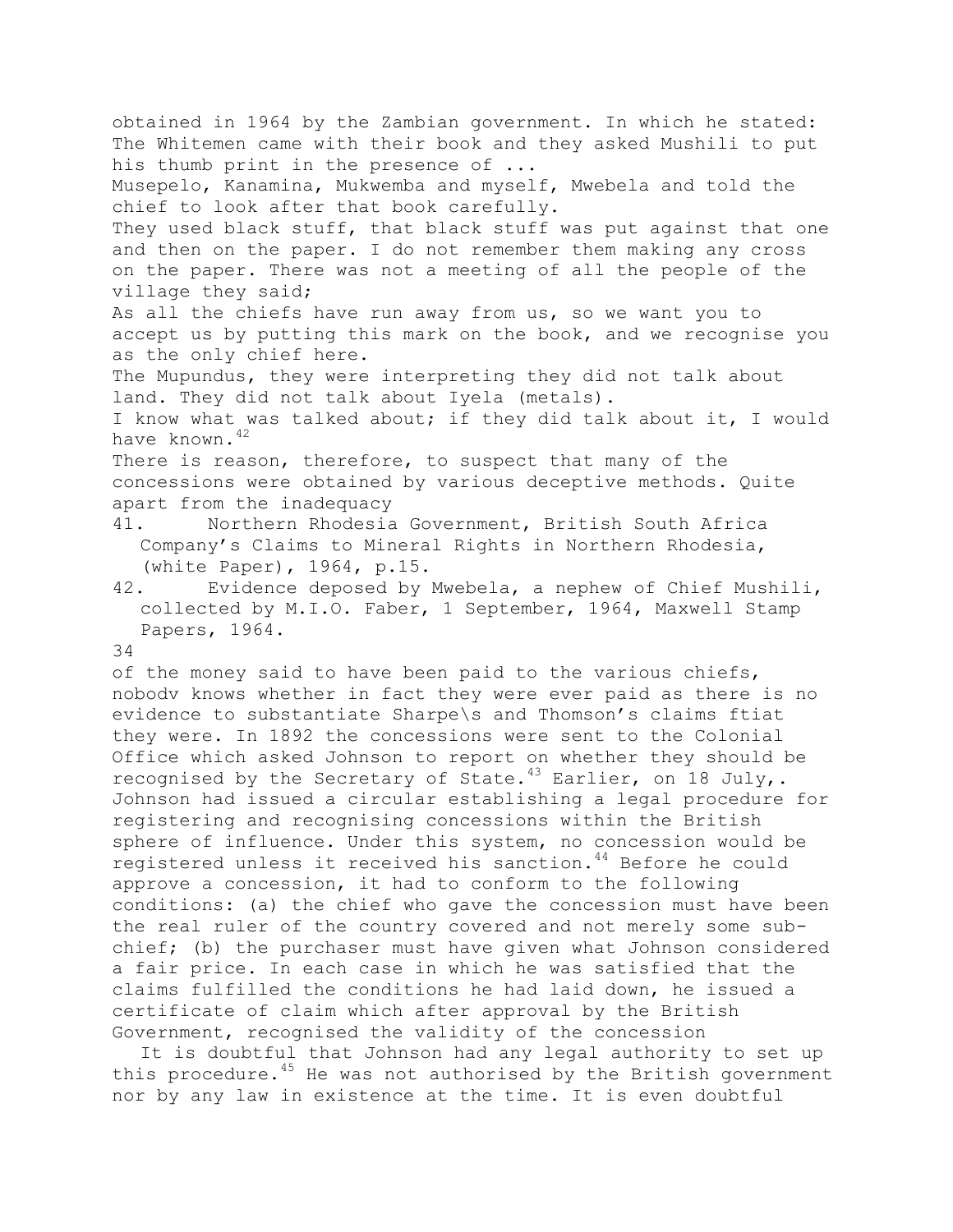that Johnson had authority to issue certificates of claim in the region covered by Thomson and Sharpe, as the British Nyasaland Protectorate of which he was administrator did not extend to these areas which were simply in what was n called the British sphere of influence, though the Company could ac e concessions under its Royal Charter subject to the approval ot he Secretary of State for the Colonies. One cannot therefore come to an easy conclusion as to the legal effect of these certificates of da m although by 1893 Johnson issued such certificates recognising Sharpe and Thomson concessions, thereby he established the basis of the Br . sh South Africa Company's claim to mineral rights in Zambia east of f he Kafue and in what became known as the Katanga pedicle across the Congo (Zaire) border. The claims were recognised by the British government in 1894 on the basis of the certificates issued by Johnson.<sup>46</sup>

43. African South, No. 1146.

44. ZA/19/File No. 35 (National Archives), Lusaka.

45. Krishnamurthy, 'The Thomson Treaties and Johnson's Certificate of Claim' (1969) 8 African Social Research, p.50. See also letter from Johnson to the Foreign Office, 19 August, 1893, F.O. 2/66.

46. ZA/19/File No. 35 (National Archives), Lusaka. 35

In discussing Johnson's decision to issue the claims it is doubtful that he could have subjected the Thomson and Sharpe concession to close scrutiny. He could not possibly have satisfied himself that some of the vendors had the authority to dispose of what they disposed of in these concessions.<sup>47</sup> Indeed, there is evidence that Johnson himself seemed to doubt the legitimacy of the concessions, for in a letter to the Colonial Office he urged it to recognise as much of the contents of these concessions as was legally admissible, and went on to say that 'the fact that certain points might have to be rejected was not sufficient reason for non-recognition of other parts'.<sup>48</sup> It seems most likely that Johnson acted under pressure from the British South Africa Company officials, particularly Rhodes. In connection with a land dispute at the same time as the Thomson and Sharpe treaties were before Johnson, Rhodes wrote to Johnson in these terms:

I would impress this point upon you ... the Chartered Company have been paying and are still paying £10,000 a year to you for nothing. It is even prepared to increase its subsidy to £15,000 a year but in justice to its shareholders, the Company must have secured to it the reversionary rights of the land and the minerals both within the protectorate and sphere without it<sup>4</sup>® The British South Africa Company asserted a right to the ownership of, or exclusive control over, all the minerals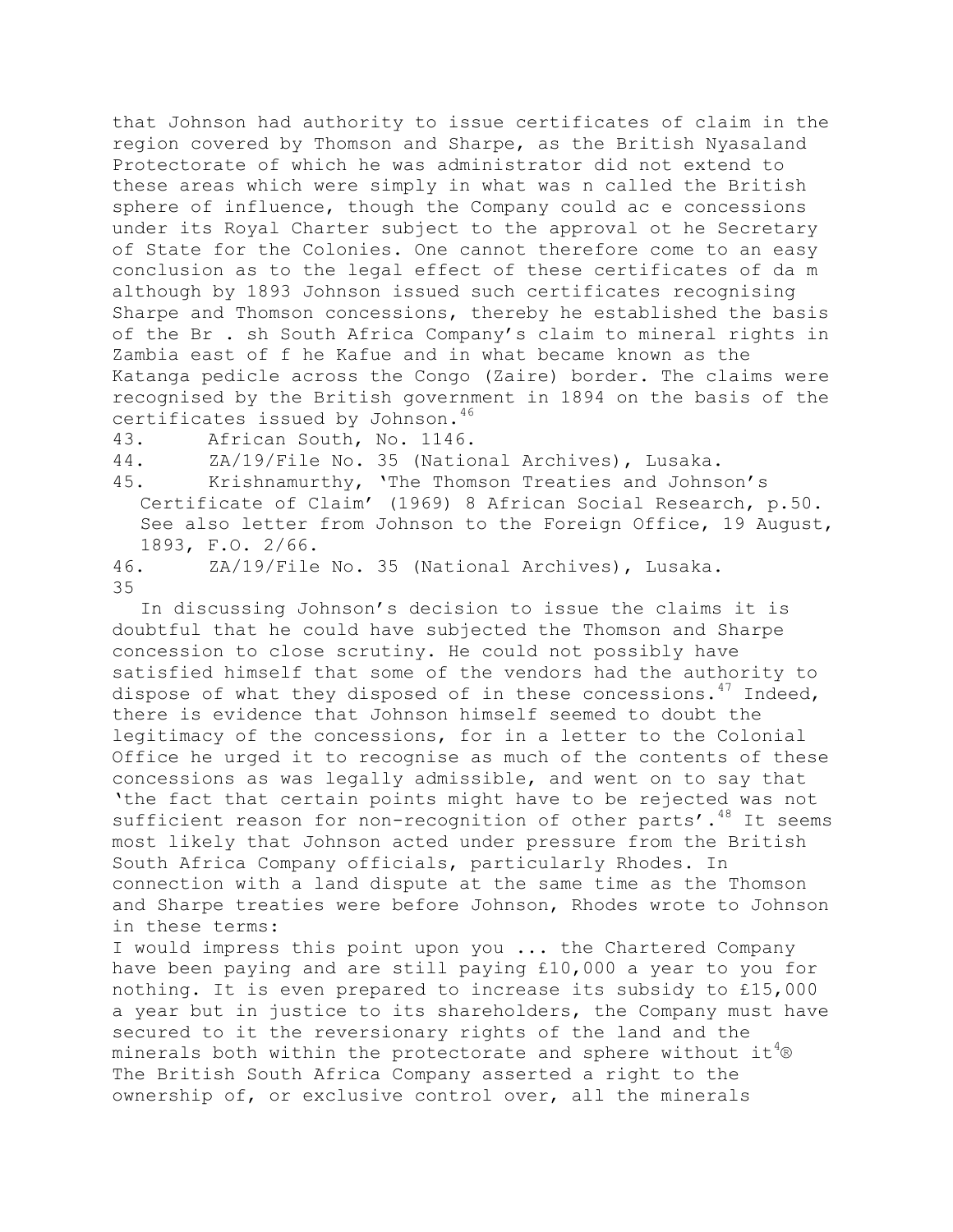throughout Zambia on the basis of the concessions, a consequent right to alienate these minerals in any way it wished, and a right to levy royalties on all minerals won by whoever won them. The Company held the rights for over sixty years.<sup>50</sup> During this period attempts were made to divest the Company of its claims.

- 47. In some concessions no witnesses are given, in others no interpreters, in other still the chiefs do not exist. As monopolies they were against the Charter. They have also been severely critised by historians, Hanna, supra, p.115, Gann, supra, p.63, and Slimm, 'Commercial concessions and politics during the colonial period: The Role of the British South Africa Company in Northern Rhodesia, 1890-1964'
- 1971, African Affairs, p.21.
- 48. Letter from Johnson to Foreign Office, 17 October, 1894, F.O. 2/67 and Hanna, supra, p. 115 quotes him as having referred to them as absurdly worded.
- 49. Letter from Rhodes to Johnson, 4 April, 1893. British South Africa Company Papers, Central African Archives, (Microfilm in library of Royal Commonwealth Society, London).
- 50. Financially, the Company earned over £170 million and the British government collected £40 million in taxes, Northern Rhodesia Government, British South Africa Company claims to Mineral Rights in Northern Rhodesia, (White Paper), 1964, p.24.

## 36

CHALLENGES TO THE BRITISH SOUTH AFRICA COMPANY CLAIMS The British South Africa Company always asserted that its title to the mineral rights of Zambia in addition to having its origins in the concessions (discussed in the previous chapter,) was confirmed by the Company's long continued possession of them,  $1$  as well as subsequent legislation and agreements. While the Company's enjoyment of the title before 1924 is referable to the administrative position which it held in later years, it seems this relied on its influence with the Colonial Office. During the period after 1924 its ownership of mineral rights was subject to frequent protests from local chiefs, colonial officials and other sympathisers. The protest ended only with the transfer of the rights to the Zambian government in 1964. Early Challenges to the Claims

Lewanika and the Claims

Within Barotseland itself it seems soon after the conclusion of the concessions, there was widespread discontent. The ordinary people are reported to have accused Lewanika of having sold the country.<sup>2</sup> Lewanika himself laid the blame for their conclusion on the missionaries who, (as pointed out in the last chapter), acted as his advisers during the negotiations for the concessions.<sup>3</sup> The awareness among the Lozi of what had transpired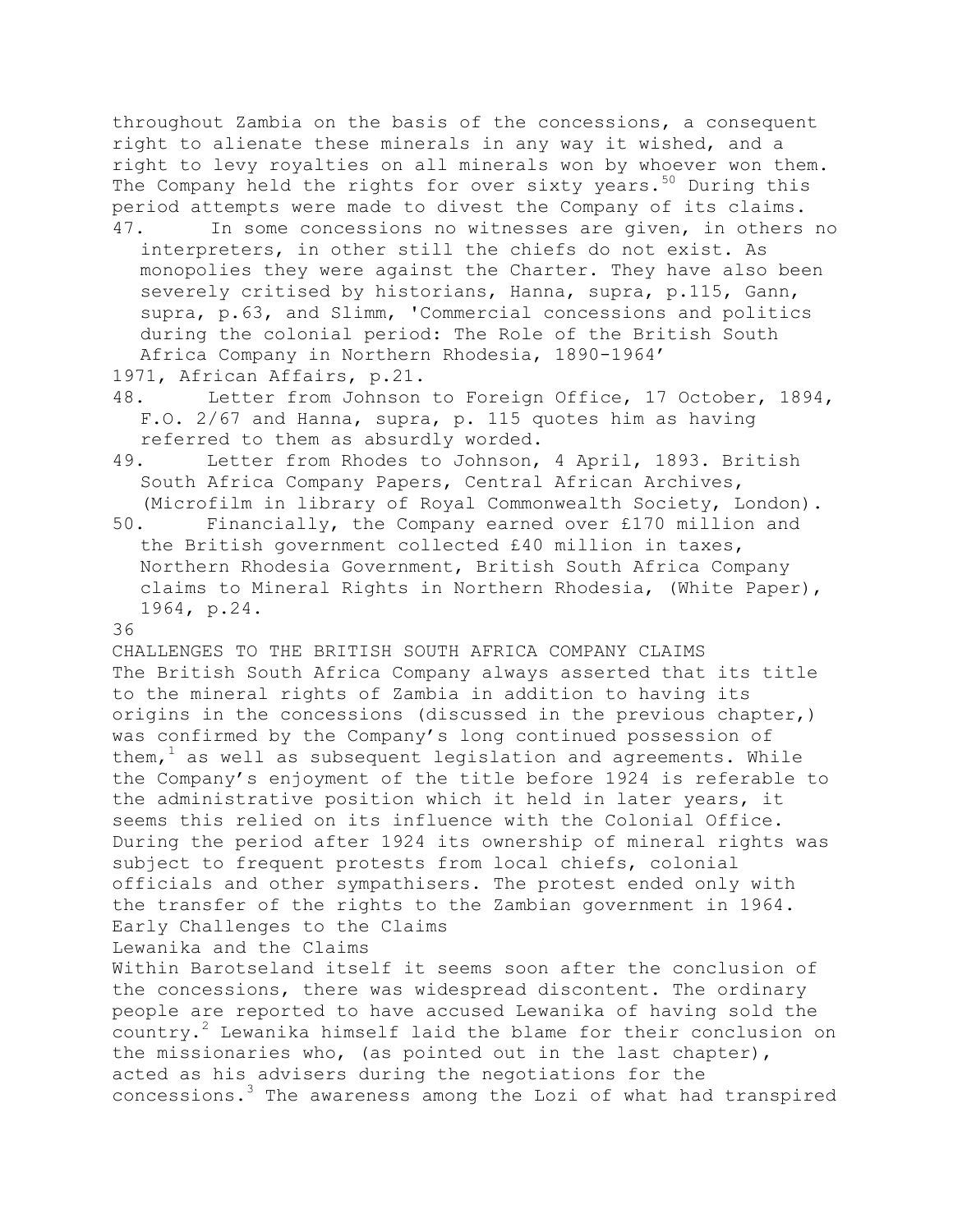seemed to have been partly due to a white trader, George Middleton, who was present in Barotseland at the time of the negotiations of the concessions. During his trips to Mafeking for supplies, he came to a conclusion that the British South Africa Company was not the

1. Williams, supra, p.3. But act of ownership exercised over mines only give rise to a presumption of ownership, or if exercised during the statutory period, may support a statutory title in the absence or inadequacy of rebutting evidence. Sec tairweather v. Si. Marybone Property Co. Ltd., (19631 A.C. S10; Ashton v.

Stook (1877), 6 Ch.D. 719; and Wild v. Holt (1842), 11 L.J. Ex. 285

2. Mainga, Bulozi Under the Luyana Kings, 1973, p. 182.

3. Cited by Caplin, A Political History of Barotseland 1878-1965, London University . Ph.D., thesis, 1968, p. 147. The chief denounced Coillard as a liar, secret agent ; md, thief. 37

same thing as the British government and was no more than a mining Company, and informed Lewanika about his findings.<sup>4</sup> The Chief instructed Middleton to write to the Queen. The letter dated 27 October, 1890<sup>5</sup> denounced the Lochner concession on the ground that: (a) the objects of the Company were not explained to Lewanika; (b) that Lewanika, being illiterate, could not read his copy of the concession; (c) that the terms of the written agreements were opposed to his wishes and those of his people; (d) that he was opposed to granting any monopoly and the ceding of his country in perpetuity with sole, absolute and perpetual rights of administration commerce, industry and entire natural resources to a commercial association, and that he never realised that the document he was signing was nothing less than that: (e) that Lochner pretended to be an envoy of the Queen and threatened him that his refusal to sign the concession would entail trouble and the Queen would compel him to enter into a treaty and (f) that Lewanika signed the document under the impression that it would secure him personal protection of the Queen and the British government.

The letter further stated that since the concessions were obtained under misrepresentation and insufficient explanation Lewanika was cancelling the concessions. In the same letter, the Chief repudiated the Ware concession and alleged that he had only given Ware permission to search for gold in the Batoka country and the concession was subject to an agreement that if and when gold was discovered the Chief would determine the mining area. The Chief then expressed his indignation at the sweeping nature of the agreements and the very exclusive terms of the rights stated to have been conceded by him to the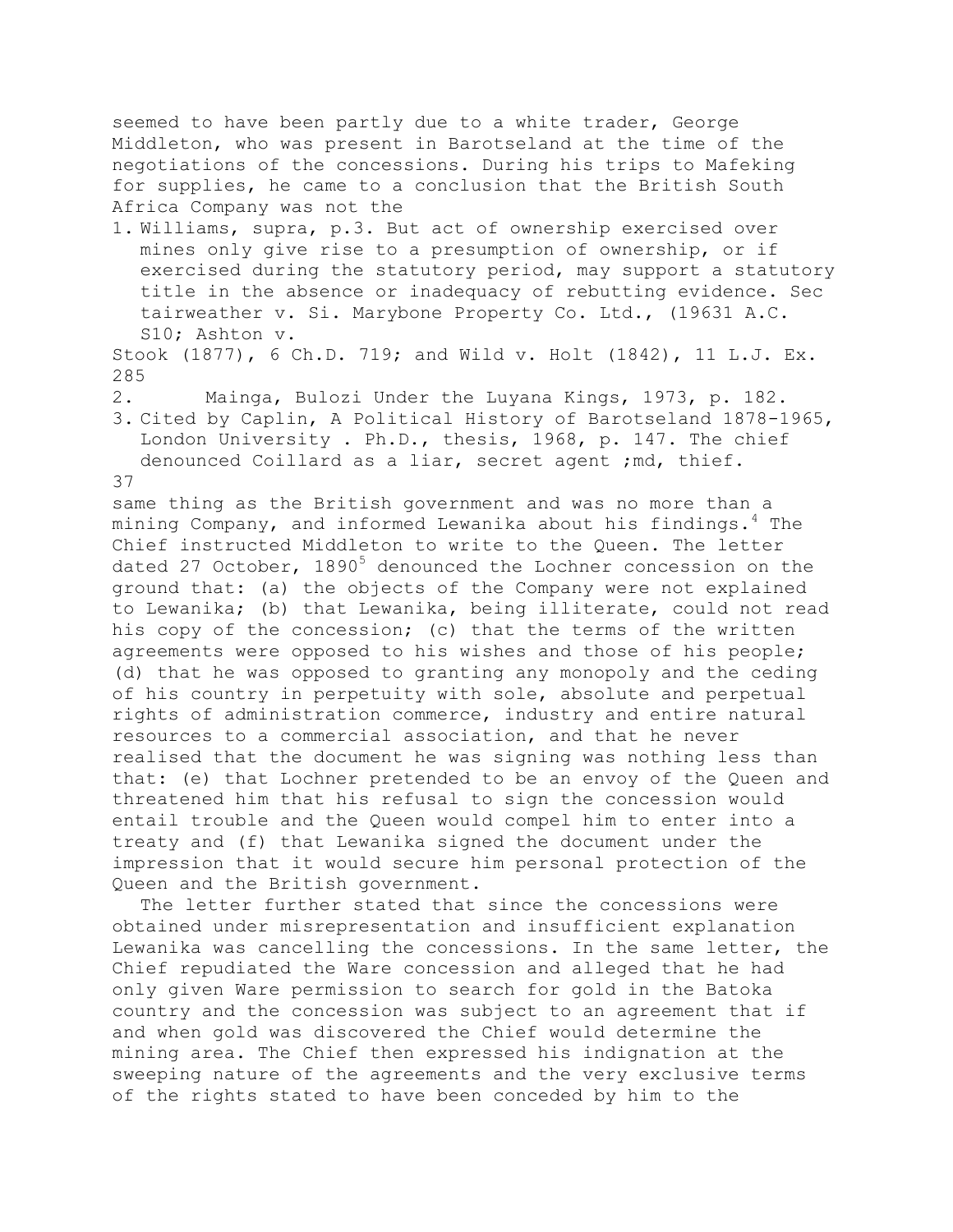Company. Thus, it would appear both parties to these concessions, soon after their conclusion, were giving the documents different interpretations as to what they purported to Ibid.

5. Letter reprinted in Baxter, 'The Barotse Concession', (1952) 2 Northern Rhodesia Journal, p.44

stand for and convey. Company officials dismissed this letter as having been the work of Middleton,  $6$  but later events seem to suggest that

Lewanika had something to do with the letter himself. In November, 1890, he sent another letter to the Queen, the main part of which was a request for British protection, but part of the letter denied the granting of the concession that had been obtained from him. The relevant part of it read:

was told that the said Company was known to the Queen and her government and had received such powers that any treaty or alliance I made was in the light of as good as a treaty or an alliance made with your Majesty's government. On the strength of this, I had no hesitation in conceding to them the whole of my country.

What I wanted was not money but protection, not the protection of a mining and mercantile company, nothing else, it is because the Company made use of the Queen's name that they won my consent to make the concessions of my country to them.<sup>7</sup> In this letter Lewanika went on to express his fears about what would happen if his people came to know about these concessions, which suggested that his people might not have been as well consulted as had been suggested by the Company.

The letter of 27 October was not replied to but that of November was answered by the British High Commissioner for Bechuanaland. In this reply Lewanika was told that the Company was acting under a royal charter and that he was under British protection.<sup>8</sup> This advice appears to have been given despite the earlier admission by the British government that the situation was otherwise and that Lochner in his negotiations did use the Queen's name improperly.<sup>9</sup>

6. Ibid.

7. Letter from Lewanika to the Queen, 1 November, 1890, in No. 119 F.O. con. 6178. Letter also reprinted in Baxter, supra, p.47.

```
8. Baxter, supra, p.47
```

```
9. See p.32
```
39

The Settlers and the Concessions

When the 1912 Mining Proclamation was being drawn up, the British South Africa Company suggested the inclusion of a preamble which appears to have been intended to give statutory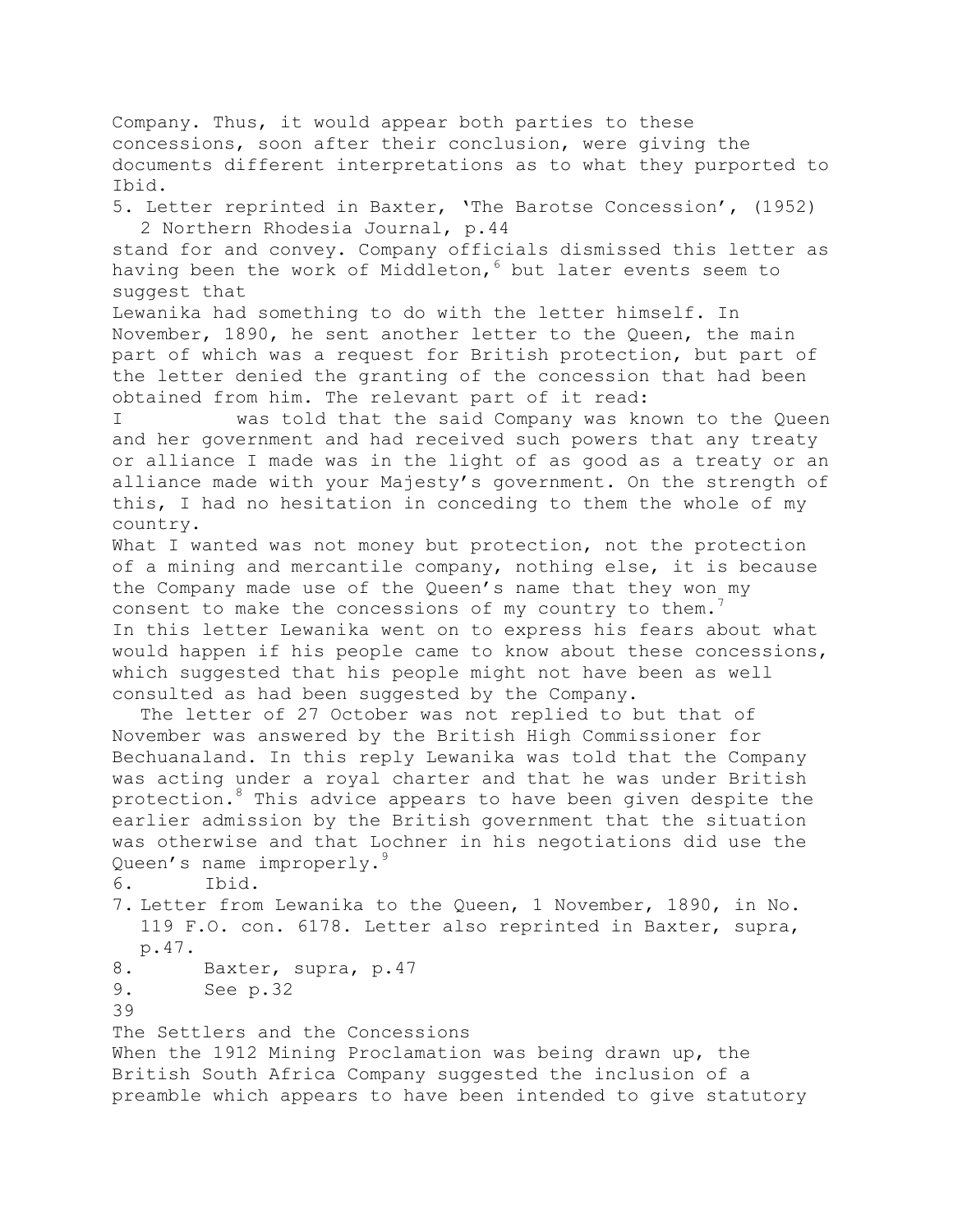backing to its claims to mineral rights. $^{10}$  The settler representatives questioned the need for a preamble and alleged that it was an attempt by the company to secure its claims to mineral rights. $11$  The colonial office appears to have wanted to avoid the inclusion of the preamble,  $12$  although with the insistence of the Company, a preamble was indeed included.

Continued protests against the Company's claims led in 1920 to the Secretary of State asking the Law Officers for an opinion on whether or not the Company was right in its claims that the mineral rights of the territory belonged to it by virtue of the concessions obtained from native chiefs.<sup>13</sup> The Law Officers advised on 19 June, 1920, that the Company was indeed right in its contention with regard to mineral rights.<sup>14</sup> Because of the summary nature of the opinion, it is not possible to discuss it any further.

In the same year settlers took up the matter with the British government, they argued that on economic grounds the lard and minerals of Northern Rhodesia belonged to the Crown and should be used for the benefit of the country.<sup>15</sup> This was expressed later in a resolution passed in June of 1920 requesting the British government to refer the question of ownership of mineral rights to the Judicial Committee of the Privy Council.<sup>16</sup> They also sent a petition to the Queen asking her to use her influence to restore the mineral rightsofNorthern Rhodesia to the people

- 10. Report of the Commission Appointed to Enquire into the Financial and Economic Position of Northern Rhodesia, 1938 Colonial No. 143, p.301. Also see letter from the Company to the Colonial Office, 13 Feb., 1911. It categorically stated that they intended to have a mining law which reinforced its claims, C.O. 417-506
- 11. The Pim Report, ibid.
- 12. C.O. 417-506.

13. Letter from the Secretary of State for the Colonies to the Law Officers, 6 May, 1920, C.O. 795-95.

14. Report of the Law Officers, 19 June, C.O. 795-95

15. The Pim Report, supra.

16. It was passed on the 29 June. It read 'This Council, after consideration of your... advises that the whole question of ownership of the land and mineral rights in Northern Rhodesia be submitted without delay to the Judicial Committee of His Majesty's Privy Council', see Letter from the High Commissioner to the Secretary of State for the Colonies, 7 September, 1920, African South No. 162

40

of the country.<sup>17</sup> At this stage the reaction of the Company was that the position was covered by the Northern Rhodesia Order in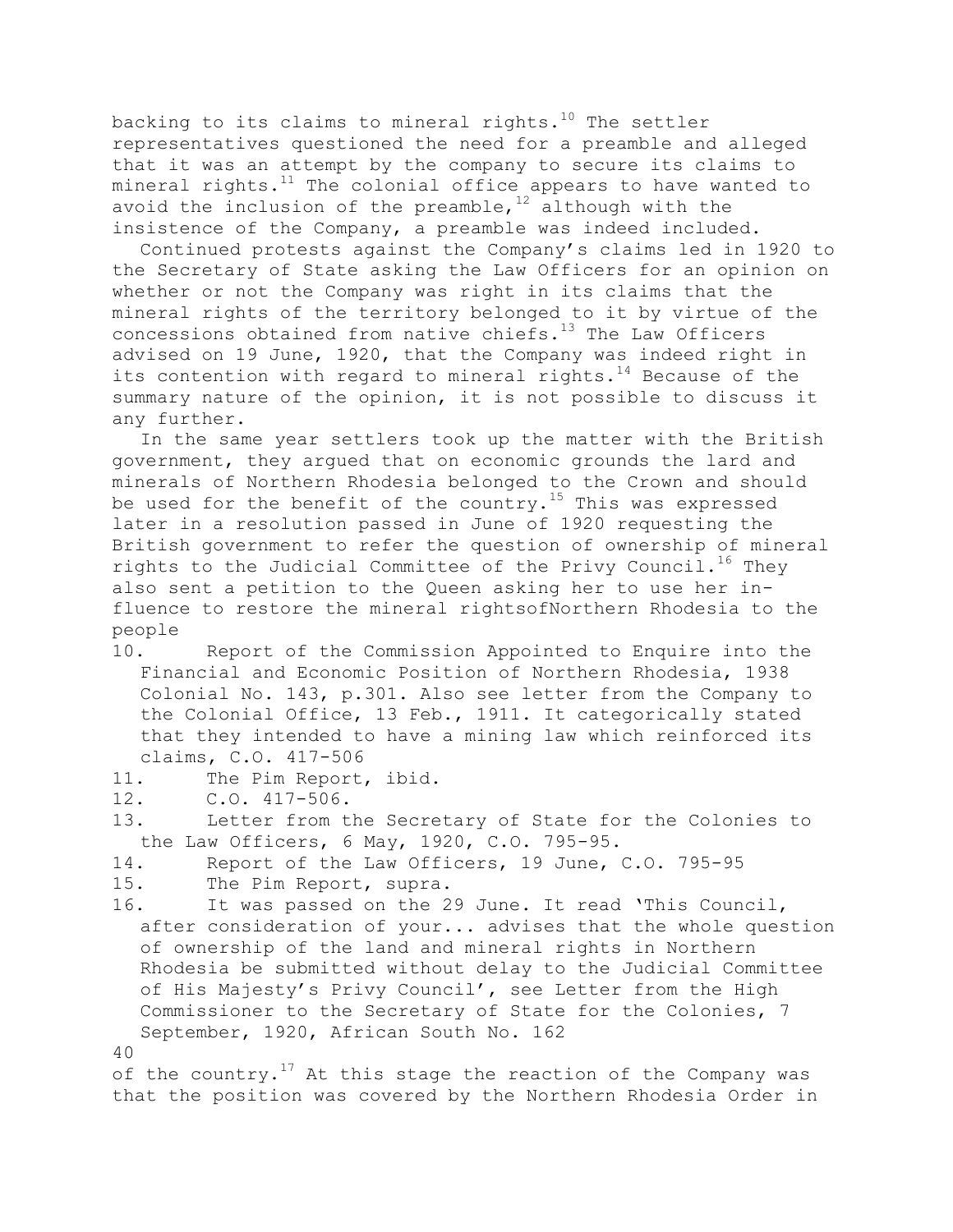Council of 1911, which it stated recognised the continued existence and validity of its concessions explicitly by the reference to them in section 40 of the Order in Council<sup>18</sup> This it is submitted was wrong in that section 40 vested the land and mineral rights in the Company as administrator and clearly this was enough to sustain its claim that it owned the rights in its private commercial capacity.<sup>19</sup>

In response to the settlers' protests, Mr Winston Churchill, then Colonial Secretary, in 1921 appointed an advisory committee under Lord Buxton, to inquire into the position of the Company in both the Rhodesias.<sup>20</sup> In its report the Committee recommended among other things that the question of the Company's claim to mineral rights should be referred to the Privy Council for determination and expressed its own doubts about the validity of the Company's claims. $21$  It emphasised that because of the number of interests involved and the obscurity and complexity of the position it was imperative to have a decision which would finally bind all parties and acknowledged that such a settlement could in the nature of the case only be obtained through a legal decision which would not be open to challenge. This conclusion by the Committee was reached after a careful consideration of the full documentary information supplied to it by the Colonial Office and the Company, and the hearing of witnesses including the chairman of the Company. $22$ 

The Company's Attitude to a Reference to the Privy Council The Company, while agreeing that an authoritative decision was necessary, did not consider that a reference to the Privy Council was required and suggested instead that in order to avoid long and expensive legal proceedings its claims should be settled by agreement with the

17. Pim Report, supra.

- 18. Letter from the Company to the Colonial Office, 1 December, 1920 African South No. 164.
- 19. In any case in R.v. McCaulay, 11920], A.C. 715, it was held that rights cannot be separately enjoyed where, they are in 'in addition to'.
- 20. Report of the Committee Appointed by the Secretary for the Colonies to ConsiderCertain Questions Relating to Rhodesia, Cmd, 1471, 1921. Throughout this study it is referred to as the Buxton Commission.

21. Ibid, clause 12.

22. This is expressly stated in the introductory part of the Report, Ibid., pi.

41

Crown.<sup>23</sup> The basis of this argument was an earlier reference to the Privy Council of a Southern Rhodesian land case. The long delay which occur- ed in the Southern Rhodesian reference was in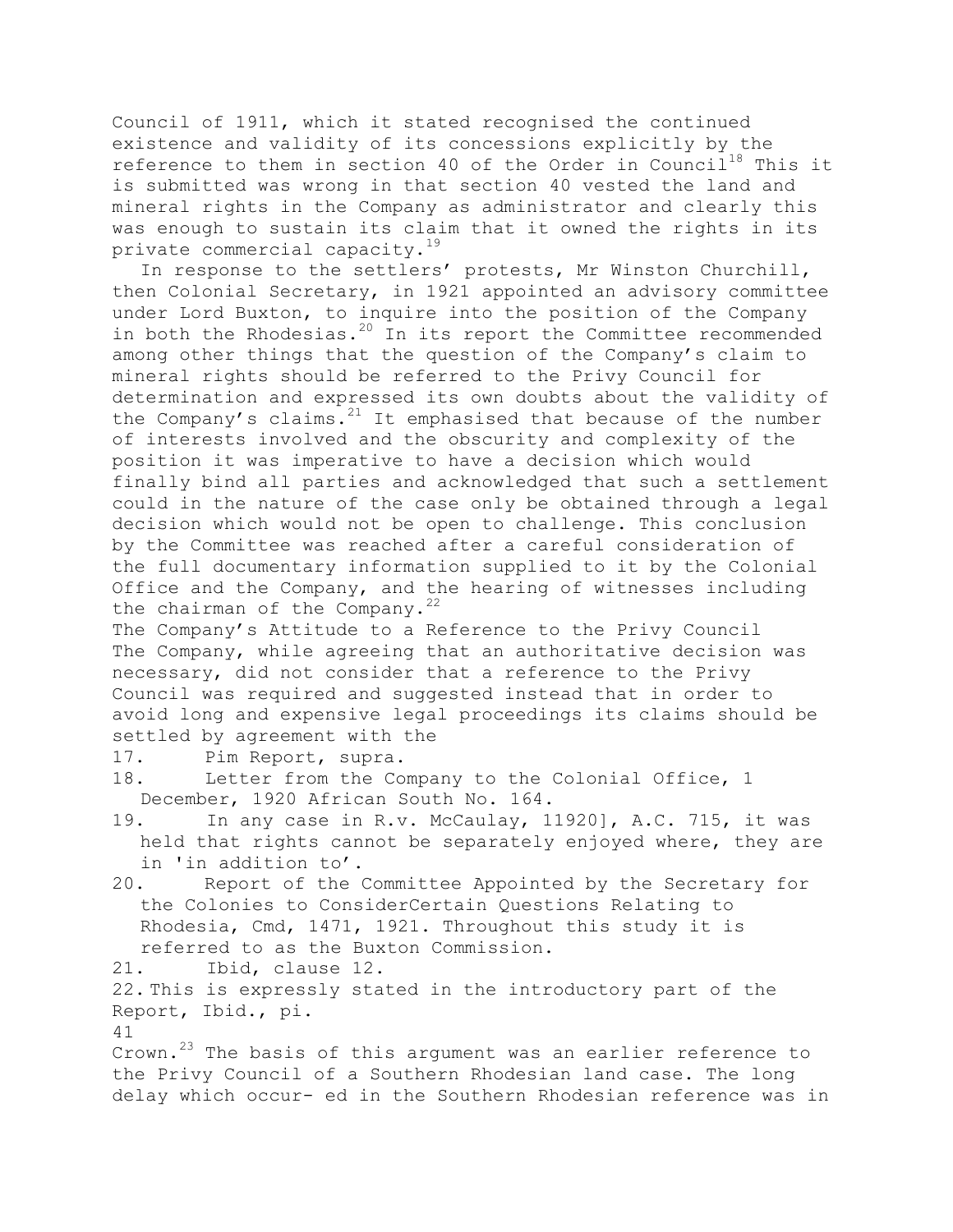great part due to the war which broke out just as the proceedings began and there was no reason why the Northern Rhodesian case could not be disposed of far more rapidly. In any case settlement on the lines suggested by the company as the report of the committee pointed out would have been ignoring vitally interested parties such as the local population whose opinion on the matter was more important than any time that would be saved.

The British South Africa Company, it would appear, was not anxious to have the matter adjudicated upon by the Privy Council because on the basis of the Southern Rhodesian experience it was not confident about the outcome of such a reference.<sup>24</sup> There the Company had claimed that it owned land on the basis of a land concession granted to Lippert by Chief Lobengula as referred to already. On 17 April, 1914, the Legislative Council of Southern Rhodesia passed resolutions to the effect that: (a) the ownership of the unalienated land in Southern Rhodesia was not vested in and was never acquired by the British South Africa Company as its commercial or private property, hence any powers conferred on the Company in respect of land in Southern Rhodesia was conferred on it as administrator of the territory for the time being; (b) that if by the exercise of powers conferred on it in respect of land, the Company acquired ownership of the land, such ownership was so vested in it as an administrative and public asset only, and the Company other than in its capacity as a government and administration nad no title to the lands or to any revenues derived therefrom and (c) that on the Company ceasing to be the government and administration of the territory, all unalienated land at such time should be the property of the government and its possession and administration should pass to such government as public domain.<sup>25</sup> The Colonial Office by Order in Council dated 16 July, 1914, referred the resolutions to the Privy Council and asked it to ascertain 23. Letter from the Company to the Colonial Office, 30

November, 1920, Buxton commission Report, Annexure vol. 147, 1921. See also Memorandum forwarded by the British South Africa Company on 3 March, 1921, The Rhodesian Problem, C.O. 879. African South No. 120, p.274.

24. In re Southern Rhodesia, 11919J, A.C.211

23. Ibid., pp.229-230

42

whether the contentions were well founded.<sup>26</sup> The Privy Council affirmed the first and second resolutions and denied the third. TheCompany's claim was refused even in respect of land of which it had made grants to itself. The Privy Council took the view that the Lippert concession was a personal contract between Lobengula and the Company though entered into by the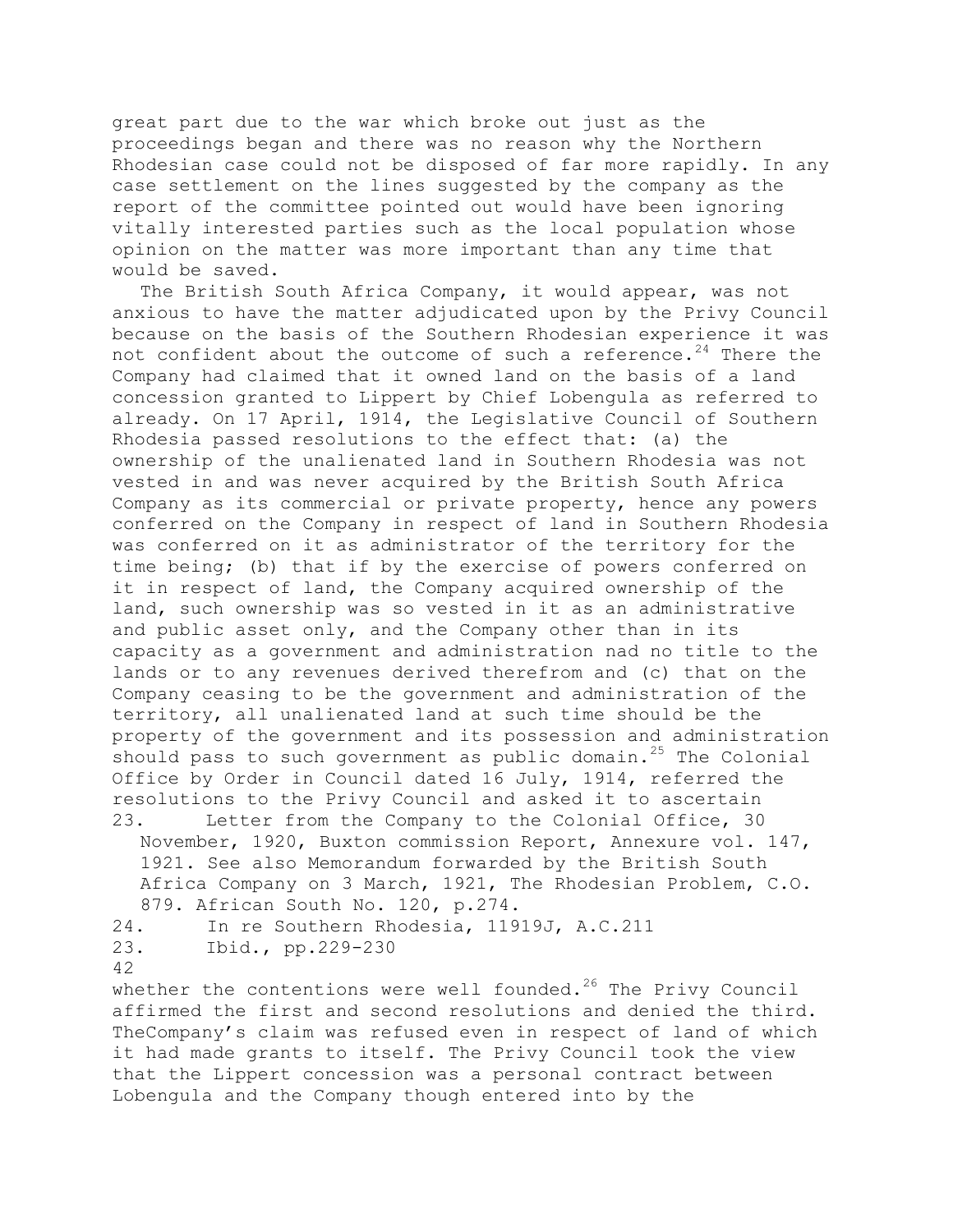concessionaire with the Paramount Chief and stated further that: Like other legal documents, its effects must depend upon the construction of its terms according to ordinary legal rules; it is indeed of importance to the Company's case largely because it confers private rights, and it is not in any sense a mere public act or act of State. $27$ 

This decision seems to have influenced the attitudes of the Company to the question of referring the mineral rights dispute to the Privy Council. It can be said to have thrown some light on the likely position in Zambia.<sup>28</sup> Although the problem concerned land rights, it had great similarities to the mineral position in Zambia. The Lippert concession in its terms was very similar to the Lewanika concessions, the only difference being that it purported to have conveyed land rights and not mineral rights as was the case with the Lewanika concessions. Another fundamental point in common between the 1914 questions and the ones relating to minerals was that there was no express grant of land or mineral rights by the Crown to the Company. Indeed there was nothing that could be in, any way construed as an implied grant, and the Privy Council expressly refused to accept the argument that by his mineral and land concessions Lobengula had sold his country out and out.

The Company's counsel in his argument in the case stated that the Company owned the whole of the land under the concession from Lobengula, just as it held the minerals<sup>29</sup> – which implied that he proceeded on the basis that the Company's land rights and its mineral rights stood or fell together. The Judicial Committee decided that land

26. Ibid.

27. Ibid., per London Summer, p.236.

28. It has impliedly been acknowledged by Company officials that the circumstances were so very similar that there was a high probability of an unfavourable decision, See Williams, Mining Law of Northern Rhodesia, 1963, p.150.

```
29. In re Southern Rhodesia, supra, p.236.
43
```
belonged to the Crown by reason of conquest. In Zambia, as there was no conquest, there was a distinct possibility that the Privy Council could reach a conclusion that the land and minerals still belonged to the native population. The Company denied that its concessions in Northern Rhodesia were open to the same objections as urged against the Lippert concessions in Southern Rhodesia since the Company argued, these contained ample provision for the protection and benefit of the subjects of the chiefs, both with regard to land and minerals. Apparent is the fact that about this time the Company began to argue that what it had acquired was not title to minerals but a title to mineral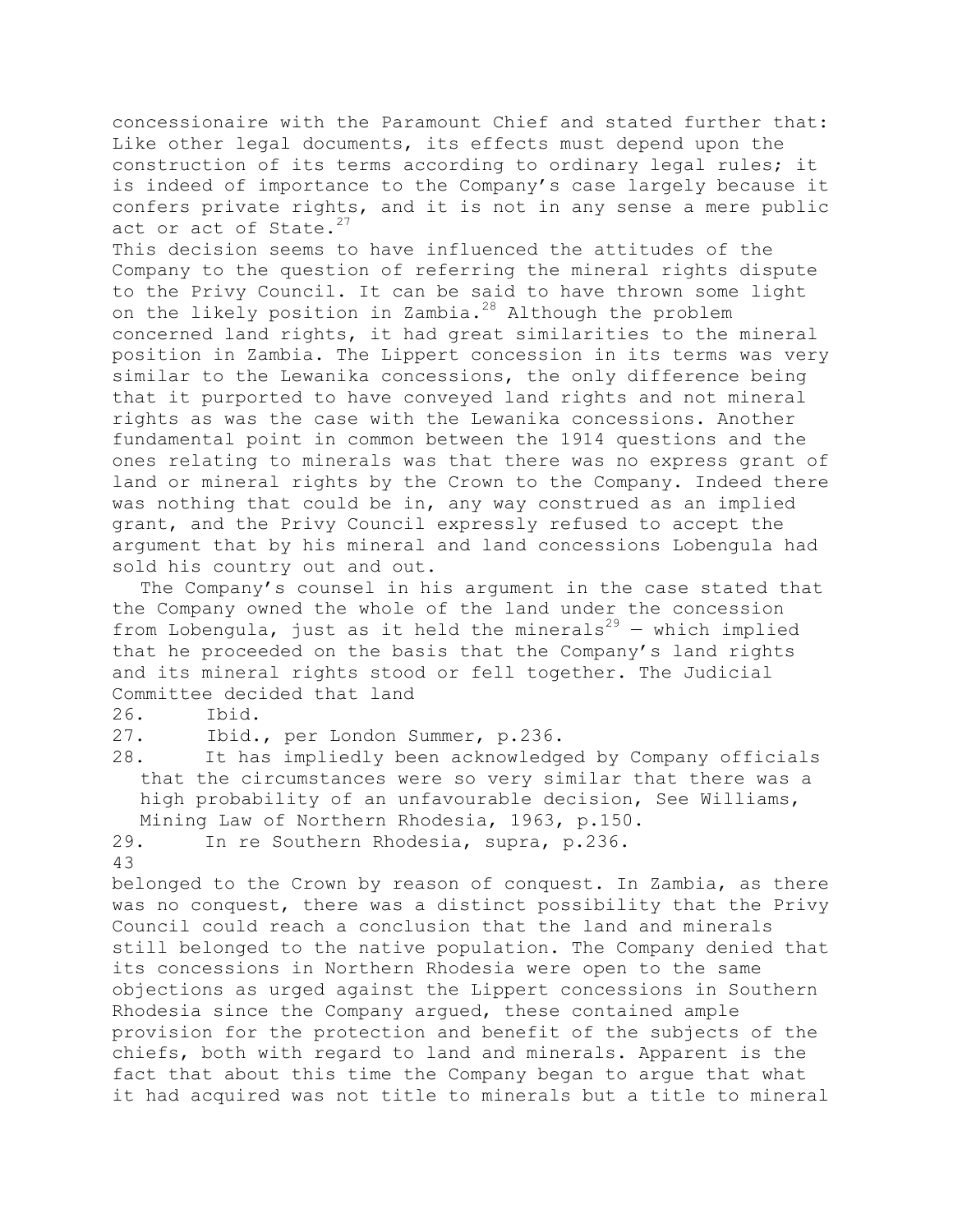rights, i.e., right to authorising the mining and taking away of minerals over the whole territory. In the context of the Southern Rhodesia case the analogy would be to argue that what they had acquired was not land, a matter which was adjudicated upon, but rights to the use ofi the land. And the Company started to assert more forcefully that whatever it had acquired in the concessions was of no practical importance as legislation had supplemented and completed the Company's title.<sup>30</sup>

The recommendation of the Buxton Committee was accepted by the Colonial Office.<sup>31</sup> And its implementation got as far as the drawing up of questions to be presented to the Privy Council.<sup>32</sup> However, the decision by the Colonial Office was strongly opposed by the Company,  $33$  but was welcomed locally by settlers and by Yeta, the new Barotse Chief, who immediately requested that the natives be given a chance to present their case and pointed out that it would be a great injustice if this was not done.<sup>34</sup> For hitherto unclear reasons, the Colonial Office did not act further on the recommendation. No information is available in Zambia or publicly elsewhere about the negotiations between the Company and

30. Williams, supra p. 150

- 31. Letter from the Secretary of State to the High Commissioner, 15 August, 1921, which read, \*1 am now able to state that Her Majesty's government has accepted the Report of the Buxton Committee on Northern Rhodesia. Further, I am making arrangements for a reference to the judicial Committee of the Privy Council', in African South 1083-1096. 120.
- 32. The question drafted read 'Whether the British South Africa Company in its commercial capacity is entitled for its own benefit to the whole or any part of the mineral rights in Northern Rhodesia', see letter from the Colonial Secretary to the Company, African South No. 172.
- 33. Letter from the Company, to the Colonial Office, 15 October, 1922. It read... 'It would surely be an unprecedented course for the Crown to commit itself to embarking on costly litigation without knowing that any dispute exists for a legal tribunal to decide.' African South No. 148.
- 34. Letter from Yeta to High Commissioner for South Africa, 22 March, 1922, African South No. 189. See also Yeta's letter to Churchill, Colonial Secretary, 10 October, 1922. African South No. 190.

44

the Colonial Office which preceded it or the reason which led to the reversal of Mr Churchill's earlier decision that the matter should go to the Privy Council. But the failure to act is widely attributed to the Company's influence over the Colonial Office.  $35$ After the 1922 election, Churchill left the Colonial Office and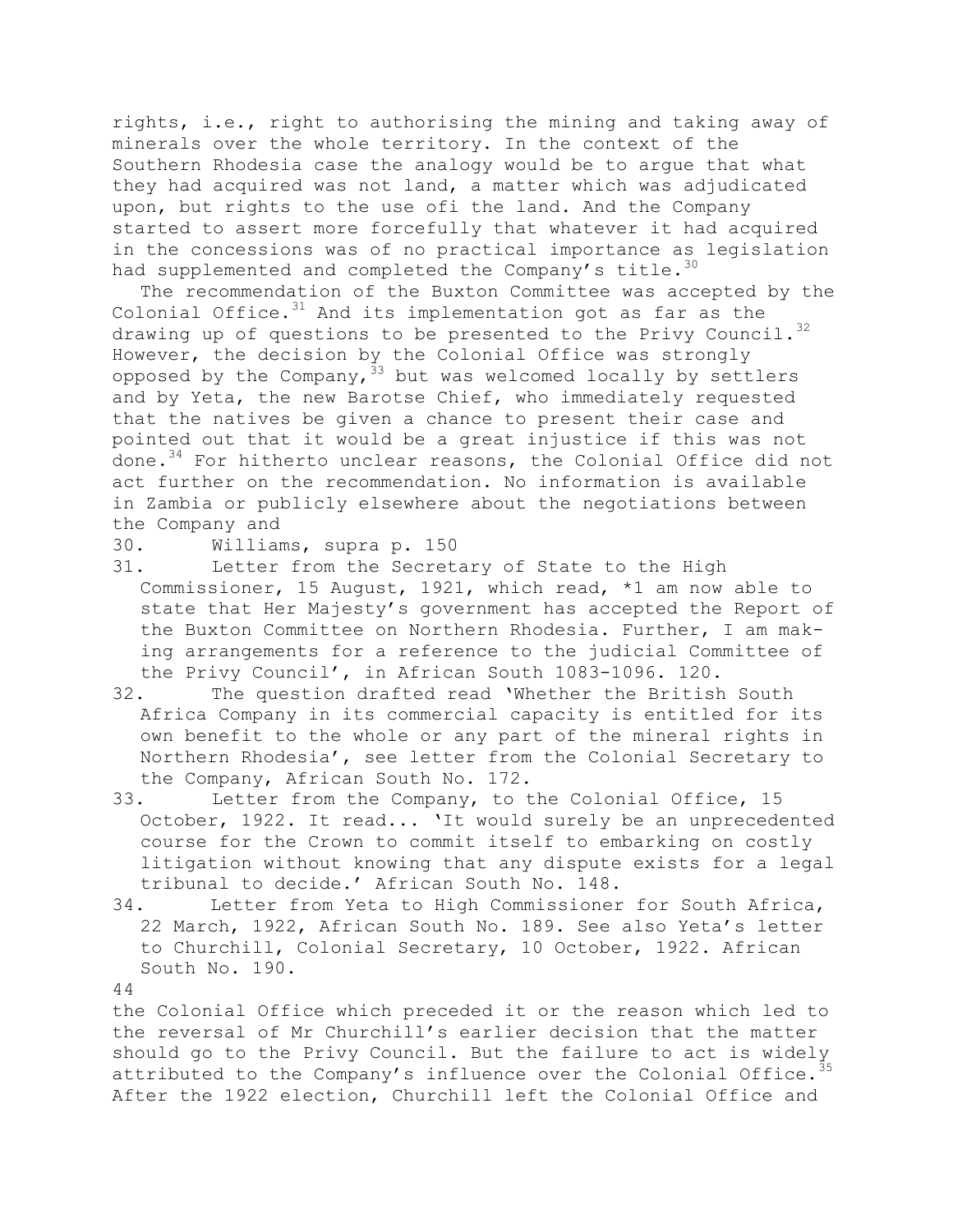was succeeded by Mr Ormsby- Gore, a friend and relation by marriage of the British South Africa Company chairman of the time, Sir Dougal Malcolm. The new Colonial Secretary closed the matter and dropped the reference to the Privy Council.

The other recommendation of the Buxton Commission was that Southern Rhodesia and Northern Rhodesia should be administered directly by the Crown.<sup>36</sup> As a result of this the Company put forward proposals for a comprehensive settlement covering both Rhodesias. It included one that the Company should be recognised as owning the mineral rights it acquired in Northern Rhodesia.<sup>37</sup> In return the Company volunteered to relinquish its powers of government but wanted to be reimbursed for its administrative expenses over the years.<sup>38</sup> The Colonial Office accepted the proposals and the Company was paid  $E^{3/4}$  million. The Colonial Office recognised its claims to mineral rights based on the concessions it obtained from African chiefs and embodied the recognition in the Devonshire agreement of  $1923,$ <sup>39</sup> which was later put into force by the 1924 Northern Rhodesia Order in Council.<sup>40</sup>

1938 Yeta Agreement

When Lewanika died he was succeeded by Yeta, who continued to protest about the concessions. In both 1921 and 1923 he sent vigorous petitions to the Colonial Office demanding that the Company should

35. Hall, supra, p.40. See also Northern Rhodesia Government, The British South Africa Company's Claims to Mineral Royalties in Northern Rhodesia, Rhodeisa (White Paper), 1964, pp.24-25.

36. Buxton Commission Report, supra, clause 12.

37. Letter from Colonial Office to British South Africa company. Letter No.l,

10 July, 1923, Cmd., 1924.

38. See correspondence Regarding a Proposed Settlement of Various Outstanding Questions Relating to the British South Africa Company's Position in Southern and Northern Rhodesia, July, Cmd, 1914.

39. Agreement between the Secretary of State for the Colonies and the British South Africa Company for the settlement of outstanding questions relating to Southern and Northern Rhodesia, 29 September, 1923, Cmd, 1924, clause (g).

40. Northern Rhodesia Order in Council, 1924. 45

relinguish its claims to mineral rights. $41$  In them he argued that the Company had been given mineral rights in their capacity as a government of the day and not as a private company in a commercial sense. He stated:

We were assured that whatever (dealings we were going to make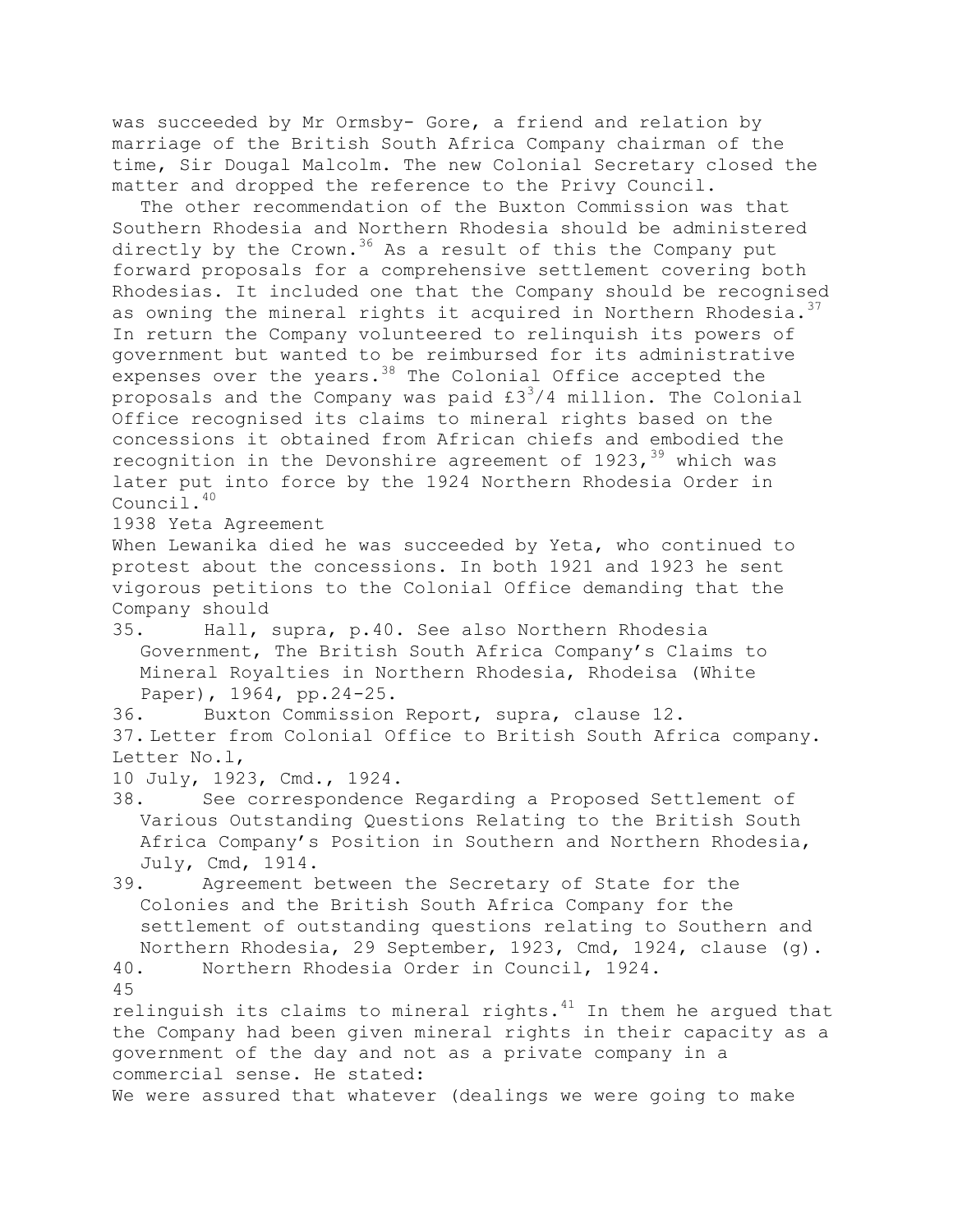with the Company would be regarded as being made with Her majesty and her imperial government, and what surprises us today is this that the Company claims that all rigHts granted to it have been granted td it as a commercial concern, and not as agent for the Crown.<sup>42</sup>

In 1926 Yeta challenged the Company's claims. He granted Minerals Separation Ltd., the right to prospect and work for minerals for five years in the Kashendeko area, and the Dongwe Lalafuta area of Zambia. $43$  This grant was ratified by the Colonial Office and the Northern Rhodesia· government in 1929. The British South Africa Company brought an action in the High Court of Northern Rhodesia against Yeta and Minerals Separation Ltd. The Company claimed that the Chief was not entitled to grant prospecting rights in any area covered by the concessions of 1900 and 1909, and that consequently the 1926 grants to Minerals Separation Ltd., were void. Later the Company proposed a settlement out of court. This led to the 1938 British South Africa Company and Barotsdand Agreement,  $44$  in which the Company and the Chief agreed that the company recognises: (a) the sole and exclusive right to minerals belonging to the Barotse Chief and Council in two areas of land totalling about 10,400 square kilometres which the Company had agreed under the 1900 concession to devote to the exclusive use of the Chief and his people, provided, however, that in these latter areas there should be no alienation of the mineral rights to any third party unless and until the Company had approved in writing the terms to be offered to such third party; (b) within the remainder of the areas reserved from prospecting under the concessions of 1900 and 1909, the sole and ex-

41. Africm Sthgk N6.113. The protest! were written with the bdp of counciUon \* win were aHfe when the concession« were drawn up.

42. Letter from Yeta to Colond Flair, Resident Commissioner, C.O. 795-95.

43. The information on this dispute is based on letters hi C.O. 795-95.

44. Agnssaant between the British South Africa Company and Yeta and Members of the Barotse Council and Others, 12 August, 193«, C.O. 795-95.

46

elusive right to minerals was to be vested in the Company but no prospecting or mining was to take place without the consent of the Chief or his successors, to which consent he could attach any conditions he pleased regarding royalties; (c) The Dongwe Lalafuta concession was declared void, but the British South Africa Company, with Yeta's consent, were to make a new and similar grant for a period not exceeding five years in the same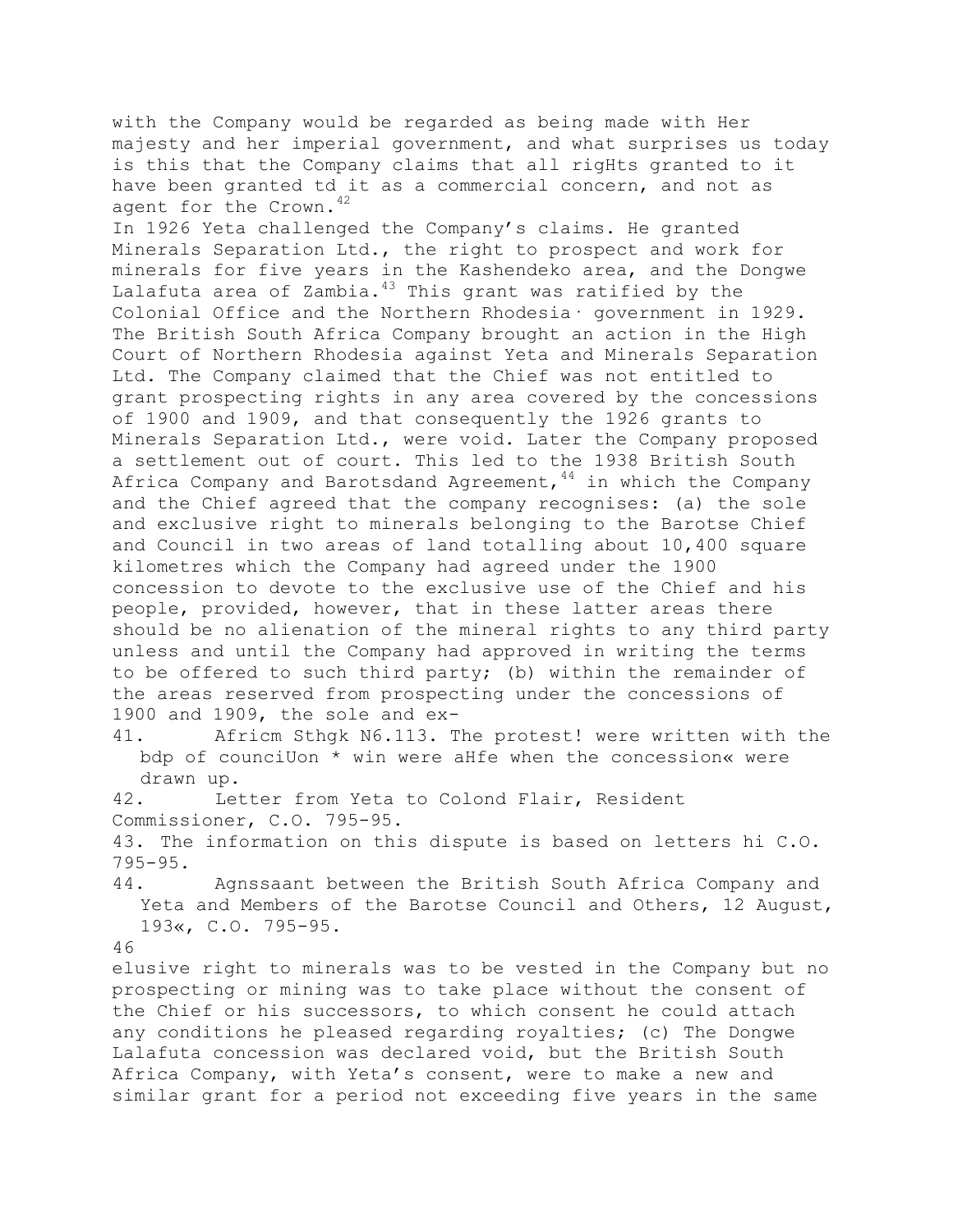area, to Minerals Separation Ltd., if it applied for such a grant within two years, from the date of the agreement with royalties of £2.50 per annum payable to be received by the British South Africa Company but to be transmitted to Yeta, and (d) in the rest of the territory covered by the concessions of 1900 and 1909, the sole and exclusive rights of minerals were to be vested in the British South Africa Company as a result of the agreement judgement was entered in the High Court by consent in favour of the company on 1 March, 1938.<sup>45</sup>

The Agreement made no attempt to define the extent of the areas covered by the 1900 concessions. Though a map was attached, it was agreed that no inference was to be drawn from it to the extent of the Lewanika concessions of 1900 and 1909 and that no admission was made as to the accuracy of the map in the agreement.<sup>46</sup> During these negotiations, Yeta appears to have desired legal advice but this he does not seem to have got as the Colonial Office had stated earlier that: it is an invariable rule that when a native chief is received by the High Commissioner he should be accompanied only by his own followers and a representative of the government. $47$ This agreement seems to be another instance of the Company's insistence on settling the question out of court. In practice Yeta exercised the rights he wanted to, as the prospecting grant to Minerals Separation Ltd., was re-issued and the royalty payment were payable to him and not to the British South Africa Company. 43. It should be noticed that the court in this conient judgment declared that what the Company held was the sole exclusive right to the •minerals', which is contrary to the views expressed above by the Company regarding the character of those rights. See Williams, The Mining Law of Northern Rhodesia, supra, p.5. 46. Letter from Colonial Office to British South Africa Company, C.O. 795-95. 47. In 1921 Yet\* had written to Prince Connaught asking that he be accompanied by legal advisers in such matters. See Letter 30 March 1921, C.O. 417-283 but Governor Stanley replied in the terms mentioned in the text. See Stanley to Yeta, 30 March. 1921, C.O. 4I7-6J9. 47 The Legislative Council, Governor Young, and the Company's Claims The Legislative Council In 1924, with the end of the Company's rule in Northern Rhodesia, a Legislative Council was instituted in the territory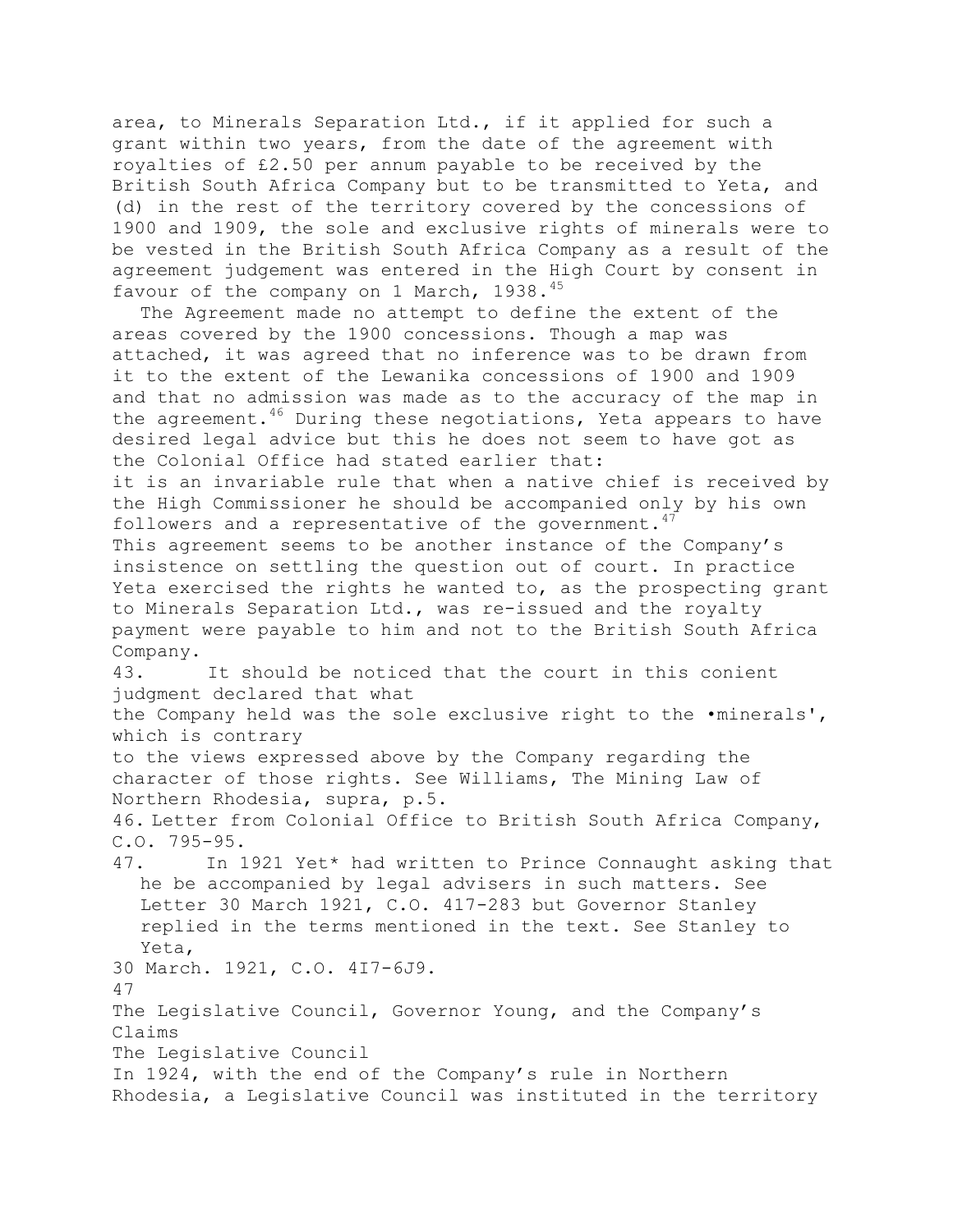in an attempt to give settlers a say in the running of the country. It quickly became the centre of opposition to the Company's continued ownership of mineral rights. On 20 July, 1927, a motion demanding the investigation of the matter was introduced. $48$  In support of the motion it was charged that the claims were baseless as the concessions obtained from African chiefs were even on the lowest form of reasoning inequitable. It was complained that the price alleged to have been paid for the acquisition of the rights and the administrative duties performed were not commensurate with the rights given, and doubts were expressed about the areas the concessions covered. The Governor defended the Company's claims and stated that the concessions, having been recognised by the Colonial Office in 1923, could not be challenged. $49$  He believed that they could be challenged only if it appeared that a considerable portion of the territory was not covered by the concessions of which the Colonial Office had taken cognisance. He discouraged Council members from raising doubts about the concessions as they would have the effect of raising doubt as to the validity of the mining rights given to the developing companies and could discourage the flow of capital into the country. This was not a very accurate statement of the problem, as what was-at issue had little to do with operating mines. The Company itself was not directly concerned with mineral production. The issue was as to who was supposed to be issuing permits allowing others to engage in mining operations and more important to whom the royalty was payable i.e., to the Company or to the country in which the minerals were located.<sup>50</sup>

48. The motion was introduced by Mr Strike. It read, 'that the claims of the British South Africa Company to the mineral rights in this territory call for a searching investigation by the government.' See Northern Rhodesia Legislative Council Debates, July, 1927 p. 164

49. Ibid., p. 169. This was Governor Maxwell.

50. In fact later on one of the leading Mining groups in the country, Anglo-American Corporation Ltd., publicly supported the government efforts to recover the rights. See Chairman's remarks, Annua! Stockholders Meeting, 7 May, 1964.

In the 1930s interest in the mineral rights rose sharply. The mining industry was becoming prosperous and this made the practical meaning of the Company's claims obvious in that the mining companies began to pay royalties on a handsome scale.  $51$  In 1937 Stephenson, one of the earliest Company administrators, published his autobiography.<sup>52</sup> In it he vehemently challenged the Company's claims and was particularly scatching about the concessions obtained by Thomson in 1890 in an area where he had

<sup>48</sup>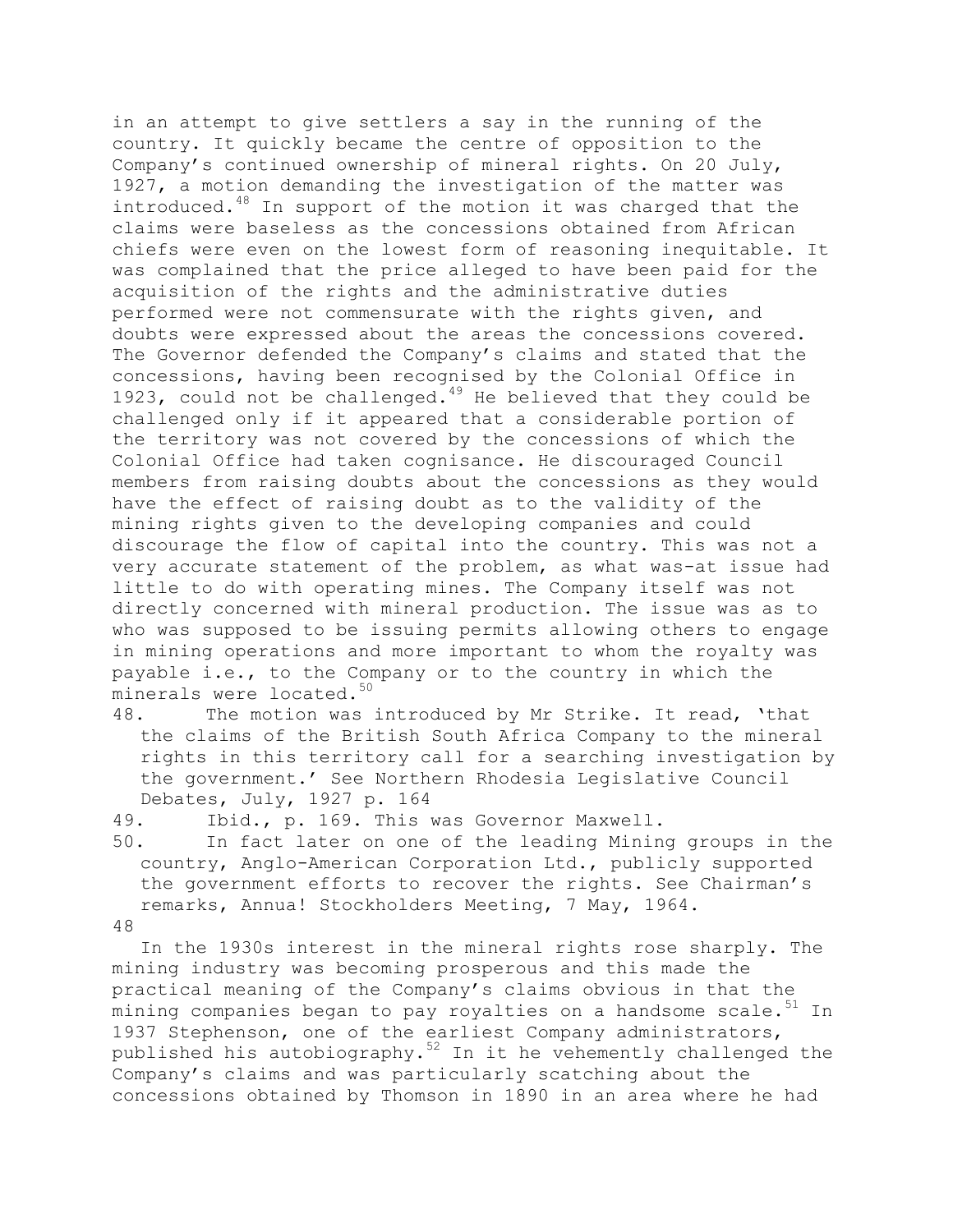personally run up the Union Jack less than a decade later. In 1938 Sir Alan Pim was invited to Northern Rhodesia to examine the financial situation in the territory. In his report he complained of the fact that at a time when the country lacked money, a private company was reaping thousands of pounds on the basis of what he termed questionable concessions. $53$  During this period attacks on the Company and demands for a judicial inquiry continued unabated in the legislative council. $54$ 

Governor Young and the claims

These events, and the convictions of the Governor of the territory in the thirties, Sir Hubert Young, led to the biggest threat to the Company's claims and to a reference of the problem to the Law Officers for an opinion. Sir Hubert became convinced that it could not be right for a private company to retain in perpetuity the entire mineral rights over the territory, and that if the claims were not right in law, he as governor would be failing in his duty be acquiescing in the existing position.<sup>55</sup> He first made approaches to the Company but was not successful. Then he initiated in Lusaka a research exercise, after which he came to the conclusion that the Company had no legal title to the minerals of Northern Rhodesia. Thus by August 1937 he sent a dispatch to the Colonial Secretary, Ormsby-Gore.<sup>56</sup> In it he argued that the concessions did not

51 In 1936 [hey paid £13,000 and in 1937 £31,000 to the Company in royalties, See Colonial Office Report for 1936 and 1937.

52. Stephenson, Chimpula's Tale, 1937, p.30.

53. The Pirn Report, supra, p.135.

54. On 14 October, 1936, Mr Moor complained that it was unjustifiable that the countryishould lack money simply because the British South Africa Company was exporting the money to shareholders. See Northern Rhodesia Legislative Council Debates, October, 1936, p.97.

55. Governor Young's letter to Colonial Secretary Ormsby-Gore, 19 March, 1938, C.o. 795-95, File No. 45105.

56. Governor Young's letter to Ormsby-Gore, the Colonial Secretary, 21 April, 1937, C.O. 795-95. File No. 45105. 49

cover the whole country; that prior to 1923 it was not the intention of the British government to recognise the mineral rights of the Company in any area covered either by the Lewanika concessions or the certificates of claim and that in consequence the British government was not bound by the 1923 agreement to recognise the mineral rights of the Company in any area of Northern Rhodesia which was not covered either by the Lewanika concessions or the certificates of claim. He also argued that in ratifying the Lewanika concessions of 1900 it was the intention of the British government that this concession should extend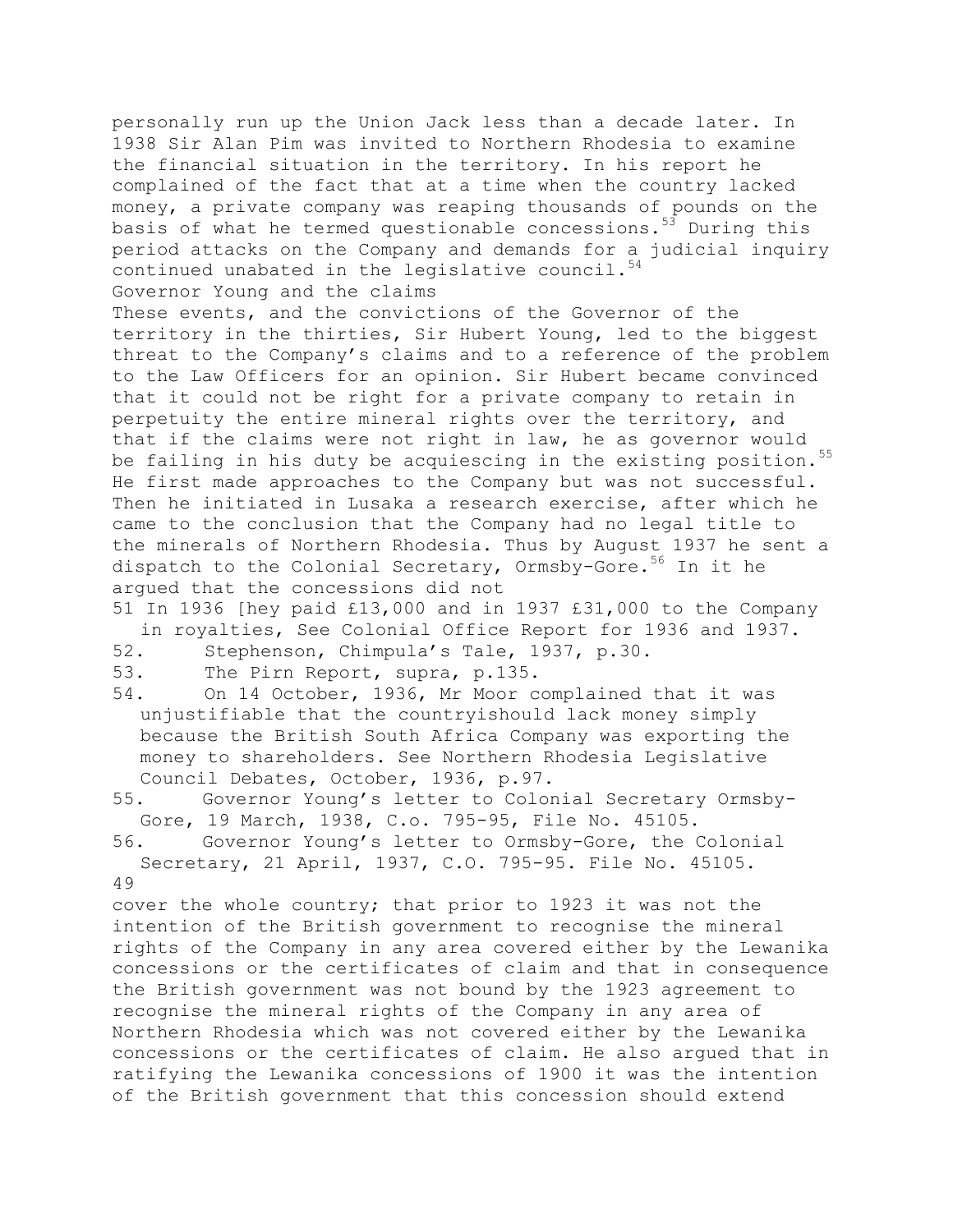only over the area of Lewanika's dominion, whatever that area might be, and not over areas in which Lewanika did not then exercise and had never in the past exercised suzerainty. Further that the boundary drawn in the Order in Council of 1899 was not the boundary of Lewanika's dominions and that Barotseland, North-Western Rhodesia, as so defined, included considerable areas in which Lewanika did not exercise and had never in the past exercised suzerainty; and further argued that in approving the extension of Barotseland, North-Western Rhodesia in 1905 the British government did not intend Lewanika's suzerainty over areas in which he did not then exercise and had never previously exercised suzerainty. Also that in approving the additional concessions of 1906 and 1909, the British government did not intend to do more than acquiesce in the renunciation by Lewanika to the Company in its administrative capacity of any claim to ownership of land in areas other than the Barotse reserve in which he had at one time exercised suzerainty. On the question of the 1912 Mining Proclamation and 1923 agreements, Young argued that they only confirmed the Company's mineral rights in the areas covered by the concessions; and further alleged that during the 20 years from 1890 to 1910 the Company had pursued a deliberate policy of building its title to the mineral rights over areas not in reality covered by the concessions. He also suggested that the true facts were not known by the Colonial Office and that the 1923 negotiations were not therefore fully informed of the position. The Colonial Office's reaction In reply to Sir Hubert Young, the Colonial Secretary<sup>57</sup> stated that he was not prepared to re-open the question of the title of the British South 57. Ormsby-Gore to Young, 28 January, 1938, C.O. 795-95, File No. 4\$ 105. 50 Africa Company to the ownership of the mineral rights throughout Northern Rhodesia. Its ownership, he argued, had in practice been recognised ever since the Company first administered the country by the general public and by all persons and companies engaged in mining enterprises by previous Governors of the country, and by successive Secretaries of State for the Colonies. It had, he continued, been embodied in the statute law of the territory at least since 1912, in the preamble to the Mining Proclamation of that year, which received the approval of the Secretary of State and that it was finally recognised in the 1923 agreement. He further argued that at the 1923 conference, the Colonial Office did not question that the Lewanika concessions extended as far east as the Kafue river. And as the rest ot the territory was covered by the concessions approved in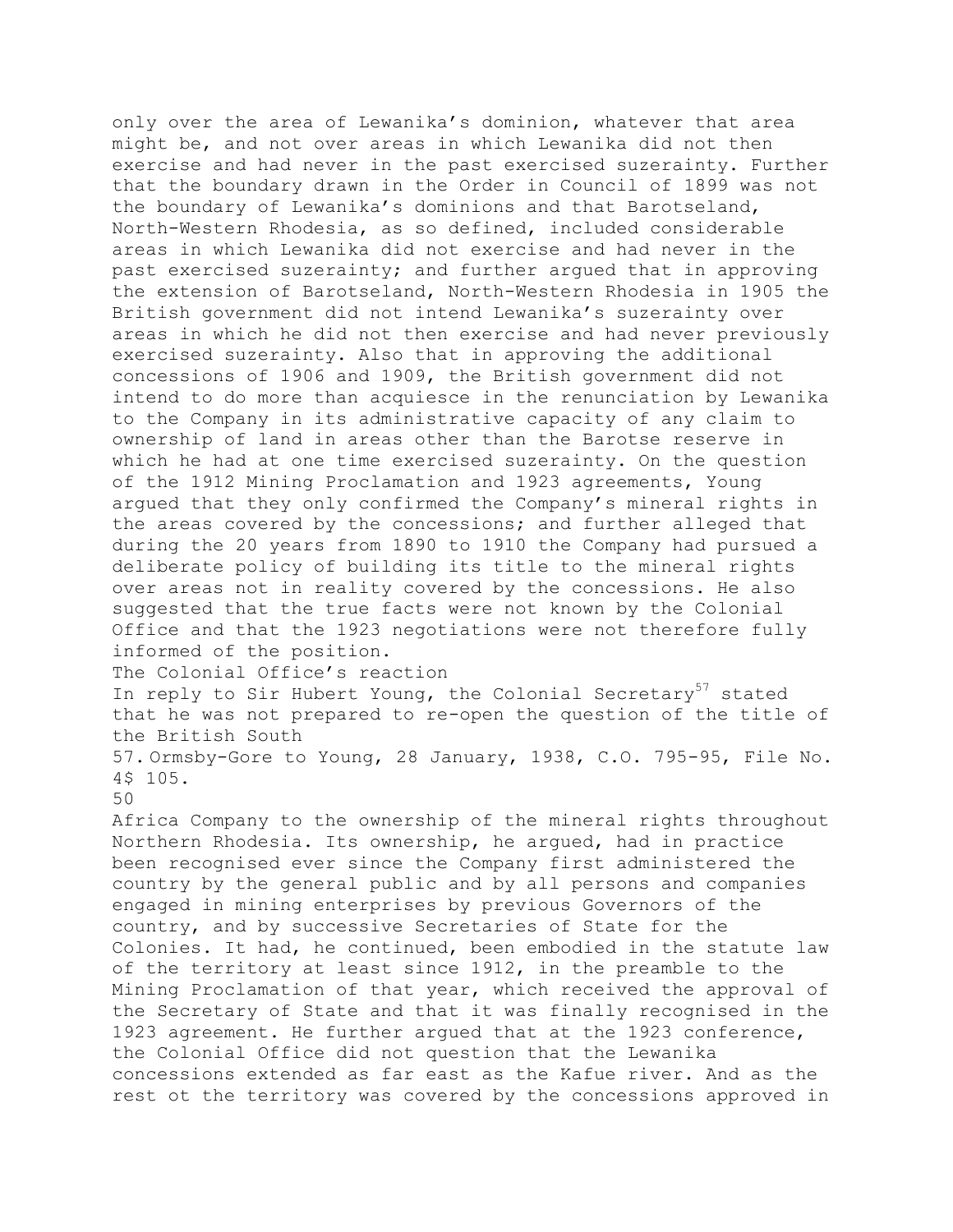the certificate of claims issued by Sir Harry Johnson, this the Colonial Secretary argued was tantamount to an acceptance of the view that the Company had acquired under the concessions mineral rights extending over the whole of Northern Rhodesia, with certain exceptions previously referred to in the agreement, as finally signed. The Crown recognised the Company as the owner of the mineral rights acquired by virtue of the concessions. The Colon.al Secretary further argued that the words 'Mineral rights acquired' in clause (g) of the 1923 agreement meant rights which the Company had de facto acquired and which it claimed to have acquired and not rights which it could show to have properly acquired.

On the Colonial Secretary's arguments concerning the 1923 agreement, one could still submit that it is unlikely that it was the intention ot the British government to recognise the Company's rights despite· the actual legal position. Further, if the intention was otherwise, it is difficult to justify why different words were used for a similar situation in the case of Southern Rhodesia, where no reference, whatsoever was made to the concessions and the 1923 agreement simply read: Subject to the laws in force for the time being in Southern Rhodesia the Crown recognises the Company as the owner of the mineral rights throughout that territory save so far as the Company has by its own acts parted with such rights. $58$ 58. See the Devonshire agreement, supra, clause (h) 51

In any case the 1923 agreement and the subsequent legislation passed to enforce it, in no way deal with the question of the areas not covered by the Lewanika and Johnson treaties. The Colonial Secretary's view of the issue does not appear to have been the consistent Colonial Office's view. Its representative at the negotiations in 1933 for the new mining law stated: If doubt existed as to whether the ownership of all minerals had in fact, passed under the concessions then mere confirmation by the Secretary of State of these concessions could not in anyway clear up that doubt or enlarge the terms of the concessions themselves.

In his arguments concerning recognition, the Colonial Secretary seems to have made one fundamental mistake in interpreting the purpose of the recognition of the concessions in 1901 and 1894. The letters of the Company applying for recognition of the concessions entered into in Barotseland in 1900 were for recognition of the Lewanika concessions,  $59$  and the approval letter of 23 November, 1901<sup>60</sup> was directed at the concession. The same situation prevailed in the North-Eastern part of the country, in the letter from the Company, dated 11 April, 1894, applying for the recognition of its North-Eastern concessions.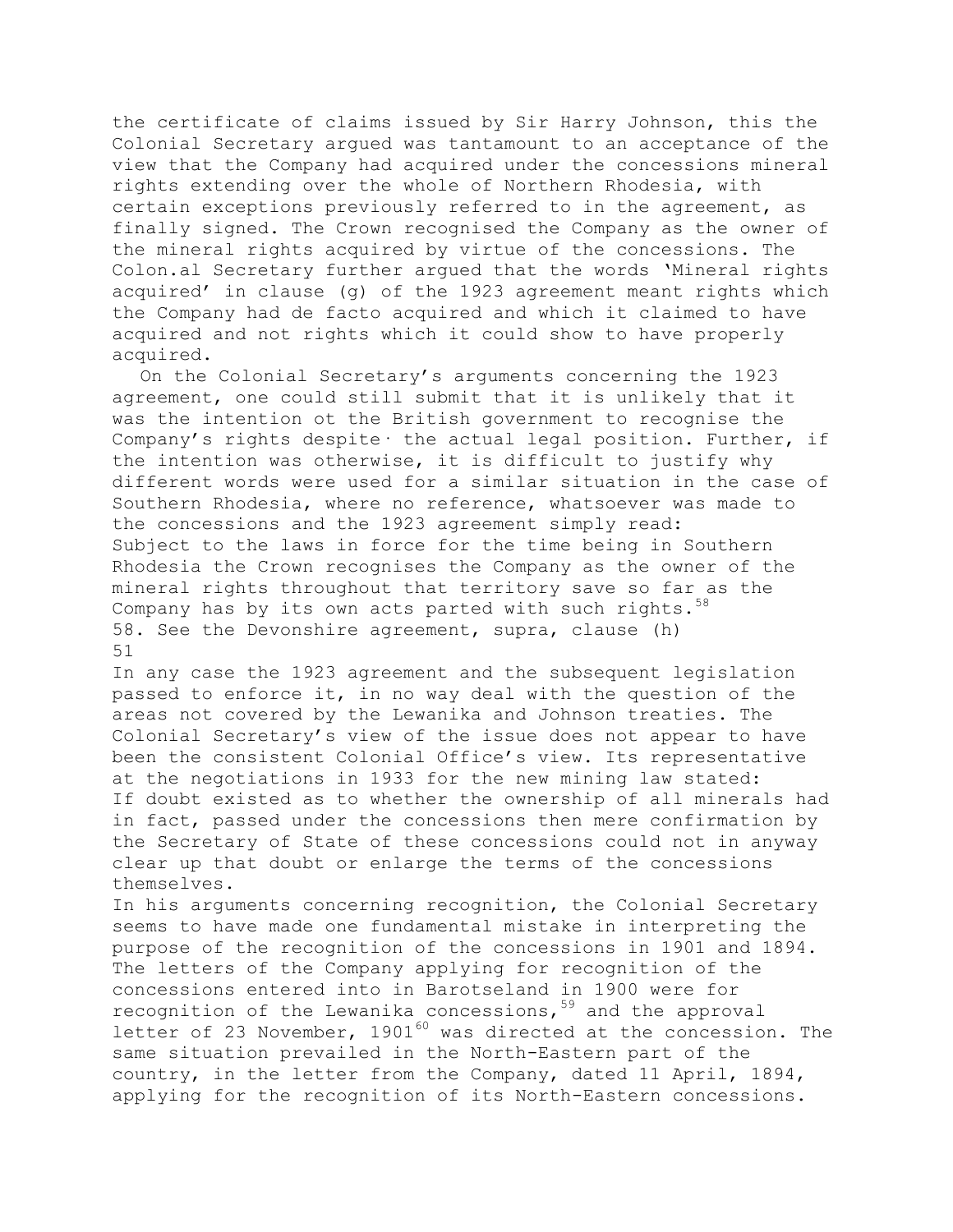Although in the Company's letter of 9 June, 1910, and that of 30 November, 1920, to the Colonial Office, the Company treats the certificates of claims issued by Sir Harry Johnson and not the original treaties as the governing documents,  $61$  in the agreement of 24 November, 1924 it is the concessions which were confirmed.<sup>62</sup> With regard to his argument concerning the Johnson certificates, it is also unlikely that these certificates in themselves could be regarded as the source of title since even on their face value there are many contradictions inherent in them. Some of the treaties referred to in certificate of claim A made no reference to mineral rights but granted 'all commercial privileges of whatever kind,  $63$  but certificate of claim A itself, under which these treaties were confirmed, 59 Letter from British South Africa

. Company to Colonial Office, 11 April, 1894, African South No. 948

60 Letter from Colonial Office to

- . British South Africa Company, 30 November, 1901, African South No. 948.
- 61 See letters in African South No. . 948.
- 62 Devonshire agreement, supra.
- . Clause (g)
- 63 E.g, concession granted by Chief
- . Ntara.

52

described the Company as claiming to have obtained inter alia the exclusive mineral rights under these and the remaining treaties and recognised by it.  $64$  The certificates of claim covering the Company's freehold areas in the extreme north of North-Eastern Rhodesia, certificates E,F, and K, made no mention of mineral rights, but merely recognised the claim of the African Lakes Company to have acquired the three estates in fee simple. But each of the three deeds of sale confirmed by the certificates granted mineral rights to the Company.<sup>65</sup> In some certificates only tribes are mentioned with no reference to areas.<sup>66</sup> It seems unlikely that such certificates can be a source of what is not granted in the documents they purport to approve. To assume this is the case is to accept that in the construction of the true nature of the rights acquired by the Company, the meaning of the document by which the Company claimed the rights is irrelevant, a legally unacceptable proposition.

The Colonial Secretary's argument that areas not covered by the Lewanika concessions were covered by the Johnson treaties, without specifying which particular certificate of claim,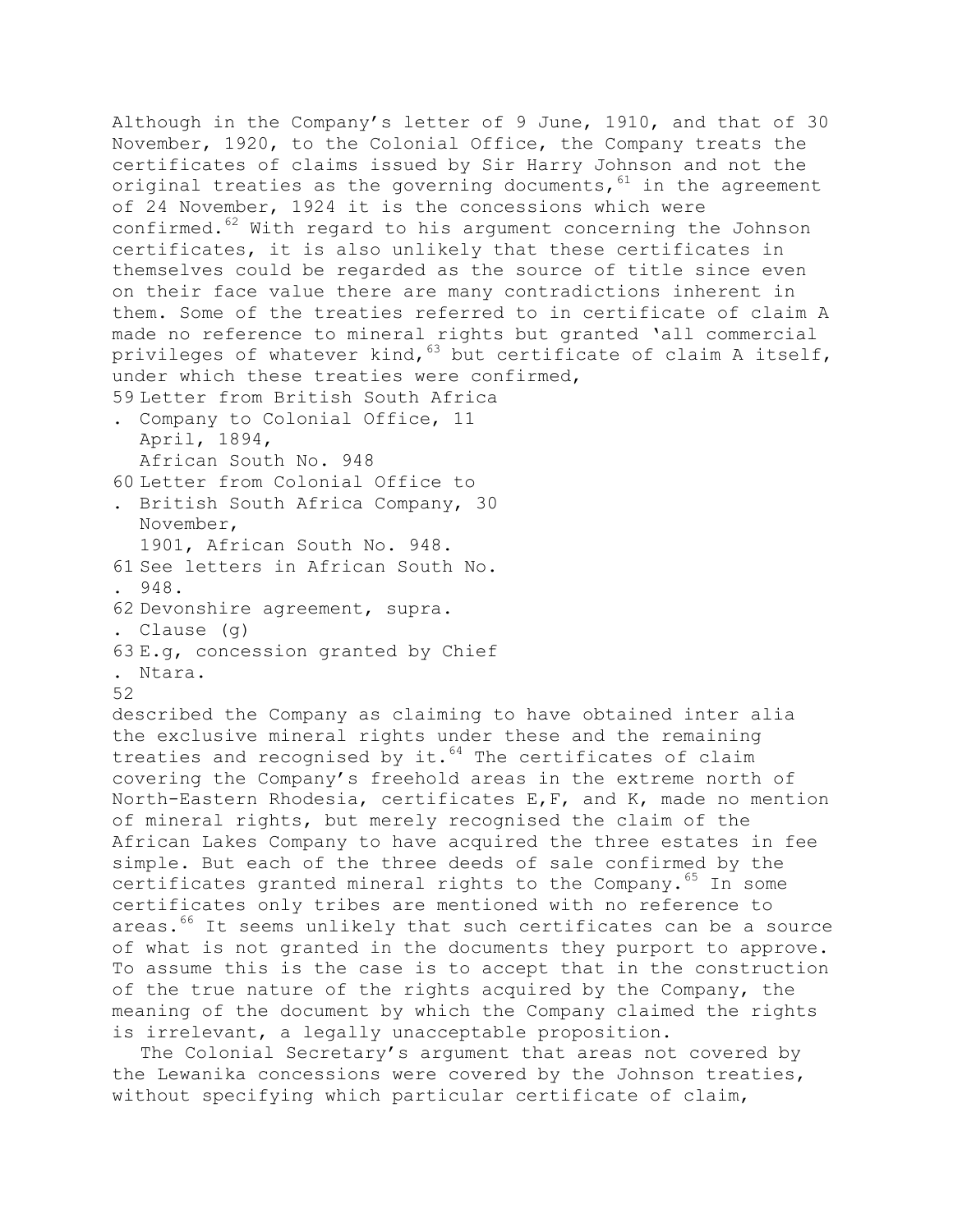suggested that Lewanika and the23 chiefs cited as having granted mineral rights in the certificates of claim A and B were the only chiefs who could claim the whole body of minerals within the limits of Zambia, a country with 73 tribes, each with its own chief. How one becomes a chief of a particular area is a legal question and who is chief at a given time is a question of fact. The first of these questions is one strictly controlled by the customary law of the area. $67$ 

A chief could only act as an agent of his tribe. At common law in case of agent-principal situations, it is necessary that such authority be lawful. Where, however, authority though not legally conferred is held to bind another, it is only when the other has so acted as from his words or conduct to lead another to believe that he has appointed the person exercising the authority to act as his agent or that he has authority from him, and not where the purchaser has clothed the agent with such authority.<sup>68</sup> And the principal has to act in such a way that 64. See certificate of claim A

63. See ZA/9 File No. 35 (National Archives), Lusaka.

66. Concession granted by Katara, Ibid.

67. See Goldin and Gelfand, African Law and Custom in Rhodesia, 1975. Chapter 3 and 5 discuss chiefs and traditional government.

68. Fuller v. Giyn Mills and Company [1914] 2 K.B. 211. See also Spiro v Lintern [1973] 3 All E.R. 319.

53

reasonable man would take the representation to be true and believe that he was intended to act on it.<sup>69</sup> Where no such authority could be implied the contract is not binding on the principal.<sup>70</sup> Some of the conditions imposed by the concessions and the certificates of claim were altered without any reference at all to the chiefs involved in the transactions. Certificates A and B imposed the payment of 1 % royalties to chiefs as a condition in 1893 for the recognition by the Crown of the then existing treaties with the native chiefs in that area and several of the concessions obtained provided for the payment of varying sums of royalty. In 1911 it was agreed between the Crown and the Company that the royalty should be treated as administrative revenue and that half these fees should be paid for the benefit of the natives on commutation of the 1% payable under the certificates of claim and concessions. $71$ 

At common law, a contract in writing cannot be altered by one party without the conscnt of the other. It can only be modified with the consent of both parties.<sup>72</sup> Where a variation which is inconsistent with the terms of the contracts is made by consent, this amounts to a new agreement which supersedes the original contract.<sup>73</sup> Any contracts subsequently carried against these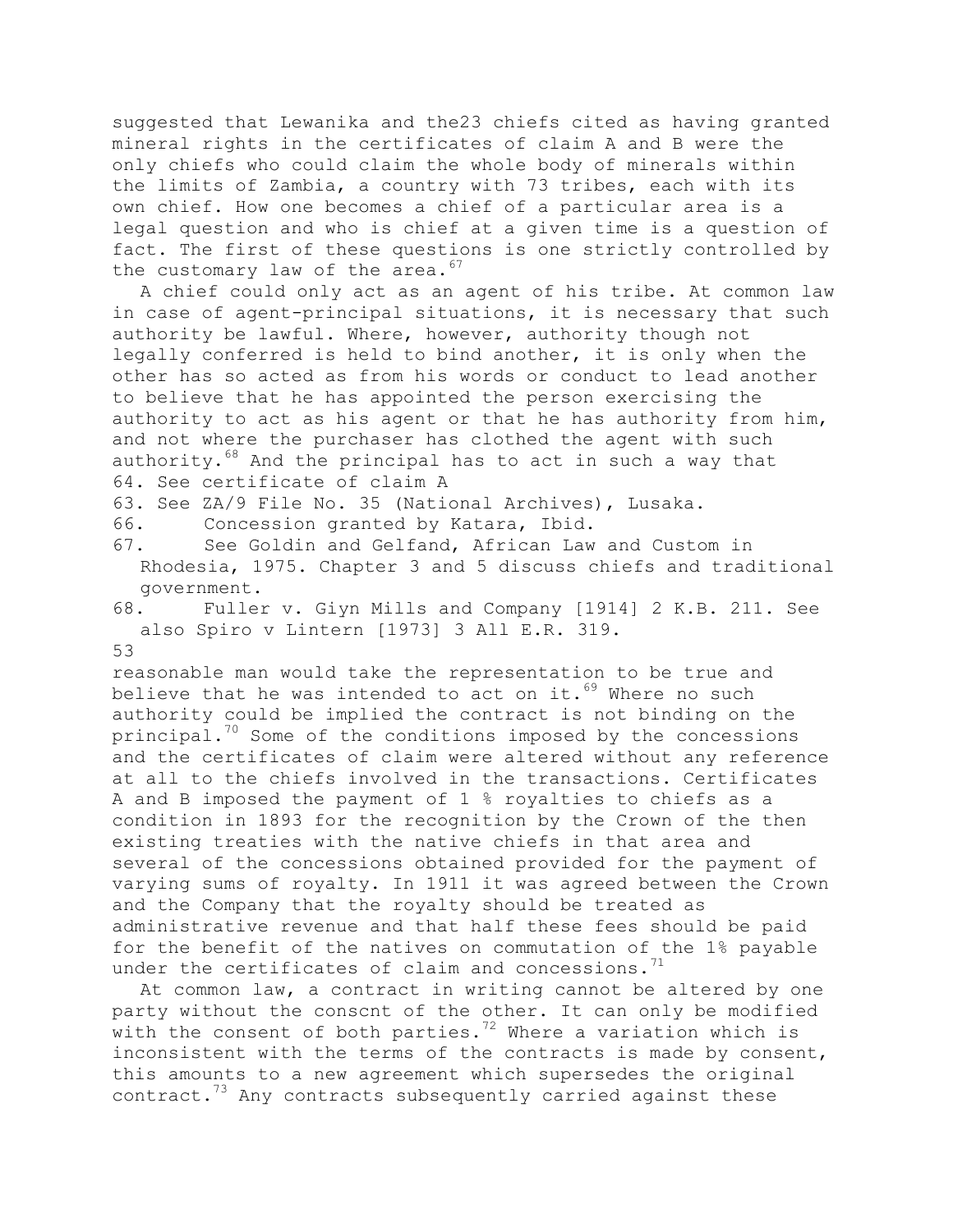rules remains unaltered.<sup>74</sup> Thus, the changes seem to have violated the original concessions.

Sir Hurbert Young, even after the Colonial Secretary's reply, insisted on a reference to the Privy Council. He stated that whether the matter might have been raised at the Devonshire Conference in 1923, it was not relevant to the issue.<sup>75</sup> He pointed out that knowledge that the Company had been recognised as owner of the right did not prevent the Buxton Committee from recommending a judicial inquiry or the Colonial Secretary of the time from approving the Committee's recommendation. As regards the argument of the Colonial Secretary that the Company was in any case the de facto owner of the rights, Sir Hubert argued that although the words in the 1923 agreement meant that the Company had de facto rights acquired by virtue of concessions or treaties while 69. Per Lord Cransworth in Pole v. Leask (1863), 33 L.J. Ch. 155 at pp. 161—162. 70. Llyods Bank v. Chartered Bank of India, Australia and China (1929) 1 K.B.40 71. C.O. 795-99. 72. Ruotor v. Bowels [1912] 2 Ch. 60. 73. Williams Brothers v. Ed. T. Agux Ltd [1914] A.C. 510 at p. 527. 74. Moore v. Campbell (.USA), 10 Exch. 323. 75. Letter from Governor Young to Ormsby-Gore, Colonial Secretary 29 March, 1938. C O. 795-90. 54 they can be de facto exercised, cannot be de facto acquired unless they have been acquired de jure.<sup>16</sup> Sir Hubert Young then suggested that the rights should in the event that the Colonial Office was unwilling to have a judicial determination of the matter, be purchased.<sup>77</sup> This was rejected by the Colonial Office which argued that: from the government's standpoint, the purchase of the ownership of undiscovered minerals would mean (a) a gamble as there is no basis for fixing the price to be paid, (b) a heavy loan burden for a long period, as there would be no return at all in earlier years.<sup>7</sup>® Other evidence, however, suggests that there would have been a substantial economic advantage to the country. The Pim Commission's Report referred to earlier summed up the condition of the country without the mineral rights in these words: Government has no real policy on any of the big issues, and though they have money for the moment the prospects are uncertain and, of course the greater part of what would normally be government income goes to the British South Africa Company; altogether it is a depressing place.<sup>79</sup>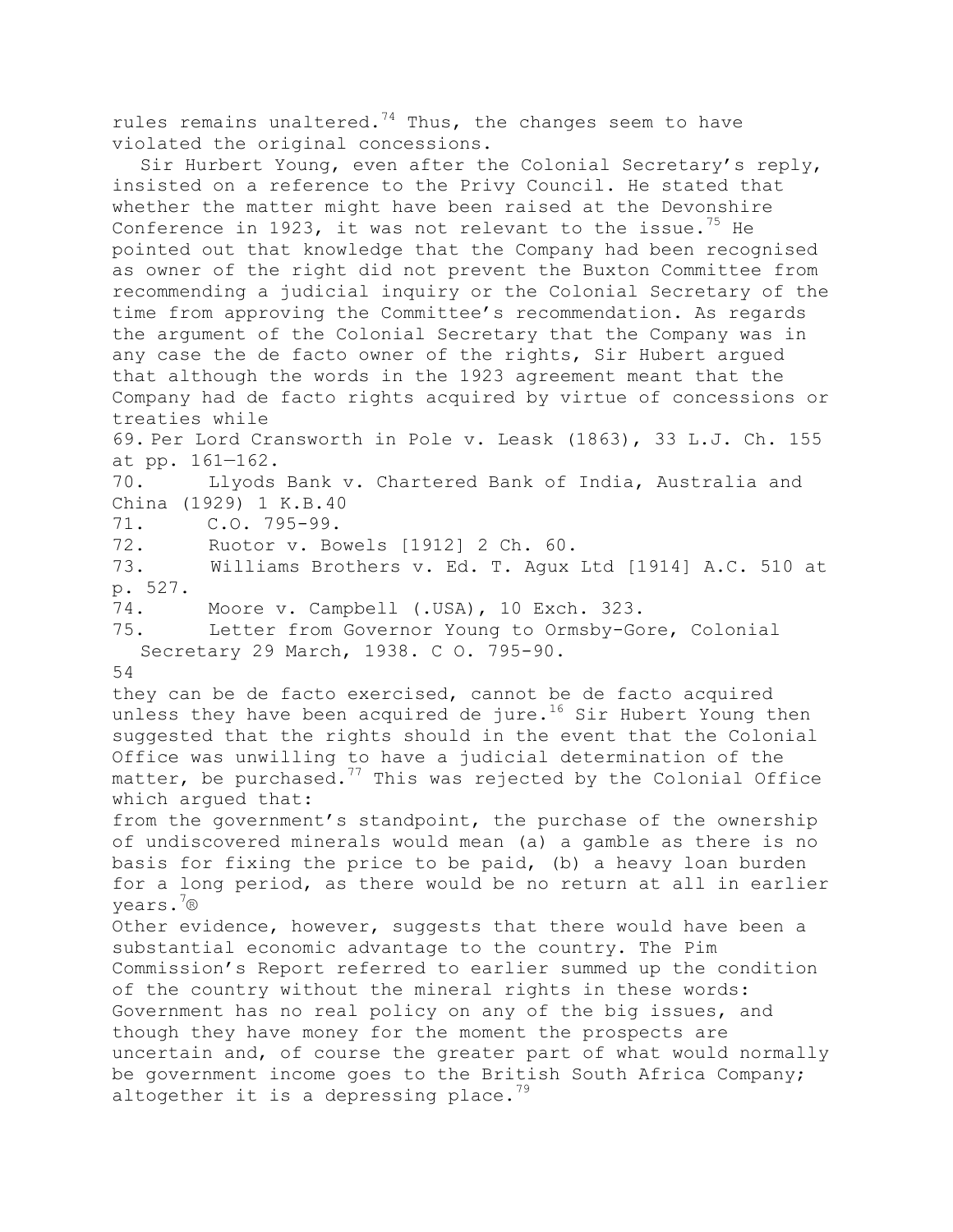But perhaps the Colonial Secretary's insistence that nothing, should uc done can be explained in some notes appearing in the Colonial Office files which were primarily internal memorandum. In one, he stated: As I was one of those responsible for the 1923 agreement I should regard it as personal breach of faith on my part to authorise such action. 80 During all this time the British South Africa Company's attitude was simply that there was nothing in the questions raised by Sir Hilbert 76. Ibid. 77. C.O. 795-99. 78. C.O. 795-95\*. File No. 45105. 79. Letter from Sir Alan Pim to Mr. Boyd at Colonial Office, II September, 1937, C O. 795-99 80. Note by Colonial Secretary dated 28 January, 1938, C.O. 793-90. 55 Young which was not considered and disposed of before the 1923 agreement was concluded. The Company was nevertheless worried by Sir Hubert's requests for a reference of its claims to the Privy Council. Behind the scenes it suggested to the Colonial Office that the questions at issue should be settled by discussion with Sir Hubert while he was in London on leave,  $81$  and began insisting on a new mining bill in what seemed to be an attempt to reinforce its claims to mining rights. In the draft, for

instance, clause 5 was designed to give the Company statutory title to mineral rights. But agreement on the bill could not be reached because of opposition from settlers and as a result the effort was abandoned. 82

The real problem it seems was that any attempts to have the matter settled by a judicial inquiry were opposed by both the Company and the Colonial Office. Th»t the Colonial Office was inclined to the Company's view can easily be gathered from the preceding discussion, and the Colonial office notes suggest that there was always a consideration of the Company's reaction before any action was taken and the Company was usually consulted and informed of the Colonial Office's view on any niatter concerning mineral rights before even the government of the territory was advised of it. One of the Colonial Officials wrote the following note in an internal memorandum file: Whatever the misdeeds of the Company in the past when building up its title to the Northern Rhodesian minerals we have worked amicably with them since the Colonial Office took over the country and that it would seem to be a great .mistake to antagonise the Company. 83

Governor Young was transferred in the same capacity to Trinidad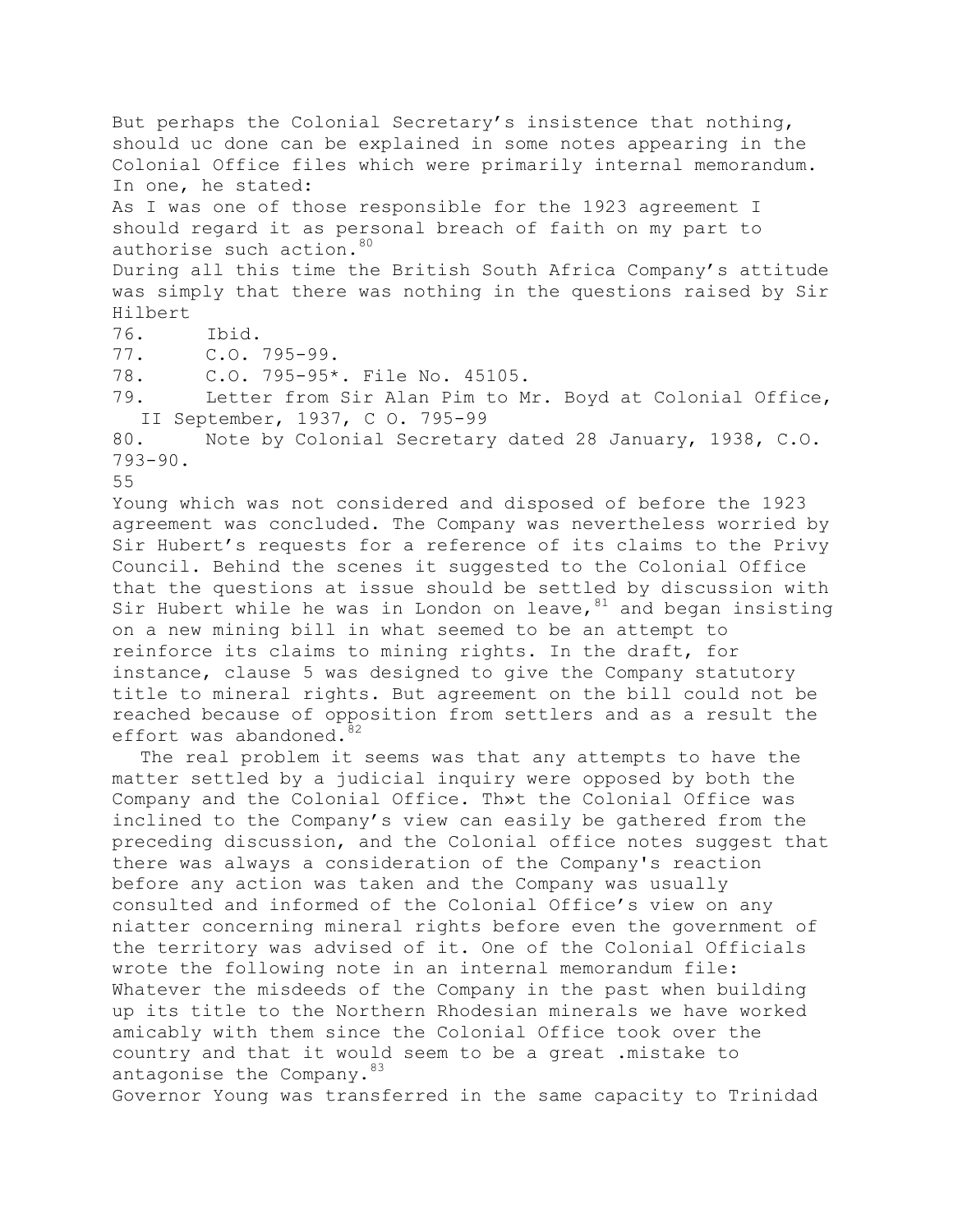before the reference to the Law Officers was completed. A Colonial Office official showed obvious relief at his transfer when he wrote: 81. Letter from Sir Dougal Malcolm President of the Company to Sir Malcom MacDonald, Colonial Secretary, 19 October, 1928, C.O. 795-99. 82. Summary of Proceedings of Conference on the Mining Law in relation to Forestry, 18 March, 1937 C.O. 795-88, File 45040. 83. Note signed by Mr Otmsby-Gore in C.O. 795-95, File No. 45105 56 It is clear that most of the arguments so tenaciously put forward by Sir Hubert Young would have little chance of being successfully sustained in a court of law. He has in fact wasted a good deal of everybody's time and it is perhaps as well that he is no longer in Northern Rhodesia to receive the news which we shall have to send.  $84$ The 1938 Reference to the Law Officers Factors which influenced the reference Three factors seemed to have influenced the Colonial Office to agree to a reference to the Law Officers. Firstly, Governor Young's persistence as already shown,  $85$  secondly, that of the Legislative Council which was in 1938 preparing another resolution, and thirdly, in 1938 the appointment of a Royal Commission to inquire into the question of amalgamating the two Rhodesias.<sup>86</sup> Settlers threatened to raise the mineral rights question at the public hearings of the Commission. Would-be witnesses publicly challenged the Company's claims. 87 The Company retorted rather surprisingly by asking those opposed to its claims to go to court,  $88$  while in private continuing to oppose any suggestion that the matter be referred to the Privy Council. Thus on 9 July, 1938, the Colonial Office referred the matter to the Law Officers.<sup>89</sup> The questions put before the Law Officers were phrased on the basis of some of Sir Hubert Young's arguments. The Colonial Office, however, also expressed opinion on the merits of each and every argument. It appears that by this tactic they hoped to influence the outcome of the proceedings. A note by one of the Colonial Officials handling the matter suggests this even more when he wrote that: 84. Note by Sir Andrew Cohen, dated 26 October, 1938, in one of the files in C.O. 795-95. File No. 45105.

85. As Gann has observed 'Young was the type of man who would bristle and bang the table when he thought banging the table would do any good.' See Gann supra, p.270.

86. Rhodesia-Nyasaland Royal Commission, Cmd, 5949; 1939. 87. For instance Mr Knight, a member of the legislative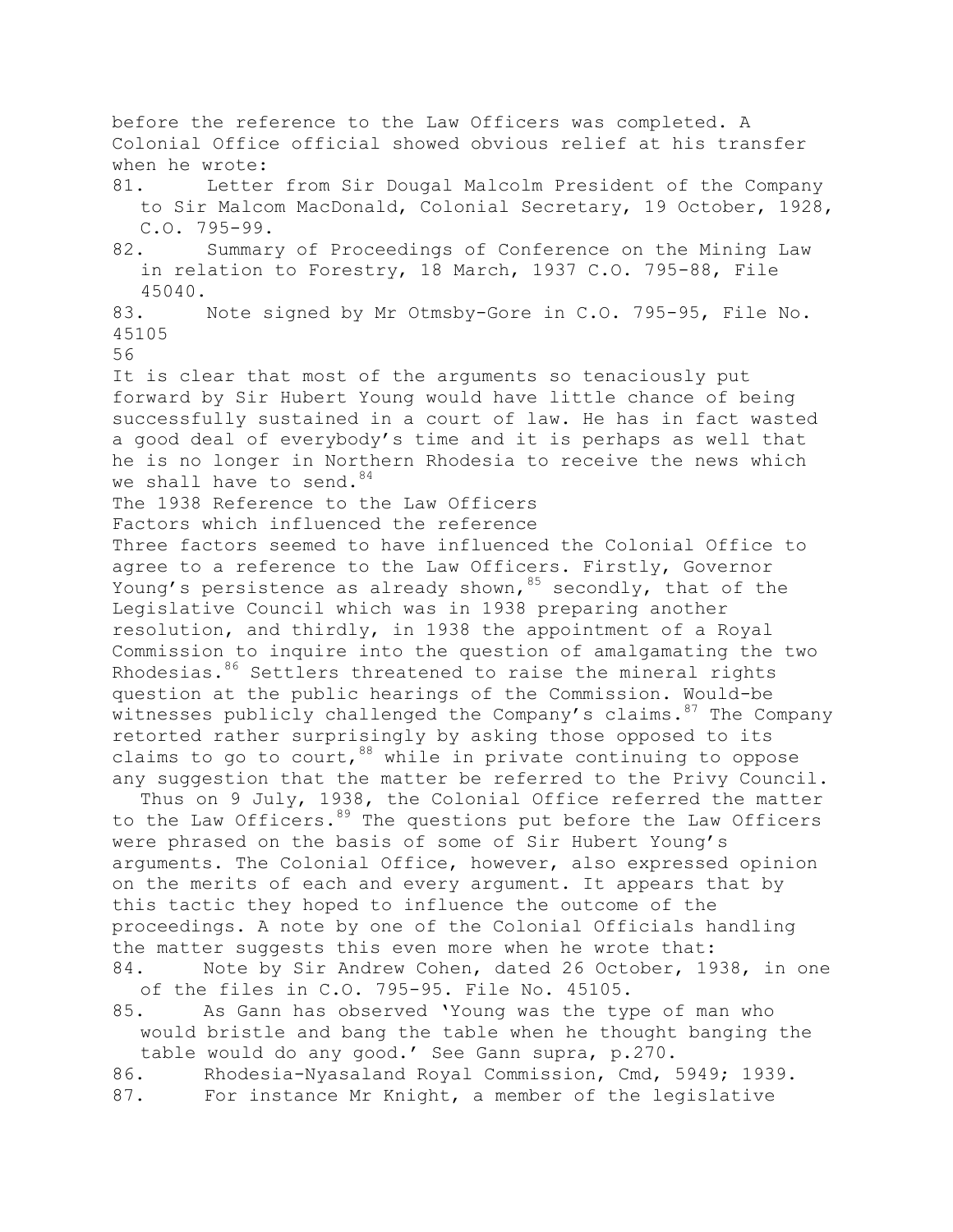Council declared: 'If I had my way, I would contest the claims before the Privy Council; they had never recognised the British South Africa claims.' See Rhodesia Herald 19 July, 1938, pi 88. Ibid. 89. Reference to Law Officers, 9 July, 1938, C.O. 795-99, File No. 45105. 57 The legal adviser and the department are agreed that this is desireable, since we should hardly be justified in putting Sir Hubert Young's contentions without letting the Law Officers know what we think of them.  $90$ Moreover, the Colonial Office renders itself open to the suspicion that some of the evidence on the matter was not given to the Law Officers. Although this cannot be proved conclusively, in the absence of evidence of what was given, suspicion can be justified by the surprise expressed at this note in one of the Colonial Office files: The Governor also expects us to refer to and include a copy of another rather damaging letter which has been unearthed from record.<sup>91</sup> At the same time it must be pointed out that there was caution not to cause Sir Hubert Young to resign as it was thought it would be difficult to justify publicly why the matter was not being taken up when the Colonial Office was asked to do so.  $92$  The Law Officers were requested to give their advice from both the strictly legal aspect and from the point of view of good faith. The main question put to them was to advise the Crown whether it could challenge the Company's title to mineral rights in the territory of Northern Rhodesia in areas not covered by the certificate of claims issued by Johnson and the Lewanika concessions.<sup>93</sup> Opinion of Law Officers The opinion of the Law Officers was delivered on 5 October, 1938.<sup>94</sup> They expressed the view that the Barotseland-North Western Rhodesia 90. Note in C.O. 795-99 File No. 45105. 91. Note signed by Mr Fox, C.O. 795-99, File No. 45105. 92. Notes by Sir O. Bushe and Sir C. Parkinson, C.O. 795-99, File No. 45105. 93. Reference to Law Officers, C.O. 795-99, File No. 45105. 94. Opinion of Law Officers, C.O. 795-99, File No. 45105. 58 Order in Council of 1899 was the decisive document in the matter. They took the position that when in 1899 Lewanika sought Queen Victoria's protection and the terms of the 1900 concession were being negotiated by the Company, the boundaries of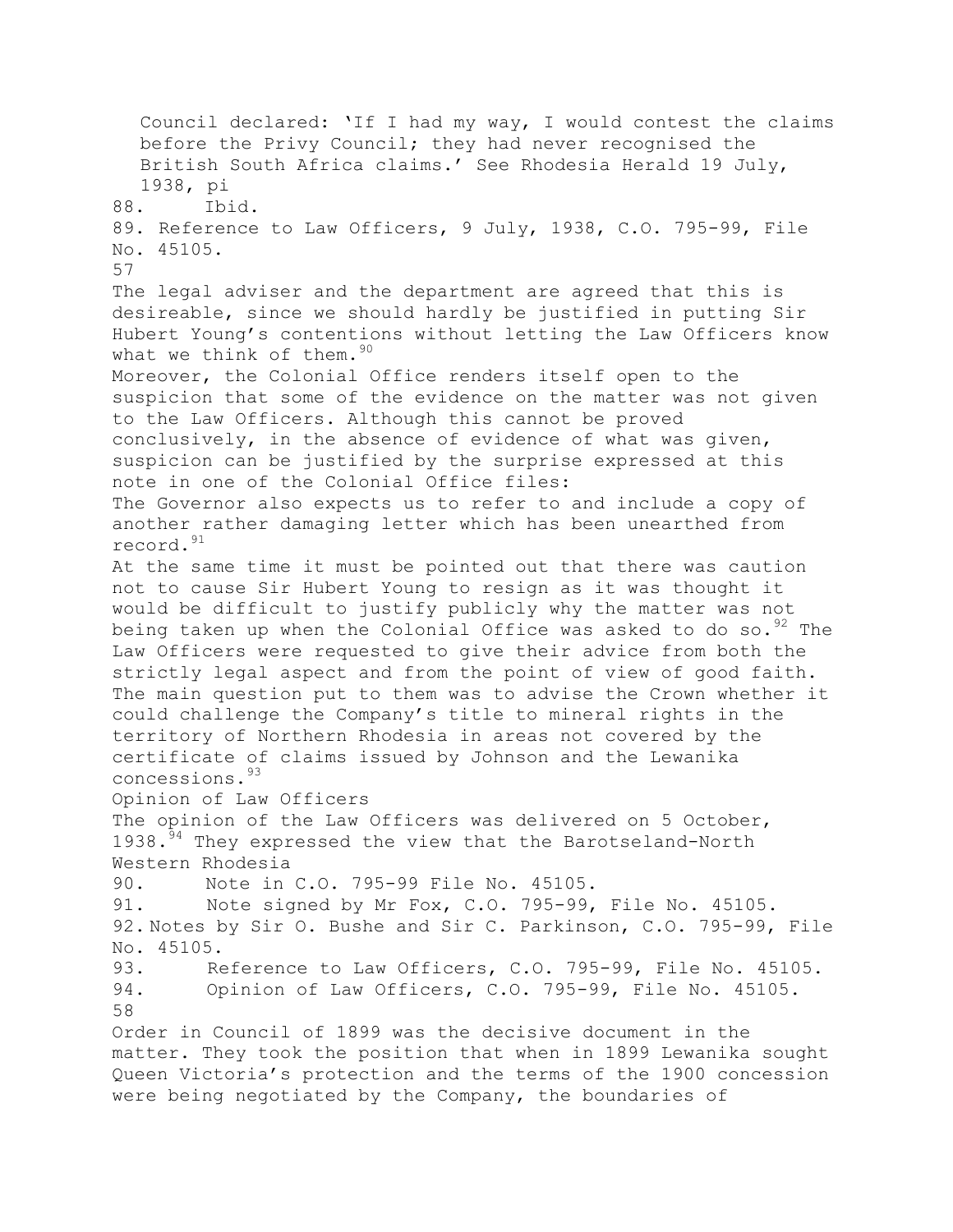Lewanika's jurisdiction were not known for certain. The Law Officers' view was that the Secretary of State's dispatch of August 1904 made it clear that it was intended that the area covered by the 1899 Order should be coterminous with lands over which Lewanika's suzerainty ran, that the King of Italy's Award determined by the western limit of the Barotse Kingdom, and that when the area embraced by the 1899 Order was extended in 1905 to cover the area of the river the transferred area in the west was confirmed as being part of the Barotse Kingdom. They further added that whatever might have since been discovered as to the real limits of Lewanika's dominion in the olden days, the Crown could not go behind the 1899 Order in Council which from a legal point of view was as final in defining the limits of the Barotse Kingdom as the treaty of Versailles was final as to the boundaries it altered.

The Law Officers dismissed summarily the suggestion that the Crown was in a position to prove fraud against the Company in that certain documents indicated that the Company subordinated their administrative duty to their commercial interests, e.g. in recommending the 1905 extension of the area covered by the 1899 Order in Council, stating that even if Lewanika's jurisdiction was assumed never to have extended over some parts of the country, the Crown and the Company had agreed to treat it as so doing in 1900; and subsequently they added that legislation in the territory had been based on the Company's possession of the rights. Apart from the legal aspects of the question, the Law Officers felt that from the point of view of good faith, the Crown could not be justified in challenging the Company's title, on the grounds that the Company was a pioneer in the area in question and that but for it and its activities there might well have been no Northern Rhodesia. <sup>95</sup>

Criticism of the Law Officers' opinion

The question before the Law Officers was 'whether or not the British government could challenge the Company position', as such the point in the opinion was that the recognition in practice of the Company's rights by the Colonial Office over a period of years coupled with 95. Ibid.

59

specific recognition of these rights in the preamble to the 1912 Mining Proclamation, debarred the British government from challenging the Company's rights. This did not touch on the question whether others, such as the natives of the country, could challenge the claims. Similarly, their view of the effect of the 1899 Order in Council and the 1905 extension of the area it covered treats successive statutes as fully superseding the true situation and thereby disposing of any doubts which might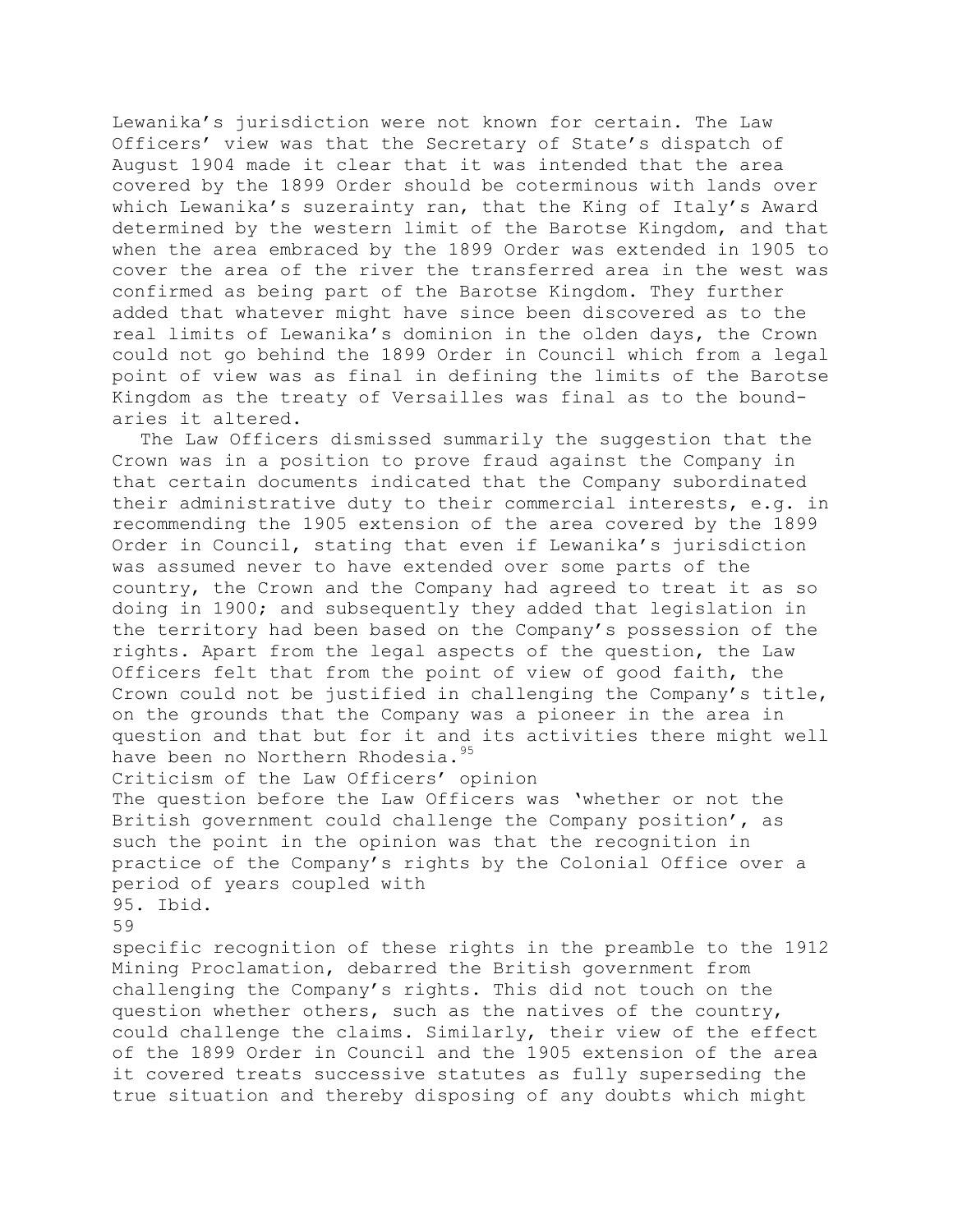have existed. It is a fundamental rule of law that all statutes other those which are merely declaratory of which relate only to matters of procedure or of evidence are prima facie prospective and retrospective effect is not to be given to them unless by express words or necessary implication, it appears that this was the intention of the legislature.  $96$  Transactions are neither invalidated by reason of their failure to comply with formal requirments subsequently imposed $97$  nor on the other hand, can they be rendered valid by subsequent relaxation of the law, whether relating to form or substance. Similarly legislation does not appear to have been held to impose new liabilities or alter the facts existing before its commencement. 98

The dominant purpose in construing a statute is therefore to ascertain the intention of the legislature. But this is only as so expressed in the statute to be construed.<sup>99</sup> This intention is primarily to be sought in the words used in the statute itself, which must be read according to their ordinary grammatical sense. A statute should not be interpreted in such a way as to extend its operation beyond what was the plain intention of the legislature. $100$  This is so even where there is strong suspicion that the result of the interpretation of a statute according to its primary meaning is not what the legislature intended.<sup>101</sup> For upon a finding that the words are precise the words speak the intention of the legislature.<sup>102</sup> It is for the 96. Re Norman, Ex parte Board of Trade, [1893] 2 Q.B. 369 at p.420. 97. Hikson v. Darlow (1883), 23 Ch. 690; See also Smith v. üaflader [Ί901] A.C. at p. 305. 98. Croxford v. Universal Insurance Company [1936] 2 K.B. 253. 99. Pye v. Minister of Lands for New South Wales [1954] 3 All E.R. 514 at p.254; See also R. v. Kuntawala 2N.R.L.R. 79. 100. Solmon and Company v. Solmon 1956 R & N 364. 101. Solmon and Company v. Solmon [1897] A.C.22 102. R.v. Cowley 1956 R. & N. 523 at p.352.  $60$ legislature to amend the statute construed if it finds its meaning contrary to its intention a Court can only substitute

the clear meaning of the words of a statute for its own where the legislature has used language of the widest kind, so wide that, if its full grammatical meaning is given to it, the provision will produce injustice of a kind that would revolt a reasonable man.  $103$  In this case the court acts upon the view that the legislature could not have intended to produce a result which would revolt the mind of any reasonable man, unless they have manifested that intention by express words.<sup>104</sup> The natural interpretation of the 1899 Order in Council would not result in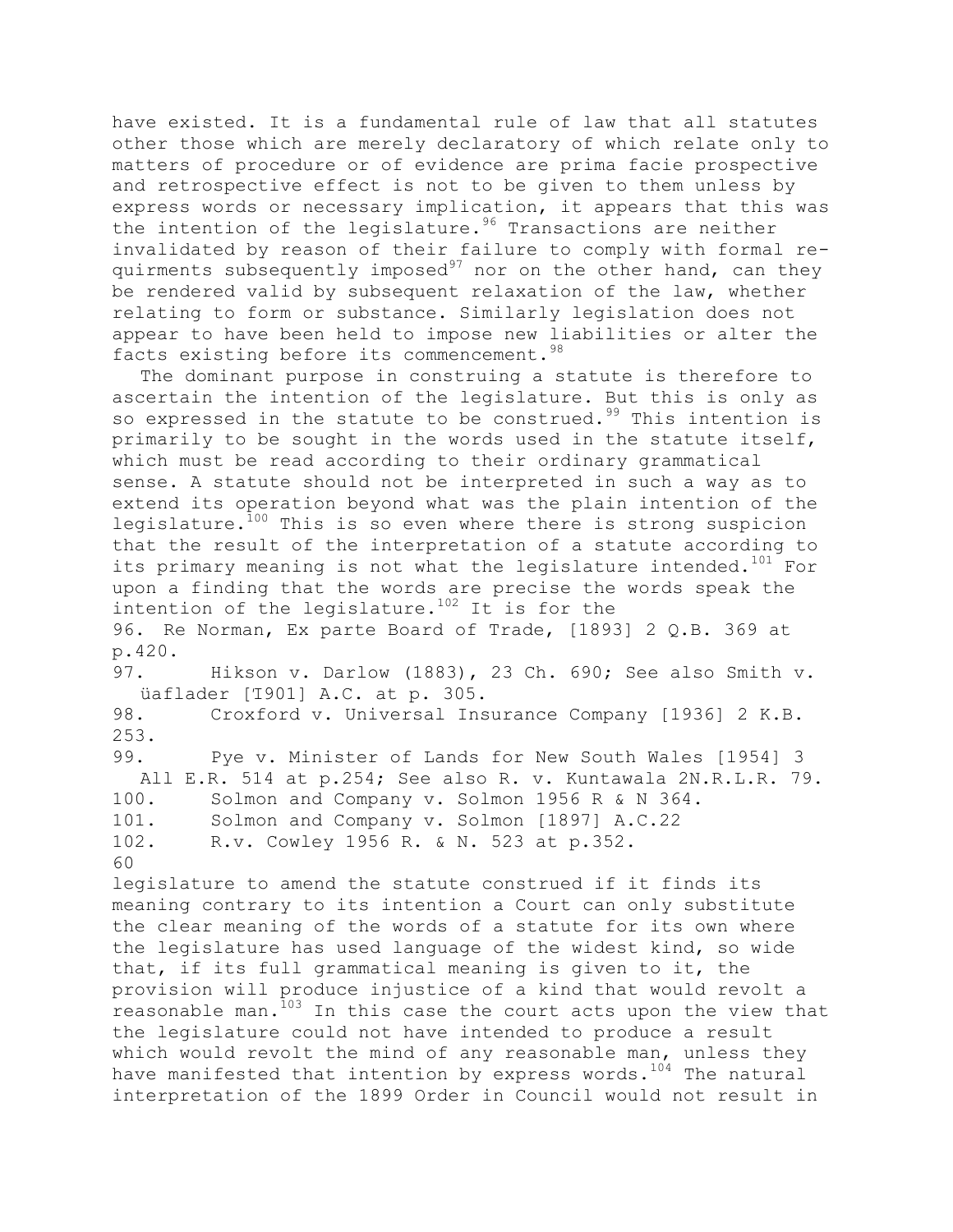palpable injustice. Besides, only contracts which have been entered into upon terms which are not in accordance with statutory provisions are automatically modified by the relevant statutes so as to accord with those provisions and take effect as if those provisions were incorporated in them,e.g. an employment contract affected by minimum wages regulations. In all other cases a statute does not automatically modify the particular class of contracts to which it relates, but only confers power under which contracts of that class may be modified individually. The Law Officers' interpretation of the effect of the 1899 Order in Council and their assertion that it was the intention of the legislature to alter the boundary covered by the concessions seems to be a violation of rules referred to here. It is also a self-defeating argument in that it amounts to saying that it was the intention of the British government, prior to 1923, to recognise the rights of the Company as having been acquired in virtue of the Lewanika concessions in any area in which the mineral rights had been previously acquired in virtue of the certificate of claim A since the area there overlaps the area covered by the 1899 Order in Council.

The 1899 Order in Council was made at the suggestion of the Company. It was made solely for administrative and political convenience and did not state that it intended to revive the Barotse boundary. The Order's provisions are all concerned with administrative matters, such as the appointment of administrators, judges, and empowering the High 103. R. v. Kuntawala 2 N.R.L.R. 79, at p.80 104. In re Brockel Bank\* Export Dunn and Raeburn (1889), 23

Q.B.461, at p.462-463; see also Wilkes v. Goodman [1927] 2 K.B. 86

Commissioner to make proclamations for the administration of justice, the raising of revenue and the imposition of taxes and customs dues, while in fixing the boundary between the two territories the British government was under the impression that it was roughly describing the eastern boundary of Lewanika's dominion on the information before them, provision was made in both the Orders for the boundary to be changed at any time, and in any case it could not have been the intention of the British government, in describing this line in the Order in Council, to include in Barotseland North-Western Rhodesia any areas in which Lewanika did not then exercise and had never in the past exercised suzerainty. The boundary drawn in the Order in Council of 1899 was not the boundary of Lewanika's dominion, as is shown elsewhere in this book. But Barotseland as defined in the Order included considerable areas in which Lewanika did not exercise and had never exercised suzerainty. The delimitation of the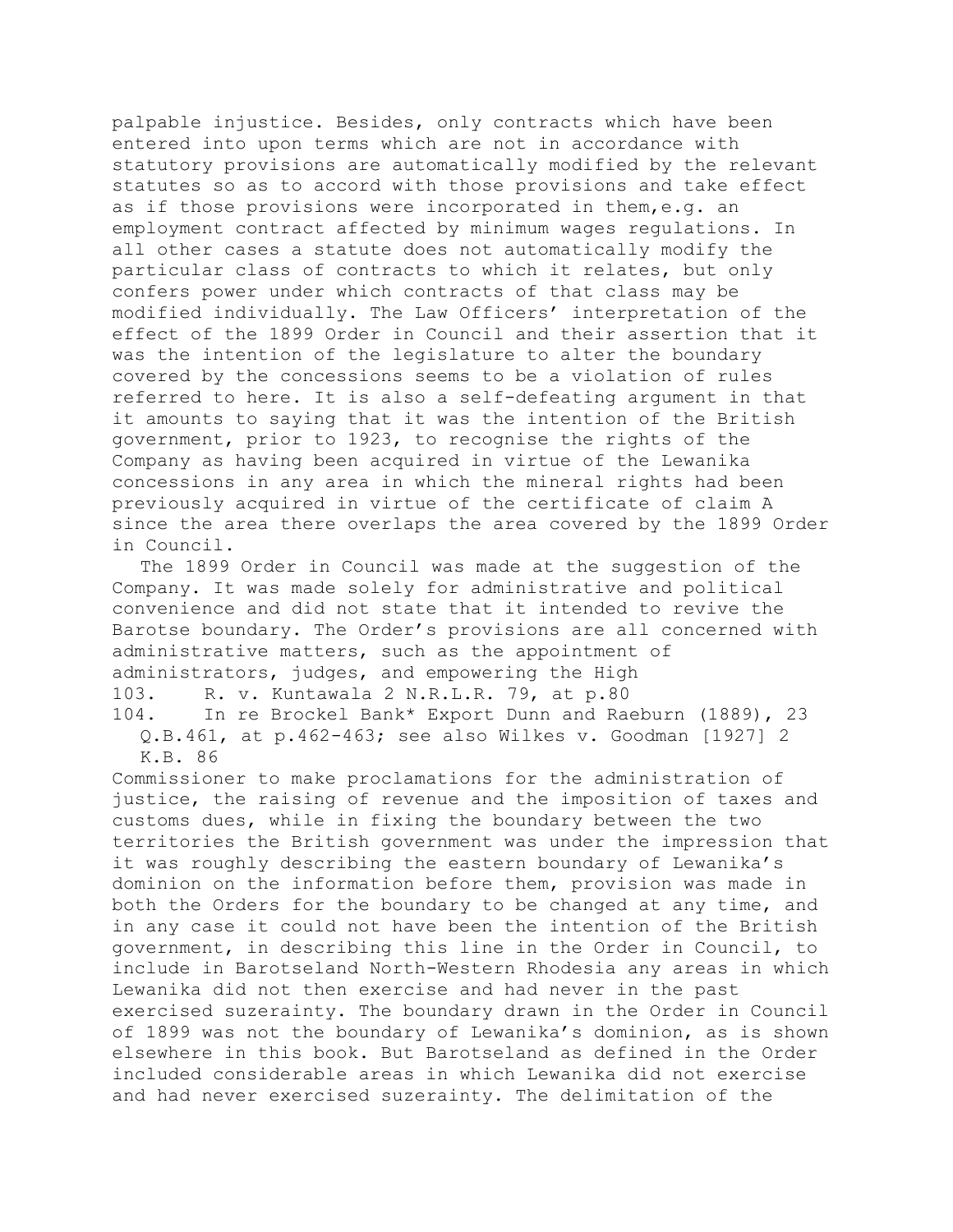boundary clearly had no effect on the actual boundaries of Barotseland and thus no effect whatsoever on the geographical limits of the Lewanika concessions.

In addition to the above objections to the interpretations of the 1899 Order in Council by the Law Officers, their interpretation offends a fundamental rule of evidence. While a document stands and provided it is intelligible, it is both exclusive and conclusive as to evidence of what its terms are. Extrinsic facts are generally inadmissible to add to, vary or contradicts its terms. 105 To admit the evidence of the 1899 Order in Council as being available to contradict the terms of the concessions, would be to violate the above principle of the law of evidence and defeat the very evils the rules guard against,  $106$  as it would be to substitute for the terms of the concessions those of a subsequent enactment on a matter already dealt with by the concessions. Since the terms of the 1899 Order in Council and those of the 1905 Order in Council and terms of the concessions cannot co-exist, the subsequent alteration of the Barotse boundary would have the effect of wiping out the provisions in the concessions dealing with the same subject matter. Also to be kept in view the fact that the 1899 Order in Council and the 1905 Order in Council were drawn up without the participation of any of the chiefs alleged 105. Henderson v. Aurlher 11907] 1 K.B. 10; Angell v. Duke (1875), L.R. 10 Q.B. 174 106. T/iomson (Pvt) Ltd, v. Bennet (1962) KSN 689. 62 to have granted the mining rights to the Company. The concessions were not documents handed by one party to the other as a record of what the Company was undertaking to do or granted. They purport to be 'documents of both parties, and therefore no question of what the other party thought they meant is relevant. The opinion contradicts other legal advice in the Colonial records on the question of boundaries. The Colonial Office at a meeting to consider the country's mining legislation stated that: Our reasons for suggesting this amendment is that we should not like it to be put on record, even in your mouth, that we are aware that the extent of the concessions of 1900 and 1909 has never been definitely settled.<sup>107</sup> As regards the Law Officers' argument that the Company opened up Northern Rhodesia and as mandatories on behalf of the Crown continued to bear the burden of administration on the basis that they had, in the area acquired the mineral rights granted in the concessions this could be said of Southern Rhodesia as well. However, in the latter case the matter relating to land was

referred to the Privy Council with little difficulty and the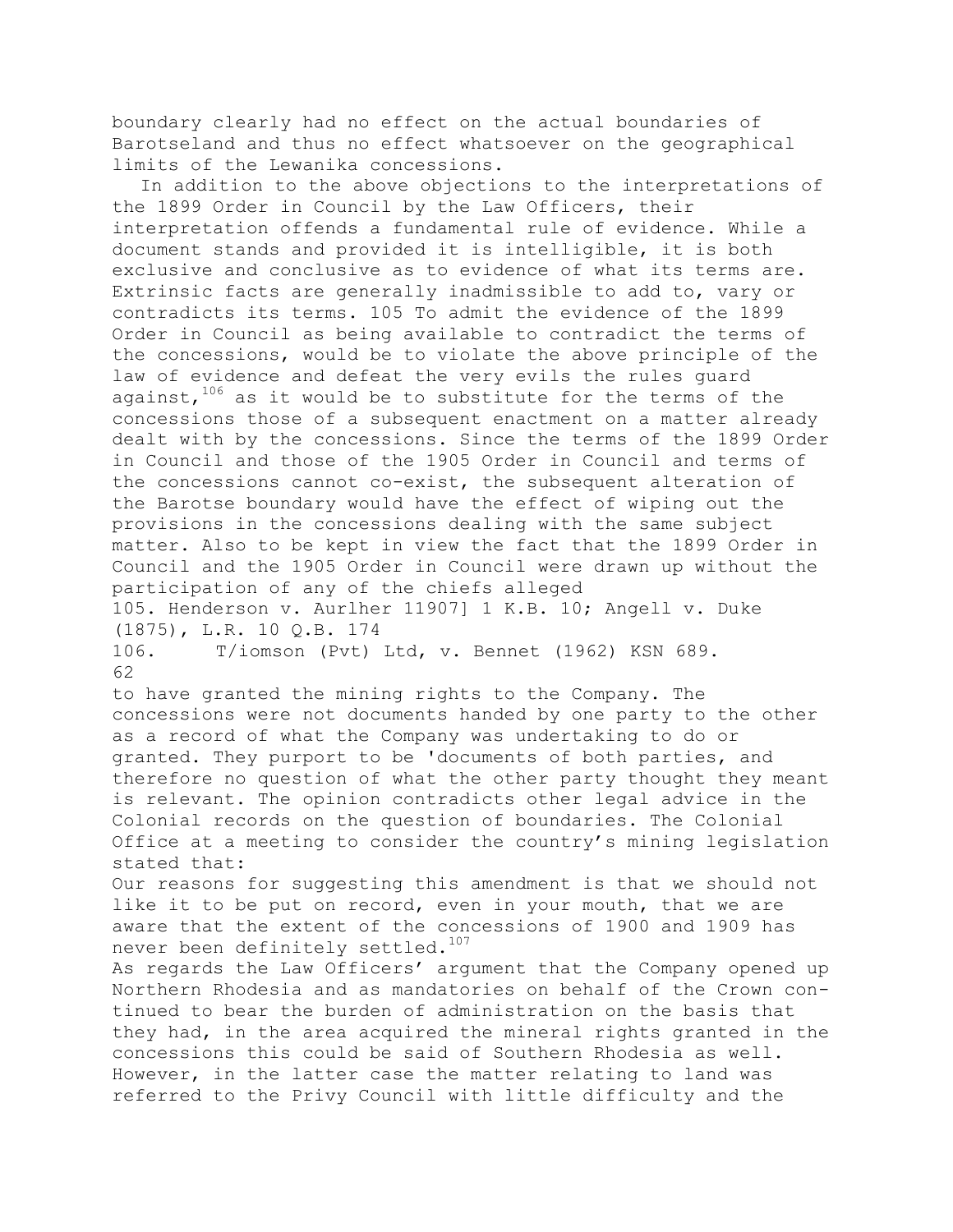Privy Council found against the Company. What this amounts to is the fact that the Law Officers in fact did not examine the basis of the claims to mineral rights by deciding that the 1899 legislation put the Company in a position that it was not by the instruments by which it claimed those rights. The Law Officers' opinion compared with other opinions in other British Colonies The Law Officer's opinion on mineral rights in Zambia seems to be contrary to other Law Officers' opinions in some of the countries in Africa where Britain had jurisdiction and similar situations arose notably in Botswana, South Africa and Ghana. To take the case of the then Bechuanaland Protectorate (Botswana), the British government appointed a Commission<sup>108</sup> to inquire into a report upon alleged land and 107. Letter from Colonial Office to the British South Africa Company C.O. 795-90. See also Summary of Proceedings of Conference on the Mining Law in Relation to Foresty 18 March, 1937, C.O. 795-88, File No. 4500. 108. Commission was appointed by the Bechuanaland Protectorate Proclamation, 10 January, 1893. 63 mineral grants claimed by several Europeans. The Law Officers recommended to the Commission that: (a) grants of any kind made or purporting to be made by the chief alone, without the express consent of the tribe or council, were not valid; (b) titles granted by one chief to land in the occupation of another chief were not as a general rule valid without the express concurrence of the later, and (c) no grant was valid which had been obtained by fraudulent or otherwise improper means or for which Valuable considerations had not been given, or of which the condition had not been fulfilled.<sup>109</sup> In this way several claims were invalidated by the commission set up to examine the concessions.<sup>110</sup> In one case a concession was invalidated on the grounds that the consideration was inadequate,  $111$  while in another on the ground that the extent of the ground claimed was far in excess of what the chief intended to lease and included several tribes ruled by different chiefs,  $112$  both grounds were advanced by Sir Hubert Young and other opponents of the Company's claims.<sup>113</sup> The Commission also invalidated mineral rights claims on the sole ground that they were in the nature of monopolies, and likely to interfere with the practical workings, of the general or financial administration of any future government,  $114$  a fact alleged in the Zambian case by several independent commissions referred to earlier. $^{115}$ 

A similar policy was invoked in South Africa after the British government annexed the territories and obliterated the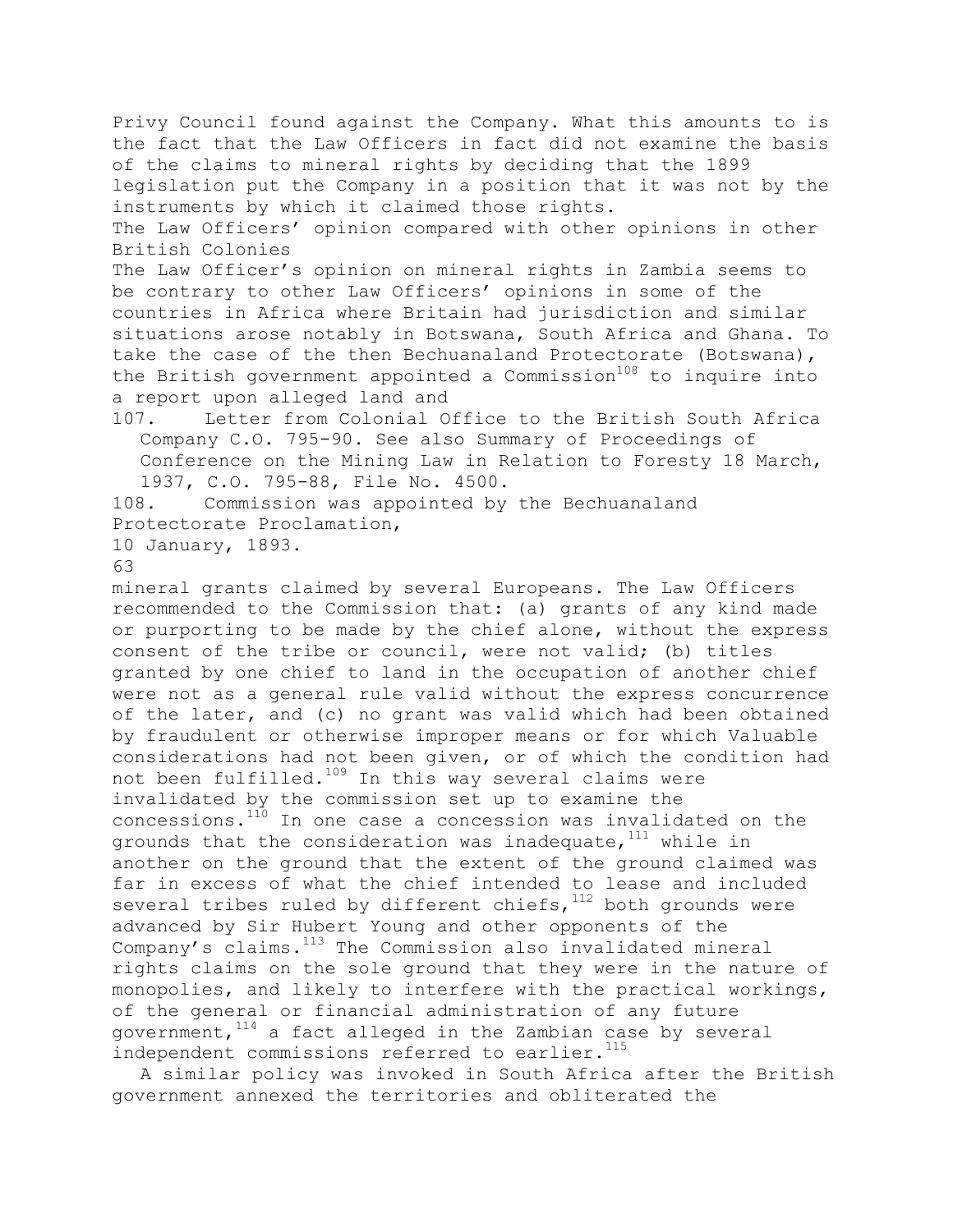sovereignty of the South Africa Republic. Then it asked the Law Officers to determine in what relation it stood to the concessions granted by the previous government of the state $^{116}$ who advised that for the mineral and land claims to be valid the concessions on which they were based must have been duly acquired in the first instance, and also the condition of their acquisition must have subsequently been duly performed. Pursuant to this opinion,

109. See Correspondence Relating to Concession in Bechuanaland Protectorate 1893-1901, Colonial, March 1903, African South No. 537.

110. The Concession between Chief of the Bangwa Ketsi and the Gesertsire Concessions Syndicate was invalidated on the grounds that the Chief was ignorant of the true intent and purpose of the document signed by him, See Report of the Commission, African South No. 537.

111. The Sebele Chief of the Baken and Allway concession, the Report of the Commission, ibid.

112. The claims by Riele and J Nicholas, Report, ibid.

113. See p.53.

114. See concession, granted by Chief Lamber of the Koia to Duncan, see Report, ibid.

115. E.g. The Pim Commission, supra.

116. The Transvaal Concession Commission, 19 April, 1901, Cmd., 623, 1901.

64

the Transvaal Concession Commission invalidated several mining rights claims. $117$ 

In the Gold Coast (Ghana) prospectors and concession hunters obtained concession from local chiefs in the second half of the 19th century. The Colonial Office in 1889 decided to intervene in order to protect through legislation, the interests of ordinary citizens and to regulate the mining industry of the future. It consistently pursued, from the establishment of its authority over the territory, the policy of according full recognition to the peoples' rights of ownership of land and minerals. It established a concessions' court to which future as well as past grants by local chiefs were to be notified, and the court had power to certify the concessions valid or invalid. The conditions which were required in order that a certificate of validity might be issued included such matters as proof of express consent, or concurrence of every person whose consent was necessary by customary law and of adequate consideration.  $^{118}$ 

It seems the 1938 Law Officers' opinion was enthusiastically received by both the Colonial Office and the British South Africa Company. $^{119}$  With it they both sought to silence the Company's critics and took the unusual step of publishing in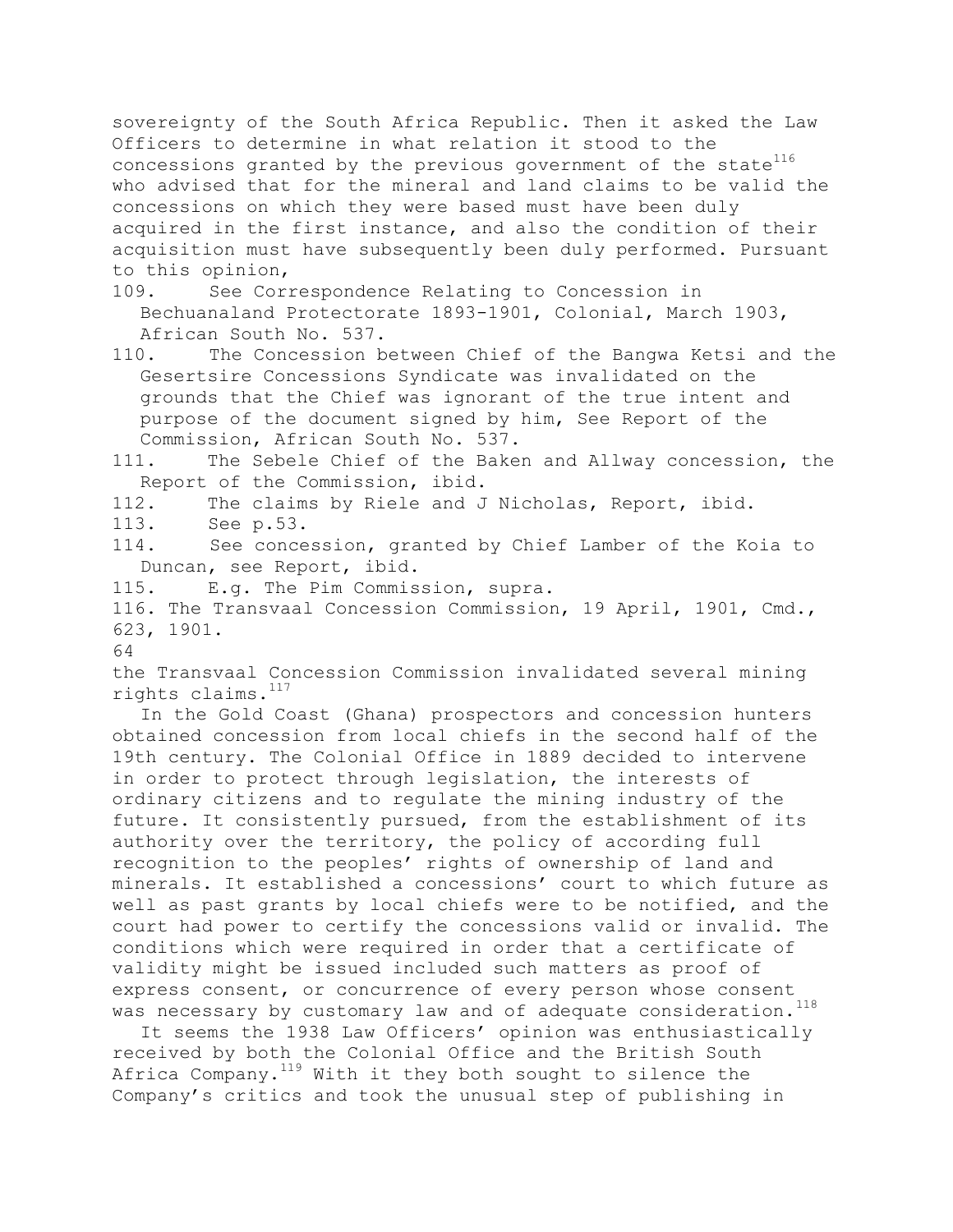March 1939, in the Official Gazette of the Northern Rhodesia government a dispatch, conveying the opinion, to the Government of the territory from the Colonial Secretary.<sup>120</sup> The dispatch explained that the Company's claims to mineral rights were valid and could not be challenged, but did not reveal the substance of the legal opinion. It simply stated that both the Attorney-General and the Solicitor-General of the United Kingdom are agreed that the claims to the rights were valid.<sup>121</sup> The Period Between 1938 and 1960 The Legislative Council Just before the publication of the referred to dispatch there were renewed demands for the matter to be referred to the Judicial Committee of the 117. The Dvnamite Concession, Ibid. 118. See Concession Ordinace No. 14 of 1900. For.a fuller discussion of the British Concession policy and legislation in Ghana, see Ilegbune, British Concessions Policy and legislation in Southern Ghana, Ph.D thesis, London University, 1975. 119. Note by Sir Andrew Cohen in C.O. 795-99, File No.45105. 120. General Notice 118 of 1939 in the Government Gazette, Lusaka, 10 March, 1939. The opinion itself was not communicated. 121. The Solicitor-General was named as Sir Terence O'Connor, ibid. 65 Privy Council. On 13 December the same year, a motion was moved in the Legislative Council, to that effect. It read: This Council requests government to refer the question of the rights of the British South Africa Company to precious and base minerals in Northern Rhodesia, founded on the concessions obtained from Lewanika and on the certificates of claim issued by Sir Harry Johnson to the Judicial Committee of His Majesty's Privy Council for investigation, in order that a decision as to their legality may be obtained. $^{122}$ In support of this motion many of the reasons discussed before were cited. The motion was withdrawn when members of the Council were informed that the matter was before the British government. However, the publication of the dispatch in 1938 was not the end of the matter as on May 17, 1941 the purchasing of the rights was again suggested. $123$  The government rejected the suggestion on the ground that the time was not opportune for any such venture. Southern Rhodesia, which had been in a similar situation, had purchased the Company's mineral rights in  $1933.^{124}$ 

Four years of little or no significant activity passed before the mattei was again raised by Sir Roy Welensky. On 11 December, 1945, he intro duced a motion concerning the 1939 dispatch which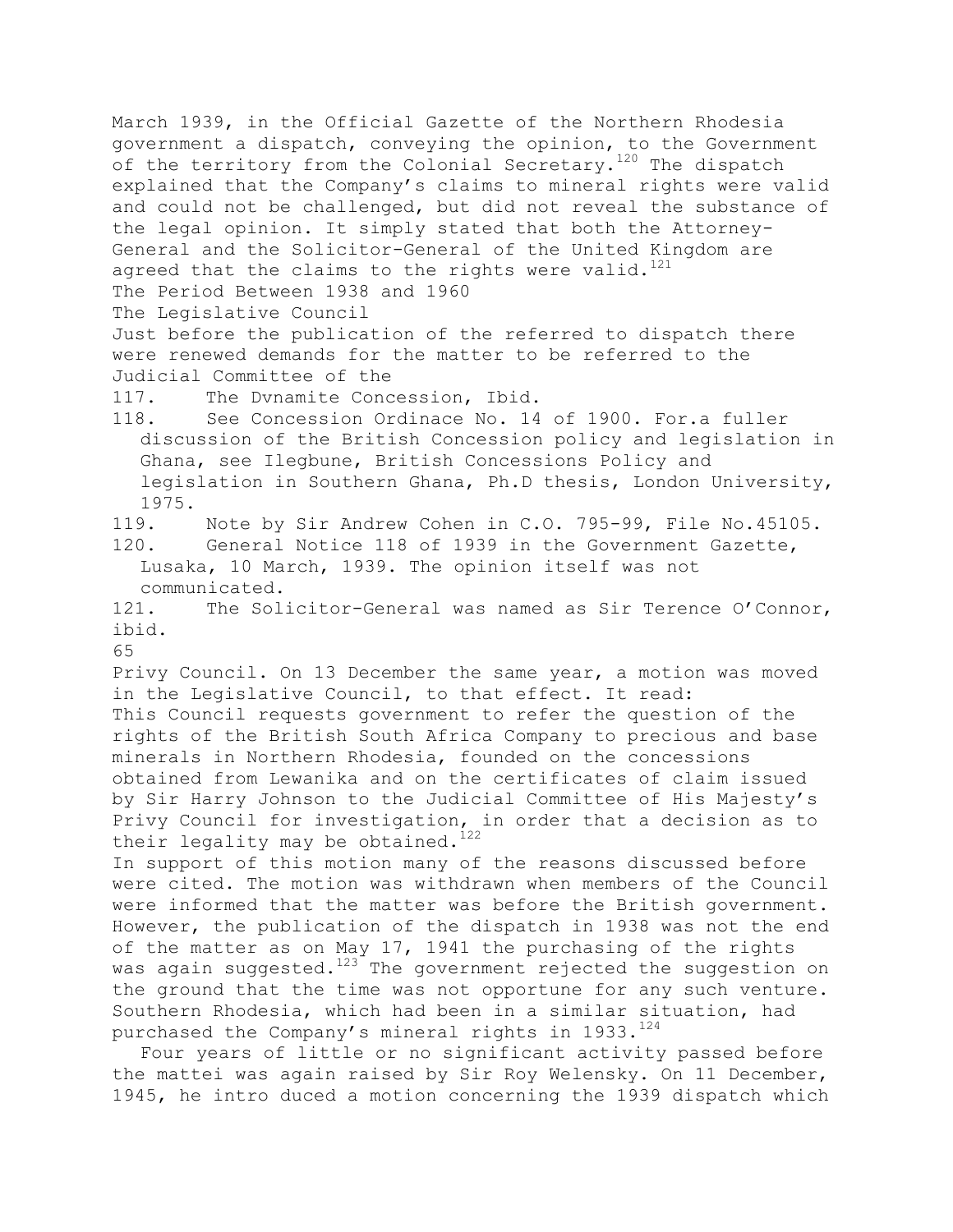read: This Council does not accept as final the conclusions reached by the Secretary of State in his Dispatch No. 374 of 31 December, 1938, regarding the validity of the British South Africa Company's claims to mineral royalties in respect of that part of the territory known as the Copperbelt.<sup>125</sup> In support of his motion Sir Roy advanced more or less the same reasons as previously advanced by Sir Hubert Young. He suggested that the 122. Northern Rhodesia Legislative Council Debates, December, 1938, P.116. The motion was introduced by Captain Smith. 123. Northern Rhodesia Legislative Council Debates, May, 1941. p. 113. This was suggested by Captain Smith. 124. The rights were purchased in Southern Rhodesia for £2 million. See Sklar, Corporate Power in an African State: 1975, p.35. 125. Northern Rhodesia Legislative Council Debates, December, 1945. p. 160. 66 rights should be expropriated or alternatively be purchased by the government. His view, however, was that in the event of the latter then it was the British government's duty to pay because in his own words they had made more than the cost incurred out of the share of taxation they have gathered.<sup>126</sup> The motion was carried on 12 December, 1945. The following year the dispute was referred to the Law Officers once again. This reference was not published and the Legislative Council was not informed and the result was not communicated to them. However, it seems the Company's claims to the mineral rights again received support from the Law Officers who apparently could not be persuaded to depart from the opinion of their predecessors in 1938 that the validity of the rights could not be challenged.<sup>127</sup> Also as a result of the 1945 resolution, an inquiry was set up but nothing materialised from it. This led to complaints in the Legislative Council and by 22 March, 1948, another resolution was passed and phrased in similar language to its predecessor.  $^{128}$ Besides, general attacks and denunciations of the British government by members of the Legislative Council were made such as when Sir Roy stated: 1 find it difficult to express in decent English my views of the action of a government of that nature that they should sell, give, batter  $-$  or whatever you are to call it  $-$  the mineral wealth of a country for which they were the trustees.  $^{129}$ He was referring to the 1923 agreement. Up to this time the Company had made no attempts to answer its critics in the Legislative Council; but when, in 1949, on March 24, Sir Roy introduced a motion in the Council proposing the imposition of a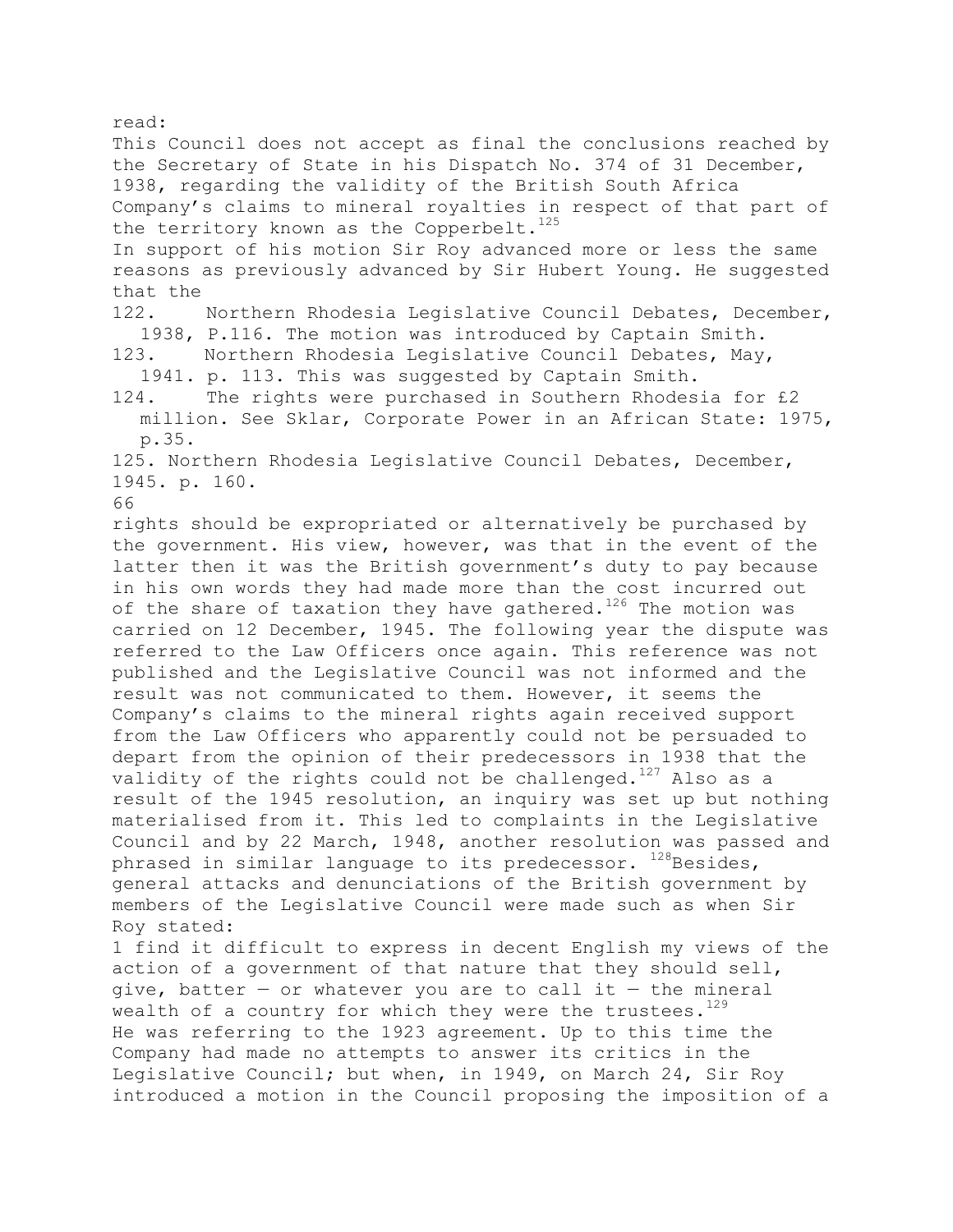special tax on mineral royalties, $^{130}$  the motion provoked violent exchanges between the chairman of the Company and Sir Roy. The Company eventually made overtures to Sir Roy

126. Ibid.

127. The opinion is not yet available to the public.

128. It read 'that the Secretary of State for the Colonies be asked to reconsider the decision contained in General Notice No. 118 of 1939 to the effect that the British South Africa Company's claim to the mineral rights are vested in the people of Northern Rhodesia', See Northern Rhodesia Legislative Council Debates,

January, 1948, p.690.

129. Ibid., p.690.

130. The motion read, 'in the opinion of this house the time is opportune for the introduction of legislation providing for the imposition of a special tax on mineral royalties recovered from minerals in this country' See Northern Rhodesia Legislative Council Debates, March, 1949, p.670.

67

and persuaded the Colonial Office to call a conference to discuss the matter. As a result, the Secretary of State invited the Governor of the territory, Sir Roy Welensky, and one other member of the Legislative Council to a meeting in London with representatives of the Company.<sup>131</sup>

The 1950 Agreement

This led to an agreement between the Secretary of State for the Colonies on behalf of the British government and the Governor of Northern Rhodesia and the British South Africa Company. The agreement was formalised in 1950.<sup>132</sup> It provided that the British South Africa Company should continue to enjoy its mineral rights in Northern Rhodesia for a period of thirty-seven years from 1948. The British government undertook to secure that any government which became responsible during the period for the administration of Northern Rhodesia should become bound to the arrangement. This was designed to enable the British government to bind a successor government. By doing this, in a way, the British government could be said to have given away part of its protecting responsibility. There was, however, no question of the settlement of the legal nature of the dispute, although this is one of the agreements the Company claimed confirmed the title to its claims.<sup>133</sup>

THE SETTLEMENT OF THE DISPUTE

The Nationalist Government and the claims By the middle of the 1950s it became clear that should independence come to Northern Rhodesia the mineral rights issue would achieve prominence. Some time in 1956 the nationalists movement of the African National Congress consulted lawyers in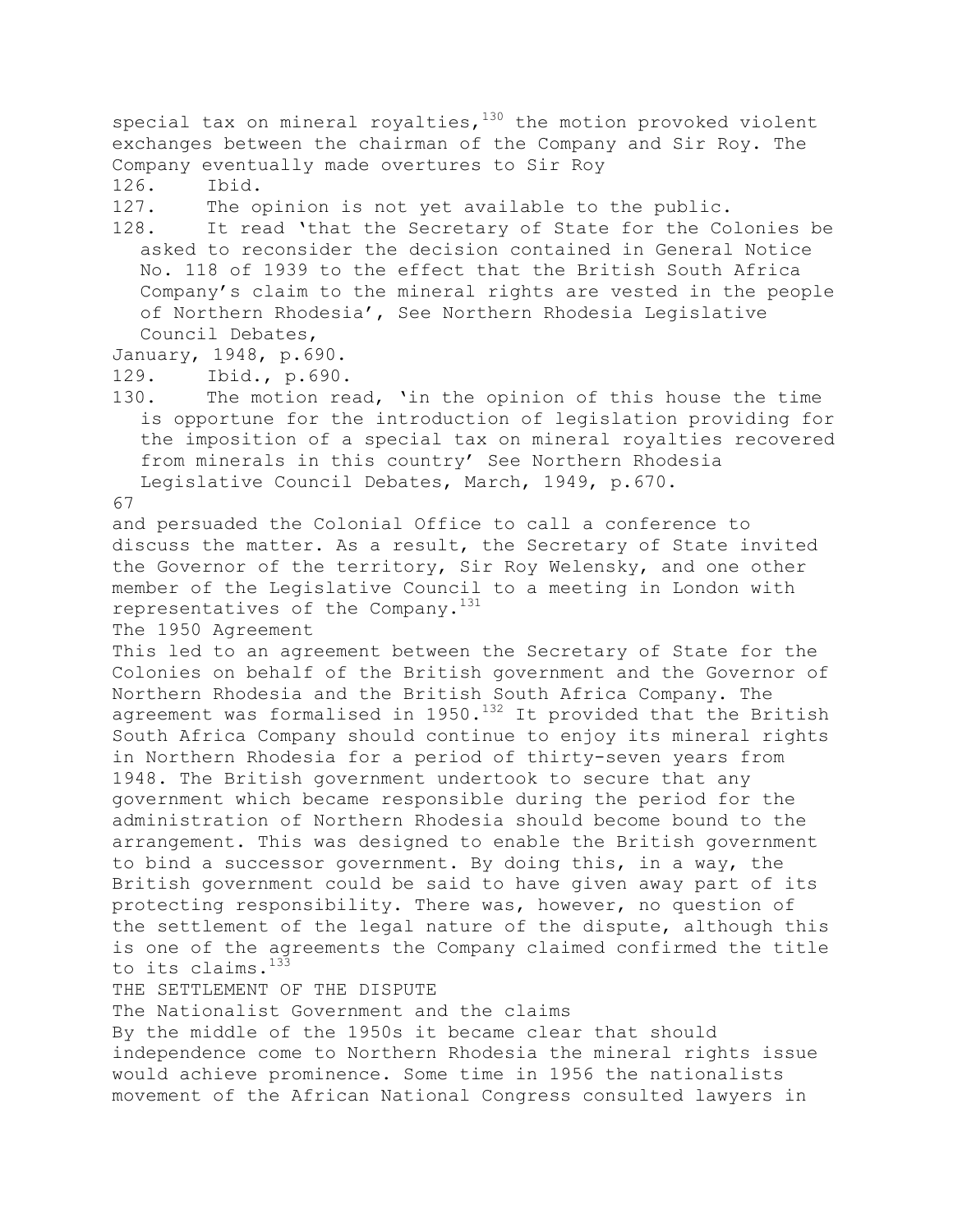London but owing to lack of funds it did not proceed. Later in 1960 the other nationalist movement,

131. Colonial Report, Northern Rhodesia, Sir Roy was accompanied by Mr. Becket.

- 132. Agreement with the British South Africa Company on the Mineral Rights owned by the Company in Northern Rhodesia and for the Eventual Transfer of the Rights to the Northern Rhodesia Government, 1951 colonial No. 272.
- 133. As a result of the agreement the revenue of Northern Rhodesia rose by £700,000 in 1950 alone. See Northern Rhodesia Legislative Council Debates, September, 1950, p.362. 68

the United National Independence Party, made it clear that when it gained power the mineral rights would be taken over.  $^{134}$ 

The question of the rights was given much publicity when in 1961 a local paper the Central African Mail, complained that despite exchange control regulations the Company, because it was registered in London, was still allowed to remove its royalties from the country.<sup>35</sup>This provoked the Company into publishing a rejoinder in the form of a circular and as an advertisement in the local press. It gave an account of the Company's record. It claimed to be largely responsible for developing the Copperbelt mines. It claimed this without disclosing the amount of money it had put in the mining companies and the amount of money it had received from the mineral royalties. The Company accused its opponents of being communists and described the paper's attitudes as part of the softening-up process in a campaign to deprive it of its legal rights.

The reaction of the Company was however, a tactical error for its defensive tone greatly encouraged its critics. Up to tha<sup>^</sup> moment there had been nothing like a campaign, but one quickly followed in the knowledge that the Company felt vulnerable and this intensified when in 1963 an African government was elected to power for the first time in Northern Rhodesia. The then Minister of Finance, who was still a Colonial Official, approached the Company and suggested that the government should: (a) buy out all the Company's future royalties for a consideration comprising 50% cash and shares, and 50<7o government bonds payable in equal instalments over the 23 years that the 1950 agreement had to run, and (b) would remit until 1986 the 80% royalty that it would be purchasing from the Company in exchange for an allotment of cash and shares by the mining companies. This offer was rejected by the Company.  $^{136}$  But towards the end of 1963 the Company became worried about the fate of the rights for it became obvious that the country would become independent the following year. In September 1963 its president made approaches to the government. The Company was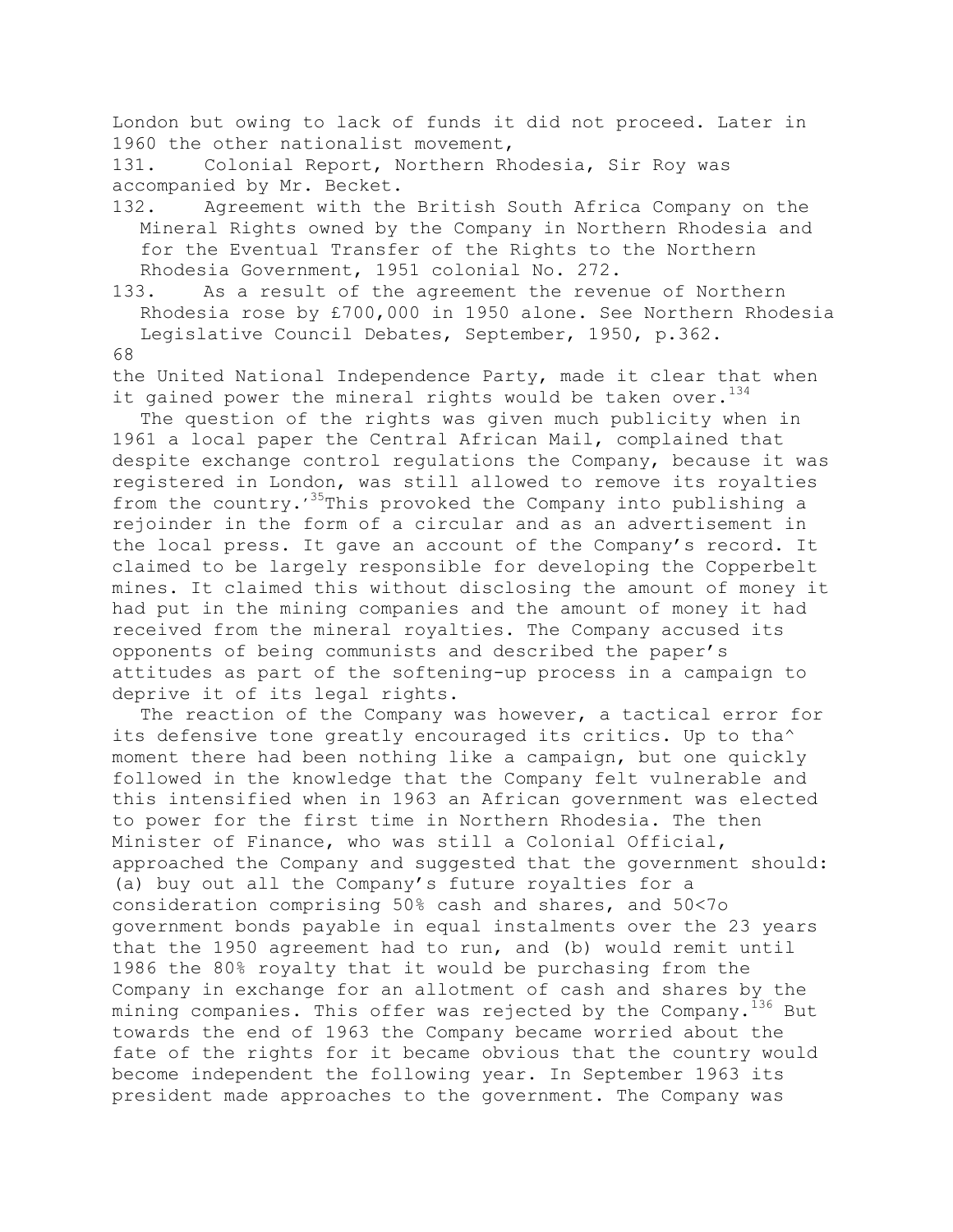also under pressure to settle from Anglo-American Corporation Ltd., partly because of its twenty per cent holding in the Company and the realisation that to win maximum compensation for the rights it was vital to secure

134. It stated in one of its policy pamphlets that 'the mineral riches of the country remain... the inalienable possession of the people' — IVhen the United National Independence Party becomes Government, 1962, p.7.

135. See the Author's Account, Halil High Price of Principles, 1969, p.78.

136. Faber and Potter, Towards Economic Independence, 1971 p.12.

69

an agreement before the country obtained independence.

From the government's point of view its efforts to recover the rights were encouraged by a United Nations report.<sup>137</sup> In 1963 a United Nations mission had been asked to make a study of the country's economy. In its report it was very critical of the Country's continued ownership of the mineral rights. It went on to state that:

The issue of the rights of the British South Africa Company is essentially distinct from the question of its royalties, Zambians will not need in the future to obtain the permission of a foreign company to prospect on their own soil. The responsibility for shaping the exploratory work in the nation's territory, and for ensuing adequate development of its mineral resources, should pass to the government after independence.  $138$ In October 1963, negotiations were conducted between the government and the Company. A proposal that it transfers the mineral rights to the government for twenty-two years and a half annual payments amounting to £35 million was rejected by the Company on the grounds that it could not rely on an African government to honour the payments particularly as the British government refused to guarantee the annual payments. Surprisingly the Company even turned down a scheme proposed by Anglo-American Corporation Ltd., and Roan Selection Trust Ltd., which the two Companies were willing to quarantee.  $^{139}$ 

At the 1964 Constitutional Conference convened to draw the independence constitution, nationalist representative realised that under the constitutional instruments whereby Northern Rhodesia was to become independent, the British government proposed to fulfil a pledge made to the Company in the 1950 agreement to ensure that the new Zambian government was bound to observe thfe provisions of the 1950 agreement. $140$  At this point also the Central African Mail published a

137. U.N./E.C.A./F.A.O. Economic Survey Mission on the Economic Development of Zambia, 1964.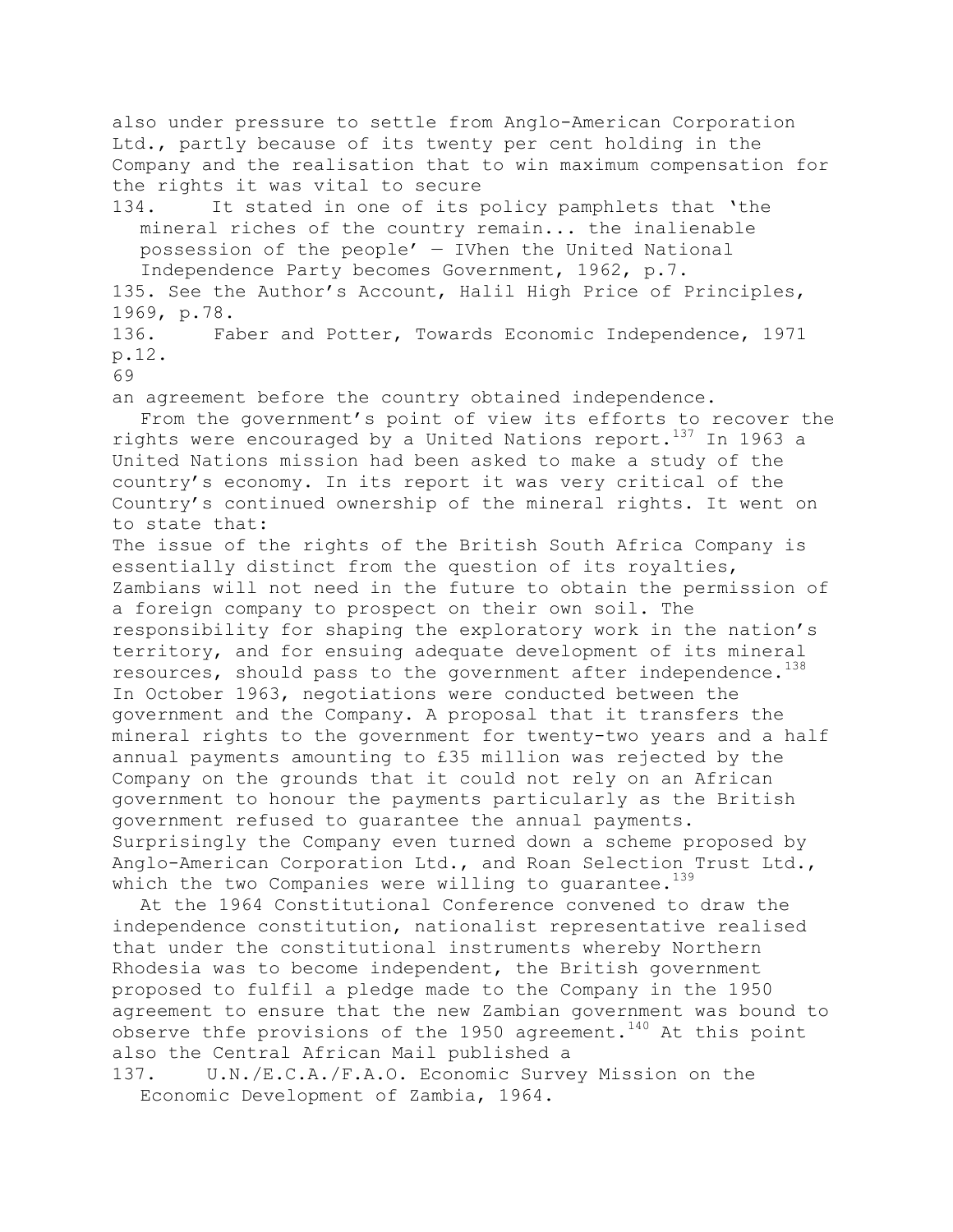138. Ibid., p.48.

139. For a fuller discussion of the scheme, see Faber and Potter, supra. Both authors worked in the Ministry of Finance in Zambia and were closely involved in the dispute.

140. The first clause eventually became section 18 concerned with the protection from deprivation of property in the 1964 constitution. The second became clause 17 of the Independence Order in Council jpy means of which 'all rights, liabilities, and obligations' of Her Majesty in respect of the territory became those of the President of Zaipbia.

70

series of articles in which revelations were made about the frail foundations upon which the mineral rights were founded and these had a significant effect in that they led the government to commission an investigation into the validity of the Company's claims and hence to jettison the idea of paying compensation. The Company, however, insisted that if the rights were to be taken over, proper compensation should be paid. The government issued a whitepaper after its research referred to above was finished. $141$  In it the government argued that the claims were invalid as having been obtained by fraud in that the chiefs were acting under false representations made by the concession hunters to the effect that they represented the Queen, and also that, even if they were valid, on their true interpretation the concessions did not cover the Copperbelt.

The main thrust of the white paper was, however, that after independence the government would not ratify nor assume the obligations created by the agreement. Rather it believed that it was the duty of the British government to extinguish before independence and without further liability to the Zambian government any claims which the Company might have under the 1950 agreement or any earlier agreement. The government attitude was reinforced by its discovery, in one of the colonial records accidentally left behind, a loose note which was a memorandum prepared for the attention of the Colonial Secretary in 1948 which went a long way to conceding its position. It stated: ...if action had been taken at the right time there is little doubt that the Company would not have established mineral rights in these areas... $^{142}$ 

The note went on to suggest that the responsibility for the situation as it existed rested entirely on the British government and that thus it should bear part of the purchase price when the rights were purchased. At about the same time as the production of the white paper, the government sought legal opinion from a British firm in London which advised

141. Northern Rhodesia Government, The British South Africa Company claims to Mineral Rights in Northern Rhodesia, supra,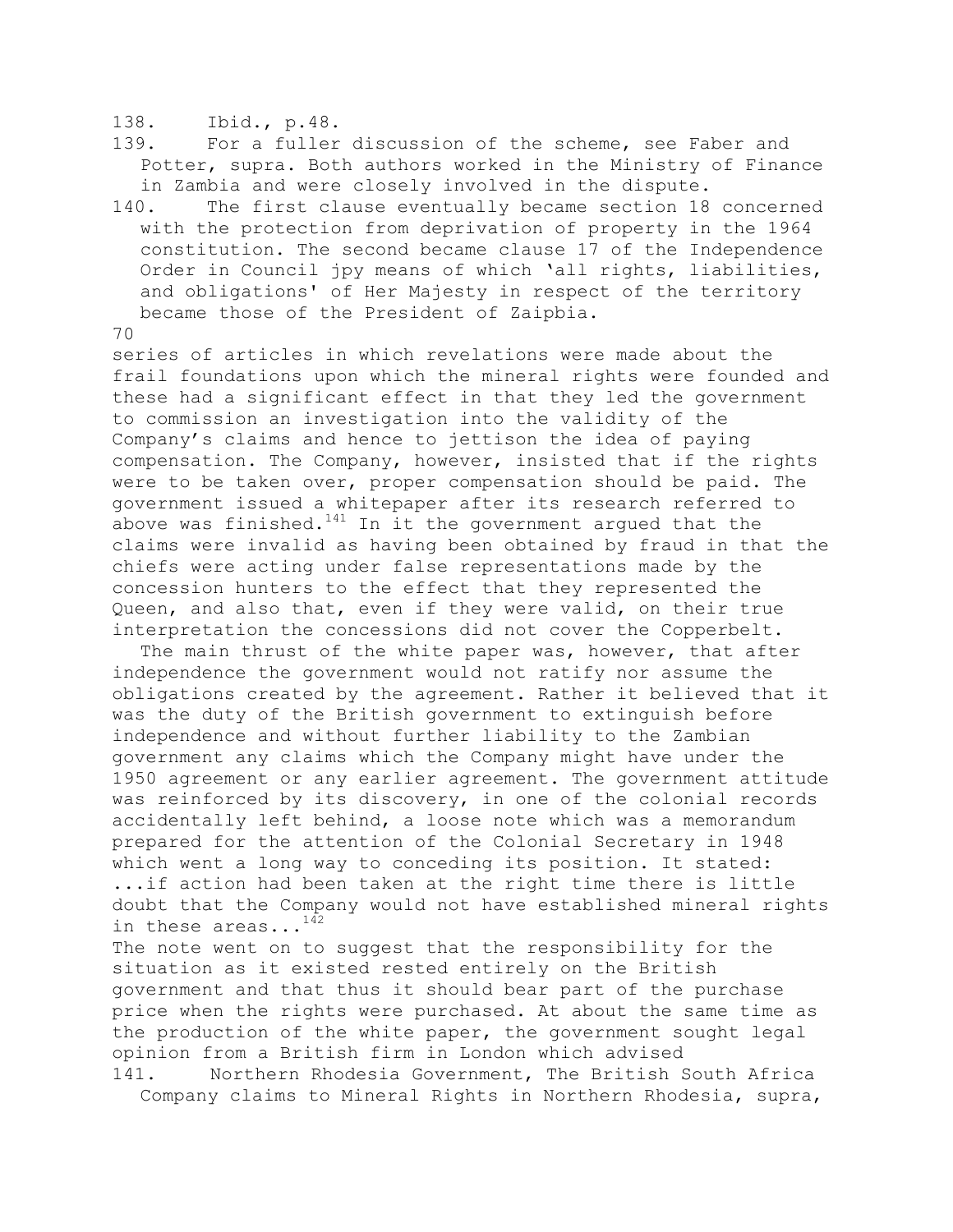1964.

142. Ibid., p.11. The note was written by Sir Andrew Cohen for the attention of the British Colonial Secretary. them that the Company's mineral rights claims were invalid in that it never possessed and did not at that moment possess a legally established claim to the ownership of mineral rights on the Copperbelt. The opinion did not go into the question of the legality of the claims, but it considered the legality of the Company's boundary claims, and concluded that both the 1923 and 1950 agreements alike only recognised the Company's rights to the extent they already existed, that it was not the intention of the agreement to add to those rights, and that the Company's claim to title had to be founded upon the original concessions and treaties and those did not cover the Copperbelt.

In September 1964, the Colonial Office called a conference in London to discuss the matter. At this conference the Northern Rhodesia government position hardened further and its delegation refused to talk to the Company on the grounds that it should talk to the British government as it was they that had confirmed its rights, agreeing only to talk to the British government. They also stated that, for their part, they would not pay any compensation to the Company but indicated a willingness to pay a gesture of goodwill amounting to £2 million. This was a very significant drop from the original offer of £50 million. Nevertheless, the willingness of the government to pay any amount at all was inconsistent with its stand that the rights were a responsibility of the British government. Such a stand logically led to the need to demand a refund of money illegally obtained by the Company in the form of royalties. But it can be explained on the ground that, although the government appeared tough, it was worried about the image of the country and its ability to attract foreign investment thereafter, particularly since merchant bankers had advised to pay compensation as did some of its own advisers and consultants. At this conference the Company lowered the amount of compensation it was demanding to £15 million. Although the Lord Chancellor of England, who chaired the meeting, met both parties separately the talks ended in deadlock. As a result both the British government and the Company suggested that the question of the legality of the mineral rights should be referred to the Privy Council, a reference they had both schemed to prevent in the past. The Zambian government rejected the suggestion for the same reasons as the Company had done so in  $1920 -$  that such a reference would take a long time to bring to a conclusion. 72 The Threat to Expropriate the Rights

After the deadlock, the Zambian government announced that in the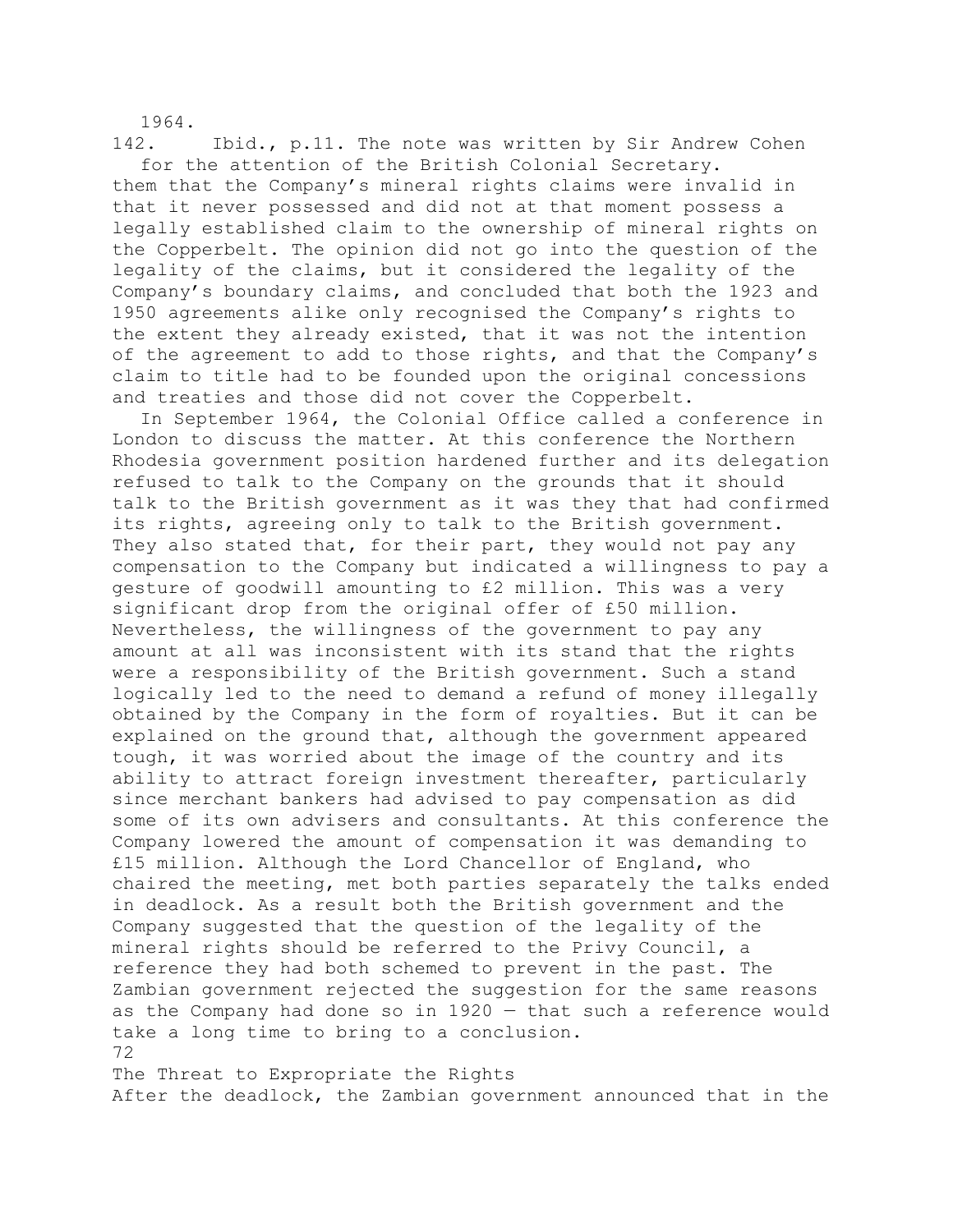absence of a settlement on its terms, it would proceed to amend the constitution and expropriate the mineral rights without compensation immediately after independence and published a bill to that effect.<sup>143</sup> In this respect it seems the government would have been within its legal rights had it gone ahead with this action. Although the generally consistent practice of states is that acquired rights must be respected by a successor state,  $144$ ordinarily both international<sup>145</sup> and domestic<sup>146</sup> law recognise the right of a sovereign state to terminate concessions or contracts unilaterally. A state cannot be compelled to carry on with arrangements made by its predecessors which are either contrary to its public interests or obstructive to the realisation of its ideas of social development. This applies to the ones in issue here, particularly in that they were a monopoly and the injury was aggravated by the fact that the monopoly was foreign. This principle is supported by the majority of leading writers on the subject and of world governments, and is not questioned by judicial decisions.<sup>147</sup> In fact several countries ranging from the relatively conservative industrial states of Europe to underdeveloped countries of Africa have themselves used one form of nationalisation of concessions or another as an instrument for reconstructing in a substantial degree their national economies.<sup>148</sup>

Internationally, expropriation of property rights and, domestically, repudiation of contracts are, however, only justified when they are

143. Zambian Government Gazette, Vol. 1. No. 1

144. Transvaal Commission Report, supra.

145. England cancelled concessionary interests in Tanganyika and Palestine after the first world war, see O'Connell, 'Critique of the Iranian Oil Litigation' (1955) 4 InternationaI and comparative Law Quarterly p.267.

146. At common law a party is entitled to repudiate a contract, sucii repudiation gives the injured party only a right of action for damages, see Heynes v. Dixon (1900) 2 Ch. 561.

147. E.g. Company General of Orinoco v. Venezuela Opinion of Umpire Piumley, 31st Julv 1905, Raltons Report. French-Venezuela Mixed Claims Commission, 1902. d.224. Delagoa Bay Case. 11 More Int. Arbitrations, p.1191 and also Nissan v. Attorney-General [1970] A.C. 179.

148. Katzarov, Theory of Nationalisations, 1964, discusses incidents of nationalisation throughout the wona, p.425. See also United Nations Resolutions,

14 December, 1962, G.A. res. 1803, 17 U.N.9 A/R. supp. 17A/J0/7. 73

accompanied by a recognition of the equities involved.<sup>149</sup> What is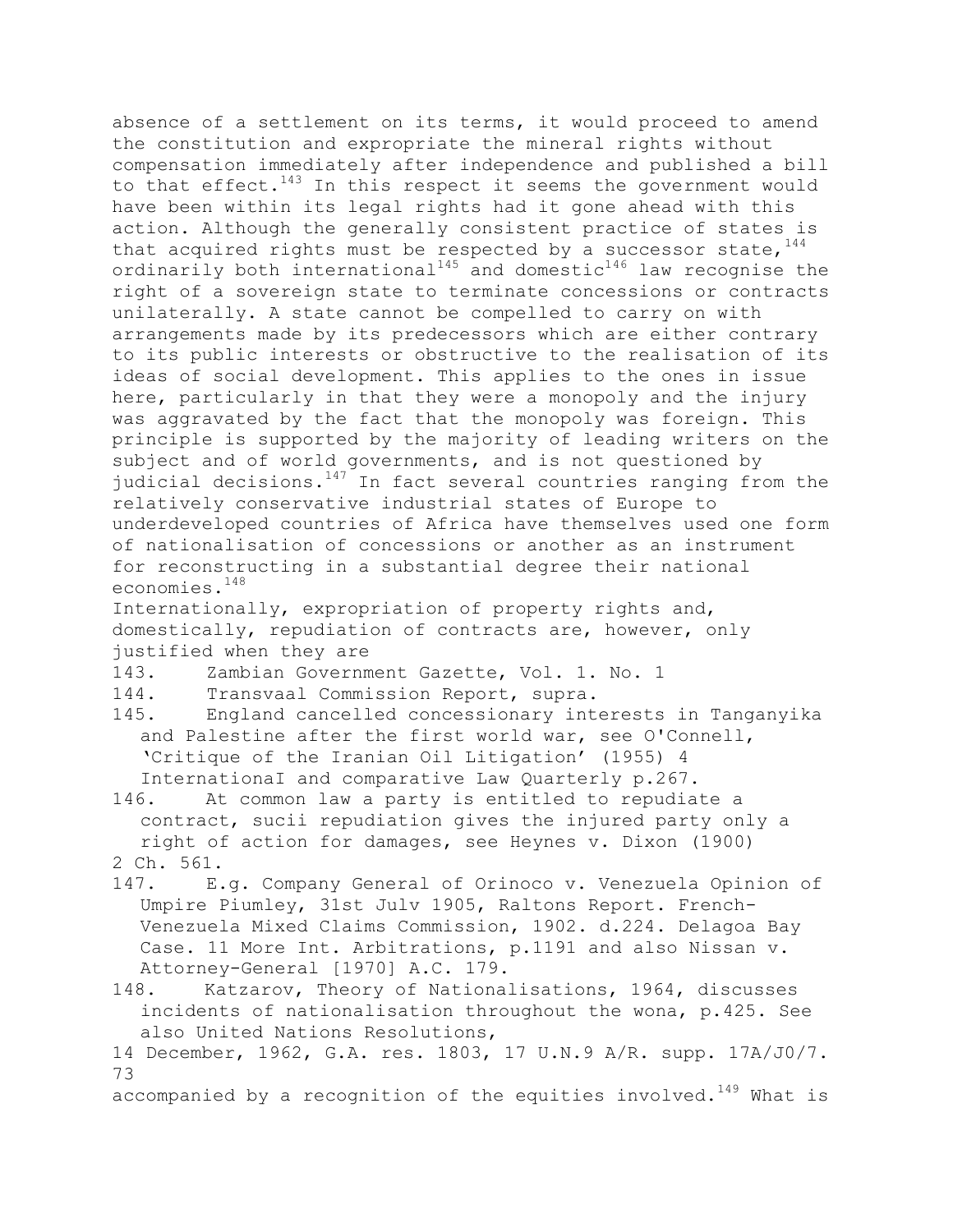protected is the value of the property right which Is assessable in the uiOial improvement valuation manner. But it is an obvious corollary of the rule that the rights in question must be valid not only by reason of the acquisition in the first instance, but by reason of their conditions having subsequently been duly performed.<sup>150</sup> In a case where the rights are invalid, cancellation without compensation appears in the absence of special circumstances to be legally justifiable. Special circumstances would arise where the rights' holder has for instance expended the money, as in such a case non-payment of compensation would amount to the unjust enrichment of the state.

The Company in this case, it would appear, would not be owed any compensation. Apart from the fact that the Company did not directly invest in mining and that it had been reimbursed for its administrative deficit, it gained a sum of £135 million before tax in the period up to 1964 in royalty payments.<sup>151</sup> It took much of this money out of the country. In 1964 its value of investments in Zambia showed that the value of local investments held by the Company amounted to only 10 per cent of its gross royalty receipts, and to less than one-fifth of its investments portfolio.<sup>152</sup> The Company was unwilling to give the money to the country as it thought this would weaken its title, as it indicated when in 1936 it was asked by the Colonial Office to consider making an annual payment on equitable grounds for the benefits of the local people on the grounds that in return for its vast mineral resources, it was making purely nominal payments.<sup>153</sup> The Company's reply rejected the request, stating that if it were to make ex-gratia annual payments, many people would conclude that its title to mineral rights was not secure and that consequently the gesture proposed would have the opposite result from that intended.<sup>154</sup>

149 Norwegian Shipowners Claim. 1 Rep Int. Arbitration Awards 309, (1948); Lena Gold Fields Lid., v. U.S.S.R. Award 3

September, 1930; and also Heyman v Darwins [19421 A.C. 356. 150. Transvaal Commission Report, supra, p.l 17.

151. Northern Rhodesia Government, British South Africa Company claims to Mineral Rights in Northern Rhodesia, (White paper) 1964. Anglo-American Corporation which held some shares in the British South Africa Company made similar distinction, its chairman in a speech distinguished productive capital from non-productive capital, Chairman's Remarks, Annual stock holders meeting,

- 152. Northern Rhodesia Government, British South Africa Company claims to Mineral Rights in Northern Rhodesia, (White paper), supra, p. 15.
- 153. C.O. 795-99.

<sup>7</sup> May, 1964.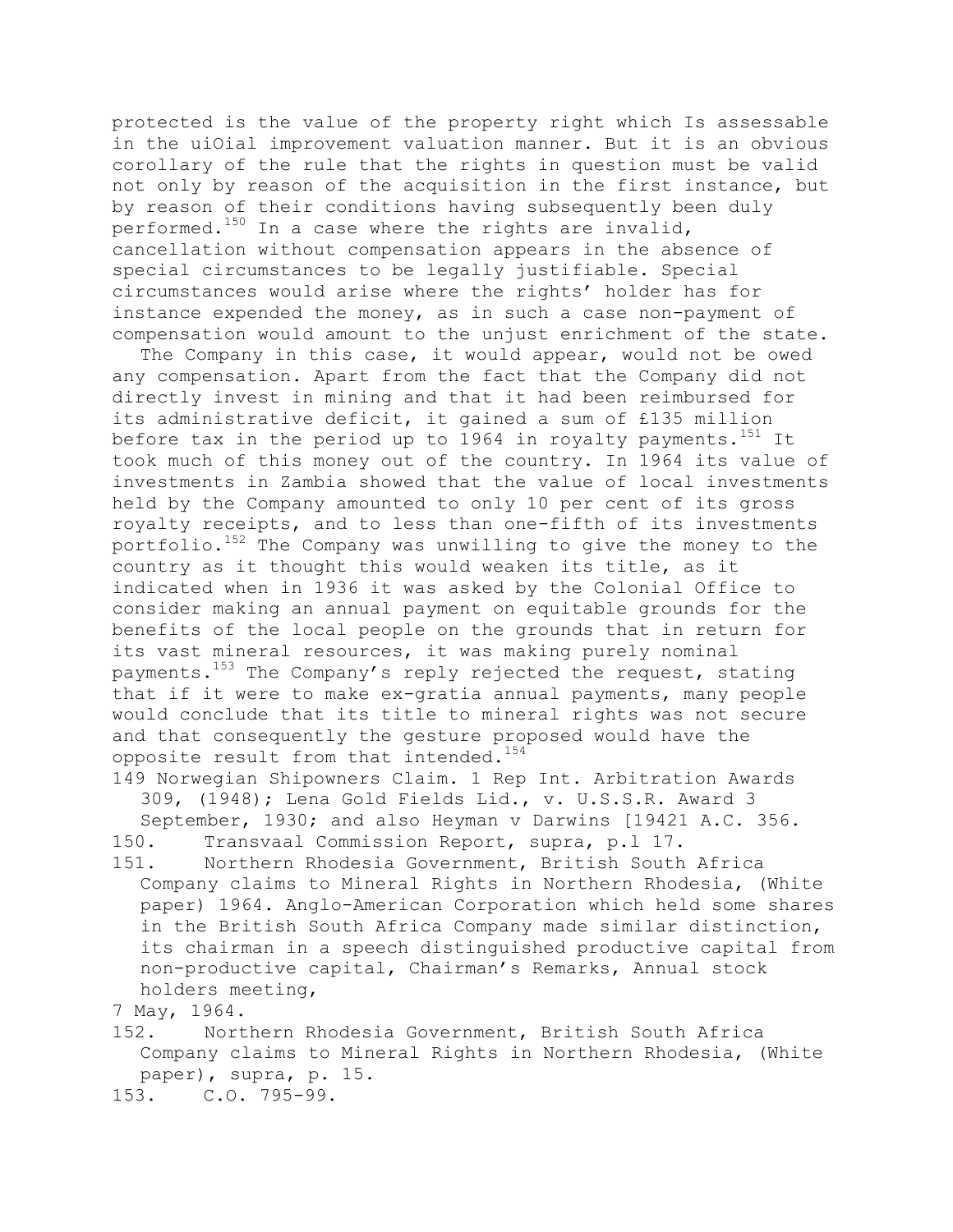154. Ibid. 74

The failure by the Company to reinvest its royalty earnings within the country was particularly unfortunate because ordinarily they are imposed as compensation for the exploitation of a wasting asset,.and therefore should be utilised for the building up of other sources of revenue, to replace the mining industry when it is eventually worked out. Therefore the only persons it seems who could merit any compensation were those who had bought shares in the Company in the genuine belief that the royalty payments were validly founded but even these would have had their due return from the excessive royalties the Company drew and their subsequent reinvestment. It may be argued that this is not strictly correct since someone who had bought the shares in, say 1962, would not have got much in the way of royalty payments. But then he would still benefit from the subsequent reinvestment of the royalty payments and in any case it can be argued that along with shares one buys all the associated risks.

The 1964 Agreement

The matter was settled finally a few hours before the independence of  $Zambia.$ <sup>155</sup> The Commonweath Secretary offered the Company £4 million contributed in equal shares by the British government and the Zambian government which it accepted. And on 14 December of the same year a formal agreement was signed under which the Company transferred the mineral rights to the Zambian government with retrospective effect from 24 October, 1964.

The Company has however maintained that the agreement was forced on it and that it was deprived of its legally held mining rights without adequate compensation.<sup>156</sup> The nature of the interest the Company acquired through its concessions is a legal question that can be resolved by a consideration of the legal rules that applied to the transactions at the time of their making. Where subsequent legislation affected them, then the true legal effect of such legislation can be interpreted by generally accepted rules of construction, a task we shall concentrate on in the following chapter.

155. For an account of the final stage, see Hall, High Price of Principles, pp.69-92.

156. Its President stated, '1 was told that a decision had to be reached within the next eleven minutes because the Zambian ministers and the Secretary of State were about to leave for other engagements which would occupy them until the independence ceremony at midnight. Your President faced with the alternative of expropriation without compensation felt there was no course open to him but to acquiesce,' British South Africa Company Circular to Shareholders, December, 1964.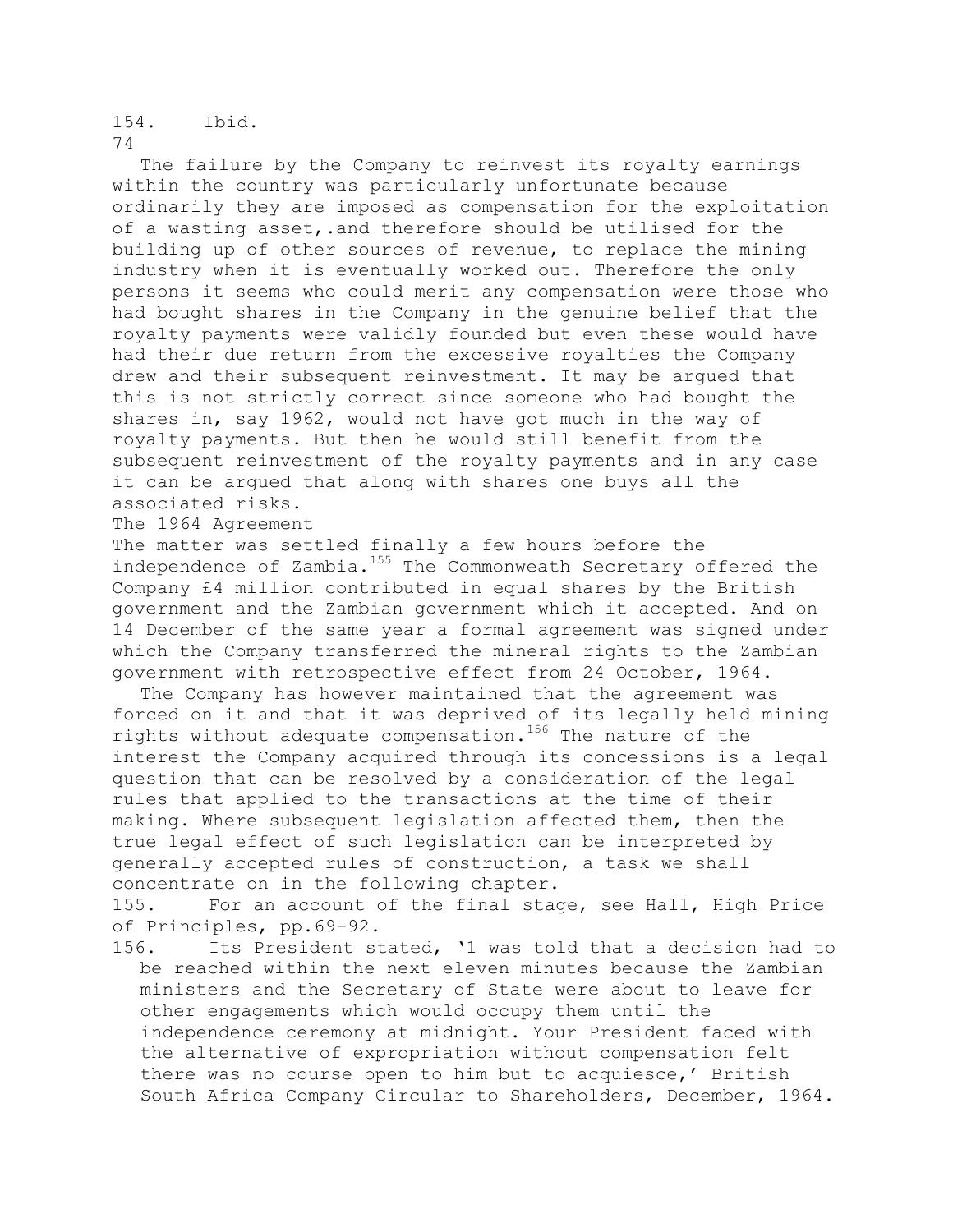AN ANALYSIS OF THE BRITISH SOUTH AFRICA COMPANY CLAIMS The basis of the British South Africa Company's claims, it has been established was the concessions obtained from various African chiefs. In this respect first to be settled therefore is whether in fact the chiefs had power to grant the rights claimed by the Company. If not, it must be asked then whether legislation vested the rights in it. A further question we need to settle is what, if anything, was the joint effect of the Devonshire agreement and the 1950 agreement both made between the Crown and the Company and in both of which it was later claimed the Crown recognised the Company as the owner of the mineral rights throughout the country. The final question to be answered is whether or not on their true interpretation the concessions indeed covered all the minerals and in the whole country. The substantial questions, then, though complicated in detail, are in fact simple and can be summarized as: to what mineral rights or royalties had the Company any title in view of the concessions, legislation, and recognition by the Crown, all of which have already been discussed in detail in the previous chapters?

Customary Land Tenure Concepts and the Grant of the Rights The main question here is whether the concessions on which the Company's claims were based could convey the sort of title claimed by it especially that the chiefs from whom they were acquired had no authority under customary land law to give away the mineral rights of their kingdoms and the transactions themselves were contrary to customary law. The land laws of the tribes contain no provision for the granting by the chief of tracts of land or mineral rights as were promised by these concessions. Thus, the proper law to be applied in determining the validity of these transactions being private contracts is that of the conceding kingdom, being also their place of conclusion. $1$  It is this law which should characterise the interest the Company acquired. Two

1. Massey Harris Co. (SA) Lid., v. Ohio Stores 2 N.R.L.R. 37; See also O'Connell, State Succession and International Law, 1967, P.303; and Leroux v. Brown (1882), 12, Q.B.D. 801 Taylor v. Great Eastern Railway [1901) 1 K.B. 774 seems to hold otherwise but can be distinguished on the grounds that in this case the contract was only wrong procedurally. The chapter ignores the fact that it is doubtful whether the concessions are contracts at all. It can be argued that the concessions were of no binding effect on the chief, as no court existed  $(P.T.O.)$ 

76

principal rules of customary land tenure seem to suggest that an

## 75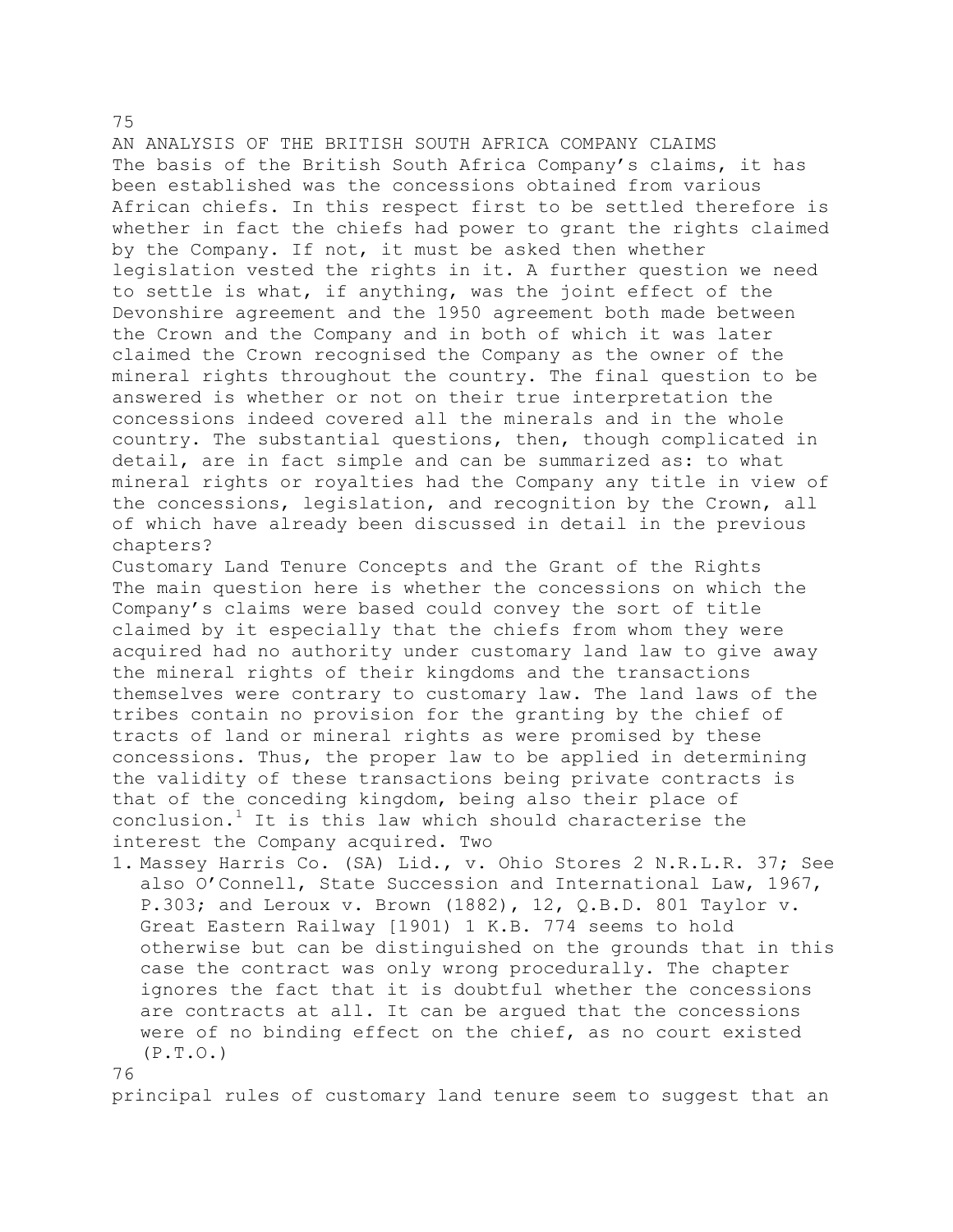African chief in Zambia had no right to grant mineral concessions of the nature claimed by the Company. These principles relate to the ownership of land and its inalienability.

Ownership of Land

Ordinarily under customary law when people speak of land they refer to the surface of the earth, but the legal conception of land goes further than this and includes the things that go with it such as the vegetation, the animal creatures and mineral rights.<sup>2</sup> In this respect the fundamental answer to the question, who is the owner of the land among all tribes in Zambia is that the land in effect belongs to the whole community. The interests of individual and constituent members of the tribe or community are not interests of allodial ownership. In each case the title, whatever it may be, is vested in the group as a community and not in any of its members. The individual member's rights may be broadly stated as rights of possession. The community stated here represents both its dead and liv ing members so that title is never vested in an individual but remains a continual flow of people from generation to generation. The notion of individual ownership of land by an individual member of the community is thus quite foreign to all tribes in Zambia.<sup>3</sup> This is supported by practice among the tribes and has been acknowledged in several colonial reports concerning Zambia. An Arusha Conference which was called to consider land use in Zambia, after recommending the encouragement of individual land ownership as a means of encouraging the development of agriculture in the territory, commented that 'the roots of traditional concepts and customs in land ownership would not easily be dislodged' and 'the changes proposed would confront the African with difficulties of to which the chief could be nude «menable. See In re South«m Rhodesia, supra

p.215: and also Cook v. Spring [1899] A C. 752 at p.575

- 2. White, Northern Rhodesia Land Tenure Report, No. 1. Tonga, Southern Province, 1956, p.2.
- 3. This is not restricted to Zambia, Viscount Haldane, quoting Chief Justice Rayner in the Report on Land Tenure in West Africa of 1898 observed: The next fact which is important to bear in mind, in order to understand the native land law is that the notion of individual ownership is quite foreign to native ¡deas'. See

Tijani v. The Secretary, Southern Nigeria 119211 2 A.C.399.at pp.404-405

77

understanding'.<sup>4</sup> The Conference clearly thereby acknowledged the nonindividual nature of the customary land tenure system and implied that the European conception of individual ownership of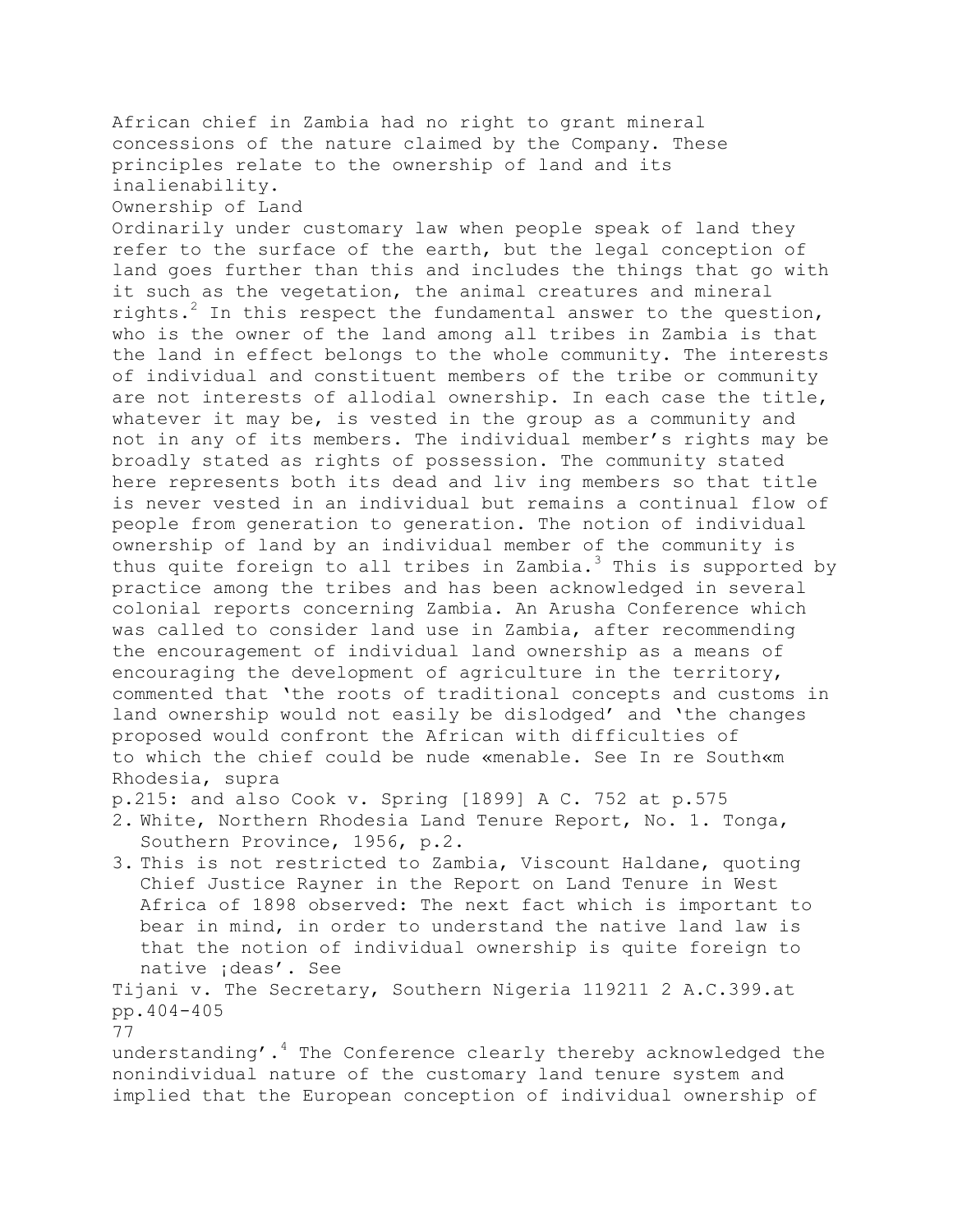land has no part in the traditional system. Position of the chiefs The chief is everywhere in Zambia regarded as the symbol of residuary and ultimate ownership of all land held by the tribal community, and in a loose mode of speech is sometimes called its 'owner'. He holds it on behalf of the whole community in the capacity of a caretaker or trustee only. His position is not comparable to the Crown's position in England, whereby the ownership of all land in England is in the Crown alone and everybody else holds his land only as tenant of the Crown. Thus the significance given to the term 'owner of land' is different from the ordinary use of the word and it is important to distinguish the two senses to avoid confusion. For instance among the Bemba when they say 'mwine mpanga'xn reference to the chief they do not mean by this statement that he is absolutely entitled to do as he likes with every piece of land within the boundaries of the Kingdom. His rights are clearly defined and the expression 'owner of land' primarily refers to political control exercised by the chief over his territorial area and where appropriate includes also the idea of supernatural control expressed through economic rituals. As White, for a long time a Local Court adviser in Zambia, observed on the use of the word in anthropological studies about the tribal communities in Zambia: 'owner of the land' is of course an attempt to translate various vernacular expressions, it contains no legal actuality. Nor can it be regarded as denoting an authority who controls the allocation of land since no such system of controlled allocation exists.<sup>5</sup> The people in each community clearly understand the political ownership of the chief, for instance, the Lunda summarise it in the phrase 'chalo chamfumu Katongo Kamulanda' which means the whole realm belongs 4. ...Report on African Land Tenure Developments in Kenya and Uganda and their Application to Northern Rhodesia, 1960, pp.6

- and 8
- 5. White, 'A Survey of African land tenure in Northern Rhodesia' (19J9) 4 Journal of African Administration, pp.6-7
- 78

to the chief but each commoner has his place of settlement. They insist, however, that in no sense do they imply that the chief owns the land in the western sense of having power to do anything with it. He is but a trustee who is as much controlled in his employment of the public lands by his people as they are by him. The description of the chief's position by analogy to the idea of trusteeship is not wholly accurate. There is fundamental difference between him and a trustee strictly so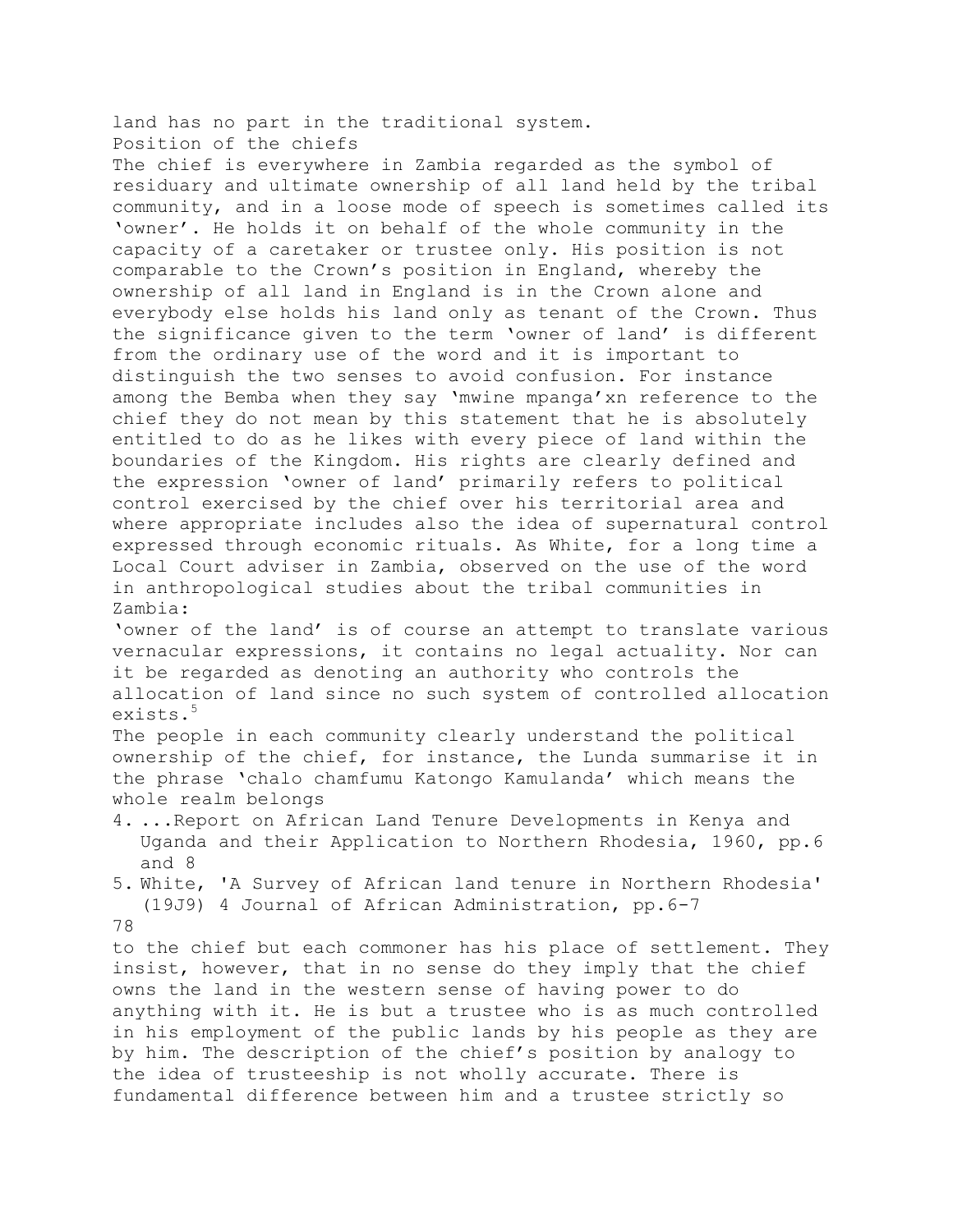called in that whereas a trustee of land had the legal title vested in him and is therefore the legal owner of it, the title to communal land is vested in the tribe and not in the chief individually.

Power of chiefs

The chiefs' rights vary from tribe to tribe, but in none of the tribes has a chief any right that would entitle him to dispose of the land. In some tribes, such as the Lozi, the chief has the right to distribute previously unallocated land to subjects who are short of land and to newcomers.  $6$  Every subject has the right to ask for land for building and for cultivation from the chief and he may be given certain arable land as he may need it for himself and his family, and so long as he is making use of his land he enjoys absolute legal security of tenure. Once land is thus allocated by the chief to a man, that man acquires the right to be protected against all encroachment on this land by any one, including the chief and he passes this right to his heir and anyone to whom he may give or lend the land. No one, can, however, settle on the land within the kingdom unless he becomes a subject to the chief and accepts the obligations this entails, failure to carry out which was and is punished.<sup>7</sup>

The power of the chief with respect to land in other tribes such as the Bemba, Ngoni, or Lunda is much less than that of the Lozi chief. The emphasis is essentially on the political control which the chief exercises over his territory. The chief may 'give' land but in fact it is acknowledged that all he does is give a man permission to live on land.  $8$  In such a case he is exercising control over the movement of his people and not allocat

- 6. Gluckman 'Essay on Lozi land and Royal Property' (1943) 10 The Rhodes Livingstone Papers, p. 14.
- 7. Ibid.
- 8. This led Cunnisson to refer to Kazembe as having power of allocating land. See Cunnisson, 'Kingship and local organisation on the Luapula River' (1950) S Rhodes Livingstone Institute Communication, p. 12.
- 79

ing land as such. In every case whether a village or an individual is concerned, they pick their own site and merely obtain permission to move on to it. They must take care to avoid trespassing on land already being used by another. As with the Lozi, however, all people who live in a given chief's territory must accept his political control.

In societies such as the Tonga, who traditionally had no chiefs, the headman of a village did not allocate land to his village, and his only participation in the acquisition of land was to provide information as to whether or not existing rights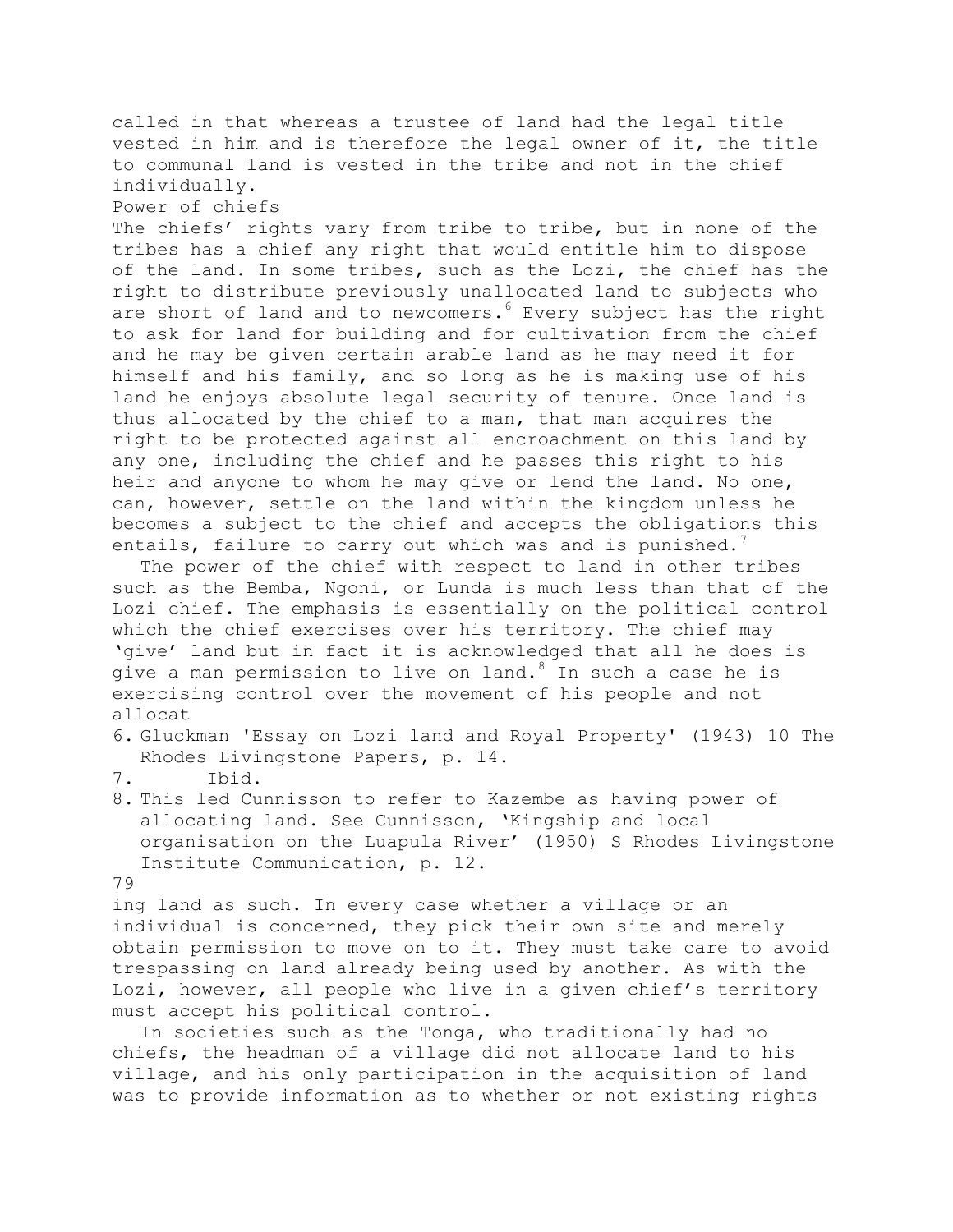were already enjoyed by an individual on a piece of land which another wishes to acquire. The situation could be said to be the same as among the other tribes discussed above except for the Lozi who had a strong central political authority.

Anyhow the main consequence of the distinction between societies with a strong centralised political structure and those without it is that the former have a conception of a tribal area and unit occupying a territory.<sup>9</sup> Hence the rule that a person seeking to live in such an area must be accepted by the political authority controlling the area, and must himself accept its political control in order to live there. This right to live in the area included by implication the right to use land, but the land to be used is not allocated to him by the chief in the sense that the chief cannot deny an individual empty land where it exists.

Inalienability of Land

The second main feature of customary land tenure in Zambia is that land is inalienable and always belongs to the tribe or community. There is perhaps no other principle more fundamental to the indigenous land tenure systems throughout Zambia than this theory of the inalienability of land. The idea of land purchase as understood in Europe is entirely foreign to African thought and custom. Chiefs and councillors are on record as being emphatic that land sales did not occur and would not be tolerated.<sup>10</sup> Not one sale of empty land can be found in traditional Zambian society.

9. White, 'Terminological confusion in African Land Tenure' (1958) 3 Journal of African Administration, p. 125.

10. Conroy, 'The General Principles of Land Tenure' (1946) 14 Rhodes Livingstone Papers, p.95.

80

There is abundant evidence of the observance of this principle. The 1964 Report on the Economy of Barotseland observed that the idea of a market in land was absolutely foreign to the Barotse people. $11$  Land among the Lozi people cannot be bought or sold, the report emphasises, and it is not even possible to leise or rent it. Yet this is in the very kingdom in which the British South Africa Company obtained their most important concessions. .Richards, in a sociological· study of the Bemba, observed that in the course of ordinary conversation no Bemba lists among his assets his possession^ occupation of a given tract of land. In answer to a direct question as to the ownership of his country any chief will reply quite simply that the whole territory belongs to him.<sup>12</sup> Richards further states in reference to the sale of land that: as elsewhere, the concept of land as a saleable commodity will revolutionise native society. In the case of the chief, land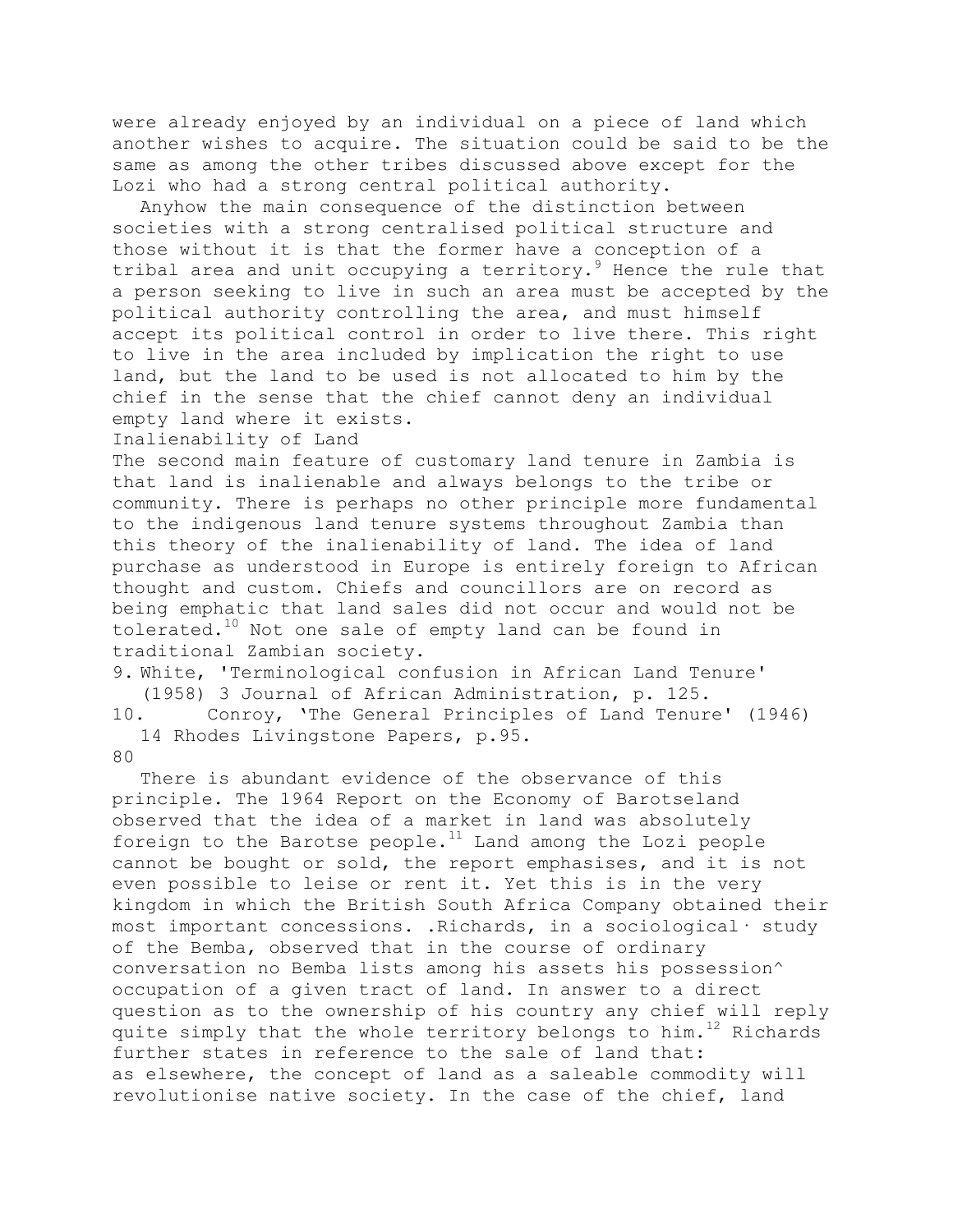ownership will be servered from political responsibility, and the commoner will acquire the right to exploit land to his individual advantage, and such phenomena as absentee landlordism, mortgaging, and excessive fractionation, that have been so pronounced among the Indian peasantry, may appear.<sup>13</sup> There are no known sales of land in the Eastern Province among the Ngoni nor are there any among the Tonga in the Southern Province. This is confirmed by Helen in her anthropological study of the Ngoni. She observed that:

Land tenure is a simple recognition of individual usage. This usufructuary right obtains throughout the Ngoni country and all la^d is vested to Ngoni minds in the hands of their Paramount Chief (Mpezeni) — although in fact the Secretary of State for the Colonies is legally invested with their control. Land therefore has no

11. Selwyn, Report on the Economy of Barotseland, 1964, p.30; See also Gluckman, supra, at p.33.

12. Richards, Land Labour and Diet in Northern Rhodesia, 1939, p.42.

13. Ibid., at pp. 274-75.

monetary value and inheritance is essentially the retention of usufructuary rights by kinship groups. $14$ 

The economic situation in traditional society supports the view that land could not be sold and as long as a subsistence economy existed, people obtained the goods they needed by work on their lands. Societies under such conditions are characterised by a low level of economic production with little or no wealth or capital accumulation and land cannot therefore have an exchange value. The only instances which have been recorded of the transfer of land when money has changed hands indicate that the money relates to improvements made on the land as distinguished from the land itself.<sup>15</sup>

It has been argued in reference to West Africa that the tribe, as the owner, has the competence of an individual owner of property to deal with its property in any way it wishes including to dispose of it.<sup>16</sup> However, that may be in West Africa, this argument is not supported by the practice of any of the tribes of Zambia and is emphatically denied by them. Moreover, the communal land tenure prevalent in West Africa can be distinguished from that in Zambia in that in Zambia land belongs to the tribe whereas in West Africa it belongs to the family, which is a much smaller unit than the tribe. Even if it were, it is contended that the procedure for a valid transfer of group-owned property were not observed. The tribe, being a group, can act as such only through recognised procedures. The title to group-owned property can be transferred only by the owning group as a whole through its regular management agency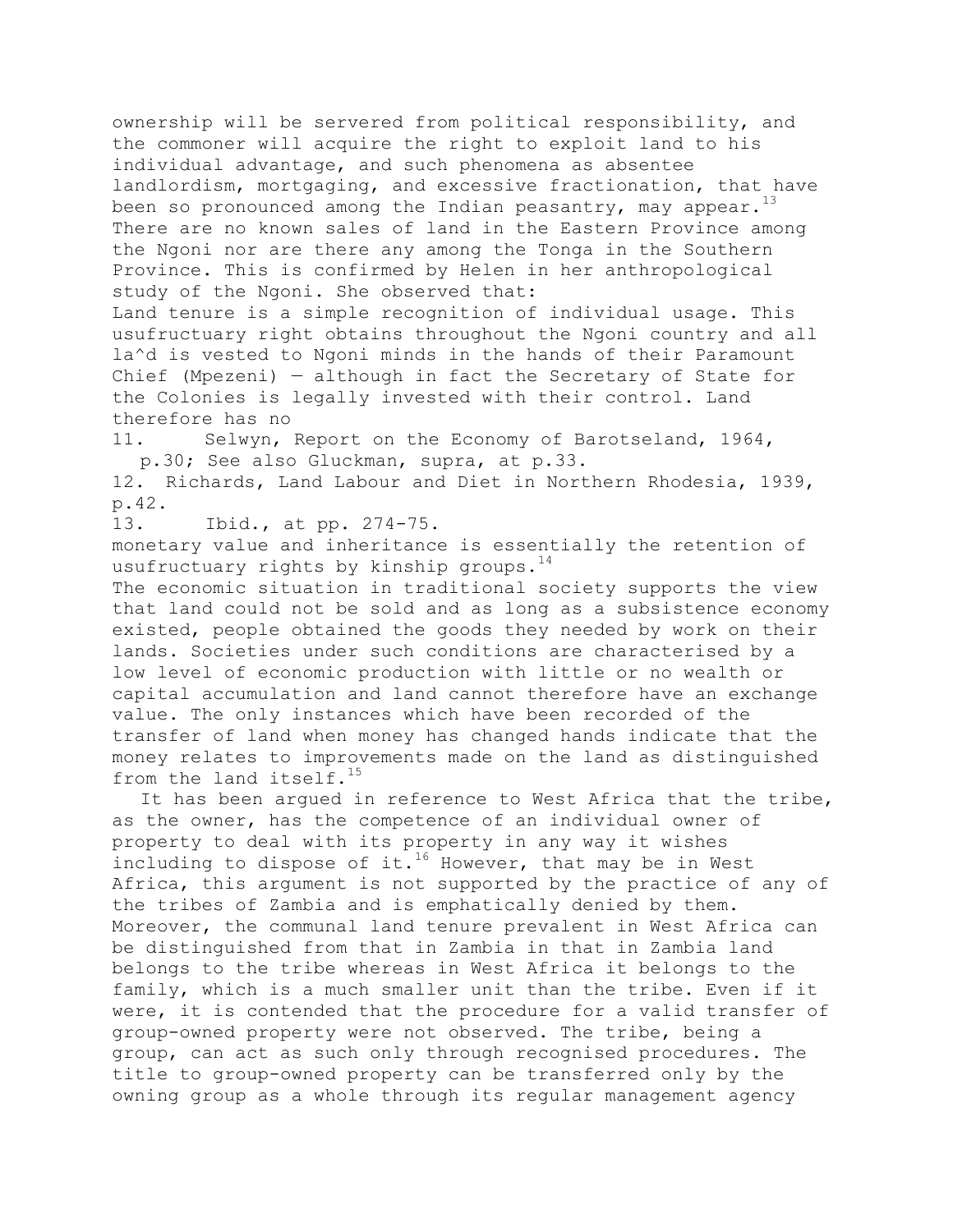acting on its behalf. There is no rigid rule, of course, as to what procedures should be observed in the case of group dispositions but the bare minimum seems to be that the group should be properly consulted and represented, that is that the consent of the people must in one way or another be given. At the very least the unanimous consent of the tribal council, and possibly that the transaction after being sanctioned by the 14. Helen, Some Aspects of land use and over population in

the Ngoni Reserves of Northern Rhodesia, 1962, p. 196. In Hermansburg Mission Society v. Commissioner of Native Affairs a South African Court when dealing with a grant of concessions by African chiefs to European companies observed 'when they were governed by their own customs and laws the notion of separate ownership in land or of alienation of land by a chief or any one else was foreign to their ideas,' [1906] T.S. 135 al p.142.

15. Government of Zambia, Land Tenure Report 1963, (Unpublished). 16. Ibid.

82

council and the chief should be submitted to a public meeting duly convened which should approve the transaction. In the case of the British South Africa Company's concessions, they could not allege group consent with much success as it is unlikely that they could even be credited with having obtained the consent of the chiefs. As observed in an earlier chapter very often there was no consultation. In other cases non-existent chiefs were alleged to be party to the concessions, and in many others the Company officials wrote the concessions and asked chiefs to sign with no consultation with their people, and in some instances deception was used. In conclusion, therefore, it can be asserted that in view of the preceding discussion, the grant of the concessions was not within the legal powers of the chiefs and consequently without authority.

Legal Result when Tribal Property is Transferred Without Authority

What then is the legal result where there is purported alienation of tribal property without authority? Is the transaction void, as not being an act with authority or is it merely avoidable? Did title not pass to the British South Africa Company, or did it pass subject to divestment upon action taken by the tribe to have the purported alienation set aside?

It is possible to submit here that the sounder view is that title does not pass, i.e. that a purported alienation is void or invalid where the transfer is without authority or is contrary to law. Thus, where this happens there is a strong implication of an intention on the part of the chief to treat the property as his own absolutely or representation that the land belongs to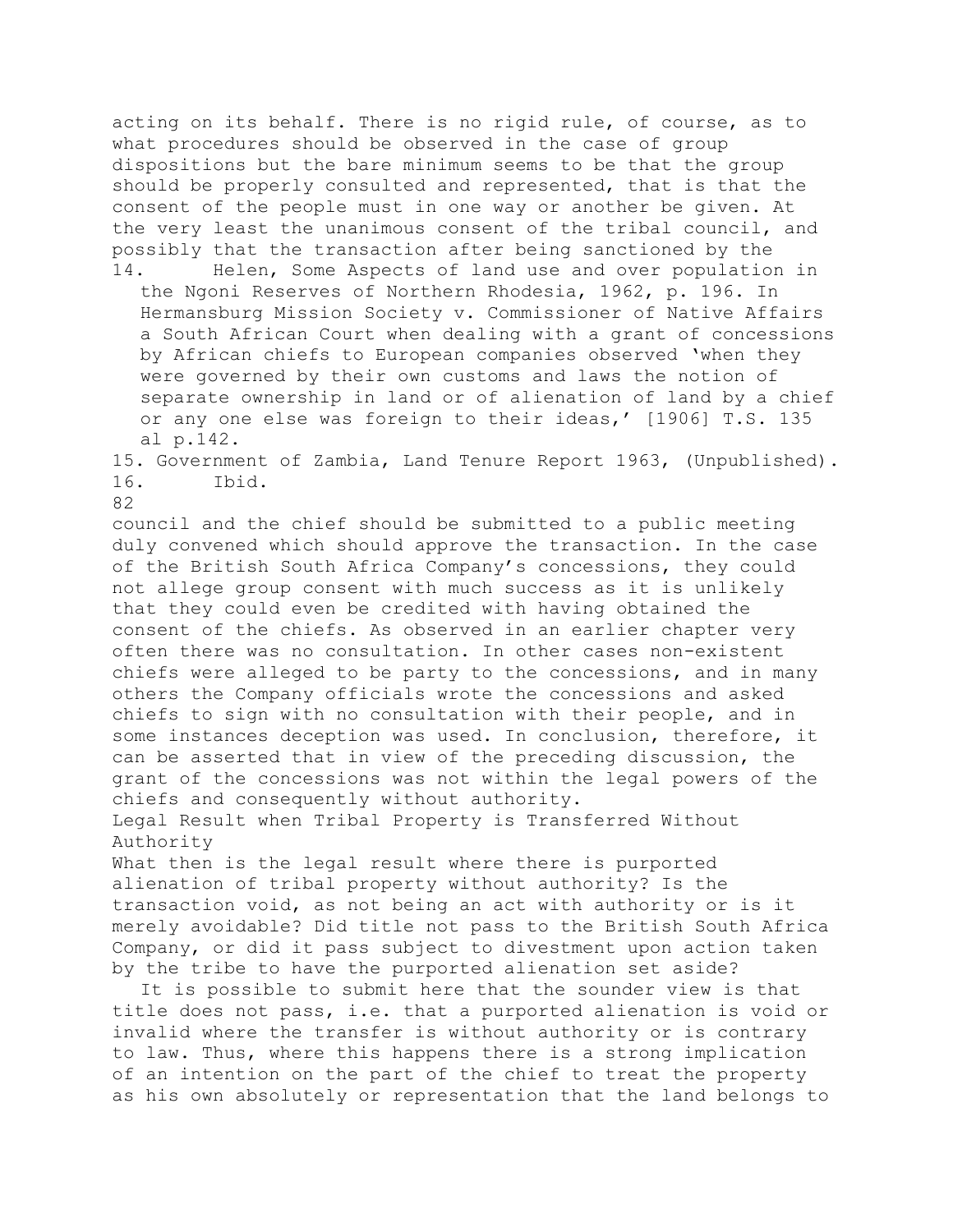him individually and as such is an attempt by the chief to give away what he has not got. This in fact appears to have been the view the British government adopted in other parts of Southern Africa. In the case of the Dynamite Concession,  $17$  where the Transvaal Dynamite Company had been granted a concession by the South Africa government in December, 1888, through Mr Lippert, on proof that the concession was obtained on the corruption of government officers responsible for the granting of the concession the Transvaal Commission held that the concession could not be valid and was void because it was without authority and also it had been obtained by fraud. 17. Report of lhe Transvaal Concessions Commission, 19 April, 1901. 83

In the case of the concession between Chief of the Bangwaketsi and the Gase-Tsire Concession syndicate,  $18$  where the Company had acquired from the chief a grant of the right to prospect for precious stones and the minerals throughout his territory, the Bechuanaland Commission held that the concession was invalid on the grounds that the chief in question did not understand the true intent and purpose of the documents signed by him, since the documents were not properly explained to, nor fully understood by him before signing them. In the issue of the Secheland concession,  $19$  the Commission commented that it is an invariable rule that 'no grant made by a native chief is valid without the authority of the tribe'. Here an analogy can be drawn with the situation in West Africa where family land has been alienated without authority. In Owiredu v. Morshie<sup>20</sup> where the headman of the family and some of the principal members of the family leased family property ignoring other principal members of the family in the transaction, the lease was held invalid and of no effect as a lease. The court holding that the family being a corporate body, can be bound only by corporate acts, i.e. acts of its properly constituted managing agency, and insisted that the head of a family cannot make a testamentary gift of family property which is effective.

There are, however, some West African cases $^{21}$  on the same issue, in which the courts have held that such a transaction is voidable and not void.These cases can be distinguished in that it was because the family or members of it had in effect acquiesced in the development of their land by an outsider over a period of time and as such they are all circumstances where it would be inequitable for the court to support the claim of the family for recovery of possession. A voidable transaction is a transaction which is valid when made. Now if the families in these cases had acted timeously, the ground for restoring possession to them would have been that there had been no sale,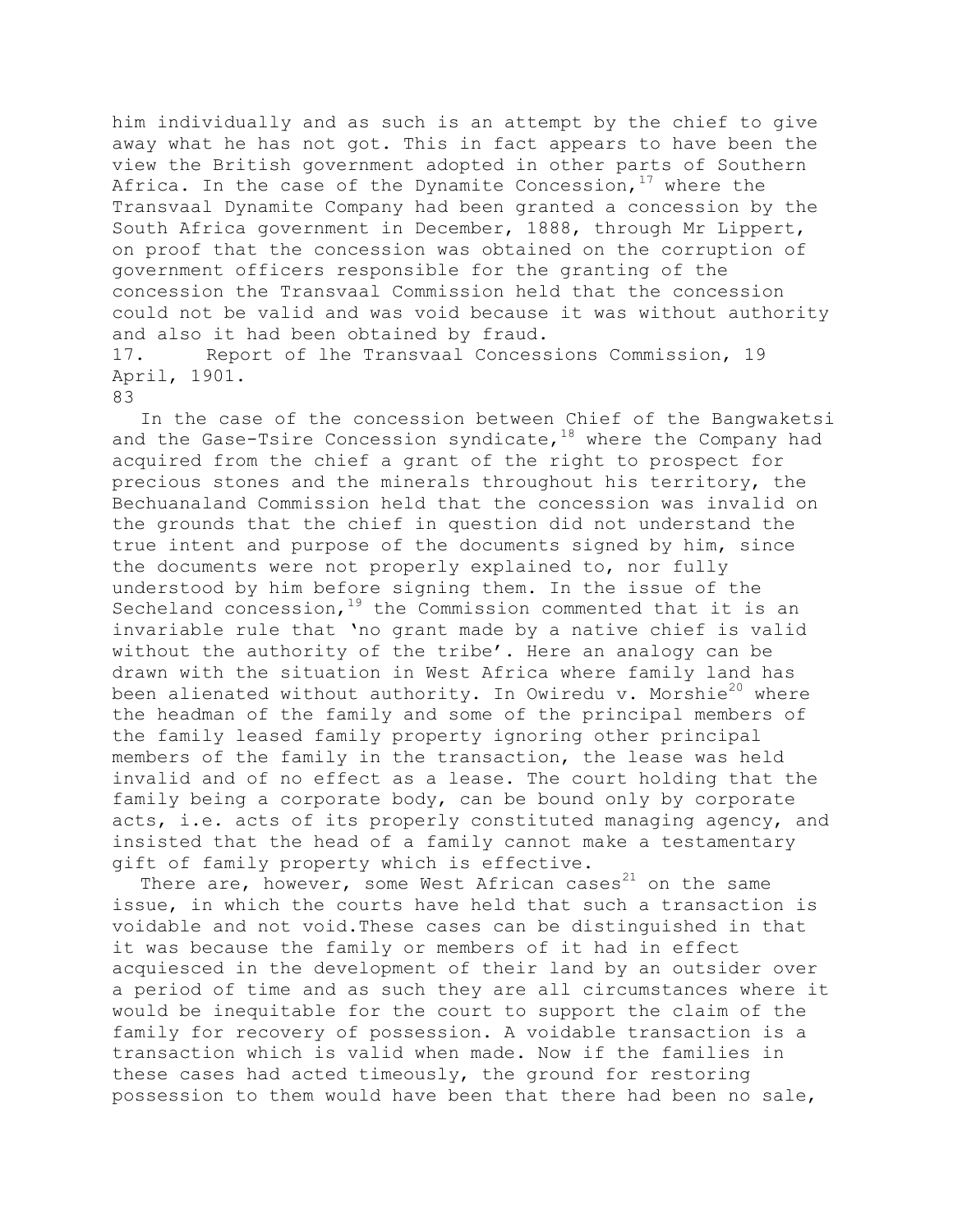the vendor having no title. Accordingly, 18. Report of the Bechuanaland Concessions Commission, 1901 19. Ibid. 20. (1952), 14 W.A.C. All. See also Honger v. Bassil (1954), 14 W.A.C. A 569. 21. E.g. A bey v. Oilennu (1954), 14 W.A.C. 567. 84 the real justification for rejecting the family's claims in these cases would appear to lie in the inequity of allowing a negligent family to be unjustly enriched as against an innocent purchase who developed the land over a period of time, believing it to be unquestionably his own.<sup>22</sup> So that the claim here is defeated by the rule of estoppel and still leaves intact the rule that title does not pass where communal property is irregularly transferred.<sup>23</sup>

The fundamental issue of justice presented in the cases that hold that such a transaction is voidable, is one way of deciding as to which of the two innocent parties, the purchaser or the unconsulted members of the family, is to bear the loss in the case of a purported sale of family property not made by the proper persons. Such an issue of justice does not arise here. The Company knew all the time or ought reasonbly to have known that its rights were precarious and its ownership of the rights did not involve expenditure. In fact as observed earlier it was the reverse. It involved gaining royalties without any expenditure at all. In Naested v. Kia Ora Syndicate,  $24$  the court, while acknowledging that a plaintiff is entitled to damages for the loss of rights being the subject-matter of a contract, decided that where the tenant was at the time of entering into the contract aware that the right of the landlord to let him the property for the full period of the lease was defective, and that therefore, he, the tenant was liable to be deprived of his rights, he is not thereafter on being deprived of these entitled to claim damages from the landlord. Decisions in cases where natives lacking authority have entered into legal relationships support this submission. In Massey Harris Co. (SA) Ltd. v. Ohio Stores<sup>25</sup> the plaintiff, a white man from Zimbabwe entered into a contract with an African in Zambia which at the time was not allowed by the Credit Sales to Native Ordinance of 1936. When the white man sued to enforce the contract, the court held that the contract was unen

22. It can be said that here the doctrine of estoppel is applicable, whose effect is that a party is not allowed to say that a certain statement of fact is untrue, whether in reality it is true or not through Having made it appear otherwise through his own deed. See Willmont v. Berber (1850) 15 Ch.D. 105 Anglo-American Telegraph Co. v. Spurting (1879), Q.B.D.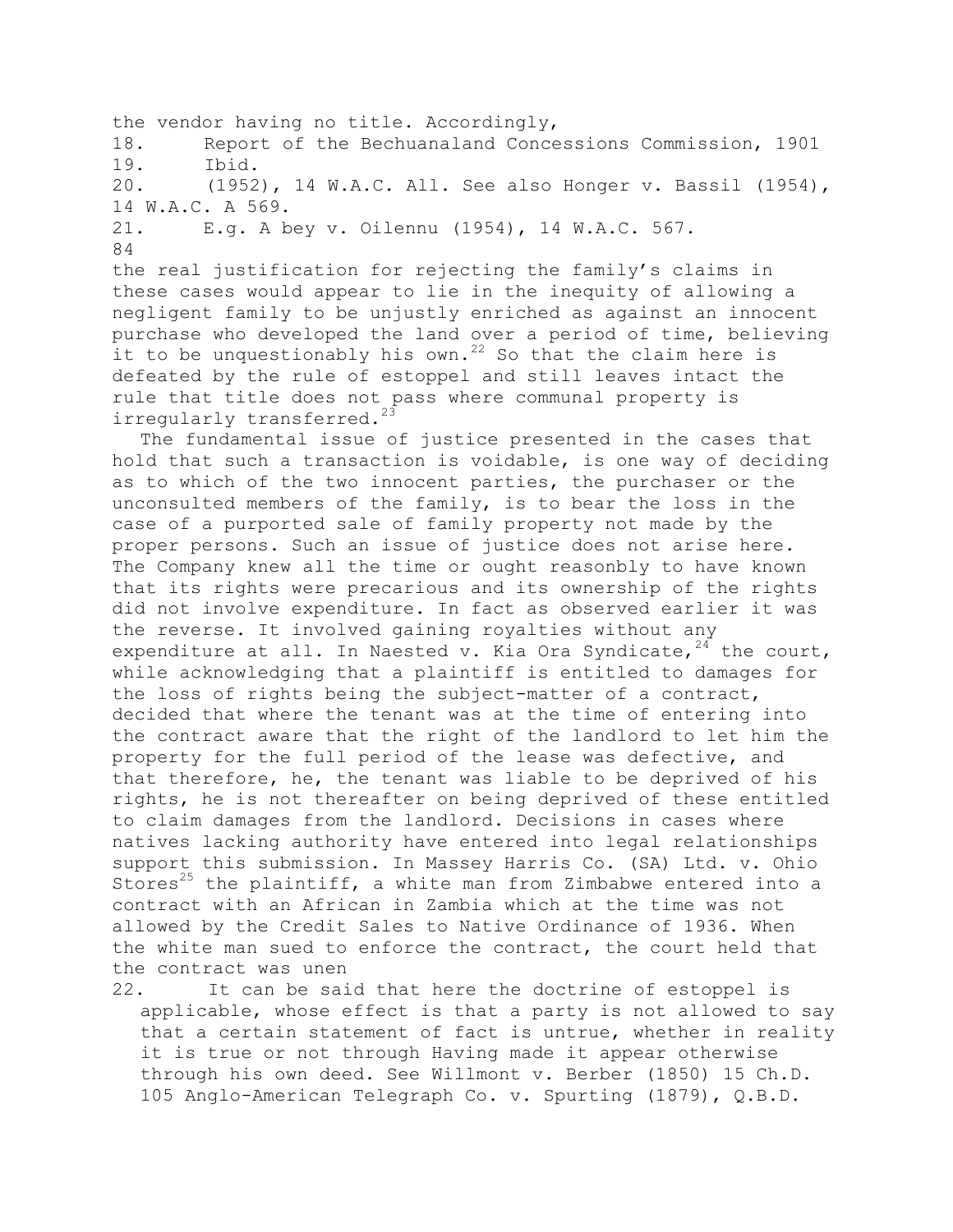188 and also Re Sugden's Trusts, Sugden v. Walker {1917] I Ch. 510. 23. Bentsi—Enchill, Ghana Land Law. 1964, p.44 and also OUenu, Principles of Customary Law in Ghana, 1962, p. 126. Both authors take the stand that the head of the family acting alone cannot make a valid alienation of land. 24. 1935 S.R. 117. 25. 2 N.R.L.R. 37. 85 forceable even though legally binding in Zimbabwe. And in Komo and Leboho v. Holmes,  $2^6$  where a will had been made and customary law of the area did not recognise the right of testamentary disposition, the court stated that where natives deliberately entered into legal relationships inconsistent with customary law, or made contracts or dispositions unknown to customary law, such legal relationships would be invalid. Here an analogy can also be drawn with the common law. Contracts at common law are void if against established law<sup>27</sup> and a contract made by a company though not unlawful is void if ultra vires the legal restrictions imposed on the capacity of the parties.<sup>28</sup> The Interests Claimed by the Company and Customary Law Apart from the position advanced in the preceding section, the concessions could not grant, severe, exclusive mineral rights in perpetuity Customary law, differing from English common law, would not recognise such a grant as such interests are unknown to it, and since the rights of parties under a contract must be determined by the law of the land where the resultant conditions and rights are to be enforced,  $29$  it would at most operate as a licence to mine and remove minerals  $-$  a right recognised by customary law. Under customary land tenure concepts, every member of a tribe

is entitled to enter upon tribal land at any time and to take and make use of, either for his domestic or commercial purposes, anything which is the natural product of the land including minerals, excepting any products of the land resulting from human effort. This is an inherent fundamental right of a subject of a tribe, which does not depend upon the pleasure of the chief and which he can enforce against the chief or any other members who are unlawfully depriving him thereof. He can excercise it on any portion of the tribal land, cultivated or uncultivated, but it does not extend over land which has lawfully been enclosed bv another subject. In the exercise of that right a person could go on any portion of the land to hunt, or collect salt or minerals. This right did not entitle him to such natural produce if another subject had already reduced it into his 26. 1935 S.R. 86 27. Re Trepca Mines Lid.. [1963] Ch. 199, al p.221. See also Wild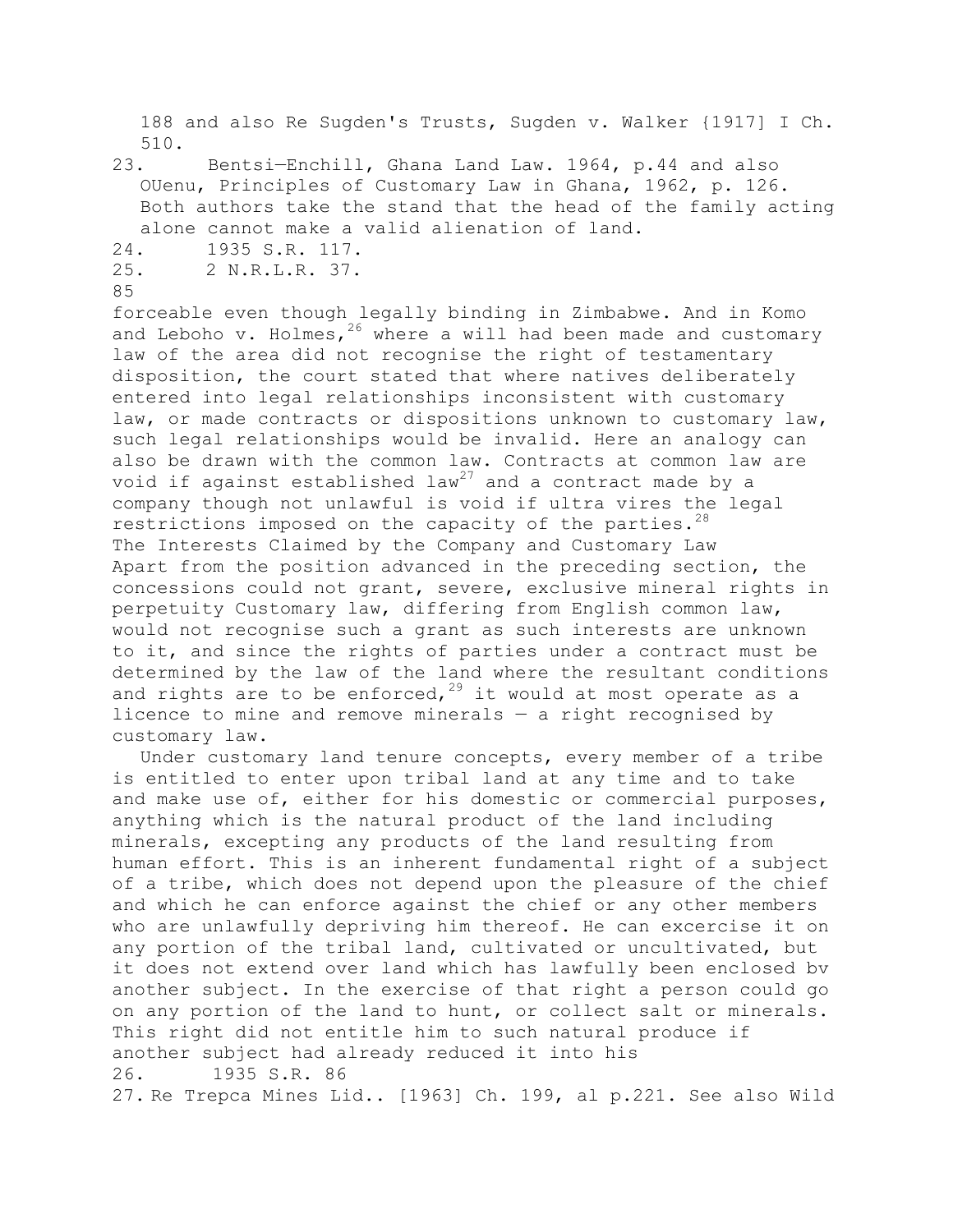```
v. Simpson (1919)
2 K.B. 544.
28. Sinclair v. Brou^han [19141 A.C. 398.
29. Massey Harris Co. (SA) Ltd. v. Ohio Stores, supra.
86
```
possession. Thus, he could not take minerals dug by another or wood gathered by another, or take minerals or wood enclosed by another.

This type of use of land by the subject takes out of the land. It does not improve the land. In the eyes of customary law, it is a use by the community at large, not an appropriation of any portion of land into the subject's exclusive possession and occupation. Therefore the exercise of that right does not confer upon the individual who uses the land any right, title or interest in the portion of the land over which the right is exercised. It is. an incident of the community's absolute ownership of the land.

The contention advanced here was upheld in rather similar circumstances in South Africa in Le Roux and Others  $v$ . Loewenthal.<sup>30</sup> There, owners of two farms declared that the owners of the two farms 'do hereby sell, cede, assign and make over unto the party of the second part all the coal rights of and under and appertaining to the said farm together with all rights of mining and removing the said coal in or under 'the said farms'.<sup>31</sup> ... Such a transfer was in fact unknown to the Roman- Dutch Law, under which ownership of minerals goes with that of the soil and is inseparable. The court held that under such circumstances no one can transfer minerals and mining rights not severed from the soil unless he transferred the soil which contained them as well. It resolved that since the owner of the land could grant permission to win and remove coal, a cession of coal and rights without the transfer of the land which the coal is situated at most operated to confer upon the concessionary the right to mine and remove the coal.

If the concession had operated as licences they would not in general be valid after 1905, unless registered. According to legislation, introduced in that year every document purporting to grant, convey or transfer land or any interest in land, or to be a lease or agreement for lease or permit of occupation of land for a longer term than one year, or to create any 30. f 19031 T.S. See also L.E.D.B. v. Federal Admmislralor-General. 1960 L.L.R. 276 31. Ibid.

87

charge upon land, was required to be registered in the deeds registry in order to be binding otherwise unlike as between parties.<sup>32</sup> The same principles seem to have been adopted by the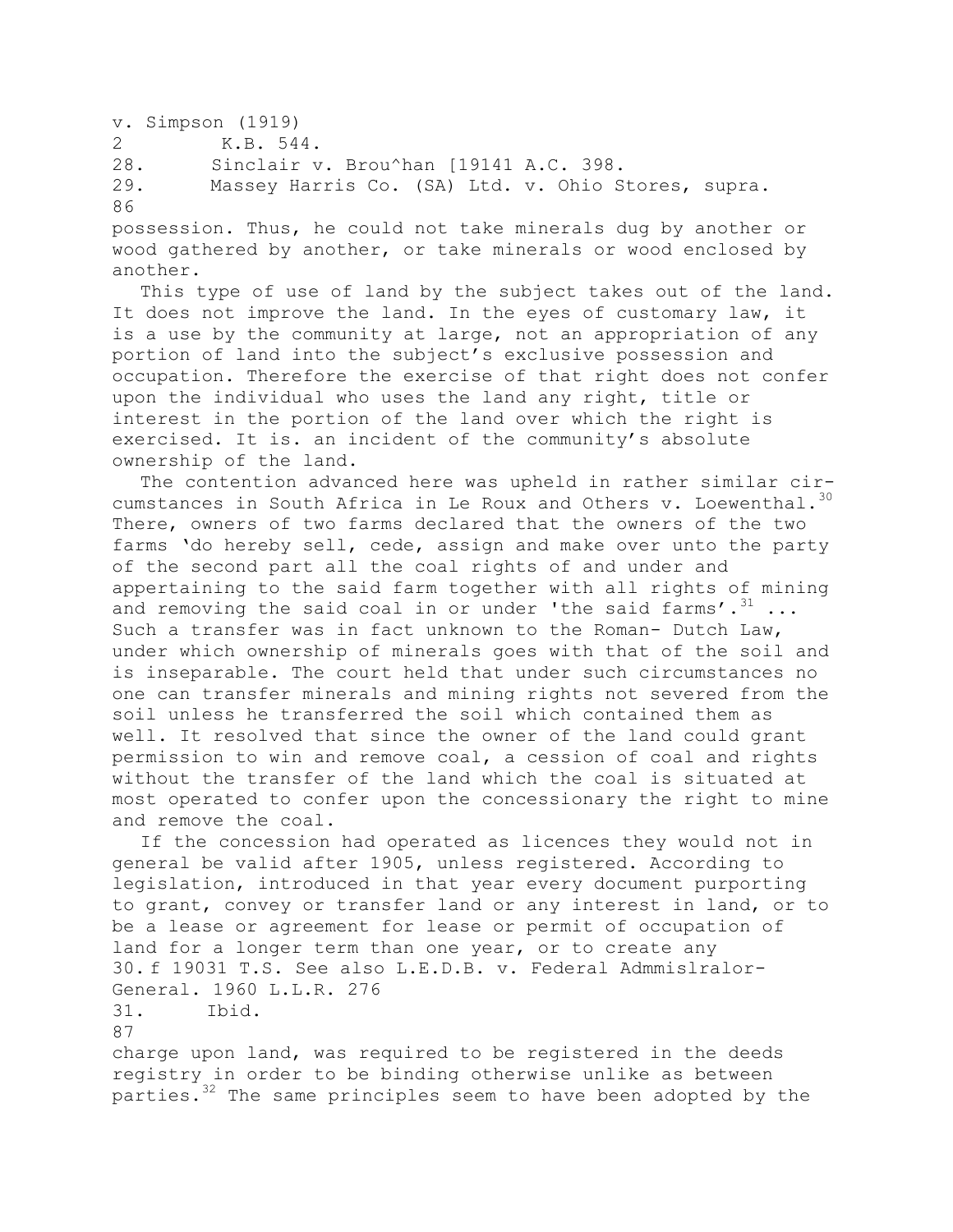Privy Council in land cases. In Oyekan and others  $v$ . Adele,  $33$  the Privy Council had to construe the interests granted by a British Crown grant which granted the residence of the Oba to King Docemo, his heirs, executors, administrators and assignees forever at a time no man in Lagos was entitled to own it absolutely as it belonged to the family. The decision turned on an act of state, but during the course of this judgement, Lord Denning, however, made some comments on the Crown grants, which because of their similarity to the British South Africa Company concessions are very pertinent to the argument here. Commenting on the nature of the interest the documents purported to convey, he said:

Those words are familiar in English law, they would fit well into a society which had the same legal structure as England; but they do not fit at all well into the structure of Lagos. The grant is drawn up according to the English conception where by one man is able to have the entire ownership of land himself, with power to sell it to another absolutely, power to transfer it by will to anyone he likes on his death, or, if he leaves it undisposed on his death, it passed by law to his heir and now to personal representatives.'·\*

After acknowledging this, Lord Denning went on to observe that the inhabitants of Lagos in 1870 approached land in a very different fashion, and stated:

Many of these Crown grants were made in the English form; and much misunderstanding has arisen on that account. People have claimed rights under the grants in English fashions as though thereby they gained a title superior to the rights of the rest of the family under the

- 32. Lands and Deeds Registry Act, Chapter 287 of the Laws of Zambia, ss. 4 and 6. This Act replaced the North-Western Land and Deeds Registry Proclamation, 1910 and also the North-Eastern Rhodesia Lands and Deeds Regulations, 1905
- 33. (1957] 2 All. E.R. 785. See also Sakanvawo Oshodi v. Moriamo Dakota [1930] A.C. 667, and Sunmonu v. Disu Raphael [1927] A.C. 881.

34. Oj'ekdna v. Adele supra p.789. 88 local law, several of these cases have reached their l ordships,

and it has been uniformly held that these government grants do not convey English titles or English rights of ownership. The words "his heirs, executors, administrators, and assignees forever" are to be rejected as meaningless and inapplicable in their African setting.

... It leaves the interests of the family or occupiers intact, to be determined, as therefore, by the local law.  $35$ The Privy Council in re Southern Rhodesia,  $3^6$  rejected the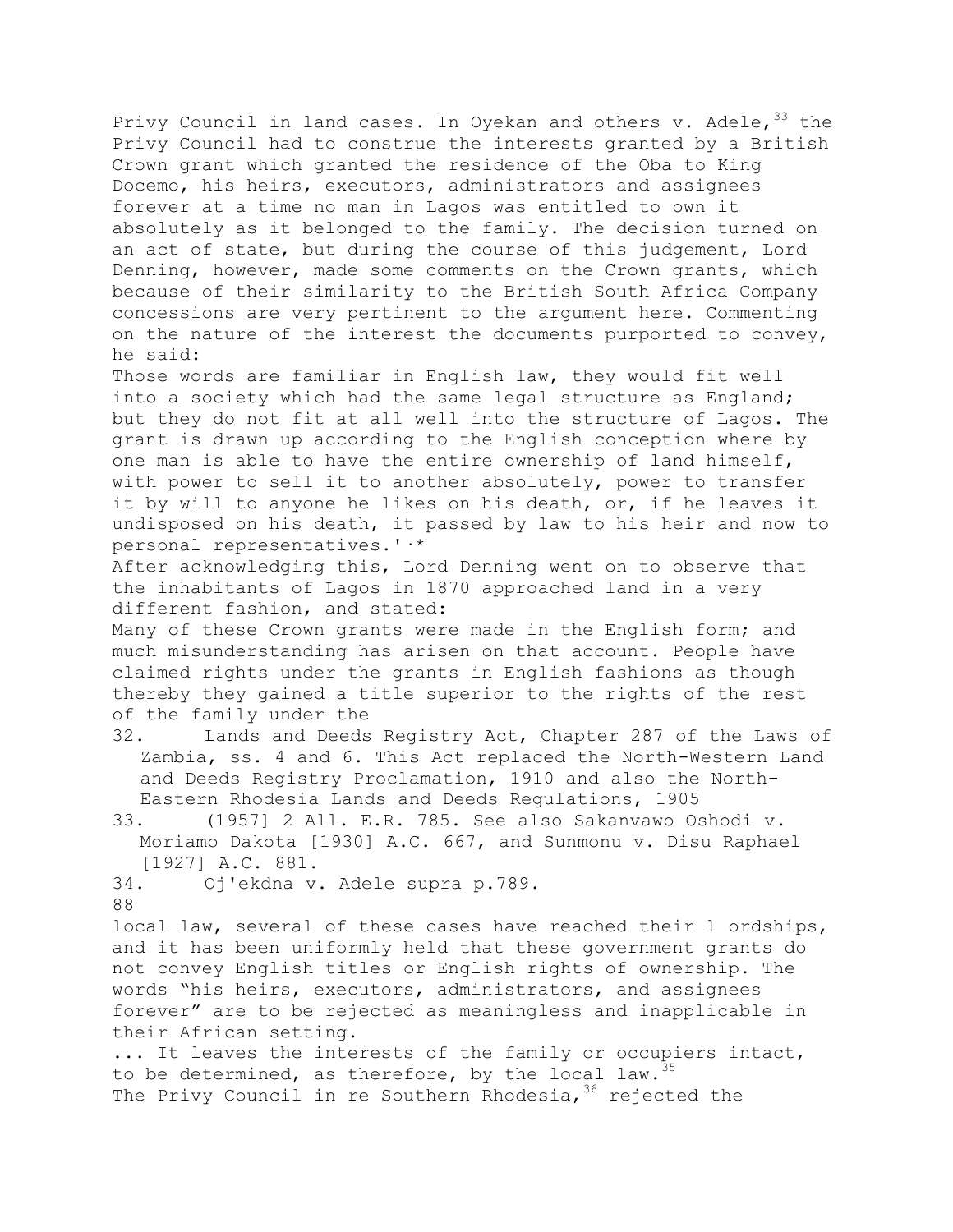contention advanced by the British South Africa Company that the concession in question could be construed to give the Company absolute land rights thereby implicitly accepting the contention advanced here. More important, this was in reference to the Lippert concession which was obtained by the Company in Southern Rhodesia in similar circumstances to the ones the Company obtained in Zambia and at more or less the same time. The Privy Council stated: Some tribes are so low in the scale of social organisation that their usages and conceptions of rights and duties are not to be reconciled with the institutions or the legal ideas of civilised society. Such a gulf cannot be bridged. It would be idle to impute to such people some shadow of rights

known to our own law and then to transmute it into the substance of transferable rights of property as we know them.  $\cdot^{17}$ It further alluded to the dangers of construeing the concession

as giving the Company perpetual and exclusive rights:

The consequences of the constructions which the Company puts on the documents would indeed be extreme. It would follow that Herr Lippert was, or could become at pleasure, owner of the entire kingdom for nothing is reserved in favour of the inhabitants  $$ from the kraals of the King's wives to the scene of assembly 3J. Ibid.. p.790.

36. supra.

37. In re Southern Rhodesia, supra, at p.233. In fact the court went further and , declared that 'the Lippert concaskn may have some value as helping to explain how and why the Crown came to confer the administration of Southern Rhodesia upon the Company but as a title deed to the unalienated lands it is vahideu.'

## 89

of his indunas and his pitso — Thenceforward the entire tribe were sojourners on sufferance where they had ranged in arms, dependent on the good nature of this stranger from Johannesburg even for gardens in which to grow their mealies and pastures on which to graze their cattle.<sup>38</sup>

In this particular case the British South Africa Company argued that the ignorance of Lobengula as to the nature of the rights he was transferring ought not to derogate from the amplitude of a grant, which was as wide as he knew how to make. The argument seems at one time to have been implicitly accepted by the Privy Council in an earlier case<sup>39</sup> but was specifically rejected by the Privy Council in this case. It categorically stated: Their Lordships can not accept this argument. As well it might be said that a savage who sold ten bullocks, being the highest numbers up to which he knew how to count, had thereby sold his whole herd numbering in fact many hundreds.  $40$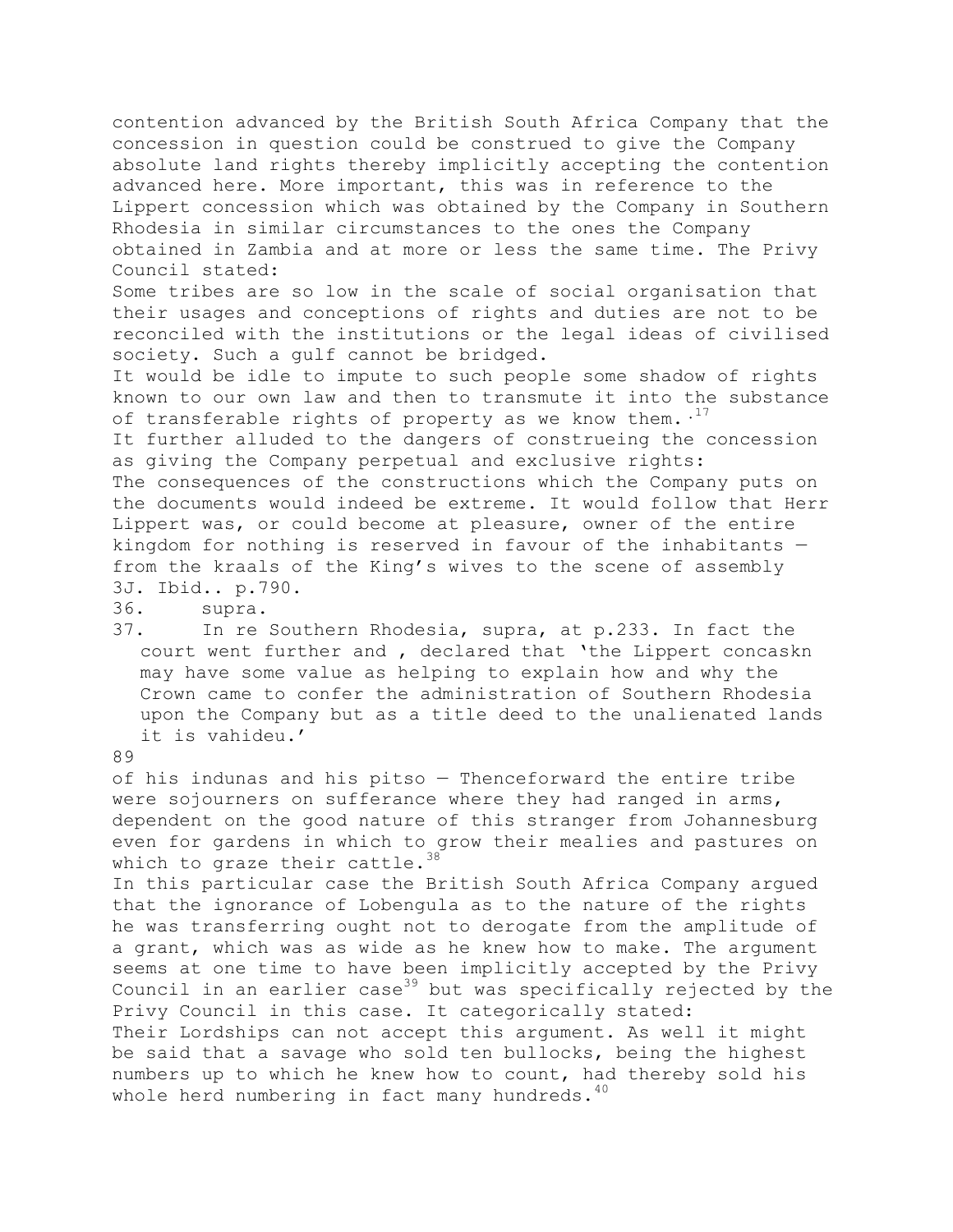Some of the Concessions were Obtained by Fraud At common law fraud is proved when it is shown that a false representation has been made knowingly or without belief in its truth or recklessly without caring whether it be true or false.<sup>41</sup> A principal is vicariously liable for the fraud of an agent,  $42$  so that if an agent in the scope of his authority is himself fraudulent, the fraud is transmitted to the principal. Incidence of Fraud The facts suggest that the Company officials fraudulently misrepresented the nature of the documents. They made statements which were untrue and which they knew to be untrue and whatever were their motives were liable. For instance, there is the question of the copy of the Lochner con 38. Ibid., p.237 39. Cook v. Spring, supra, at p.512 40. In re Southern Rhodesia, supra, at p.236 41 Derry \^Peek (.1889) 14 App. Cas 337 42. Lloyd v. Grace, smith and Company [1912] A.C. 716 90

cession left behind in Barotseland containing clauses which were not present in the copy retained by the Company. Lewanika himself, denied that he had given rights to the Company which were exclusive and in perpetuity in nature. He alleged that he and his councillors did not write the agreements, but that the Company wrote them and then asked for their signatures, that the Company wrote agreements and concessions, whose words he and his councillors did not know the meaning of, because as he further alleged the verbal explanations did not give the Company the right to sell land or own the minerals.  $43$ 

Several other incidents indicate the use of fraud in obtaining the concessions. There is the case of Khama's messenger Mokoatsa referred to earlier, whose appearance seems to have been plain deception and was admitted to be such by the Company. There is also the fact that in each case the Company officials alleged that they were acting for the Queen and that they were offering British protection which they knew they were not and had no right to do so. There is too evidence of gifts showered on some of the chiefs. Besides some of the concessions refer to chiefs who do not exist and lastly there is the evidence of one Dr Swan and one Mwebela referred to earlier and both of whom were present at the conclusion of some of the concessions. Thus the probability of the widespread use of fraud in obtaining the concessions is significantly increased when it is realised that the concessions were not only written by the Company but were composed in difficult technical terms in the English language and yet were addressed as being from the chiefs and their national councils, people who could not even write or read their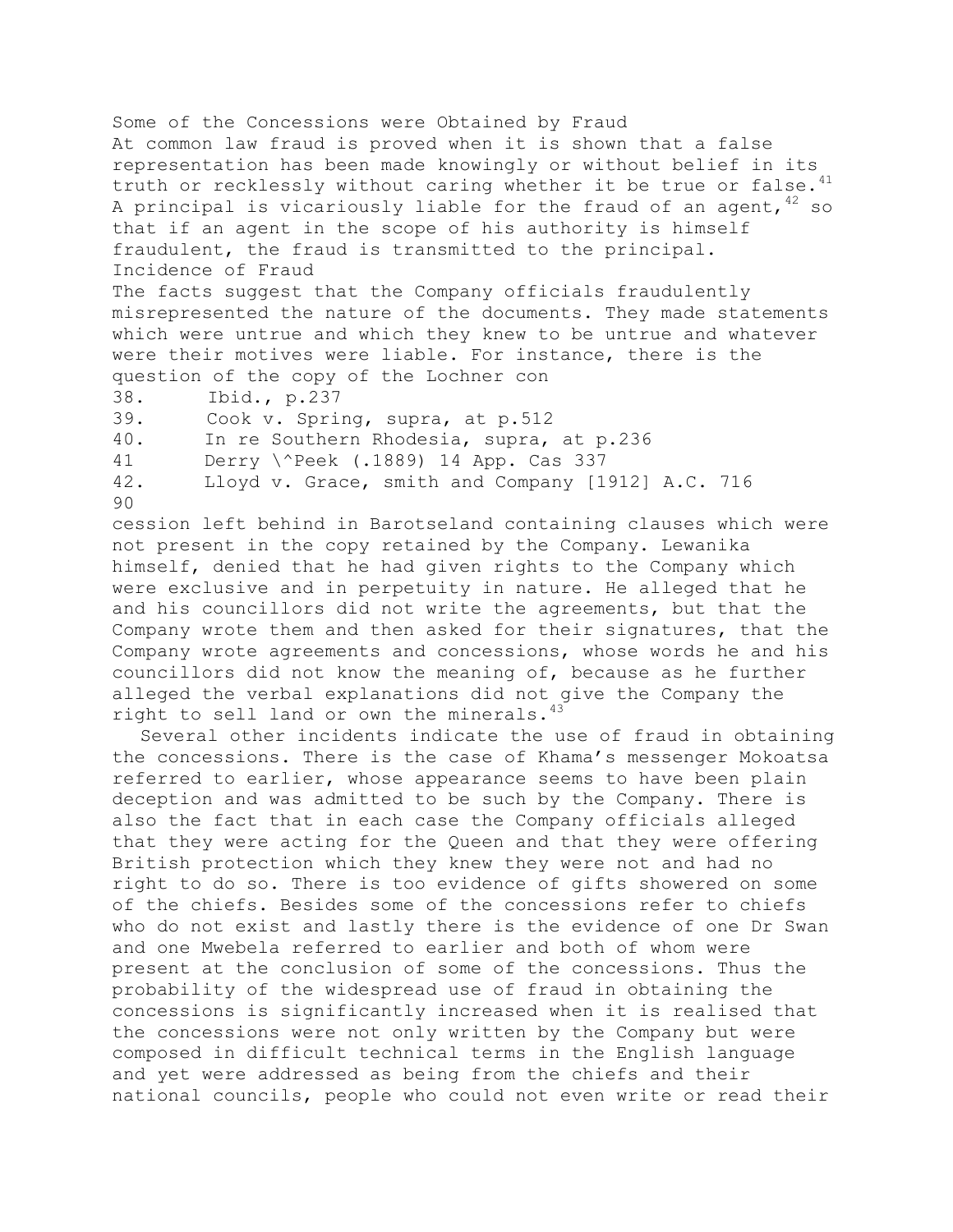own names in their own language. 44 43. Letter from Lewanika to the Queen. 1 November, 1890. No. 119\*F.O. Con. 6178 44. For instance they contained such phrases as '1 further declare that I hereby also transfer, assign and make over to the said Company all minerals, mining rights, game reserves and all taxes and tolls and duties and privileges of what ever sort and kind which at present appertain to the territory hereby transferred' — See concession obtained by Sharpe from Chief Fuji File No. 35, ZA/1/90, (National Archives), (Lusaka). In re Southern Rhodesia, when referring to the need to examine concessions obtained from African chiefs closely, the Privy Council sarcastically state... 'but their Lordships are relieved from the duty of inquiring into the (P.T.O.) 91

Legal result where concessions were obtained by fraud A representation is only material if it is one of the causes that induces a contract. $45$  These statements made by the Company officials were likely to be very effective. Most African chiefs were eager to get British protection because of the tribal wars that were prevalent during the period. The Company statements were intended to exploit this and cause, and in fact they appear to have caused, the chiefs to make the contracts.

It could, however, be argued that in some cases the chiefs were motivated by monetary gains. But at common law once it is shown that a representation was calculated to influence the judgement of a reasonable man, the presumption is that the representee was so influenced, and a rebuttal of this is not proved by suggesting that there were other contributory causes which played a substantial part. $46$  Generally fraud renders a contract voidable at the instance of the party deceived. It remains binding until set aside. $47$  In any action brought to enforce it the party deceived can assert his right to have it stated as void.<sup>48</sup> If he elects to disaffirm, there are several courses open to him. He may repudiate it without resort to legal proceedings in which case repudiation becomes effective as soon as he does all he can in the circumstances to make it known that the underlying principle should be that a purchaser should be allowed to keep what he has fraudulently.obtained. $49$  Lewanika before he died repudiated his concessions with the Company several times as shown in the previous chapter, a matter which was ignored by both the crown and the Company.

In the preceding pages we have suggested that the Company did not acquire any mineral rights as a result of the concessions. It remains

circumstances under which this grant was made by the fact that competent officials reported to the High Commissioner, after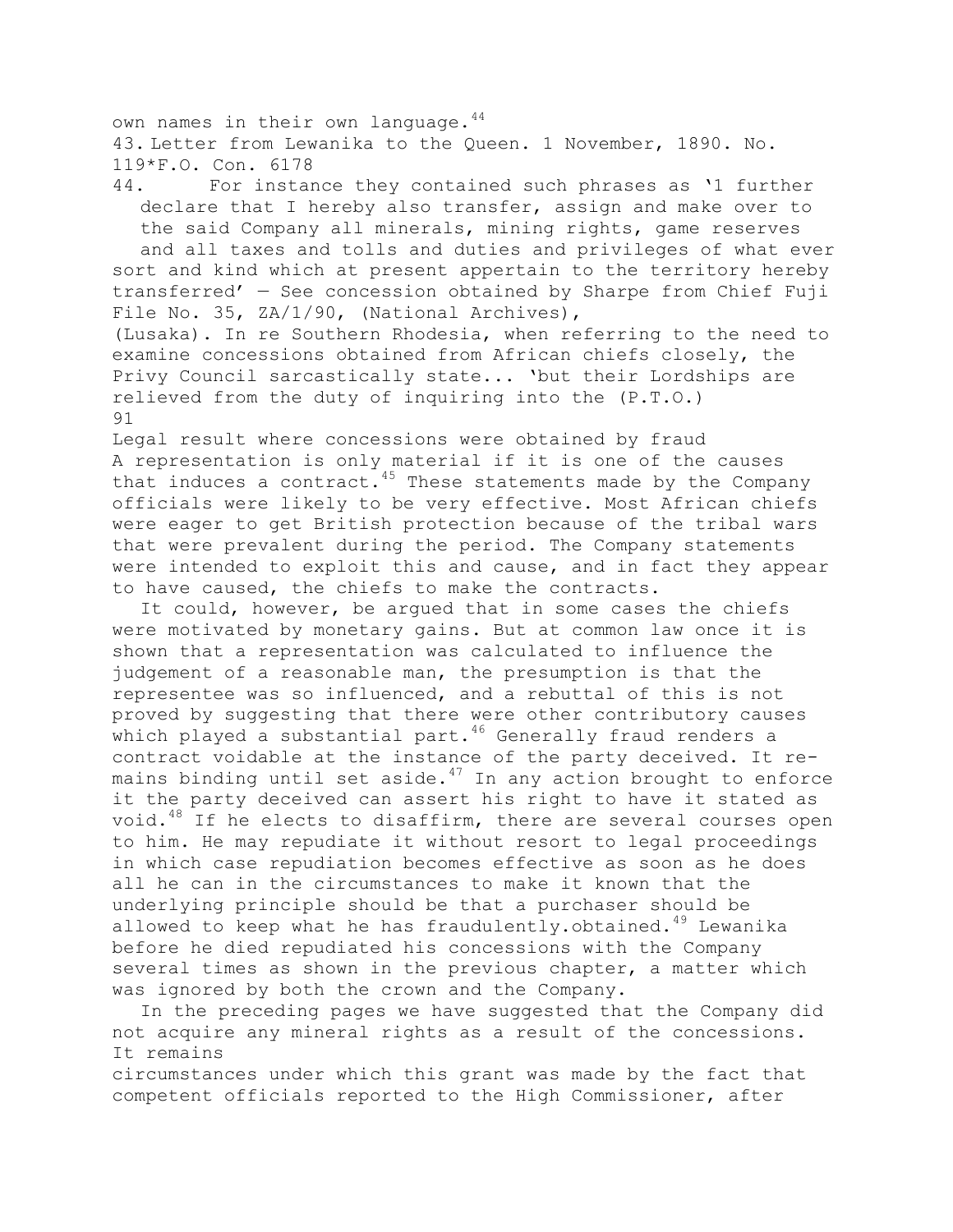making full inquiry under his direction, that the concession had been properly obtained and that its terms correctly expressed Lobengula's intentions and exactly reflected his understanding of the matter. This is a testimony to his enlightenment and acumen, which perhaps goes beyond what might have been supposed'. Supra, p.236. 45. See Smith v. Chadwick (1884), 9 App. Cas. 187 and Paxman v. Union Assurance Society Ltd. (1923), 29 L.T.R. 424. 46. Edgington v. Fitzmaurice (1885) 29 Ch. D. 459 47. Ansom v. Smith (1881), 41 Ch. D. 348 at p.371 48. Derry v. Peek (1889), 14 App. Cas 337 Newbigging v. Adam (1886), 34 Ch. D. 582; and also Carand Universal Finance Company Ltd., v. Cadwell| [1963], 2 All E.R. 547. 49. Harper v.' Webster 1956 R. & N. 10. 92 to be determined whether the Company did acquire them subsequently through a grant legislation at the instance of the British government or by some other competent authority. Effect of Legislation on the Company's Position In considering this question, we need first to determine when the mineral rights became the property of the Crown and secondly an examination of the true construction of the legislation concerned. Land was vested in the Crown At common law, communal title to land by the native inhabitants of a territory which was acquired by the Crown is recognised as a legally enforceable right. This is probably an instance of common law applying existing international rules, in this case, the already well established and unquestionable proposition that a change of sovereignty does not affect existing private rights. As early as the sixteenth century this principle had been considered to apply to the Indian tribes in America.<sup>50</sup> Indian land tenure systems were seen as constituting distinct patterns of rights not derived from the common law but recognised by it. Several judicial decisions give support to this principle.<sup>51</sup> Blackstone's Commentaries state that there was a distinction between settled colonies where the land, being a desert and uncultivated, was claimed by right of occupancy, and the conquered or ceded colonies. The difference between the laws of the two kinds of colonies was that in those claimed by right of occupancy all the English laws which were applicable to the Colony are immediately in force on its foundation, but in the conquered or ceded kind the colony may have a law of its own and that law remains in force until altered. Blackstone's statement of the law has been followed by many judicial decisions<sup>52</sup> although this distinction was somewhat blurred by the Foreign Jurisdiction Act of 1890. In this Act it was provided that the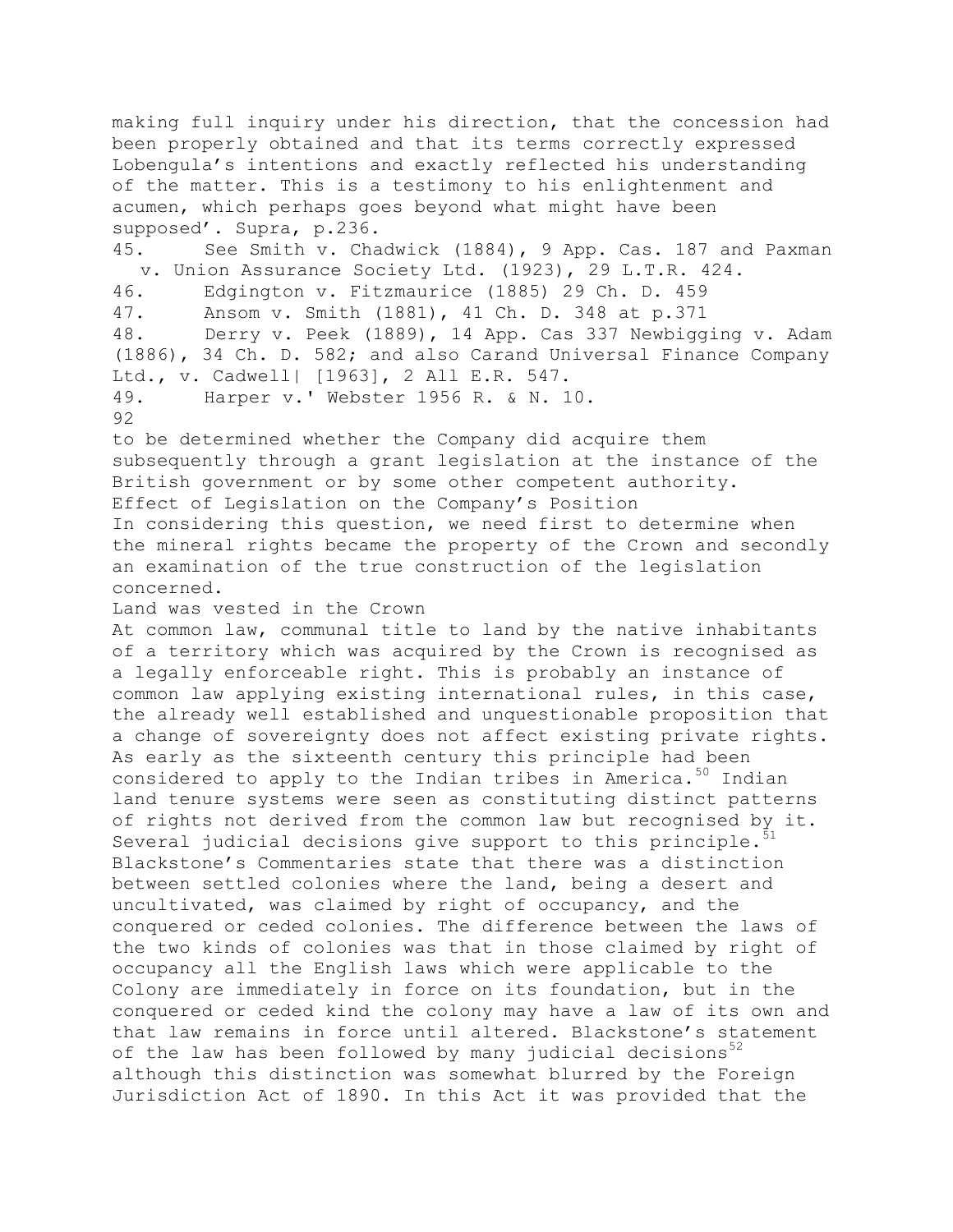jurisdiction held by the Crown shall be enjoyed in the same and as ample a manner as if Her Majesty had acquired that jurisdiction by the

50. See Tee-Tit-Ton Case 348 U.S. 278

51. Tijani v. The Secretary Southern Nigeria where Viscount Halden stated 'a mere change in Sovereignty is not to be presumed as meant to disturb rights of private owners', supra, p.12. See also Oyekan v. Adele supra, at p.789, for a similar statement of the law.

52. Campbell v. Hill 98 E.R. 1045 at p. 1047. 93

cession or conquest of the territory. However, the meaning of this Act has been a subject of judicial interpretation which has left Blackstone<sup>-</sup> rule intact.

It has been stated that:

The language does not assimilate the jurisdiction exercised in a foreign country either in nature or degree, to that which belongs to the Crown in a conquered territory. Its object is simply to provide that such jurisdiction as may have been acquired by express consent or sufferance of the foreign state shall be exercised by the Crown precisely as if it were exercised by sole virtue of the prerogative. $53$ Several other cases support this opinion.<sup>54</sup>

Applying to Zambia the law as stated by Blackstone which as we observed in an earlier chapter was never a conquered territory places the country into the category of countries where local law of the people continued to apply until it was altered. In fact at various times this recognition of customary law was buttressed by statutes in Zambia.<sup>55</sup> Thus for legislation to extinguish customary rights it must be explicit.<sup>56</sup> A point which means that legislation must reveal a unit of intention to extinguish the rights in question. This can be done if the legislation in question clearly states its intention to achieve the desired results. In this respect we can therefore observe that although the British government did grant the British South Africa Company the right to own land in  $1889,$ <sup>57</sup> and in 1911 granted<sup>58</sup> the right to alienate such land, a right which the Crown later revoked (as it transferred in 1924 to the Governor the right to alienate land in the name of the Crown and on its behalf which could

53. Hall, a treatise on the Foreign Powers and Jurisdiction of the British Crown, 1894, pp 11-12; See also Sobhuza v. Miller [1926], A.C. 518.

54. E.g. Nyali Ltd. v. Attorney-General, per Lord Denning [1956], 1 Q-E). ]. at p.9

1. at p.9.

55. E.g. Royal Charter of Incorporation of the British South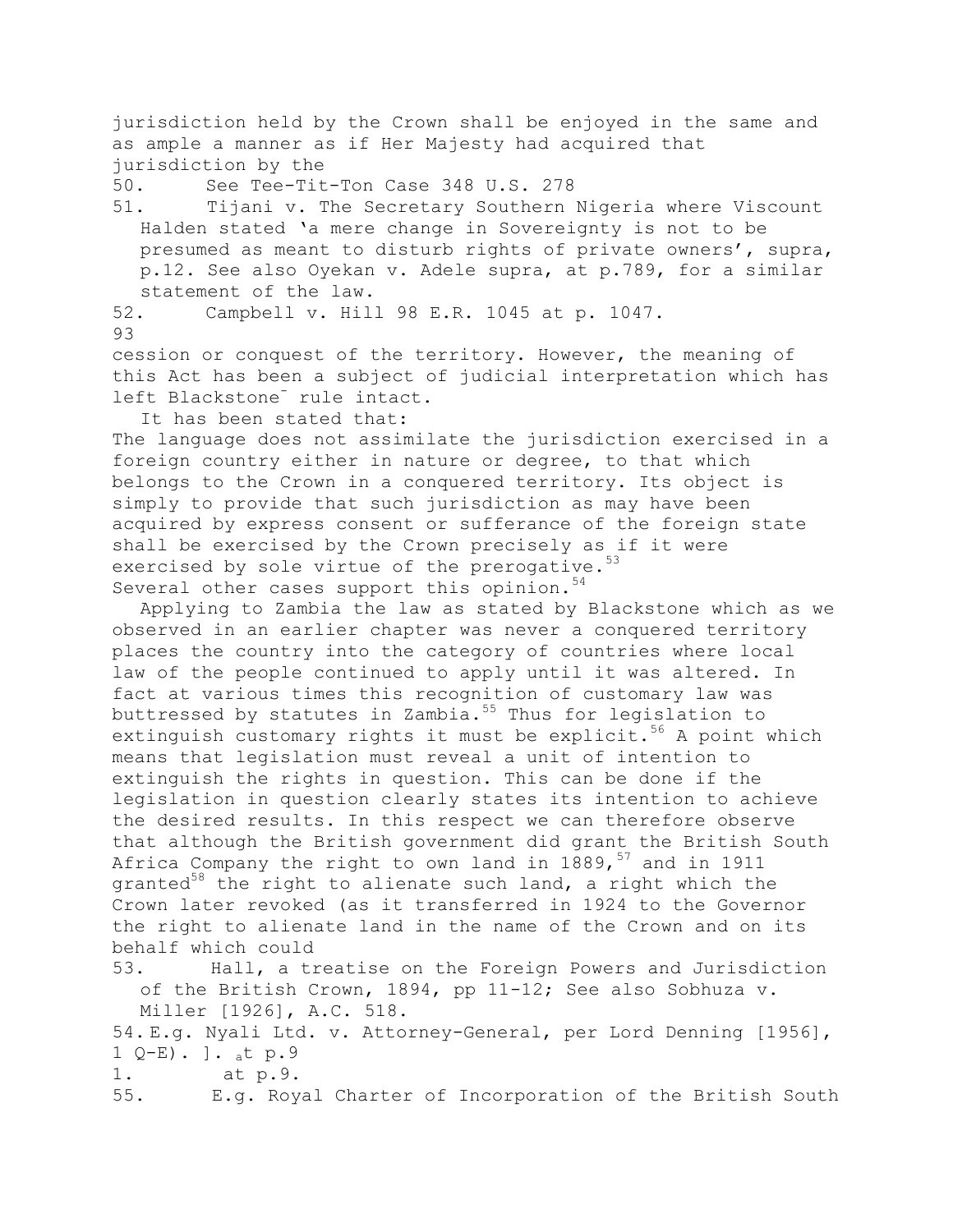Africa Company, 29 October, 1889, Clause 14; Barotseland North-Western Rhodesia Order in Council, 1899 Article 9; North-Eastern Rhodesia Order in Council 1900, and Northern Rhodesia Order in Council, 1911. 56. Colder v. Attorney-General of British Columbia (1969), 7 D.L.R. 59. 57. Royal Charter incorporating the British South Africa Company, 29 October, 1889, s.3. 58. Northern Rhodesia Order in Council, 1911, s.40. 94 lawfully be granted or disposed of by the Crown,  $59$ ) it was not until 1928 that it extinguished African land rights.<sup>60</sup> In that year machinery was needed by which African land rights over land granted or available for grant to non-Africans for economic development could be extinguished. This led to the passing of the Northern Rhodesia (Crown Lands and Native Reserves) Order in Council. By this Order in Council, land (other than land in Barotseland, the freehold areas vested in the British South Africa Company, and land alienated by that Company before 1 April, 1924, or in perpetuity by the government of Northern Rhodesia between April, 1924 and 22 March, 1928) was divided into Crown lands and Native Reserves. All rights of the British Sovereign in or in relation to the Crown lands were vested in and made exercisable by the Governor who was empowered, subject to the provisions of any law and of any directions given to him by the Secretary of State, to make grents and disposition of Crown lands. In the same legislation the rest of the land was vested in the Secretary of State and set aside in perpetuity for the sole and exclusive use and occupation of the Natives of Northern Rhodesia.

Here it could be submitted that after customary land rights were extinguished by this Order in Council, the minerals were vested in persons and entities in whom the Order vested the land and as detailed by it, i.e. in the three freehold areas in the British South Africa Company, in unalienated Crown land in the Crown, in alienated lands to the various persons to whom such land had been alienated, and in the Native Reserves in the Secretary of State. As at common law minerals are part and parcel of the land,  $61$  and consequently the owner of land is entitled prima facie to everything beneath or within it down to the centre of the earth. If land is acquired, the estate thus acquired includes minerals which at the time of acquiring the interests had not been severed in right or in fact. The ownership in the minerals under the land, however, may 59. Northern Rhodesia Order in Council, 1924, s2; for Governors powers see s. 14.

60. Northern Rhodesia (Crown Lands and Native Reserve) Order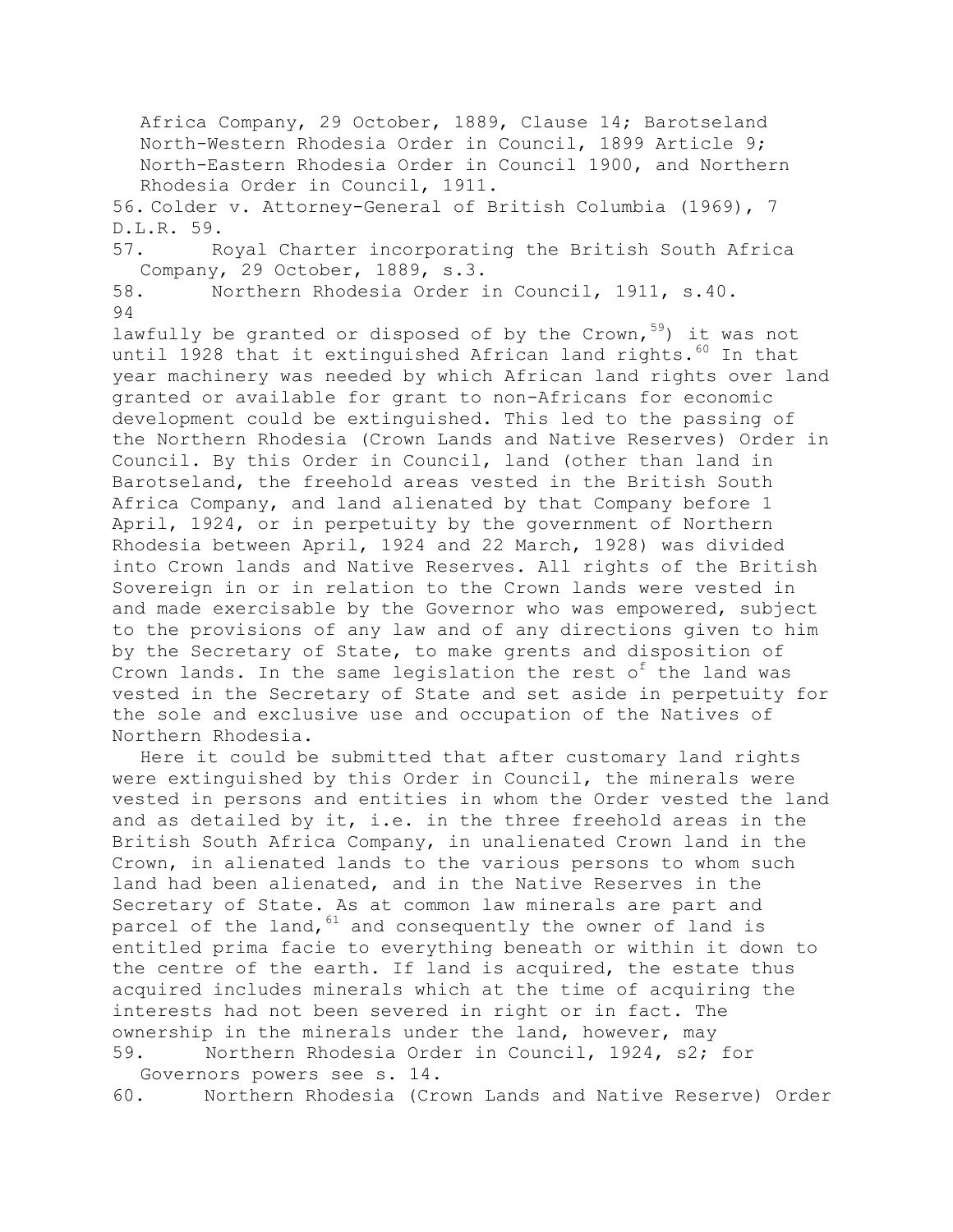in Council, 192S. In its preamble the Order clearly states that its purpose is to declare land within Northern Rhodesia Crown and uses explicit sections, e.g. s.6 reads 'the lands described in the schedule here to and known as Native Reserves, as also the appendant rights setforth in the said scheme, are hereby vested in the Secretary of State...' See also ss3 and 4 dealing with Crown land granted to the Company and land alienated by the Company. 61. Seddon v. Smith (1877), 36 L.T. 168. 95 be severed from the ownership of the surface. And minerals so severed become a separate tenement, capable of being held for the same estates as other hereditaments and with the like incidental rights of ownership.<sup>62</sup> Where this has happened, it has been done by conveyance of minerals excepting the surface<sup>63</sup> or by an Act of Parliament as in the Zambian Mines and Minerals Act. The Company claimed title to mineral rights which until severence remained in the owner of the land, yet there is nothing in any of the concessions or Orders in Council which could possibly be interpreted as severing title to minerals from land ownership. The government had no power, apart from any provision in the statutes (and there appears to have been none), to deal with minerals except in so far as they passed under the common law by a grant of the law. The passing of the 1928 Order in Council itself is further support for the argument advanced above, since the situation was otherwise it would not have been necessary to execute the Order. The admission in the various legislation prior to this order that all minerals belonged to the British South Africa Company with no separate ownership of unserved minerals legally possible and customary land rights still in force, were merely mistaken admissions that the Company had rights which in fact could not actually belong to it. Thus the legislation was entirely nugatory and without any operative effect at all. Legislation and the rights in the Company The main argument here is that most of the legislation passed in relation to mining rights did not suffice to rebut the presumption of the ownership of minerals arising from surface ownership.<sup>64</sup> Thus since the concessions did not operate to vest the mineral rights in the Company, for the reasons discussed earlier, it was necessary to have a vesting statute. There is no doubt that none of the statutes could be said to have vested such mineral rights in the Company. $^{65}$  Partly this is because most of the legislatures that passed the enactments in question were all of limited authority and partly because the laws in question have general laws which would not be expected to deal with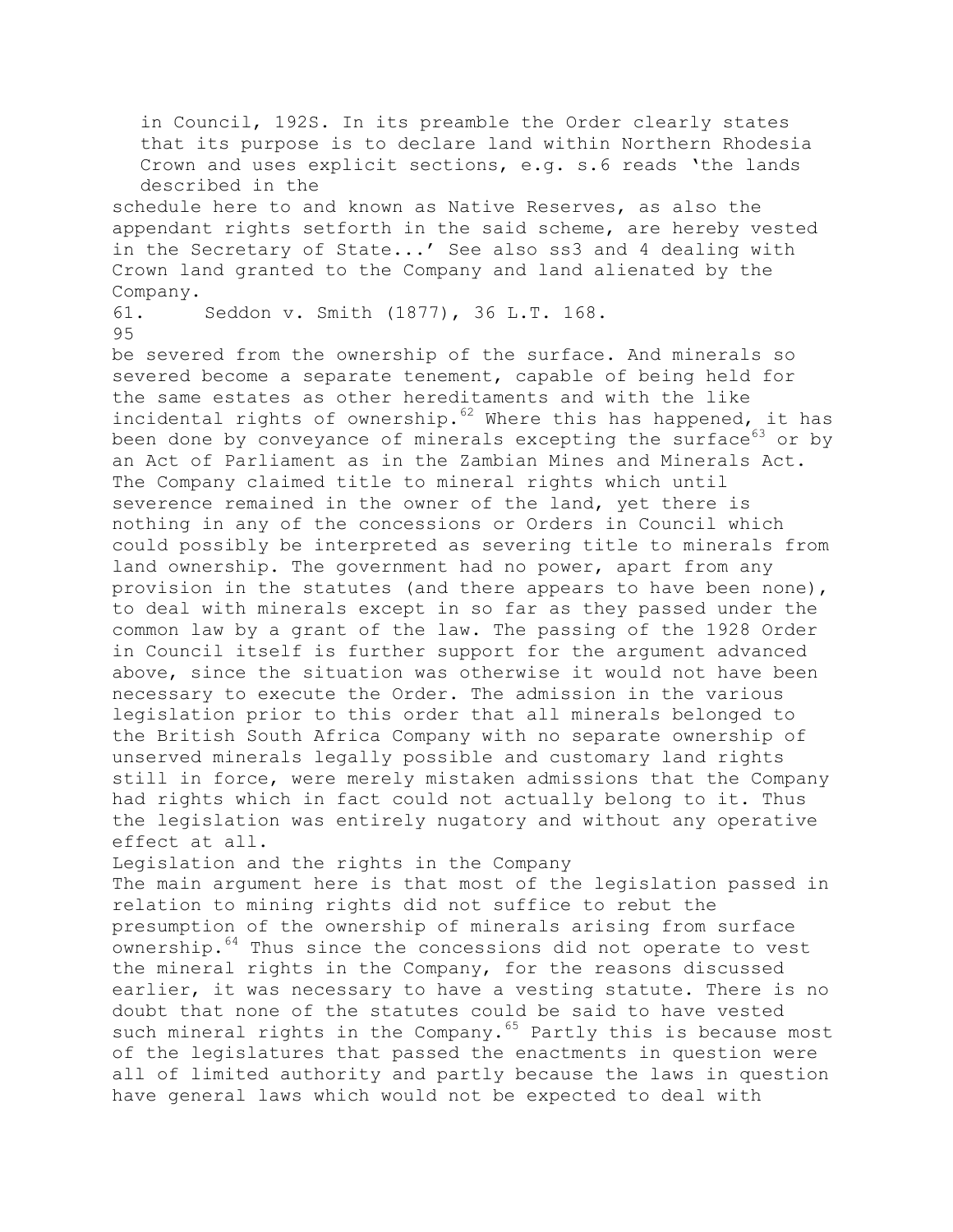```
private rights whose terms
62. Cox v. Clue (1884), 5 C.B. 533.
63. Ibid.
64. Humphries v. Broaden (1850), 12 O.B. 739.
65. Howley Park Coal and Cannel Co. v. London and North 
  Western Rail Co [1913], A.C. 11.
```
96

required to be examined with some strictness.<sup>66</sup> The same contention applies to any of their clauses that claimed to be for the private advantage of the Company.<sup>67</sup> This consideration is particularly important here where, for part of the time the legislature was itself controlled by the party in whose favour the enactments were being passed, and where throughout the period, all legislation relating to minerals had to be approved by the same party, without doubt a person with power to, legislate could do so for his own benefit,  $68$  but the courts today might not follow this reasoning as what is here being dealt with is essentially a privilege and not anything else. $69$ The 1912 Mining Proclamation

Before dealing with this legislation, it is important to refer briefly to two Orders in Council which made references to mineral rights, namely the Company's Charter and the 1911 Order in Council.

T he Company's Charter of 1889 gave no rights of property or power of administration, but only capacity to acquire them. It recited certain concessions or agreements which had been obtained from native chiefs, and one of its clauses empowered the Company to hold their full benefit so far as valid for the purposes of the Company.<sup>70</sup> The 1911 Order in Council on the other hand granted powers to the Company as a government to grant land and mineral rights.<sup>71</sup> These powers were revoked in 1924 when the Company ceased to be government. $72$ 

Having mentioned the two orders in Council in this respect, the 1912 Mining Proclamation was the first formal mining legislation and in its preamble it stated that: Whereas the right of searching and mining for and disposing of all minerals and mineral oils in Northern Rhodesia notwithstanding the dominion or right which any person, company syndicate or partnership may

66. Attorney-General for Ontario v. Reciprocal Insurers (1924), A.C. 337.

67 Union of South Africa (Minister of Railway) v. simmer and Jack Proprietary (1918) A.C. 603; See also Commissioner of Public Works (Cape Colony) v. Logan [1903] A.C. 335

68. Philip v. Eyre (1869), 5 Q-B. 225.

69. R.v. Lord Crewe [1910] 2 K.3. 628.

70. Royal Charter of Incorporation of the British South Africa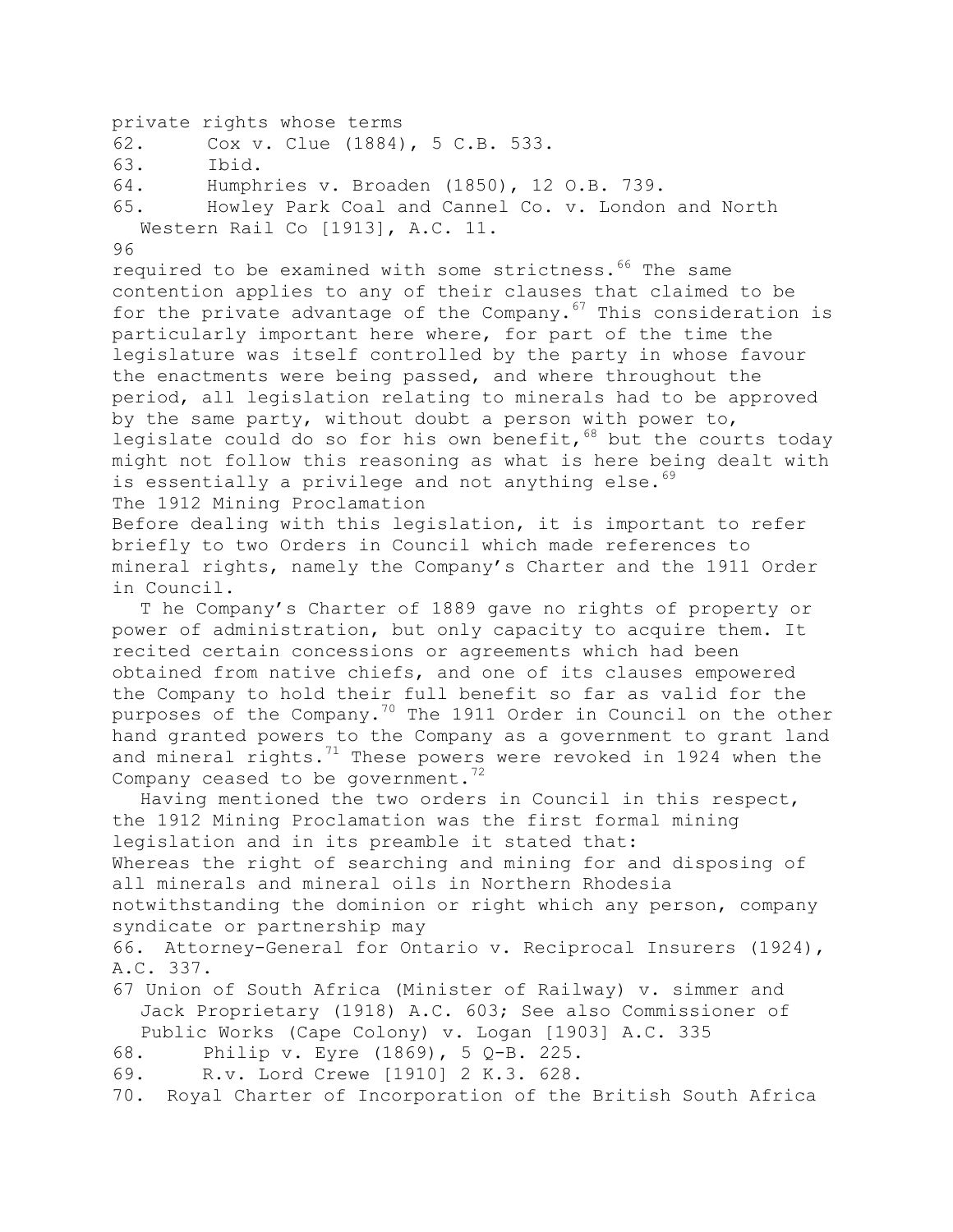Company, 29 October, 1889, clause 2. 71. Northern Rhodesia Order in Council, 1911, S.40. 72. Northern Rhodesia Order in Council, 1924, S.2. 97 possess in and to the soil on or under which such minerals and mineral oils are found or situated is vested in the British South Africa Company<sup>73</sup> However this recital was not conclusive evidence as to the ownership of mineral rights in Northern Rhodesia nor did it vest them in the Company. A mere recital in a statute, though admissible in evidence as proof of the facts recited<sup>74</sup> is not conclusive, and a court is at liberty to consider the facts or the law to be different from the statement in the recital.<sup>75</sup> Thus the recital in the 1912 Mining Proclamation can well be read as meaning that the rights mentioned belong to the British South Africa Company as a government, and not to it beneficially, or alternatively, it may well be that the recital is not conclusive as to the truth of its allegation,  $7^6$  or it may be disregarded as a mis-recital.<sup>77</sup> Such mis-recitals have been held not to be absolutely unknown even in acts which have been framed by skilled and careful draftsmen.<sup>78</sup> However that may be, this is also a case where the variation between the recital and the earlier documents make its accuracy suspect. At most it amounts to nothing more than a statement that the Company has certain rights which are certainly not exclusive or vested as every claim taken out under the later provisions of the Ordinance limited the area over which these rights could be exercised. But the claim of the right of interference with private land, advanced for the first time here, makes it fair to suppose that at this date the Company had already realised that any rights they might have acquired depended solely on their land ownership and did not extend to land in other ownership and as such they sought to enlarge their rights if possible by this recital. The 1958 Mining Ordinance The 1958 Mining Ordinance in its section 3 did, after vesting the minerals throughout Zambia in the Crown, state that: 73 Mining Proclamation No. 1 of . 1912. 74 Sturla v. Freccia (1879), 12 . Ch.D. 411. 75 Kent Coast Rail Co. v. . London, Chatham and Dover Rail Co. (1868), 3Ch. 556; and also Houghton v. Fear Brothers Ltd., and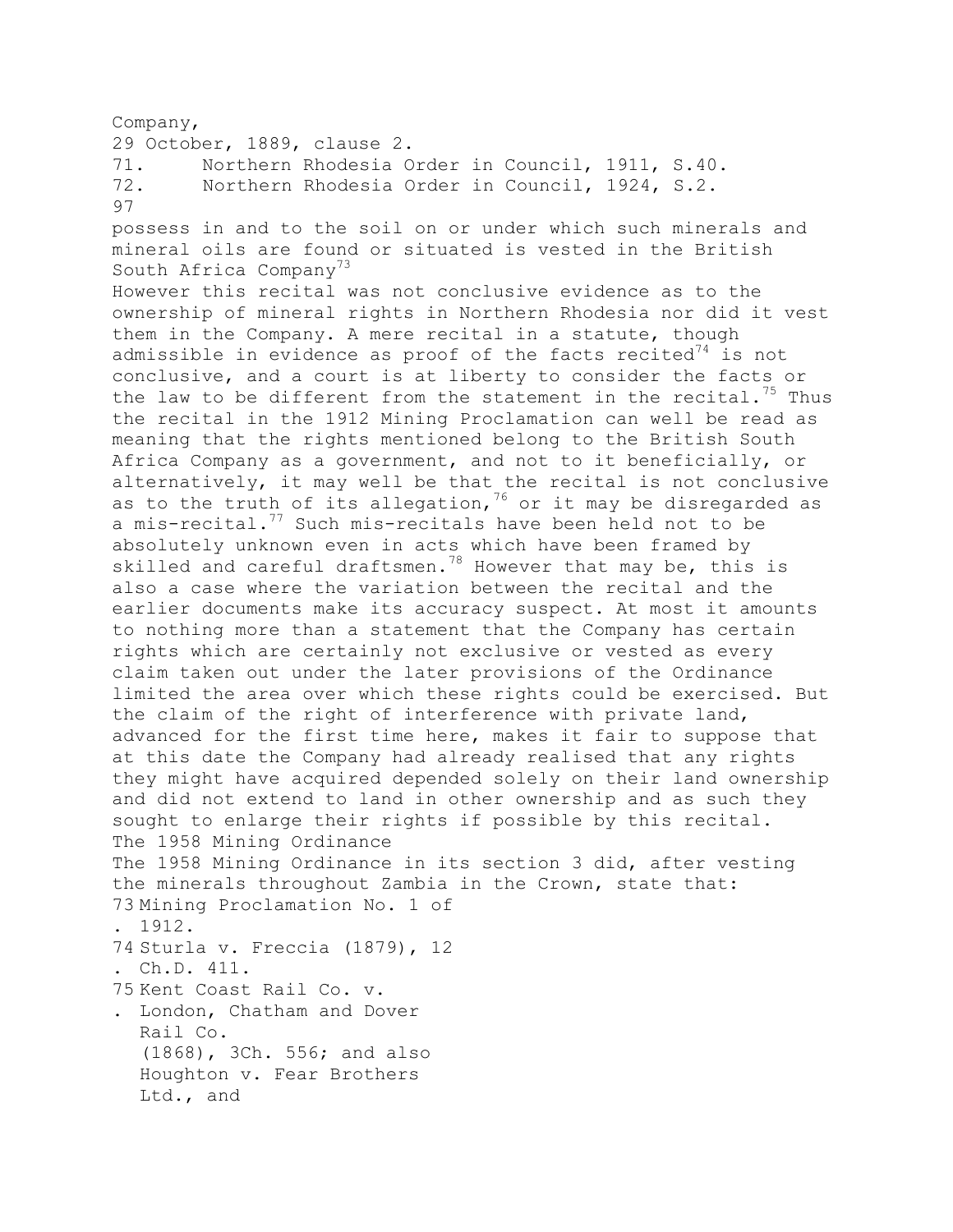```
Willsher, [1913), 2 K.B. 342.
76
Merttens v. Hill [1901] 1 Ch. 
.
842 at p.852.
77
Headland v. Caster [1905] 1 
.
K.B. 231.
78
Ibid., p.231.
.
```
98

Nothing in this section (a) shall operate to vest in Her Majesty any right of ownership in, of searching or mining for minerals, mineral oils or natural gases which is now vested in the Company.<sup>79</sup>

Again this provision did not suffice as being able to grant mineral rights to the British South Africa Company. It merely makes a statement that certain mining rights are vested in the Company but does not purport actually to vest them, or to give any foundation for the statement thus made. In fact it offers a sharp contrast in construction to section 3 vesting the minerals in the Crown which declares that:

All rights of ownership in, of searching and mining for and of disposing of all mineral oils and natural gases are hereby vested in Her Majesty notwithstanding any right of ownership or to any minerals, mineral oils or natural gases or in or to the soil on the or under which such minerals, mineral oils, or natural gases are found or situated.<sup>80</sup>

Until this legislation was passed the legal title to the minerals between 1928 and 1958 remained in the owners of the land where they had been vested by the Northern Rhodesia (Crown Lands and Native Reserves) Order in Council of 1928 and which as shown earlier was valid under common law principles of land tenure and also by reason of the absence of any legal severance of the title to minerals from that of the land before them. The statement in the legislation that certain rights belonged to the Company was erroneous as there were none since the Company never owned the land as unsevered minerals cannot be the subject of separate ownership from land ownership. Thus, the vesting of mineral rights in the Crown in 1958 constitutes in itself a positive and practical recognition of i he contention discussed here in that it implicitly recognised that until that lime mining rights were not vested in the Crown alone but in all land owners. Consequently the Crown could not have been the source of the Company's title to minerals, since if the righ s were not owned by surface owners there would not have been any need for vesting the minerals in

79. Mining Ordinance, 1958, s.3 (2). 80. Ibid.

99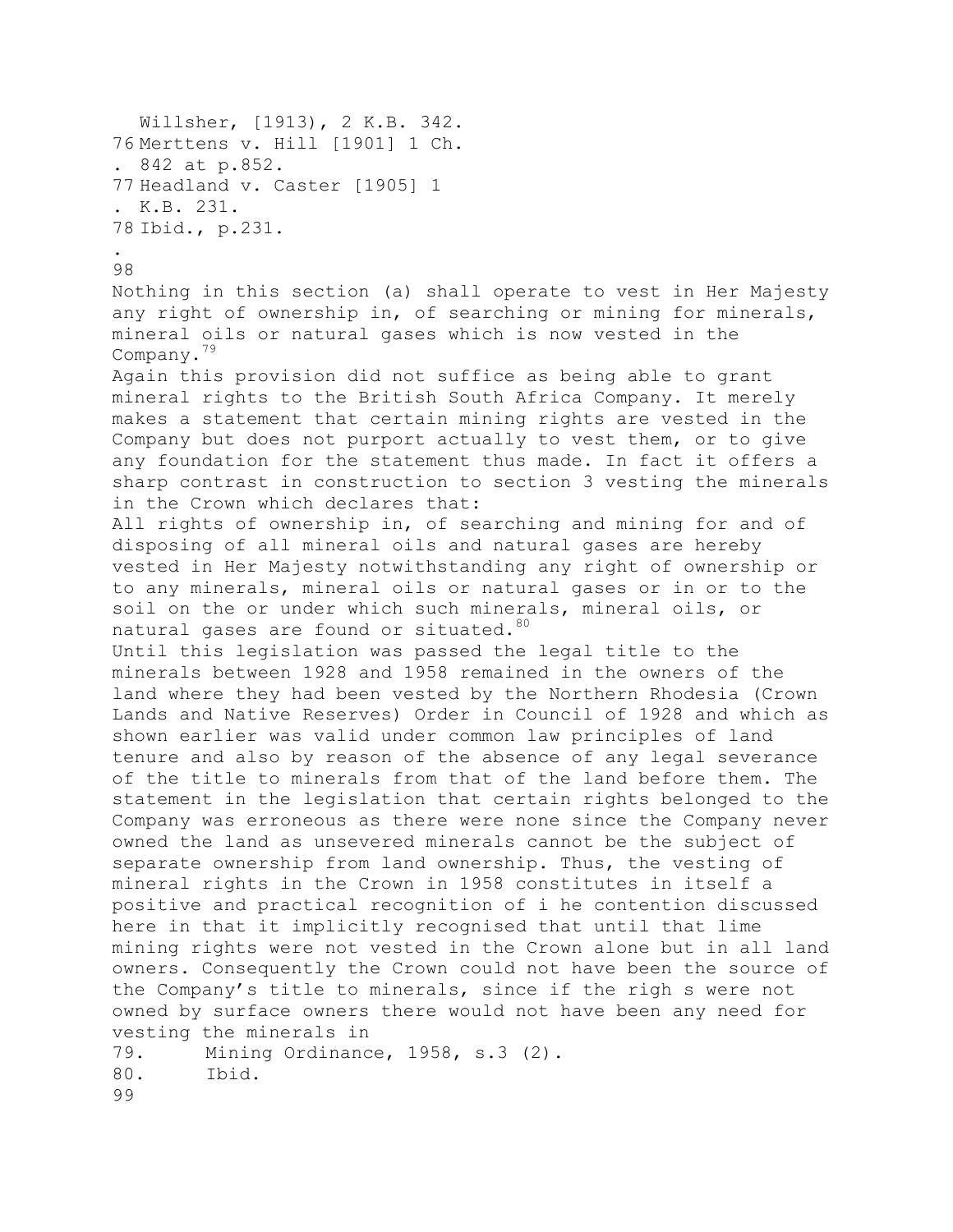the Crown and the severing of ownership of minerals from the ownership of land which this Ordinance actually effected. Taking the position of ihis contention in respect of the Company, if the company already owned these rights, what was the neeed of its making the statement contained in the 1958 Ordinance? It would seem that the Company knowing it had not secured these rights attempted here to strengthen its position by transferring its claims from a mere recital where it was placed in the 1912 Proclamation to a substantive section in the 1958 Ordinance.

By implication this suggests that there was a reason for this difference as no change would be made in dealing with the same subject unless the object was either to limit, or at least vary, the exercise of the claim made, or alternatively to provide an additional mode of attaining the subject previously aimed at. And by the same contention if a statute records existing powers, nothing would be gained by its enactment as nothing would be added to the existing law. $81$  Hence, it could be submitted that this provision did not alter the Company's position at all and that the reason for making it was that this was not a true vesting section it requires a very clear and unmistakeable language in a subsequent statute to revive or recreate a void right.<sup>82</sup> In the case of a corresponding section under construction in an Australian case Colonial Sugar Refinery Co. v. Melbourne Harbour Trust Commissioners, 83 the section was held not to vest any rights in the Company involved for the first time or as it was put by the court:

It is not a vesting section in the sense that it operates to transfer any lead at all. It refers to the vesting as a state of things already accomplished.  $84$ 

or later in the same judgement:

The circumstances existing are to continue to have the same operation and effect as they would have had without the section. 85

81. Attorney-General v. De Keyser's Royal Hotel, (1920], A.C. 561.

82. Lauri v. Read [1892] 3 Ch. 402 at p.420.

83. Colonial Sugar Reßnery Co. v. Melbourne Harbour Trust Commissioners [1927] A.C. 359.

84. Ibid., p.360

85. Ibid., p.361 See also Nireaha Tamaki v. Baker [1901] A.C. 567.

100

Section 3 cannot be construed as having been intended to be an interpretation of the preamble in the 1912 Mining Proclamation either. For although Parliament can by statute declare the meaning of previous Acts, and it is competent for parliament to do so even though its declaration offended the plain language of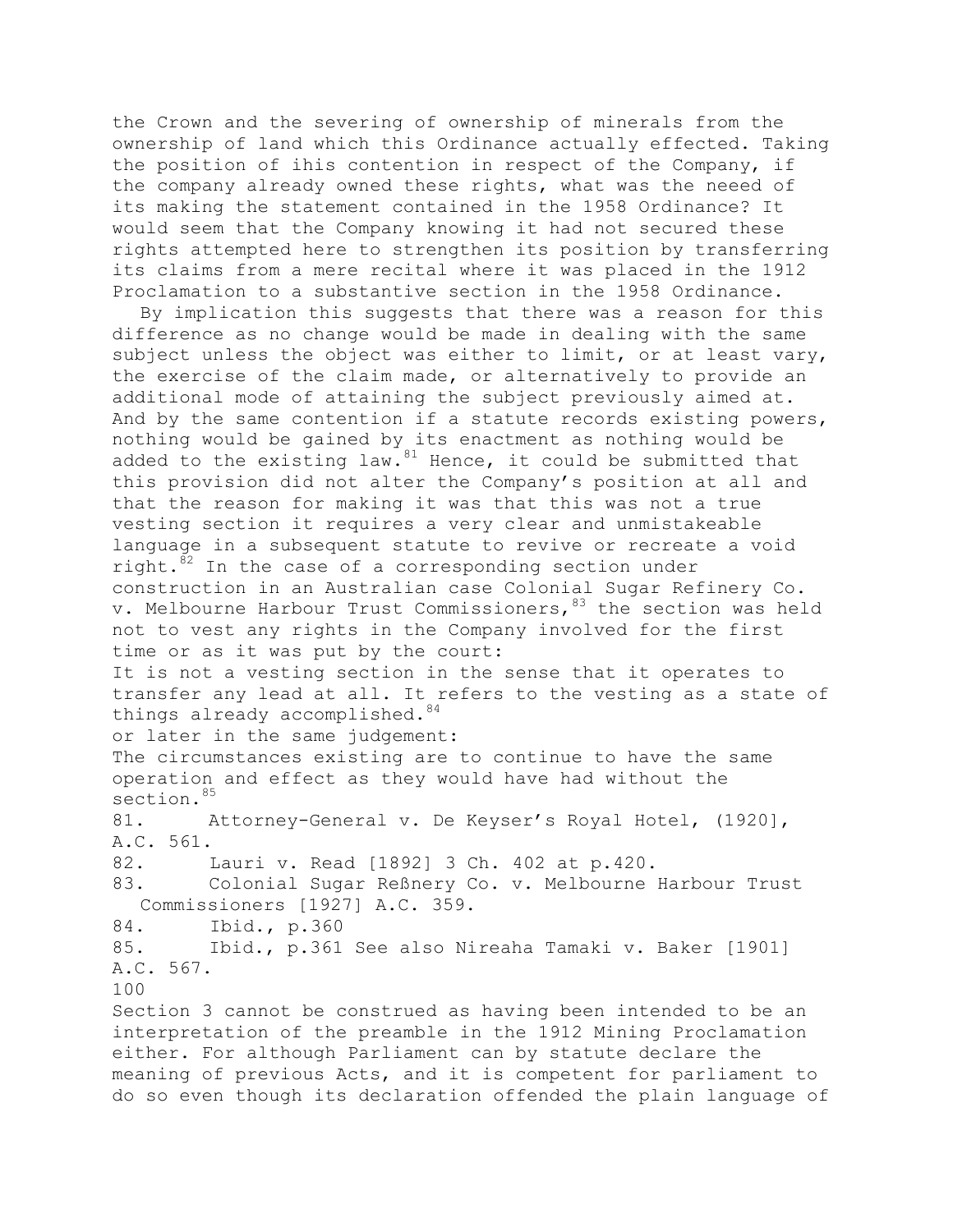the earlier Act,  $86$  it would be an unnecessary step to take unless it were intended and this contrary to the general principles of legislation, to make the explanatory Act retrospective, seeing that the subsequent statute could by independent enactment do what was desired. As has been suggested,  $8^7$  great unfairness may ensue if an interpretation which an act of parliament would fairly bear unaided by subsequent statutes was inferentially changed by other words in a subsequent act. In any case had this section been intended to be used as an intepretation section, it would have been easy and necessary to have used words to the effect that these rights always were, and should be taken to be vested, as had been done in some cases $88$  instead of making the bare statement that they were vested as was done in this ordinance.

It could be submitted in this respect that if a statement was erroneous it can be disregarded, as was held in some cases  $89$ which apparently overruled earlier decisions and that if a legislature had made a mistake only the legislature could correct it.<sup>90</sup> Thus this section in the 1958 Ordinance could alternatively, be regarded not as a mis-statement of fact, but as merely a legal opinion which was not to be looked upon as part of the law. For although the legislature can declare what the law is going to be, it cannot say what the law was.  $91$  It was held in Ormond Investment Company  $v$ . Betts<sup>92</sup> that a subsequent legislation, if it proceeded upon an erroneous construction of previous legislation, cannot alter that legislation. Later in the same case the House of Lords stated that the interpretation of an Act cannot be inferentially changed by other words in a subsequent Act. 93

86. Ormond Investment Company v. Betts, [19281, A.C. 143. 87. Armond Investment Company v. Betts [1927], 2 K.B. 346. 88. Ibid. 89. Colonial Sugar Refinery Company v. Melbourne Harbour Trust Commissioner,

supra, p. 123.

90. Labrador Company v. R. [18921, A.C. 104. 91. Princess Estate Cor. v. Registrar of Titles, [1911], T.P.D. 1076. 92. [1927] i K.B. 334 93. Ormond Investment Company v. Betts, [1928], A.C. 143, at p. 155

101

Therefore, the importance of any change of wording has been shown by several cases<sup>94</sup> because any change in the words of a statute imports vagueness as to what is really meant.  $95$  Besides the interpretation of such statutes which were urged upon the legislature by the Company were contrary to principles relating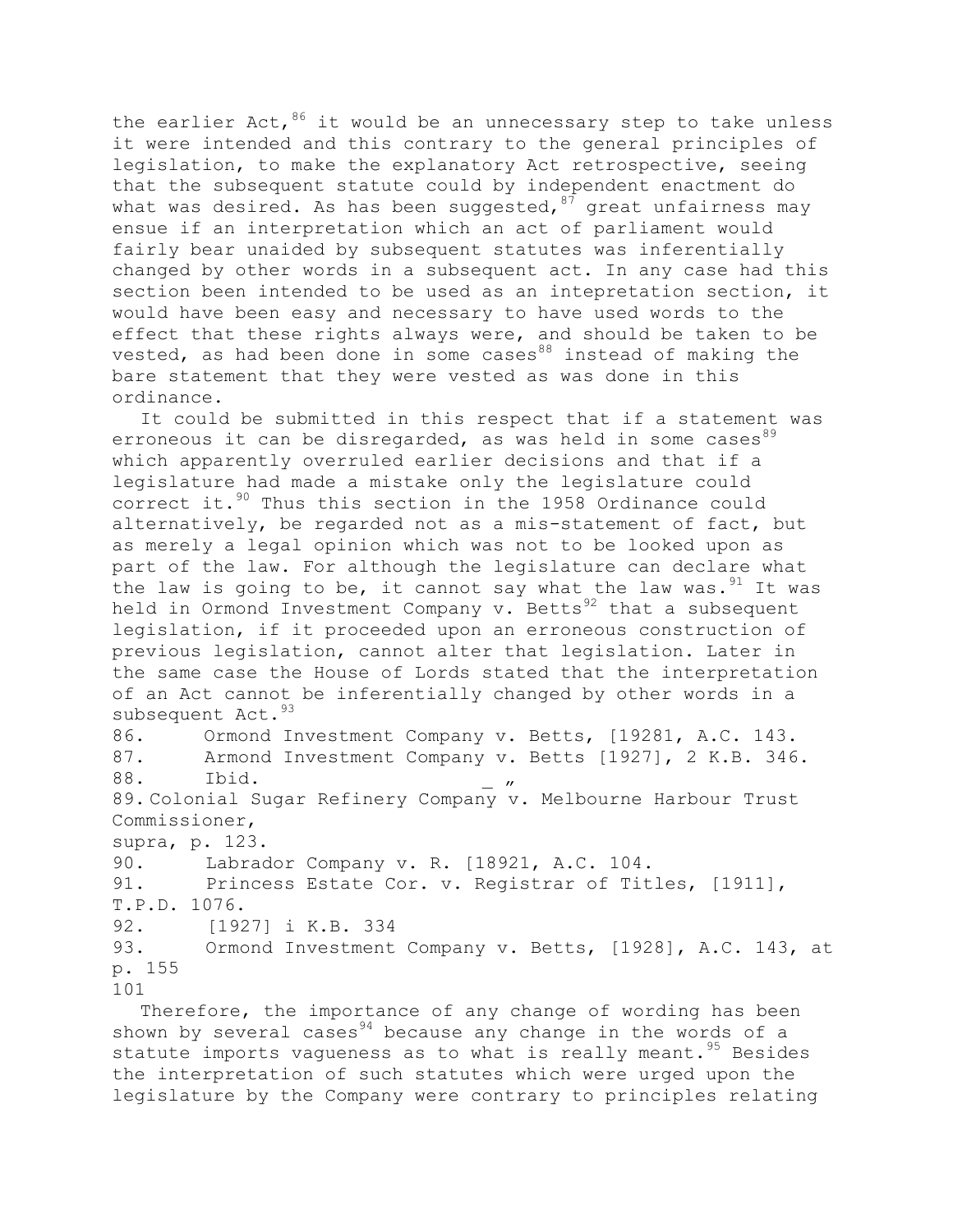to the construction of statutes. A statute is not to be construed so as to deprive a man of his property without his having an opportunity of being heard, unless it clearly appears that, that was intended. Thus, there seems to be nothing in the 1958 legislation indicative of the legislature having intended such a breach of natural justice.

The Matter of Levying Royalties

If the British South Africa Company owned exclusive mineral rights, there is no doubt that it could then levy royalties by agreement without any statutory authority,  $96$  but the miner received his rights from public officers and the officials were exempt from public liability. If the miner got his rights from the Company as owners of exclusive mining rights then the royalties would come to them as monies derived directly from the right to minerals,  $97$  but if the correct view be that he got his title from the state, and not at all from the Company, then the royalties were due to the state which gave the title. Hence such royalties were not a source of revenue connected with the mineral rights of the Company<sup>98</sup> and in the same way one can no more say that these were sources of revenue connected with the mineral rights, than that the purchase money for a thing is connected with the thing that is sold. They are a consideration for the rights obtained by the person exercising mining rights. The British South Africa Company could only be entitled to sources of revenue connected with mineral rights, i.e; which go with mineral rights, which are attached to them, and which the owner of the mineral rights can get by virtue of mineral rights, and not monies paid for the right to use such rights. The fact then that these royalties were levied under statutory authority raises a strong presumption that they were the property of the state, and not of

94. Esqumault Water Works Company v. City of Victoria Corporation,

[1907], A.C. 507.

95. Labrador Company v. R., supra p.120

96. R. v. Visagie, 1963-1964 Z and N.R.L.R. 140

97. Commissioner for Inland Revenue v. L.P. Syndicate Ltd., [1928] T.P.D. 199, at p.206.

98. Rocher v. Registrar of Deeds. [1911] T.P.D. 996, at p.998.

102

the Company. Thus, when they were expressed to be paid to the Company, it was the Company as government that the payment had to be made to, a presumption reinforced by the provisions giving officials powers in connection with them. Moreover, although in one sense these are a tax, royalties are really a reservation out of the grant of the right to mine by the owner of minerals"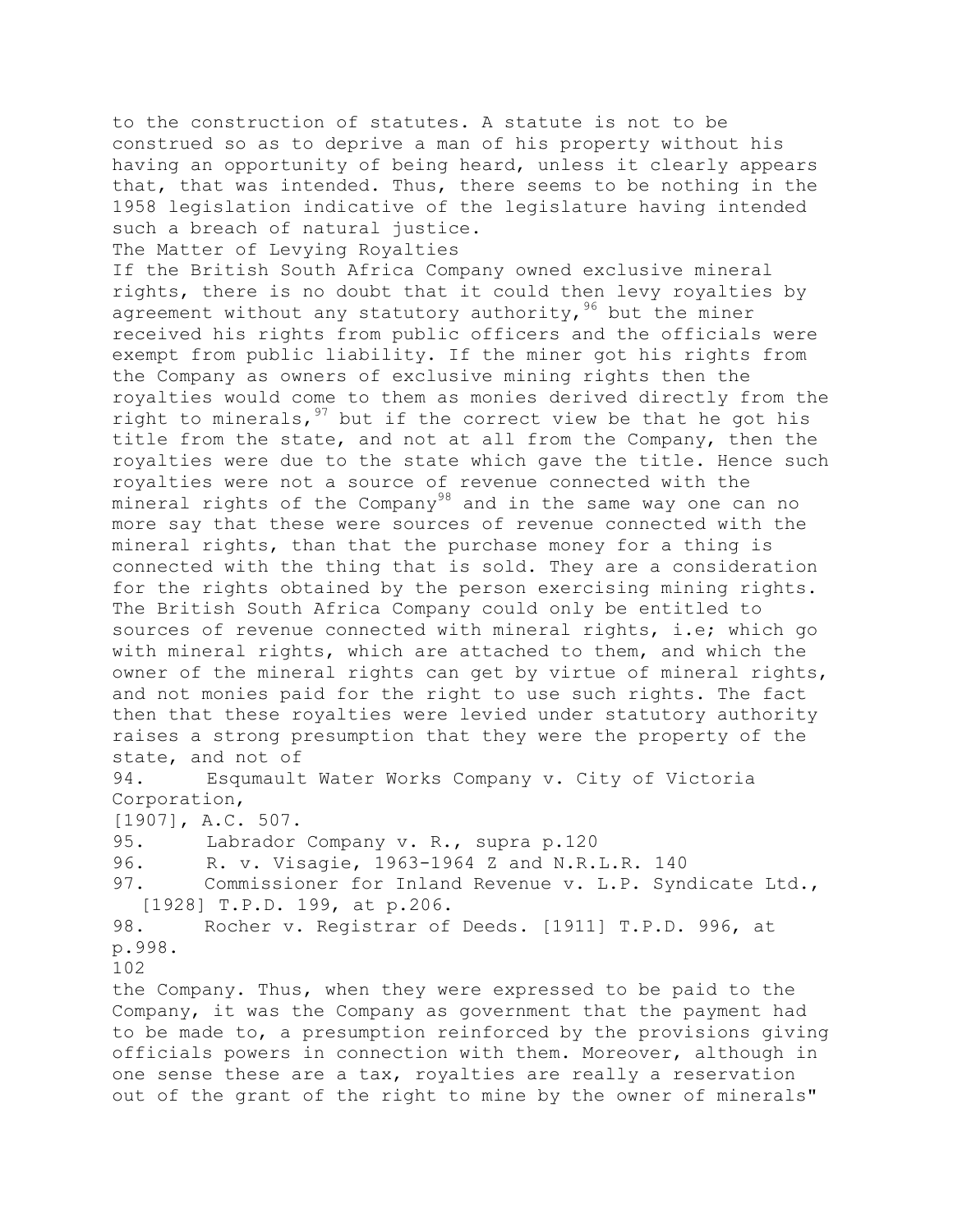and so are presumably due to the government. If this contention is not correct, the legislation which granted the royalty to the Company might as well be held to be obnoxious on the ground that the one thing that a subordinate legislature, cannot do is to levy a charge for the benefit of a private individual as that would not be a taxing measure and hence would be illegal. $^{100}$  In practice such a case would not arise although it seems however, that such a case did indeed arise in the legislative grant of royalties to the British South Africa Company, and that no doubt such legislation was therefore illegal.<sup>101</sup>

Also as the Company claimed mineral rights on the basis of grants it was necessary for it to prove the legal basis of its claim to the right to charge royalties. A royalty interest could perhaps have been created in favour of the Company by grant or by reservation or exception just like a mineral interest. This could have been done by the landowner conveying a royalty interest in the land. But a graver doubt exists still as to whether the minerals were due to the Company and this arose from the fact that no instrument existed granting the Company these rights.

This discussion leads us to the conclusion that with no separate ownership of minerals and royalty, all this legislation gave, whether in connection with vesting or royalties was nothing beneficial and was therefore entirely nugatory and legally unenforceable.

Recognition by the Crown as a basis for the Company's Claims Here, the issue is whether the Crown did anything that gave the Company a title to any mineral rights. It has been shown that the Crown had made no grant since recognition by the Crown as a source of title means

99. Chappelle v. R. [1904], A.C. 135.

100. Union of South Africa (Minister of Railways) v. Simmer and Jack Proprietary, [1918], A.C. 603.

101. Mchlary v. R. [1912], A.D. 199. 103

nothing unless it means that a grant of exclusive rights by the Crown is to be implied. There can be no such implications as there are known foundations for the Company's claims namely, the concessions. In re Southern Rhodesia<sup>102</sup> it was stated that 'erroneous acquiescence by the first party in the view of his own rights and asserted by the second neither extinguished title in the one nor created it in the other. $'^{103}$  Later it was again stated that 'the Crown recognised the concession for what it might be worth on its true construction, recognition could give no title where none existed already.'<sup>104</sup> Similar statements in substance had been said in Labrador Company v. R.<sup>105</sup> where it was expressed that for a recognition to be effectual for the purpose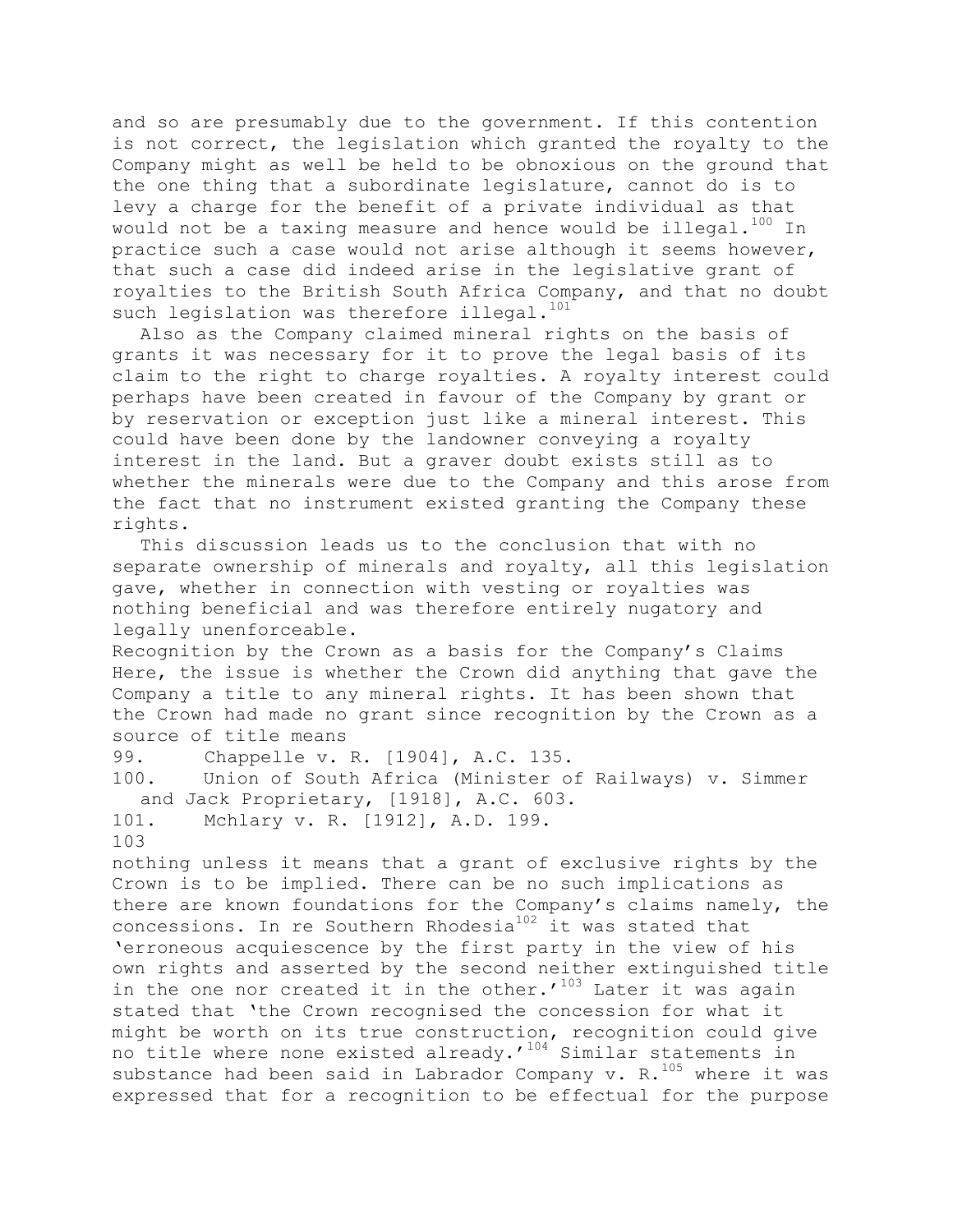of curing a defective title. It must be made with the knowledge of the defects to be cured, and no such knowledge on the part of the Crown can in this case be inferred from its officers,' mistaken view of the position of the Company. Thus, there is no hint anywhere either in the legislation or anywhere else of any intention by the Crown to remedy a defective title held by the Company or to create a new one. The ordinances were all passed for the purposes of regulating mining, not with any object of dealing with the Company title. This recognition is according to the Company supposed to proceed from the recognition of the concessions, the Devonshire agreement, the 1950 agreement, and legislation. The Concessions Here, it should be stated that if the Company's title rested on the concessions, no new recognition by the Crown could carry the matter further. The concessions had been recognised for what they were worth as stated in In re Southern Rhodesia, thereby leaving the value of the concessions to be decided, when necessary, by the proper tribunal. As the Privy Council in In re Southern Rhodesia stated, only public acts by which one independent sovereign, however humble, enters into political relations with the agents of another can derive their judicial characters from their recognition and adoption by the  $Crown<sup>106</sup>$ and went to hold that: 102. supra. 103. Ibid., p.228. 104. Ibid., p.238. 105. Supra, p.122. Also the same principle prevails in mistakes in the law of contract, See Blay v. Pollard and Morris, [1930], 1 K.B. 628. 106. Supra p.228. See also Cook v. Spring, supra p.572 and Nissan v. Attorney-General, [ 1970], A.C. 179. 104 the concession is not of this character, like the Rudd Concession, it received the approval of the High Commissioner on behalf of the Crown, but is essentially a private contract though entered into by the concessionaire with the paramount chief, and like other legal documents its effect must depend upon the construction of its terms according to ordinary legal rules. It is indeed, of importance to the Company's case largely because it confers private rights and is not in any sense a mere public act of state<sup>107</sup> All the concessions obtained in Zambia by the Company are identical with the Rudd and Lippert concessions referred to already obtained in similar circumstances and by the same Company, and consequently seem indeed to be covered by the Privy Council decision.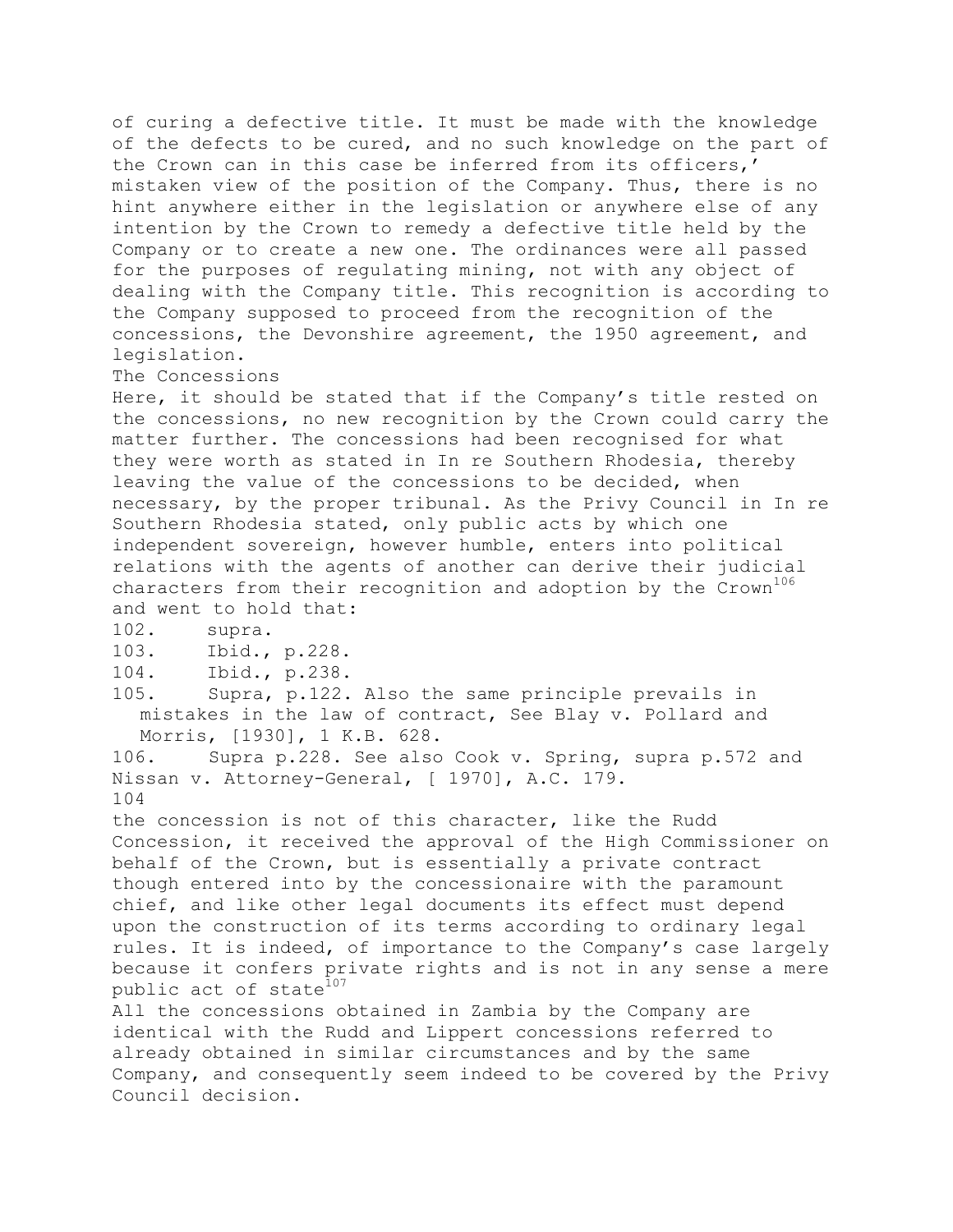Legislation This as a ground of recognition can hardly be seriously maintained. Thus it cannot be said that by approving the Company's ordinances and other mining legislation the Crown gave them any effect beyond their true construction: and certainly the Crown is not bound where its prerogative would be affected as it is shown later that it would be, where this legislation held to touch precious minerals or precious stones in cases where these v/ere not expressly provided for. No better example of this could be had than is af<sup>f</sup>orded by the decision in In re Southern Rhodesia. In that case it appears that the Company had passed regulations, which had been duly approved by the Colonial Office, claiming land as their own, but these the Privy Council disregarded.<sup>108</sup> Given such a precedent there would seem to be no reason why the claims made by the Company in its mining regulations to own or control all the minerals and to own the royalties could not be equally questioned, and if need arose, be disregarded also. 107. Ibid., p.229 108. Supra, p.226. 105 The Devonshire agreement and the 1950 agreement This ground was unlikely to succeed given the Privy Council's decision in a similar case. It was held by the Privy Council that a legislative recognition of the rights confirmed and guaranteed by the Crown by the second article of the Treaty of Waintangi could not of itself be sufficient to create a right in anybody cognisable in a court of  $law.^{109}$ The Devonshire Agreement of 1923 This document stated that: Subject to the Provisions contained herein the Company shall retain and the Crown shall recognise the Company as the owner of the mineral rights acquired by the Company in virtue of the concessions obtained from Lewanika in North-Western Rhodesia covered by the aforesaid certificates of claim issued by Sir H.H. Johnson and by the two further certificates of claim issued by Sir H.H. Johnson and dated 25th September, 1893<sup>110</sup> Here again it appears that only any existing rights the Company might have had under the concessions were recognised. The agreement did not pretend to be a new grant by the Crown, or to give any rights. The limitations of the word 'recognise' were well known when the clause was drafted and therefore the word must have been used advisedly. Furthermore, in 1923, African land rights had not yet been extinguished and the common law presumption that the owner of the surface land owned the mineral rights had not been rebutted as mineral rights had not as yet been severed from land rights.<sup>111</sup>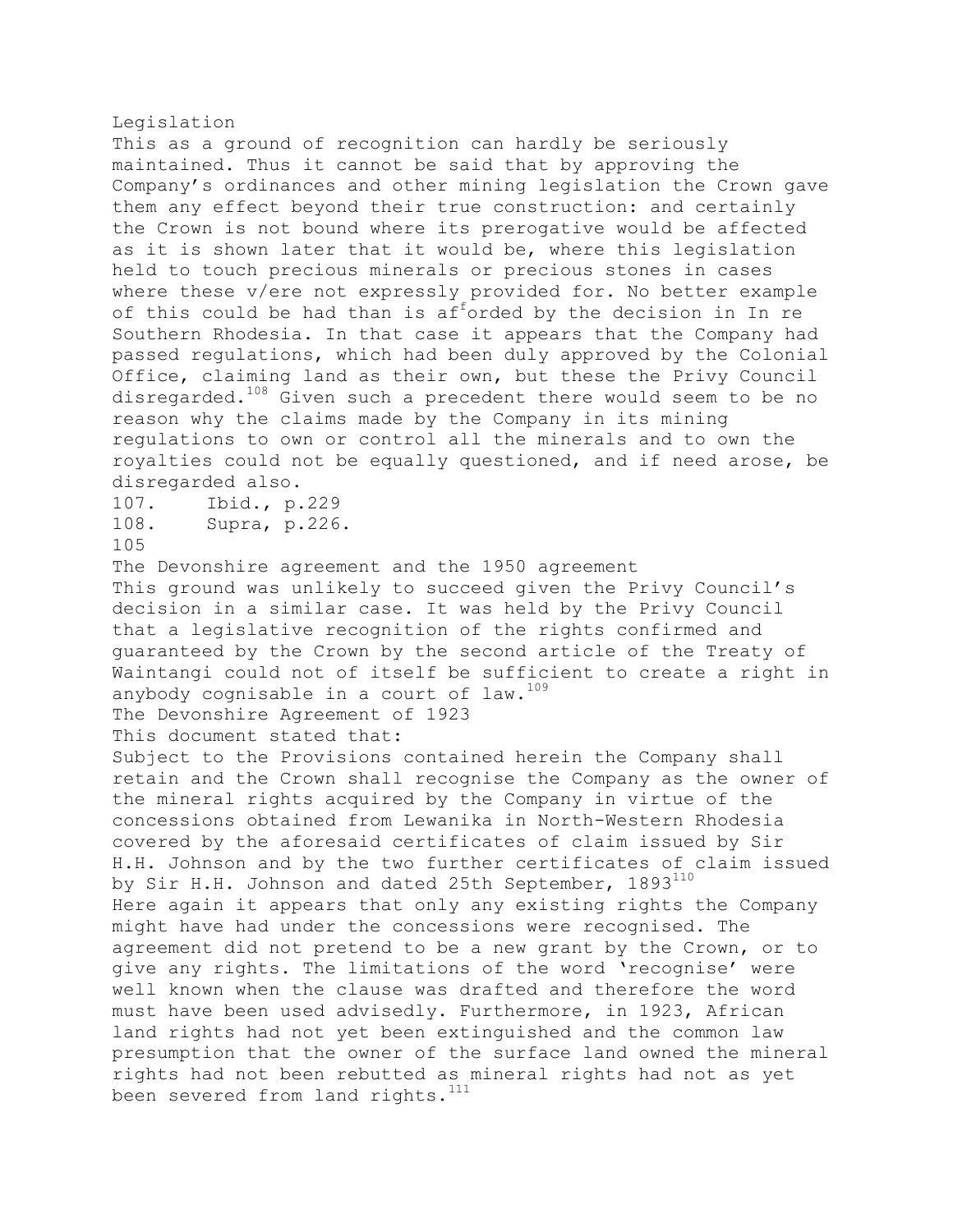109. Nireaha Tamaki v. Baker, supra, p.567 110. The Devonshire agreement, supra, clause (3) (g) 111. This as observed earlier happened only in 1928. 106 The 1950 Agreement This agreement in clause (a) provided that: The Company shall subject to terms of this agreement, continue in undisturbed enjoyment, as now of the mineral rights owned by the Company in Northern Rhodesia until the 1st day of October, 1986.<sup>112</sup> Here once more only mineral rights owned by the Company as of that date were guaranteed 'undisturbed enjoyment' to the extent that they already existed. The ordinance did not pretend to make a new grant nor add to those rights. And also applicable here are the other arguments advanced in connection with the Devonshire agreement so that even after this new agreement the Company's claim to title had to be founded upon the original concessions and treaties and those as we have already shown did not convey any title. It has been demonstrated that recognition cannot in any way be the basis of the Company's claims as it still left unanswered the question of what rights were being recognised. It would be surprising indeed if the Crown had purported to deprive its protectorate of one of its principal assets by granting it to a Company especially one largely composed of foreign shareholders. Such a position would be difficult to reconcile with the position of the Crown as 'champion and guardian of public rights', and if indeed any such grant had been made it could well be said of it on the authority of Simpson v. Attorney-General $1^{113}$  that 'no similar patent has ever been upheld in the worst days of the Stuarts.  $^{114}$ Concessions and Their Validity Regarding Mineral Rights Ownership If the concessions are to be treated as valid by such a contention, there is a need to examine the nature of the rights and the areas they covered. First, the concessions have to be construed strictly against the grantees, 112. Agreement with the British South Africa Company on the Mineral Rights Owned by the Company in Northen Rhodesia and for the Eventual Transfer of those Rights to the Government of Northern Rhodesia, Cmd. 1950 113 11904] A.C. 487. if4. Ibid. p.487. 107 both because they were drafted by them as observed earlier and because these concessions alienated public assets to private persons.<sup>115</sup> Second, it should be submitted that the Company could never have acquired all the minerals and as such the concessions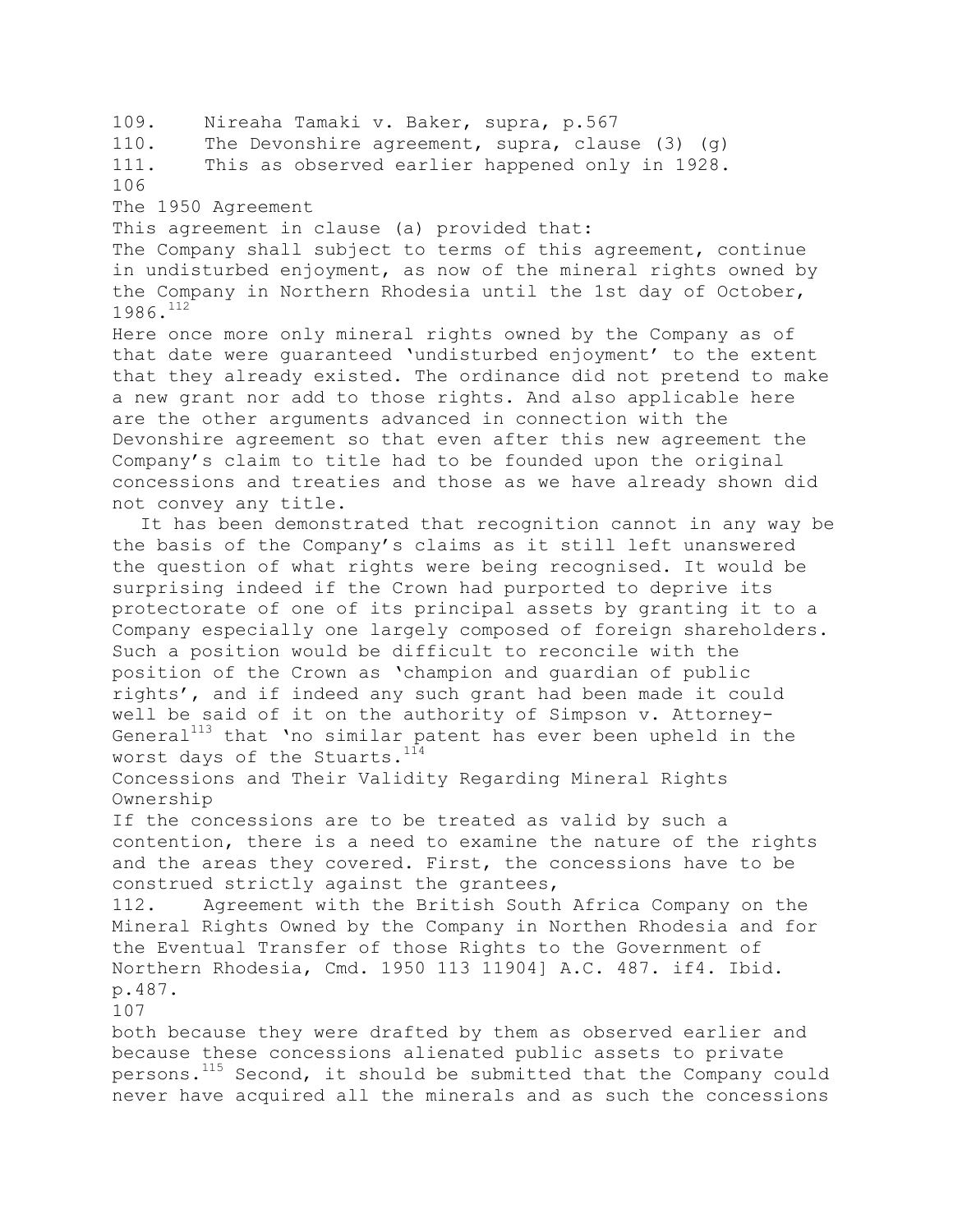did not cover the whole country. Precious stones The concessions did not expressly give any rights of precious minerals and precious stones. But more than this, the concessions did not mention either of them and that being so, it might well be that they were not included in the rights granted and especially so as the distinction between them and base metals was well known in Kimberley where the company originated. Even if it were to be held that the company's rights were founded on a grant from the Crown, they could not all the same include precious stones and precious minerals. For it was held in Attorney- General of British Columbia v. The A ttorney-General of Canada.<sup>116</sup>1 hat a conveyance by the Crown does not imply any transfer of its interest in revenues arising from the prerogative rights of the Crown and that the precious metals in, upon, and under such lands are not incidents of the land, but belong to the Crown and an intention to transfer them must be expressly or necessarily implied, and that cannot be until they have been severed from the title of the Crown. $117$  Any document purporting to do that is as was stated in Hudson's Bay Company  $\overline{v}$ . Attorney-General for Canada<sup>1</sup> J<sup>8</sup> to be construed strictly against the Company. In that case the Crown had granted by Charter to the Hudson's Bay Company territory together with the silver and gold therein. Later by deed the Company surrendered to the Crown all the rights and privileges it has been granted except and subject to a right to retain the posts and stations which it then occupied, a right to blocks of land adjoining to be selected by the Company, and a right to certain other lands to be claimed within the fifty years following. Pursuant to the deed the Company received Crown grants of selected blocks which grants included the posts and station adjoining thereto, and Crown grants of land subsequently claimed by the 113. Union of South Africa (minister of Railways) v. Simmer and Jack Proprietary, [1918), A.C. 603. 116. [1889], 14 App. Cas. 295. 117. Wolley v. Attorney-General fur Victoria, [1876), A.C. 163. 'as the iwo tides are distinct' p.202. 118. [1929), A.C. 285 108 Company. The Company claimed rights to gold and silver in those ateas. However the court held that the precious metals in all the lands so vested in the Company belonged to the Crown and

that the grants to which the Company was entitled under the deed were crown grants of lands with those incidents which ordinarily attached thereto, and that it was settled law that those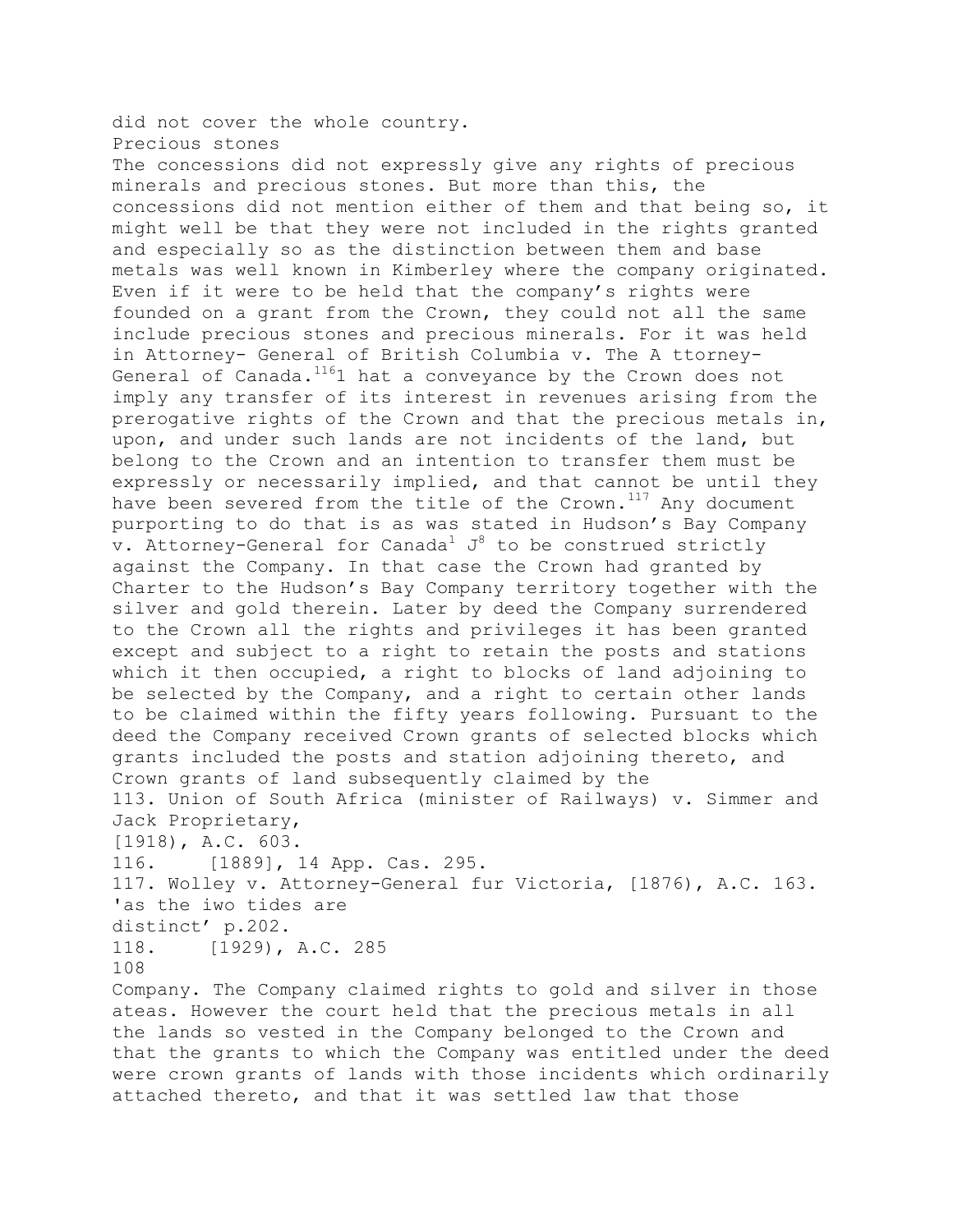incidents did not included the precious metals and that the right to retain the postsand stations was an exception to the general surrender, and was to be construed strictly against the Company; the use of the word 'retain' being held insufficient for this purpose.



The question of the areas covered

```
IN*)<WANOA
jLUVALE \
j Lyuwa<sup>></sup>*' j Makoma^
CHEWA
KAONDE-\LLENJENKOYA \setminus Mb MBUNDA Kwangwa
I \Mashdsha
TOTElA\
TONGA
SHANJO
```
# **[SUBIYA**

There is abundant evidence from Colonial Office reports and historical studies which conclusively supports the submission that all the concessions obtained by the Company taken together did not cover the whole Country and in particular the Copperbelt, shown in Fig. 1 where the country's mineral wealth that had been discovered was and from which the Company collected its loyalty payment. 109

In considering the-question of territory among the Africans it is important to remember that there was seldom if ever a need to define a boundary with the precision with which it is normally defined in any system of law of European origin.· A boundary need be only as precise as the users of the land require it to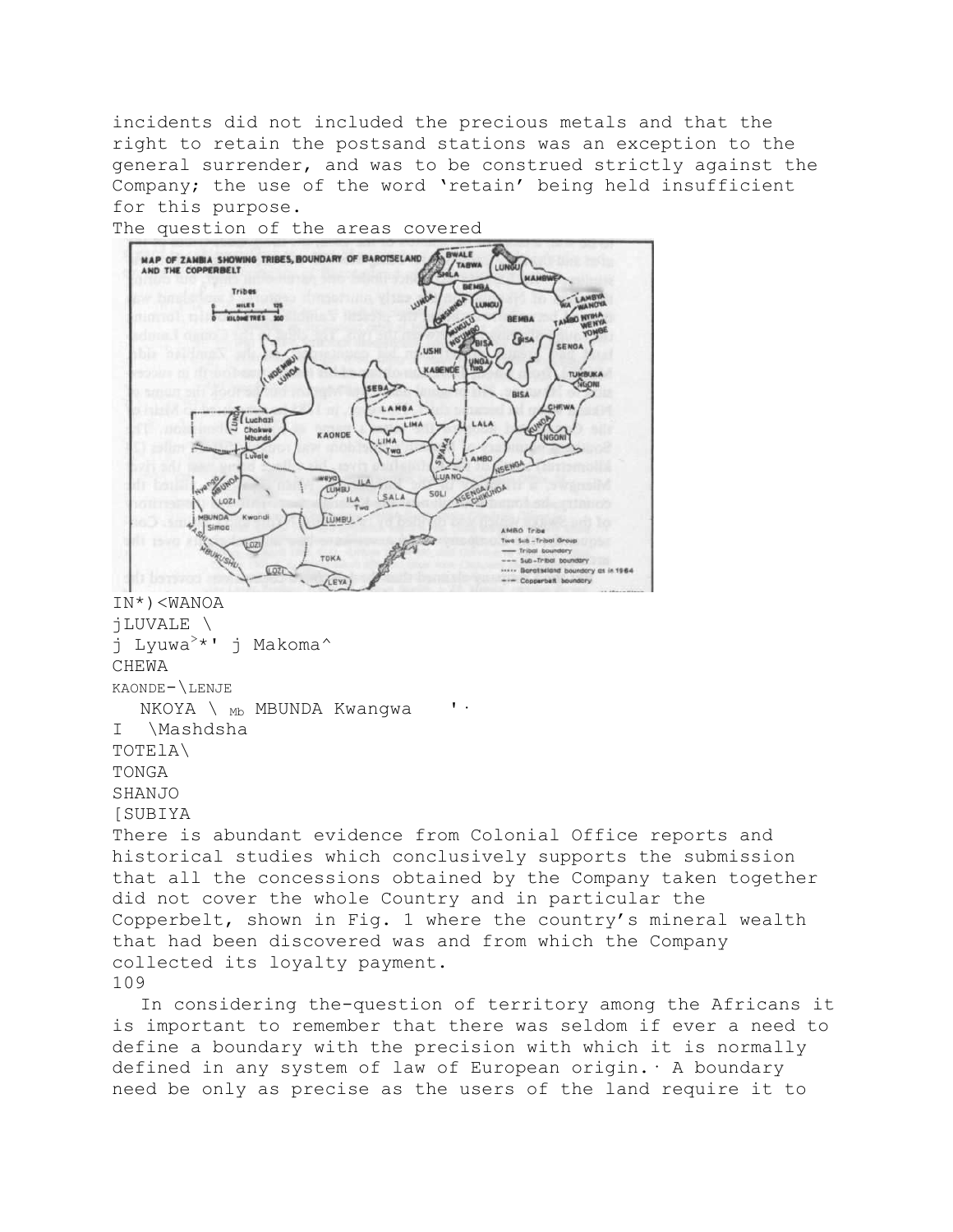be for the uses to which they put the land. It was not the habit of the Africans to mark, either notionally or actually, by any line on the ground a boundary between the land of one tribe and that of another. This necessarily means that all the attempts by the Company officials in the concessions purporting to indicate tribal areas by references to watersheds, rivers and, points of latitude and longitude must be rejected as meaningless.

With reference to the Copperbelt only, one of the concessions purports to be with a chief of the Lamba or the Lala, the indigenous tribes of the area and the only Lamba chief being Mushili. But according to historical studies,  $119$  the Lambas were once under one paramount chief, but during the reign of Nkunine, in the early nineteenth century, Lambaland was divided between two chiefs, the present Zambia-Zaire frontier forming the rough dividing line between the two. The chief in the Congo Lambaland had greater power than his counterpart on the Zambian side. Mushili, from whom Thomson obtained his treaty, was fourth in succession to Nkunine. His original name was Mputo, but he took the name of Nkana when he became chief. However, in 1885 he submitted to Msiri of the Congo and adopted the latter's name as token submission. The Southern boundary of Mushili's chiefdom was roughly fifteen miles (24 kilometres) south of the Kafulafuta river, his village being near the river Miengwe, a tributary of the Kafulafuta. When Thomson visited the country, he found Mushili near the Katanga river. This was the territory pf the Swaka which was divided by two chiefs, Nkote and Chitime. Consequently, the Company could never have had mineral rights over the areas.

But the Company claimed that the Lewanika concessions covered the Copperbelt. Lewanika himself when asked to describe the boundary of

119. Dolce, The Lambas of Nothern Rhodesia. 1931, pp. 33-42. 110

his kingdom, gave a list of seventeen tribes, none of which was Lamba or Lala.<sup>120</sup> Their absence from the tribes under Lewanika's suzerainty is confirmed by Coillard in his own list of tribes under Lewanika<sup>121</sup> and by the Barotseland Boundary Arbitration proceedings.<sup>122</sup> In Doke's history of the Lamba tribe, the Lozi and Lewanika are not even mentioned, and it is important to remember that when Doke collected his material many Lambas were still alive who had been alive during the period of the making of the Concessions. $123$  A Colonial memorandum by the Assistant Chief Secretary for Native Affairs on the extent of Lewanika's dominions<sup>124</sup> stated that it regarded Lewanika's dominions as that area in which there were indications that the people regularly paid tributes to him about the beginning of the century or regarded him as an overlord. The Lambas and the Lalas are not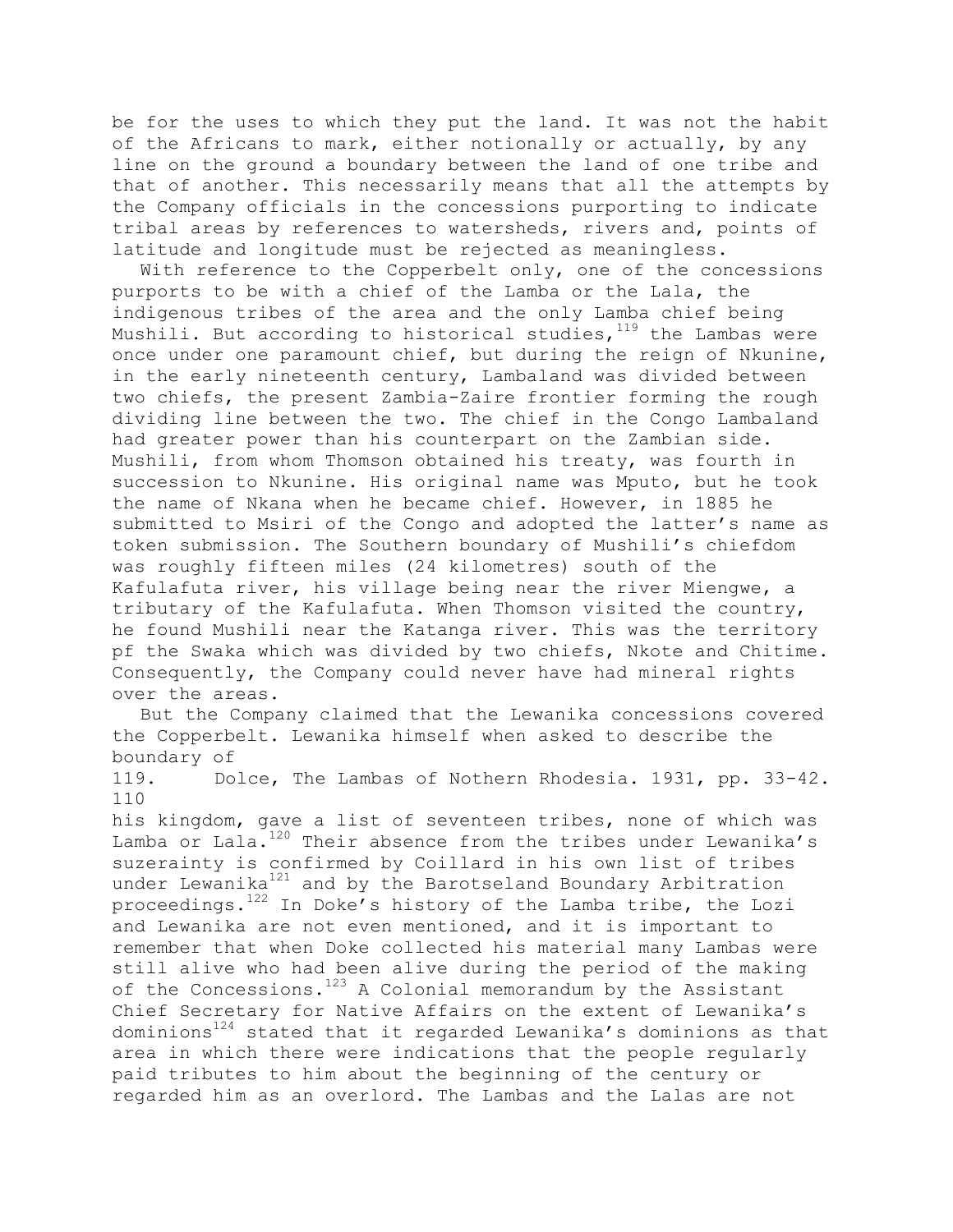listed anywhere as any of the tribes that paid tribute to Lewanika at any time in history. In any case with regard to taking tribute as a test of suzerainty, the King of Italy's Award on the Western Boundary of Barotseland of 1905 cautioned that:

Tribute can not, as such be considered as proving the authority as paramount ruler of him, in fact it often happens that a tribe, although independent, pays tribute to the chief of another stronger tribe, either in order by this means to escape being harassed by him and to avoid war or in order to gain his goodwill and protection<sup>125</sup>

120. See list compiled by Major Adams in letter from him to Foreign Office, 24 August, 1897. C.O. African South, 552.

121. Coillard listed twenty one tribes but again there is no mention of the Lamba. See Northern Rhodesia Government, British South Africa Company Claims to Mineral rights in Northern Rhodesia, supra p. 15. There are other reports which argue that it covered large areas e.g. Report by Major Harding to Colonial Office, 30 April 1902, C.O. African South 695, and Corydon to Colonial Office, 25 July 1901, C.O Africa South 659. But these were Company commissioned reports. Whitt has criticised reports by Gibbons & Harding, 'Ethno History of the Upper Zambezi' (1962), 11 African Studies, p. 23. Mainga, criticises the use of evidence of foreigners on the grounds that they did not know the country well but ironically goes on to rely on selected evidence, of the same worse still of those who were interested parties, that is favourable to her case that the boundary was wider than suggested in this study without convincing reasons as to why it is more acceptable than that which limits Lozi influence and treats raiding as proof of owne ship of territory. Buiozi under the Luyana Kings, supra, p. 165.

122. Ibid. This is from a list taken from the papers of the Barotseland Boundary Arbitration, 1963. The Lambas once again fail to appear.

123. Doke, supra.

124. Letter from Native Affairs Comm, to Chief Secretary, 15 Oct. 1S27, ZA1/9 File No. 35 (National Archives), Lusaka. 125. C.O. 795-99, File No. 45015.

None of the concessions also purported to be with a Tonga ruler. The Lozi rule did not extend over the area covered by the present day Southern Province, although there is evidence that Lewanika raided them as did the Matebele. Chief Monze, a senior Tonga Chief claimed by the Company to be included in Lewanika's concessions, laughed, it is reported, when it was suggested to him that Lewanika was his Paramount Chief.<sup>126</sup> With regard to the

Ill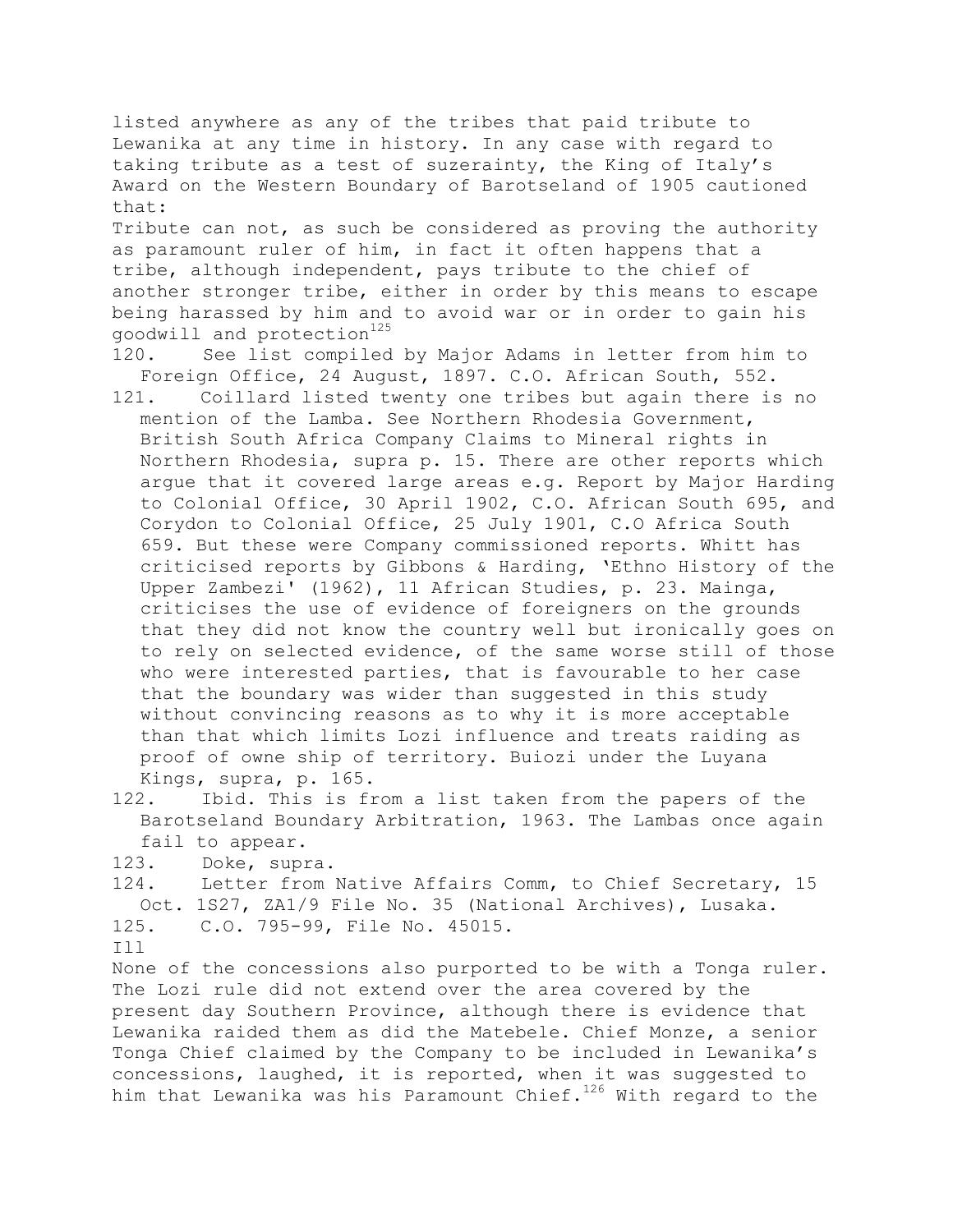Gwembe district, an area within Southern Province. The Native commissioner for the district during the Company administration wrote in the following terms: There is no recognised paramount chief of the natives inhabiting this district. They are all Batonga, with the exception of a few by the Kafue — Zambezi confluence but subdivided into lesser tribes. There are the Bana Mweemba, the Bawe, the Balumbila and the Nanainga; the last include a number of Bagoba, who are totally distinct from the Batonga, speaking a different tongue.<sup>127</sup> Most of Central Province does not appear to have been covered either. Stephenson, who opened the Ndpla station in 1905 as a Company official and who was very familiar with the area, in a letter to the governor stated: possibly the Lenje Chiefs Chipepo (or Mwashi) and Chinamamighi occasionally have paid Lewanika tribute though they never told me they had or were doing so but even with these doubtful exceptions there is not the least doubt the Natives of Ndola, Broken Hill, Chilanga, Feira and Mkushi sub-districts of the territory, never had anything to do with Lewanika and whose taxes ten percentum have been paid to the Barotse fund, have suffered a great wrong to the extent of some thousands of pounds sterling, which I have no doubt your excellency will see righted.<sup>12</sup>® 126. Ibid. 127. Letter from Griffin to the Company, March 1914, Ibid. 128. Letter from Stephenson to Sir Hubert Young, 10 September, 1925, Ibid. 112 Early in 1905 when Colonel Harding, an official of the Company with Barotse native police and some indunas entered the Lenje country west of what is now Kabwe, he is reported to have caused protests from the Administrator of North-Eastern Rhodesia, on the ground that this was not Lozi country.<sup>129</sup> In 1900 one Gielgud and one Anderson were sent by the Company to establish a station in the Hook of the Kafue; in their report they stated that: (a) the whole of the Hook of the Kafue is inhabited by Mbaluba, Amalamba, Amankuni and Mbayila. (b) None of these people were of Barotse blood, nor with one exception, do we know of any Barotse living east of the Kafue. I do not however go so far as to state that there are none. $^{130}$ Another area not covered is the Kaonde and Lunda country. In 1905 the then District Commissioner, a Company official wrote to the Secretary for Native Affairs disclaiming any Lozi influence in the area. $^{131}$  Mellard, a Company official in Kasempa<sup>132</sup> wrote that the Lozi had no influence in his area and later in his book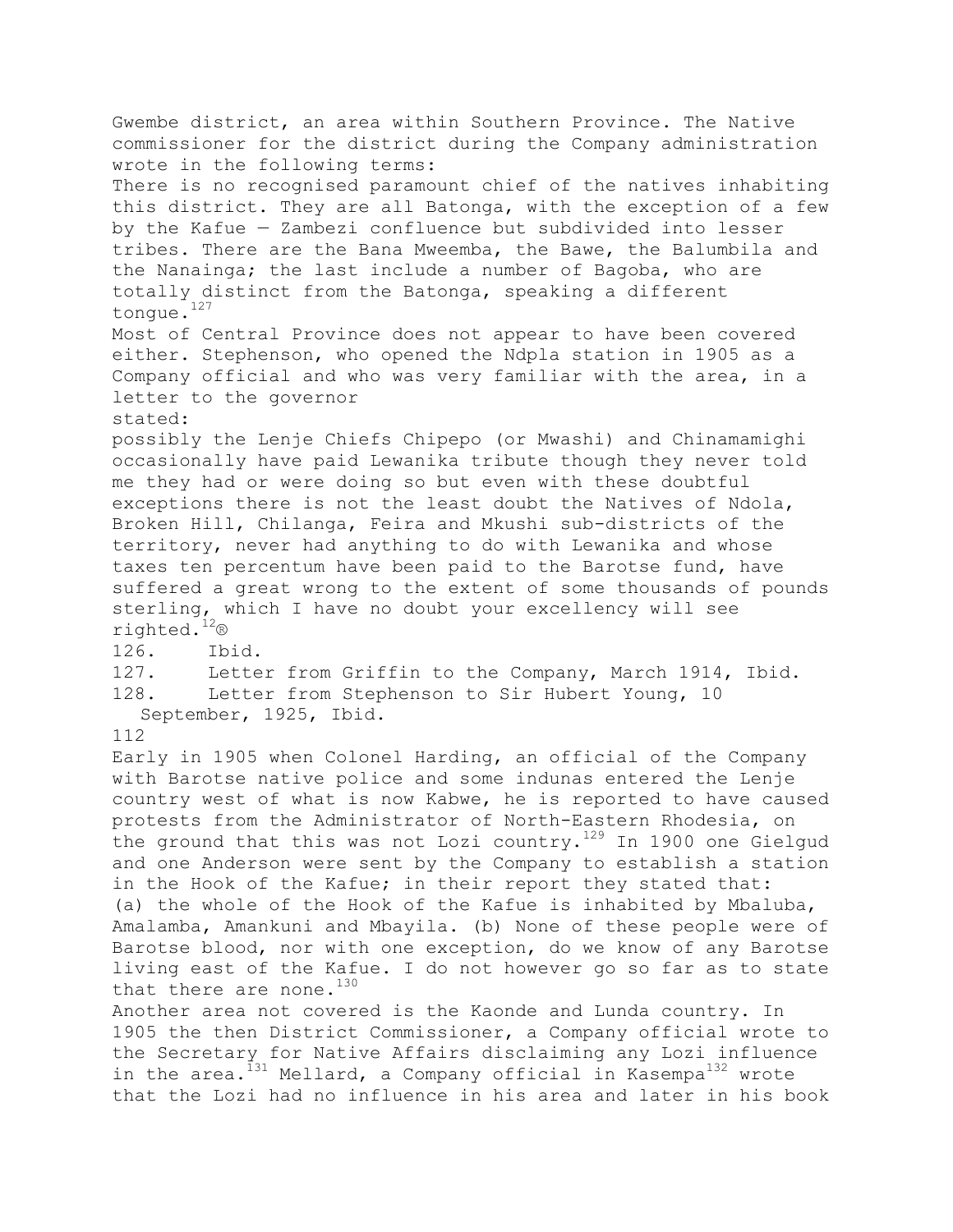on the Kaonde country there is no mention of the Lozi ever ruling this part of Zambia.<sup>133</sup> There is on the contrary a statement by one Mutendi, a Lunda headman on the Kabompo river who swore before the District Commissioner that the Lunda: never recognised Lewanika. The Lunda have never recognised him and have no wish to do so. We do not want to pay tribute to Lewanika, we pay our tribute to the Boma every year.  $134$ Thus none of the North-Eastern concessions covered the Copperbelt nor were any of the chiefs alleged to have entered into them of any importance. $135$  They could not cover the whole country unless they were granted by all the native chiefs of the country. But only 24 chiefs were 129. Ibid 130. C.O. 795-90 131. Letter, Copeman to Secretary Native Affairs, 25 May, 1905, C.O. 795-99, File No. 45015; also in 1N/1/9, (National Archives), Lusaka. 132. Ibid. 133. Mellard, In Witch Bound Africa, 1923. 134. C.O. 795—99, File No. 45015. The Lunda elder swore before Bruce Miller, Native Commissioner on 20 January, 1916. 135. E.g. Chitimukulu of the Bemba is missed out. 113 parties to them, whilst there are seventy three tribes in Zambia, as shown in Figure 1. Lewanika and the other chiefs named by the Company were never in fact, in territorial possession of the land over which the Company claimed they granted it mineral rights. The Company's knowledge Regarding concessions and areas covered The British South Africa Company knew that its concessions did not cover the whole country and particularly the Copperbelt. In 1817 the Foreign Office sent to the Colonial Office a report by Major Adams on the extent of the Barotse Kingdom.<sup>136</sup> This was accompanied by a map on which the boundaries of the Barotse Kindgom were marked by a line, which in certain respects fell short of the boundary subsequently defined in the Order in Council of 1899. This was pointed out by the Company to the Colonial Office but it made no claim that the line was inaccurate<sup>137</sup> And earlier in 1902, its own officials had reported to it that Barotse influence was non-existent in the entire Hook of the Kafue. $138$  The awareness of the Company is confirmed by the events leading up to the change of the boundary in 1905. Then the Company had suggested that the boundary between North-Eastern and· North-Western Rhodesia be altered. The proposed new boundary involved adding to North-Western Rhodesia, considerable country from North-Eastern Rhodesia. It was recognised at the Colonial Office that if North-Western Rhodesia was so extended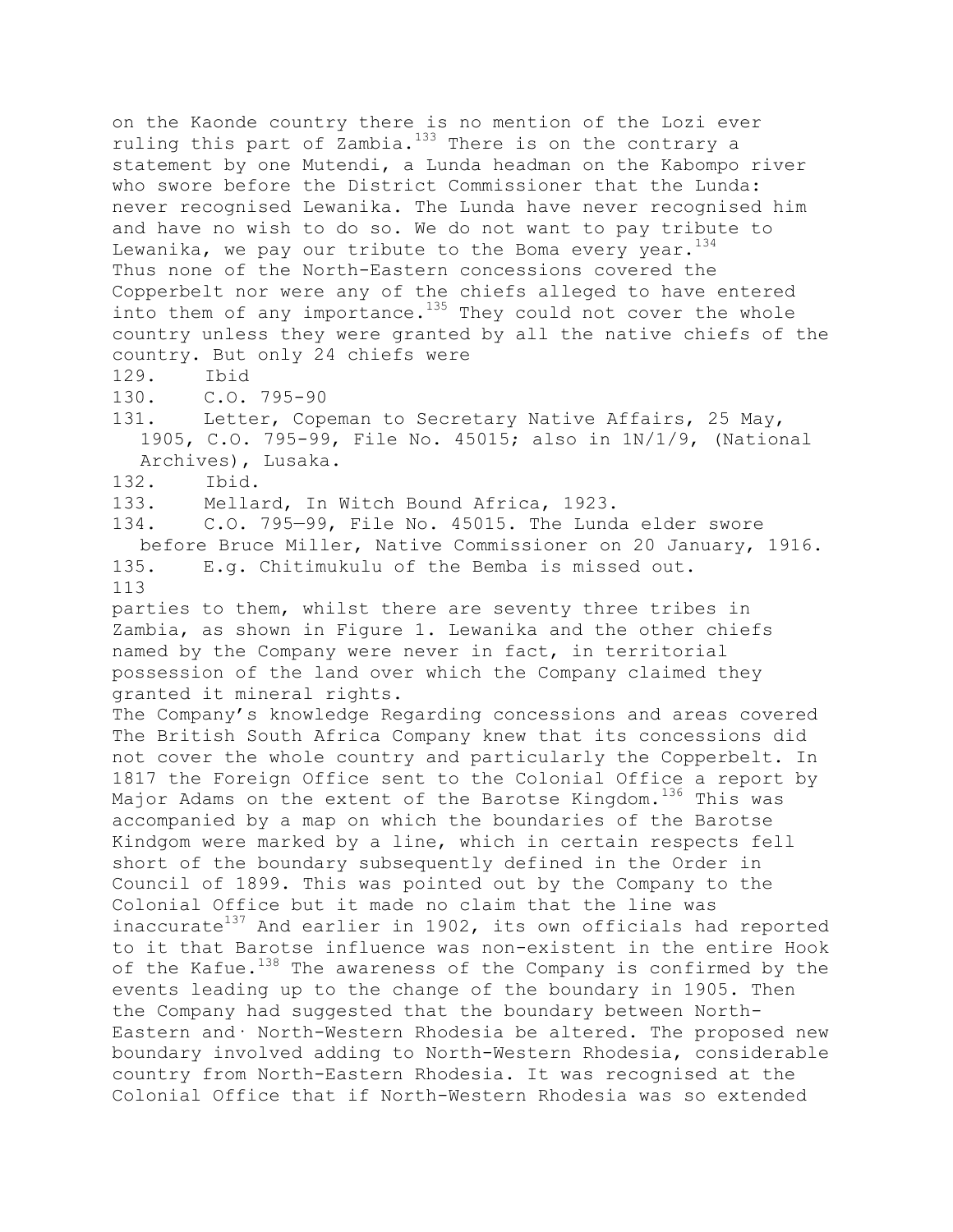it would no longer be coterminous with the country over which Lewanika ruled. The Company stated however that the change was necessary for administrative reasons. $139$  The proposal was subsequently approved by the Colonial Office. $140$  But Company correspondence reveals that its claims that it wanted to change for administrative reasons was fiilse. In 1902 the Secretary of the Company wrote to the Administrator of North-Eastern Rhodesia, to explain why some of his territory was being removed. He stated that:

136. Letter, Foreign Office to Colonial Office, 14 October, 1917, C.O. 795-99

137. Letter, British South Africa Company to the Colonial office, 8 December, 1917 Ibid.

138. Report of Val Gelgud, 30 October, 1902 to Mr. Mullon, Company Administrator in Salisbury, C.O. 795-99, File No. 45015.

139. See letter by Jones, Secretary to the Company's London Board to Codrington 13 February, 1904 and in Company's London Board to Codrington 13 February, 1904 and in Company letter to the C.O 24 June, 1904 African South; 746. Also Company letter to C.O.il October, 1903 Africa South No. 717.

140. Gazette Notice 29 September, 1905, of both North-East Rhodesia (P.T.O)

114

Under the Johnson concessions our rights are founded upon the very large number of contracts made with personages whose existence to say the least are some what mythical. Had we ever to prove our title to any of these rights we should not be in quite so favourable a position in your territory as Barotseland<sup>141</sup>

In reply the Administrator for North-Eastern Rhodesia wrote: But as regards the proposed boundary with North-Western Rhodesia I cannot quite understand your views, your rights to minerals may be very clear under the Lewanika concession but to contend that any such concession or any agreement whatever with Lewanika has any connection with territory or natives further east than sitanda is beyond all reason, if you are going to hold your rights on such a fiction they will rest on a less secure basis than at present. The contracts on which you hold your rights to minerals in North-Eastern Rhodesia are all made regular by Johnson, there is a lot of humbug about the original agreements but nothing so fictitious as the suggestion that Lewanika had at any time any influence there. 1 think there must be some other reason for your desire to add territory to North-Western Rhodesia. $142$ 

In another letter, after agreeing that the change should go on since it was in the interests of the Company, the administrator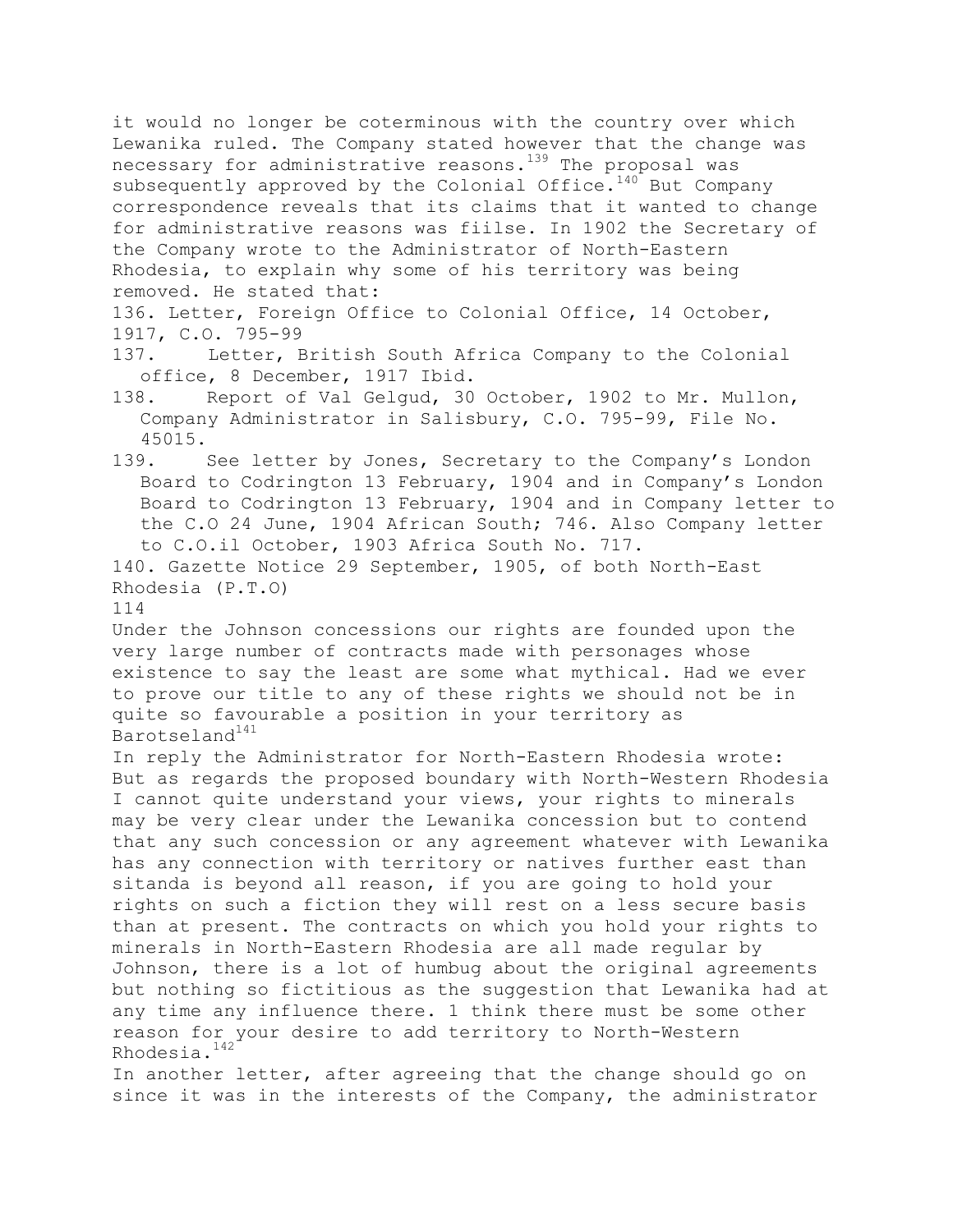discussed and dismissed each and every reason advanced for the change.<sup>143</sup> Further he stated that the Mashukulumbwe country was not covered by the Barotse concessions. Even after the change of the boundary in a letter to the Colonial Office the administrator stated that: and Norih-West Rhodesia, Notice No. 88. C.O. 795-88 the letter approving boundary change is 28 October, 1904 Africa South No. 164 141. Letter by Fox, Secretary of the British South Africa Company, March 1901, cited in Northern Rhodesia Government, British South Africa Company Claims to Mineral Rights to Northern Rhodesia, supra, p.23 142 Ibid. 143 Ibid. 115 I think that Lewanika and his Council have made up their minds for sometime that the Eastern part of North- Western Rhodesia is nothing to them. They exercise no control, almost no influence outside the Barotse valley.<sup>144</sup> Oddly, there was never any acceptance by the British government that the concessions covered the whole country. That is revealed by Colonial Office correspondence. For example, at the time of the Yeta agreement the Colonial Office wrote to the Company that: unfortunately the question of the area covered by the Lewanika concession is still under consideration, and this, of course, affects the Map, and through it, the agreement. We are now awaiting a letter from Young on the subject $145$ In fact when it was suggested to the British government by the company that they approve the 1905 boundary changes as confirmation of what amounted to the Barotse boundary, the Colonial Office insisted that: There has never betn any specific declaration on behalf of the Colonial Office that the Lewanika concessions covered the whole of North-Western Rhodesia as extended in 1905 in approving the extension of Barotse-North- Western Rhodesia in 1905, H.M.G. did not intend to extend Lewanika's suzerainty over areas in which he did not then exercise and had never previously exercised it. $146$ The object of the British government in approving the extension is indicated in a letter written to approve the transfer which stated: The adoption of the boundary now proposed would involve the transfer of a large area from North-Eastern to North-Western Rhodesia. If it is in the interest of both 144. Letter by Codrington to Colonial Office, 12 November, 1909, Africa South No 932.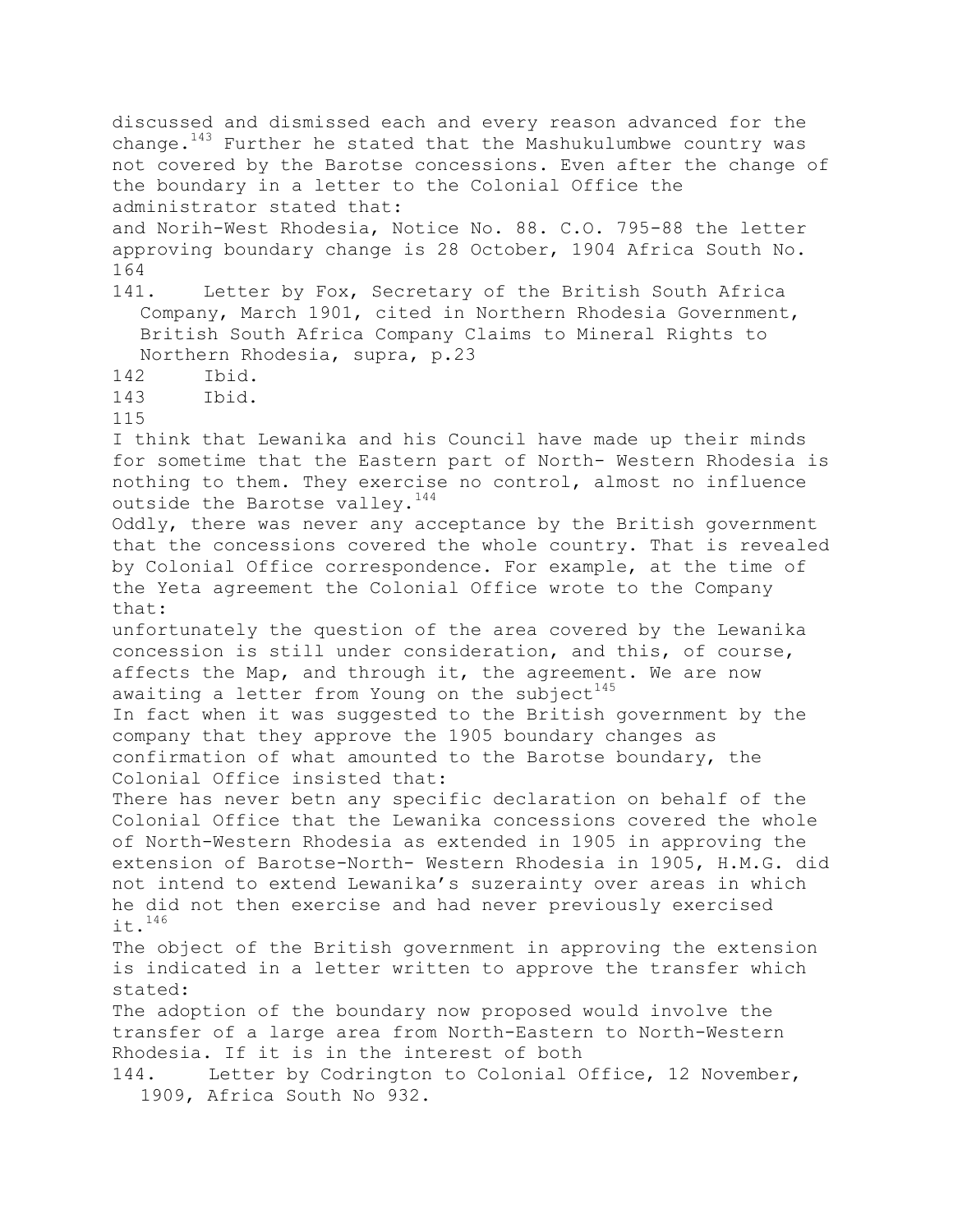145. Letter by Malcom President of the Company, 23 June, 1937, C.O. 795-88 Filj No. 45050. 146 Ibid. 116 territories that this area should be administered as part of North-Western Rhodesia, Mr. Lyttleton will not object to the transfer, but before taking the necessary action for effecting such a transfer he proposes to consult the High Commissioner and Consul-General for the British Central African Protectorate.<sup>147</sup> Later in the 1930s it was more insistent in its explanation and stated in a letter to the Company: your deduction from this that His Majesty's government had accepted the view of the Company is erroneous. $^{14}$ \* It has to be remembered that the suggestion for the division emanated from the British South Africa Company and was put forward ostensibly on administrative grounds, and in fact the Company appreciated that the transfer was made for administrative convenience as shown by a strictly private and confidential memorandum by the Company's secretary referred to earlier. The Lewanika concession was not mentioned in the whole course of the correspondence as providing any basis for the new boundary. In fact there was support within the Colonial Office for the submission advanced here that some areas within the country were not covered by the concessions. In an internal note one Colonial Official stated: It is impossible not to have great sympathy with the Northern Rhodesia point of view. There are certainly areas of Northen Rhodesia where the authority of the Paramount Chief of Barotseland on which the mineral rights in the Western part of the territory are based never ran.  $^{149}$ 147. Letter from Colonial Office to the Company, 20 October. 1904, C.O. 79MS. PBe No. 45050. 148. Letter from Colonial Office to the Company, June, 1937, C.O. 795-M 149. Note by Cohen, See Northern Rhodesia Government, British South Africa Company Claims to Mineral fUfhts in Northern Rhodesia, supra, pp. 29-30 117 The Crown rejected any suggestion that their recognition of the 1905 boundary implied a change in the area in which the Company owned minerals and categorically stated: It is simply inconceivable that the Colonial Office should have accepted the argument that the Company acquired rights in a specified area, based upon the renunciation by Lewanika of any such rights within that area, involved the simultaneous recognition by His Majesty's government not only that Lewanika owned mineral rights throughout the area (even in those parts of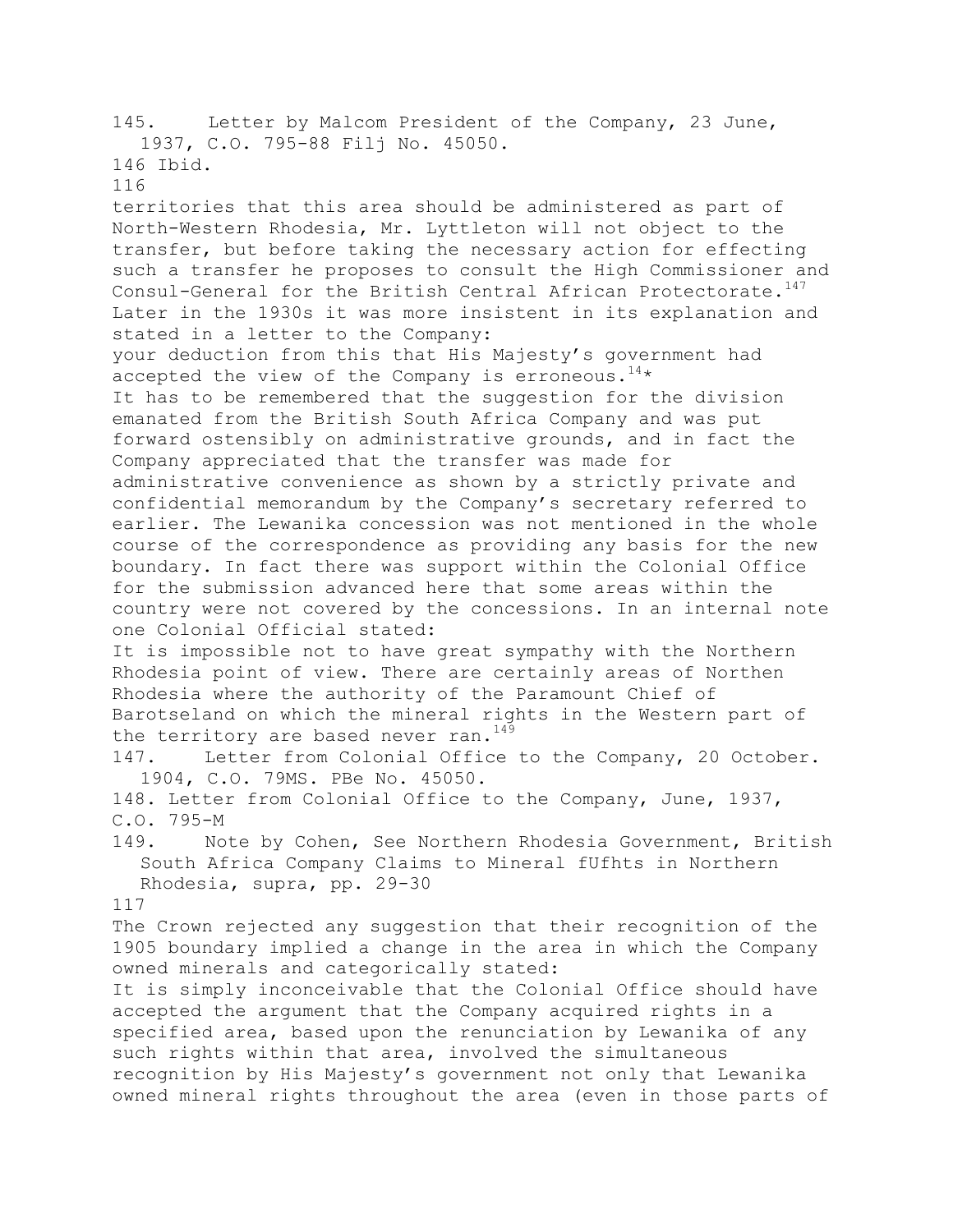it where the mineral had already been granted to the Company and where he had himself never claimed or exercised suzerainty), but also that the basis of the Company's rights was in consequence automatically converted.<sup>150</sup> From the available evidence, therefore, there can be no doubt that the concessions did not cover the whole country. Further the considerations advanced in the preceding sections lead us to conclude that there was no legal basis for the British South Africa Company's claims to own mineral rights in Zambia. Also our analysis has shown that the practice whereby the Company was allowed to regulate mining and collect royalties was mistaken and that the royalties from the minerals were payable to the government and not the Company. 1\*0. I cltci from C olonial Office to British South Africa Company, 1938. C.O. 795-88. 118 MINING RIGHTS BEFORE THE 1969 MINING LEGISLATION All legislation dealing with Mining during this period was introduced by the British South Africa Company. Such legislation created problems which were inherent in the nature of the legislation's origins. These led to its repeal and replacement by the 1969 legislation. Origins of the Legislation The Company, as owners ot the mineral rights of Zambia, could by reason of the common law and without the aid of any legislation grant rights to prospect, mine and take away minerals. At common law, just as the owner of the land can dispose of his whole estate or interest in the land, including all that is beneath the surface, or a specifically defined portion only of that interest in the same way the owner of minerals can grant and dispose of his minerals.<sup>1</sup> The Company did not, however, adopt the common law system of mineral tenure. The country was largely unexplored and under-developed. With few mineral discoveries the common law conception of tenure was built around known mineral deposits as the Company could not hope to lease mineral land as it did not know which parts of the country were mineralised. Besides the country had not even been surveyed. It was in its interests, therefore, to promote a system which as far as possible opened the country to prospecting and mining. It was also imperative to the Company's scheme to create mining rights exercisable under a system of licence and control, which were not dependent on the possession of full rights of ownership in the ground worked since although the Company claimed to own all the mineral rights in the country in reality it did not own all the land.

Essentially the Company sought a system which would best enable it to enjoy its ownership of mineral rights. The actual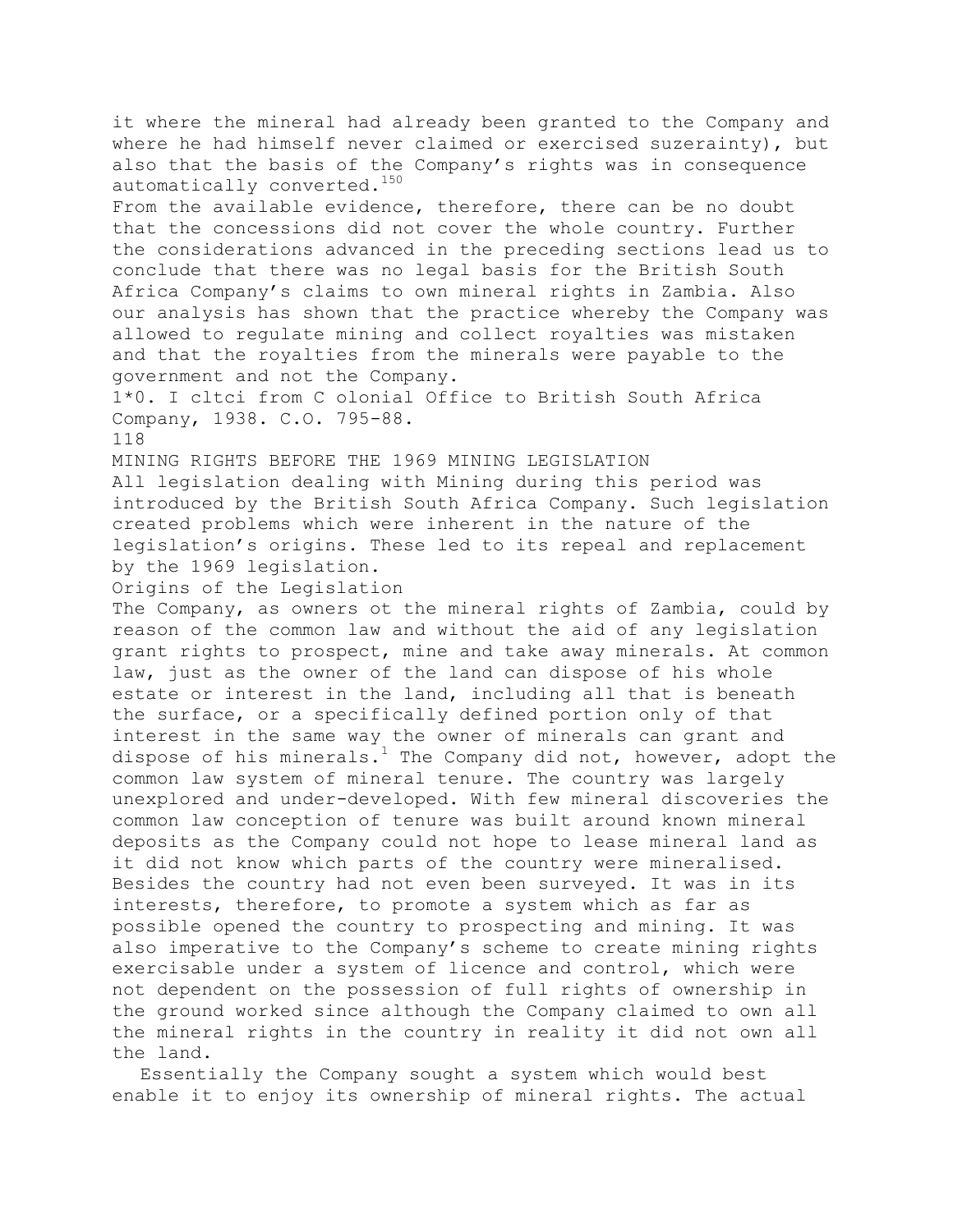choice of the South African system was influenced as much by the factors already described and by the fact that most of the early miners were people and companies with a South African background — a country where the state had already devised legislation by which mining rights were granted over

1. The owner of minerals can grant a mineral lease of a mine to another for a term of years (See Can v. Benson, (1868), 3 Ch. 524) or he may give a licence (See Sutherland v. Henthcote, [1892), 1 Ch. 475).

# 119

private land. The real property law of South Africa, based as it did upon Roman-Dutch law, differed fundamentally from the common law. Under it the owner of the surface of the land was the owner of the whole of the land and of all minerals in it.<sup>2</sup> But though this was so, the Roman- Dutch lawyers had not yet developed the theory of dominium in such a manner as to permit the severance of holdings horizontally. It follows that it was not possible, under the South African system, for one person to have ownership of the surface and another to have ownership of the subject minerals.<sup>3</sup> No one could therefore transfer the dominium in unsevered minerals unless he transferred ownership in the land containing minerals.<sup>4</sup>

Gold and diamonds were discovered on the surface in the Transvaal in 1881. Thus, at first mining consisted of surface workings which was something that could be undertaken by the landowner himself. But when the gold reef was not near the surface, prospecting and mining necessitated heavy expenditure. Then the landowner wanted to sell the prospecting and mining rights, and the intending mine owner, who had the available capital, was anxious to acquire them. Landowners began to give mining rights in the form of leases. To cope with this the Transvaal government modified the Roman-Dutch law in the 1885 Gold Mining Law,  $3$  which was later consolidated into the 1908 Transvaal Precious and Base Minerals Act. In Section 67 of this legislation, the state, while leaving dominium in the minerals in the owner of the land regardless of Whether the owner was the state or a private individual reserved to itself: (a) the right of mining for and disposing of all precious metals and precious stones and (b) the right to proclaim land a public digging or mine.<sup>6</sup> The significance of this was that the owner of the land remained the owner of all precious metals, but could not mine them although he could still exercise his Roman-Dutch rights of mining the base minerals on his land.

Further, the Act provided for the granting of mining leases which, m the first instance, were offered to the owner of the land and mineral rights on better terms than when granted to other persons but when these rights were not offered other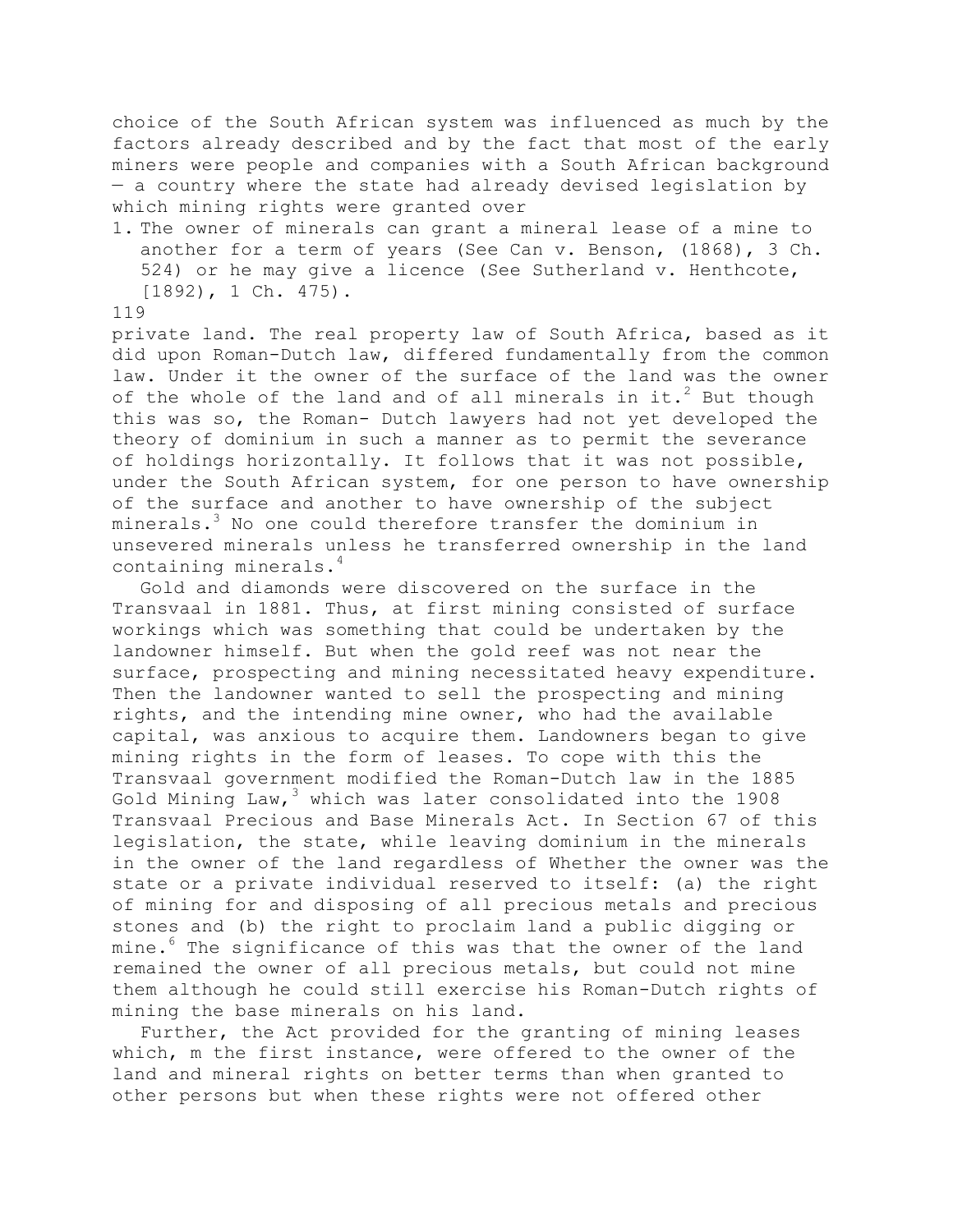compensation was provided in addition to 2. Rich and Bhyat v. Union Government, [1912], A.D. 719 at p.734. 3. Neebe v. Registrar of Mining Rights. [1902], T.S. 65 at p.85 per Wessels, J. Rocher v. Registrar of Deeds, [1911], T.P.D. at p.315 per Masson, J. 4. Le Roux and others v. Loewenthal, [1905], T.S. 742 at p.745 5. By this law, minipg rights could be granted by the state. See Gold Mining Law No. 8 of 1885. 6. See Precious Stones and Base Minerals Act. 1908, s.67. 120 the mining lease. In addition to the mining lease it also adopted the claim system and the practice of proclaiming gold fields or public diggings whereby claims could be pegged by members of the public holding a prospecting licence. The claim licence which was subsequently granted depended upon the fulfilment of its terms, and in particular, upon the punctual payment of the claim licences or where ore was being produced, of the digger's licence fee. As a result the state gained effective control over the miner who had to fortify himself with the necessary state permits, licences or leases and had to conform to the regulations, give the necessary notices, and carry out the various duties imposed upon him by the gold and diamond laws, in order to protect his holdings and escape the penalties imposed by these laws. Effectively, therefore, the South African system achieved over South African minerals what the Company wanted to achieve over Zambian minerals.

The South African influence in Zambian mining legislation came through Southern Rhodesia, where the claim system was introduced by the Pioneer Column. It was part of the contract with each member of the column that he was allowed to peg a certain number of claims. Though there were regulations governing the terms on which prospectors could acquire rights as early as 1890 in Southern Rhodesia<sup>7</sup> and later in 1891, the Company applied to the territory the Proclamation by Her Majesty's High Commissioner for South Africa on 10 June, 1891,<sup>8</sup> which brought into being rules designed to be the temporary framework within which mining operated. The first regular system of mining in Southern Rhodesia, however, was not established until the Mines and Minerals Ordinance of 1895, drafted by the British South Africa Company and based substantially on the mining legislation of the Transvaal. The law was amended in 1898 and in 1903 the amendments and the 1895 Ordinance were incorporated into the 1905 Mining Ordinance of Southern Rhodesia. When diamonds were discovered at Gwelo in 1906, a Mining Ordinance for precious stones was enacted on very similar lines to the 1903 Mining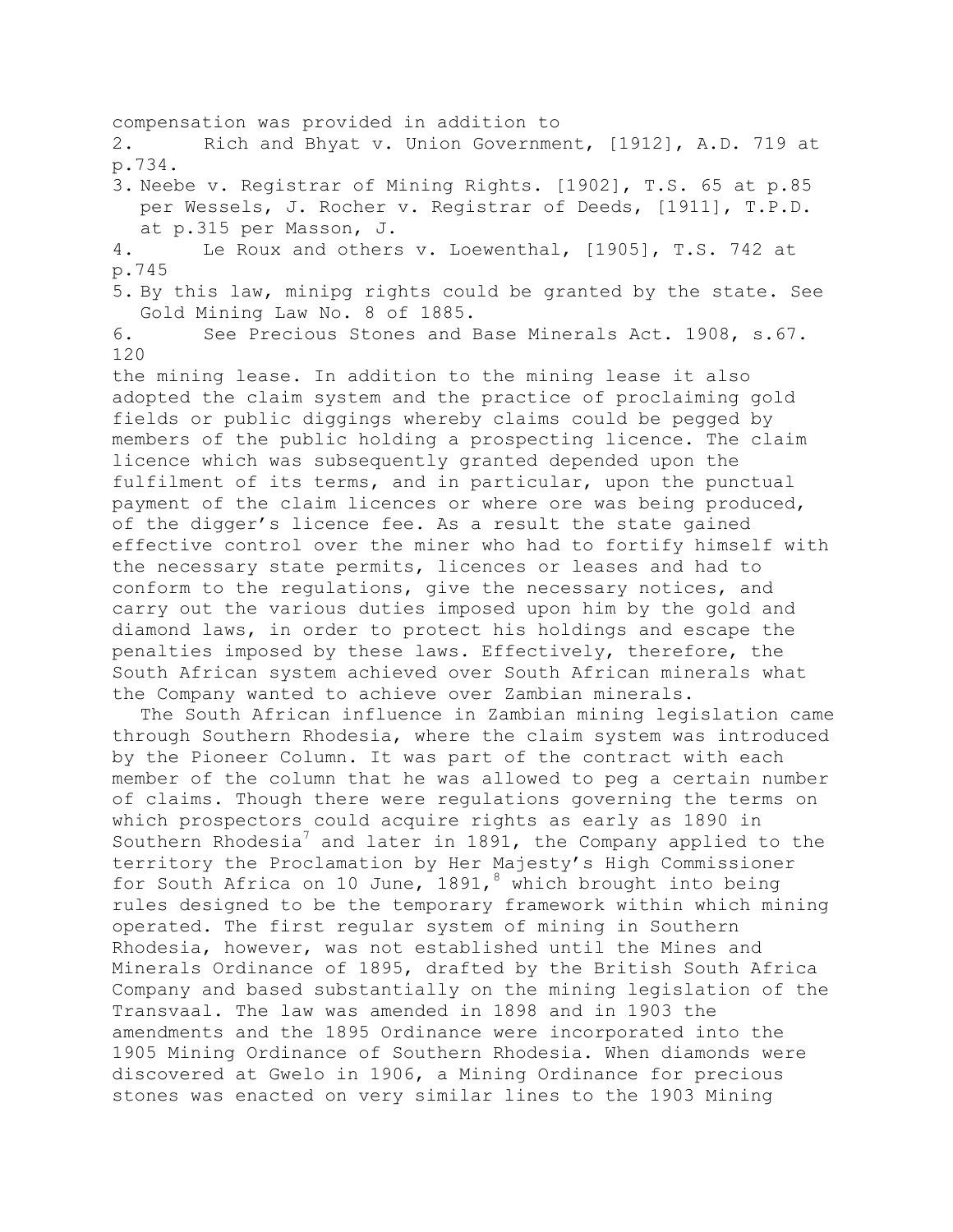Ordinance.<sup>9</sup>

7. See Mashonaland Mining Legislation No. 1 of 1890. 8. See Hone, Southern Rhodesia, 1909, at p.239 for a reprint of the regulations.

- 9. It was different in one respect. The Ordinance introduced for precious stones system whereby the prospecting licence formed a contract between the Company and the holder, and was not of statutory force as was the case in the 1903 Mining Ordinance. This was of later significance in Zambia.
- 121

Fari;' Mining Law

Prior to the existence of any mining code in Zambia, the British South Africa Company granted mineral rights to individuals by means of an exchange of letters. $10$  The terms of the grants specified the number of claims to be pegged within a stipulated area and in some cases granted the right to acquire farms of stipulated sizes. The Company always included in its exchange of letters the obligations of the grantee to allot to the Company a certain percentage of the equity share capital of any Company established to work a discovery (ranging from 30% to 50%) and the Company charged a royalty on all the companies so granted the right. $11$  In some cases the grants were absolute and without any right of reversion to the Company, e.g. the grant of mineral rights in respect of all but 'reserved minerals' to the North Charterland and Exploration Company (1937) in respect of an area of land known as the North Charterland Concession, the grant to Rhodesia Railways of mineral rights in farms adjacent to the railway system and the grant to De Beers Consolidated Mines Ltd., of all mining rights throughout the country with respect to diamonds. In such cases, particularly that of the North Charterland Company, the British South Africa Company placed the grantees on the same footing as itself in regard to its exercise of mineral rights. The grantee, for instance, was not liable to pay royalty to the Company, but could trade in mineral rights in his area on his own account. These grants were recognised and continued under the post 1912 Mining Legislation.

The 1912 — 1969 Legislation

The Company did formulate regulations for the North-Eastern part of the country,  $13$  as well. However it was not until 1911 that it applied to the

10. See e.g. concessions to F.R. Burnharm, Pearl Ingram, the Bechuanaland Exploration Company Ltd., and the Chartered Goldfields Ltd., dated 13 February, 1895 and to J.W. Dore, 9 April, 1895, in Company Register of Titles, Geological Survey Dept., Lusaka.

11. See e.g. letter from British South Africa Company to Northern Territories British South Africa Exploration Company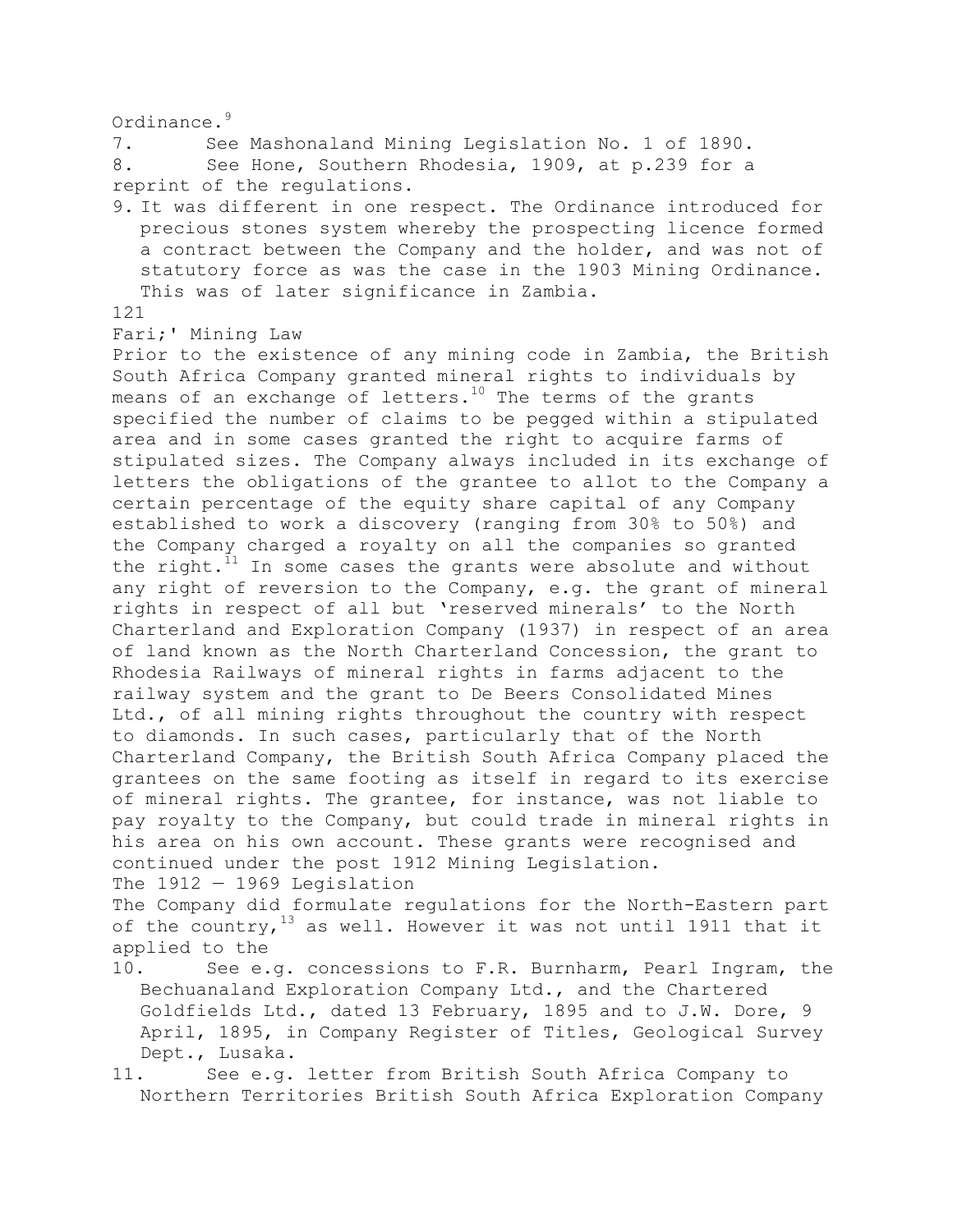in Register of Titles, Geological Survey Dept., Lusaka. See note 8(a) on the file, page 55.

- 12. See s.5 of the Mining Proclamation, supra. Also see s.6 of the Mining Ordinance, Chapter 91 of the Laws of Zambia, 1965 ed.
- 13. See C.O. 417-506, they are contained in a letter from the British South Africa Company to the Colonial Office, 5 November, 1906.

## 122

British High Commissioner's Office of Southern Africa for a mining code for Northern Rhodesia. The first draft of the mining law was ready in the same year, drawn up by the Company and submitted to the Colonial Office on 9 January, 1911, for approval.<sup>14</sup> The idea it seems was that the law should come into force as soon as the Order in Council amalgamating the administrations of North-East and North-West Rhodesia came into force. The draft corresponded closely to the North- East regulations referred to already and the 1906 Precious Stones Mining and Trade Ordinance and the 1903 Mining Ordinance of Southern Rhodesia. In discussing the drafts, the Company rejected all attempts by the colonial office to secure benefits from mining activities to the chiefs from whom they claimed to have obtained the concessions. For instance, at one stage of the drafting of the legislation, the Colonial Office suggested that the legislation should include a provision for the commutation of 1% royalty to the native chiefs. The Company's reply was that such a provision was not one which could properly be included in a mining law.<sup>15</sup> Meanwhile, it inserted clauses entrenching its ownership of the mineral rights,  $16$  and categorically stated that it had no intention of applying for a mining law which would limit in any way the full exercise by it of its mineral rights.<sup>17</sup> The draft was accepted by the British government and was promulgated as the Mining Proclamation of 1912 which took effect on 1, July,  $1912.^{18}$  In 1934 it was renamed the Mining Ordinance of 1934 and it survived with little substantive amendments in the 1958 Mining Ordinance.

Prospecting Rights

The law as established by both the 1912 Mining Proclamation and the 1958 Mining Ordinance was that with the exception of the North

14. See C.O. 417-506

15. See C.O. 417-424, letter of High Commissioner reporting on his visit to Southern Rhodesia to the Colonial Office, 5 November, 1906.

16. Se· British South Africa Company letter to Colonial Office, 15 February, 1911, in C.O. 417-506.

17. The company stated this very explicitly in a letter to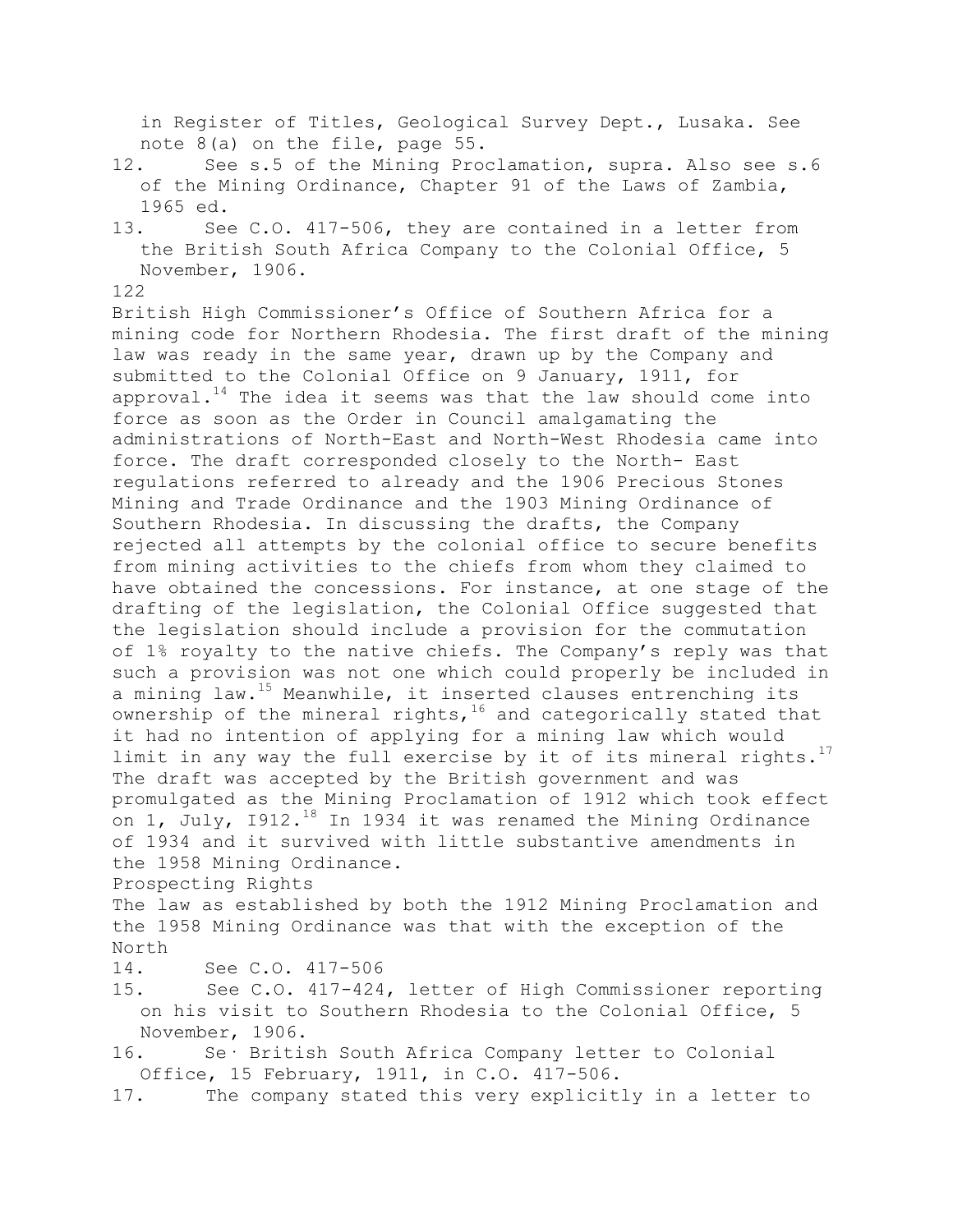the Colonial Office, 15 February, 1911, in C.O. 417-506 18. See Mining Proclamation No. 1 of 1912. 123 Charterland concession,  $19$  the Western Province<sup>20</sup> and special rights in respect of diamonds which had been acquired by De Beers, the right to prospect could only be acquired from the British South Africa Company. Such right to prospect was ordinarily conferred by a prospecting licence given by the Company. In its application there was no restriction as to who could obtain mining rights nor was there any machinery to investigate the financial and technical competence of applicants for mining rights. $21$  This left the field open for people with little money and possibly no mining experience to take out prospecting licences and eventually mining rights, with the inevitable result that they could withold mining ground from those who could develop it.

In general, a prospecting licence was no more than a contract which was made between the British South Africa Company and the prospector. It set out the terms on which the prospector could prospect and which, when he had made a discovery, conferred on him mining rights on certain terms and conditions. The Company, at the time of the drafting of the legislation, took care that many of the more important provisions regulating the activities of the holder were not stated in the mining legislation but were left to be written into the licence by the Company. In this way the Company thus acquired machinery by which it could control mining without further recourse to legislation. This approach was probably inspired directly by the Company's experience in Southern Rhodesia. In that country the Company had included the terms of prospecting licences in the 1903 Mining Ordinance, and mining rights had therefore to be held on the terms laid down in the legislation. The only way in which different terms could be included in a grant would have been by amendment of that legislation, which was in fact opposed by the pioneer settlers. Consequently, when the Company came to framing the mining legislation in 1912, and found there was no opposition by settlers, care was taken to avoid this dependence on the statute. In consequence, however, mining right holders often carried on business under varying conditions, and since the terms of the licences were subject to negotia

19. See s.6 of Mining Ordinance, 1958

20. It was covered by the Northen Rhodesia Order in Council, 1924, which in article 41 provided that 'it shall not be lawful for any purpose whatsoever to alienate from the Chief and people of the Barotse, the territory reserved from prospecting by virtue of the concessions from Lewanika to the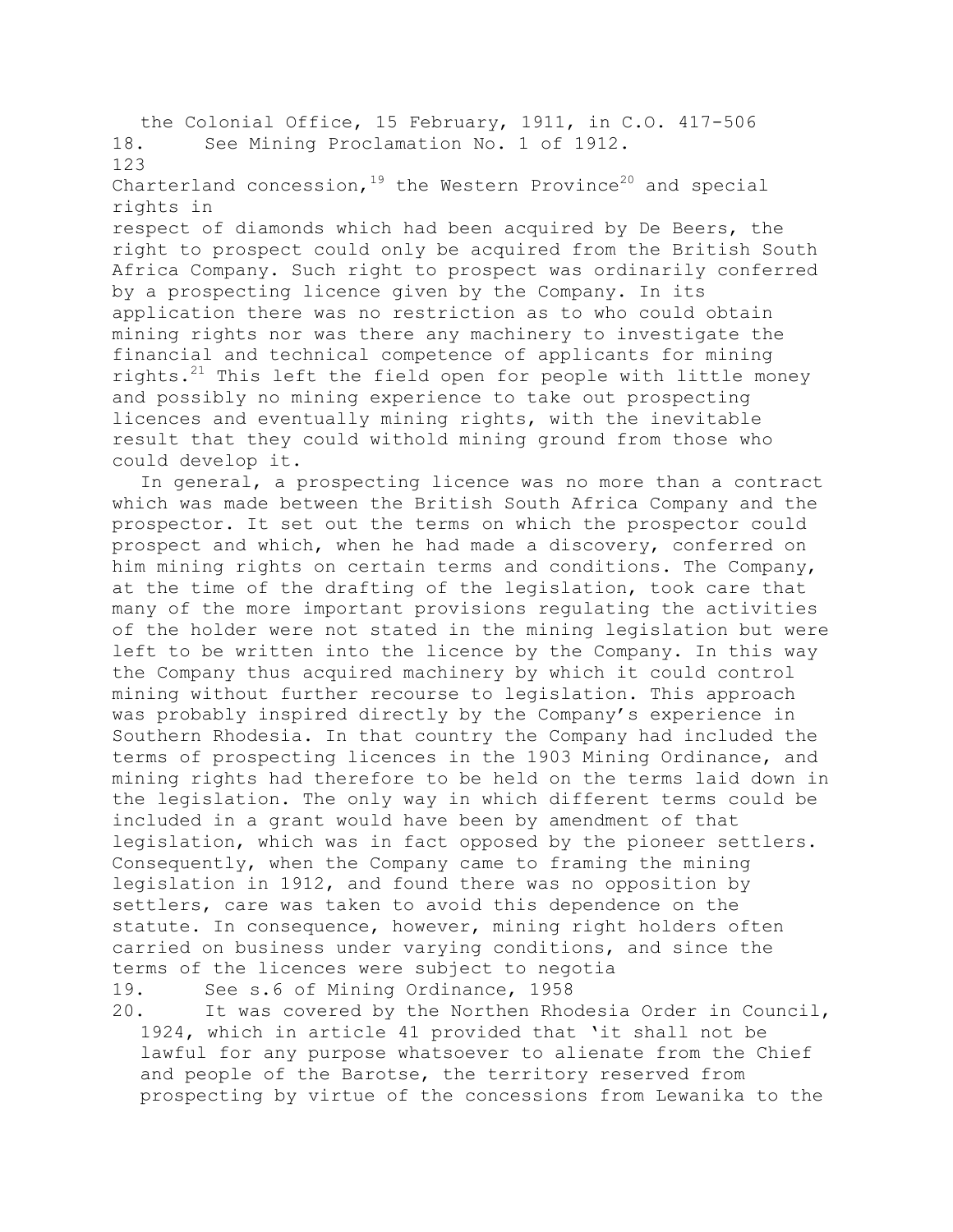British South Africa Company, dated the 17th day of October, 1900 and the 11th day of August, 1909.'

21. The only restriction related to age. The applicant had to be at least 21 years old. See Mining Ordinance. 1958 s. 17(2)

124

tion, they could not be predicted with any degree of certainty. This was not particularly welcome in mining circles, which preferred to have ample advance notice of their obligations so as to be able to predict their expense before committing large amounts of capital.

As the prospecting licence conferred on the holder the right to search for minerals, prospecting could not be done by a person other than the holder. To do so without a licence was prohibited and a criminal c. fence.<sup>22</sup> The licence entitled the holder to post one or more prospecting noticcs on any ground,  $23$ which was usually done after the discovery of a vein or lode. There was no fixed rule as to the amount of mineral to be discovered in order to make a posting although such a notice had to be in a prescribed form, and had to be displayed in a prescribed manner.<sup>24</sup> A subsequent prospecting notice could not be posted until the earlier discovery notice had been removed and notice of abandonment posted.<sup>25</sup> Having posted a prospecting notice, the holder of the prospecting licence had exclusive rights to prospect over an area within a circle having a radius of 1,000 feet (30.5m) from the point where such notice was posted in the case of precious metals or precious stones or 3,000 feet (91.5m) form such a point in the case of base minerals. This exclusive right lasted for 30 days.

A prospector was allowed to do this on any land throughout the country unless it was declared to be reserved against prospecting, or where prospecting upon such land was permitted only after certain statutory consents were obtained. In other words it was not necessary for land to be declared or Gazetted to be open for prospecting. It was only necessary for it not to be closed against prospecting.

The relationship between the prospector and the owner or occupier of private land was regulated by law. Prospecting could not take place without the consent of the private owner or occupier upon land which

- 22. Ibid., s.9 provided that 'any person who prospects for minerals or exercises any righl under a prospecting licence in contravention of the provisions of the section shall be liable to a fine not exceeding 200 pounds.'
- 23. Ibid., s.22 (1).
- 24. Ibid.. s.25 (I).
- 25. Ibid., see s.22 (4) which provided that 'No person shall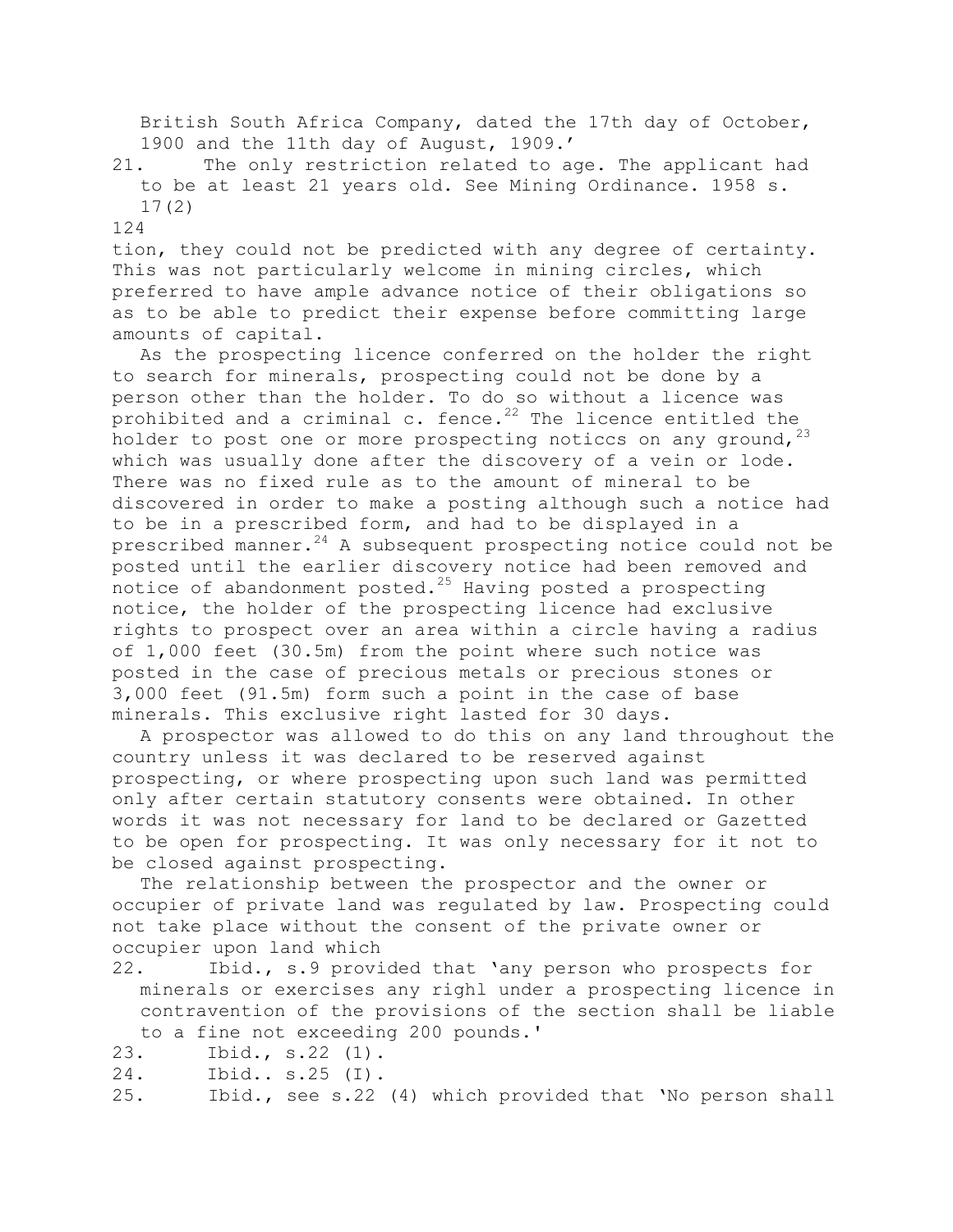post a second or subsequent prospecting notice within an area specified in subseciion (5) of this section until such lime as every such notice previously/posted by him|in|such area and the peg upon which it was carried have been removed.'

## 125

was within 200 yards (182m) of any occupied or temporarily unoccupied house or building, or within 50 yards (45.5m) of land cleared, ploughed or bona fide prepared for the growing of farm crops on which farm crops were growing, or on land where during the twelve months immediately next preceding, farm crops had been reaped, or on land which was in the vicinity of any cattle dip-tank or any private water supply.<sup>26</sup>

Besides the above the prospecting licence included other conditions with which the holder had to comply when he acquired a mining location. These concerned, for example, the amount of work that had to be performed within stated periods in order to develop the location with a view to establishing that it was a workable proposition as a mine, and of course, with a view to the profitable working of such a location by the extraction and removal of minerals.

A prospecting licence carried the right to peg one mining location. In 1936 a review form of the licence was introduced and it was valid for one year only, but in 1948 a further revision permitted the pegging of more than one mining location on the same licence.

Exploitation Rights

A right to exploit mineral deposits could be acquired in either of the two ways: by pegging the claims or mining locations on discovery of minerals as a result of a prospecting licence; or by obtaining a direct grant of mining rights or special grant.<sup>27</sup> The first step in the acquisition of a mining right through the first method was the posting of a prospecting notice. Once the holder of a prospecting licence had posted a registration notice he could then apply for the registration of the area concerned as a mining location.<sup>28</sup> The law enabled the holder of a mining location to apply for and obtain a certificate of special registration. This was conclusive evidence that all formalities required for the acquisition of a location had been observed. It means that the holder was entitled to the location free from any adverse claim and that nothing done or omitted to be done before the date of the certificate of special registration rendered the location defeasible.<sup>29</sup> This was welcome in that the special registration

| 26.           | Ibid., $s.20(1)$                        |
|---------------|-----------------------------------------|
| 27.           | Ibid., ss.38, 46                        |
| $\sim$ $\sim$ | $-1$ $-1$ $-1$ $-1$ $-1$ $-1$ $-1$ $-1$ |

28. Ibid., s.25 (I)

29. Ibid., ss.44 (1) and 47.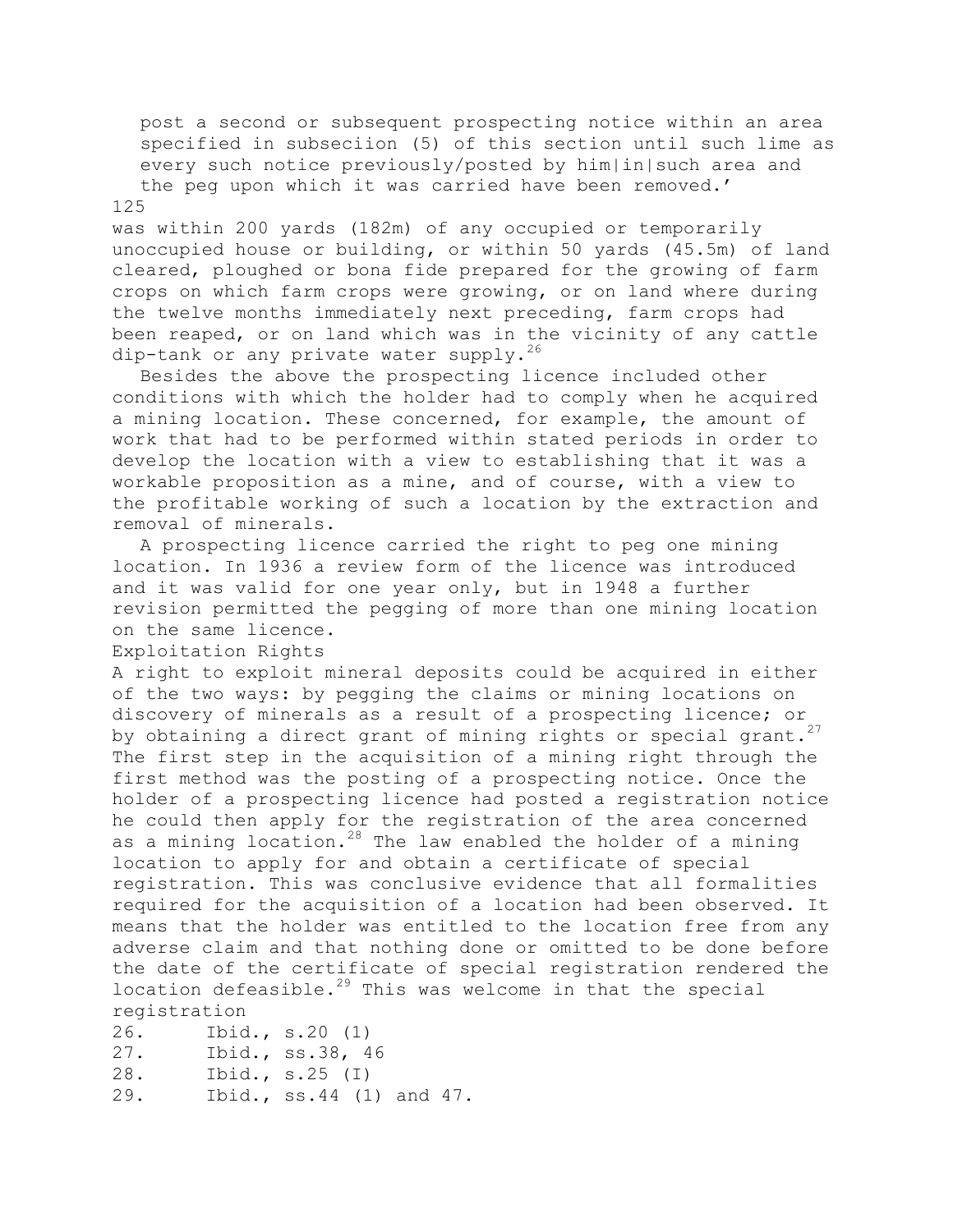ensured a guaranteed title and one which justified the expenditure of large sums of money. But there remained the problem that no proof was required of the discovery of a mineral within the area covered by the prospecting notice, prior to the act of locating, and marking the area, on the surface.<sup>30</sup> Thus before a registration took place the applicant did not have to certify that a mineral vein or lode was found on the location. This omission in requiring proof meant that the original locator could hold the ground even when he made the location before any mineral was discovered on such a location.

The special grants were rights to mine and were acquired on application from the Company and not by pegging a mining location. $31$  They were intended to be granted to companies with the financial resources to undertake prospecting. They mostly ended up in the hands of powerful mining companies and these areas became closed to holders of ordinary prospecting licences. The special grants, like the prospecting licences, took the form of private contracts and again differed in their detailed provisions. The special grant areas were regarded as consisting of blocks equivalent in size to a mining location. As with all other mining rights, the special grants had to be registered within a prescribed period or they became null and void. The grants had no fixed term, but continued in force until abandoned or forfeited pursuant to the provisions of the grants and the law until surrendered by the holder.

### Obligations of Miners

Provisions in the prospecting licence tended to require the holder to execute at least thirty feet (9m) of obligatory development work within four months of the registration of the mining location and to obtain an inspection in respect of work that had been carried on. For each succeeding year after the expiry of the first period of four months, he was required to execute at least sixty feet (18m)of development work and at or before the expiry of four years obtain an inspection certificate. The holder could, however, obtain what were called inspection certificates by payment, on a sliding scale, of cash in lieu of work.<sup>32</sup> Failure to obtain an in-

30. Infact the same requirement prevailed as in ordinary registration. See ss.44 (3) and (1), Ibid.

31. Ibid.. s.38 (a) 38 (1)

32. Ibid., s.80, provided that 'there shall be paid to the Engineer a fee of one pound in respect of every inspection certificate and of every certificate of extra work issued by the Engineer under the terms of the prospecting licence in respect of any mining location.' 127

### 126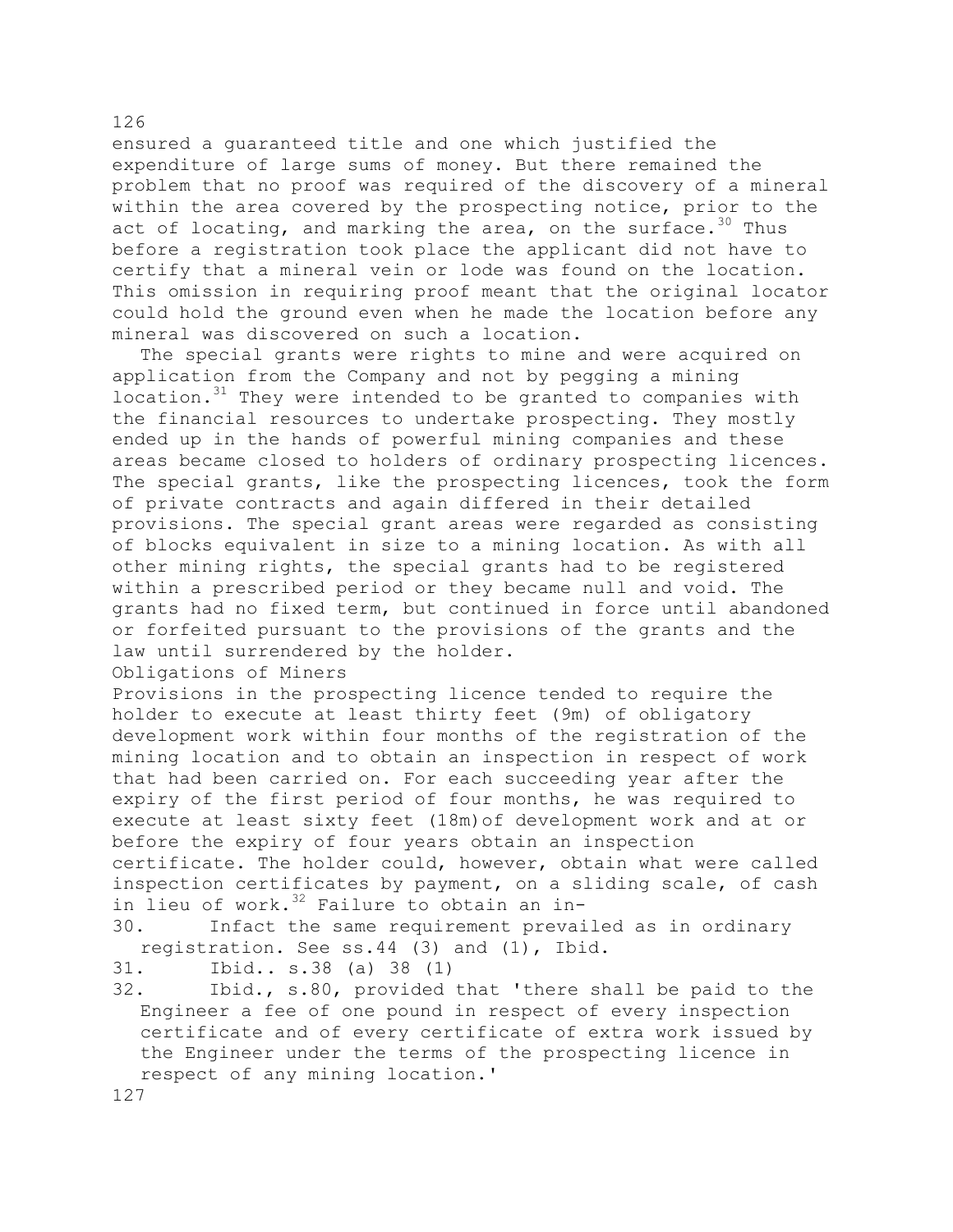an inspection certificate rendered the mining location liable to forfeiture to the Company. This measure was designed to cause holders of mining locations to exploit them and not merely sit back and hold them for speculative purposes, but, as is shown later, these measures failed to achieve this desired objective.

Similarly, a holder of a special grant was required within the period of four months from the date of registration, to execute upon one of the subdivisions a footage of development work amounting in total to not less than thirty multiplied by the total number of subdivisions, and to obtain an inspection certificate confirming that the work had been carried out. For each succeeding year from the close of the period of four months, he had to execute a footage of development work amounting in total to not less than sixty multiplied by the number of subdivisions, excluding those being worked for profit, and to obtain an inspection certificate. He too was entitled to obtain an inspection certificate by paying the sum of money specified in the grant in respect of the particular inspection certificate required, in lieu of doing the development work. Failure to observe the development provisions constituted failure to comply with the provisions of the special grant, and made it liable to forfeiture.  $33$ 

There were several defects in these requirements which militated against their effectiveness. Although development work had to be undertaken or inspection fees paid in lieu to protect a mining right, the work did not have to be done until the end of the year in which it was due. If begun just before the end of the year and continued until the required amount of work was done, the location or grant could not be forfeited even though such work was not completed within the year for which the requirement work was done. Consequently, in practice the act of locating alone could hold a mining location for practically two years. For example, if a location were made in January 1976, this would hold the claim until 1977 after the holder had done the required work for the first four months, and annual labour for 1977 need not be done until the end of 1977, so that nearly two years could elapse before development work

33. This was authorised by s.64 (1) of the Mining Ordinance, supra, which provided that 'any special grant or prospecting licence may contain provisions for the forfeiture thereof or of any rights granted thereby and, in the case of a prospecting licence of any mining location or other rights acquired there under in toy circumstances specified there in and at any time however remote.'

128

became necessary. This was also because the mining-rights holders were not required to follow a specific programme in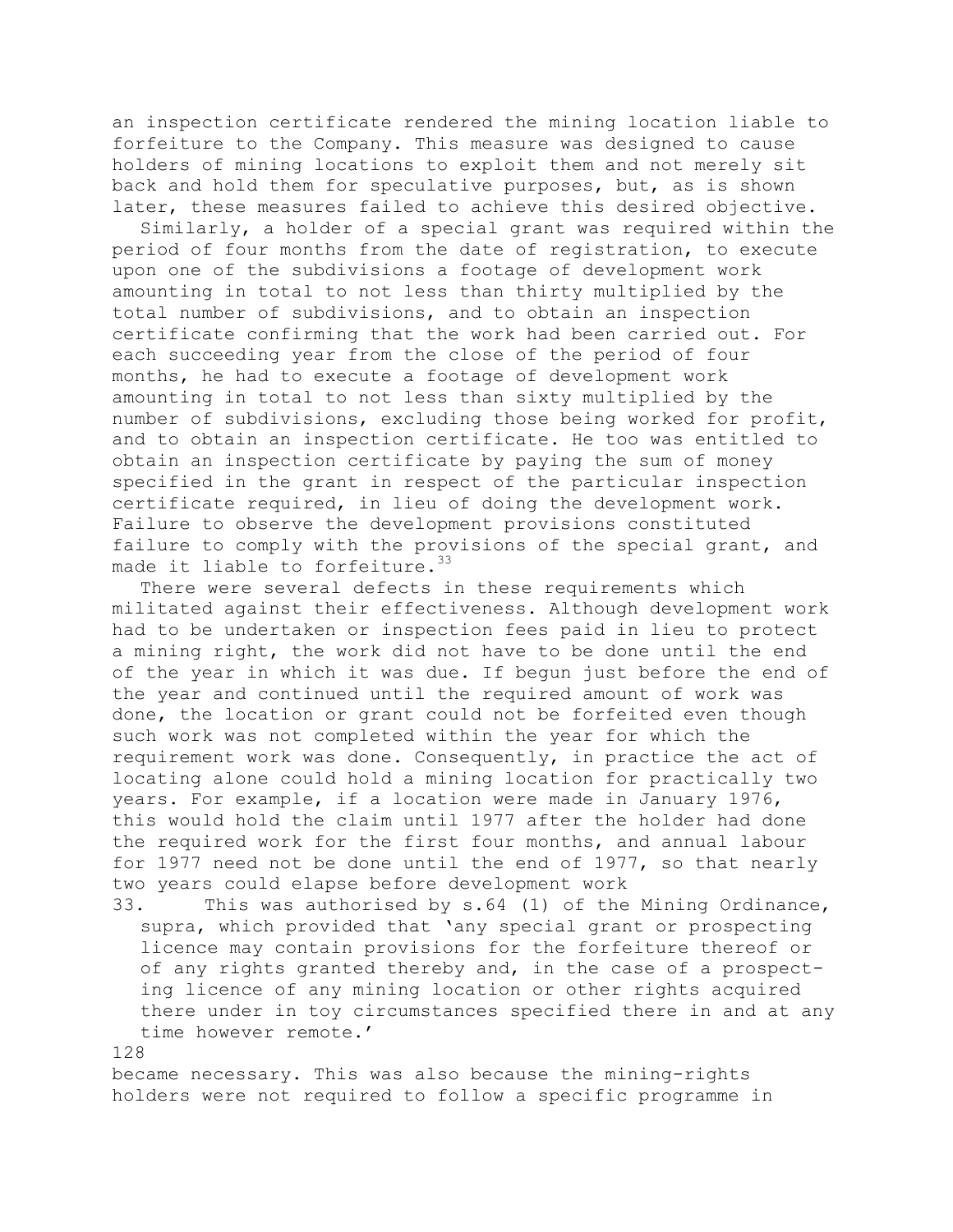their operations. Moreover, with respect to inspection fees as a result of carry-overs and transfer provisions it was possible to protect a right over a long period by work done in previous years on contiguous claims. The fees themselves were also too low to have much effect,  $34$  and indeed no inspection fees were payable at all once a claim had been worked for profit. Hence many claims surrounding small, old mines could continue to exist virtually in perpetuity. In any case, with respect to a location where after forfeiture work was resumed and continued before anyone else located the area, this could preserve the original locator's rights. Besides the person who forfeited the location did not lose his prospecting licence nor was he debarred from locating in the same area.

Additional Problems Created by this System of Mining Rights Despite the shortcomings of the legislation, it must be acknowledged that mining activity under it was very successful and it led to the discovery and development of most of the present-day mines in the country.<sup>35</sup> However, the legislation and particularly the special grants created problems that could not have been foreseen when they were created. This was particularly so for the independent government which wanted to implement its own mineral policy after it had acquired the mineral rights from the British South Africa Company.

In 1964 the mineral rights formely held by the Company and the Crown became vested in the President on behalf of the Republic of Zambia and this was implemented by the 1965 Mining Ordinance (Amendment) Act. $36$  In this legislation all other existing rights, including the special grants, were preserved under the same conditions as were contained in them when they were granted by the Company. The relevant provisions read:

- 34. 1st certificate  $-$  £5, 2nd certificate  $-$  £10, 3rd certificate  $-$  £20, 4th certificate  $-$  £20 and 5th certificate  $-$ £30. See Prospecting Licence Condition, 20.
- 35. Special grants are recommended widely as perhaps the most important single step which led to the opening up of the Copperbelt. See Coleman, The Northern Rhodesia Copperbelt 1899-1962, 1971; Bancroft, Mining in Northern Rhodesia, 1963; and Davis, Modern Industry and the African, 1965.
- 36. This was also a tidying up Act which removed reference to the Company from the Mining Ordinance. See Mining Ordinance (Amendment Act) No. 5 of 1965.

129

Notwithstanding the provisions of subsection (1), it is hereby confirmed that any prospecting licence, mining location, special grant, mining right or title granted by the Company prior to the twenty fourth day of October,

1964, shall continue to be held, subject to the provisions of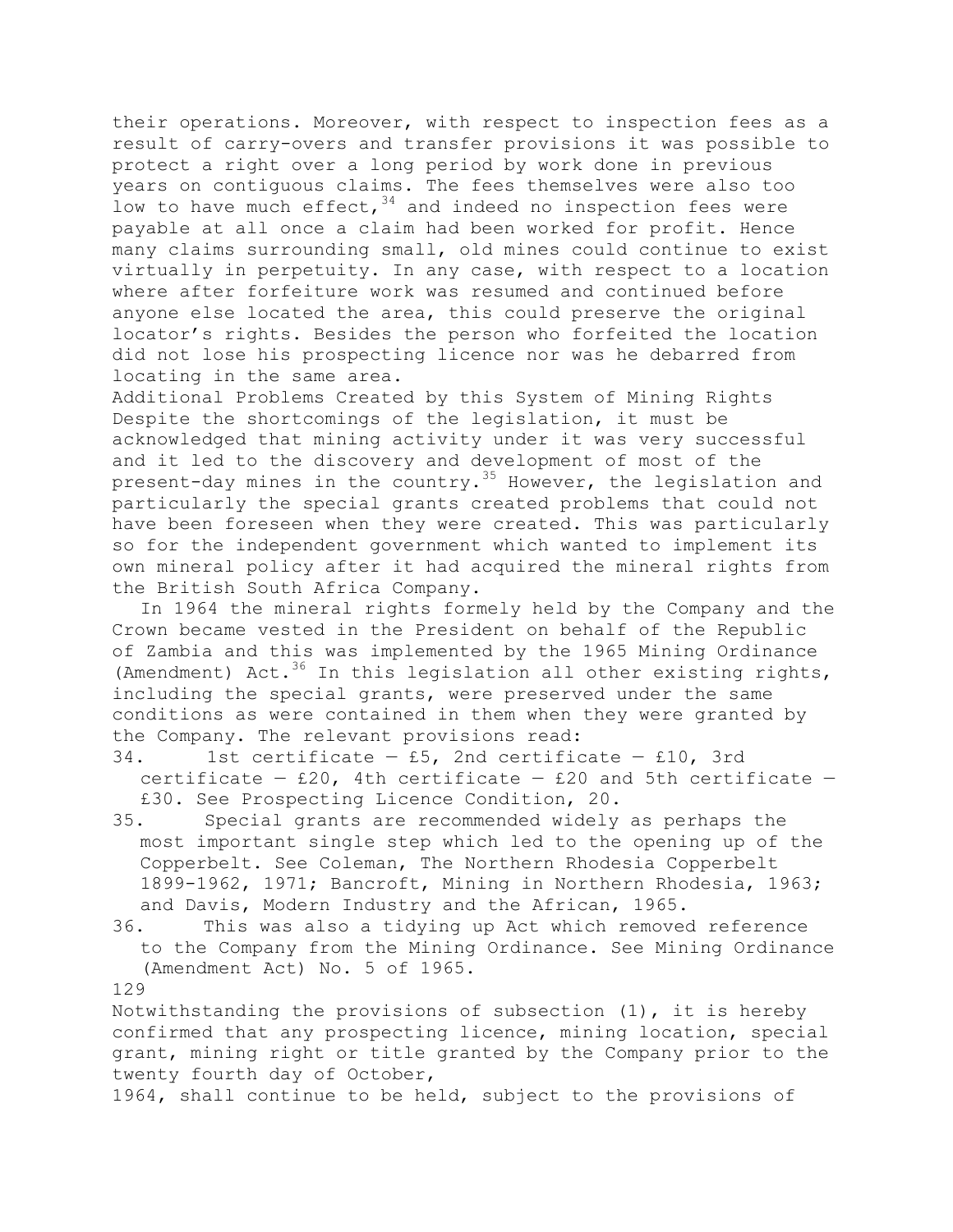¿his Ordinance, under the same conditions as are contained in such prospecting licence, mining location, special grant, mining right or title.<sup>37</sup>

The privileges and rights secured for the Company by virtue of the conditions in such rights were, however, vested in the President on behalf of the Republic of Zambia, and included royalty payments. The power of granting new prospecting licences was vested in a government officer, the Mining Engineer.  $38$ Prospecting Licences continued as under the Company  $to^1$  be granted outside the Mining Ordinance but their conditions were th,is time to be determined by the Minister of Mines. However, the recognition of existing grants meant that the North Charterland Exploration Company and the Chief of the Lozi tribe continued to have the exclusive right to grant mining rights in the North Charterland concessions area<sup>39</sup> and the Western Province<sup>40</sup> respectively.

The existence of the Litunga's special powers undoubtedly caused legal difficulties which inhibited prospecting and in fact after sixty years the areas remained virtually unexplored. Also these powers of the Litunga were enormous by comparison with those of the other paramount chiefs. The recognition of existing rights also meant that over areas which the mineral rights were wholly or partly alienated, royalty on any minerals produced was only payable in proportion to the extent to which the government held the mineral rights. The Zambia government thus inherited a system which it operated within a legal framework built by the Company. It could make grants of prospecting rights only in areas

- 37. Ibid., s.3 (2)
- 38. Ibid., s.7 (1).
- 39. Ibid., s.3 (3) provided that 'Nothing in this section shall operate to vest in the President on behalf of the Republic any right of ownership in searching or mining for, or of disposing of minerals, mineral oils or natural gases which was on the twenty-fourth day of October 1964 vested in persons deriving title from the Company' see Mining Ordinance, supra.
- 40. Ibid, See s.4, which read 'Nothing in this Ordinance contained in shall in any way effect the rights and privileges secured to the Litunga of Barotseland and the people of the Barotse by virtue of article 41 of the Northern Rhodesia Order in Council, 1924.'

## 130

open to prospecting as this excluded areas already covered by valid and operative grants made by the Company. In practice it meant large areas of the country were held in perpetuity under such grants, in which neither prospecting nor mining was taking place.<sup>41</sup> Government found itself with no legal power to compel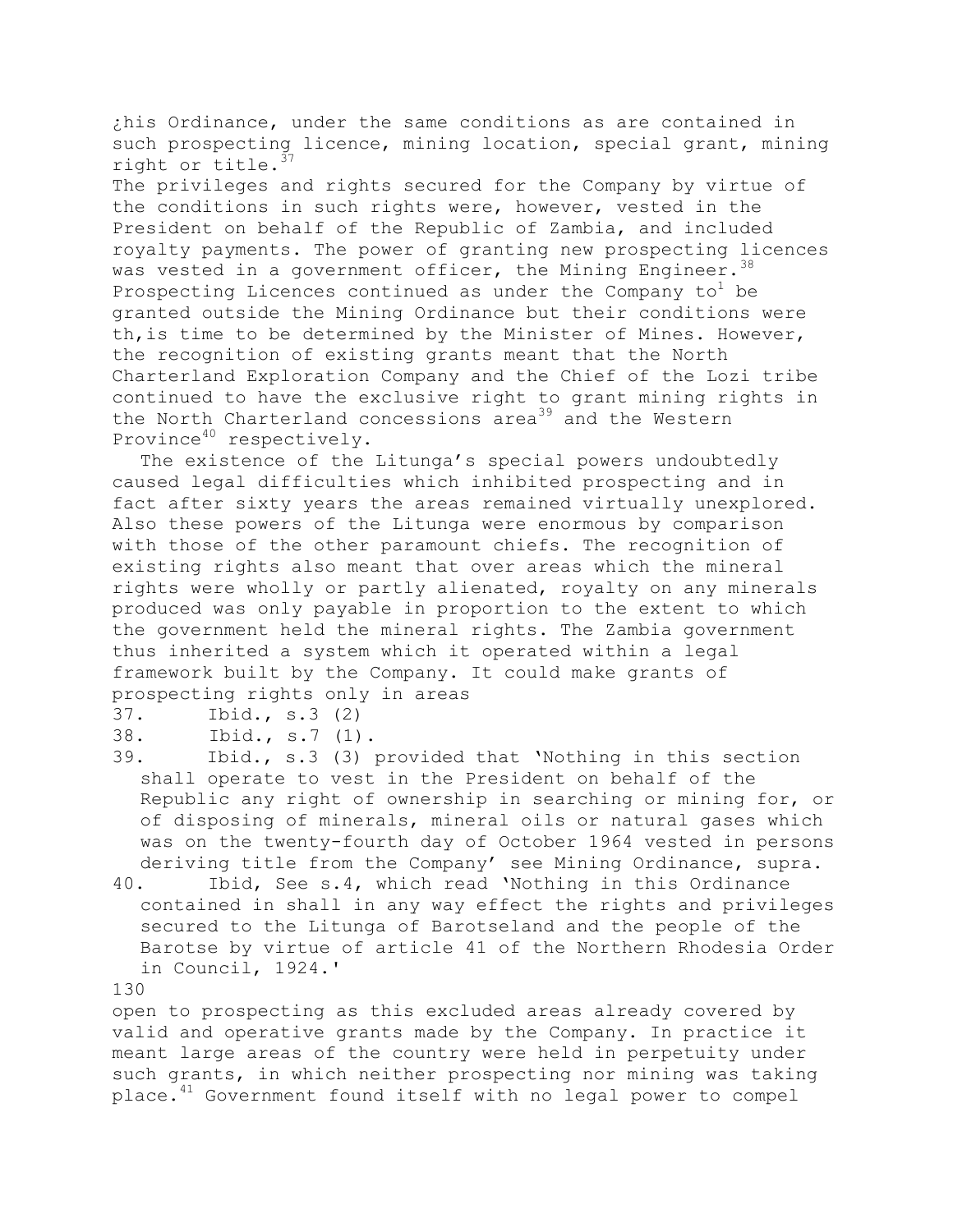such development, nor could it compulsorily acquire the land or terminate the grants as the rights of the grant-holders were safeguarded in the independence constitution.<sup>42</sup>

Thus, the fact that the areas were not being adequately developed was defeating the government's main mineral policy which was mainly to obtain a rising supply of foreign exchange for development purposes. Since the mining-right holders were not using some of the areas they held, the government wanted to bring in completely different companies with fresh sources of capital to develop those areas. There was also some dissatisfaction with the rate at which companies were increasing their capacity in the then existing mines. In 1968 the government, in an attempt to put pressure on the grant holders to work their holdings, increased the rates for the inspection certificates,  $43$  though it was realised that for this to have any real effect the government would have to wait for quite some time.

These practical realities meant that the government's acquisition of mineral rights from the Company in 1964 was of little practical significance. The law in force tied the government so much to the past and consequently was far from ensuring national aspirations in mineral development. All it really meant was that the government received tax revenue and royalty payments if minerals were produced. If nothing was mined, however, there was nothing it could do. The inequity of the situation was not just that it denied the government power to do anything to galvanise the holders of rights into prospecting in and developing their

- 41. The area covered by special grants totalled 75,000 square miles (195,000 square kilometres). See Research Bulletin, Economic Financial and Technical Series, 7 February, 1970 p.l, and also Copper Services Bureau, Copperbell of Zambia Mining Year Book, 1966, p.6. Almost all the companies that held the special grants were owned either by Roan Selection Trust Ltd. or Anglo-American Corporation Ltd. 42. See s. 18, Constitution of Zambia, Laws of Zambia, Appendix 3, 1965 ed.
- 43. S.2, Mining (Amendment) Act, No.52 of 1968, amended s.80 of the Mining Ordinance, supra and provided that '...there shall be paid to the Engineer in respect of such inspection certificate, a fee equal to three times the fee payable therefore in accordance with second schedule, and such fee shall be in addition to, and not in substitution for, any specified sum of money required to be paid in respect of such inspection certificate under the terms of such prospecting licence or of such special grant.' 131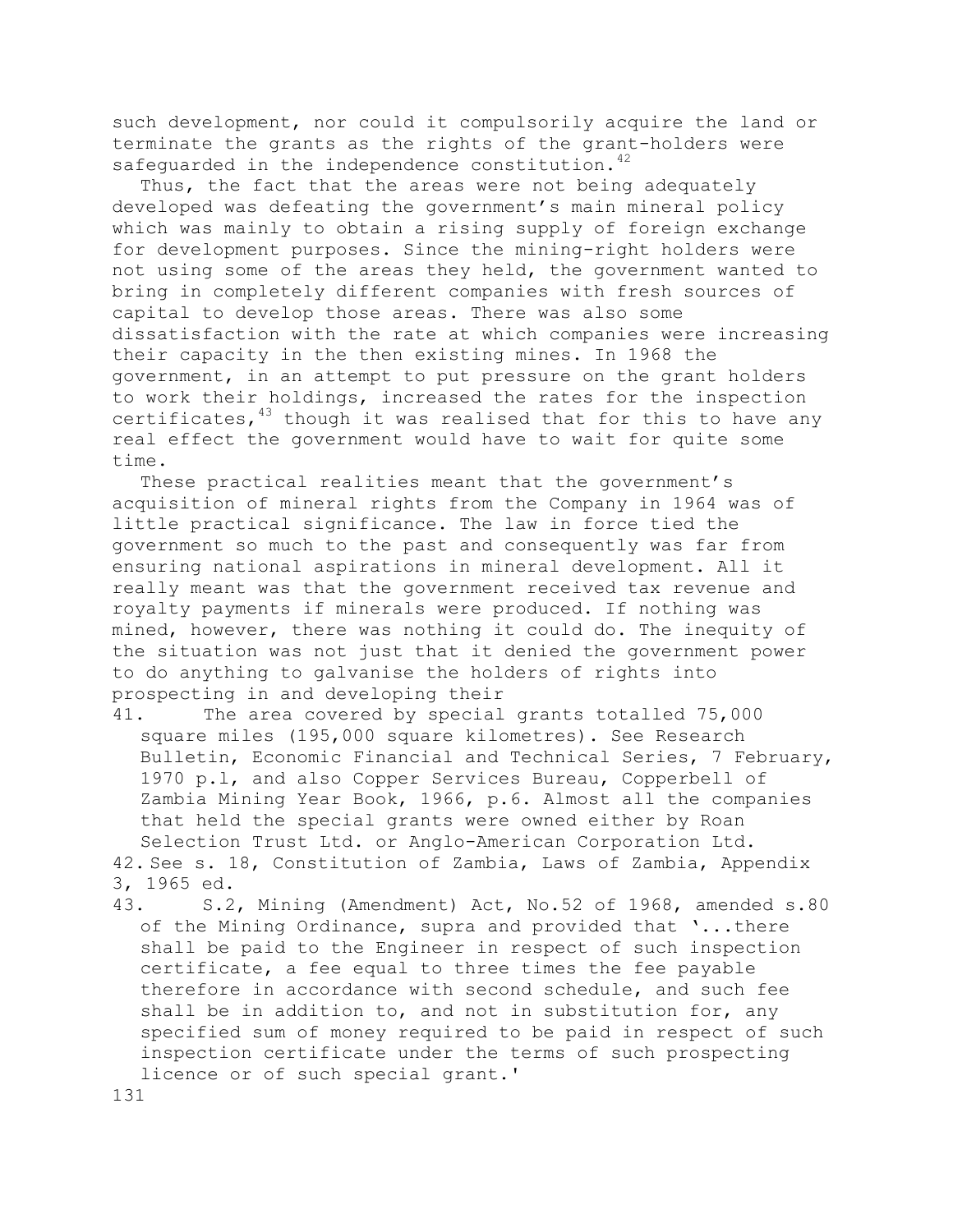areas, or if this failed to bring in new mining partners who might show greater interest in the development of mineral resources but because it also prevented the state from exercising any control over such vital aspects of mining methods as the size of any mining operations and the recovery rate. Most of these have an enormous influence on the longterm benefits to be derived from a nation's mineral resources. The state's role in the development of mineral resources was reduced by this situation to almost excusively a regulatory one — registering locations, recording production, issuing prospecting licences, ensuring that regulations on questions such as safety were carried out, surveying the mineral resources, and preparing comprehensive geological maps for use in prospecting.<sup>44</sup>

There was also an important geological factor which concerned areas open for prospecting  $-$  i.e., areas other than those covered by special grants. In these areas the law had become largely irrelevant to the needs of a miner. The requirement of the discovery of a mineral in establishing location rights without meaningful exclusive prospecting rights made it legally impossible to obtain rights or title to many important types of deposits. Location practices are well suited to identifying mineral deposits with surface outcroppings, but these are no longer present in the country. Most prospecting now is for subsurface and difficult mineral occurrences which require a great amount of drilling and time before they can be discovered. This reason alone was enough to make it necessary to bring in a system of mining rights which granted exclusive rights to the prospector over his prospecting area without the requirement of the discovery of valuable minerals, so that ground without surface exposure or other positive evidence of ore or valuable mineral deposits might be held for sufficient time to complete exploration or to secure evidence indicative of its prospective value. Thus in 1969 it was for these reasons that it was necessary to change the mining law of Zambia to eradicate the anomalies inherited from the past, and to give the country a new approach to prospecting and mining activity.

44. To stimulate development United Nations Report recommended the termination of mining grants. See Report of Economic Survey Mission on the Economic Development of Zambia, UN/ECA/FC, 1964 p.48.

### 132

OWNERSHIP OF MINERALS AND THE NATURE OF MINING RIGHTS AFTER THE 1969 LEGISLATION

In 1969 the State introduced a new mining law.<sup>1</sup> The Act introduced in 1969 has since been replaced by one enacted in 1976. The two are more or less the same. The new mining law embodies a whole new approach to mining rights in Zambia.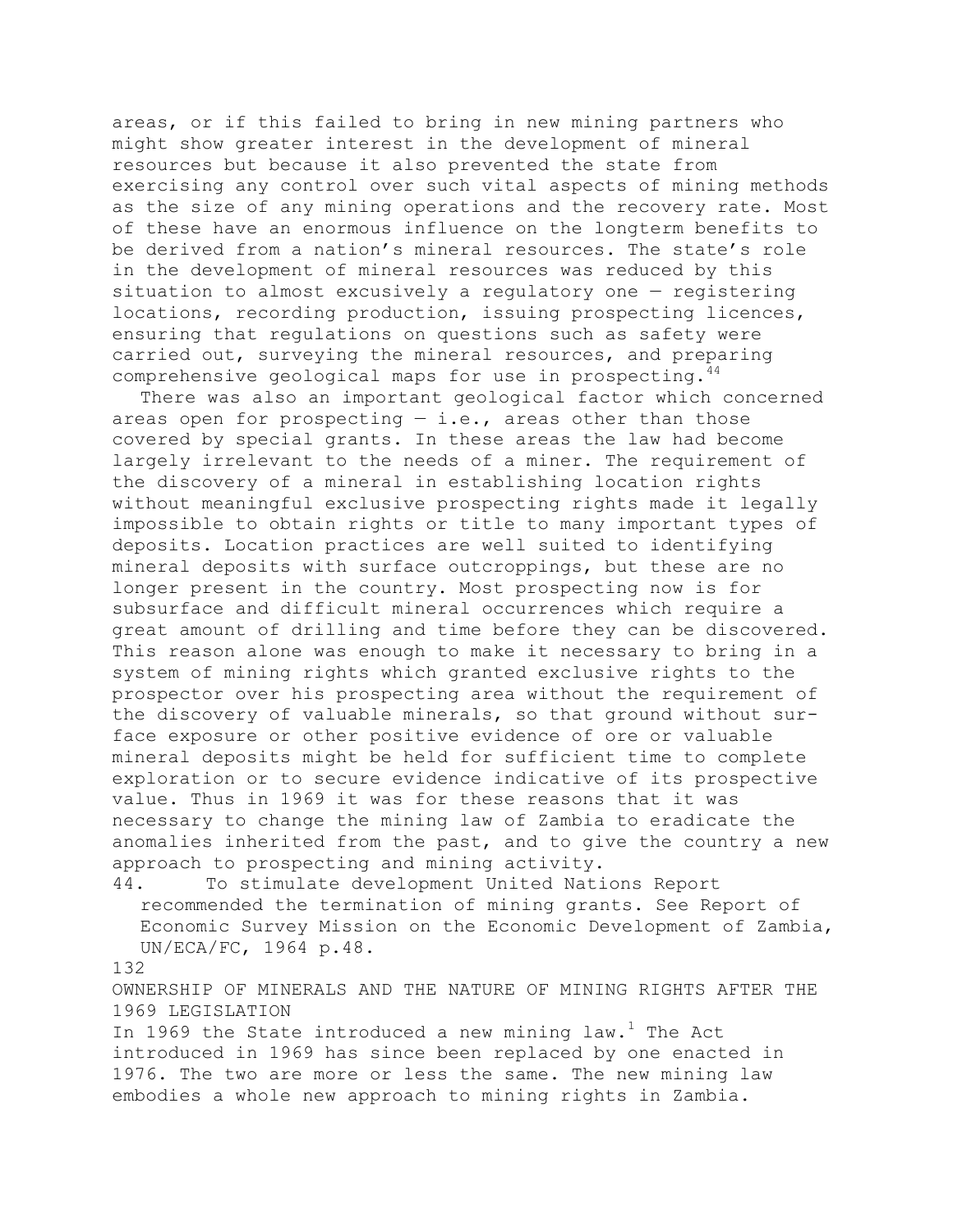Ownership of Minerals Theory of Ownership

As already mentioned the property in all minerals within Zambia is vested in the President on behalf of the people of Zambia,<sup>2</sup> and this notwithstanding any right of ownership or otherwise which any person may possess in and to the soil on or under which minerals are found or situated.<sup>3</sup> This enables the state to grant mining rights over private land and saves mining-rights holders from spending huge sums of money on land purchases which would otherwise be necessary.<sup>4</sup> Further, the state's ownership of mineral resources enables it to have complete power over the property within its boundaries, whether mined by the state, by its citizens, or by foreign countries.<sup>5</sup> There is no doubt that government control in this area of natural resources is important in view of the exhaustible nature of mineral wealth. Any country's minerals, once mined

- 1. See Chapter 329 of the Laws of Zambia and Mines and Minerals Act, No. 32 of 1976.
- 2. s. 3(1) reads 'All rights of ownership in, of searching for, mining and disposing of, minerals, are hereby vested in the President of the Republic of Zambia'. In most countries the sovereign's interest in the mineral resources is recognised at least to some degree, and in general it has always been recognised that the sovereign may have an overriding interest in essential and irreplaceable resources. In 1607 all the judges of England resolved that the King could mine the saltpetre necessary for the national defence without regard to private interests: 12 Co. Rep. 12; 77 Eng. Rep. 1294. See also Mines and Minerals Act, Chapter 66:01 of the Laws of Botswana, s.2 and also Mining Act, Chapter 306 of tht Laws of Kenya, s.4.
- 3. s.3(2) reads: 'the provisions of subsection (1) shall have effect notwithstanding any right of ownership or otherwise which any person possess in and to the soil on or under which minerals are found or situated.'
- 4. There is also the problem that a mine is never co-extensive with the surface. No two orebodies are alike; one may continue to depth but most tend to go horizontally. This may lead to confusion over the ownership of the mine and its exploitation where the owner of land is the owner of the minerals therein.
- 3. The position could be said to be similar to the Royal Prerogative in some ways: See Attorney-General for New South Wales v. Williams, [1915), A.C. 580.

133

can never be replenished and stocks of them are fixed even though their extent is not all known. This view is recognised the world over by governments in different ideological blocs and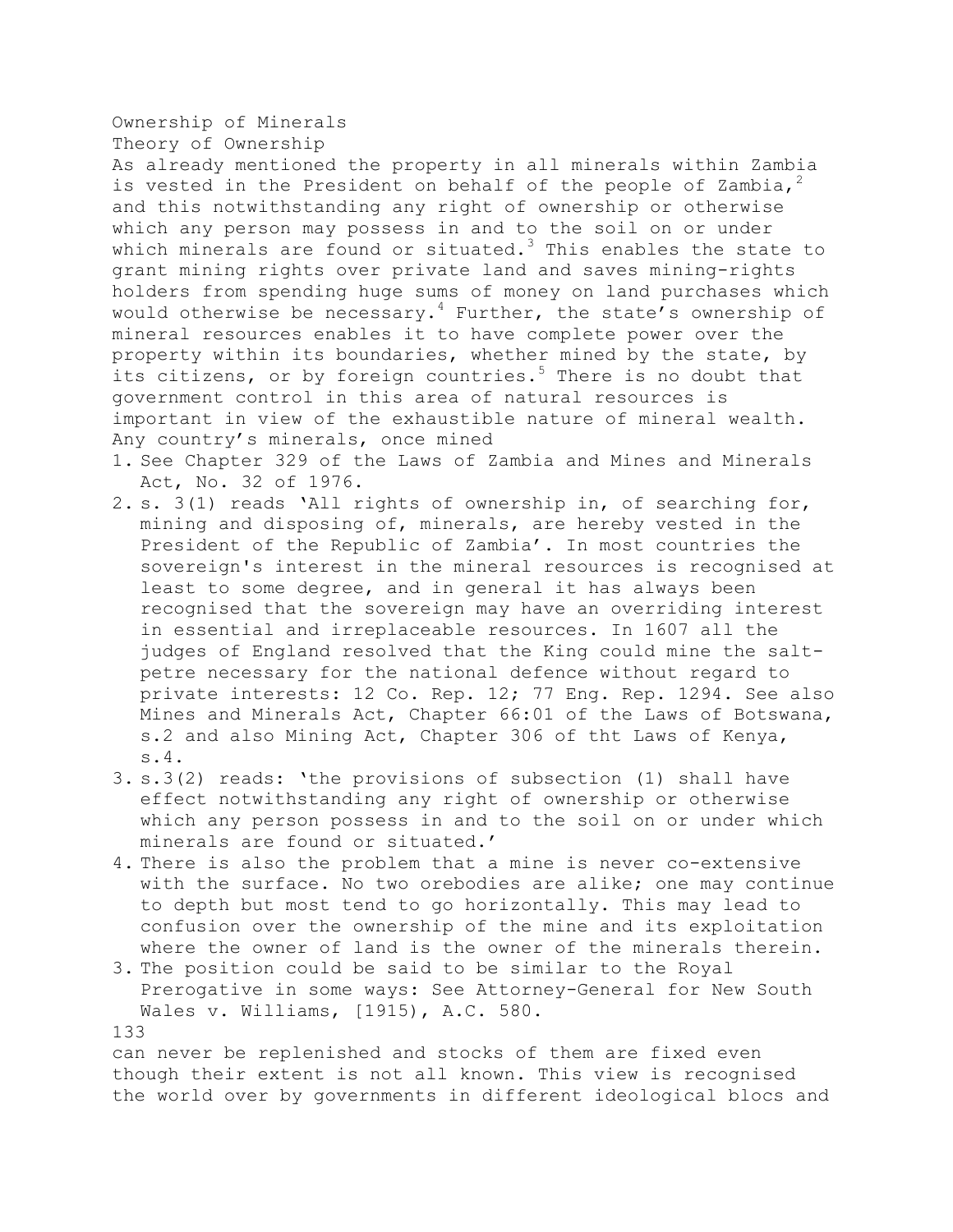having widely differing opinions about the role the state should play in the economy and about the rights and obligations of private property that exhaustible resources require special treatment from the government especially where the objectives of government may differ from those of private companies involved in the exploitation of the resources. The objective function of a government may, for example, include considerations which are only incidental to a private company,such as the preservation of a resource for future generations. Also, their ideas on the rate of development may differ.

Ownership by the state, although not specifically provided for, is regarded by the state as inalienable.  $6$  There is no provision in the mining laws for the alienation of the mineral interest of the state and all interests the state can grant under the mining laws fall short of the state's interest in minerals. Where a granted interest terminates, it reverts to the state.

Owner of land not owner of minerals The principle of ownership established by section 3 of the Act, is based upon a fundamental distinction between ownership of the surface and that of the sub-soil. Although private property in land is fully recognised in Zambia, ownership of minerals contained in the sub-soil is always vested in the state by virtue of the Act, that is, the owner of land is not the owner of the minerals in it.<sup>7</sup> It is apparent therefore, that a lease of land by the state per se creates no rights whatsoever to minerals therein, and that where the lease of land is coupled with the grant of a mining right or rights conferring on the grantee the rights to win minerals, it is in virtue of such a grant and not the lease of land that the right to win

- 6. This view of mineral resources has been encouraged by the work of the United Nations Permanent Commission on Sovereignty over Natural Resources which eventually found expression in the General Assembly Resolution 1803 of 1962. This states that 'all countries have the right to exercise permanent sovereignty over their natural resources in the interest of their national development'.
- 7. The state's mineral rights in land it has parted with can be regarded on this point as analogous to that of the owner of land in commAn law who at a fee parts with the land excepting the minerals. See Ramsay v. Blaier (1876), 1 App. Cas. 70. 134

minerals arises. This is quite apart from the fact that the two interests will be conferred by two different organs of government pursuant to entirely different statutes.<sup>8</sup> This also means that the state may lease land for agricultural and other purposes to one man at the same time as it is the subject of a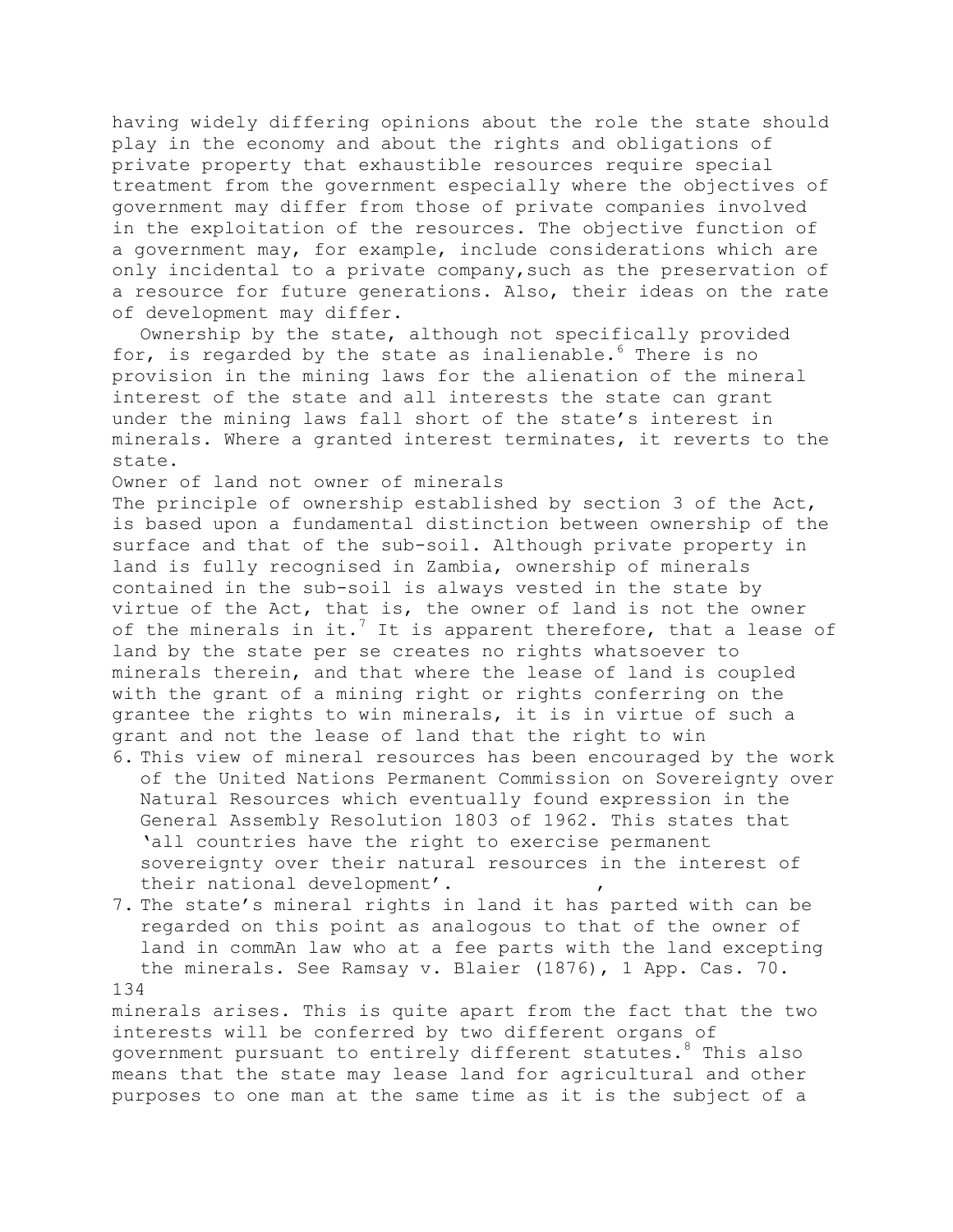mining right to another. In practice most mining rights holders obtain both surface and mining rights, especially when they have reached the stage when they have to take out a mining licence.<sup>9</sup> This distinction is of practical importance. The holder of a mining right cannot for instance sue in trespass for wrongful acts committed solely upon the surface where he is mining on private land since the easements of necessity relating to mining of minerals springing from mining legislation do not amount to a lease of the land.

Legal implications of theory of ownership

The state as owner of the minerals has the exclusive right to decide as to who can and should work the minerals.<sup>10</sup> The exercise of any mining right without its consent is thus a criminal offence punishable by imprisonment or a fine or both. $^{11}$  As holder of the title to minerals, it is however arguable that the state is also entitled to maintain all legal and acquitable actions for actual or threatened injury that are accorded to owners of property at common law in addition to its power to invoke the

- 8. The lease will be granted pursuant to the land tenure laws where as the mining rights will be granted by virtue of the Mines and Minerals Act, Supra. See also Siamer Jack Proprietory Mines Ltd, (1918) A.C. 591 for a discussion of a similar situation in South Africa. In some countries this is expressly provided for, see Mines and Minerals Act of Botswana, supra, s.3. (4) which provides: 'No state grant of land issued subsequent to 22nd December, 1967 shall confer on the grantee any right to prospect for, mine or dispose of minerals found in or on such land'.
- 9. For instance, Chingola mine holds a mining licence over approximately 11,763 hectares in the Nchanga mining area and 27,287 hectares leasehold surface rights in the same area; Mines Industrial Development Corporation, Zambia Mining Year Book, 1974, p.3.
- 10. The granting of mining rights as well as the supervision and controlling of related activities are carried out by five government institutions namely, (a) the Minister of Mines, (b) the Chief Mining Engineer, (c) the Director of Geological Survey,

(d) the Chief Inspector of Mines and (e) the Mining Affairs Tribunal. The Minister decides whether to grant or reject application for mining rights and amendment thereto. Below him is the Chief Engineer whose major responsibility is to supervise and regulate the proper and effectual implementations of the provisions of the Mines and Minerals Act. The Chief Inspector of Mines has general responsibility for the safety of mining activities and the Tribunal is the body of last resort in mining disputes. See s.6. (I).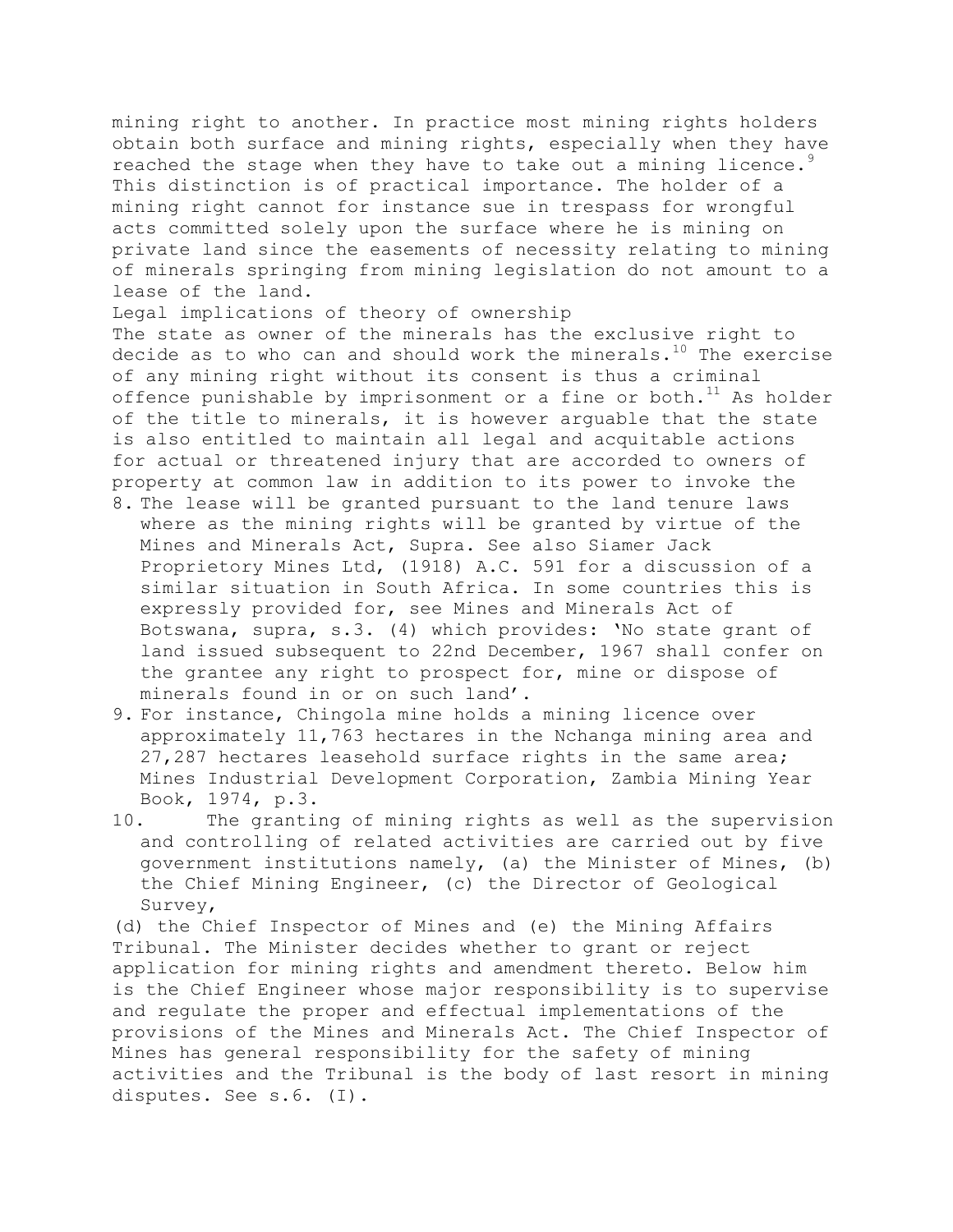11. S. 124 (f) A mining official when satisfied that an offence has been committed may summarily demand from such person the payment of a fine not exceeding fifty Kwacha. See also t.127 (I) where defendant objects, the state can thenjpro- secute the matter before the court.

135

criminal sanction mentioned above.<sup>12</sup> But the state can recover damages for trespassing sustained by reason of an invasion of the mineral stratum by someone without a right, and if the trespasser serves and removes minerals, it may recover possession of the minerals (or their value, where the trespasser has already disposed of them).

Damages for wrongful abstraction

Here the problem which arises is, what are the damages recoverable for the wrongful abstraction of minerals? At common law in ordinary land trespass cases in which injury to land results, damages are measured by the difference between the value of the land before injury and its value after injury.<sup>13</sup> If the trespass is a continuing one, damages for the use and occupancy of the land are measured by the reasonable rental value of the land.<sup>14</sup> The application of these rules in the case of the wrongful abstraction of minerals is somewhat difficult.

Minerals are a highly speculative commodity and their value at any time is extremely difficult to determine. Moreover the wrongful removal of minerals may involve great cost to the trespasser in the form of expenses incurred in actual digging of the minerals and may also actually result in an advantage to the owner of the minerals as such action would save him possible prospecting expenses especially if the trespasser were to find a hitherto unknown mineral deposit. Thus, some other method of the amount of damages recoverable for the wrongful removal of minerals and their appropriation must therefore be used.

At common law, these may be assessed according to the value of the minerals at the pit's mouth, without making any allowance for mining expenses, or they may be assessed according to the value when severed, thus allowing for the expenses incurred in mining them. Which rule is adopted depends on the conduct of the person guilty of wrongfully abstracting the minerals and the circumstances of the invasion. The right of the defendant to an allowance depends on whether he acted bona fide

12. At common law as observed in Trinidad Asphalt Ltd. v. Ambord, [1899], A.C. 594, if a stranger enters on another's land and works or abstracts minerals whether by breaking bounds or otherwise, the injured party is entitled to a remedy.

13. Lavender v. Betts [1942], All E.R. 72

14. Hiller v. I.C.I. (Alkali) Ltd., [1936], A.C.I.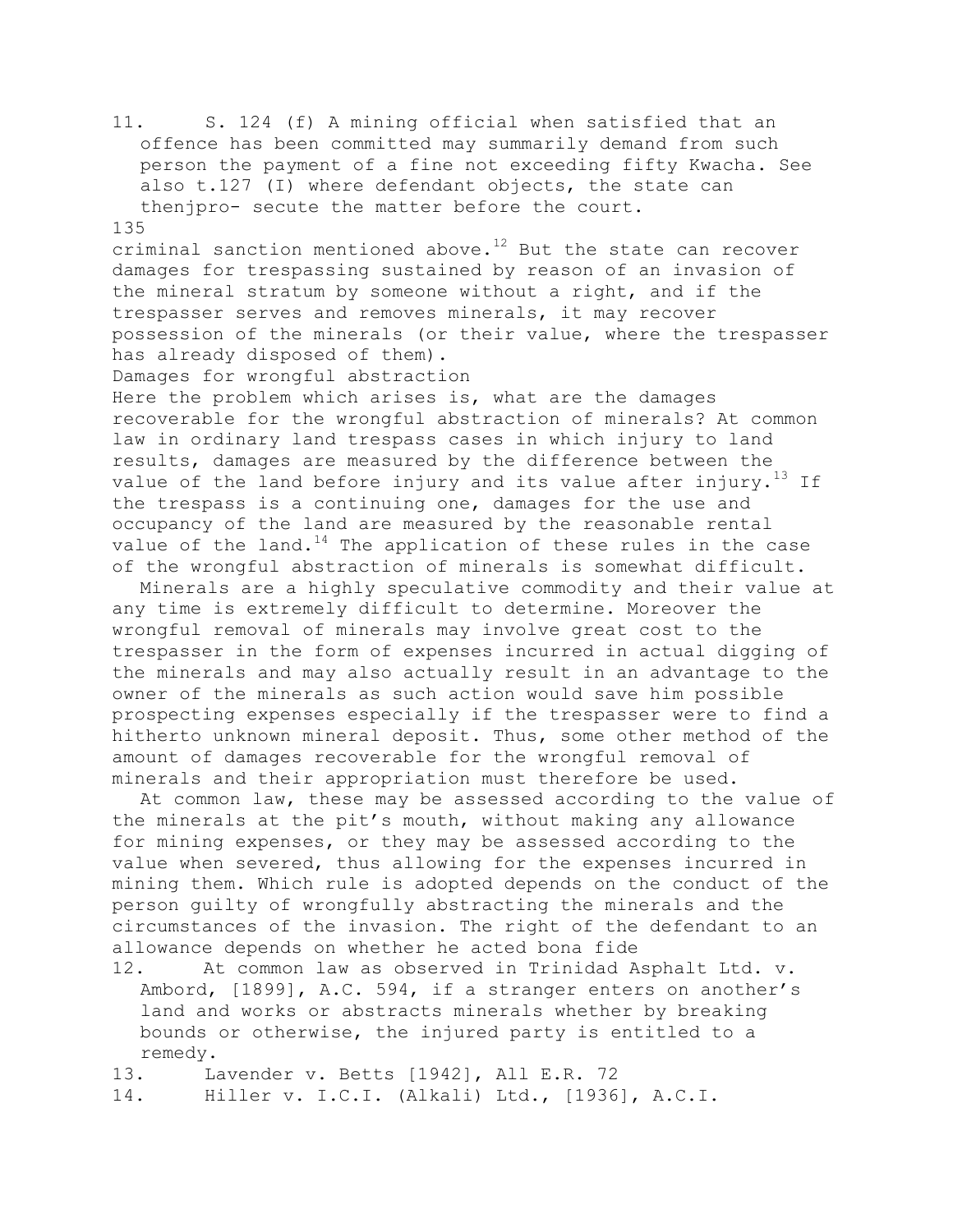or mala fide. If he acted without fraud or negligence, fairly and honestly, or under a bona fide belief in his possession of a licence, or under the impression that a licence would be granted in his circumstance, he should be allowed the expenses of extracting the minerals in question. If, on the other hand, the abstraction of the minerals was wilful and fraudulent and without mitigating circumstances, or was continued even after knowledge that a licence would not be granted, any allowance should be forfeited.

In the House of Lords in Livingstone v. The Railway Coal Company,  $15$  where the owner of coal sued for its value after it had been worked and disposed of by the defendant, the action of the defendant was innocent. It had believed that it had the right to work the coal. Then Lord Hatherly stated: There is no doubt that if a man furtively and in bad faith robs his neighbour of property, and because it is underground is not for some time detected, the Court of Equity in this country will struggle, or I would rather say will assert its authority, to punish, fraud by fixing the person with the value of the whole of the property which he has so furtively taken, and making him no allowance in respect of what he has so done as would have been justly made to him if the parties had been working by agreement.<sup>16</sup> His Lordship went to deal with a situation where the abstraction is innocent. He stated the law in these terms: These principles are that the owner shall be repossessed as far as possible of that which was his property, and that in respect of that which has been destroyed or removed, or sold, disposed of, and which can not therefore be restored in specie, there shall be such compensation made to him as will in fairness between both parties give to the other party the whole of that which was his, and will 15. [1880], App. Cas. 25. See also lay or v. Mostyn, (1886), 33 Ch. D.226. 16 Ibid., at p.34. 137 at the same time give to the others, in calculating that value, just allowances for all those outlays which he would have been obliged to make if he had been entering into a contract for that being done which had by misfortune and inadvertence on both sides and through no fault been done. $^{17}$ 

It is conceivable, however, that the wrongful mining could make it more difficult or impossible to mine the remaining minerals. This could happen for instance where the defendant has used bad mining techniques resulting in injury to the mine, such as flooding or subsidence. In Ledgon  $v$ . Vivian<sup>18</sup> where the defendant

136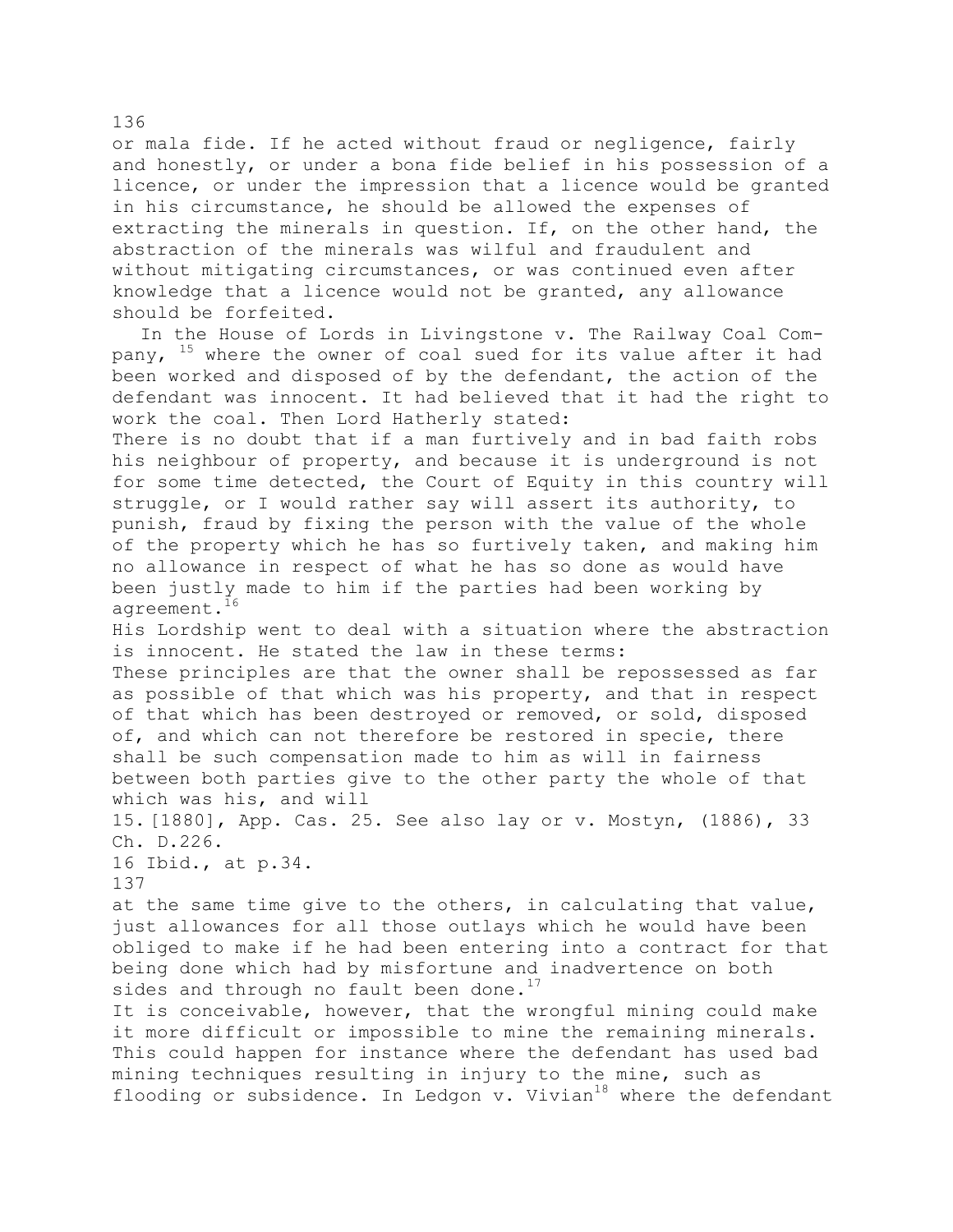had mined coal without the authority of the owner, a general inquiry was directed as to the damages which the plaintiff sustained by reason of the defendant's workings. It seems that the defendant was directly liable for all consequential injury which may have been caused, whether by reason of the rest of the minerals being rendered unworkable or useless. The damages then included the value of the minerals that could not be mined or the increased cost required to work them. But the position should be otherwise, if the state could not have got them or could only have got them at ruinous expense. In any case the defendant should be allowed to remove fixtures and should their removal endanger the mineral deposits he should be credited with their value, which would be consistent with the basic principle that the objective should always be to compensate the plaintiff and not to punish the defendants. $19$ 

17. Ibid. See also for the measure of damages if a miner has acted fairly and honestly Wood v. Morewood, (1841) 3 Q.B. 440, when he has acted inadvertently Ledgon v. Vivian, (1871), 6. Ch. D.742, where he has acted without an express authority but with the knowledge of the rightful owner (Ashton v. Stock, (1877), 6 Ch. D. 719) or under a mistake or expectation that a permit would be granted (Trotter v. Maclean, (1879), 13 Ch. D.574) where abstraction of the minerals has been wilful and fraudulent (Morgan v. Powell, (1842), 11 L.J.Q.B. 263) or having begun in the hope that a permit would be given has been continued after knowledge that such permit would not be granted (Trotter v. Maclean, (1879), 13 Ch. D.574).

18. (1871) 6 Ch. D. 742 See also Livingstone v. Railway Coal Company, supra.

19. This is also in line with the practice where abandonment of a mining area takes place. See s.87 (1) which provides 'subject to the provisions of this section, the holder or former holder of a mining right may, within six months of the date of a certificate of abandonment, remove from any area abandoned by him buildings, fixed machinery or other moveable property, including in the case of an abandoned mining area or part thereof, any mineral product which may have been extracted therefrom.'

138

Categories of Mining Rights

Types of mining rights created

Because the working of minerals requires large amounts of capital, the state would not be able to mine all the minerals in the country even if it wanted to. In the interest of promoting the use of the mineral resources to the maximum desirable extent, the state has therefore brought about a system in which the development of mineral resources by private individuals and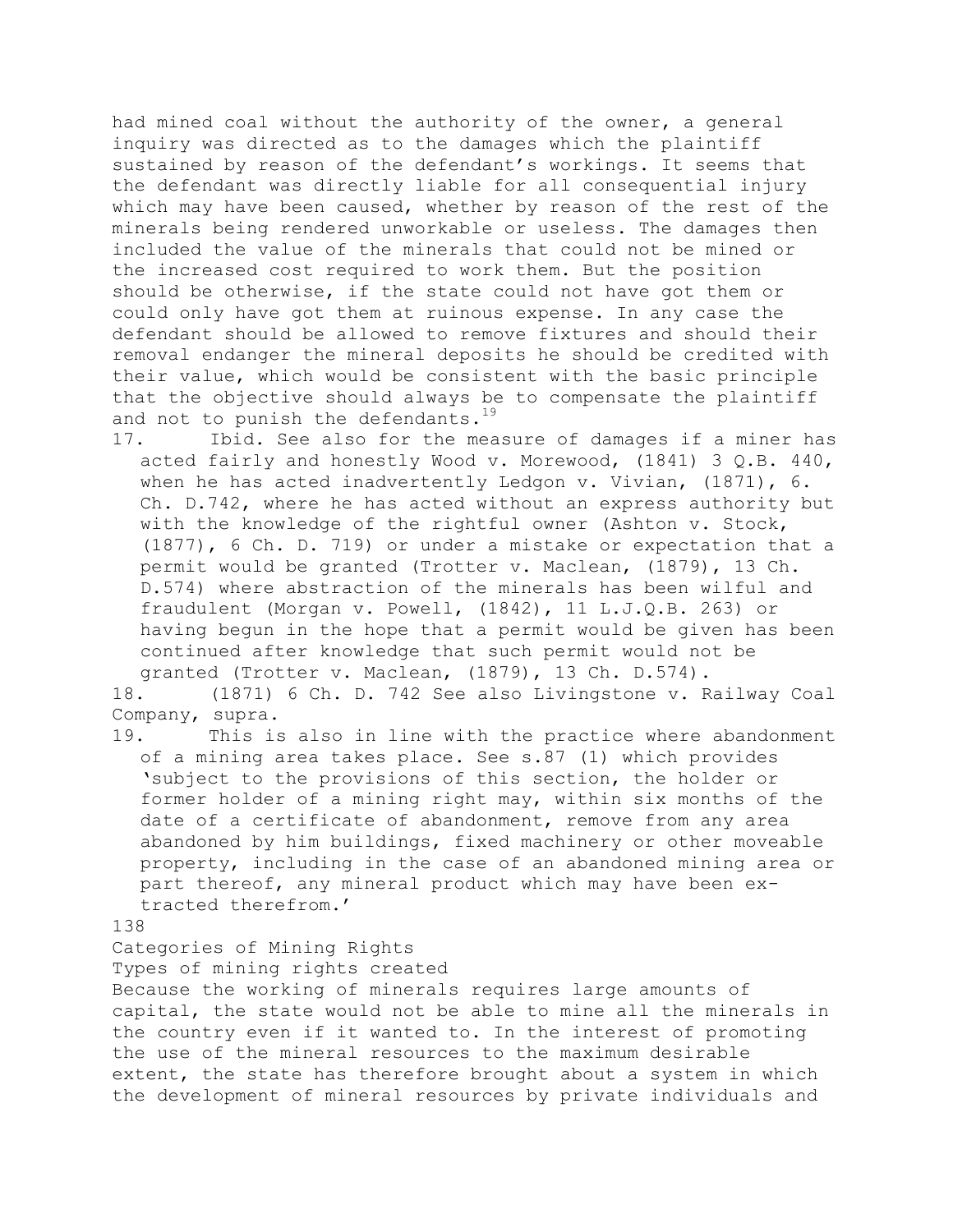mining companies characteristically take place under a system of licences, as grants from the state.<sup>20</sup> These licences are designed iO enable the maximum flexibility of arrangements for the exploitation of mineral resources and ensure a sufficient retention of sovereign control and title so that the state is at all times assured that the mineral resources are being adequately developed in the interests of the national economy, and that the state is receiving the maximum return from such exploitation. Thus; three categories of mining rights have been granted under the Act.<sup>21</sup> These are a prospecting licence, an exploitation licence and a mining licence.<sup>22</sup> The lowest form of the right is the prospecting licence and the highest form is the mining licence, and each higher right includes the lower. The holder of a mining licence, for example, may explore or prospect within the area to which the licence relates as though he were the holder of an exploration or prospecting licence. The gradation of rights represents progressive stages from searching through evaluation to mining a mineral deposit. In each of these stages the length of time and the amount of money required in terms of mining expenses increases with respect to that required for the preceding stage of mining developments. Each licence constituies a kind of constitution on which the holder of the mining rights bases his work, in the sense that the rights and obligations of the mining-right holders are contained in the document finally issued to the miner.

- 20. The minerals for which licences may be issued are divided into four major categories (1) building minerals (sand, clay, gravel, laterite, limestone, etc;) (2) industrial minerals (non-metalic minerals such as graphite, gypsum,/nica and talc and sand and clays when used for industrial purposes;) (3) reserved minerals (mineral oils, gas, diamonds, emeralds, gold, the platinum group and radio active minerals) and (4) all other minerals. The licences for building minerals are called permits, see s.69 ibid.
- 21. The scheme follows a three stage concept of prospecting, exploration and mining which in one form or another is a feature of the pre-1969 legislation.

```
22. ss. 16, 27 and 44.
```
139  $\top$ 

Who may obtain the licences?

Unlike the position under the earlier legislation, there are several restrictions on who can obtain these rights, aimed at ensuring that these rights do not fall into the hands of speculators and persons unable to utilise them. For example, mining rights cannot be granted to or be held by persons who are under the age of eighteen and are not citizens of Zambia, or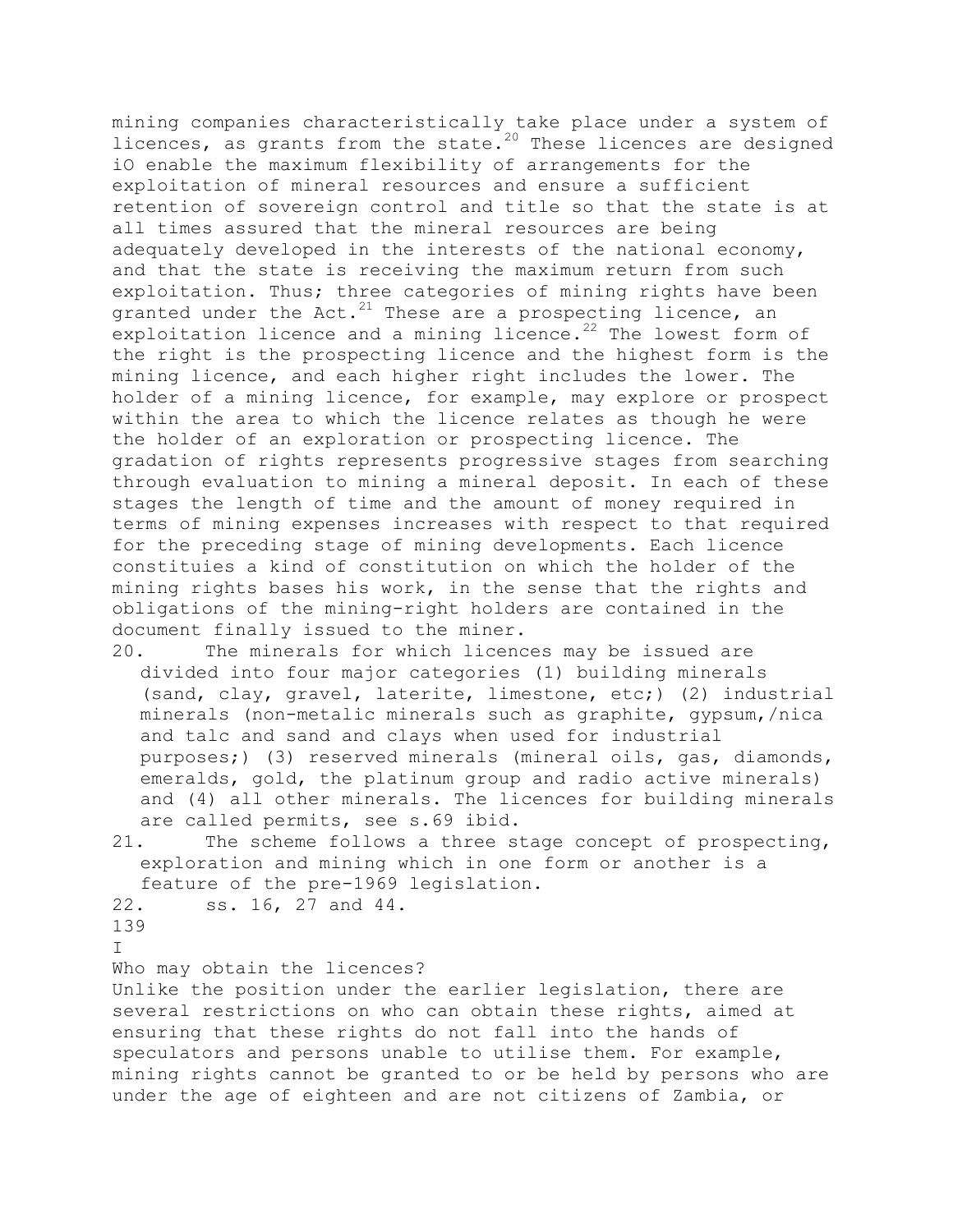have not been ordinarily residents in Zambia for a period of two years. It cannot be granted to a person who has been declared bankrupt and is still undischarged. In the case of a company, before it can be allowed to obtain a mining right greater than the prospecting licence, it has to be incorporated under the company law of Zambia. $^{23}$  A company in liquidation cannot acquire a mining right except where the liquidation is entered into voluntarily for the purposes of reconstruction or amalgamation. If during the currency of any mining right, the holder is adjudged or otherwise declared bankrupt or goes into liquidation, the mining right terminates. The same is true where the holder of a mining right dies. Any document which purports to grant a mining right to any person not entitled to hold such a right is null and void and thus does not operate to pass any mining right.<sup>24</sup> Also mining rights' holders are not required to pay any fees or rents. Rights are therefore acquired free of charge, thus enabling miners to spend any funds they possess on actual mining activities rather than on paying rents and fees. $^{25}$ Prospecting Rights

A person wishing to obtain prospecting rights over any area not closed to prospecting can apply for any number of prospecting licences. In its application a company is required to give the names and nationality of the directors, and the names of any shareholder who is the beneficial

23. s.5. The advantage of local incorporation is that it can to some extent be controlled locally, e.g. it can be wound up, see Baroness Wenlock v. River Dee Co.

(1885), 36 Ch. D. 685.

- 24. s.5. The restrictions on who may mine are widespread in most mining systems. In some there are even requirements pertaining to literacy e.g. s.13 of the Mining Act of Kenya, supra, provides, 'a prospecting licence shall not be granted (ii) to any person who, in the opinion of the Commissioner is unable to understand the provisions of this ordinance'.
- 25. This is unusual. On the whole most countries demand the payment of rentals. Compare the situation in Kenya, see Mining Regulations, Chapter 132 of the laws of Kenya. In others e.g. Botswana the licence fees are used to stimulate developments. See s.33 (1) of the Mines and minerals act, supra.

140

owner of more than five per cent of the issued capital. Every applicant for a prospecting right has to show his financial and technical capability. He has to specify the names of the minerals he intends to prospect and give a detailed description of the area over which a licence is sought. $2^6$ 

Prospecting licences are issued for specified minerals. Where there are applications for licences for different minerals in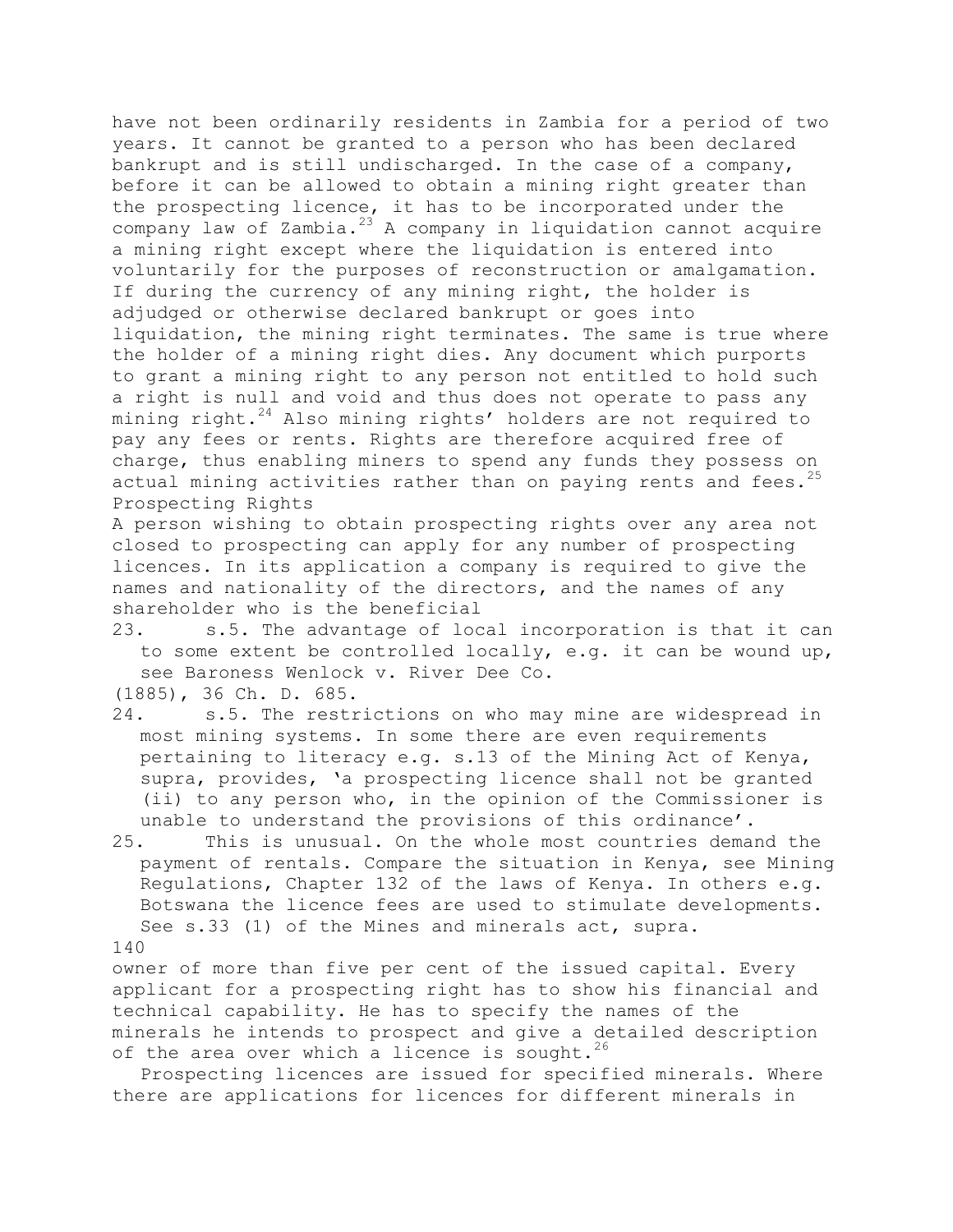the same or overlapping areas they are considered in the order in which they are received. It is possible that minerals other than the ones specified in the licence are discovered in the process of prospecting, though this is unlikely as most prospecting licence grants include reference to most common minerals.<sup>27</sup> When, however, a holder of an exploration licence discovers any mineral not included in his licence, he is allowed to apply to the state for prospecting rights in respect of such minerals. If another person is already the holder of a prospecting licence covering the mineral concerned, and the area in which it was discovered, the prospecting rights will not be granted without approval of the holder of such a licence.<sup>28</sup> The need to secure the state's approval is based on the assumption that the state owns any minerals which are discoverable by exploration licence holders and discovery does not give the holders of such licences any rights. Ordinarily, as mining officials point out, however, an application in these circumstances is a mere formality and the person who discovers the mineral is more or less sure to be given the mining rights unless somebody else already holds rights in respect to that mineral. Any other policy would be unjust in view of the licence holder's existing expenditure. It is not desirable to limit a prospecting licence to specific groups of minerals, except possibly to exclude such obvious groups as oils and gas from a licence required primarily to search for base minerals, mainly because the methods used in prospecting are generalists in nature and are apt to reveal most mineral occurrences in existence in any area taken out. The explanation of the present situation given by mining officials seems to indicate that a practical problem had to be faced in drafting the Act, in that overlapping licences for different minerals already existed such as the diamond right of De Beers. But as noted above, many mining right holders have got round this problem by applying for every conceivable mineral in their licences.

26. s.17.

27. See, e.g., the licence to Roan Consolidated Mines Ltd., which names up to 25 minerals. Licence No. P.L. 122 issued to the company on 5 May 1975. Register of Mining Titles, (Lusaka).

28. ss. 34 and 24.

#### 141

ing for every conceivable mineral in their licences.

There is no limitation as to the size of the area which one can be granted, which is a significant policy decision. Without other safeguards, it could lead to the sort of monopoly of large areas as resulted under the previous legislation. However, the likelihood of this occurring is made somewhat remote in practice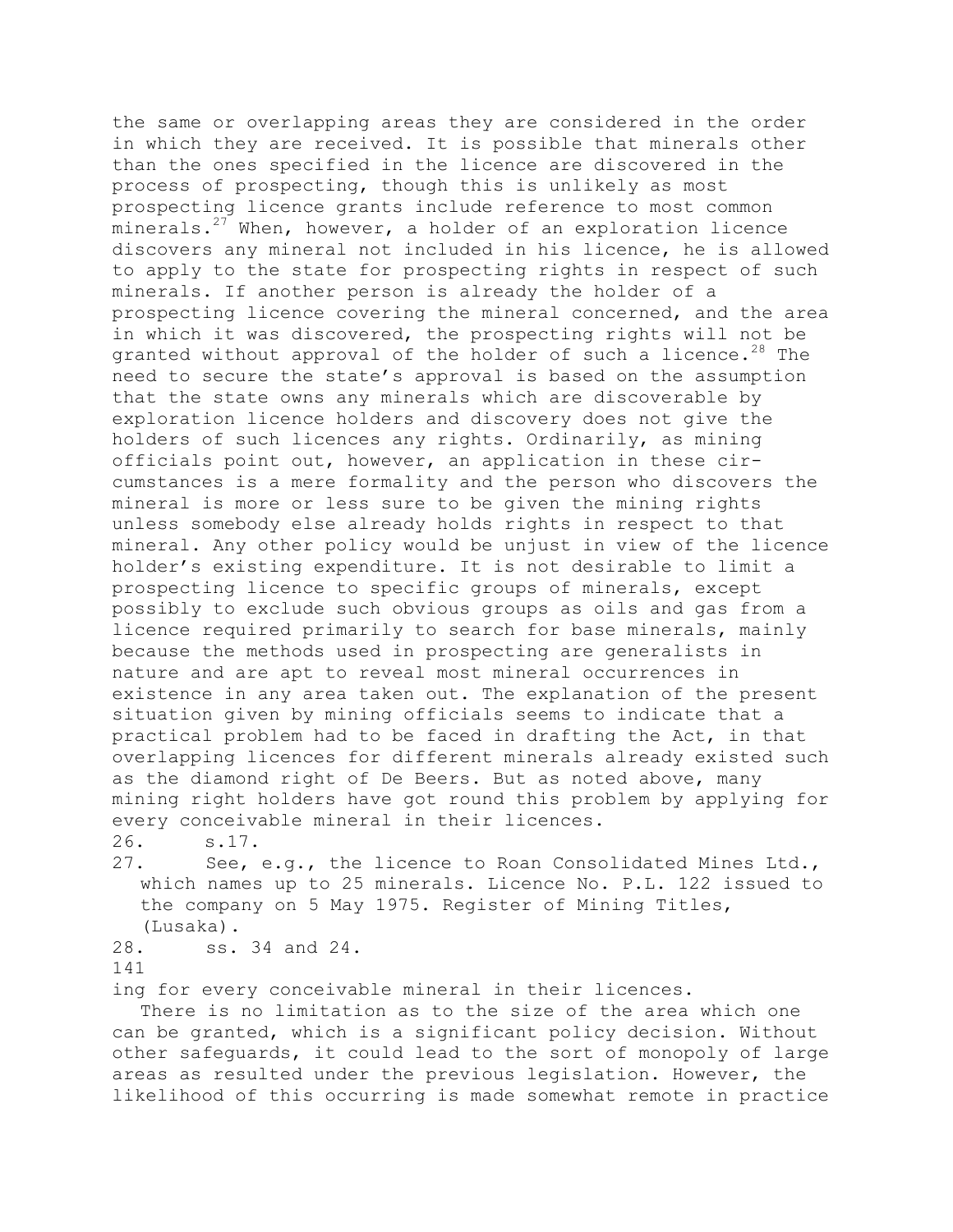in that the areas a person holding an exploration licence can hold are limited partly by the minimum expenditure obligations, and more effectively by the programme of intended operations. For example, an application for an area of several thousand square kilometres over which it is intended to carry out an airborne geophysical survey would not be unreasonable, but it would probably be considered too large an area if the proposed programme did not include as an initial phase a previously untried or newly modified reconnaissance approach of some sort. It must also be borne in mind that every applicant for a prospecting licence has to prove that he has the financial resources and technical staff available to carry out the proposed programme of operation effectively. This practical requirement effectively limits the area a prospector can take out.

In theory, the prospecting licence does not confer an exclusive right to prospect in the area of which it is granted, i.e., the state has always the power to grant licences over existing areas. This fact that prospecting licences are not exclusive may of course cause worry to an investor who would like to do fairly concentrated prospecting over a given area and can give rise to the problem of simultaneous applications for the same exploration areas later. Nonetheless, the practice of the mining officials makes this very unlikely, since they do not as a matter of policy grant prospecting licences over areas for which licences have already been taken out. Besides the grant of a prospecting licence is discretionary following compliance by an applicant with all the preliminary steps required by the Act. The mere fact of such compliance does not in any way give an inchoate right to a licence.<sup>29</sup> Once a prospecting licence has been issued, however, the state is committed to issuing subsequent exploration

29. Presumably an aggrieved party can challenge the rejection of his licence should it be based on reason» other than those provided for in the mining laws by applying to the High Court for Certioran. See generally Patel v. A.G. Selected judgements of Zambia No. 1 of 1968; and Sotinadis v. Patel, 1960, R. A N. 280.

### 142

and mining licences. Both section 30 (1) and section 48 (1) being the provisions relating to the grant of these licences state that the state 'shall' and not 'may' grant the licences, providing of course always that the applicant has discharged his obligations, and can show reasonable evidence of mineralisation in the area applied for and proposes an acceptable plan for the next stage. 30

This concept is regarded as absolutely essential by most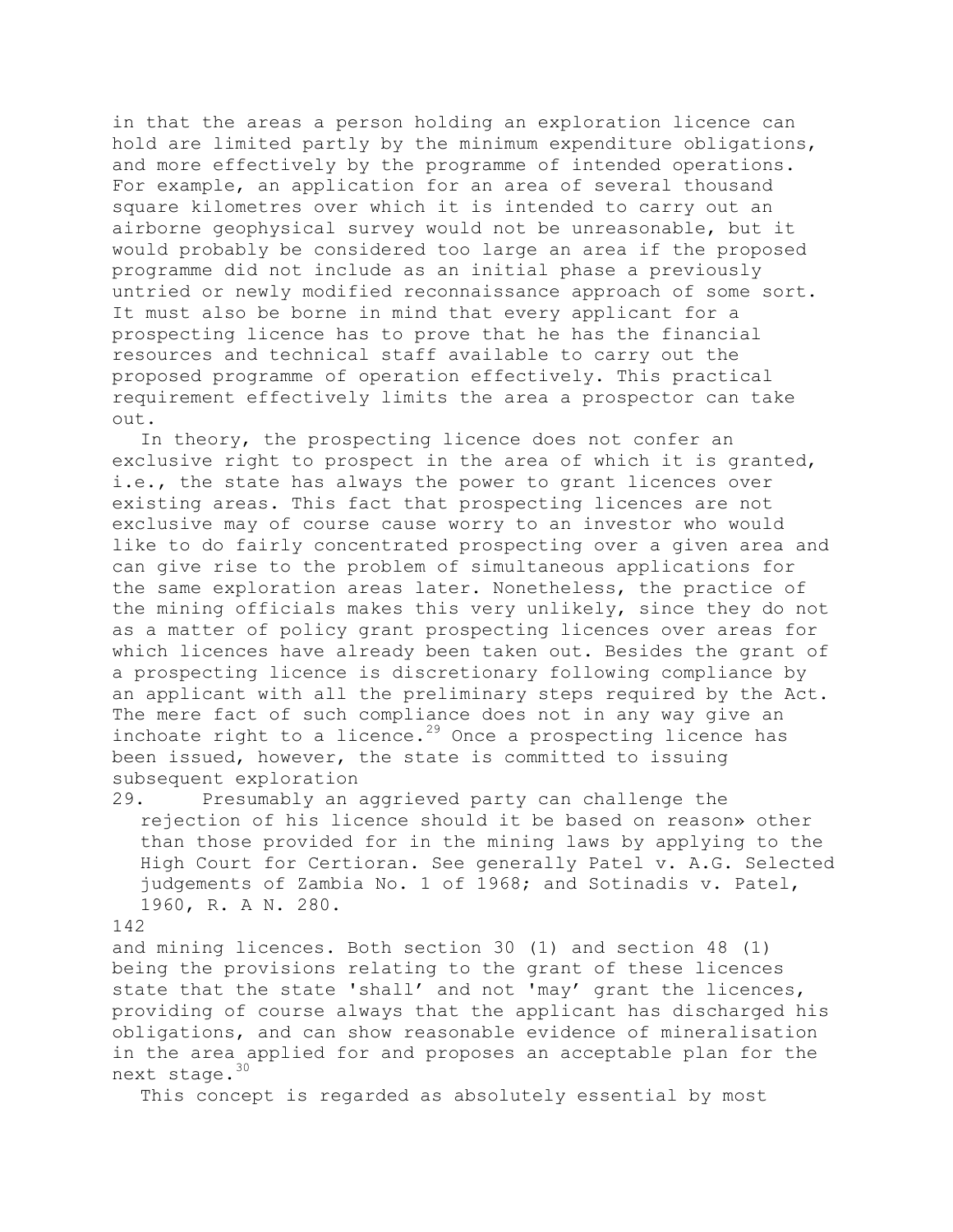mining investors in order to encourage people to prospect. If it were otherwise, there could be no justification or incentive for a mining right holder to spend large sums of money which prospecting require s if he were not sure of getting the later licences and thereby have an opportunity to recover that expenditure.

A prospecting licence entitles the holder to enter freely upon the land specified in his licence to search for minerals.  $31$  The activities of a prospector usually involve the mapping of geological formations, mineralisations, and structural conditions as seen or interpreted in the field. The mapping may be generalised or may be very detailed. Surface geological mapping is usually accompanied by the use of topographic aerial maps. After making the geological maps, the geologists prepare geological cross-sections, make structural analyses, and otherwise interpret the information using a variety of techniques. Drilling is employed in field geological prospecting to obtain sub-surface information which is not otherwise available. Laboratory samples are made of various samples collected in the field. Should the holder of a prospecting licence discover mineral occurrences, he would then be ready to obtain the second stage of the mining rights. Exploration Licence

A holder of a prospecting licence may, not later than two months before the expiration of his licence, apply for and obtain an exploration licence for any area within his prospecting area and in respect of any minerals covered by his licence.<sup>32</sup> He may, if he so wishes, apply directly for a mining licence.<sup>33</sup> The intention is to get the prospecting right holder to

30. In this way the state has limited its discretion in the grant or withholding of exploration and mining licences. When considering applications for prospecting licences or other mining rights, the Minister of Mines is advised by his professional staff, particularly the Director of Geological Survey.

31. s.25 32. s.27

 $\blacktriangleright$ 3. s.45

143

the mining stage as soon as possible. Perhaps it is for this reason that an exploration licence is limited to an area of ten square kilometres in size. This also ensures that very large areas cannot be held for long periods with all the work confined to a small area and besides this would lead to the withdrawal from competitive prospecting and exploration of more land than an individual can reasonably explore. If, however, geological evidence indicates that a more extensive ore body may exist, he may apply for an extension to his area which the mining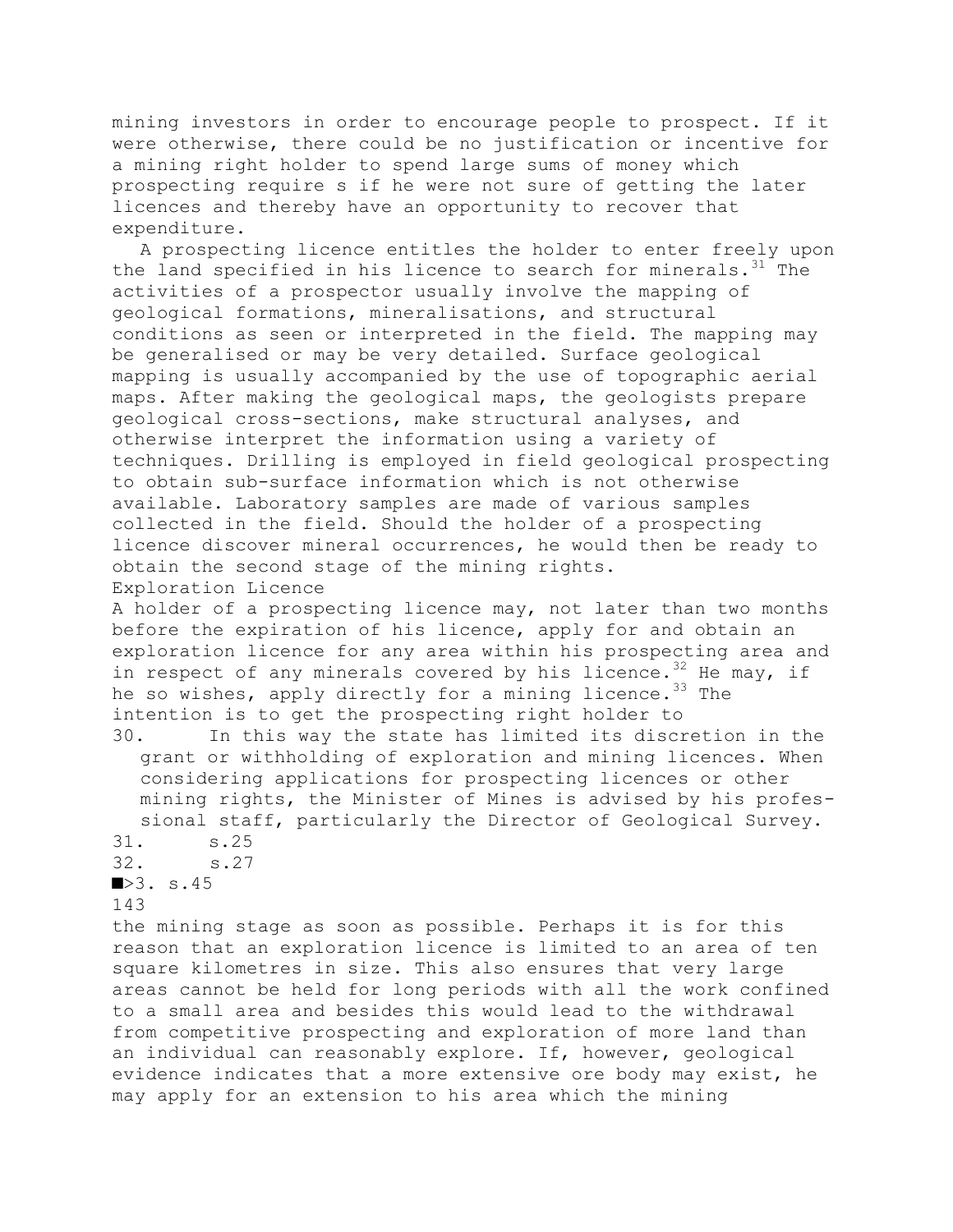officials are certain to grant him.

Exploration licences are exclusive in respect of the areas for which they are granted. Their exclusiveness can be implied from the fact that the Act in section 19 does not permit granting of prospecting licences with respect to areas covered by exploration licences and the same Act in section 31 provides against the granting of exploration rights which overlap mining areas. This exclusiveness is considered essential in exploration activities by mining investors as the holder of such a right needs a lot of time and confidentiality. Much of this time is spent in carrying out laboratory tests and making the necessary drilling to enable him to evaluate the ore body and to determine the complex factors which will affect his working. This is a very important stage in mineral investigation as it will lead to a decision whether to work a mineral deposit or not. The need for time and exclusiveness is currently becoming greater, because of the necessity for large-volume operations, and for the discovery of deep-lying deposits not usually out-cropping at or near the surface since most such deposits have already been discovered.

As already noted, neither exploration nor prospecting licences authorise their holder to exploit minerals, but because they can remove ore for the purpose of having it analysed and determing its value or conducting technological tests including tests on bulk samples, <sup>34</sup> they do accumulate large amounts of ore. The mining laws do not, however, provide for what eventually happens to the ore particularly in cases where no further work goes on. In practice the state, the owner of the minerals, does not have anywhere to store it. It is, however, necessary to discourage holders of prospecting licences and exploration licences from engaging in mining as this may encourage bad mining methods. In this

34. 1.40 (a). In fact it is an offence to do so, see s. 125. 144

regard the present situation seems to be unsatisfactory as it causes storage problems for most of the mining-right holders, who have ended up building huge ore sheds because the government does not collect the ore. It is suggested that provided the state is satisfied that the holder of a mining right has been conducting only such work as is reasonably necessary to enable him to test the mineral bearing qualities of the area, it should authorise him to dispose of the minerals on payment of the prescribed mineral taxes. The state should, however, retain some of the samples in order to keep a record of the work that has been done in the area.

Unlike the situation under the pre-1969 legislation, now mining rights may not be transferred without the prior approval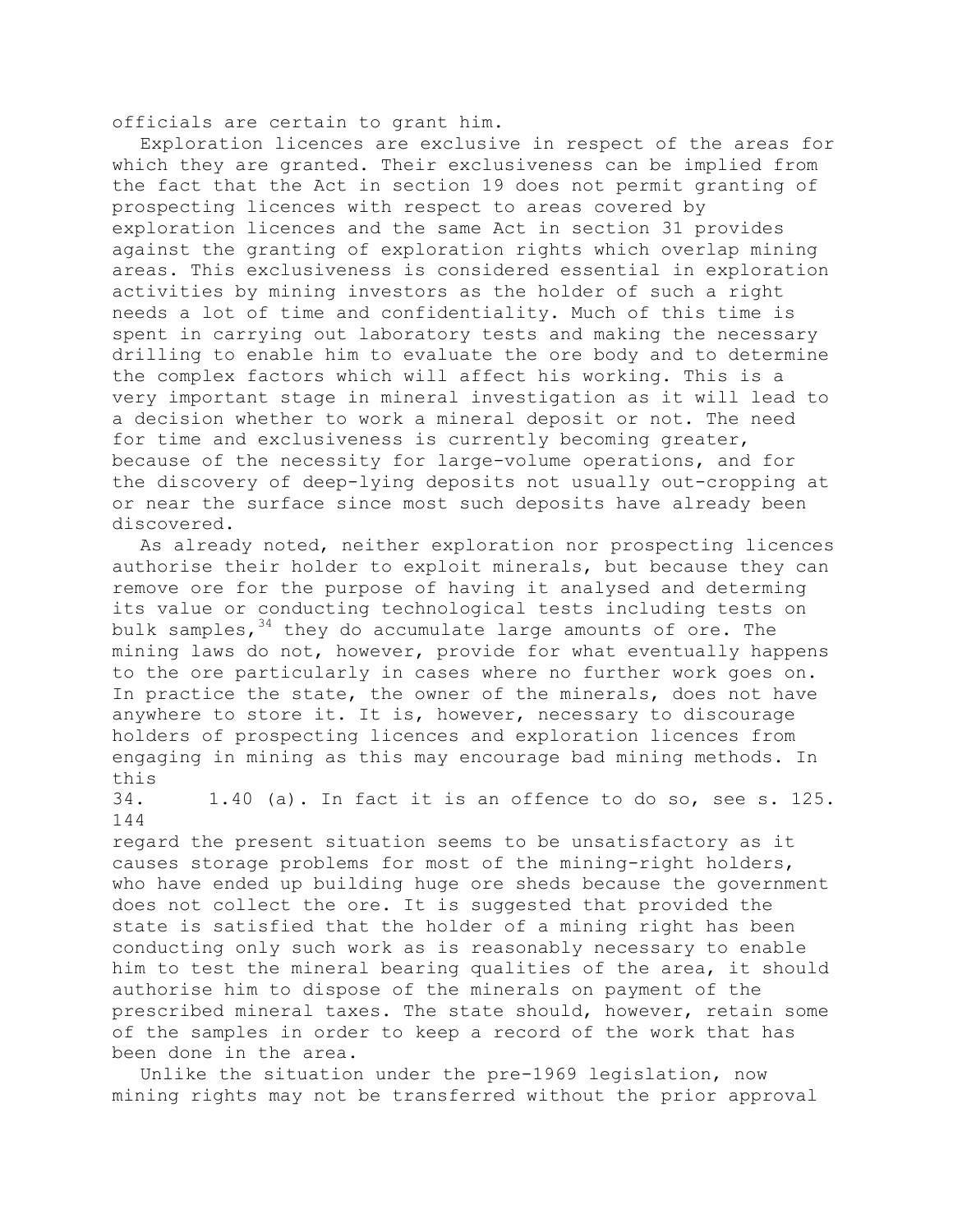of the state.<sup>35</sup> Mining rights are valuable assets to their holders, and can be a source of considerable revenue in the hands of speculators, without actually benefiting the economy by mining development. The requirement of statement approval is intended to prevent the augmentation of mining companies by the sale and resale of mining rights. So far there has not been any resale of mining rights since the introduction of this new legislation. Another purpose for the evidence requested is to enable the state to ensure that the transferees of the mining rights meet the requirements pertaining to financial and technical ability already discussed. If this were not the case, the policy of the state that only people with adequate financial resources should be allowed to mine would definitely be defeated. Mining Licence The last category of the mining rights created under the new legal regime is the mining licence. The holder of any of the previous rights may obtain a mining licence, for any area or areas within his prospecting or exploration areas as the case may be and in respect of any mineral covered by his licence.  $3^{6}$ The area a mining licence can cover is restricted and is not allowed to exceed the estimated area of the mineral deposit, though it may include such additional areas as may reasonably be required for protection of the miner's machinery. Like the exploration licence, the mining licence is exclusive. It conveys on the holder the right to mine, that is, 35. s.39 (1) 36. s.45 145 a right to carry out the whole co-ordinated operation to obtain an industrial utilisation of a deposit from the extraction of the useful minerals to the processing that may be necessary. Like the lesser mining rights, and for the same reasons, a mining licence cannot be transferred without the approval of the state. The Nature of Interest Created by a Mining Right The interest created It is important to have a clear understanding of the character of a mining right conferred by the mining licence in order to appreciate the degree of control the state exercises over mining rights in Zambia. In this respect, the character of interest transferred in any mining transaction throughout the world depends not upon the name given to the instrument, for mining instruments bear several names,  $37$  but upon the intention of the state as expressed in the mining legislation taken as a whole. From this observation, a mining right gives to its holder an exclusive right to prospect, exploit, process, and utilise the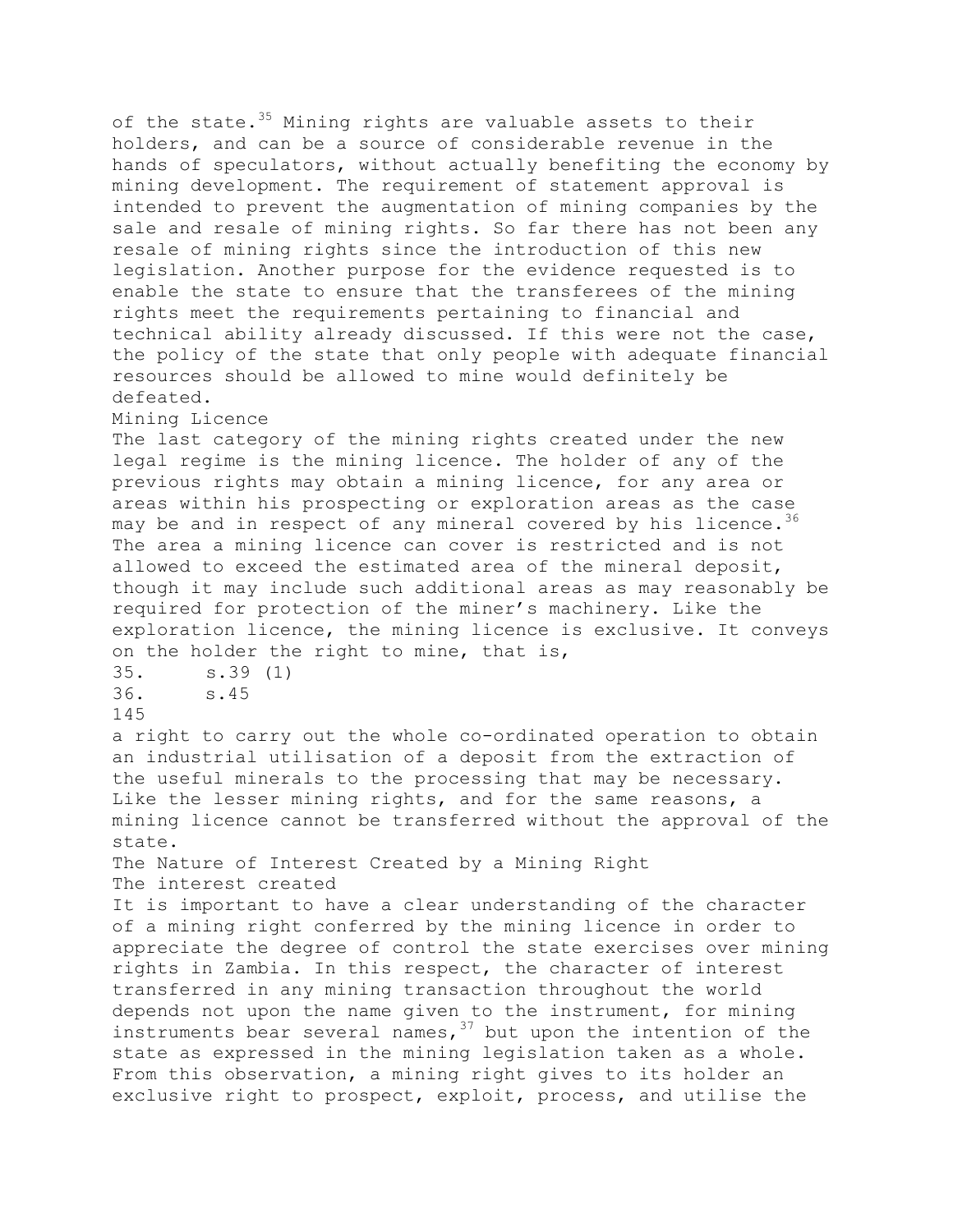minerals within the boundaries of his licence for a term of years. This right is renewable at the end of such a term of years, on condition that the holder has observed and fulfilled all obligations demanded by the state through the mining laws. It is apparent from practice and statute that the grant of exclusive mining rights includes possession of two separate interests or estates: the surface covered by the licence, and the minerals within the bounds of that licence. But the possessory interests in a mining licence do not fall within the standard classification of property interests under the common law. Thus between the mining-right holders and all persons other than the state, the mining-right holder is treated as possessing all the attributes of a free title, so long as the requirements of the law with respect to continued development are satisfied and subject to the statutory limitations discussed later in this chapter. The lands embraced within a mining licence are usually segregated from the public lands and are not susceptible to intrusion by third parties under mining rights en

37. e.g. they were called permits under the pre-1969 legislation and are called leases under the Botswana legislation.

#### 146

tries or otherwise. They are, however, intruded upon by the government officers for purposes of exercising their regulatory powers<sup>38</sup> and by a private owner of the land where mining operations are taking place on his land. With the mining licence the holder of it is given the right, as well as the privilege, to go upon mineralised lands and sever minerals specified in the licence and the power by severence to acquire title to the minerals and dispose of them.

The mining right originates as a grant of a specific right from the state upon compliance with certain conditions. The tenure on which the mining licence holder holds his rights depends entirely on the statute. Generally, there is no consensus between the government and a mining licence holder. First, because the right of mining for and disposal of all minerals is by statute vested in the state. Second, the terms under which the licence is held and their interpretation, the rights and their scope, and obligations reciprocally of the holder of the mining licence and the government are absolutely fixed by the Act. Third, with respect of the land covered by his mining licence, the miner only enjoys the use of the surface of his ground for the purposes subsidiary to the main object of his tenure which is the extraction of minerals. The title is split, in that the legal title to both minerals and the land is retained in the state as owner while the use of land and title after the severence of minerals passes to the holder of the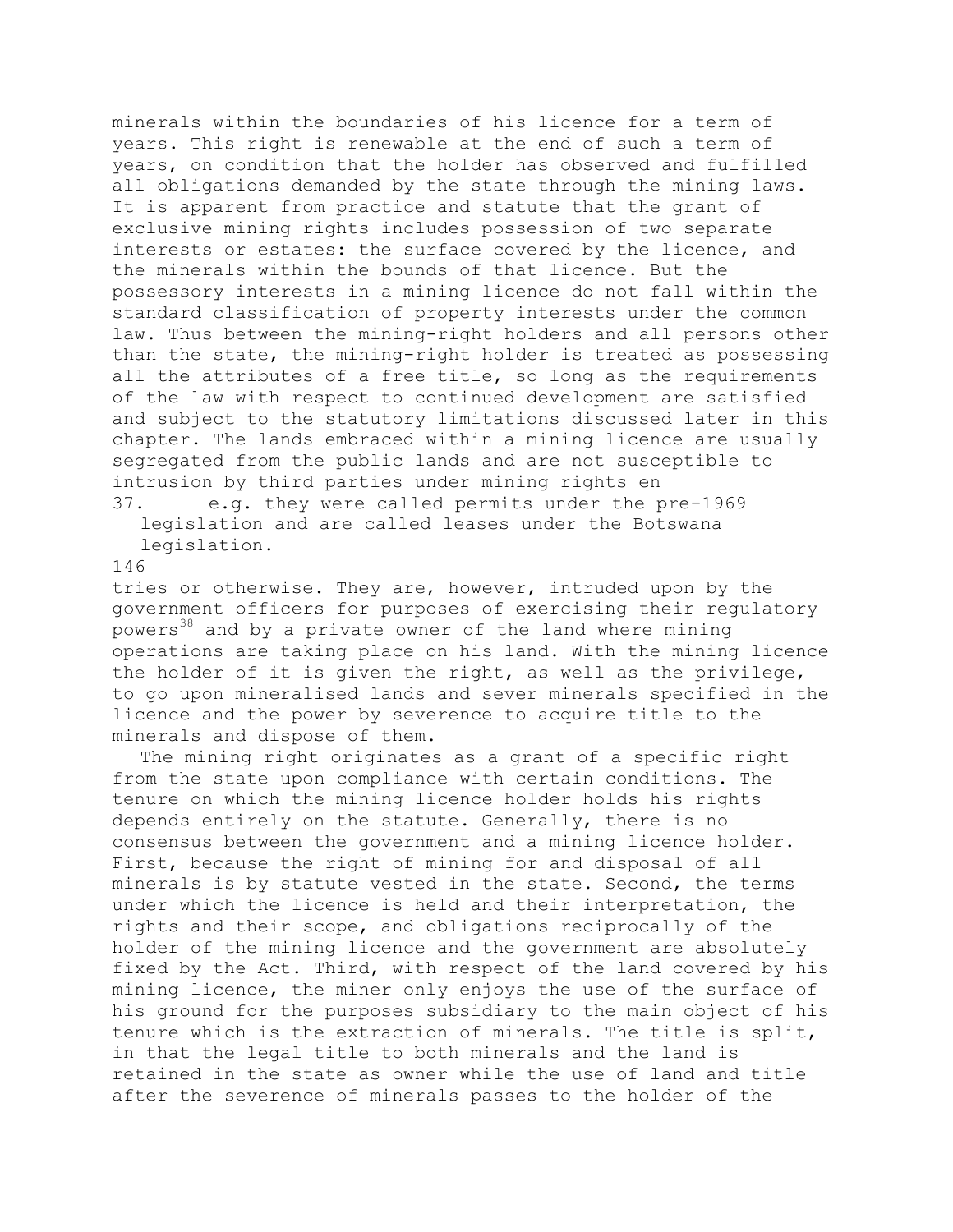mining licence. All mining rights are subject to the penetration of properly asserted extra-lateral rights into and within the physical boundaries of the subject matter of the right.

However, the nature of the relationship created between the state and the mining-right holder has not been discussed judicially in Zambia. But it has been discussed in a number of South African cases, a jurisdiction which was as shown, largely influential in shaping the Zambia mining laws and where the state owns the right to mine and adopts the practice of awarding mining licences. There is such a discussion of the relationship as in some detail in Neebe v. Registrar of Mining Rights.  $39$  Neebe applied for an order compelling the Registrar of Mining Rights to pass and register a transfer of certain prospecting claims as property rights. The Court rejected such an interpretation, concluding that the nature of a mining licence holder is one sui generis, specially created by

38. s.62 for instance authorises the Chief Inspector of Mines to inspect a mine under certain circumstances.

39. (1902), T.S.65.

147

statute, thus the incidents of such tenure must be gathered from the terms of the statutes which establish it.

In the Cape Province, where the ownership of diamonds is in the state and the state only grants mining rights, the Supreme Court of the Province has never decided that claims in a diamond mine upon Cape Town land are property rights. In the matter of the South African Loan and Mortgage Agency v. Cape of Good Hope Bank, $40$  it was distinctly stated by the Court that the claim licences in such diamond mines were in no sense of the word property rights. It added that the mining licence holder takes no title to the minerals unsevered but only the power to acquire title by severing minerals from the title when they have become personal property and that therefore he never owns the minerals as long as they remain underground. In another South African case, Rocher v. Registrar of Deeds,  $41$  three people decided to divide land they owned jointly, but they intended to hold the mineral rights in common. When the parties applied to the Registrar of Lands and Deeds to register the deeds of transfer, he refused on the grounds that a separate deed was required for the minerals as the mineral rights were personal rights. The court commented that the exact nature of these rights was a matter of some difficulty and added that 'they confer the right to go on the soil of another person and extract the minerals for one's own benefit, but it is clear that until the minerals are extracted the owner of the surface remains the owner of the minerals.'<sup>42</sup>

The Privy Council had occasion to consider the nature of a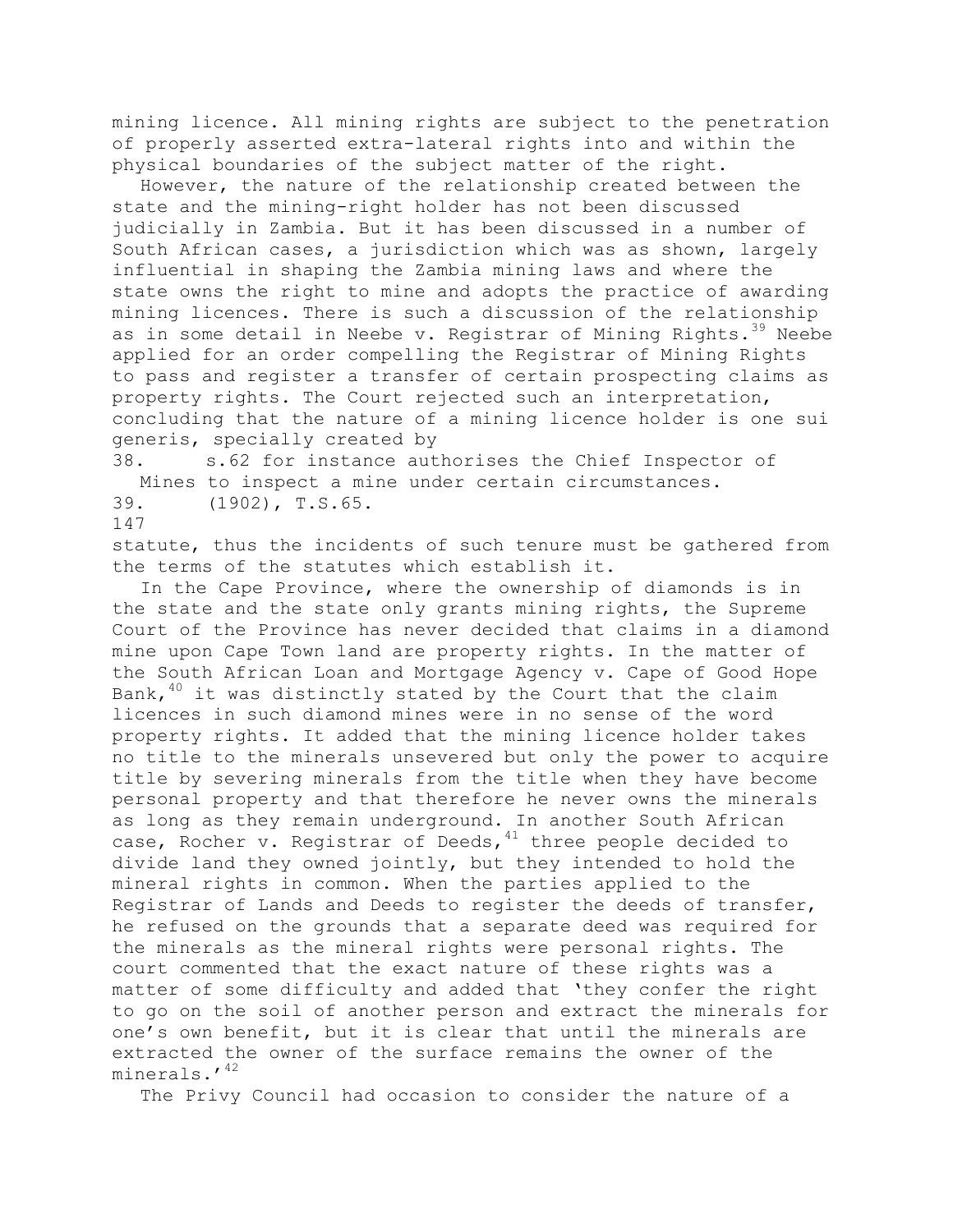mining right in a case that arose in the state of Victoria, in Australia. In Osborne v. Morgan and Others,  $43$  mining rights had been issued pursuant to the Gold Field Act, 1874, which is based on the same principle of ownership as the Zambian mining laws. The Judicial Committee held that 'Miners' Rights' are documents in the nature of a licence which are issued by the Warden under the authority of the Governor to any person applying for

- 40. 9 S.C.182.
- 41. (1911), T.P.311.

42. Ibid., at p. 312; see also Lazarus and Jackson v. Wessels and Others, (1903), T.P.D. 499, where the court confessed to the same difficulty and commented, 'I must confess to having  $-$  a difficulty which pressed me during the argument — in finding an appropriate jurisdiction in which to place this right. Rights ofthat nature are peculiar to the circumstances of the country, and do not readily fall under any of the classes of rcil rights discussed by commentators' per Wessels, J., at p.510.

43. (1888), 13 App. Cas. 227. See also Burke v. Wright, (1882), 3 N.W.W.L.R. 145.

148

them. The Judicial Committee further observed that the document, of itself, created no interest in any part of the gold, either legal or equitable.

In Zambia, it is easy to confuse the position of the holder of a mining right with that of the holder at common law of a profit a prendre, which confers a right to mine coupled with the right to carry away the subject matter of the interest. This right like the Zambian mining right, does not confer an estate or interest in the soil or mine minerals before they are actually severed. There are, however, some differences between them. In the first instance, there is no statutory grant in gross. The duration of a profit a prendre and of the right arising from a mineral's licence are different. The former is an incorporeal hereditament, the latter are rights of known and short duration. There is no dominant tenement and subservient interest. Hence the ownership of minerals and land are distinct. Thus the Zambian right is more like a bare common law licence to mine which also only gives permission to mine, and gives property in such minerals as the licence holder holds. It is also like most licences at common law generally: as the Court stated in Robinson v. Blundell,

a licence to hunt in a man's park and carry away the deer killed to his own use, to cut down a tree in a man's ground and to carry it away the next day for his own use, are licences as to the hunting and cutting down a tree. And a dispensation or licence properly passeth no interest, nor transfers prospecting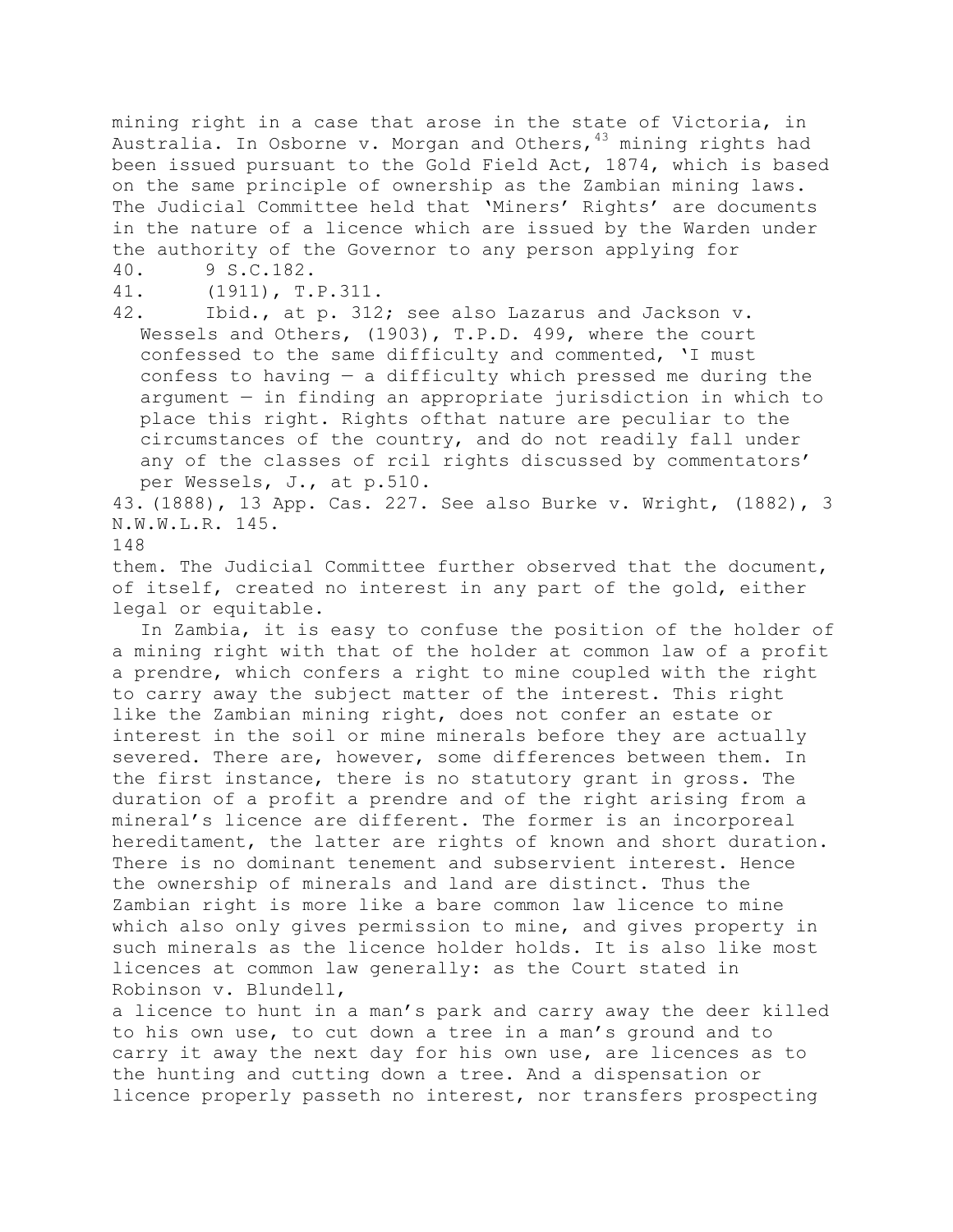in any thing but only makes an action lawful which without it had been unlawful.<sup>44</sup> The rights of the holder of a licence in minerals are in Zambia analogous to those of the purchaser of standing timber, who if his permit is in proper form, gets a possessory interest in land but in principle not title to the trees until they are severed.

Because of their dependence on the mining statutes, the exercise of these rights can be restrained or new obligations imposed on them notwithstanding the provisions or the rules in existence when the mining

44. (1867), Mac N.Z. 683; See also R. v. Fayle; (1872), 27 L.T. 64 and Lowmoor v.

S.anley, (1875), 33 L.T.436. 149

right was granted, such as the move now to increase the levels of obligations to take into account the effects of inflation. As long as there is no denial of justice, the state can therefore enact legislation which creates new obligations, subject of course to section 18 of the Constitution which forbids confiscatory legislation which does not include the provision of compensation. Changes which affect existing mining right holders adversely are unlikely, however, as this might result in the intimidation of mining investors. In this regard mining investment is likely to be attracted in a situation in which a miners' ability to forecast the nature and extent of his licence obligations would be impaired. Where rules need to be changed, it would appear the state will follow the pattern established in 1969 and treat existing licence holders as a separate class and arrange an amicable settlement with them. In that year when all preexisting prospecting and mining rights were extinguished by the introduction of the new system of mining rights, provision was made for the immediate granting of mining licences to protect the producing mines.

Mining rights holders and third parties The nature of the relationship created between the state and the holder of mining rights has consequences in the area of the miner's relation with third parties. An example of this is the situation in which a third party other than the state interferes with the rights of a mining right holder. The interference may take several forms. It may be an unauthorised entry on mining ground, either upon or beneath the surface and in the case of extra-lateral rights under the general mining laws may be beyond the boundaries of the mining areas. Apart from the obvious cases of disputed boundaries, there may be a case where a third party deliberately and unlawfully extracts minerals. Another instance of harmful conduct which may arise on private land is where minerals are removed by the surface owner. Unfortunately, few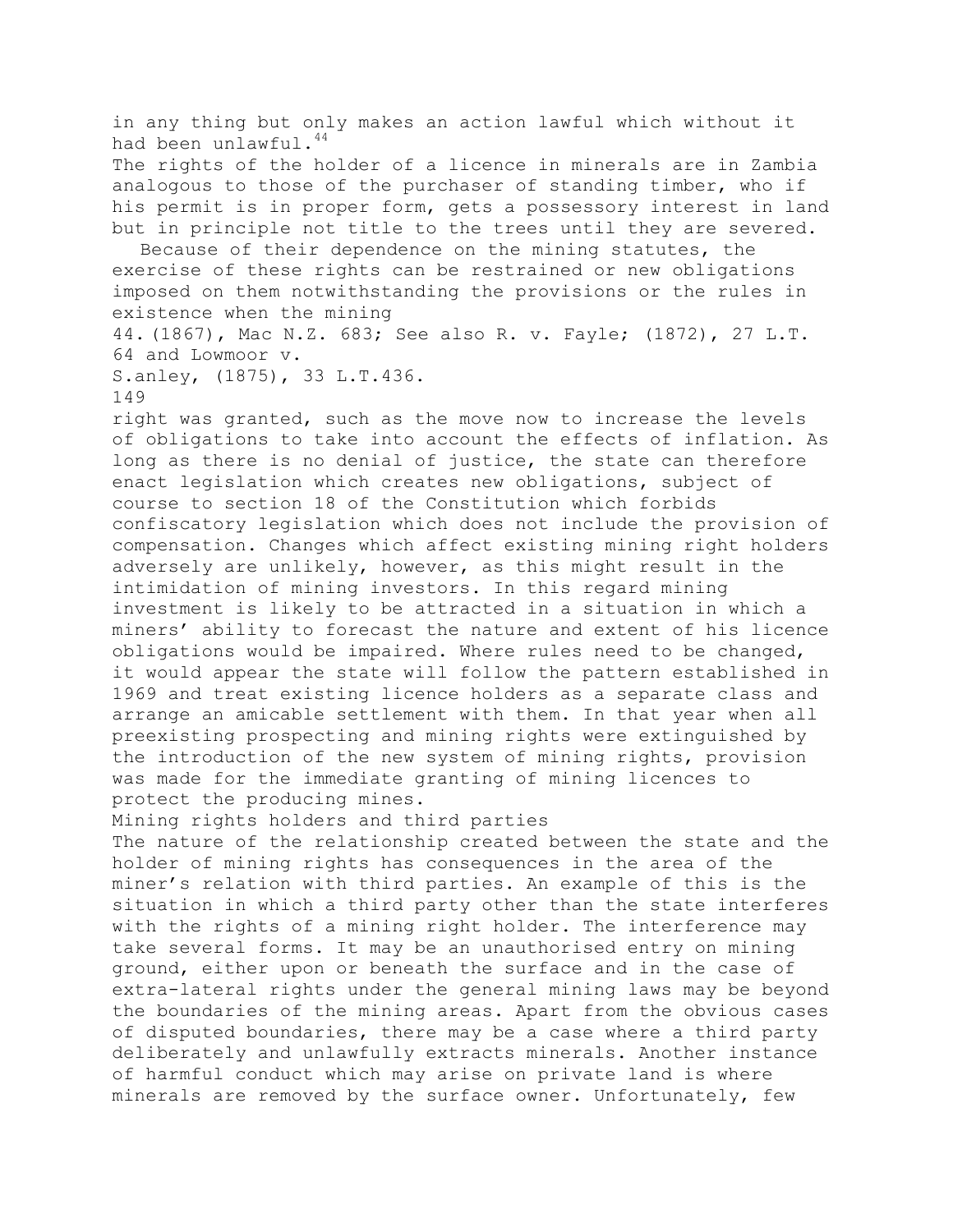cases have reached the courts. The problems have, however, arisen. Thus, the Chief Mining Engineer in Nkumbula v. Mines Industrial Development Corporation<sup>45</sup> dealt with a situation where the plaintiff alleged that the defendant mined and removed minerals in his exploration area, constructed roads, and prospected over his prospecting area.

43. Chief Mining Engineer's file on disputes at Ministry of Mines and Industry, Lusaka.

150

The remedies of a mining-right holder for wrongful interference with his rights by the owner of the surface or by a stranger are to be determined according to rules of law in no way peculiar to the miner. Though he has no proprietary interest in the surface, it is burdened in his favour with certain rights for the use of such portions as will enable him to exercise his exclusive privilege to minerals. Without the ownership of the minerals in the soil, the holder of a mining right cannot recover the value of the minerals wrongfully severed, for he never had title to the minerals. The right to recover their value is in the state. Undoubtedly, the act of the defendant is an infringement of the rights of the mining-right holder to exercise his mining rights. The injury, however, falls upon the state whose property has been taken. In any case the state having remained owner of the property, can protect its own ownership against injury. The mining-right holder too does not become obligated to protect minerals from trespassers and is in no manner made their guardian. The mining right holder can, however, sue for the invasion of his exclusive right. At common law when an exclusive licence is granted no one can interfere with the operations of the licence nor deprive the holder of the benefits of his licence.<sup>46</sup> In Fitzgerald v. Fir bank,<sup>41</sup> where a deed granted to the plaintiff for a term of years fishing rights in a defined part of a river, and the defendant wrongfully discharged into the stream water loaded with sediment, the effect of which was to drive away the fish and injure breeding; the Court upheld the plaintiff's claim for damages and ruled that the plaintiff had a right of action against any one who wrongfully did any act by which the enjoyment of the rights given to him by the deed was adversely affected. Lord Lindley further stated that the action rests absolutely on a man's right not necessarily to property, but to something which is valuable and is granted to him; whatever it is called if a stranger comes and interferes with or trespasses on his right, that ought to constitute and does constitute a right of action. He bases his contingent right in the minerals excavated by the trespasser and his remedy is the common law action requiring the trespasser to account. $48$ <sup>This</sup> seems to have been accepted in A kumbula v.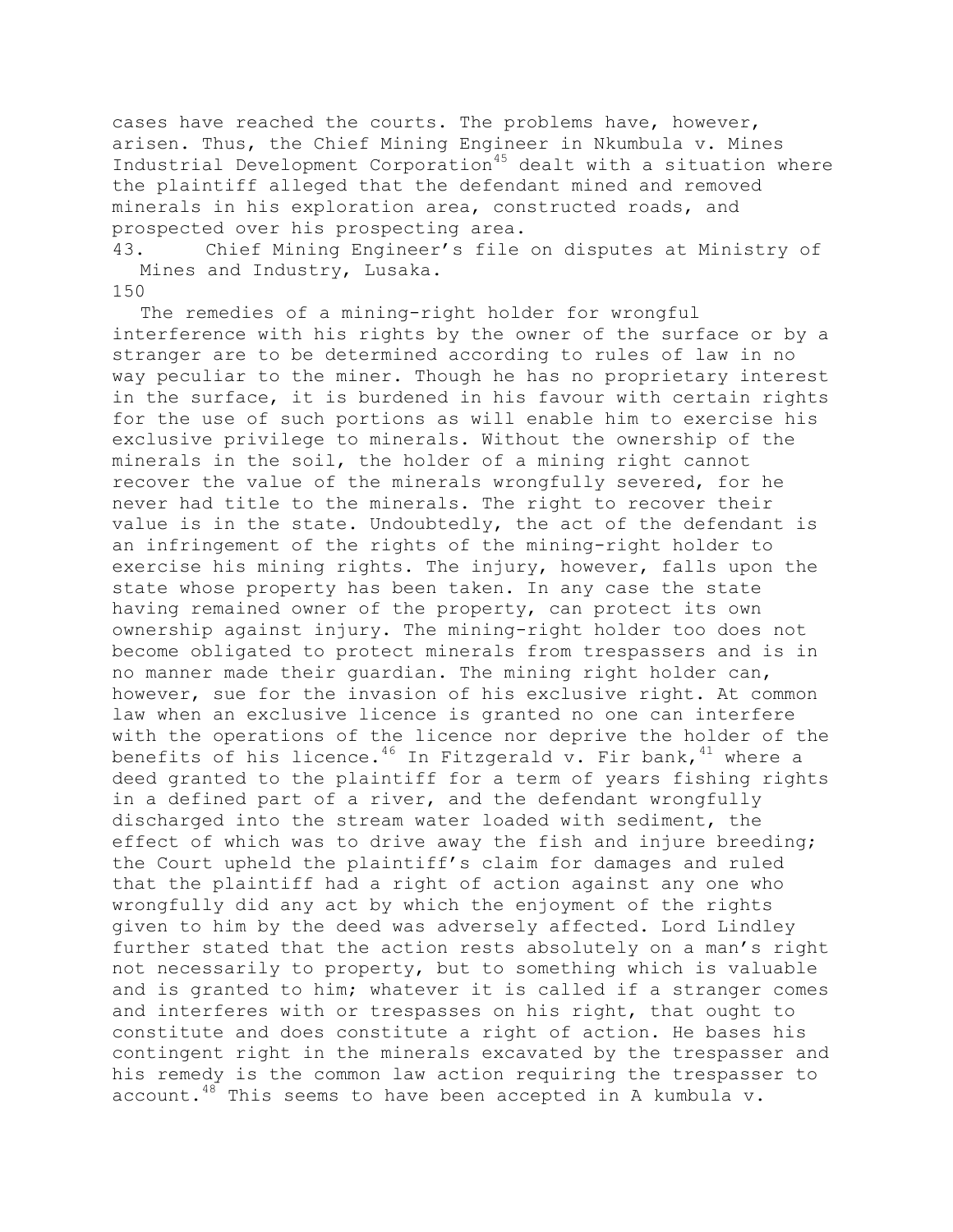```
Mining Industrial Development Corporation, 49 in which the Chief
Mining Engineer assessed damages as the actual
46. Newby v. Harrison, (1861), 4 L.T. 397.
47. (1897), 2 Ch. 96.
48. Wright v. Pitt, (1871), 25 L.T. 13.
49. Supra.
151
```
takings from the minerals, less the costs of extraction, when the case was before him on the preliminary point of damages. But a mining right holder can maintain an action in conversion to recover any minerals actually removed from his mining premises and which are already severed from the ground, since title to minerals removed would have already been vested in him. Where the wrongful conduct is wholly confined to the surface estate, the mining right holder has a possessory interest in the surface, to the extent at least of such part of the surface as he is actually occupying.<sup>50</sup> On this principle, a mining right holder can also sue for trespass to minerals still unworked but covered by his licence. In this case his argument would be that the minerals are in his possession even though still unsevered, as was held in Greenwood Lumber v. Phillips,  $51$  where the plaintiff recovered for trespass to logs of wood whose ownership was in the Crown but whose possession was in him. Obligations of Holders of Mining Rights Purposes of the requirements

In order to ensure the discovery of mineral deposits and their early and rapid development and to avoid the earlier situation in which mining right holders blocked a considerable acreage of mineral land for speculative purposes, thus preventing others from occupying and developing the minerals, the state has introduced a system of obligations on the mining-right holders. These obligations also have the effect of protecting government revenue interests, in that the amount of taxes and their payment are determined by the extent and promptness of the mining operations of the holder of the mining rights and his marketing of the minerals.

It may be argued that this last reason is not important because the interests of the miner and the state in the development of a mineral deposit are the same. Yet no proof needs to be offered, beyond that in the previous chapter, of the fact that their interests in this respect are frequently conflicting. Some of the obligations on the mining right holders. 50. See Hawkins v. Rutter, (1892), 1 Q.B. 668, which supports this view. 51. [1904], A.C. 405. 152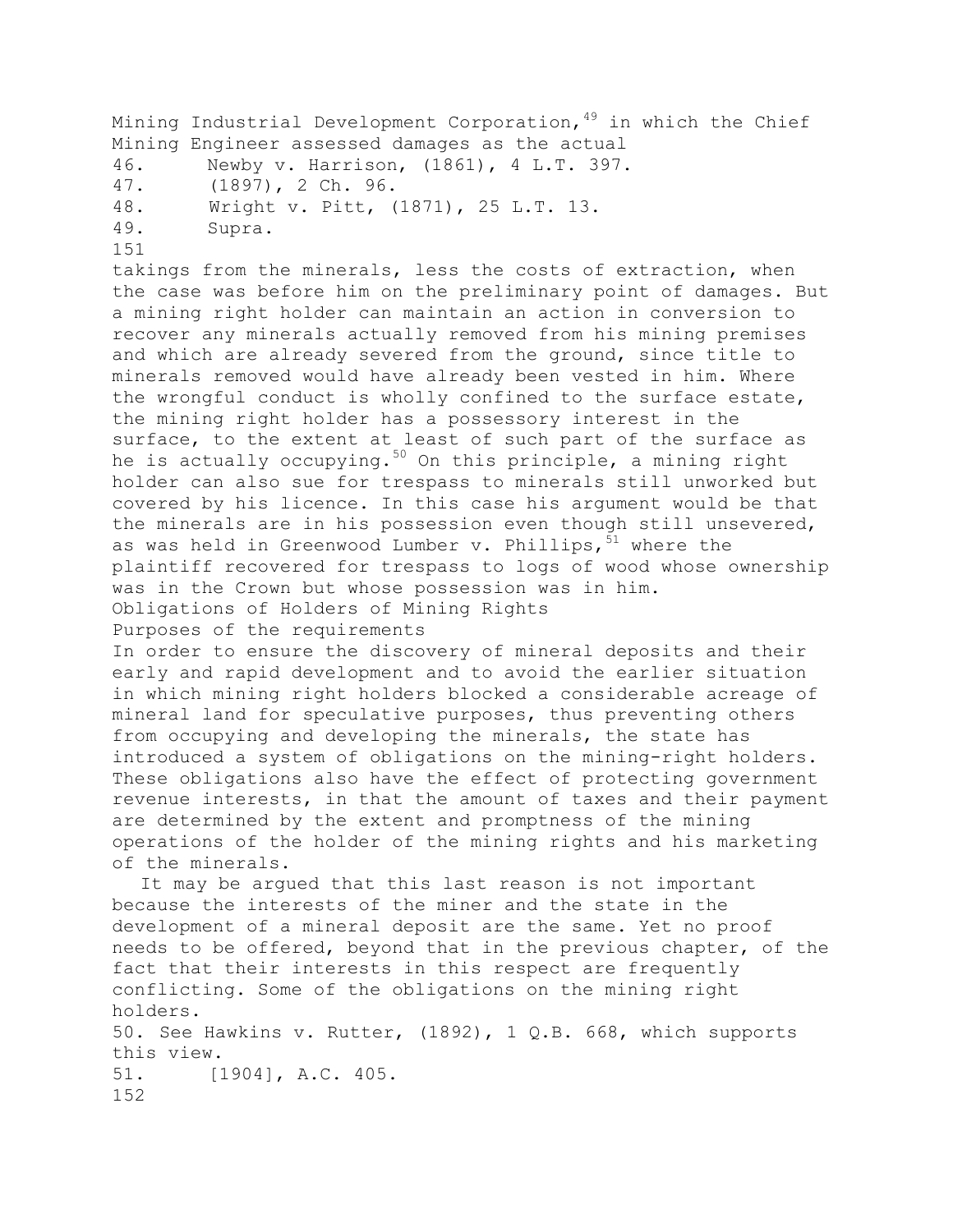however, are designed to ensure that mining proceeds with minimum waste of the mineral resources and also with minimum disturbance to the environment. Here the requirements are justified on the basis of the need to protect state property. Obligations calculated to influence the rate of development Mining laws have evolved a number of approaches to attain the above objectives. One is to restrict the exploration licence to a relatively short period, with few renewals while another is a stipulation for diligence in the form of stated work requirements, or minimum expenditure. The payment of advance royalties in fixed amounts to be credited against the state's earned royalties when the mine goes into production has been used. Also a system whereby any miner who does not show production during the preceding year of a quantity of minerals in adequate ratio to the mineral reserves covered by the licence pays a surtax, doubled annually as long as he fails to exploit his minerals.<sup>52</sup> Another is the requirement that fixed percentages of the original area be relinquished on each renewal,  $53$  or a charge of surtax, at the rate per unit of area increasing with the number of such units of area held and increasing every year. This is a reference to a sliding scale which is fixed in the original agreement, not a subsequently imposed increase in rentals or royalty rates.<sup>54</sup>

However, there is a particular problem where the state uses the withdrawal of area as a means of attaining a minimum level of activity. It may encourage bad mining methods and unnecessary damage to the environment, as it may encourage the mining right holder to prospect or mine quickly. It may also lead to inefficient prospecting, in that the mining-right holders might be forced to cover as much ground as possible, and not as efficiently as proper mining methods would dictate. 52. This for instance is the position in Paraguay, See Law 16; 066.

- 53. This practice appears to be prevalent in Australian mining agreements, e.g. Iron Ore (Dampier Mining Company Ltd. Agreement) No. 78, Statutes of Western Australia No. 18, Elizabeth II. This is combined with a requirement that the Company makes available a specified amount of iron ore per year.
- 54. For instance s.33 (1) of the Mines and Minerals Act of Botswana, Supra, imposes licence fees but in s.33 (2) provides that any fee paid under subsection (1) shall be refunded to the holder of the mining right by the Commissioner if such holder applies for such refund and approves to the satisfaction of the Commissioner that he has during any six months period in respect of which the refund is claimed carried out work on the mining area in the amount prescribed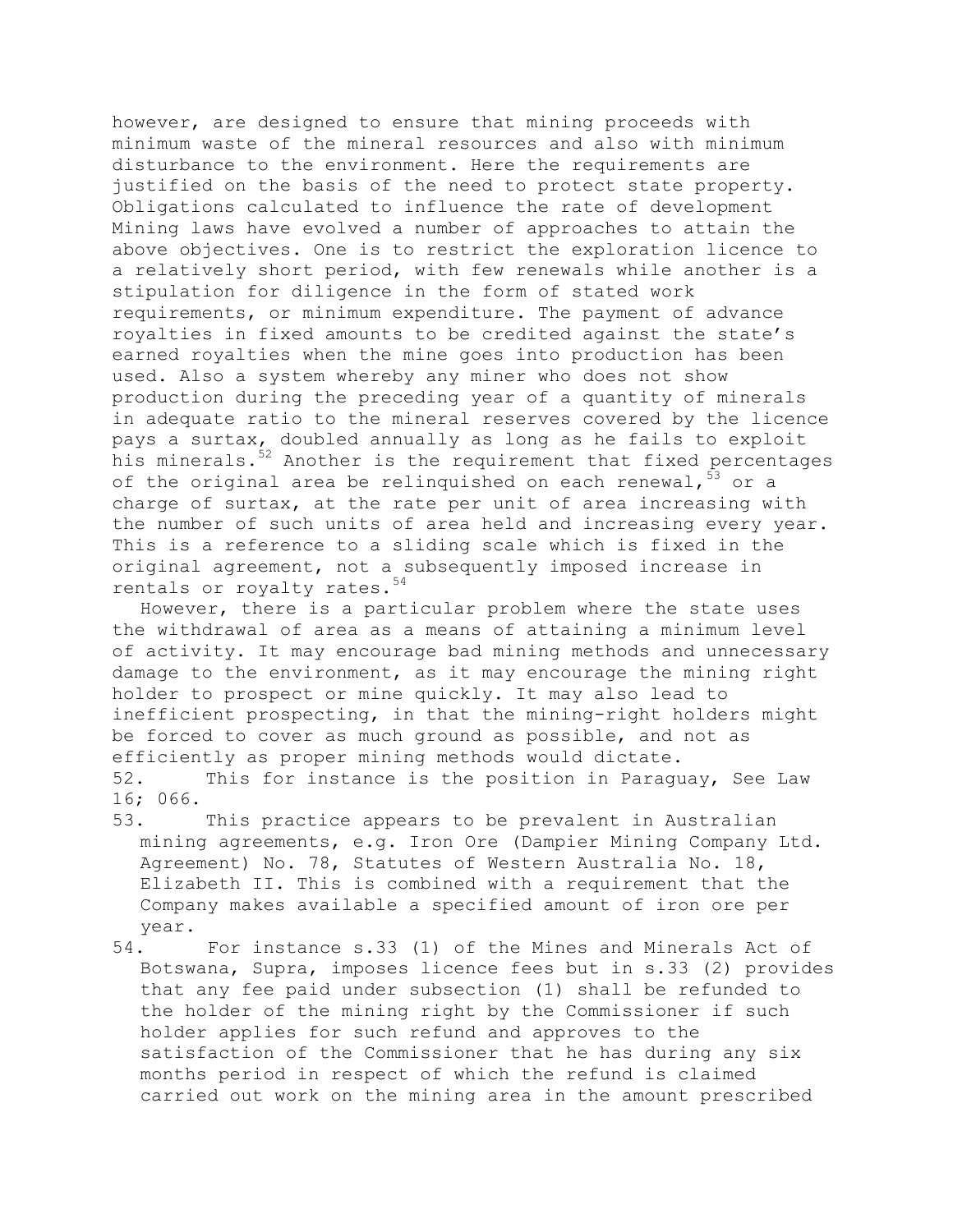in s.34.

153

The solution adopted under the Act embodies four of the above approaches. Thus, for instance, a prospecting licence is valid for a maximum period of four years and there is no right of renewal. $55$  Mining officials suggest that if you cannot find minerals in four years then you are not good enough at prospecting. The holder of a licence about to expire may, however, apply for a new licence over the whole or any part of his original area, but would then have to compete with any other interested parties.

Four years is generally considered long enough by most mining rights holders for the investigation of a normal mineral area. Problems have, however, arisen in rural parts of the country which are accessible only at certain times of the year, the effect of which is to considerably shorten the period available. The state so far has granted new licences to those who have found four years inadequate, such as in the case of the Kalengwa North licence area. The other area about which there is a consensus of opinion that the period of four years may not be adequate is the Western Province of Zambia, an area where the geology of the country has not been investigated so that a prospecting licence holder would have to do a lot of preliminary work which his counterpart, say, on the Copperbelt, would not. To appreciate this point it has to be realised that ordinarily before prospecting — crews are sent into the field in search for ore bodies, the areas to be investigated are usually selected and outlined from a study of geological maps. That way a great deal of information can be gathered from a detailed study of these maps.<sup>56</sup> Another added problem regarding Western Province is that most of the rocks are covered by sand and therefore, quite apart from the increased costs, it takes longer since one has to remove the sand before drilling.

An exploration licence is valid for up to three years with a right of renewal for a further two years, provided always that the progress achieved is satisfactory and the programme for future operations is adequate.<sup>57</sup> The state, it seems will almost certainly in special circumstances extend the period of renewal for a period longer than two years.

55. s. 18 and 22.

56. These maps are provided by the Geological Survey Department, whose main task under the Act is to provide a continuous updated inventory of Zambia's potential mineral resources and the background information required to explore for and develop these resources. See ss.10 and 14.

57. ss. 27 and 33 (1). 154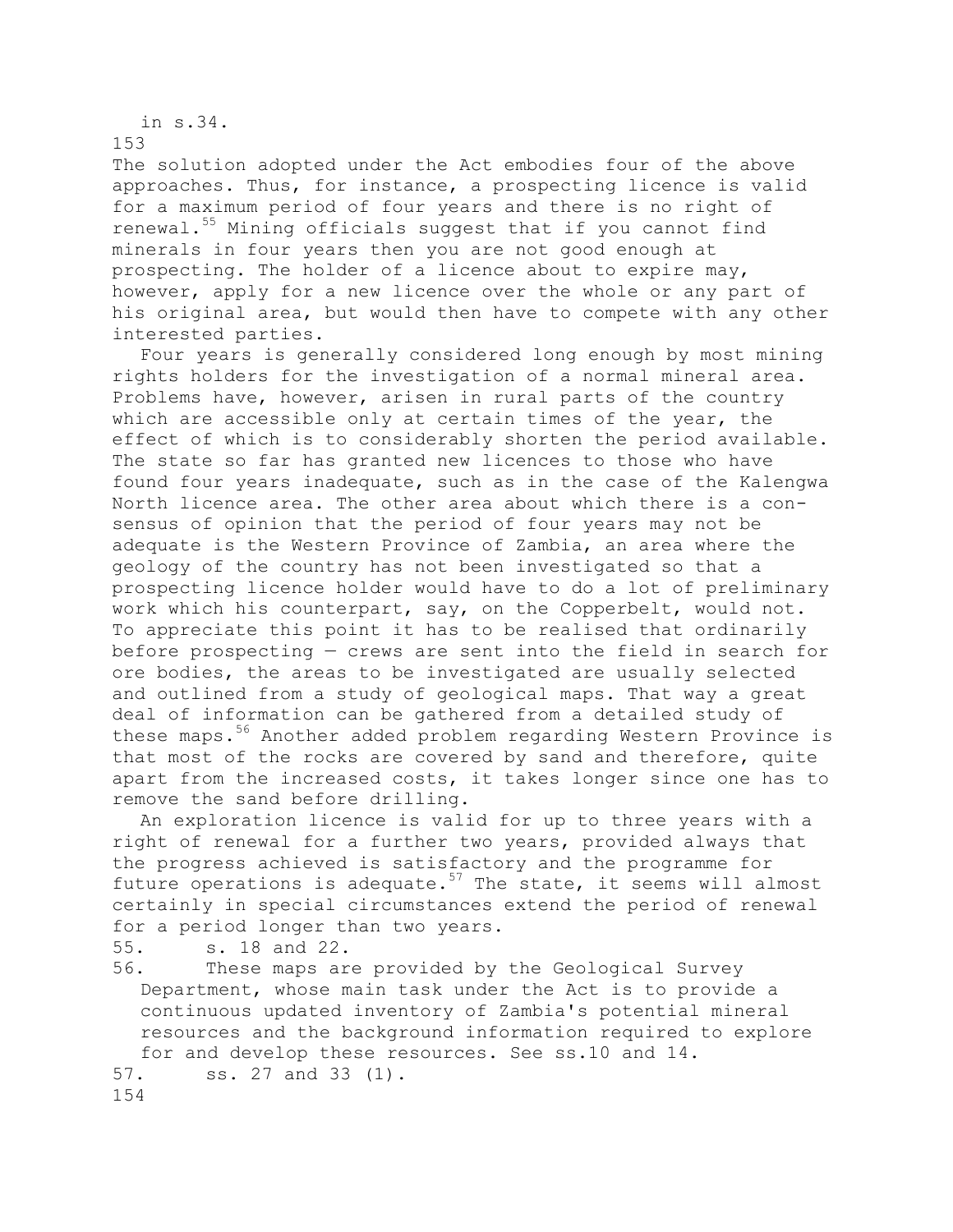A mining licence is granted for a maximum period of twentyfive years and may be renewed for a similar period, <sup>58</sup> provided that the miner can show that ore reserves remain to be exploited and submits a satisfactory programme for future operations and minimum expenditure obligations. So far all the mining licences are still under twenty-five years old and therefore the state has not had occasion to consider their renewal.

The periods of which mining rights are gtanted vary tremendously throughout the world<sup>59</sup> although the length of time is of the utmost importance to most mining-right holders. To be economically justifiable a mineral deposit's prospective profits must be sufficient to pay back the capital investment within a reasonable time, in addition to the normal rewards associated with the risk, and this partly depends on how long one will be allowed to mine. Opening and developing a mine is, at best, a costly business. Shaft sinking costs something like K1,000 per foot for a modest three-compartment shaft, while drilling costs run to the order of K200 per foot. Consequently, any mine layout entails a great deal of expenditure. In general, twenty-five years is considered long enough to recoup one's investment in mining by most mining investors. Opening and developing a mine takes an average of about five years, which leaves the mining right holder with twenty years of operation. The state will also renew a mining licence once it expires, as under on his operations in a manner required by the Act.<sup>60</sup> In the final analysis, in practice the life of a mining licence will naturally depend on the size of the ore-body and on its physical characteristics such as its quality and will normally continue until such time as the mimerals which are the subject of the licence and which can be profitably mined are exhausted. The holder of a prospecting licence is required to commence prospecting operations within three months of the date of the issue of the licence. But where the state is satisfied that an initial period is required to make

58. s.Sl (1)

59. The most generous seems to be Sierra Leone which grants 99 years. See Minerals Regulations, Chapter 196, s.31.

60. s.Sl (1) reads 'Subject to the provisions of this Act a mining licence shall be valid for the period, not exceeding twenty five years, specified in the licence'. A fixed term of a Mining right would be bad business for the mining investor. For about the middle of the right if the investor wanted to raise money for investment, he would not be able to issue bonds easily for lack of adequate security.

155

(he necessary preparations before prospecting operations, a date is specified in the licence which in no way can be more than six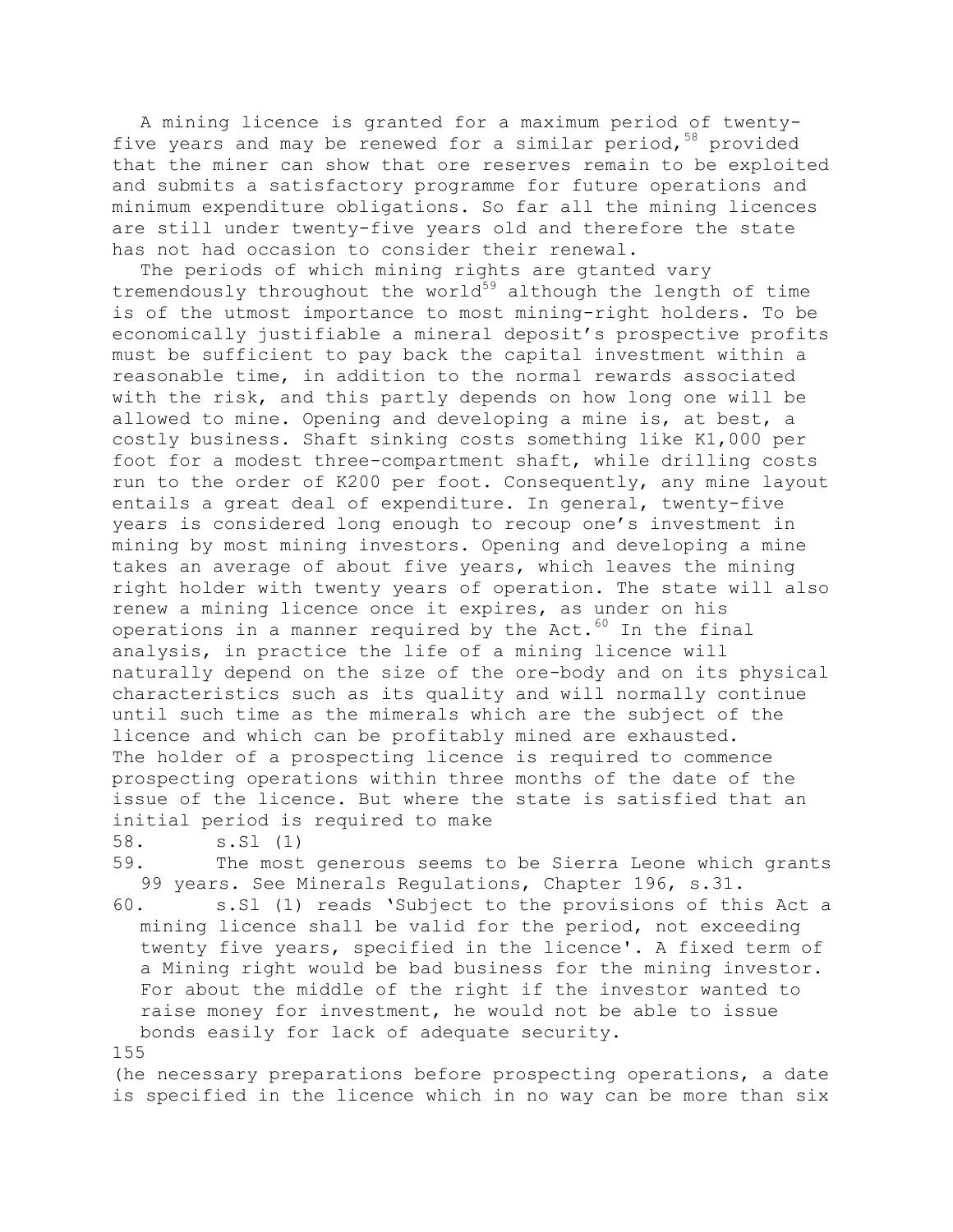months after the date of issue of the licence.  $61$  He has to carry out prospecting operations in accordance with the programme of prospecting operations. He must expend in direct expenditure not less than the amount which would result if a sum of K50 per 2.6 square Kilometres or part thereof, of the prospecting area, were expended annually, during the currency of the licence.<sup>62</sup> Also, he must submit reports about his operations to the Chief Mining Engineer.

Similarly, the holder of an exploration licence has certain obligations. He is required to commence his operations within six months of the date of issue of the licence.<sup>63</sup> He is obliged to carry on exploration operations in accordance with the programme of exploration operations. He has to expend in direct expenditure during the period of the initial grant of the licence a total of not less than the amounts of Four thousand Five hundred Kwacha. During any period of renewal of the exploration licence, the exploration licence holder is obliged to expend not less than the amount which would result if a sum of three thousand eight hundred Kwacha per 2.6 sqaure Kilometres, or part thereof, of the exploration area, were expended annually during the period of renewal.  $64$ 

The minimum expenditure obligations in both the case of prospecting and exploration are direct expenditures and have been set at a low level as far as prospecting is concerned in order to encourage the use of new reconnissance techniques over extensive areas. The state at the moment insists that the amounts stipulated must be spent in the year they are required. A prospecting right holder, for instance, who spends K10 per 2.6 square Kilometres per year in the first year and K60 per 2.6 square Kilometres per year in the second year is considered in breach of his obligations by the Mining Officials, if he spends K20 in the third year. It could be submitted that this is unnecessary rigidity on the part of the state, for, if it took the average as a guide to when there has been a breach, the same total level of expenditure would be achieved. And it also runs counter to mining experience, for although in the earlier years much expenditure is necessary because of the extensive drilling that has

61. s.26. 62. s.26. 63. s.37. 64. Ibid. 156

to be carried on, in the later years laboratory tests do not cost much. The taking of an average as a guide would also be advantageous to people who hold licences in the remote areas of the country where during the rainy season the roads are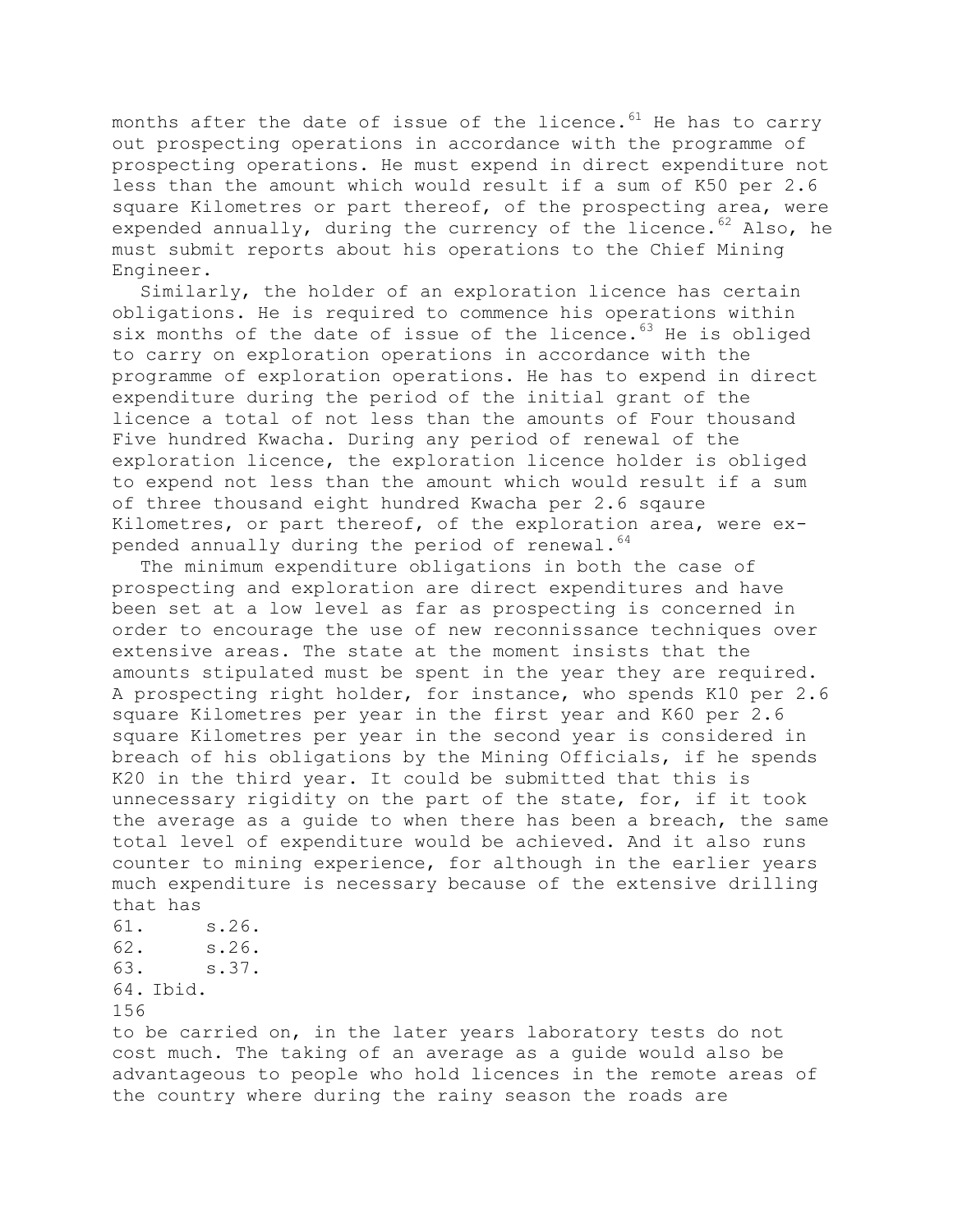impassable and work has to be suspended, such as is the case in the West Lunga river licence area. Already strong emphasis is placed, by mining officials, on the requirement that any applicant for any form of mining right must submit a programme of his intended operations. This programme is one of the more important criteria used in assessing applications for mining rights and in effect the issue of a licence means that the programme is approved especially that such programmes are examined, item by item, by mining officials. The work contemplated by the state and thus acceptable for inclusion in the programme is such as bears some direct relationship to the investigation and development of minerals in general and which tends to facilitate the extraction or investigation of ores in the licence areas. In the case of the actual labour to be performed in mining or improvements in the way of hoisting machinery, there is no difficulty as the relationship of the same to mining activities is direct and apparent. The same could be said about airborne surveys investigating mineral occurrences where there can be no problem or in the case of laboratory work directly connected with the mining operations upon the licence area. But such work includes less direct expenses such as that on the construction of roads for access to licence areas, to facilitate mining activities. $65$  Thus the chief objection to the requirement of a minimum amount of work, as raised by some investors is that the mining industry is particularly susceptible to fluctuating prices. When the price of the product from a particular mine justifies operations, the mine will be developed or worked regardless of the minimum work requirement. On the other hand, during periods of deflated prices, the minimum work requirement merely adds to the economic woes of the already troubled mining right holder. However, even if this objection were valid, it would be so only to mining right holders who are actually engaged in mining. It would not, therefore, be applicable to those persons who acquire mining properties for speculative purposes and who are the target of this legislation. It is nonetheless important, in view of this possibility, to require levels of ex

65. Development work is not clearly spelt out in the Mines and Minerals Act.

157

expenditure which are easily attainable given the nature of mining activities, which the Zambian levels seem to be. In practice the minimum levels of expenditure are far exceeded by most mining right holders. There are extreme cases such as when in the West Lunga river licence area Roan Consolidated Mines Ltd., mounted helicopter operations as the area could only be reached by air. The effort of getting there was enough to cover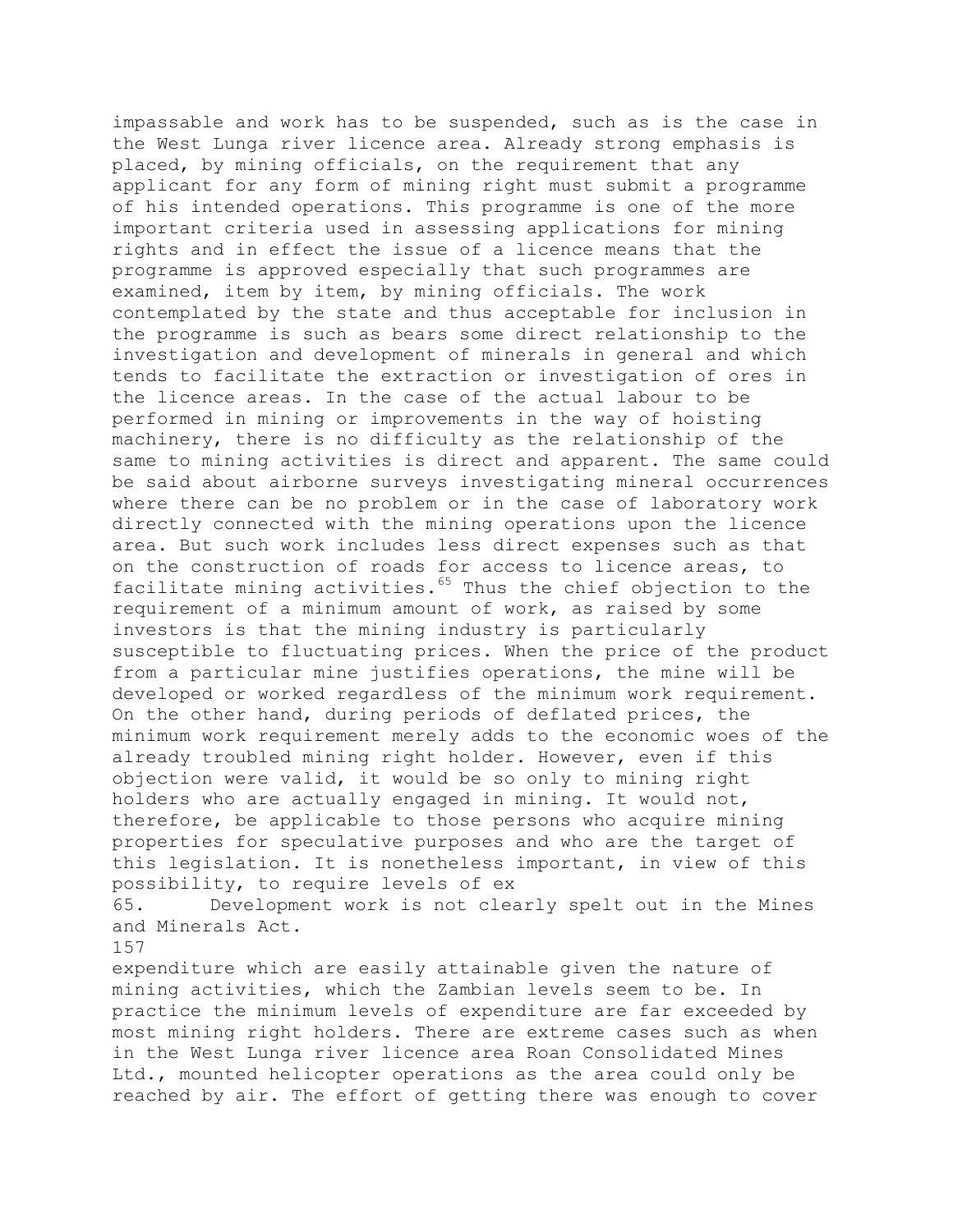all needed expenditure obligations.

A useful programme of prospecting, it should be noted, involves a general reconnaissance which includes a search for previously documented mineral occurrences, the carrying of sediment sampling in appropriate areas at short intervals of say 200 metres, the geological mapping of the area, and a detailed examination of past workings, if any. In the second year, a more detailed programme of geological mapping is usually initiated, and in addition the overall structural relationship of rocks in areas of interest will be determined especially as they may relate to mineral occurrences and a lot of pitting and trenching is carried out in target areas. In the third year, the prospecting right holder will invariably require detailed pitting, trenching, and sampling. Such a programme will on the average require thousands of Kwacha per year in terms of transport and personnel costs. At the very least, money is required for the remuneration of geologists, for machinery and for laboratory work.<sup>66</sup>

An exploration programme of work also requires invariably up to three stages. The first will usually involve a detailed geological survey and rock sampling, a detailed ground survey of the anomalous areas exposed by prospecting and a systematic wagon or diamond drilling campaign. Drilling costs are extremely high. Though they vary widely depending upon the nearness or remoteness of the drilling location, the hardness of the work, depth of overburden and other factors, they are on the average in the order of K200 per metre. The second stage would involve exploration ore drilling to provide mineralogical parameters of the mineralisation while the last stage would involve an intensification of the first stage. Such a programme will require the same inputs as in the 66. See for instance the estimated expenditure of Mines Industrial Development Corporation Ltd; in one of their licences was; 1st year K9.SOO, 2nd year K 11,900, 3rd year K23.800. Licence P.L. 67 of 9 August, 1972. Registrar of Mining Rights, Lusaka. 158 case of prospecting already discussed.<sup>67</sup> Consequently, the levels of expenditure specified will not cause hardship to a genuine miner, and in any case, should that happen, the obligation may be waived provided the state is satisfied that the mining-right holder has been prevented from meeting the obligations by reasons beyond his control.<sup>68</sup> Admittedly as most mining investors justifiably complain, minimum expenditure obligations are a clumsy way of trying to ensure that prospecting operations proceed at an acceptable level as these entail much paper work, and expenditure returns can in any case be inflated by including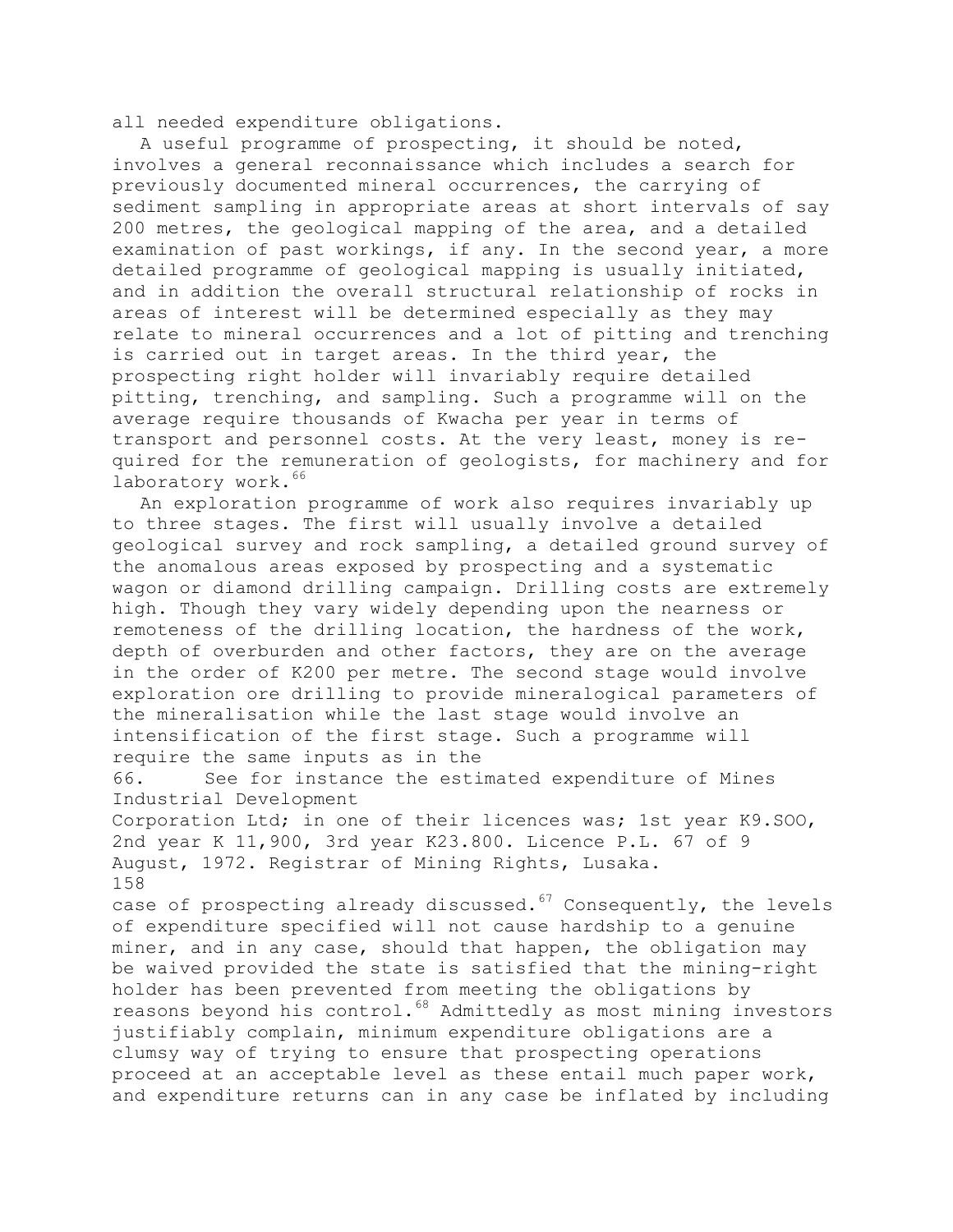unreasonable charges, especially where the mining enforcement officers do not have a reasonable understanding of basic principles of mining. This has been mitigated in Zambia in that so far the calibre of the men to whom the returns are made has been high.

A holder of a mining right is required to commence production on or before the date fixed in the programme of development and mining operations as the date by which he intends to work for profit, a date in effect approved by mining officials. He is also required to develop and mine the mineral deposit covered by his licence in accordance with the programme of development and mining operations as required in terms of section 54 of the Act. A typical programme invariably includes such details as estimated tonnes of ore to be mined and milled, planned mine development and exploratory drilling, estimated mineral production and operating costs, capital projects, mining methods, and estimated staff and labour requirements. There are, of course wide variations in mining programmes reflecting the wide variations in the types of mines. They range all the way from small prospects which may have only a single level with lateral workings, such as Hippo mine in Mumbwa, through the deep and complex workings of mines that have been in production for many years such as Mufulira.

It has already been mentioned that a mining right holder is obliged to submit reports and information about his activities. The contents of such reports are confidential so long as the relevant licence remains in force and can be published or communicated only if and to a person consented

67. See Exploration Programme for Baluba Mining Area; 1st year K10.000, 2nd year K20.000 and 3rd year K30.800. Licence E.L. 41, Registrar of Mining Rights, Lusaka.

68. If it were not so then the obligations would be unduly restrictive on small mines. Mines Industrial Development Corporation has several small mines e.g. tin deposits scattered over an area of 31.2 Kilometres in Southern Province. Individually each of these deposits will contain no more than 3-5 tonnes of tin worth about K 15,000, to justify the present levels of expenditure one would have to spend on 20 deposits.

#### 159

to by the holder of the licence. $69$  The reports are used as another way of checking the activities of mining right holders, but are disliked by most mining companies on the grounds that they are time-consuming, but no better alternative has been suggested.<sup>70</sup> It seems, however, that they are resented partly because under the pre-1969 legislation no such requirement existed, so that as such most mining investors, particularly the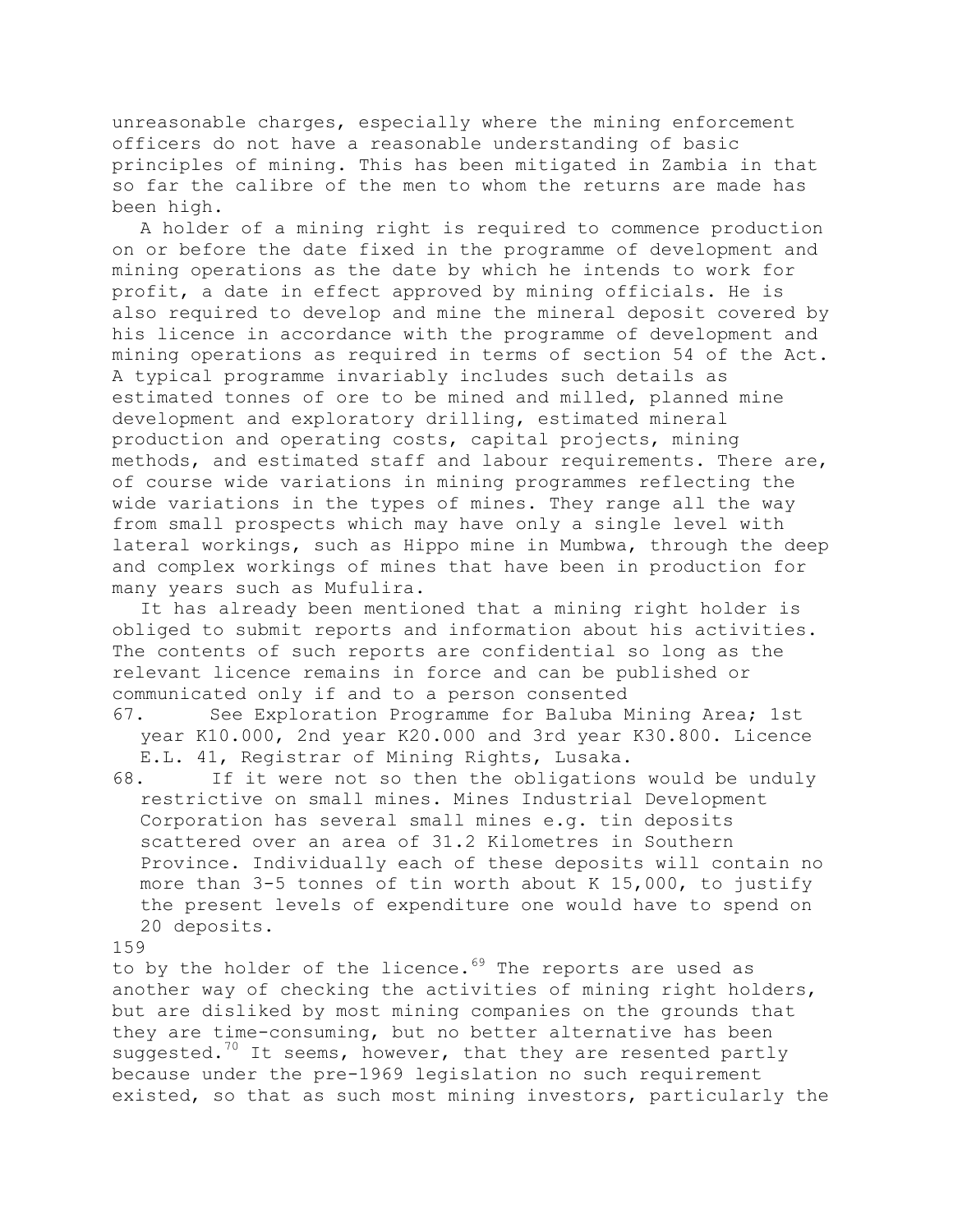ones that operated in the country before 1969, tend to feel that this requirement is there largely because the state does not trust them.

There is, however, a problem where the mining right holder gives up any of his rights, particularly the lesser rights of prospecting and exploration. The problem is more obvious where a mineral deposit has been discovered but as a result of economic or other factors the holder is not in a position to start mining. The practice at the moment is that the state gives the information to the new company that takes out a mining right covering the area. There are two problems here. First, the new mining right holder gets an unfair advantage in that he takes free of charge information which cost the previous holder of the mining right several thousands of Kwacha and on which he depends a great deal. This may encourage the previous holder to give less than full information. On the other hand, if the state did not pass on this information to the new mining right holder, there would be an unnecessary delay in mineral exploration which would run counter to the country's interest in having resources discovered and utilised. The State cannot at the same time allow the holder to hang on to the area until the time is in his judgement conducive for its development, as this again would delay mineral development. It could be submitted that the way out may be for the new company to pay a small fee towards the cost of that information. It is only fair that a successful searcher should be compensated for the benefits accrued through his effort, acumen, and powers of observation and deduction. This could also act as an incentive to the previous holders of mining rights to give fuller information. 69. s.54.

70. But the complaint appears to be genuine when it concerns a small mine in that the preparation of reports needs a qualified surveyor and engineer, which is not an optimal allocation of its resources. Mines Industrial Development Corporation Ltd. has an Engineer who spends  $SO^{\star 7}$  of his time filling in forms.

160

Obligations relating to manner of operation Wasteful mining practices

In addition to the requirements that are calculated to influence the rate of development, there are requirements within the mining laws which ensure that the activity of mining goes on in an acceptable manner as well. The objectives of the two are somewhat interrelated in that development at any cost can result in unnecessarily low recovery rates and also in damage to the environment, both of which can offset any benefit due from the development of minerals. Thus, a mining-licence holder is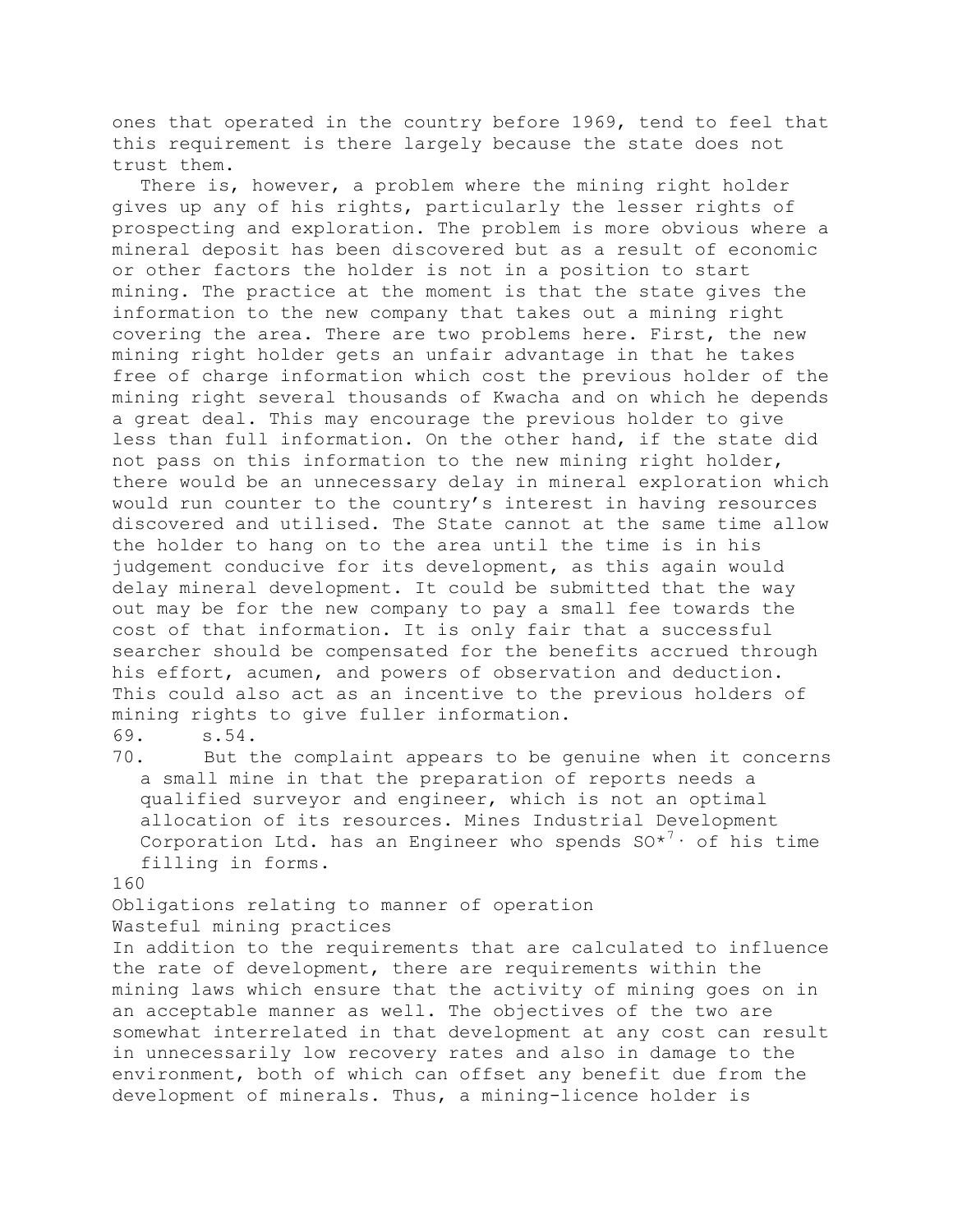obliged to work the mineral subject to his licence in accordance with accepted mining standards by avoiding wasteful mining and metallurgical practices.<sup>71</sup> It is an express duty to conduct mining operations with reasonable care and diligence. When the state mining officials consider that a miner is using wasteful practices, they notify him accordingly and require him to show cause why he should not cease to use such practices. In this respect three types of disputes most commonly arise. These are: claims by the state that the operations are being carelessly carried out in such a way that they are unnecessarily causing damage to the environment; claims of premature abandonment of mines; claims that the miner is failing to maximise the recovery from the mine by using outdated methods of mining rather than advanced production techniques.<sup>72</sup> Such an obligation on the miner respecting mining methods is like the common law convenant in mining lease to work minerals in a proper and workmanlike manner.<sup>73</sup> That proper mining methods be used is of the utmost importance to the state and the requirement is vigorously enforced by the mining officials. In benefit terms, it ensures that minerals are mined economically and at maximum recovery rates and that mine workings are carried on with minimum disruption to the en- viroment and danger to other human activities.

71. s. 55.

72. The state, for instance claimed the Roan Consolidated Mines Ltd. had breached this duty when the Company continued to use a method which had been found to cause too much dilution of ores in other mines on the Copperbelt, at the Baluba mine. See letter from Chief Mining Engineer to the Managing Director of Rokana Consolidated Mines Ltd., 19 April, 1974, File No. 17.

73. Except that the common law duty is contractual and also more strict as miners can not be allowed to escape performance on the ground that the minerals are difficult to get. See Clifford v. Watts, (1879), L.R. 5 C.P. 577.

## 161

Consolidation and problems common to it

The state's interest in making sure that proper mining methods are used is carried further in section 87 of the Act. According to this section if after the inquiry, the Minister of Mines considers that the best interests of the country or of the holders of mining licences covering contiguous or neighbouring mining areas will be best served with regard to the economic exploitation of minerals by the merging or co-ordination of all or part of the operations of such holders, he may direct the holders to effect such merger or co-ordination within such time and on such terms as he specifies and the holders have to comply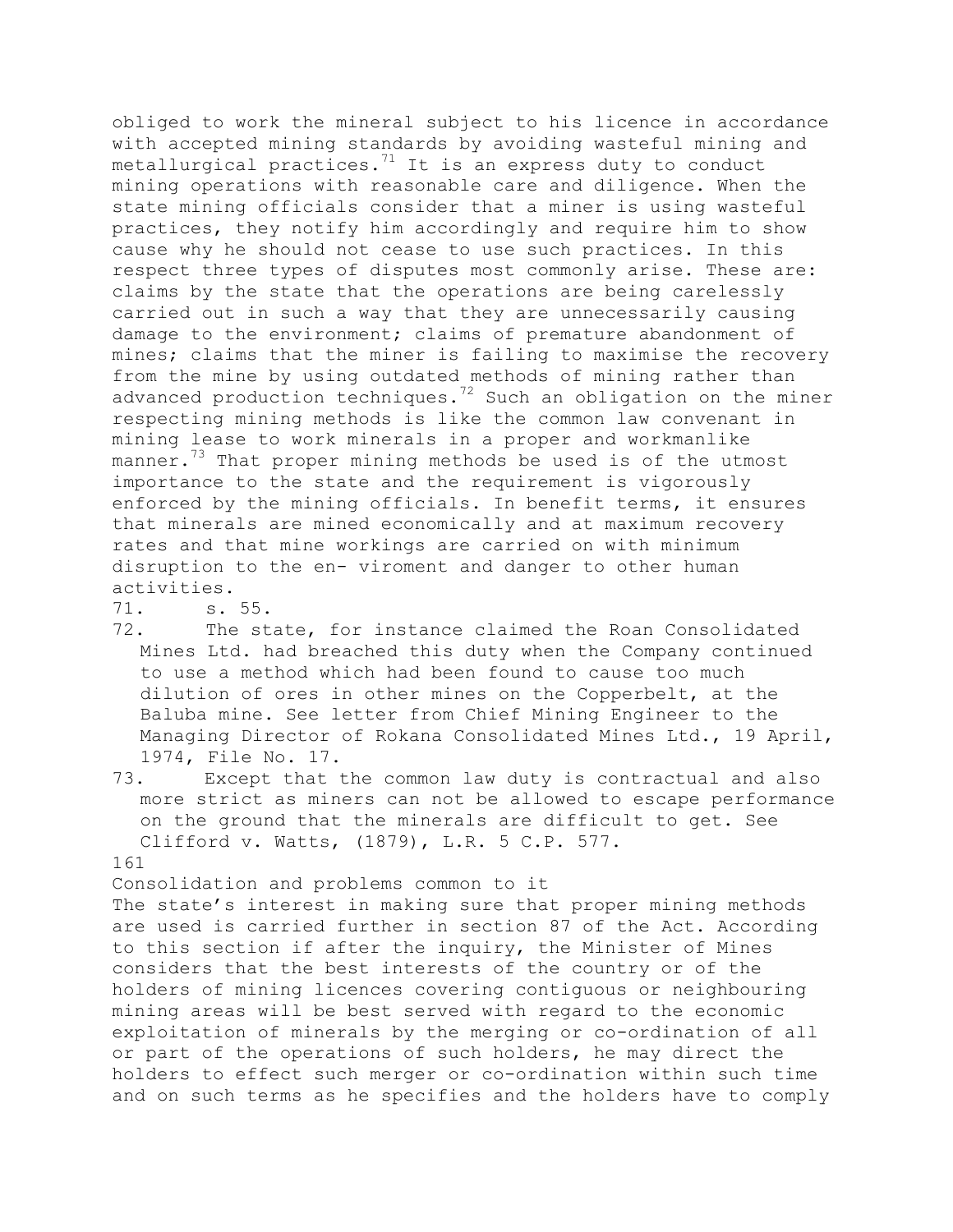with his directions. The state is, however, bound to afford the holders of the mining licence concerned a reasonable opportunity to make representations in writing before giving any direction as to consolidation of mining rights. It is important that such rights as these which involve heavy outlays of capital are not altered without providing for such things as adequate notice, hearing, and an opportunity to participate in the planning of the joint operation.<sup>74</sup> So far there are no concrete examples of the state ordering consolidation, but state officials insist that they would order consolidation only where they believe cooperative development of the areas to be consolidated will be achieved, such as the reduction of operating costs and capital expenditure. When justified thus this should result in permitting the orderly mining of the ore body in accordance with engineering principles without regard for the priorities that might otherwise exist for developing one area before another. It should therefore avoid the conflict which might arise among licence holders. But consolidation will also be ordered by the state where it provides a method whereby small tracts of land may be mined when they cannot economically be separately explored or mined. It would appear the only problem that could arise in this area is a constitutional question as to whether the holders of the mining rights would have been deprived of their rights where they are opposed to the consolidation order. Because the problem has not arisen, there are no cases to assist us on the question of the constitutionality of this 74. The representations are required to be in writing. See s.91 (2). 162 exercise. But there are analogous situations in other fields of endeavour where, for instance, the state has compulsorily taken over land in the public interest without the concurrence of the owner<sup>75</sup>. Provided the state makes equitable compensation to anybody whose interest is thereby modified, there should be no problem. The justification for this view is based on the power of the state, as owner, to provide for the conservation, greater recovery, and more efficient use of the State's mineral resources as well as the protection of the correlative rights affected.

Standard of compliance of duty to develop and not to use wasteful mining practices

Sections 54 and 55, which impose the obligation to develop the mine in accordance with the programme of development and mining operations and the duty not to use wasteful mining and metallurgical practices, do not indicate the standard the Chief Mining Engineer is required to use in coming to any conclusion that the two obligations have been met or breached. Two possible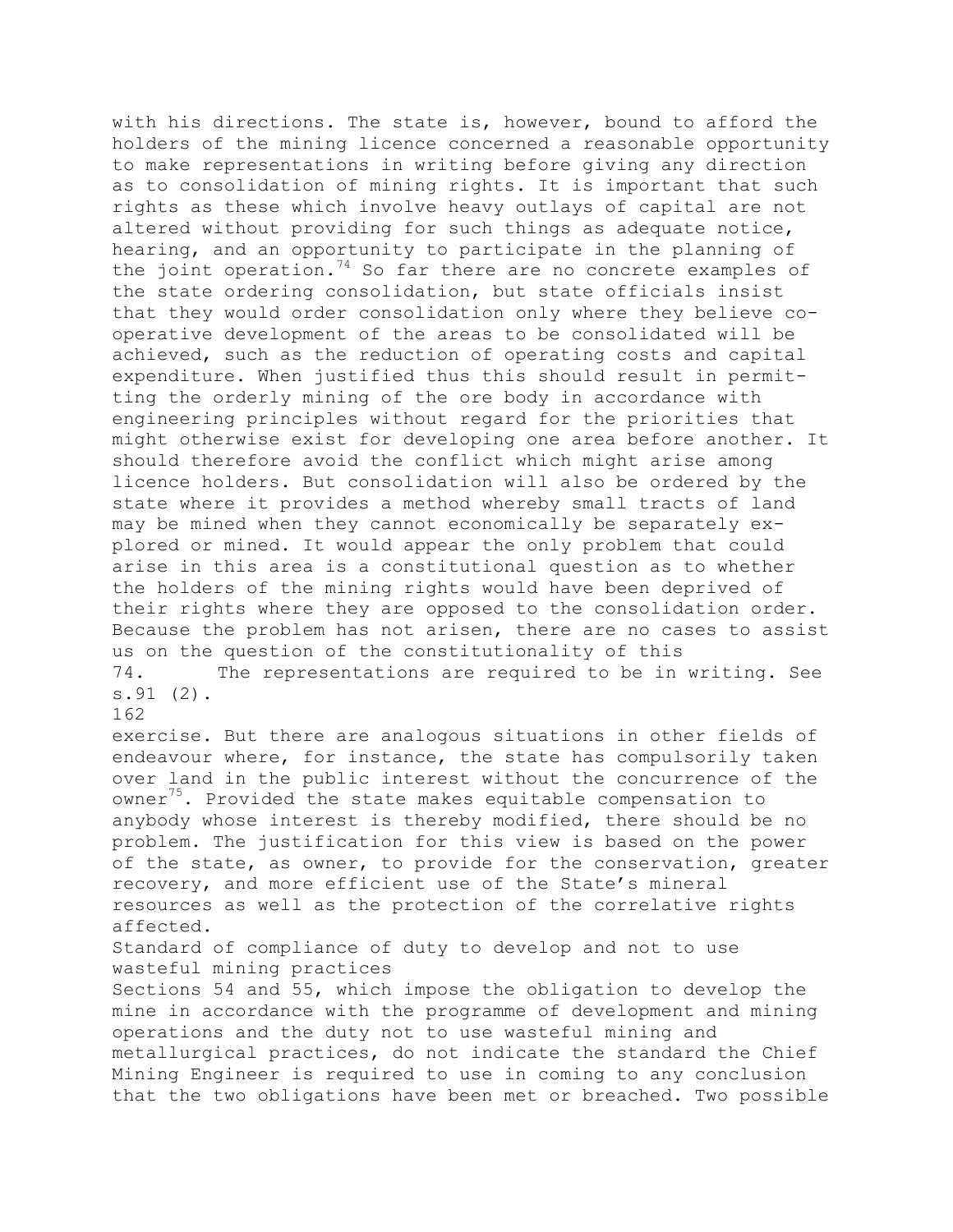solutions suggest themselves: to measure the standard by (a) the good faith of the mining-right holder or (b) the test of the prudent mining-right holder. The first test suggests that as long as the mining right holder is acting in good faith in his judgement, he should not be held to be in default by the state. In a sense every man who invests his money and labour in a mining business does it in the confidence that he will be able to conduct mining operations in his own way. The state would not have power to impose a different judgement on him, however erroneous it may deem him to be. The State's right would not arise until it has been shown clearly that he is not acting in good faith in his business judgement, but rather fraudulently and with intent to obtain a dishonest advantage over the state. This standard would not be adequate for purposes of control and is not used in practice by mining officials. It is also implicitly excluded by the Act, since the holder of a mining right, once notified of wasteful mining practices, has to satisfy the Chief Mining Engineer that he is not using wasteful mining or metallurgical practices

75. See Land Acquisition Act, Chapter 296 of the Laws of Zambia.

163

or that the use of such practices is justified in the circumstances.<sup>76</sup> And in the case of the breach to develop in order for the mining-right holder to be so excused, the Minister of Mines has to be satisfied that in the circumstance the failure to follow the programme was justified. Thus in the case of Baluba Mining Area,  $77$  where production of recoverable copper fell below the target given in the programme, the state raised a query and stated:

This programme envisages a substantial drop in the production of recoverable copper from the Baluba mining area as compared with previous forecasts and also fails to give any information, in respect of the production of cobalt concentrates, 1 am unable to accept the programme pending submission by you of satisfactory and adequate reasons for the shortfall in production and of details concerning the production of cobalt concentrate.<sup>78</sup> In such a situation it seems, and could possibly be submitted that the Act and practice of the state officials had taken the best standard in the circumstances. A test of good faith performance, being subjective, has two principal defects in relation to mining activities. It is difficult to apply and its meaning is vague, what does good faith mean in respect of mining operations? But more important it fails to meet the requirements of the purpose of the mining right. The purpose of a mining right is exploitation of the minerals covered in the licence. This purpose is not satisfied by mere good faith action by the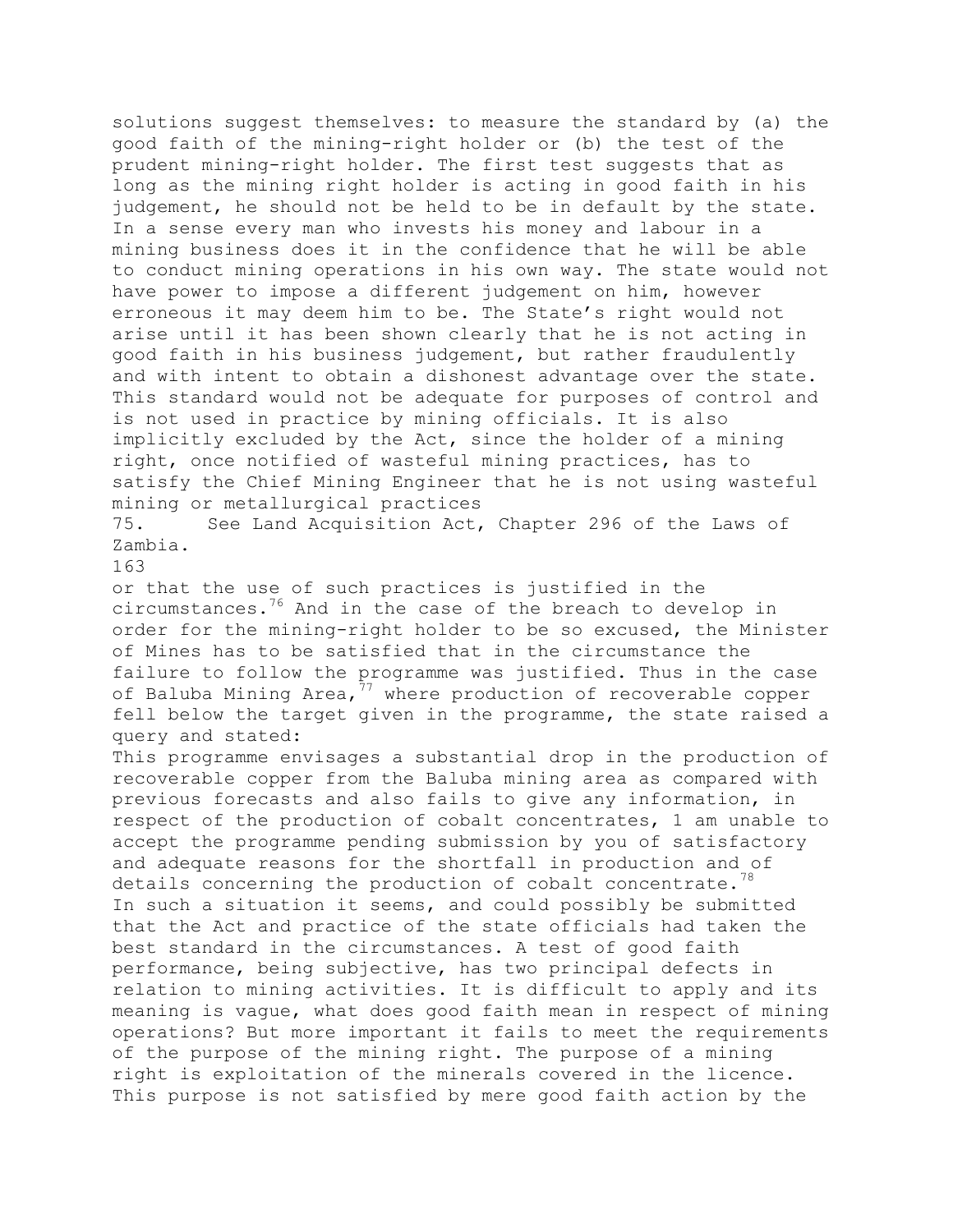mining right holder — that is, refraining from fraudulent conduct will not by itself promote the exploitation of the minerals covered in a particular mining area. For the mining area to be mined properly, the mining right holder must conduct those operations as customarily conducted in the industry in those circumstances as the realisation of the purposes of the Act requires reasonable efforts towards that end.

76. s.55 (2) reads 'if within the time specified in the notification the holder of the mining licence fails to satisfy the Engineer that he is not using wasteful mining or metallurgical practices, or that the use of such practices if justified in the circumstances, the Engineer may order the holder to cease using such practices and the holder shall so cease within such time as the Engineer shall allow, subject, however to '"is right of appeal under the Minister of Mines.' 77. The production of recoverable copper was 13748 tonnes in 1972/1973 and in eight months to February 1974, 13543, which was the equivalent of 20, 314 tonnes for the year, which was 16.86 tonnes or 8% below target as given in the 1973/1974 programme. See letter of Cassidy, Chief Mining Engineer to Managing Director, Roan Consolidated Mines Ltd., 14 June,

1974. 78. Ibid.

164

In any case the mining licence cannot be said to make the mining right holder the arbiter of the extent to which, or the diligence with which, the mining development of his area shall proceed. Mining operations are not to be likened to those of a private business, into which a man Duts property or money and labour exclusively his own. the profits and losses which are of concern only to him, and the conduct of which may be according to his own judgement, however erroneous it may be. By reason of the state property interest in the subject matter and the fact that the substantial consideration for the grant lies in the development of minerals and the provisions for payment of taxes on the minerals extracted, it has an immediate concern with extent to which and the diligence with which the operations are prosecuted. If mining-right holders were to damage the mine by reason of their mode of working, the interest of the state would be damaged too. In coming to a conclusion that one of the above duties had been breached, the state employs the standard of accepted mining practices, that is the standard of the prudent mining-right holder. For instance, in the dispute referred to above, the programme of Baluba mine was examined item by item and compared with standards of its past programmes.<sup>79</sup> The prudent miner standard has the same function in here as the reasonable man standard in other branches of the law. The prudent miner is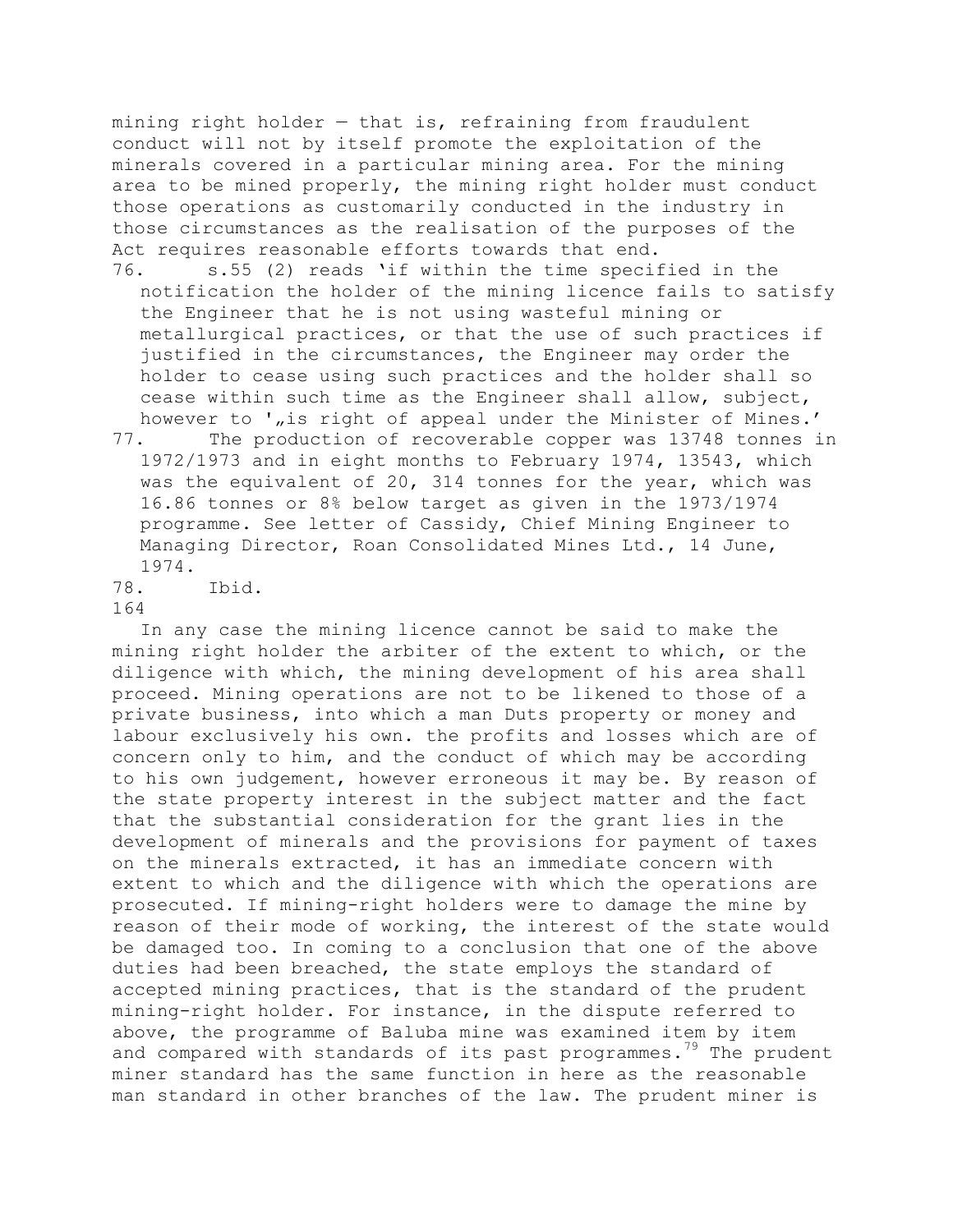a hypothetical miner who does what he ought to do and does not do what he ought not to do with respect to mining operations. Since the standard of conduct is objective, a miner cannot justify his action or omission on personal grounds. It is no excuse that the defendant failed to mine, say, because he was short of money, was over-committed on mining programmes, had no need for more production, had no money to use conservationary methods, or preferred to spend his money on other things. In short, the question is not what was proper for the individual mining right holder to do, given his peculiar personal circumstances, but what a hypothetical miner acting reasonably would have done, given circumstances generally obtaining in the industry. Yet local conditions may differ from mine to mine, as was pointed out by Roan Consolidated Mines Ltd., in 1974, when the state

79. Letter of Chief Mining Engineer to Managing Director, Roan Consolidated Mine· Ltd., 19 August, 1974. 165

complained that it had breached its duty by using a method in its mine workings, 'which had been found to cause too much dilution of ores in other mines on the Copperbelt, at its Baluba mine.' The Company argued that it had not breached the obligations, since the ground conditions in the Baluba mine area made it unsafe to work in unsupported slopes.  $80$  In applying this hypothetical standard neither the interests of the state nor the miner alone are to be used as a criterion but, on the contrary, there must be a proper balancing of the interests of both parties. The determination of whether a miner has developed his mine with the diligence that would have been employed by a prudent miner under the same circumstances is a question of fact and depends upon a proper consideration of all the special circumstances affecting the particular mine involved and general conditions prevailing in the mining industry.

Circumstances when breach of obligation to develop and not to use wasteful mining methods may arise

It is obviously impossible to discuss the extent of these duties under the infinite variety of circumstances in which the problems may arise. Some generalisations, however, are possible. It requires that mining operations should be carried on using efficient mining methods, implying a duty to 'work in a workmanlike manner.' This means in such a manner as shall not be simply an attempt to get out of the earth as much mineral as possible for the particular purpose of the mining right holder, regardless of any ordinary workmanlike precautions which would, for instance, damage the environment or make mining more difficult for others who may take over the mining right. It also requires that after a mine had reached production, the miner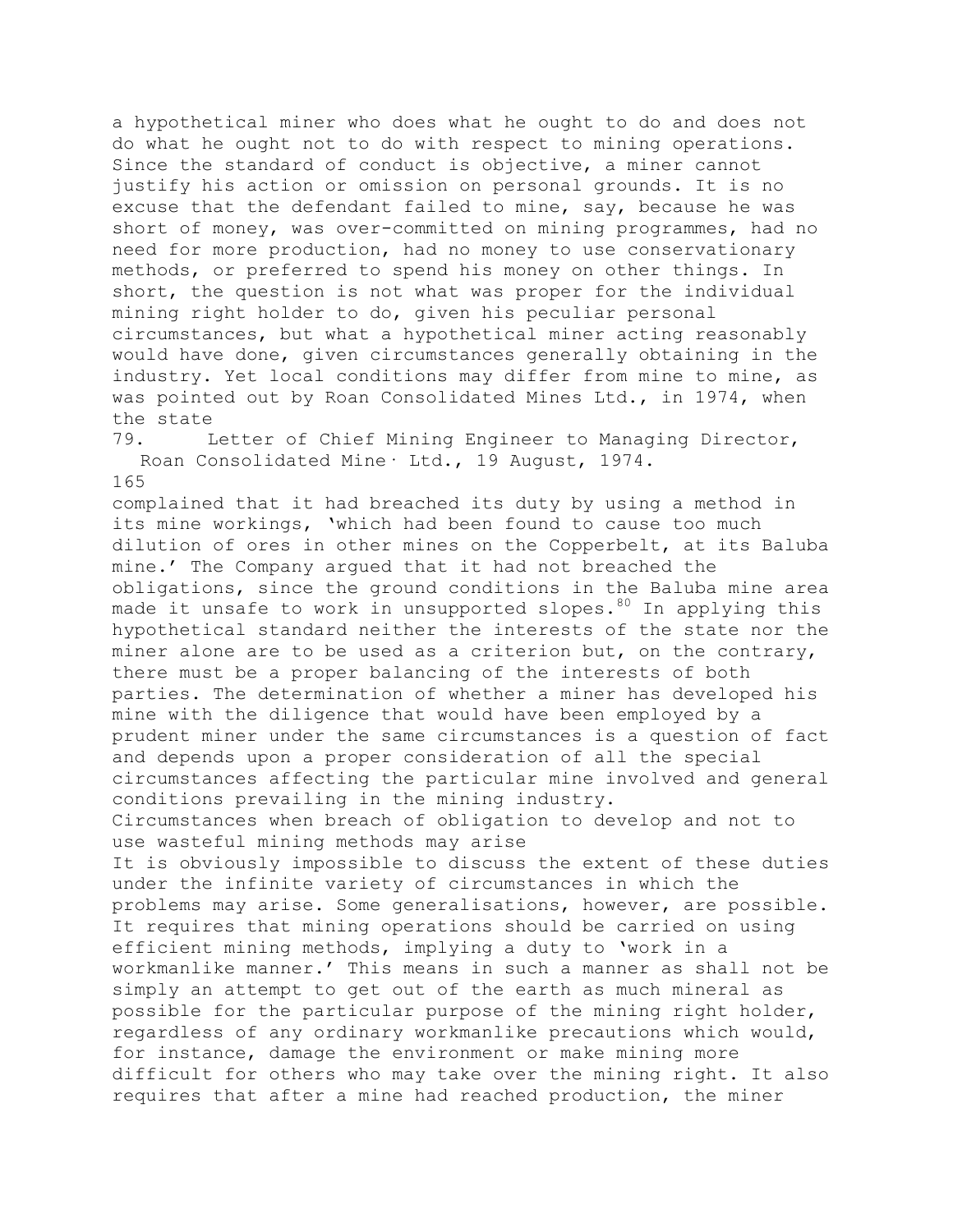must proceed to sink additional shafts according to the programme of operations until the area covered by the licence has been fully developed or until the licence expires. An exception would be where, for instance, cuts in production are ordered by the jtate. $81$  The mining officials are against the meeting of bare minimum requirements. What is to be regarded as full development will depend upon

80. Letter of Managing Director of Roan Consolidated Mines Ltd., to Chief Mining Engineer, 28 October, 1974.

81. The state has power to order cuts in production under the Act see s.56. This power has been used mostly in an attempt to influence commodity prices.

## 166

the productive qualities of the mining area as revealed by the mining operations on the area subject to the licence and upon other lands and upon proved ore reserves. If the area is sufficiently mineralised, it would seem that full development would require the mining of all the mineral underlying the entire premises subject to a licence. The duty not to use wasteful mining practices will often exclude negligent performance of mining operations. Thus it embraces within its scope all negligent conduct of mining operations other than negligent failure to follow the programme of operations, such as using methods which bring about pollution or low recovery of ore, or unnecessary inhibition of other economic activities. Though the mining officials are fairly vigilant in their enforcement of these requirements, they do not seem to harass miners unnecessarily. A miner would not be considered in breach where a mere mistake of judgement is involved. The breach has to be plain and substantial in view of the actual circumstances at the time, as distinguished from mere expectations on the part of mining enthusiasts. Mining operations require that the state mining officials should act with caution particularly with reference to the following of the programme. The large expense incident to the work of exploration and development, and the fact that the mining right holder must bear the loss if the operations are not successful, require that he proceed with due regard to his own interests, as well as those of the state. No obligation should rest on him to carry the mining operations beyond the point at which they will be profitable to him, even if some benefit to the state will result from such action.

We have mentioned the question of relevance of the practice of other miners being considered in determining whether a wrong method of mining is being used. Early common law cases dealing with the duty of the miner to mine in 'a workmanlike manner' suggest that this is a proper consideration. Lewis v. Fothergilft<sup>2</sup> a lease contained a covenant by the lessee for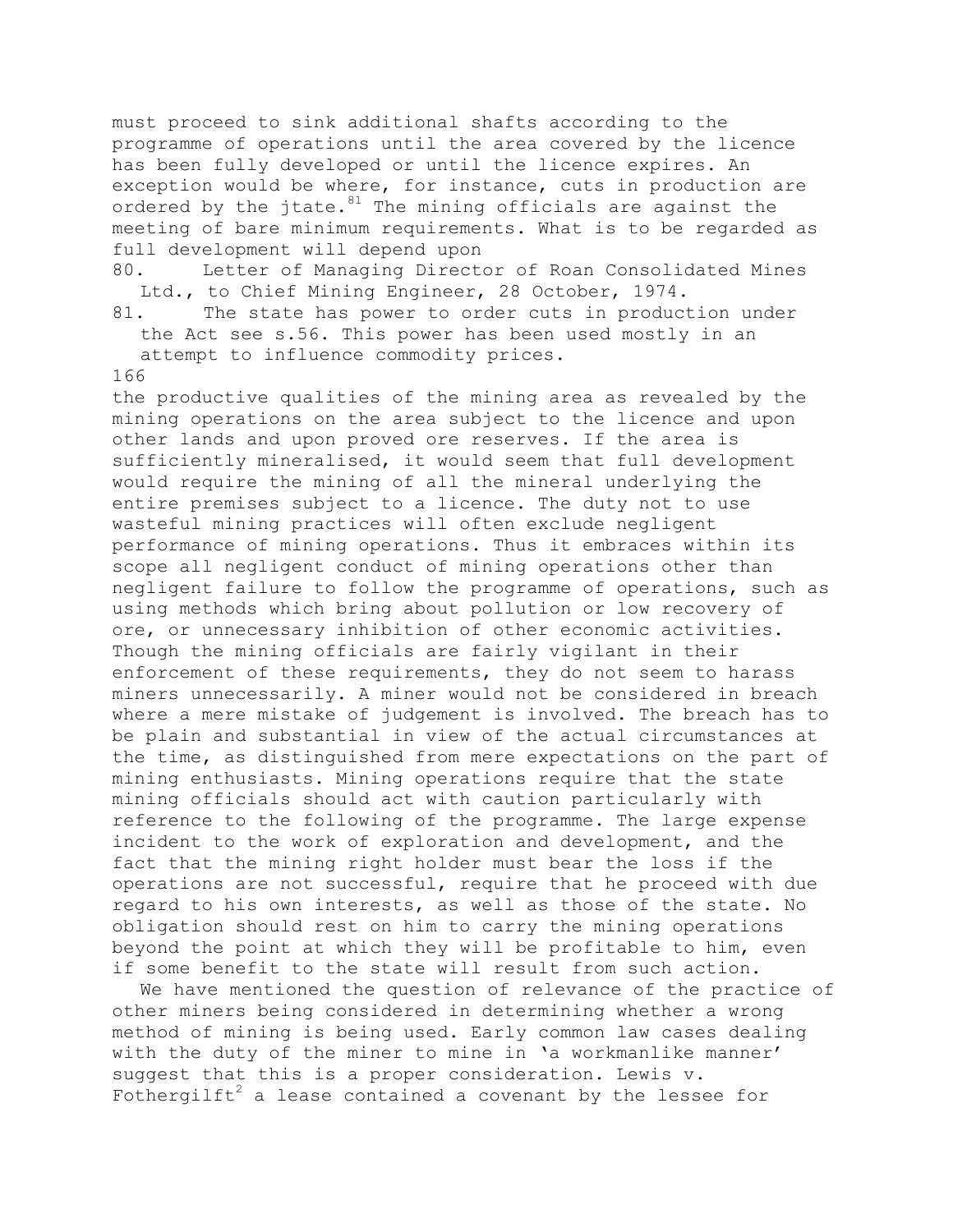working the coal in 'a proper and workmanlike manner'. The lessees proceeded to work the coal by a method of mining known as instroke, from their adjoining colliery. The lessor alleged that the lessees ought to sink a pit and work the coal from the deep and filed an action to 167

stop them. The court held that under the circumstances, working the coal by the method of instroke was working in 'a proper and workmanlike manner.' The Court pointed out that 'a proper and workmanlike manner' may not mean the best possible mode of working for the lessor. It was found that working by instroke was the system almost invariably practised in the coal industry. Indeed the practice of other miners is often used as a measure by mining officials. In the case of methods, the state will not require a miner to change a method of mining simply because it prefers that method. An example of the use of this practice is the case of Baluba mine referred to earlier where the state queried the method used by Roan Consolidated Mines on the ground that there were other proven methods which caused less dilution of ore than the method employed by them which were being used by other mines on the Copperbelt. Yet it could also be submitted that practice alone, though important, is never the decisive factor. The question whether a particular method is unsuitable is a question of fact which can be ascertained by scientific methods. This is so because it is possible that the majority of mining right holders could be using an unsuitable method or one not suited for a particular mine, as was the case in the Baluba case where the ground conditions in the mine made it unsafe to work in unsupported slopes. Besides the rapid change of technology in the mining industry with the discovery of new and more efficient methods of mining makes it imperative to approach the question as one of fact. Consequences of the breach of the obligations The consequences of a breach of the obligations are in effect circumstances in which a right to mine may be terminated at the instance of the government. These circumstances, quite apart from the fact that they determine in effect the nature of the title conferred by a licence, are as much a matter of

consequence to a potential investor as the duration of the rights which he seeks to obtain. They are also of significance to his financial backers where a mining company has raised loan finance which is secured by a charge on fixed assets located within the area of the mining licence. The security would be of dubious value, if not worthless unless the circumstances in which the miner's title was defeasible were 168

limited by proper safeguards against arbitrariness. 83 Even where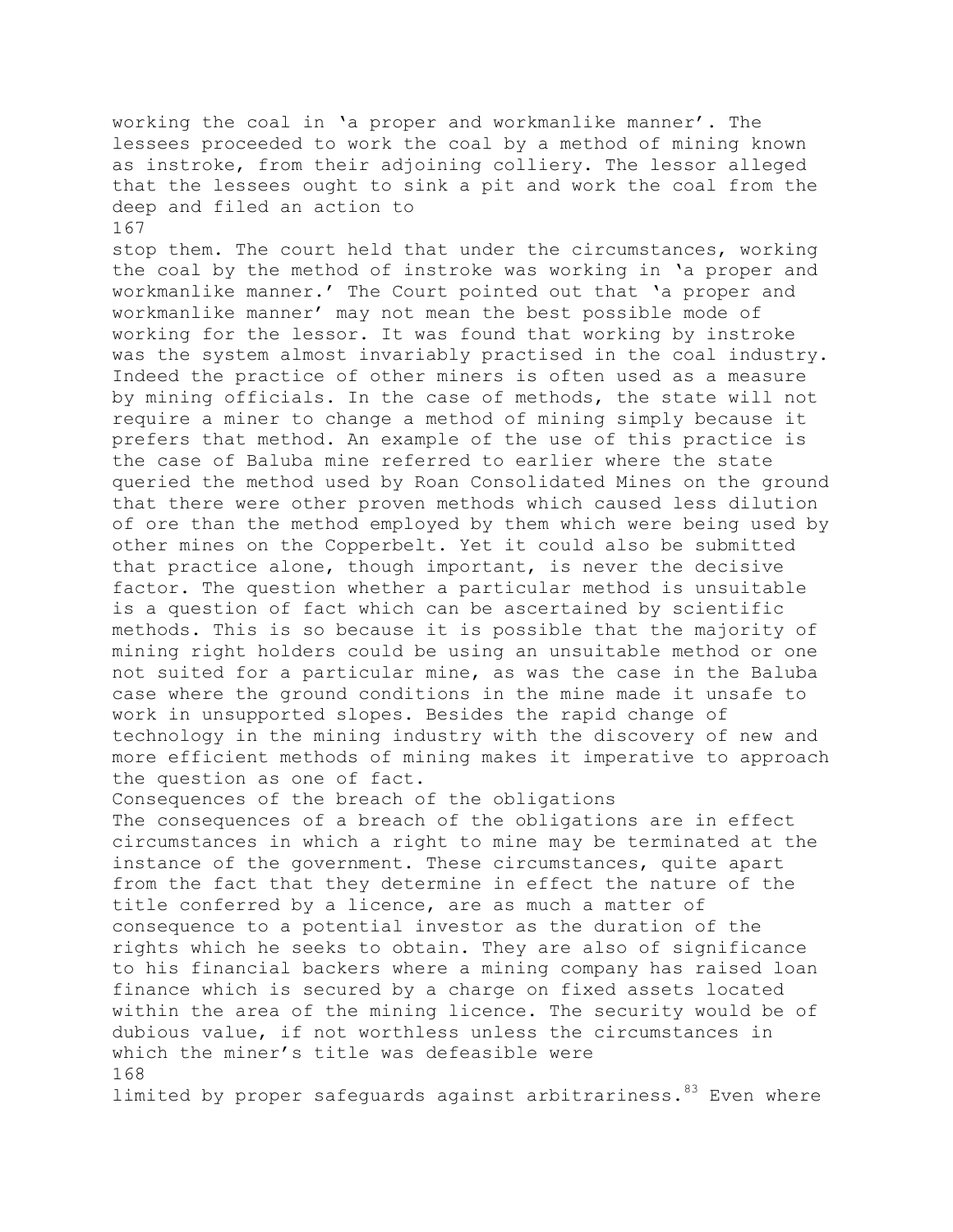loan finance is secured otherwise than by a charge on fixed assets, the title of the miner is of considerable significance. Most mining investors regard the present consequences as fair and the safeguards adequate. According to the Act any holder of a mining right is liable to a penalty not exceeding five thousand Kwacha. $84$  The state may recover the difference between the required expenditure and actual expenditure, if any. A breach of the obligations of a mining right holder is a ground for the termination of the mining right.  $85$ 

The obligations on the mining right holder are not absolute but rest upon the reasonable expectations of parties to a mining right. The mining-right holder will generally be excused where he is not himself responsible for the breach,  $86$  since it is thought that the mining right holder should not suffer punitive consequences for breaches not legally imputable to him. For a mining-right holder to be deprived of his right, therefore, there must both be failure to abide by the obligations and blameworthiness on the part of the mining-right holder. Thus, it is a defence to show that the failure to comply with the obligations that necessitated termination is due to circumstances beyond the control of the holder of the mining right, or the holder has a reasonable excuse for such failure to comply with the obligation. For example, it would be a defence to a charge of including false information in a report of failure to comply with any order, such as one ordering him to stop wasteful mining practices that the holder has a reasonable excuse for such failure, or has taken all reasonable steps to comply with the direction. 87

The breach of any obligation does not ipso facto 'terminate the right granted, but merely gives the state the option of terminating the right.  $88$ 

Sofar no mining right has been terminated as a result of the occurrence of a breach. The cases that have arisen have been resolved without

83. The sort of provision that is unlikely to inspire confidence is the Tanzania Mining Ordinance as amended by an Act passed in 1969. The statute provides that the President may cancel a mining lease during the continuation of the period of its validity if he considers it desirable in the national interest to do so. The amending Act further provides that an order made by the President under this provision is final and 'shall not be questionedin any court'. See s.65.

84. s.92.

85. s.94.

86. s.91. The mining right holder can appeal to a court of law against a termination of his right.

87. s.96.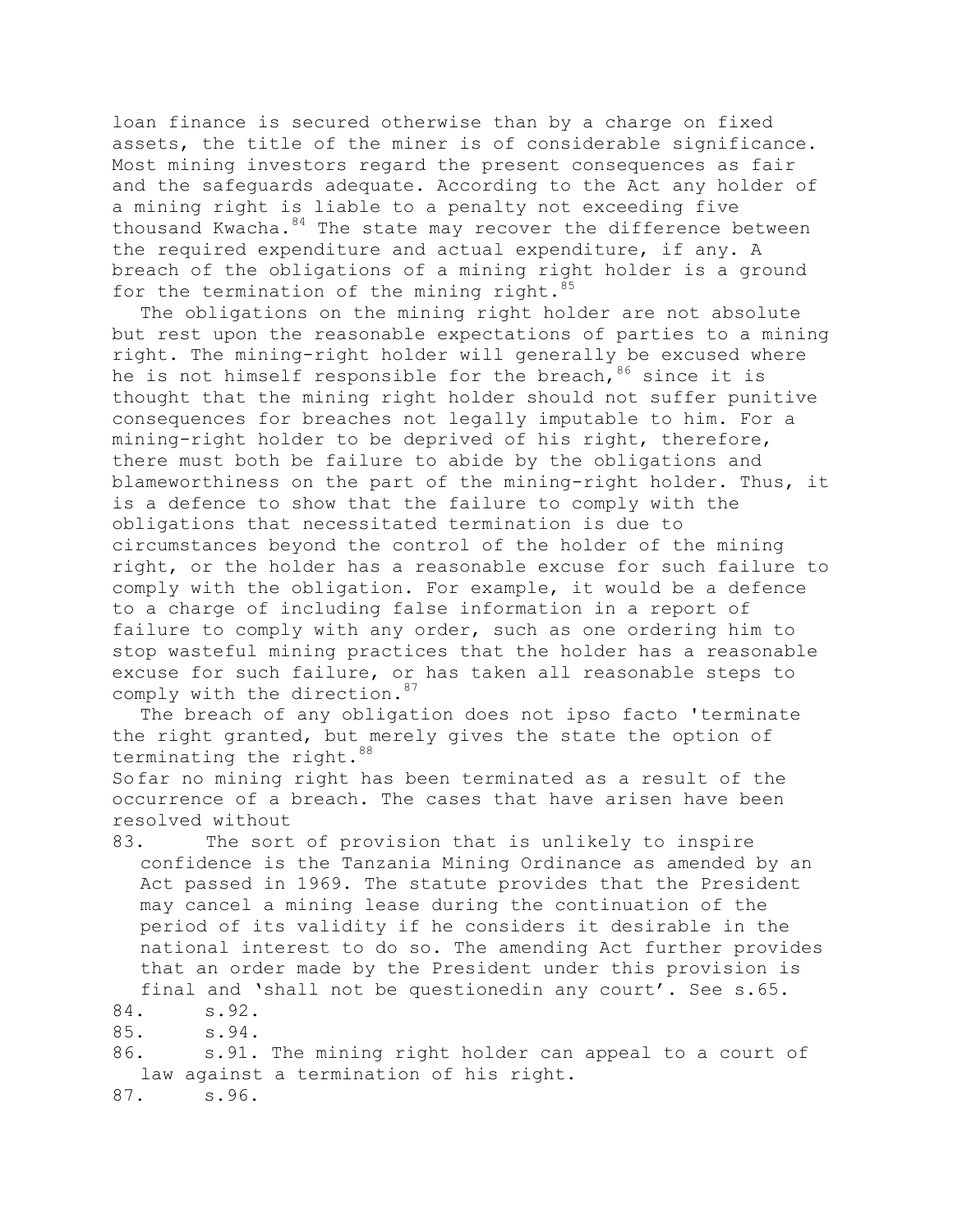88. s.93.

169

this necessity. The decisions of the state in respect of such matters can be appealed against to the Mining Affairs Tribunal, which has power to amend or vary the decisions of the state.  $89$ 

These limitations on the life of a mining right should be distinguished from the general limitation relating to the lifespan of a mining right. The operative effect of the expiry of the time limit of the light is that the right automatically terminates without the necessity of any affirmative actior. on the part of the state or the mining right holder, and in fact even without the knowledge or express wish of either party. This is particularly so with respect to the prospecting right which is not renewable. With respect to the renewable rights the mining right holder has to start moves to have it renewed before it expires. In the case of the limitation arising from the breach of obligations, the state may waive its right to terminate the right as it is in its discretion to initiate termination proceedings. The state, however cannot waive the termination of a right by operation of the expiration of term of a mining right. If the mining-right holder remains in possession after the expiration of the term of the right, he holds the right merely at sufferance. This is different from the position where there is a breach in that the mining right holder remains in possession after the happening of the event as the owner of the same right that he had before he breached the obligation, until the state takes affirmative action to bring his right to an end. A new mining right is necessary to revest a right in a mining-right holder once his term has expired. The expiry of the term does not operate to cut short the right but simply fixes one of the natural limits of the right beyond which it cannot endure.

## Mining Rights and Surface Rights

A person who acquires a mining right does not thereby acquire any right of disposal over the surface, which right is retained by the state. As can easily be inferred from the earlier discussion regarding the nature of the interest acquired through a mining right, the division of the use of the

89. s. 126 These in essence are appeals against the state's refusal to allow an individual or company to mine and in some sense limit the state's exclusive right to decide on who can mine its mineral resources; except thai this is only after the mine has acquired vested interests i.e. after the miner has incurred some expenses. The jurisdiction of the Tribunal is not concurrent with that of the ordinary courts.

The jurisdiction of the courts is specifically excluded by the Act, supra, in. s. 126.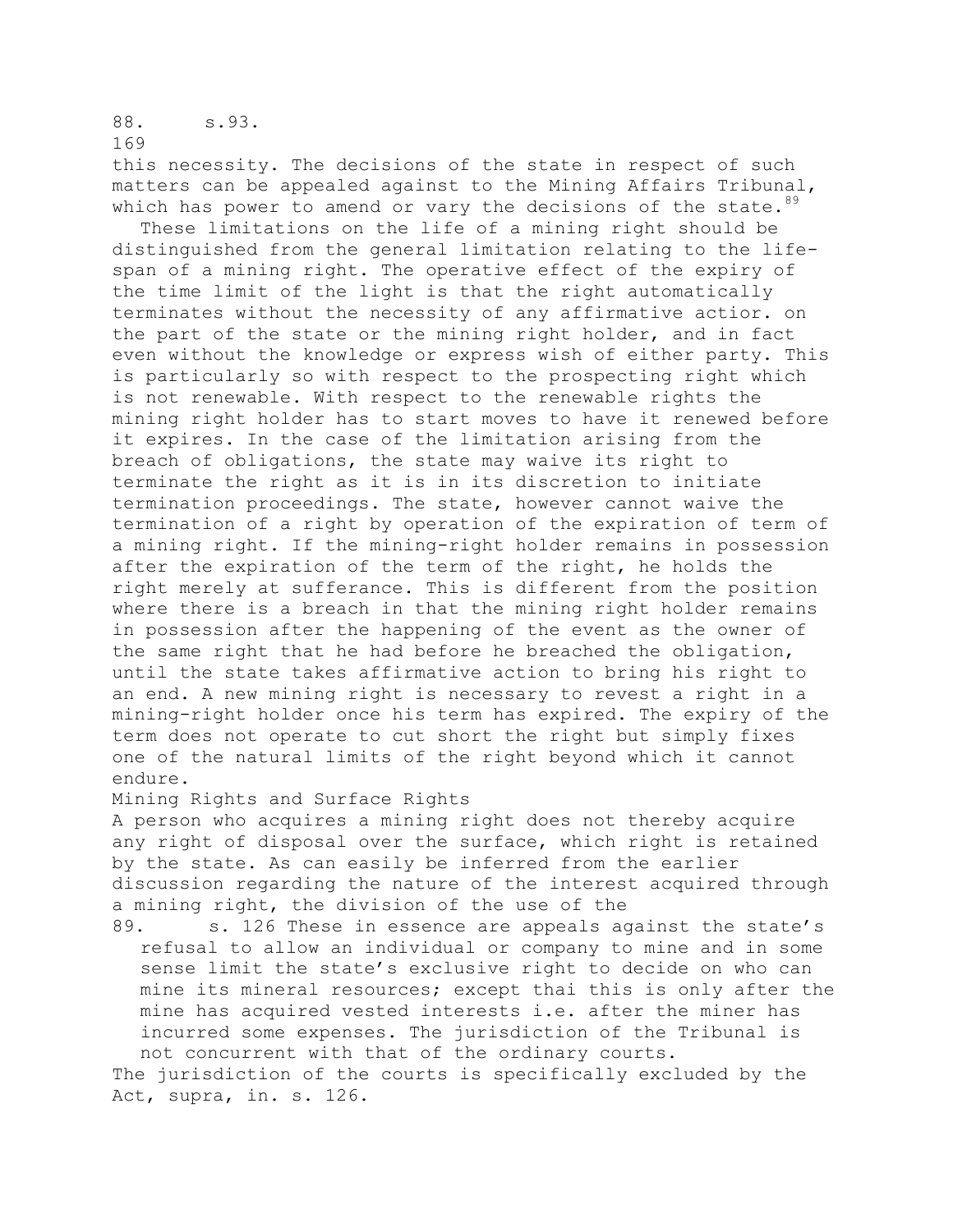land surface between the land owner and the holder of a mining right is a very important issue to both mining-right holders and surface owners.<sup>90</sup> The surface may be required for use by the mining right holder for mining purposes or for purposes ancillary to mining, including the milling, processing, and refining of the minerals extracted and the construction of the necessary plant, works and buildings for these purposes. But <sup>t</sup> may be required simultaneously by the land owner for agricultural uses, or for other development purposes. It may also be required for roads or the provision of services such as electric power and water supply, or for the purposes of establishing a mine township.

During prospecting operations there is little area of disagreement between the mining right holder and the surface owner, but once exploration and mining activities have started, opportunities for disputes increase markedly. The mining-right holder may require some of the land for exclusive use; the surface owner may run his cattle over the tract on which mining operations are being conducted and a cow may fall into a mining pit, or a farmer's crops may even be damaged by the miner's activities. The miner may use water in such quantities as may affect other users adversely. Thus, as a result of this the rights of the mining right holder to the use of the surface and the circumstances in which the owner's rights are protected are the subject of strict regulation under the mining laws. Land rights of holders of mining rights A mining right holder is often granted the right to surface use over public and private land. He can enter upon land covered by his mining right with his servants and agents, make bore holes and the necessary excavations, and erect camps and any temporary buildings for machinery necessary for mining purposes.<sup>91</sup> Such erection of structures does not, however, confer any right, title, or interest whatsoever in the land. He may remove on or before the termination of his rights any camps, temporary buildings, or machinery which he may have erected. He may take

90. At the outset it is important to point out that an understanding of the position under the common law is helpful in regard to the position in Zambia. Under the common law, the relative rights of the land owner and mineral owner are, determined by a number of considerations and particularly by the express rights conferred upon the mineral owner by the land owner on the severance of the minera rights from the land by the terms of the mining lease, which expressly or by implication will determine the question of their relative rights.

91. ss.25 and 35.

170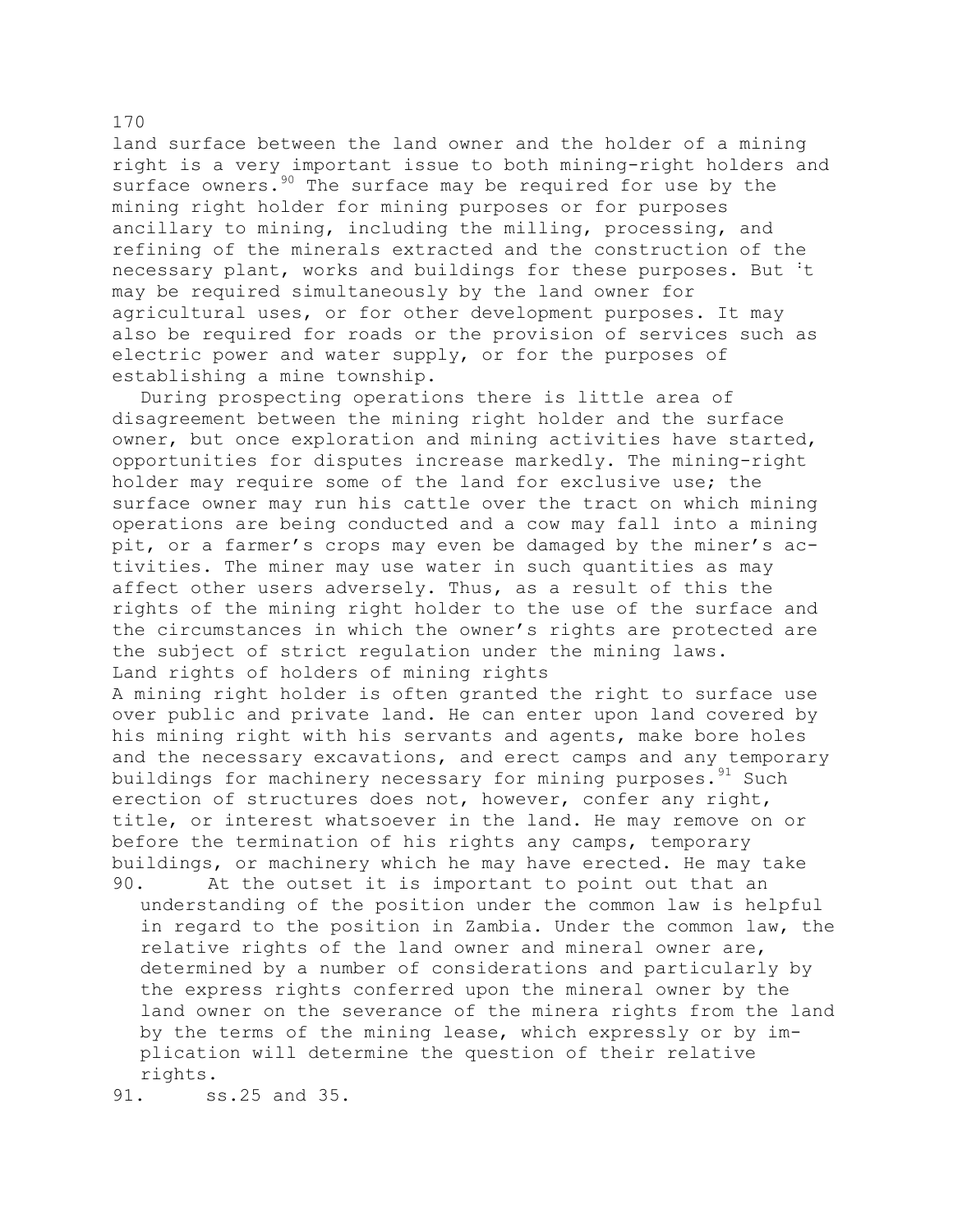# for domestic use or mining purposes forest produce provided that where such taking is on private land, compensation is paid to the owner or occupier of the land involved. The reason for this is that the right to surface use cannot be construed as taking from the land owner or giving to the mining right holder any property in the product of the soil. He may make or erect roads, air landing grounds, and bridges.  $92$  In addition, a mining licence holder may purchase the mining area or obtain a lease of land covered by his mining licence from the owner of the surface area.<sup>93</sup> Where the land owner refuses to make the land available to the mining right holder, the President may acquire by compulsion in his name such private land or rights over or under such land for use by the holder of a mining licence. Even though this acquisition is regulated by legislation, it should be borne in mind that acquisition of property is an administrative act. The President, in effecting an acquisition of such property, must observe the well-established principles of administrative law such as principles governing the exercise of discretion and the maintenance of records. Before the President can acquire the land, however, the holder of a mining right has to show that he has taken all reasonable steps to acquire on reasonable terms, by agreement, the land or the right which he wishes to use and has been unable to do so.<sup>94</sup> The proper purpose of the President's powers renders it imperative that compulsory acquisition should only be resorted to if it is absolutely necessary to do so after exhausting the alternative possibility of achieving its object by means of purchasing. When the land is compulsorily acquired, compensation for the land so taken is payable by the mining right holder at a rate determined by the President.  $95$  However, the Act does not provide any guidelines as to how the compensation is to be measured. The High Court in Attorney-General v. Bobat<sup>96</sup> has stated that where the power of compulsory acquisition is conferred by statute and the statute is silent as to the basis upon which compensation is to be assessed, the court will act on principles analogous to those applicable under common law. Such principles will be: (a) the value to the owner of the land and not the value to the acquiring authority; (b) restrictions as to user applicable to the land are to be taken into account; (c) market price is not a conclusive test of real value; (d) any increases in value consequent upon the completion of 92 Ibid. . 93 s.79. .

94 Ibid.

## 171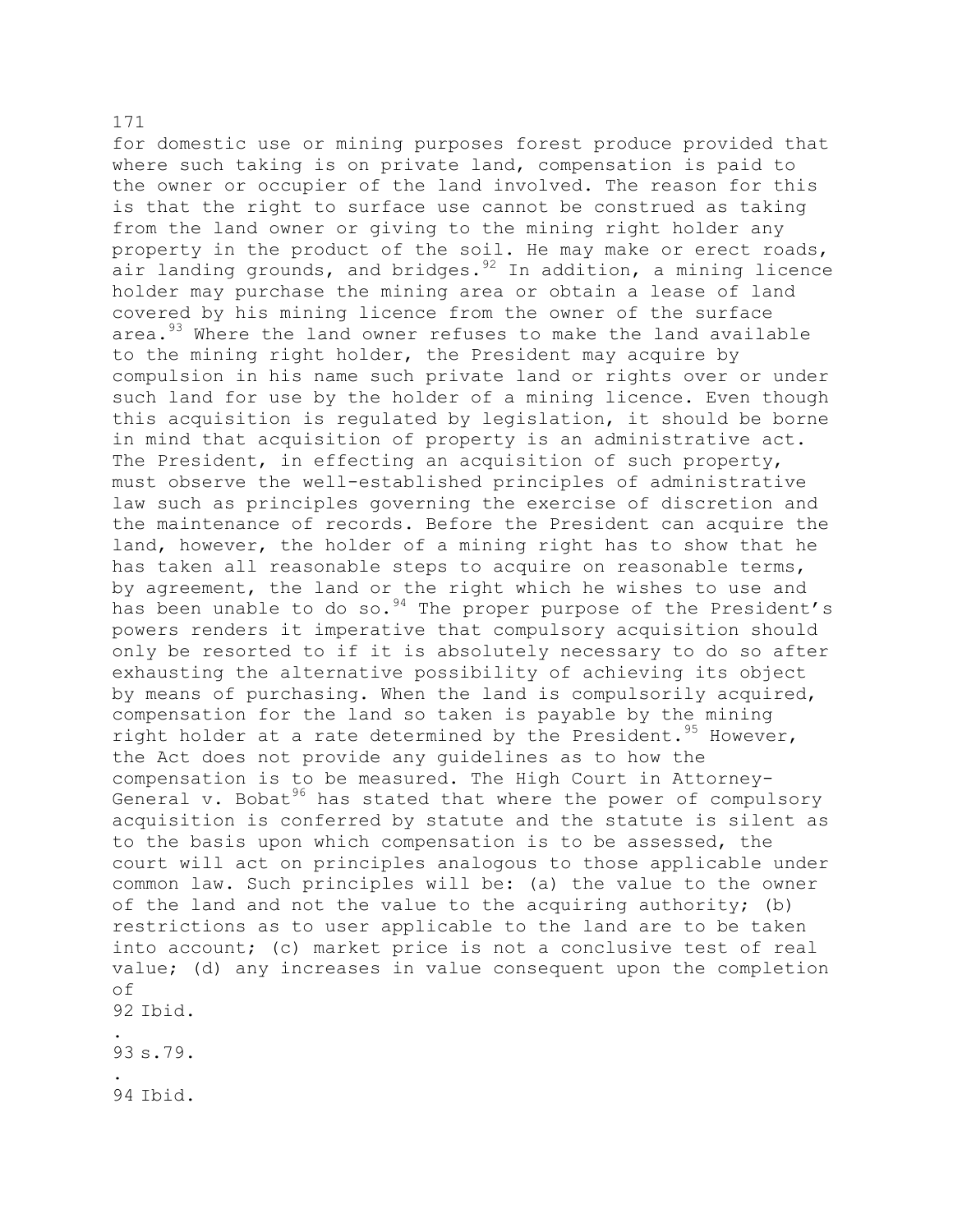```
.
95
s.80.
.
96
5 
.
N.R.L.R
  . 501
172
```
the undertaking for or in connection with which the action is made must be disregarded; (e) the value to be ascertained is the price to be paid for the land with all its potentialities and with all the use made of it by the owner of the land; (0 the true relationship between the parties is not to be confused with and construed as that of indemnifier and indemnified and (g) that the arbitrator is entitled to consider all returns and assessments of capital value for taxation made or acquiesced in by the claimant, i.e. to consider them not as conclusive evidence but as a check on extravagant claims.

Every person exercising a mining right is required to produce evidence of his possession of a mining right to the owner or occupier of the land upon which such right is being exercised or to the fully authorised agent of the owner or occupier, whenever demand is made for he licence. No mining right holder is allowed to exercise any mining right upon any land until he has given notice in writing of his intention to t'o so in the Government Gazette and in a newspaper circulating in the area where the land is situated at least fourteen days before the exercise of the right. $97$  The notice is required to state the area in which the rights are to be exercised and the date of expiry of the mining right. The requirement for such a notice is to enable the surface owner to make arrangements to move livestock to another pasture, to gather crops in the area, and to guard generally against mishaps and thereby mitigate the damage which may occur as a result of mining activities. This is important since the surface owner or occupier of any land within a mining area has a right to graze stock upon or to cultivate the surface in so far as the grazing or cultivation does not interfere with the proper working in the area for prospecting, exploration or main purposes. However, the rights of the surface owner are somewhat curtailed. For instance, he cannot erect any building or structure on the land without the consent of the holder of the mining right, or if such consent is unreasonably withheld, the consent of the Chief Mining Engineer. This in practice means that the mining right holders have a right of action to stop interference with their rights by surface owners (as where, for example, surface clay impervious to water is removed, with the result that surface water percolates through to underground workings) and have a right to remove obstacles to their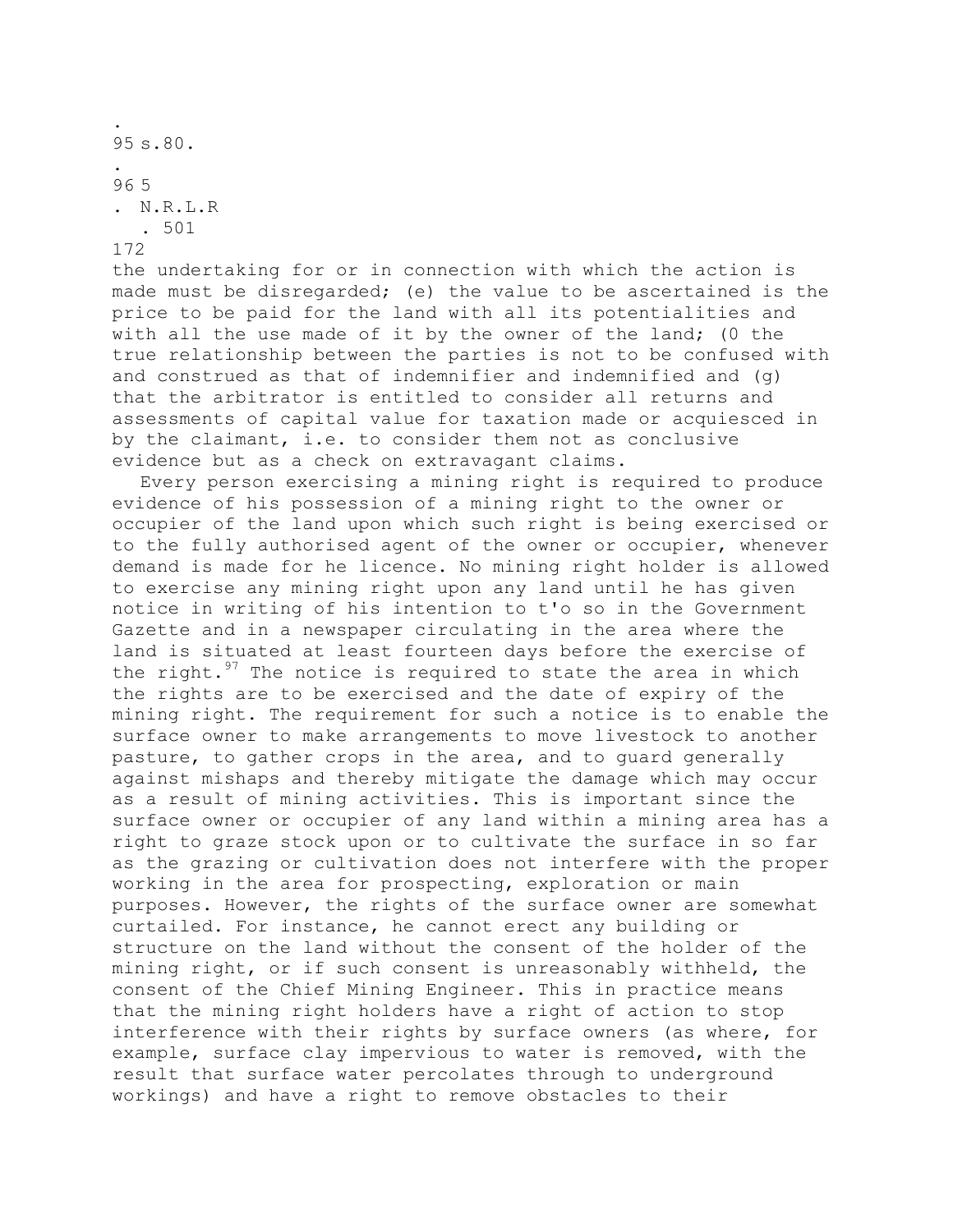#### 97. s.76 (4). 173

use of the surface, e.g. where building structures are placed on the land or the land is cultivated so that the minerals there cannot be worked or investigated. Most of these rights granted to the mining right holder are necessary for and incidental to successful searching for, production and disposing of minerals. Water rights of holders of mining rights Mine workings by their very nature are prone to intercept or interfer with water resources on a mining site. They, for instance intercept subterranean waters either as an incident of the mining activities or as an internal dewatering activity. The natural courses of the waters are thereby altered to flow along the mine workings from which they are either drained or pumped to the surface and are very often discharged at places different from their natural surface outlet. Mine workings also require surface water for various uses connected with mining. The basic common law concept that is usually applicable to the water problems of mining is riparianism. This is a variety of rights to water known as riparian rights, which arise solely from ownership of land adjoining a natural stream. Under the natural flow concept of riparianism, all riparian owners are entitled to have the stream flow past their lands as it was meant to do in its natural state, and except for minor domestic uses no riparian owners may impair the quantity of the flow of the stream to the injury of any other such owner. In tjje Zambian case the water Fights of the holder of a mining right are exercised in conformity with the Water Act. $98$  In this legislation the state has totally deprived riparian owners of their common law rights. The general scheme of the Water Act is to divide water rights into three groups — primary use, covering domestic purposes; secondary use, covering the irrigation of land; and tertiary use, covering industrial purposes. The holder of a mining right may use private water which is on the land under his control but must do so with due regard to other users. The other users of water are entitled to complain against action of any other owner or occupier who fouls and contaminates the water and appreciably affects its quality in a manner calculated to interfere with its primary use by the person complaining. Where a miner wishes to make use of public water, he has to apply to the Water Board constituted under 98. See s.53 (1); and also Water Act, Chapter 312 of the Laws of Zambia. 174

the Water Act." The Board will grant permission to use a reasonable quantity of water where such use does not prejudice the holder of existing rights, but where the water is being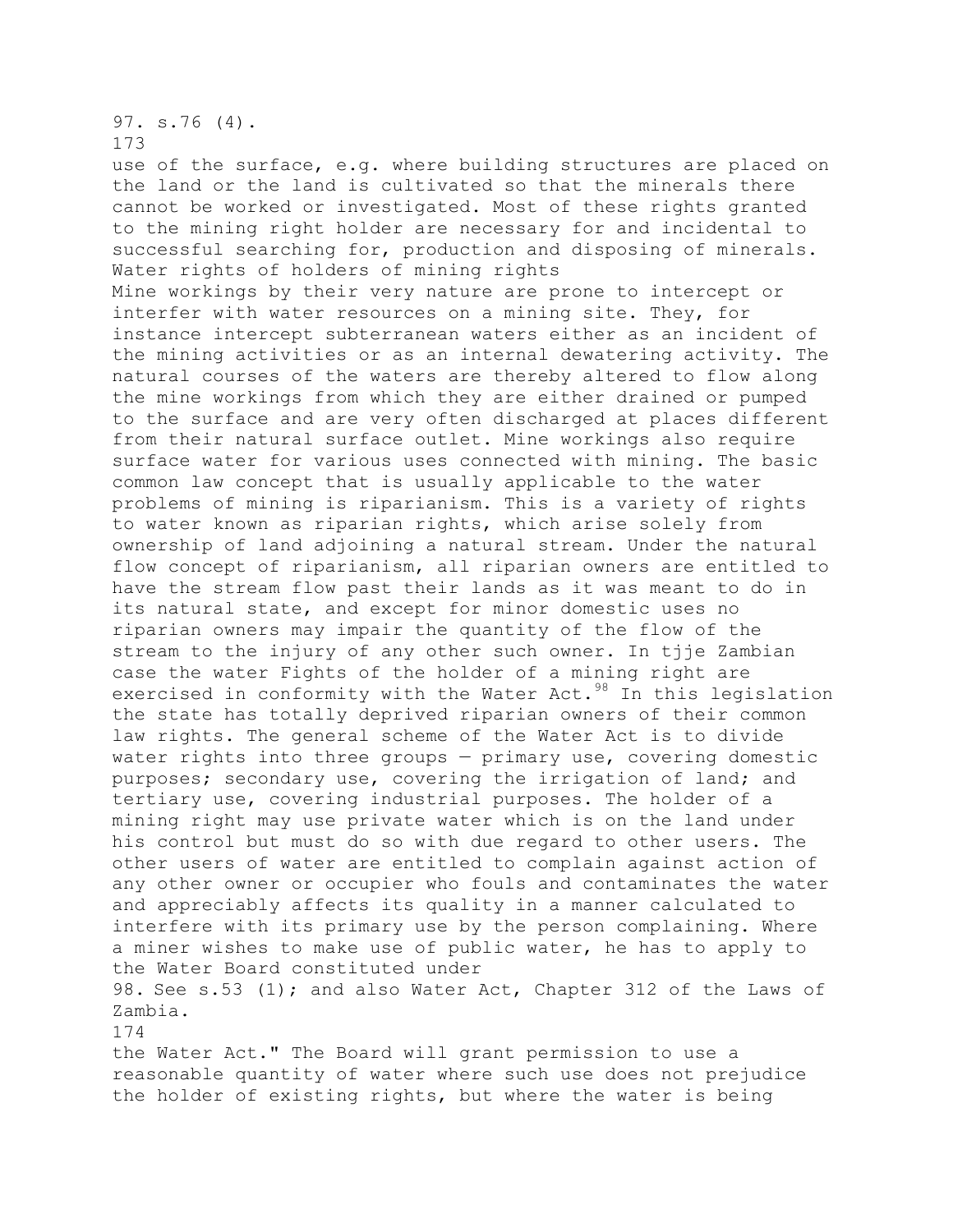beneficially used by others, by virtue of a statutory right or any other law or by agreement with the state, then the grant will be made only after full inquiry and payment of compensation. In addition to the water rights which he can obtain from the Water Board, the holder of a mining right is authorised by the Mines and Minerals Act to lay water pipes and water courses and ponds, dams, and reservoirs, lay drains and sewers, and construct and maintain sewage disposal plants.<sup>100</sup> Dominant interest

The implications of the above discussion and the practice of mining officials are that a mining right holder's right to use the surface is superior to that of the surface owner. There is no doubt that the mining right is the dominant interest. Mining officials grant mining rights irrespective of the present use of the land. The dominance of the mining right is also clearly implied on section 74 of the Act and is reinforced by the provisions relating to the compulsory acquisition of land for mining purposes where owner of the surface refuses to have it purchased by the holder of a mining right.<sup>101</sup> In this sense a mining right holder, as a matter of law, has the absolute right to use, damage, or destroy the surface subject to limitations to be discussed later.

There is no doubt that the state and its mining officials clearly seem to regard all mineral development and exploration as having preference over all other uses of the land including agricultural and residential uses. This is basically so because mineral deposits are by their very nature rare and their location is determined by the geology of the country. Thus, they must be mined wherever they lie and when they are produced, the production requires less surface area than most other uses of land. It must be admitted that few uses of land are as unaesthetic as an operating or abandoned site for mineral resource extraction but it must also be agreed that the development of a productive mineral deposit is ordinarily 99. Water Act, ibid, s. 14.

```
100. s.53 (1) (9).
101. ss. 79 and 80.
175
```
the highest economic use of the land with enormous benefits to the country. Here any other interpretation of the situation would restrain the holders of mining rights from mining whenever their activities would injure the interests of surface right holders. Futhermore, the express mineral reservation implied by the theory of ownership in all rights in land carries with it, by necessary implication, the right to remove such minerals by the usual and customary methods of mining and thus reduce them to possession even though the surface ground may be wholly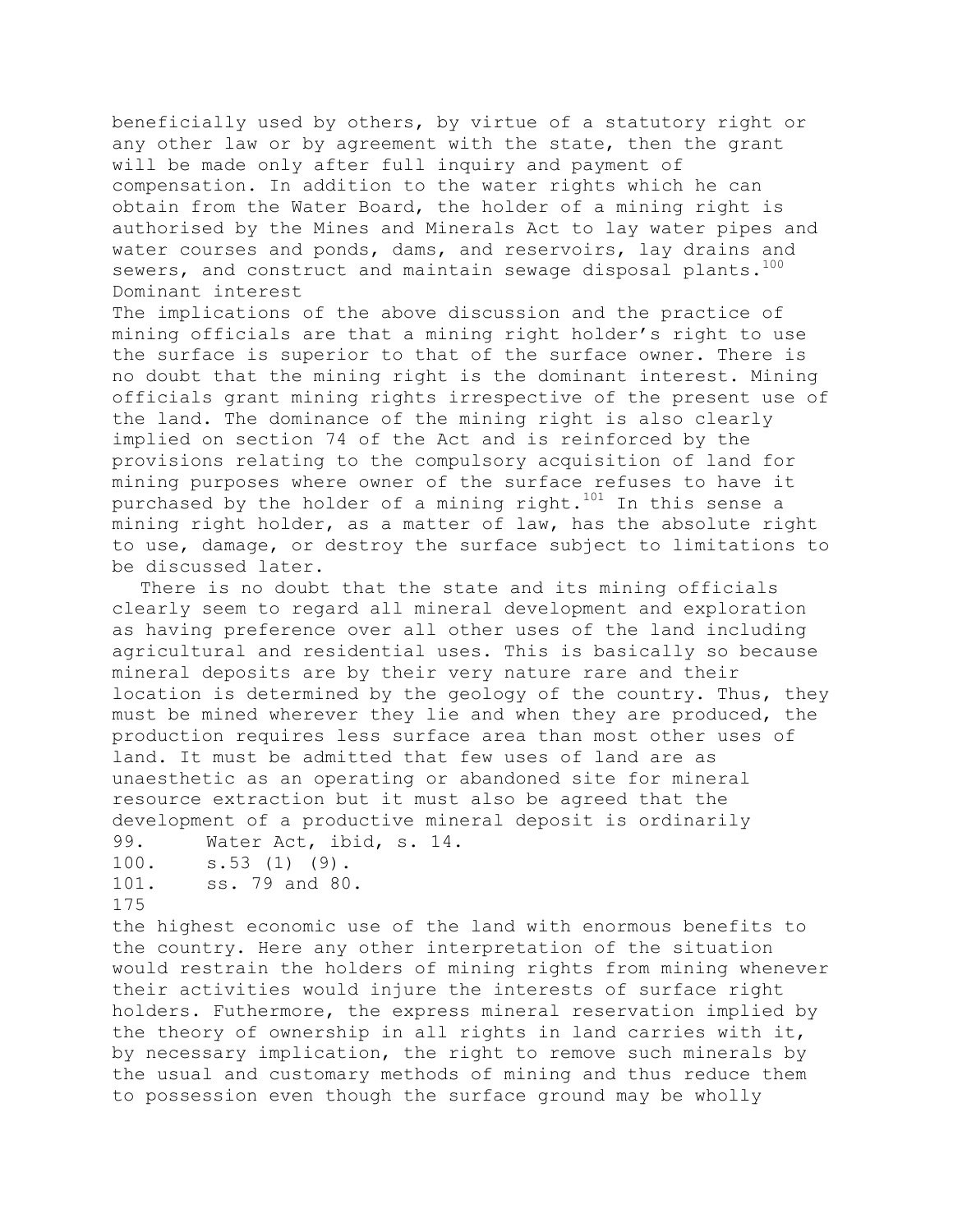destroyed as a result thereof. To hold otherwise would in effect amount to a determination that the state's ownership of minerals is of no effect in certain circumstances as the state, despite its ownership rights, would be precluded from enjoying or recovering that which it owned, where for instance there was a conflict with the interest of the surface owner.

The discussion so far implies that in every case where a clash of interest arises, the interests of the miner must prevail. It looks certain, however, that where the mineral to be mined is plentiful (such as limestone) and where the benefit from mining it is out of proportion to the interest it prejudicially affects, the miner's interest will not prevail. This for instance will happen when the agricultural interest is greater than that of any possible mineral output. This is contained at a very early stage by the mining officials refusing to recommend the granting of prospecting licences for plentiful minerals in residential and other areas where other industrial activities are going on.<sup>102</sup> But probably this is an area where legislation is needed to establish machinery for the protection of the environment and other industrial activities by way of a public inquiry. The policy and scheme of the legislation suggested here contemplates that in the pursuit of the conservation and protection of the above ends mining rights may be limited, or even at times denied. But it is suggested that before making an order, the Chief Mining Engineer should satisfy himself by way of inquiry that the order is necessary, and if so satisfied, he should then consider whether it would be just and equitable to make it. This can be achieved by the establishment of a board where objections to the granting of mining rights can be lodged by the general public.

102. If this were otherwise the exercise of a mining right for even common minerals like sand, it would paralyse any other economic use of the land.

176

No such system exists at the moment. The board could endeavour to take into account and to weigh against each other, all the interests to be affected by the grant of the mining right where objections exist and the board can then recommend to the mining officials whether or not such a mining right should be granted. But any such machinery should not allow disputes to drag on as this could lead to delays and unnecessary discouragement to investment.

### Limitation on Surface Use

The mining rights surface uses are however, limited by section 77 of the Act, which provides that the rights conferred on the holder of a mining right shall be exercised reasonably and not so as to affect injuriously the interests of any owner or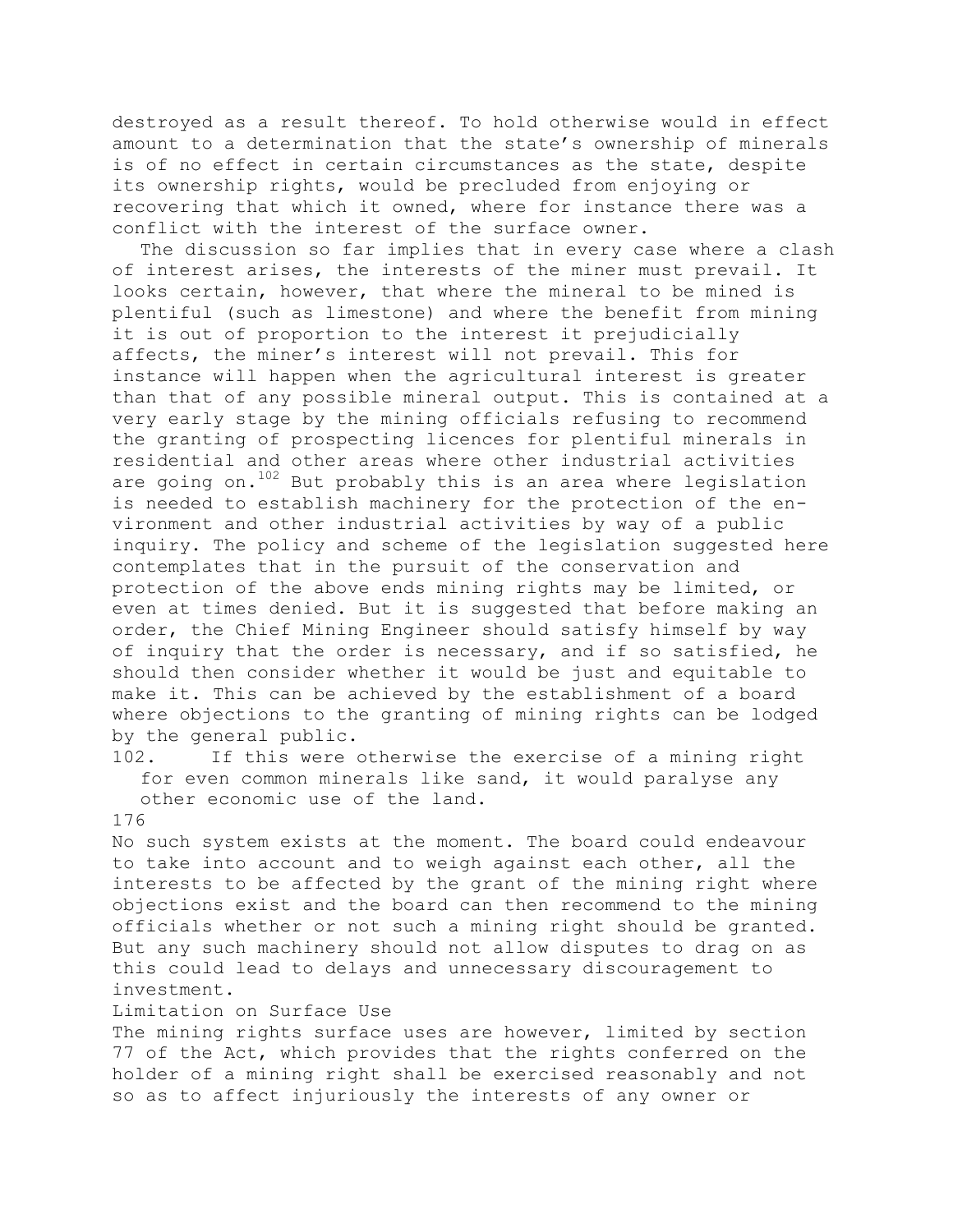occupier of the land on which such rights are exercised. The effect of the section is that these rights are considered to be restricted to those uses of the surface that are 'reasonably necessary' to mining operations. On their own these very general words do not convey the proper limitations imposed on a miner and this can only be achieved of course by the examination of the ways the same words have been interpreted in mining activities.

Use to bear reasonable relationship to mining In the first limitation, section 77 has been interpreted as suggesting that the state or surface owner is enabled by the section to intercede when in its or his judgement a particular use of the surface lacks a legitimate or reasonable relationship to mining activities. It would not be permissible for the mining right holder to use the surface land and its resources for nonmining purposes, say, to set up a shop or a golf-course, except where they are for the well-being of his workers. Where a mining-right holder cuts timber with intent to sell he will be stopped. Whereas, while he is mining, a mining right holder is entitled to erect and occupy houses although he may not let houses to some one other than one of his employees. The test, of course, is whether the use is necessary or incidental to production and though considerations of custom, usa^e and prudent operation come into play, they cannot be the determining factors. It seems it is justifiable that the state takes this stand. When it grants a mining right it does not grant an interest in land as well. Since it has not 177

seen fit to give away the land containing the minerals, it would be wrong to allow the miner to exercise rights which are part and parcel of the ownership of land. While his licence segregates and withdraws the land from the public domain, in that no other miner could obtain any mining right to it until his licence has expired or been cancelled, it gives him nothing but the right of possession for the purposes of mining. Whoever wants to go further than this, and for any reason appropriate to his own use other than for his mining operations can only do so properly by paying the purchase price of the land and becoming the owner thereof. Indeed, it is difficult to see under what theory the public could gratuitously bestow upon an individual or corporation the right to devote mineral lands any more than any other public lands to value uses having no relation to mining, and for what reason could anybody construe a miner's surface right otherwise? $103$ 

Use not to disturb other land users unreasonably The second limitation established by Section 77 of the Act has been interpreted as imposing on the holder of a mining right in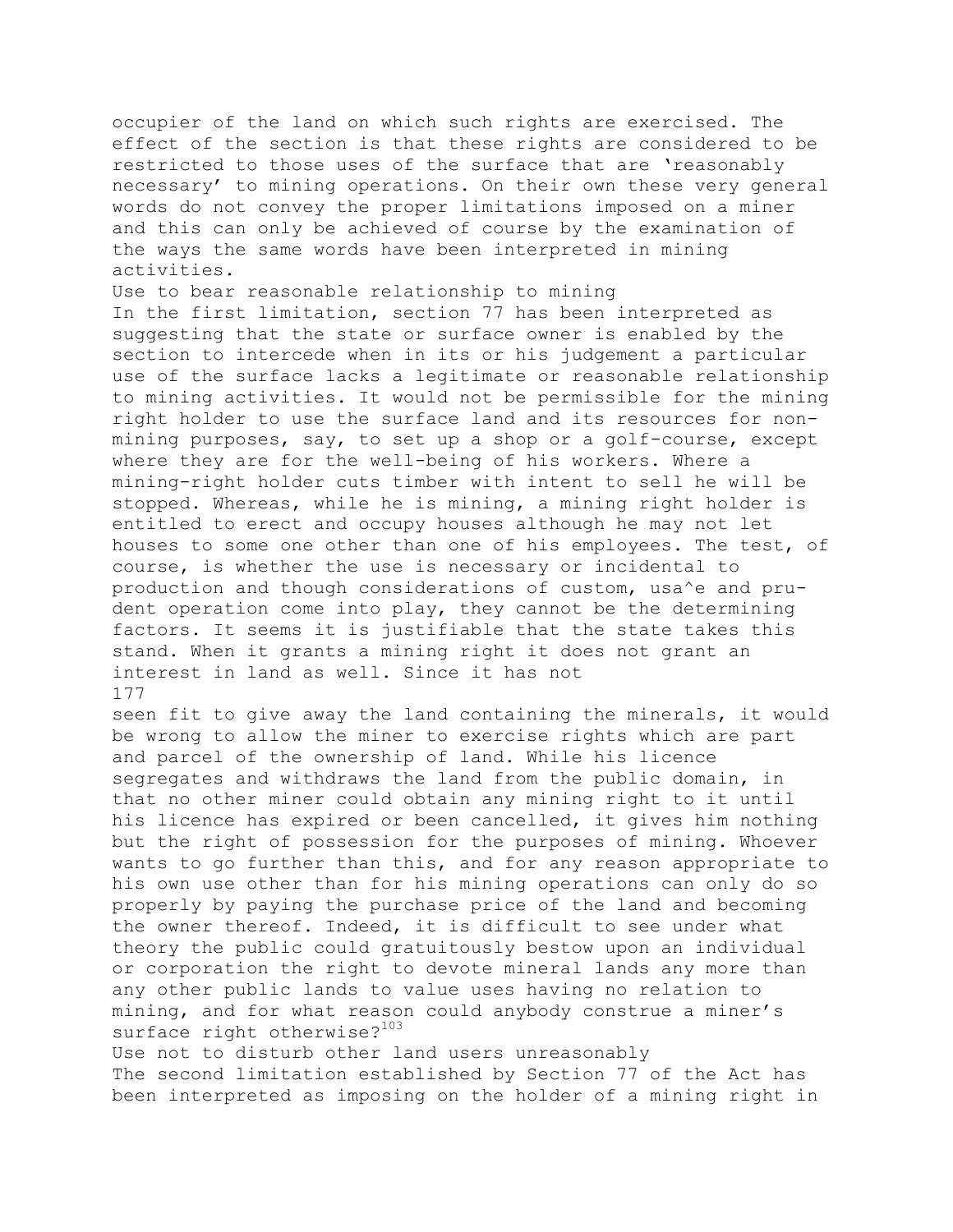the exercise of his surface rights as that his activities must not endanger health or constitute a public nuisance. He will be liable for all surface damage which is a result of his excesses and his negligence even though he may not have made an excessive, or unreasonable use of the surface. Here again, as with the concept of 'reasonably necessary', one is faced with a very nebulous term. What constitutes and does not constitute 'negligence'? In mining practice, this will depend on the facts of each case and any attempt to formulate a general definition here would be unpracticable. Thus, as in any other instance of negligence, one must apply the general rules to determine if a duty exists and if there was a breach of such a duty, and the damage which resulted was a proximate result of such a breach. It must be noted that wjiereas excessive or unreasonable surface use is involved almost exclusively with damage to land, the negligence concept will usually be concerned with injury to livestock, or to surface drainage such as would result from chemical leaks. A mining right holder would be liable where, for instance, livestock died because the mining right holder in his use of surface negligently left poisonous substances in grazing areas. One of the cases that has arisen involved prospectors who put beacon cement in a cattle raffle to the annoyance of the owner of the

103. In some countries this is expressly provided for in the mining laws e.g. Botswana, see Mines and Minerals Act, supra, s.7 (3).

178

land rights. $104$  It would also apply where escaping substances pollute the surface water supplies to such an extent that they interfere with the surface owner's use of the water for irrigation of stock. This duty not to injure the interest of the surface owner also applies where an existing use by the surface owner of the surface would otherwise be precluded or impaired, and where under established mining practices there are alternative methods of equal effect and efficiency available to the holder of a mining right whereby minerals can be investigated or recovered. This rule plus the rule of reasonable usage of the surface may require adoption of an alternative investigation or recovery method which does not preclude or impair use of the surface. But it could be submitted here that to force a miningright holder to change his mining method where there is such a conflict there would have to be a determination that the use under attack was not reasonably necessary, weighing harm or inconvenience to the surface owner against considerations pertaining to the mining right holder. The situation is one requiring proof from which a tribunal could infer that the mining right holder is doing something which a prudent miner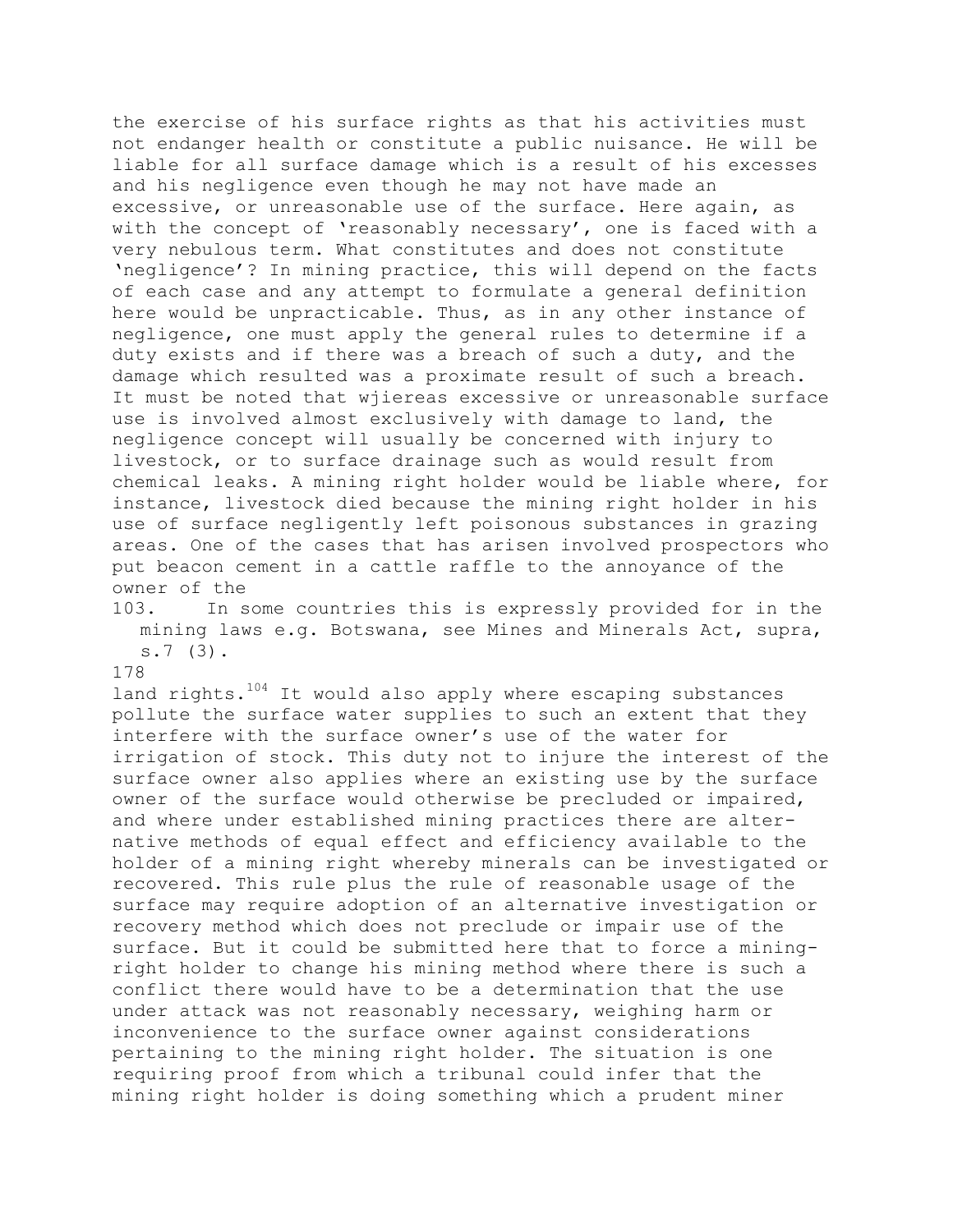would not do or is doing it in a way in which a prudent miner would not do it; considering the availability of other alternative methods, the balancing of the risks, costs and like factors.

The burden of proving that in the circumstances, the use of the surface for the mining right holder is reasonably necessary is upon the surface owner, since the mining right owner is entitled to make reasonable use of the surface for the production of minerals covered in his licence. Of course it is not ordinarily contemplated that the utility of the surface for agricultural purposes will be destroyed or substantially impaired.<sup>105</sup> Hence the question whether or not the use which is being made of the surface is reasonable or not is one of fact. A landowner claiming that a mine owner is using more land than necessary in the production or investigation of minerals is not required, as a pre-requisite to obtaining relief, to show evidence of industry custom, usage and practices of other mining right holders as to how much of the surface is necessary in mining, so long as there is evidence that the mining right holder involved in the dispute is using more of the surface than is reasonably necessary to

104. This happened in the Mumbwa area with a prospecting team from Anglo- American Corporation Ltd. The prospectors removed the beacon cement.

105. An analogy can be drawn from an American case where the miner applied for an. order requiring the land owner to shut down his operations to allow the lessee to use a particular method of exploration, Pennington v. Colonial Pipeline CO. 260 F Supp. 643.

179

the enjoyment of his mining right. Though oustom is a fact which any tribunal considering the matter will weigh and consider, it cannot be an absolute test of the reasonable use of surface rights in such cases, for though observing the custom and practice, the majority of mining right holders may be using more land rights than they require. In any case mining right holders tend to use more surface rights than is actually necessary where they are not likely to infringe anybody's rights or they may use a particular method simply because they prefer it.

Although all cases arising in this area so far have been settled out of court, it could be submitted that since the mining right holder is by law restrained from negligent acts and excessive use of the surface, the surface owner can if necessary, seek an injunction to prevent activities which are not reasonably necessary in mining operations. Where blasting operations at a mining area are carried on in a negligent manner so that stones roll down to lower ground occupied by others, for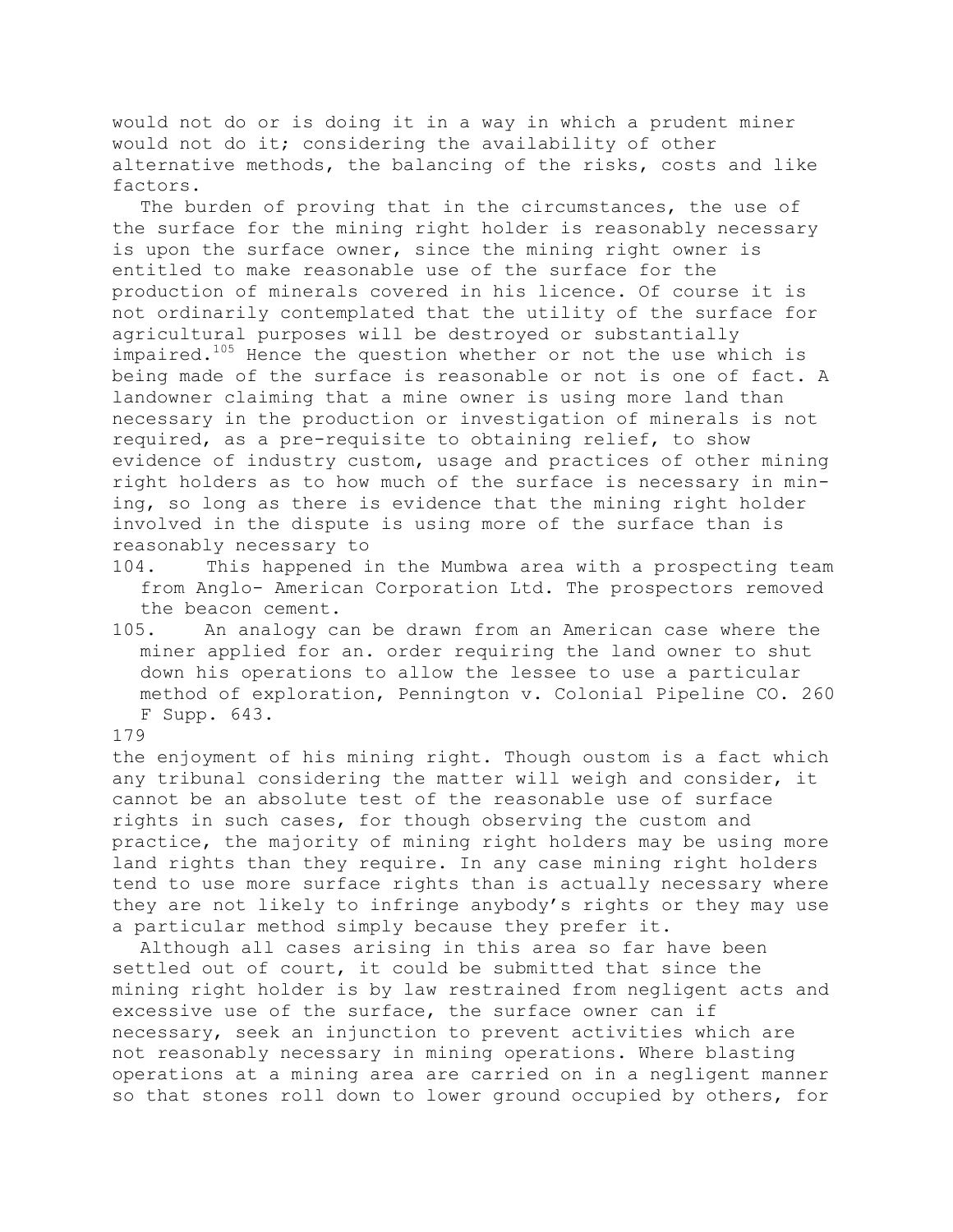instance, action to prevent this can be taken. The landowner can seek an order thave an excavation fenced, which if left unfenced could be a source of danger e.g. where the excavation is so near a right of way as to amount to a public nuisance. But it seems from the case of Steward v. Lusaka Management Board, 106 where the plaintiff fell in a pit which was originally used to get gravel and sustained a broken leg, the courts will not do this readily where ordinary care on the part of the plaintiff is deficient. In this case the court refused a claim for damages on the grounds that ordinary care on the part of the plaintiff would have prevented the accident. An analogy can be drawn from the common law position as exemplified in Pullbach Colliery Company v. Woodman,  $107$  where a butcher sought an injunction in respect of nuisance to him in his trade by the defendant's screening and breaking operations. The court stated that the grant of the right to carry on the trade of a miner did not authorise the commission of a nuisance without proof that the trade could not be carried on otherwise, and the plaintiff was not precluded by the terms or the circumstances of the grant from obtaining relief.

106 2N.R.L.R1141.

107. 11915] A.C. 634. See also Attorney-General v. Cory Bros, and Company, (1912) A.C. 521. Conversely the miner should be able to sue where his rights are being injured by the surface owner. It is somewhat analogous to the cause of action for breach of the right of supitort at common law, see Dalton v. Angus, (1881), 6 A.C. 791.

### 180

Of course where there is only one manner of use of the surface whereby minerals can be produced, the holder of a mining right has the right to pursue this use regardless of surface damage. Where there is excessive use the state mining officials can order the mining right holder to stop his excessive activities and on state land order excessive structures to be removed, while on private land the owner of the land may presumably remove excessive structures provided there is no breach of the peace. Thus this could be done in the same way that at common law one can abate a nuisance by self-help.

Compensation to Surface Owner For Damage to His Interests Liability for surface damage

Quite apart from the section establishing liability of a miningright holder for negligence, claims in respect of damage caused by his activities can also be based on section 80 of the Act. The relevant part of this section provides that: Whenever in the course of prospecting, exploration or mining operations the holder of a mining right causes any disturbances of the rights of the owner or occupier of land or damages to any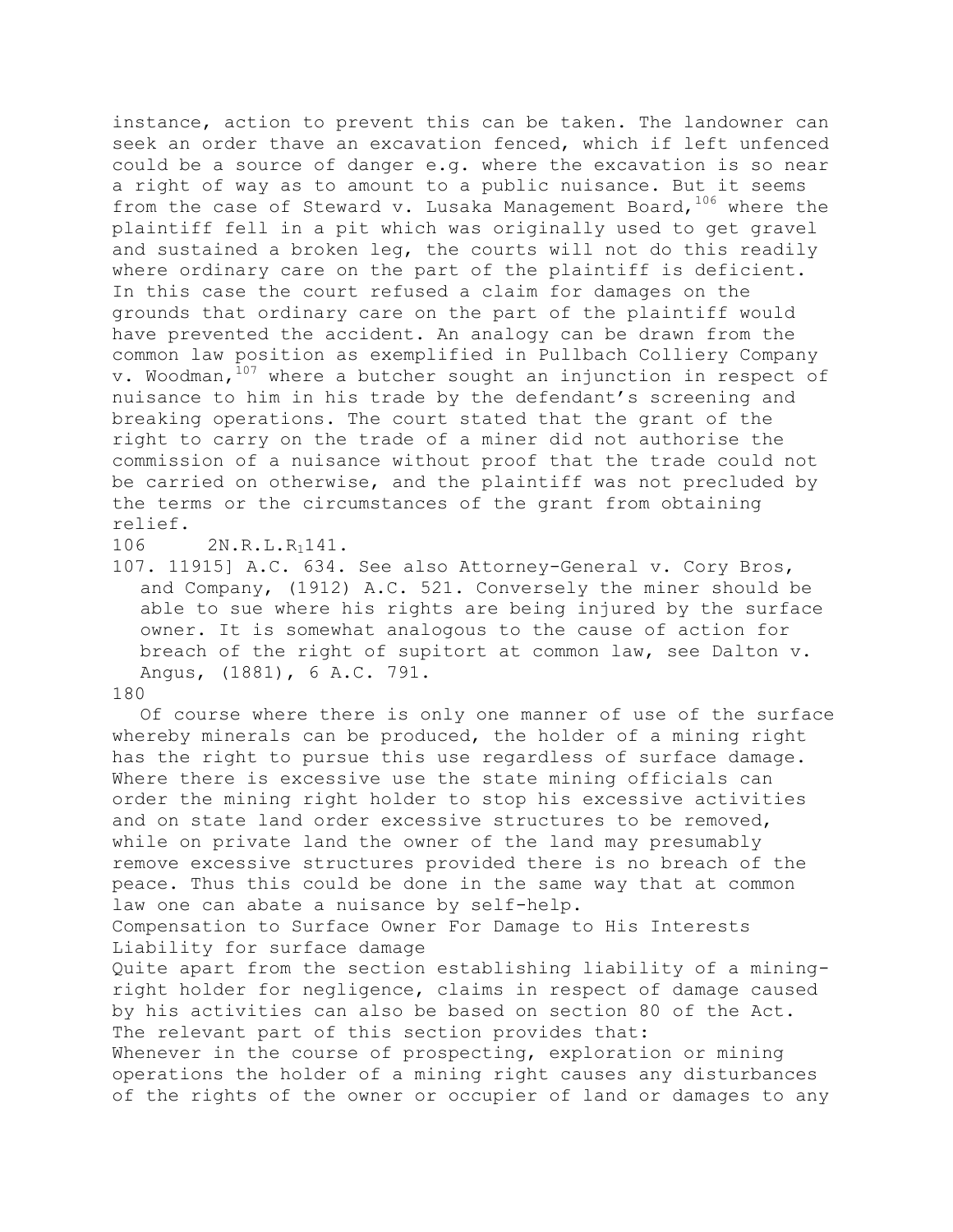crops, trees, buildings, stock, or works thereon, the holder of the mining right by virtue of which such operations are or were carried out is liable to pay to such owner or occupier fair and reasonable compensation for such disturbances or damages according to their respective rights or interests in the property concerned. The compensation payable is to be agreed between the parties, failing which it has to be referred to the Chief Mining Engineer who would deal with it as a mining dispute.<sup>108</sup> It is important to point out that without this section, a mining-right holder would only be liable where the damage caused was as a result of excessive or negligent use of the surface. This section, however, obligates the miner to pay compensation in respect of damage caused irrespective of whether or not the damage was the result of excessive or negligent use of the surface.<sup>109</sup> But it does not confer on the surface-right holder the right to stop activities involved as is the case where damage is caused by negligent activity. The liability is not based 108. s.81. 10». Ibid. 181 on any concept of fault and where, for example, crops have had to be destroyed to make way for exploration activities, the mining-right holders should compensate the owners of the crops so removed. Measure of damages The Act does not, however, give guidelines on how the compensation is to be calculated except to state that where the value of the land has been enhanced by the fact that prospecting, exploration or mining operations are taking place or have taken place thereon or nearby, the amount of any compensation payable under this section in relation to that land is not to exceed the amount which would have been payable if such value had not been so enhanced. This still leaves unresolved the question of how the amount of damages is to be calculated. The problem, of course, does not arise with reference to the value of crops and livestock, as those are easily ascertained by reference to their market value. It is in connection with straight-forward soil damage that the problem may arise where, for instance, agricultural land is denuded of its surface soil so that it has no agricultural value any longer whether this is caused by a flood due to mining excavation $110$  or simply by mining excavations themselves. So far most of the problems that have arisen have related to animal and crop damage. It is, however, quite likely that with the increased use of the land for settlement and agricultural purposes, the other problem may increase in significance. Is the compensation to be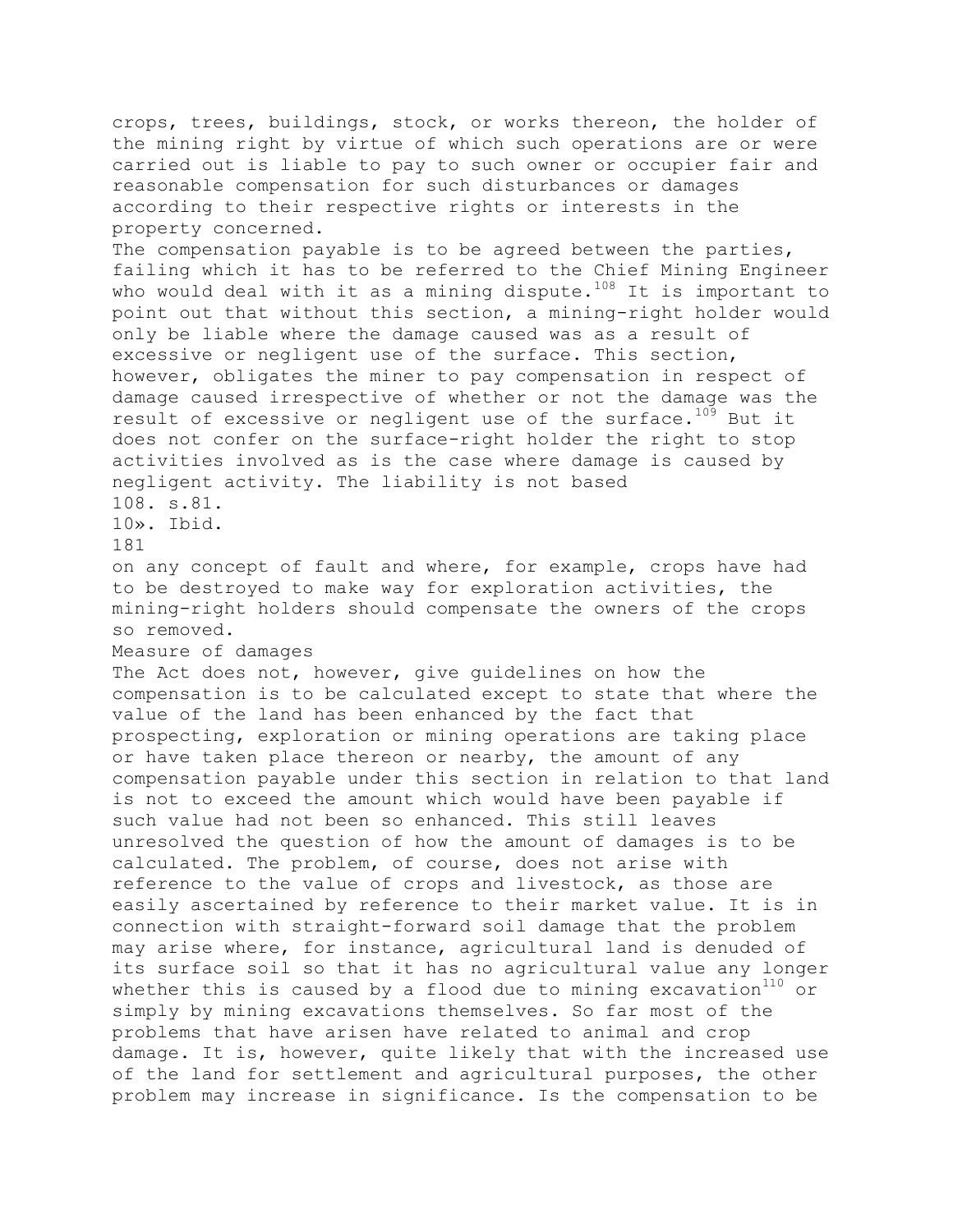estimated with reference to the ordinary rules regarding expropriation of land?

When an interest in land is taken as in expropriation cases, the compensation is readily determinable on the principles laid down in these cases such as the owner being deprived of some interest in the affected land either permanently or for some predetermined term. Its value can be ascertained with some certainty. But the case of a mining-right holder causing surface damage is not, however, a case of compensation for land or for any interest in land taken  $-$  i.e. tort damages. It is compensation for the loss and damage caused by operations carried thereon. With property after the taking, there remains only to determine the value of the land or interest at the time of the taking. On the other hand, in the case of mining rights activities, there is no divesting of the owner of the sur-110. Such as the dispute between Moxon and the City Council of Kit we where

Moxon's farm was flooded by water occasioned by the bursting of a sewage tank. The dispute was settled out of court in 1975. Disputes between miners can be brought before the Chief Mining Engineer but his jurisdiction is concurrent with that of the courts see s.99.

#### 182

face of any interest. The statutes give the mining right holder a right of entry which precludes his being liable for trespass but requires him to pay compensation where damage is caused in the process. Thus, a claim for compensation by the surface owner does not arise with respect to a transaction whose efforts are completed in the past but it does arise with respect to damages whose effect will continue into the future simply because the principles governing the fixing of compensation in expropriation cases do not apply. In this case, some other principle must be adopted rather than that of determining the compensation on the basis of the value to the owner of the land or interest taken at the time of the taking. Common law cases $^{111}$  suggest that the amount of damages should be calculated with reference to the difference in the value of the land at the time of its damage and the value after its damage taking into account its uses at the time of the damage, but as stated in Attorney-General v. Mar- rapodi Trustees $^{112}$  without regard to any improvement or works that could be construed thereafter on the said lands, while making due allowance for reasonable expectation of its use. This last criterion entails taking into account not only the present purposes to which the land is applied but also any other more beneficial purpose to which in the conrse of events it might within a reasonable period be applied. But as emphasised in Attorney-General v. Bobat<sup>lli</sup> the words 'within a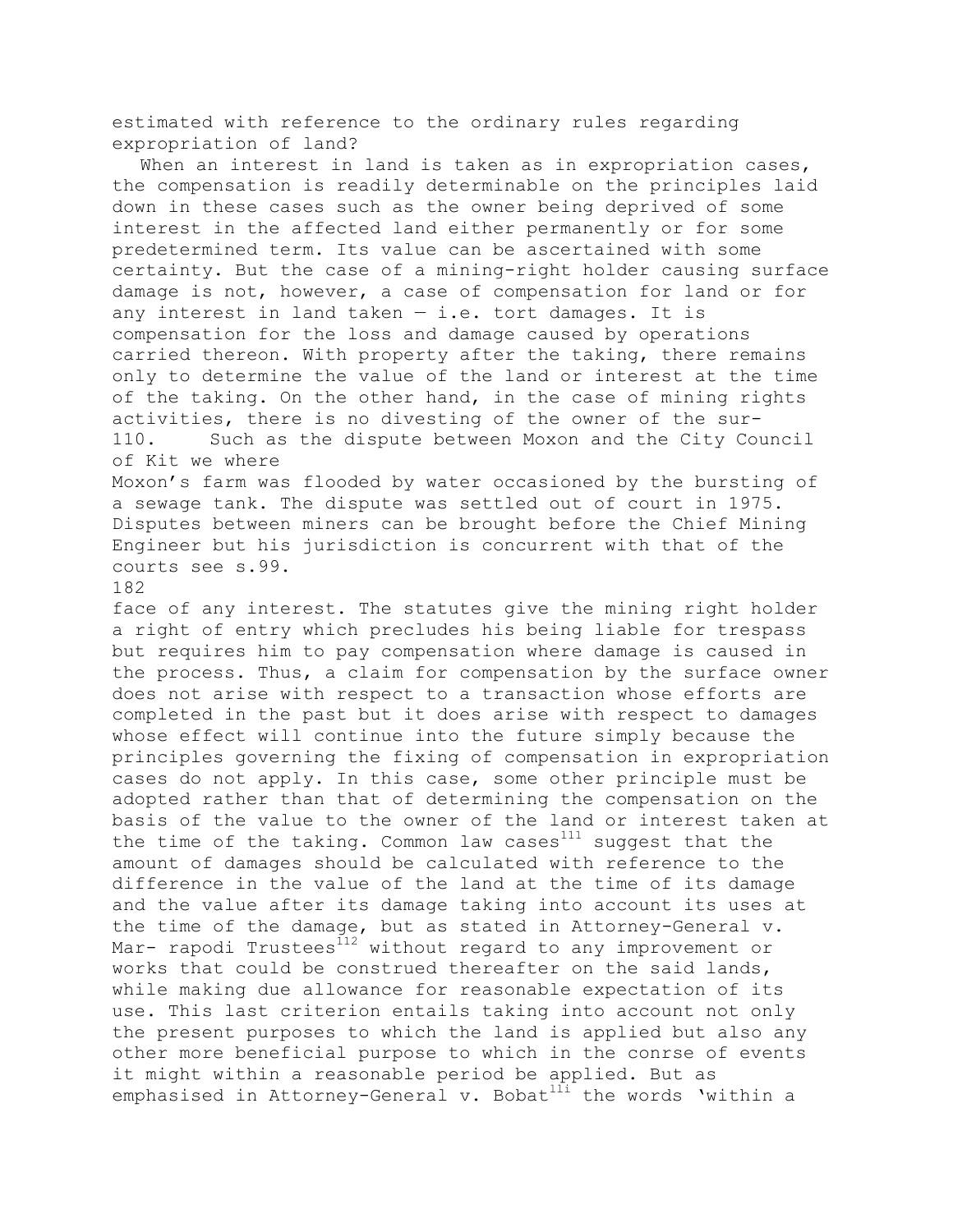reasonable period' are important and they exclude long term potentialities.

However, the mining legislation does not provide for the eventuality of the mining right holder being unable to pay compensation where it is due to a surface owner as a result of the miner's activities. It has been suggested by some mining officials that it should be a requirement that a mining right holder should deposit an amount of money with the state, which would be refundable at the expiration of any right, in the absence of any claim, as security for the payment of compensation for the disturbance of surface rights. The problem with such a proposal is that it may tie up a miner's much needed money and thereby operate as a cost to his investment. The best solution it could be submitted, is to make the nonpayment of claims a ground for the suspension of the operation of mining rights.<sup>114</sup>

111. e.g. Mordue v. The Dean and Chapter of Durham, (1872), L.R. 8 C.P. 336.

112. 5 N.R.L.R. 416.

113. 5 N.R.L.R. 520.

114. In some countries e.g. Botswana, the owner of land may require the holder of the prospecting right to give security for the payment of compensation for the disturbance of surface rights. See Mines and Minerals Act, supra, s.7 (5).

183

The Effect of the 1969 Mining Rights System on Mining Activities The question that remains to be considered is whether in practice the new legal regime has removed the previous abuses and increased the state's capacity to deal with the problems of ensuring that mining rights are acquired by competent persons. Also whether the problems of access to mineral land existing under the previous mining legislation are likely to arise, or whether mining areas are no longer kept undeveloped thereby preventing others from taking out the areas involved, situations which existed during the pre-1969 Mining legislation. Advantages of the new system

The Act has to a very large extent, succeeded in removing most of the anomalies of the previous legal regime and increasing the state's capacity for preventing their recurrence. It is now possible to suggest that the state is always in a position to control mining operations at every stage. It may remove at any time any tract of land from availability for mineral exploration. It may also change terms of exploration and other mining rights or the operating requirements and ultimately, it may terminate mining rights in circumstances where mining operations are not being carried out in the interest of the country. On the other hand, the state can grant the miner the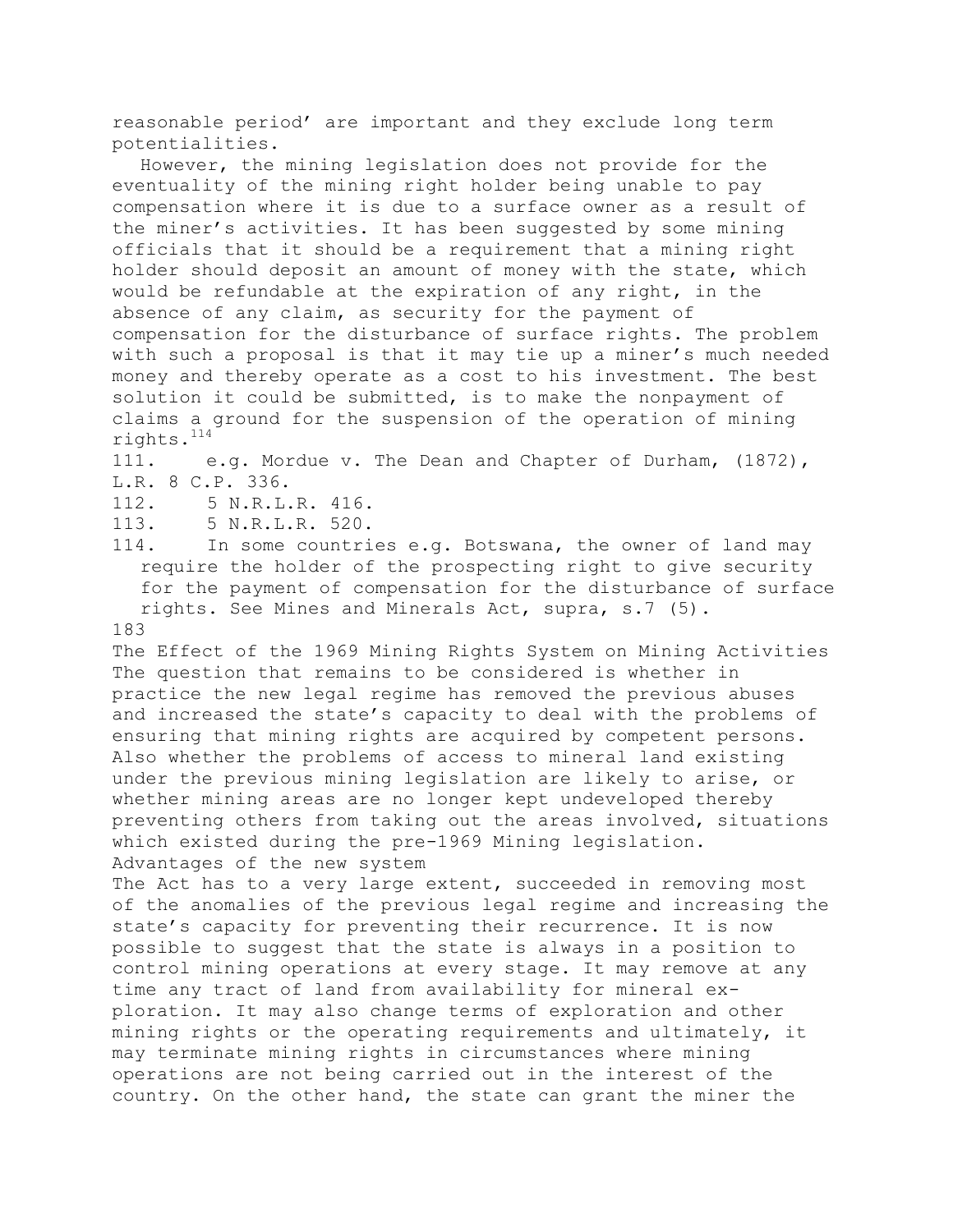right to prospect over areas of sufficient size to enable him to select the sections of great potential in the prospecting area. If explorations are warranted because of the mineral potential, the mining right holder can get the exclusive legal right to occupy and explore for minerals of interest in a specified area based on his own technical judgement. Should he discover minerals, he will obtain the exclusive right to develop and produce from the deposit and. at the production stage, the right to develop the deposit and to sell and dispose of the product. The mining rights are granted under general restrictions calculated to influence the speed at which and the method by which mineral wealth should be extracted. Some of these general restrictions, where a mineral policy exists can be used for key development requirements in the industry to the needs of the country. This means that healthy changes in policy cannot permanently be retarded as they were under the pre-1969 mining legislation which conferred vested rights upon the claimant from the date of his discovery. 184

The obvious advantage of the new system, however, has been the fact that the state, having power to grant or withhold the granting of prospecting rights at its discretion, has been able to exercise a judicious power of selection of miners and has thereby ensured that mining rights are not granted to irresponsible persons and to people who have not the means to initiate and carry out mining development. The constant augmentation of the capitalisation of mining rights which can result from the sale of mining properties again and again, passing through the hands of agents and middlemen to the working mining company, has been completely avoided as the transfer of mining rights can be affected only with the approval of the state. This has meant that the system has, eliminated the chance of an individual taking up mining rights, through the obligations on miners relating to expenditure, which will almost certainly prove too high for him. Such a position had eventually happened even under the pre-1969 mining legislation, and it is an economic fact that whatever system of mining rights is adopted, the cost is such that it is more or less impossible for an individual to acquire control of most mining properties with the exception of the very small deposits. Besides the geological reality in the country seems such that most surface outcrops have been subject to at least a cursory examination. It follows from this that it is highly probable that those ore bodies with outcrops on the surface have already been found and are being worked. So that invariably a future mineral discoverer has to be able to extract information from situations overlain by heavy burden or by rock capping which an ordinary individual without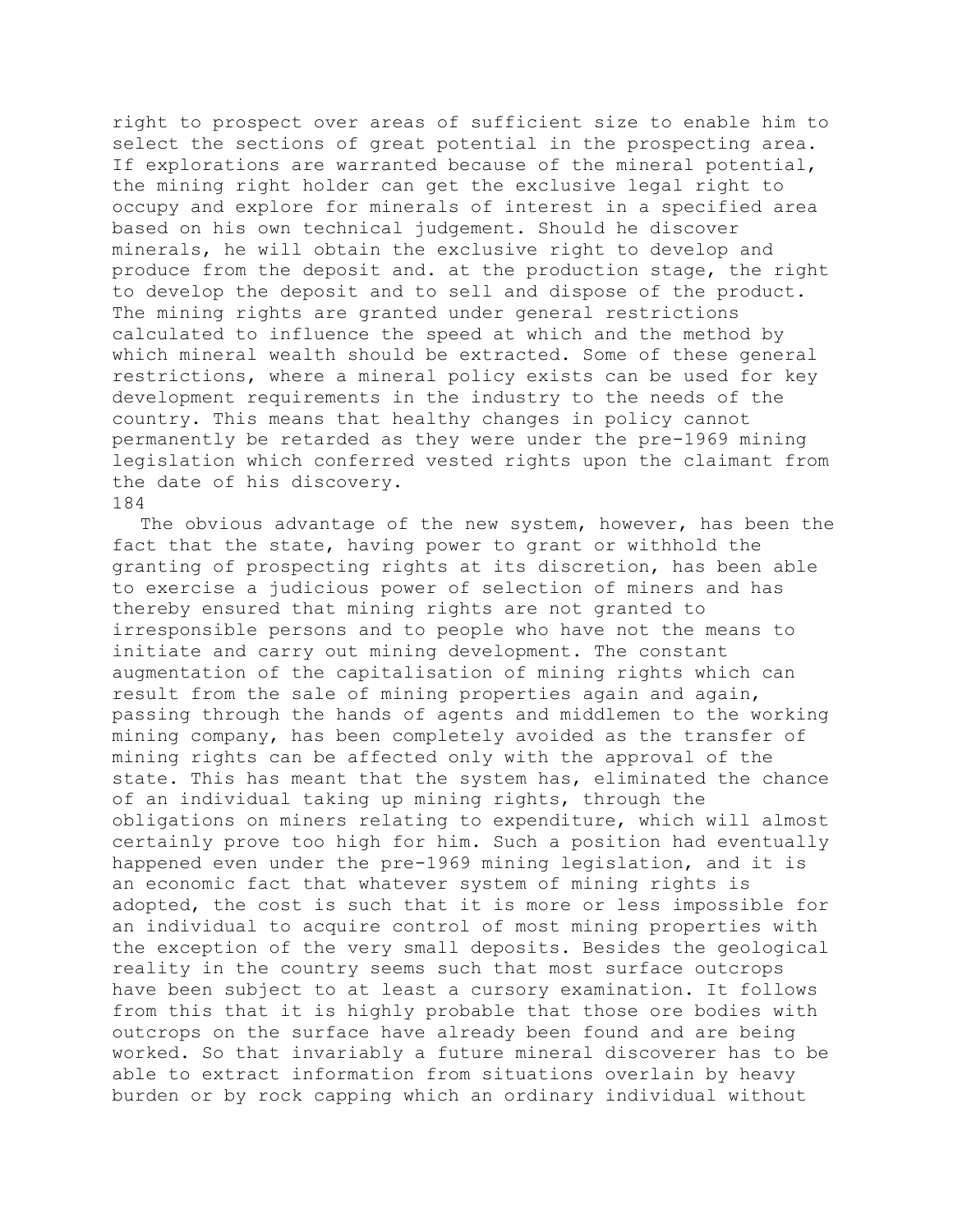technical competence and financial ability will be incapable of accomplishing.

There are, however, very small deposits, e.g. of tin in the Southern Province, in Zambia, where the services of a small miner are still useful. A big company will not look at such deposits because the overhead expenses which its management structure requires would not justify it. During the interviews, it was suggested by miners involved in small scale mining that they should have their own legislation. Although it is preferable that all miners be treated equally, there is a case for separate legislation for small scale miners — for although they can get exemptions from expenditure obligations, the fact that it is only after application is 185

and may cause delays. The state could also create a machinery and skills pools from which such prospectors and miners could hire machinery and skilled manpower for their use. It is in the interest of the nation that even small mineral deposits be worked properly if resources are not to be misused and therefore wasted.

It is obvious too that the new Act has minimised the possibility of monopoly of mineral land, through its expenditure obligations, fixed tenure of mining rights and its requirement of programmes of operations which to a large extent was a feature of the pre-1969 Mining System. It has thereby also eliminated the holding of mineral land for speculative purposes. Practical results of the Legislation Most of the assertions above can be proved by the practical results of the change in the mining rights system soon after the new Act was introduced. The state mining officials were inundated with inquiries relating to the Act and requests for geological information concerning the areas that had been relinquished by the special grant holders. These enquiries stemmed from companies based in Canada, the United States, Britain, France, Italy, Czechoslovakia, Yugoslavia, Rumania, Japan and South Africa. It is a measure of the interest shown that the majority of interested companies sent senior technical personnel to Lusaka to examine the available data. Of course interest centred on areas on the Copperbelt; Mokambo was regarded by many as the most promising area since economically significant mineralisation had been to a large extent proved by an extensive diamond drilling programme. Information concerning areas adjacent to the Copperbelt and its possible extension to the west, the former Chisangwa and Mwinilunga areas, was also very much in demand, and there was some interest in the more widely scattered economic potential which had at least been demonstrated to exist e.g. in Semberere. The majority of the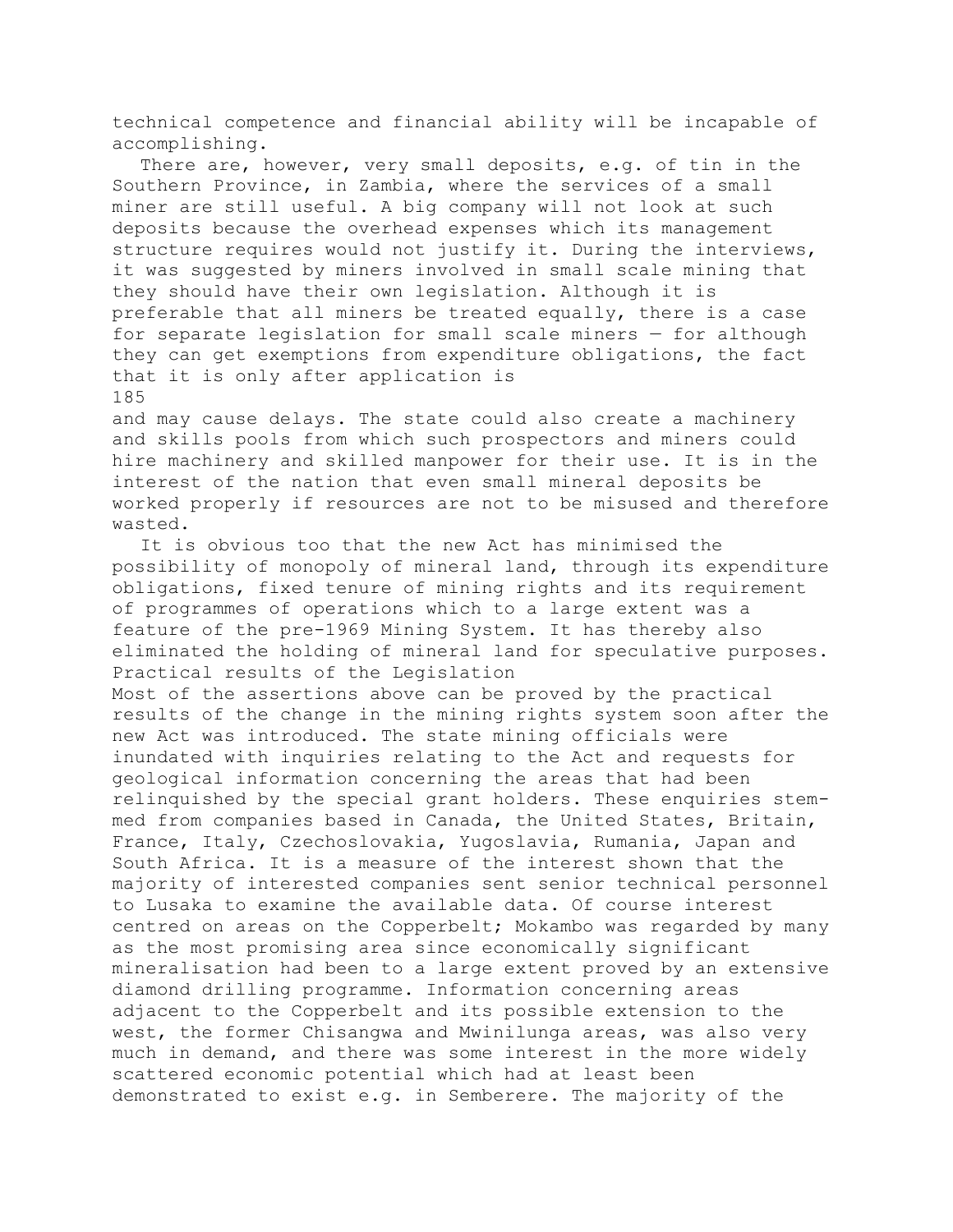inquiries were concerned with the prospcct for copper mineralisation, but some also were interested in the potential for other metals. 186

Soon after the Act was passed, it is reported that Mitsui and Mitsubishi Shaji Kaisha both Japanese companies, sent representatives to study the feasibility of an international corporation jointly prospecting for copper and other minerals. They suggested that if the government would agree to freeze the mining legislation as represented in the new Act for 30 years, they would then promise to invest heavily in exploration. In the belief that mining investors regarded the new Act as favourable to them, however, the government rejected this suggestion.

The government has granted licences in several parts of the country. Anglo-American have taken three prospecting areas at Kansanshi and Luangwa North. Roan Selection Trust Ltd., have taken out three areas at Mukimbefi, Kalumbi and Kalengwa. Sidco, a Yugoslavian company, has one area at Mulinanshina. Somiren, an Italian company, is prospecting for Uranium and Copper in the Mwinilunga area. Sinico, a Japanese-American Consortium, took out a licence near Solwezi. Geomin, a Rumanian company, took out two areas, one at Ntambu and another around Kasempa. Mokambo Development Company, a joint venture between Mines Industrial Development Corporation and Geomin of Rumania, is undertaking geological and mineral investigations into the Mokambo copper ore body situated near the Zambia-Zaire border. The deposit is thought to contain sufficient ore to enable production of 15,000 tonnes of copper concentrates to be mined annualy for over twelve years. Mindeco-Noranda, a joint venture between Mines Industrial Corporation Ltd., and Noranda Mines Ltd., of Canada, is undertaking mineral prospecting, exploration and mine development and holds licences in the Central, Copperbelt and North-Western Provinces.

On the Copperbelt itself a number of prospecting areas have been taken out by Anglo-American Ltd., and Roan Selection Trust Ltd. In the Eastern and Central Provinces, various companies, including Equitex, Petroleum Ltd., and Dc Beers Consolidated., have taken up prospecting licence. In 1970 a Yugoslav Consortium to prospect for copper was formed and five Yugoslav enterprises and the Yugoslav Investment Bank joined the Zambian, Sidco; the Zambian partners have 51 per cent of the 187

capital and the Yugoslav company, Energoprojekt 48 per cent. The French company Redimey Ltd., sent representatives to prospect, De Beers Consolidated Ltd, took out five exploration rights over Kimberlite areas in the Luangwa valley. Nchanga Consolidated Copper Mines Ltd., holds prospecting rights in the Luano area,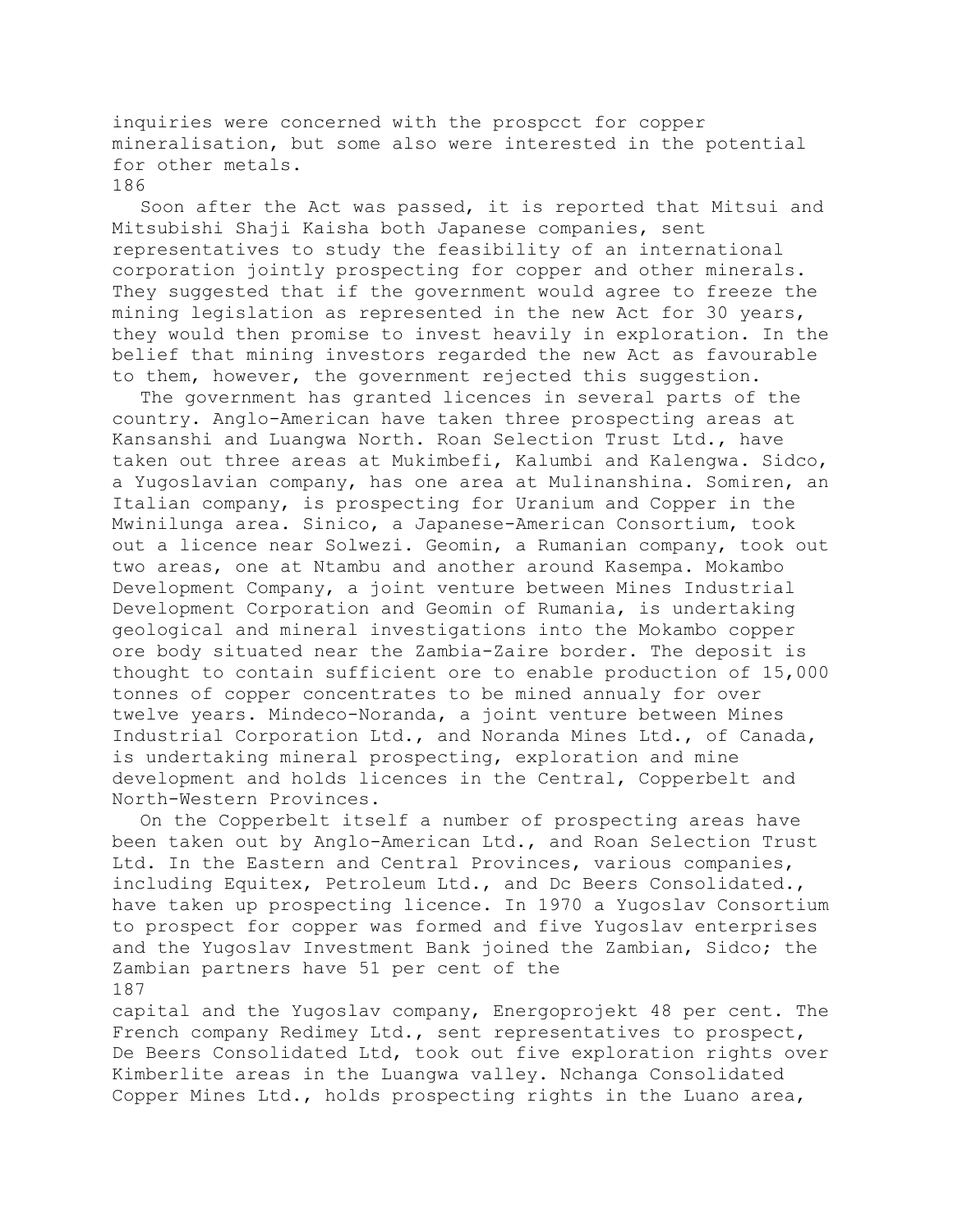and Roan Consolidated Mines Ltd., holds prospecting areas around the Mufulira area, Chibuluma exploration, and prospecting areas, and Mufumbwe prospecting area.

Of course, at this stage all these groups are undertaking prospecting and exploration, and it will be some time before it is possible to assess whether or not the prospecting activity is producing results. The operating mines have continued active exploration in their licence areas. $115$  Some indication of the level of prospecting activity can be obtained from the proposed expenditure noted in the applications for prospecting and exploration licences, though there has been a definite slowdown in the past year because of the difficulties of the industry brought about by the current recession.

Largely, the effects of the Act have been beneficial to the country. However, the extent to which it will continue to be beneficial will depend upon the state's willingness to adapt the legislation to changing circumstances in the mining industry, so that it ensures the best climate for investment and vigorous entrepreneurship in mining aimed at promoting increased production and discovery of copper and other minerals. But side by side with increasing mineral production and its discovery, the state should devote some thinking to a mineral policy which will consider the problem of the rate of development. To this end it would be submitted that the rate of development should relate to the expansion of other industries so that when the mineral resources are exhausted a viable economy will be left behind. As things are the government does not seem to have adopted any policy at all. All mining efforts seem to be geared towards the maximum production possible of whatever mineral that is being mined. Zambia's mineral resources will necessarily be exhausted at some time. Present estimates are that some of the mines will be exhausted

115. The existing mines also continued to increase their production. See Mines Industrial Development Corporation, Zambia Mining Year Book, 1974.

188

by the turn of the century,  $116$  and it is therefore of paramount importance that the exploitation of the country's minerals should serve to diversify the government's source of development revenue.<sup>117</sup> Quite apart from the possibility of exhaustion, Zambia's folly in depending on its mineral wealth was exposed in 1976 when low commodity prices plunged the country into one of its worst economic crises. 118

116. The declared ore reserves of the Copperbelt are reported to total 745 million metric tonnes. Mines Industrial Development Corporation, Prospects for Zambia's Mining Industry, 1970, p.20. Of course in rich mining areas, the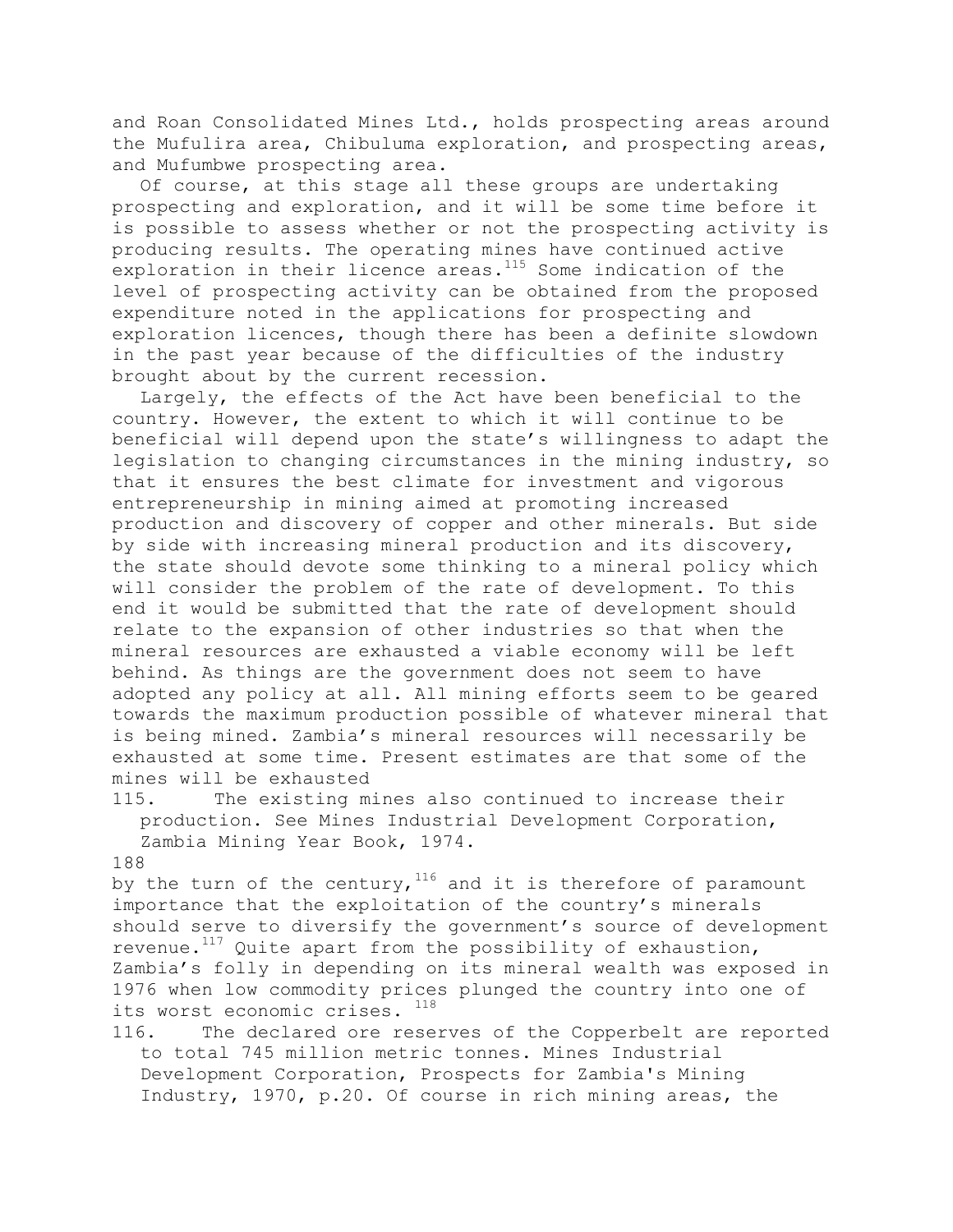proved reserves tend to increase as mine development proceeds. However, the life span of a mining complex depends upon the level and intensity of exploitation.

117. For discussion of the Zambian economy and its agricultural potential, see Elliot, 'Constraints on the Economic Development of Zambia,' 1971; Bamber 'The Economy of British Central Africa: A Case Study of Economic Development in a Dual¡stic Society,' 1961.

118. See Daniel, 'Increasing Strain on Zambia's Copperbelt', The Guardian, 31 March, 1976, p.22.

189

DOMESTIC PARTICIPATION IN MINING VENTURES The Mines and Minerals  $Act<sup>1</sup>$  makes mandatory domestic participation a pre-condition for the establishment of any mining enterprise by a foreign investor. And the law fixes the conditions, of the requisite domestic capital participation. Background to the Policy The policy of requiring domestic participation was announced in  $1969<sup>2</sup>$  and was subsequently incorporated into the Mines and Minerals Act in the same year. It is not a novel provision in the context of the history of mining activities in Zambia. In the early period of mining in Zambia, the British South Africa Company required every registered mining location to be held by the registered holders on joint account with it in the proportion of two-thirds to the registered holders and one third to the British South Africa Company.<sup>3</sup> It exercised this interest at the time formal permission was requested to work for profit.<sup>4</sup> In the case of the Zambian government in the period following the attainment of independence in 1964, it virtually confined itself to increasing the tax revenue obtained from the mining companies and demanding that the existing companies Zambianise mining posts at all levels as rapidly as possible.<sup>5</sup> This was despite a 1963 United Nations Economic Commission recommendation that in view of the significance of the industry in the economy of the country, the government should have direct participation,  $6$  and also despite the fact that in 1964 the existing mining companies had offered

- 1. Mines and Minerals Act, supra s.20.
- 

2. Kaunda 'Towards Complété Independence' 1969, p.36.

3. In fact the Company wanted a fifty per cent interest it wrote 'So far as Northern Rhodesia is concerned, the Board has decided to retain a fifty per cent interest in all minerals, with the object of reserving to the Company full liberty of action in exceptional cases. It does not however, attach great importance to this point, and is prepared to substitute a one third interest for fifty per cent'. See Letter from Secretary of the Company to the Colonial Secretary, 5 May, 1911. C.O.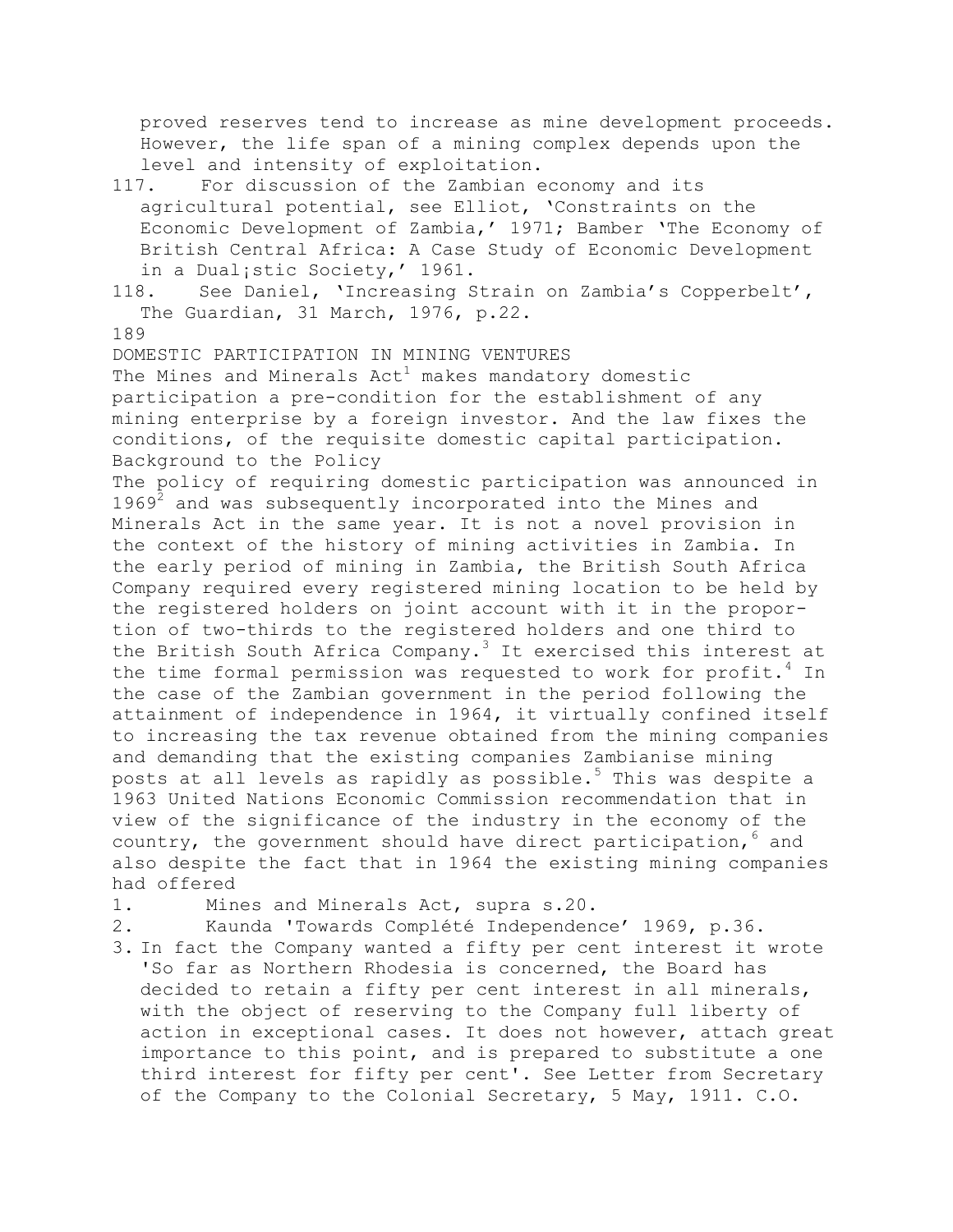417-507. Later, this could be substituted for royalty payments, See Imperial

Institute, The Mining Law of the British Empire and of Foreign Countries, Northern Rhodesia, 1930, p. 17.

4. The requirement was unpopular among miners who complained that it made it impossible to procure capital for many propositions which would otherwise attract capital by their intrinsic merit, and that where investors were prepared to invest their capital subject to the condition, it resulted in an undue inflation of the capital and in a consequent repetition of mining propositions. See Letter of High Commissioner to The Colonial Secretary, 5 November, 1906,

- 5. The year after Independence, export tax was introduced and the Income Tax rate was increased. See Copper Export Tax Act, 1966 and Taxes Charging and Amendment Act, 1965, s. 19 (2).
- 6. U.N.I.E.C.A./F.A.O. Economic Survey Mission of the Economic Development of Zambia, 1964, p.39.

190

the government minority participation in their mining ventures.<sup>7</sup> The government's attitude can be attributed to the fact that soon after independence there was general insecurity on the part of mining companies and their workers. As a result, it did not want to take measures which might have increased the insecurity.<sup>8</sup> And not unnaturally, there was also lack of confidence on the part of government in its own ability to manage such a large enterprise. The policy change in 1969 was in fact a government reaction largely due to the behaviour of foreign firms in Zambia, both mining and non-mining. In the 1953-1963 period when the country was still a British protectorate, and a member of the Federation of Rhodesia and Nyasaland, the tendency was for secondary industry in the Federal Sector to be concentrated in Southern Rhodesia. Thus the North retained a status of a supplier of revenue from the copper mining industry and a market for manufactured goods.  $9$  It was not only the Southern Rhodesia industries which served Northern Rhodesia, but also those of South Africa.<sup>10</sup> The major mining companies, for instance, were subsidiary companies of South African mining houses. It had been the custom over many years for the Zambian subsidiaries to be administered from the South. Hence, most foreign firms, mining and nonmining looked to South Africa for supplies and stock was brought up from Southern Rhodesia or South Africa as needed. After the Unilateral Declaration of Independence in Rhodesia, the companies went on as before, although it became increasingly contrary to government policy, especially as Zambia responded to the United Nations' call to impose sanctions on Rhodesia. $^{11}$  Apart from Rhodesia, the country was also committed to reducing her

C.O. 417-424.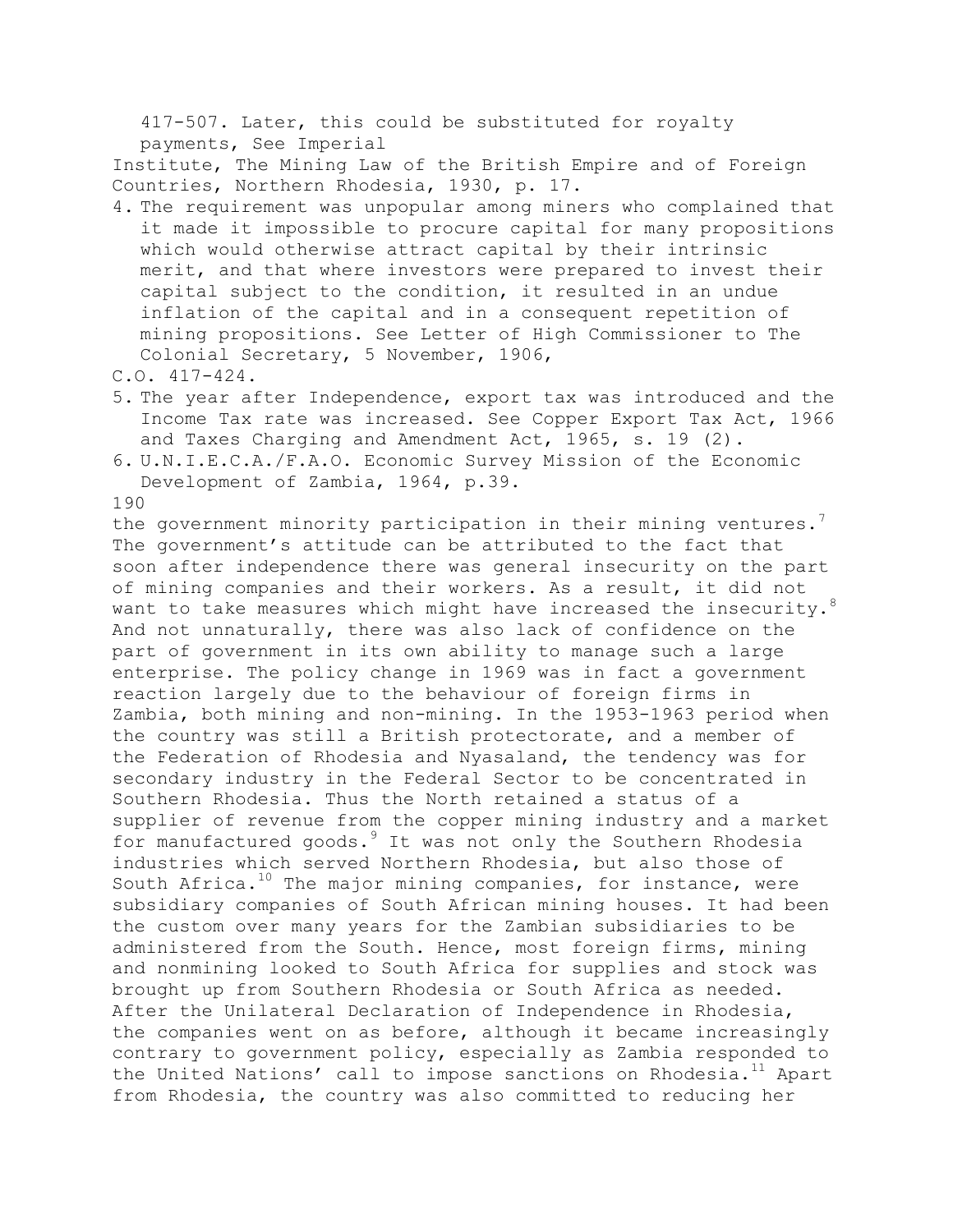dependence on imports from South Africa. But it seems many companies appeared unwilling to seek alternative sources of supply of goods in East Africa and elsewhere despite government requests. A marked reluctance to set up genuine separate company structures in Zambia was also apparent. Besides some branches had little

7. Prain, Address to the National Affairs Association, Lusaka, 1964.

- 8. The government attributed its lack of action to the fact that the mines were too big. See Kaunda, Zambia's Economic Revolution, 1968, p.50.
- 9. The scale on which this was done was massive and it is estimated Zambia lost well over 84 million Kwacha over the ten year period of the federation. See U.N.I.E.C.A./F.A.O., Economic Survey Mission on the Economic Development of Zambia, 1964, p.36.
- 10. In 1964 Southern Rhodesia supplied 39 per cent of all imports and South Africa a further 21 per cent. See Central African Research  $-4$ , The Significance of Zambia's New Economic Programme, 1965, p.l.
- 11. Ibid, p.2, for example, coke from Wankie had to be replaced for mining use at great cost with supplies from Germany, see Zambian Economic Survey, African Development, 1973, p.13.

### 191

more than a nominal existence and were used to ordering imports from Britain which were off-loaded enroute in Rhodesia to circumvent sanctions. $12$  Allied to these economic consequences were political side effects. Africans could find little opportunity to acquire managerial or technical expertise. During the colonial period it was impossible for them to obtain loan capital on the terms granted to Europeans and various legal restrictions prevented them from advancing beyond certain levels. .For example, until 1960 Africans were' barred from becoming apprentices.<sup>13</sup> Academic limitations were also severe such that at the time of independence, Zambia had only 960 Africans with school certificate qualifications and less than 100 graduates.<sup>14</sup> As a result, the mines were staffed at senior levels totally by expatriates. In 1969, of the employees of the mining companies operating in the country, 40,000 were Zambians (mostly unskilled) and about 7,000 expatriates were in skilled jobs. On the boards of the mining companies there were two Zambians, one indigenous Zambian and one expatriate who had taken Zambian nationality.<sup>15</sup> Efforts to Zambianise in the five years since independence had been largely unsuccessful.<sup>16</sup> TABLE VIII EXPATRIATE LABOUR STRENGTH IN THE MINING INDUSTRY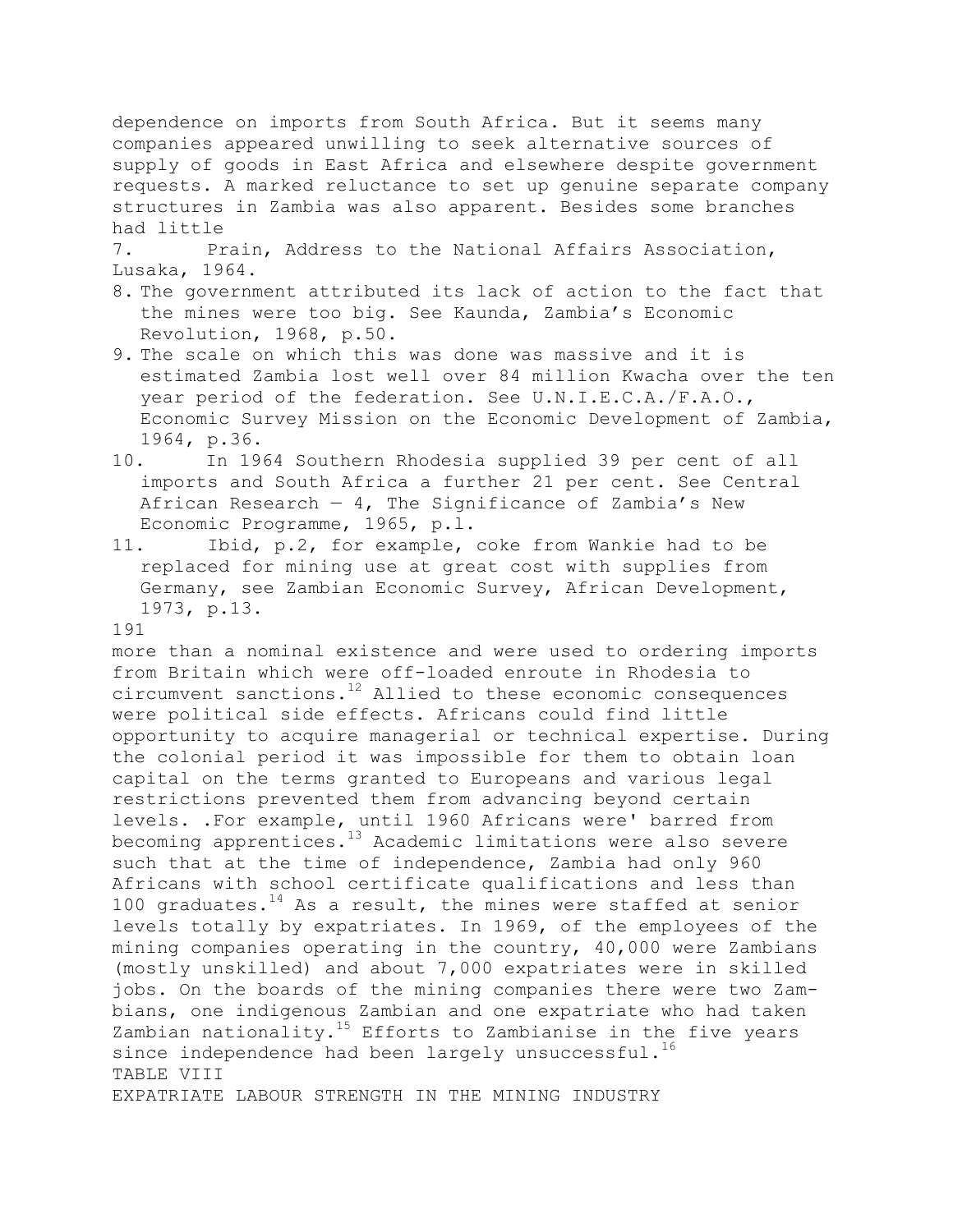YEAR Average Strength Engagements Résignations Displaced by Zambianisation

| 1965 | 7,035 | 902   | 1,131 | 247 |
|------|-------|-------|-------|-----|
| 1966 | 5,981 | 1,213 | 1,403 | 360 |
| 1967 | 5,378 | 1,011 | 1,058 | 292 |
| 1968 | 4,845 | 1,088 | 1,134 | 178 |
| 1969 | 4,727 | 947   | 1,127 | 100 |

Source: Mining Year Book of Zambia, 1969. Mosl replacements of expatriates were in the personnel divisions of the min ing companies and noi on operational levels. E.g. in 1965 there were only 9 Zambian shift bosses out of 823 See Prospects of Zambia Mining Industry, supra, p.18.

12. Republic of Zambia. Commission of Inquiry. Report of the Tribunal on Detainees, 1967. This report revealed many practices that were going on and showed that there was general sympathy among the white population to Rhodesia's point of view .

13. Central African Research — 4 supra, p. 2.

14. U.N.I.E.C.A/F.A.O., Economic Surrey Mission on the Economic Development of Zambia, supra, p.34.

192

Zambians, one indigenous Zambian and one expatriate who had taken Zambian nationality.<sup>15</sup> Efforts to Zambianise in the five years since independence had been largely unsuccessful.<sup>16</sup> In the years 1964 — 1969, the Zambian economy expanded rapidly. With the end of Federation, the return of control over the country's revenue made possible a great increase in government spending. Manufacturing developed at a fair pace and its contribution to the gross domestic product rose significantly.<sup>17</sup> But this rapid expansion was inevitably accompanied by inflationary pressures and these were made dangerous by the desire of some companies to extract high profits from a relatively small capital investment. Some companies committed the smallest possible paid up capital and exported most of their profits while relying extensively on local borrowing. Quite apart from the fact that local borrowing was in conflict with the interest of the host state, it also meant less credit available for domestic entrepreneurs.

There was no exchange control For the first<sup>^</sup> few years after independence and the absolute freedom to export profits was used to the full.<sup>18</sup> Some resident companies purchasing merchandise from oarent organisations abroad added as much as a third on to the cost price when making payments. This allowed them to remove capital at a still higher rate whilst at the same time increasing Zambia's cost of living. This behaviour did much to whip up an anti-foreign companies feeling within the country. Thus, the major reason for the introduction oÇthe policy of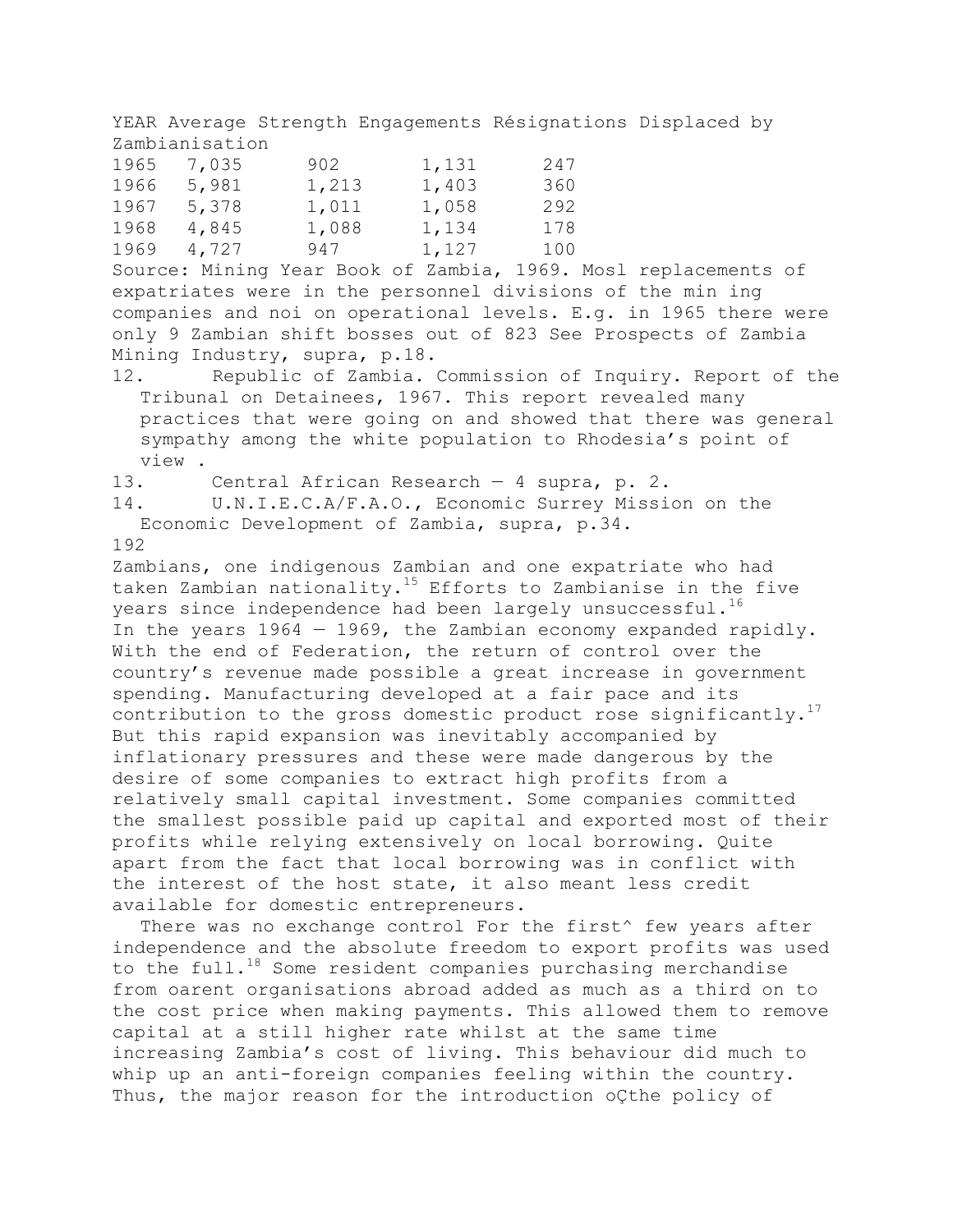government participation therefore was to ensure that mining rights' holders operated within the framework of the overall economic and social goals of the country. The policy was also borne out of a desire to

15. Central African Research — 4 supra, p.2. The situation has not changed much with government participation in existing mines of the over 30,224 workers only

107 Zambians held senior staff positions. See Nchanga Consolidated Copper Mines Ltd., Annua/ Report, 1974. And yet government target was much higher, see Zambianisation Committee, Report Progress of Zambianisation, 1972.

- 16. An official inquiry in 1966, however, found no reason to doubt the sincemy or good faith of the companies with respect to their programmes for the training and promotion of Zambians Report of the Commission of Inquiry into the Mining Industry, 1966, pp.73-74. But there is a contrary view e.g. Buroway, The Colour of Class on the Copperbelt Mines; From African Advancement to Zambianisation, 1972. The local employees seem to believe that the companies are to blame, see Times of Zambia, 11 February, 1974, p.l.
- 17. The contribution of manufacturing to groil domestic product rose from £14,100,000 in 1964 to £30,000,000 in 1967. Its volume rose by 25% per year on average. This was despite the limitation imposed by the Rhodesian situation, see Central African Research  $-4$ , supra, p.2.
- 18. This led the government to limit the amount of dividends that could be externalised to SOVt of profits. See Kaunda, Zambia's Economic Revolution,
- 1968, p.7.

# 193

ensure that the mining industry was not completely foreign owned and controlled  $-$  a desire widespread among developing countries, particularly in relation to extractive industries.<sup>19</sup> In most of these countries, the ordinary man in the street sees no value in theoretical political independence if most of the decisions relating to employment, inflation, pricing and basic economic considerations which affect his ability to work and look after himself and bring up his family are in the final analysis dependent upon decisions made in other countries. Hence, the need for this domestic involvement can best be understood when it is realised that before 1969, there was no direct indigenous Financial participation in mining activities as such, although some local capital had been invested in the big mining companies and there were a few local companies exploiting minerals such as mica and limestone.<sup>20</sup>

The new policy was first implemented in 1968 with regard to nonmining activities.<sup>21</sup> Two other precedents could be said to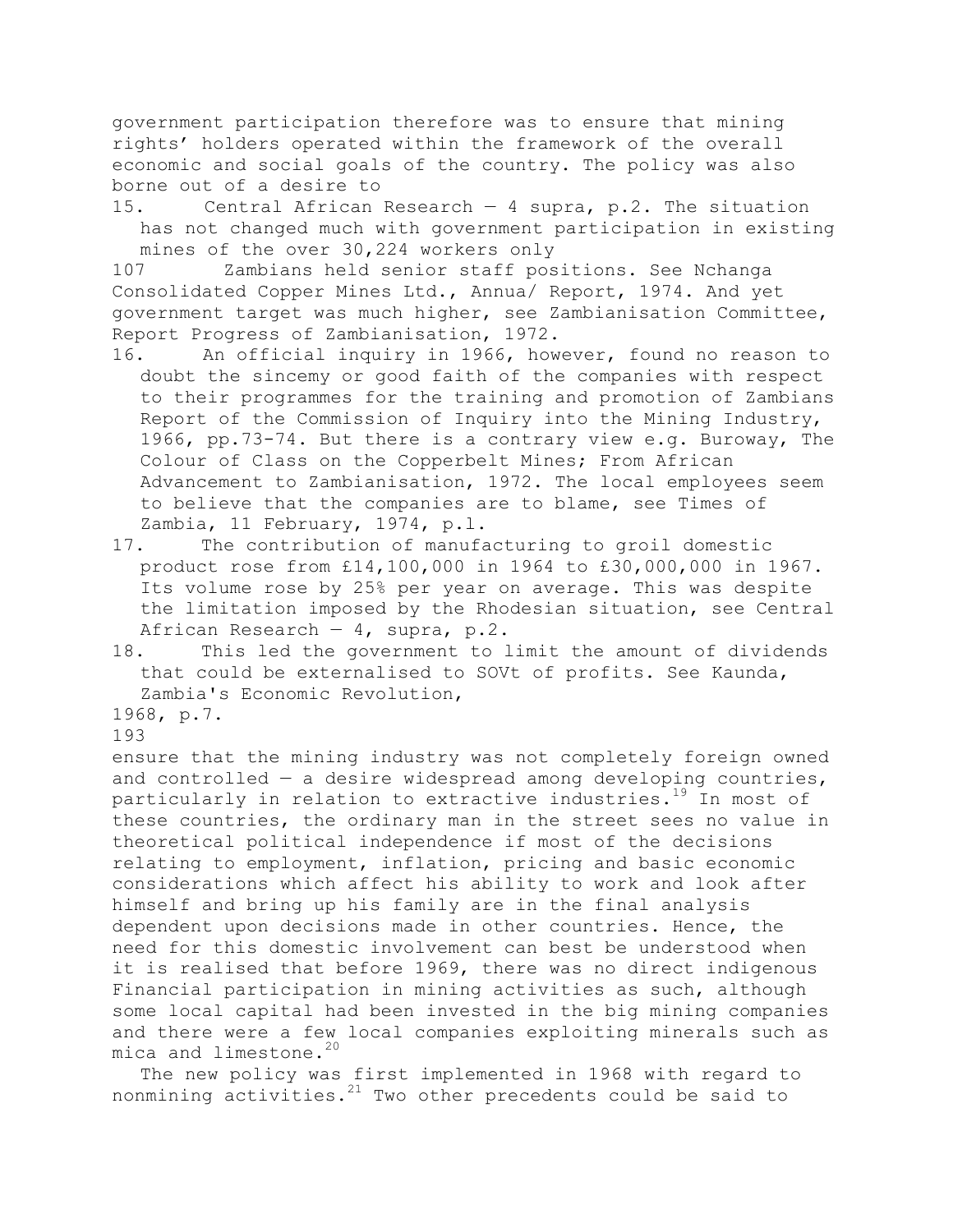have been drawn on Zaire, a neighbour and a fellow member of the International Copper Organisation which had taken similar moves in relation to its mining industry in 1966, and another example was Chile also a fellow member of the Copper Conference.<sup>22</sup>

However, this desire for economic independence should be distinguished from a desire to cut off all foreign investment. In fact in the Second National Development Plan, one aspect of the government's mineral policy was stated as being the creation of a favourable investment climate in order to encourage the private sector to increase its .level

19. This desire though widespread among developing countries is not confined to

them. Such rich countries as France and Canada have been concerned about the limitations on their independence created by large scale American investments and Britain is frequently worried by the loss of freedom that arises out of running a reserve currency with inadequate backing. Canada's concern has been so great that in 1973 the government passed the New Foreign Investment Review Act which in clause 2 states, 'This Act is enacted by parliament of Canada in recognition by parliament that the extent to which control of Canadian industry, trade and commerce has become acquired by persons other than Canadians and the effect thereof on the ability of Canadians to maintain effective control over their economic environment is a matter of National Concern'. See also Wahn, Towards Canadian Identity, the significance of Foreign Investment, (1973). 11 Osgoode Hall Low Journal, p.517.

10. United Nations, Report of the Commission of the Permanent Sovereignty over Natural Wealth and Resources, 1962, p. 170.

21. Kaunda, Zambia's Economic RevohUkm, 1968, p.11.

22. Members of the C.I.P.E.C. have undertaken to keep each other informed of important developments in their own mioiag industries and to co-operate on measures aimed at improving the price of copper e.g. cutback on production, see, Chairman's Statement. Nchanga ConsoUdMad Copper Mines Ltd., 1973.

194

of interest in exploiting the mineral potential of the country.<sup>23</sup> It emphasised that legislation must always reflect this objective and, as it seemed, there was a general realisation of the need for foreign capital in the development of the country's mineral resources. Throughout its history, the industry has been developed by foreign capital.<sup>24</sup> In the early part of its development, it was largely British, American and South African capital which put mining on a sound footing. In fact to this day foreign capital has a significant interest in the existing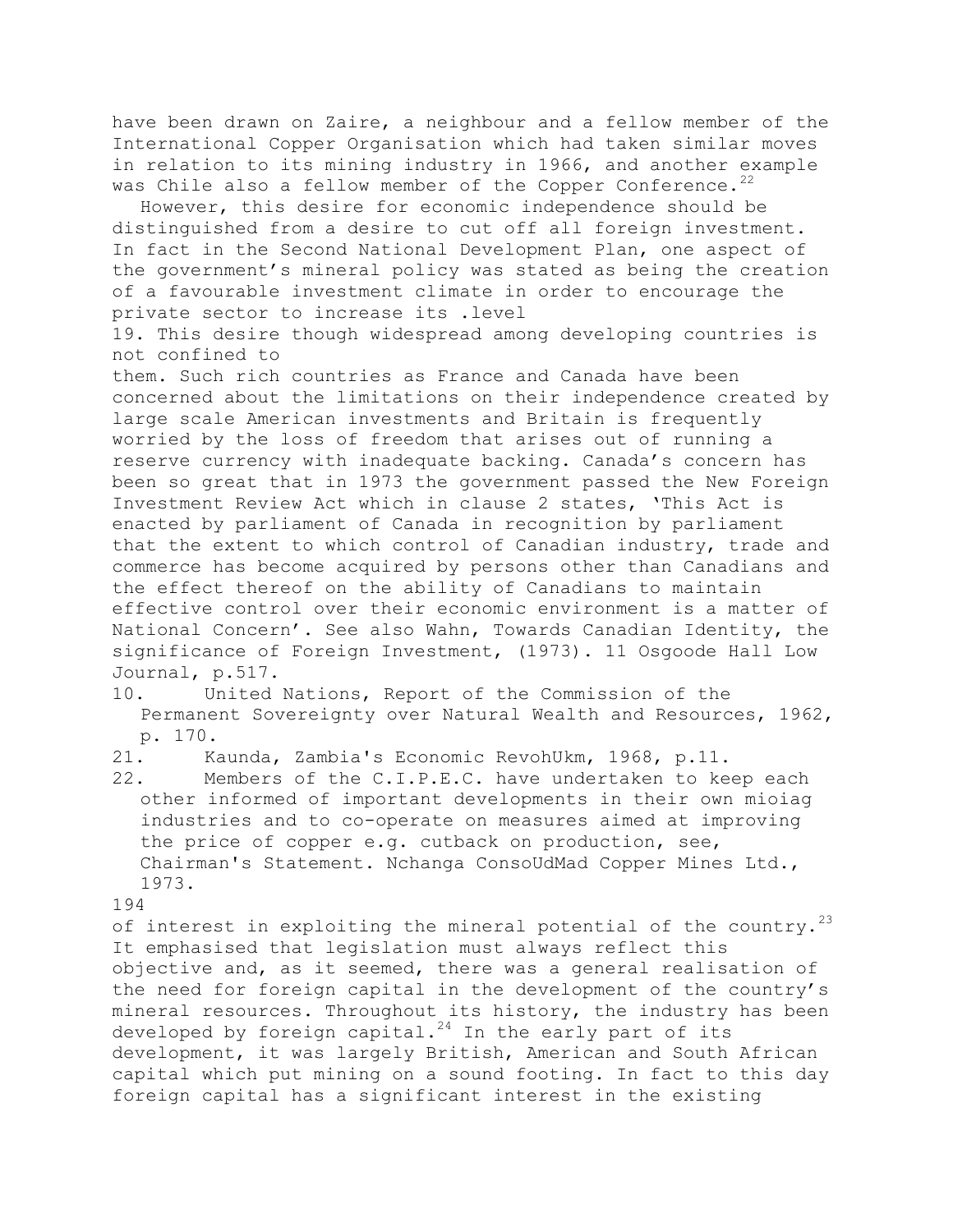mines, although now control rests in the state. Moreover, even if foreign investment were not to take the form of financial investment, at least in the beginning 'Know-how' would have to be controlled from abroad and financing arranged by borrowing from abroad if new mining projects are to be generated and successfully realised. Because of these and other benefits discussed later which the country derived from foreign capital, it did not wish to nationalise the mines completely. The Terms of Participation

Various ways exist of enforcing domestic participation. One such way, which has been adopted in Botswana, is for the government to be issued with a certain percentage of all equity stock free of charge to itself. Another, of which the operations of the government of Ghana in relation to that country's gold and diamond mines provide one of many examples, involves enunciating a policy that a certain proportion of the equity of all major mining companies should be owned by the government and then inviting the companies concerned to enter negotiations with a view to giving effect to this policy.

The Zambian mining legislation follows neither of the above two out instead legislates a government option to participate up to the extent of 51% of the equity shares on terms fixed by it. TTiis option is in practice held by the Mines Industry Development Corporation whose issued capital is held 100% by the state. This condition is imposed by section 20 of the Mines and Minerals Act, and the granting of a prospecting licence is made dependent on the applicant agreeing to this condition being included in the licence. So far all prospecting licences that have been issued

- 23. Second National Development Plan, 1972, p.91. Se« also K»unda in Industrial and Mining Corporation Ltd., Annual Report, 1974
- 24. Basic sources on the history of the industry include; Bradley, Copper Venture 1952; Bancroft, Mining in Northern Rhodesia, 1962; and Coleman, The Northern Rhodesia Copperbelt 1899-1962, 1971.
- 195

have carried this condition and no licence has been refused on the grounds that the applicant does not wish this condition to be included. The relevant part of the section reads as follows: An application for a prospecting licence may be granted subject to conditions, including, in particular (a) a condition requiring the applicant to agree to the Republic or any person nominated on behalf of the Republic, having an option to acquire an interest in any mining venture which might be carried on by the applicant or by any person to whom he transfers his mining right, in the proposed prospecting area.<sup>25</sup>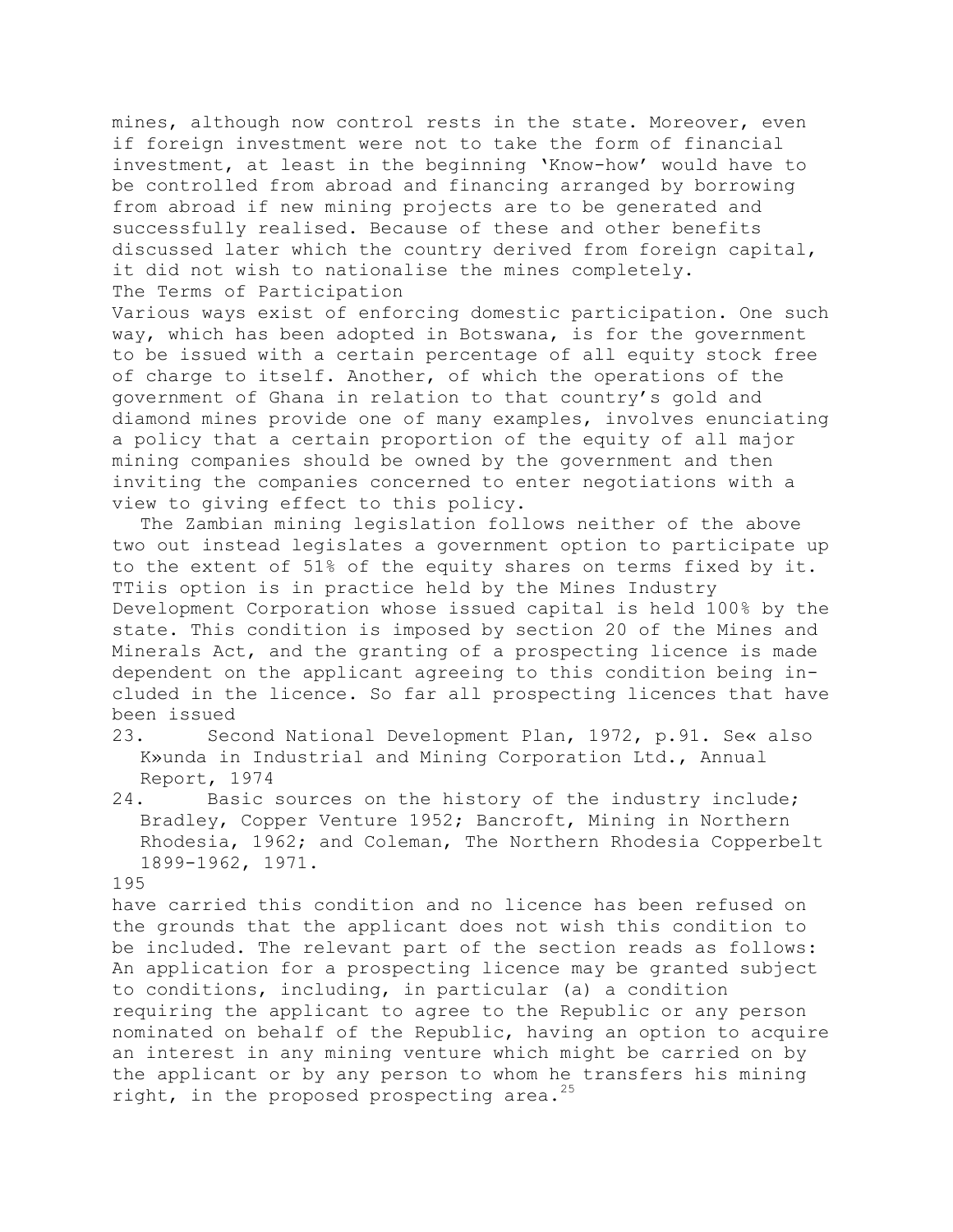### The Decision to Participate

The state does not have to participate, and has in fact refused participation in one case,  $2^{6}$  although the case in point is not a very good example of government's non-exercise of the option, since it was an existing mine and the mine was operating at a loss. It may also indicate that the state will not exercise its option in the case of projects of doubtful viability. It makes a decision whether to participate or not and the extent to which it will participate within limits of 51%. It may also ask another person to participate on its behalf. The procedure for the implementation of the policy where a condition as to participation has been included in a prospecting licence or carried over into an exploration licence is that, prior to applying for a mining licence, the holder of a prospecting licence or an exploration licence must notify the state and the holder of the option that he intends to apply for a mining licence and requires the holder to exercise his option.<sup>27</sup> An application for a mining licence may only be granted if the holder of the option exercises the option or informs the holder of the licence in writing that the option will not be exercised or

25. This is carried on in the exploration licence in s.31 (a) which provides that 'An application for an exploration licence may be rejected where the applicant is unable or unwilling to comply with any terms or conditions on which the relevant prospecting licence was granted and which are applicable to the granting of the exploration licence,' see Mines and Minerals Act, supra.

26. This is the case of Mkushi Copper Mines Ltd. 27. See s.46 (1) (b) of Mines and Minerals Act, {upra. 196

fails to act within six months of being required to exercise his option.<sup>28</sup> Should the option not be exercised at the time of the grant of the mining licence, it is not exercised thereafter except upon the invitation of the mining right holder. This stipulation appears in an annexure attached to prospecting licences. The provision is generally interpreted by miners and mining officials as meaning that once the government does not exercise its option at this time the mining right holder can operate without any fear of government participation as any such measure would be a breach of the prospecting licence. Any other interpretation would be contrary to the concept of vested rights, which, is an essential element in the encouragement of mining investment in that it would be eroded if negotiations relating to participation by government or its nominee were to take place after the issue of prospecting or exploration licences.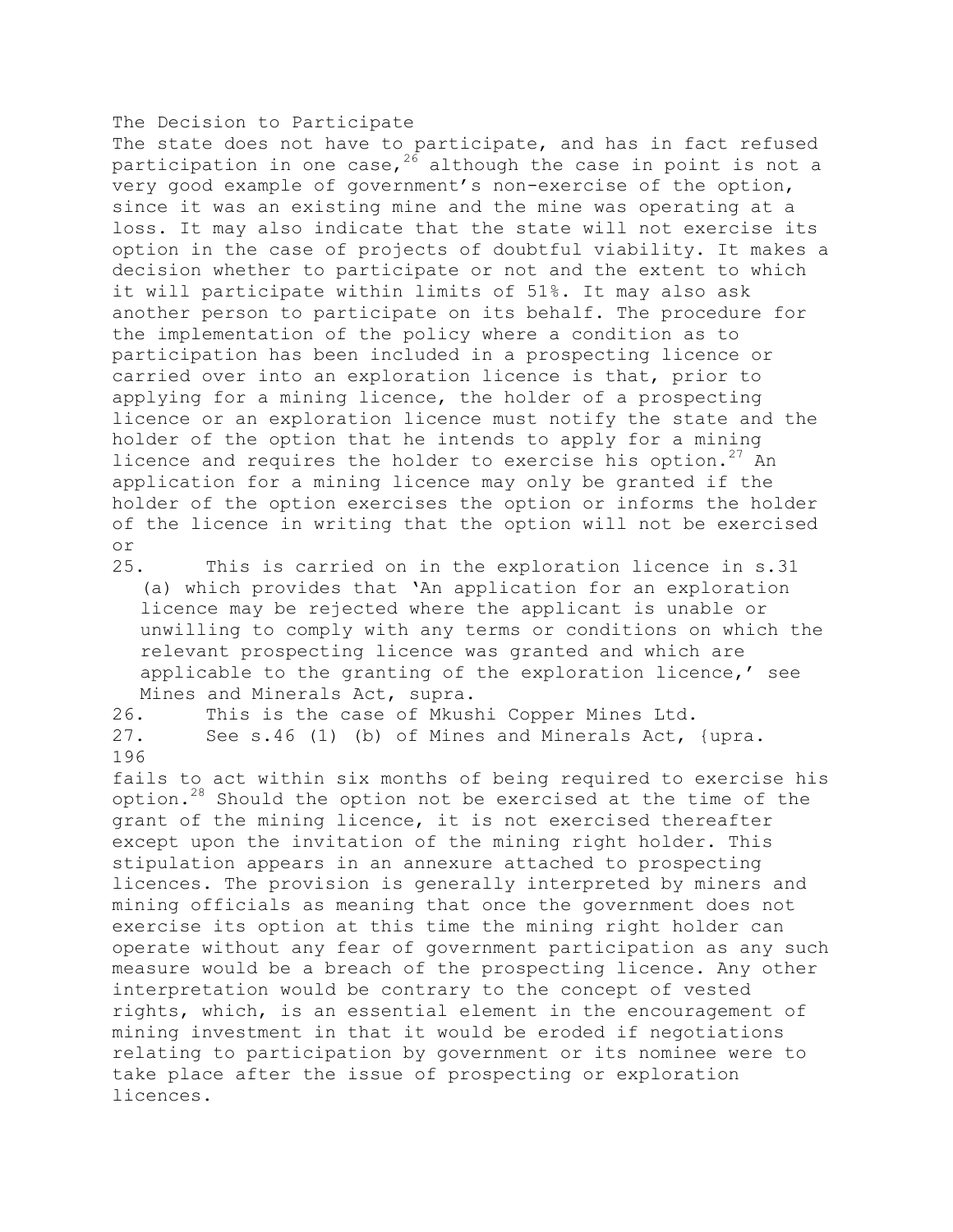## Government participation in prospecting

The state's policy at the moment is that as far as possible prospecting in all fields should be by the private sector and that prospecting by the government or a parastatal group should only be undertaken when there is no probability by the private sector.<sup>29</sup> This attempts to rule out the possibility of domestic participation in the earlier stages of mining activity. The stage at which the state decides to take an interest is regarded as a disincentive by many mining rights' holders, in that the high risk part of mining is left to private companies. In the initial stages of prospecting and exploration there is a relatively low capital requirement but a very high risk element. This gradually changes as a project matures until at the time of the exploitation of a mineral deposit there is a very high capital investment and the risk factor has been reduced to a minimum level. It also means in practice that domestic capital jumps on the bandwagon of the the winner but not on that of the losers in that if a firm spends K8,000 on finding minerals, it may then have to give 51% of its shares to the state; whereas if a firm loses K8,000 in trying to find minerals and finds none, the state will not be interested in its ventures and it will have to bear the loss alone.

28. Notification takes the form of a notice which states the percentage of the ordinary shares in the company to be acquired and signed on behalf of the government and sent by registered post to the registered office of the company. Notification is given where the option is held by any person on behalf of the Republic of that person and where it is held by the state to the Minister of Mines.

29. Government of the Republic of Zambia, Second National Development Plan, supra, p.91.

# 197

It is understandable that the state should insist on minimising the use of its funds in the high risk period as it would be difficult to justify in a E0Qr country, the expenditure of much-needed public revenue for what is to the public eye seemingly unproductive activities in the short-term except in exceptional circumstances where prospecting has virtually dried up which is not the case in Zambia.<sup>30</sup> Besides, if government participates at low levels without technical back-up, it is not very helpful. Also it is not exactly true to state that when the government does not participate in prospecting directly it contributes nothing. The government in fact contributes indirectly in several ways. When a company is prospecting although on the debit side it has risk and the amount of its investment, it has on the credit side, the mineral to be discovered, the infrastructral costs though limited,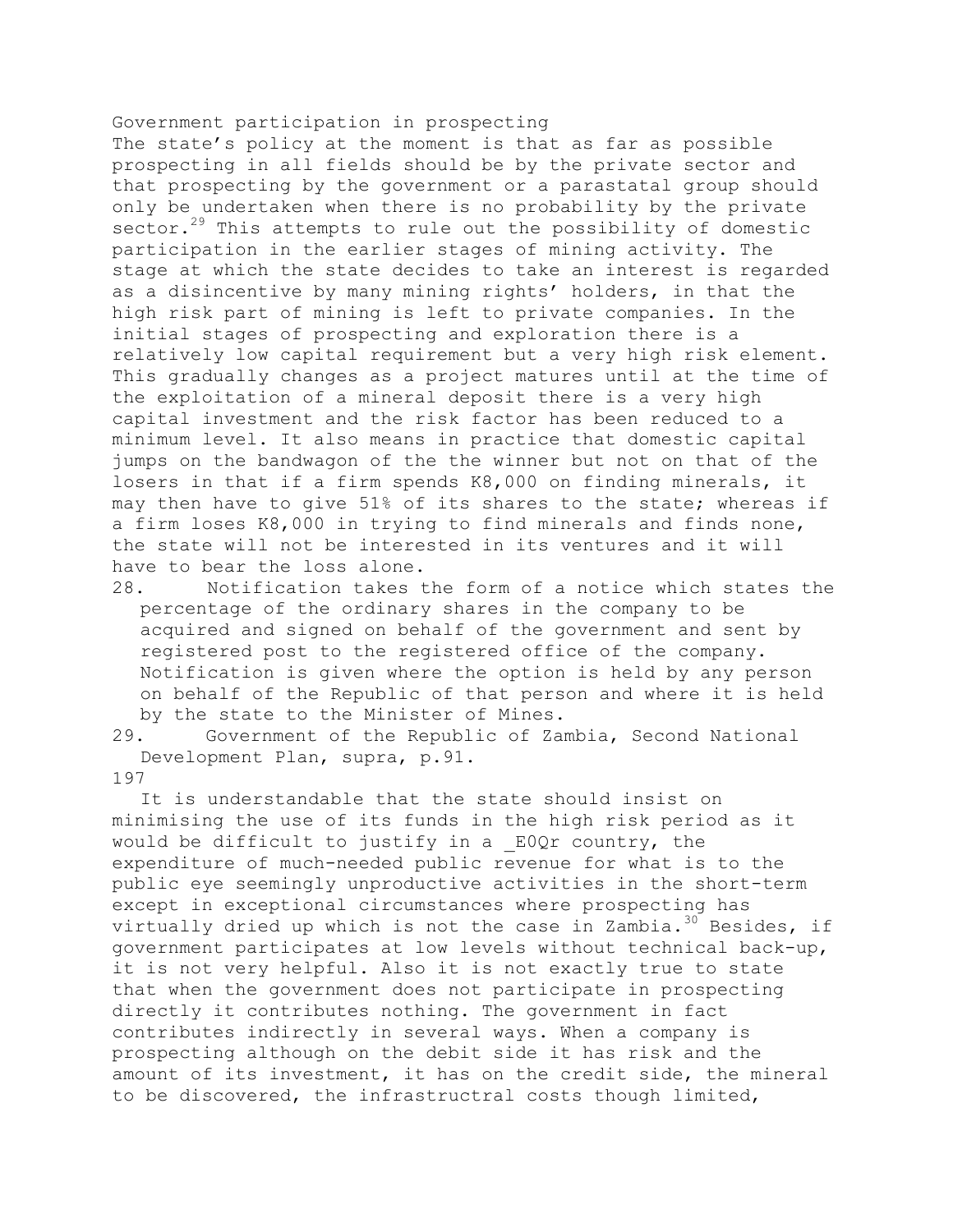general social and educational costs and it uses free of charge the basic geoscientific data compiled by the Geological Survey Department. The actual contribution of the government in respect of the last item alone can usually be as high as 10% of the expenditure incurred by the prospector in a normal prospecting programme. $31$  Nevertheless, perhaps there is a need to re-examine this policy in the light of better resource utilisation and the realisation that with the acquisition by government of the natural resources in its country, the long-term is now much more significant than the short-term goals. The development of a logical mineral policy and rational mineral resources management becomes increasingly significant. Since the cost of the shares can be either in cash or properties, the state could modify its policy by, for instance, building the infrastructure where it does not exist and use this to earn a proportionate equity share. One advantage would be that it would be spending money on non-risk factors which are also of some use to other spheres of the economy. The setting up of a mining investment fund should also be considered, whose aim should be the promotion and development of mineral exploration. The fund could be owned jointely by the government and private mining interests. Its funds could be lent to miners to finance mineral development on a loan basis at reasonable rates of interest, particularly for programmes of prospecting and exploration. Increasingly there should be a move by the state from 30. lor instance it is ex peeled that the production of copper will increase by 39.5 per cent from 645,300 metric tonnes in 1971 to 900,(XX) tonnes in 1976 which gives 6.K per cent average annual rate of growth for 1972-1976 as compared with 0.6 per cent for the 1969-1971 period. See Government of the Republic of Zambia, Second Motional Development Plan, 1972, p.91. 31. See Woakcs, Some Personal Notes on the Mining Industry in Zambia, 1972. 198 simply taking over existing properties to creating new instruments and tools for achieving mineral development. Indeed the state seems to have modified its policy in practice

to take account of the complaints by miners as may be evidenced by two recent participation agreements. Two new ventures have been formed before the stage of mining has been reached. Firstly, the Mokambo Development Company has been established as a joint venture between Mines Industrial Development Corporation and Geomin of Rumania.<sup>32</sup> The Company, incorporated in May 1974, is undertaking geological and mineral investigations into the Mokambo Copper Ore body situated near the Zambia-Zaire border.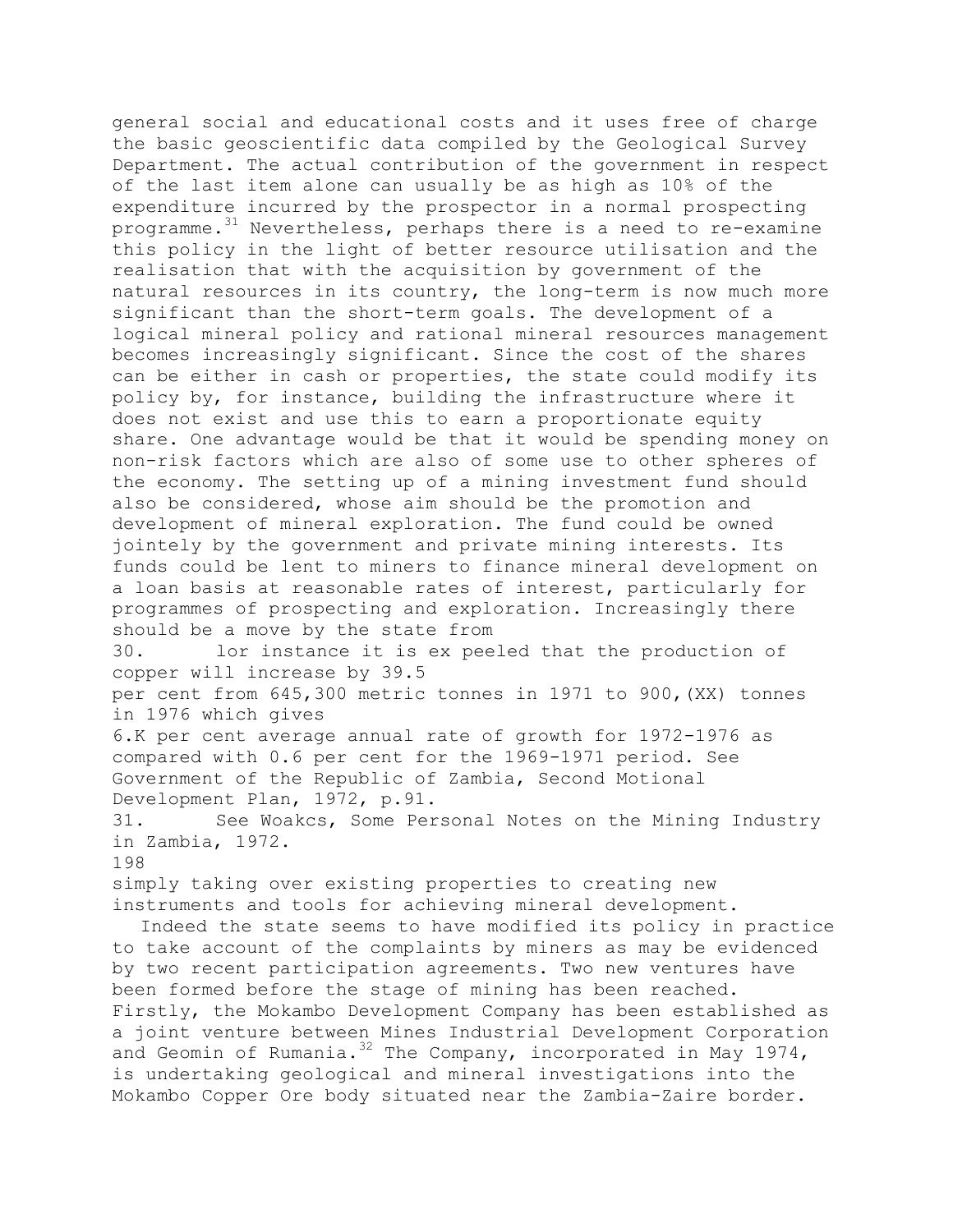Secondly, there is the Mines Development Corporation — Noranda Mines Limited of Canada.<sup>33</sup> The Company, incorporated on 29 July 1974, is undertaking mineral prospecting in five licence areas in Central Copperbelt and North-Western Provinces. Mines Industrial Development Corporation is also carrying out its own prospecting on a small scale through its prospecting wing, Mindex.

Payment for the government interest

Unless otherwise agreed to by the government and the holder of the mining right, the consideration for the interest for which the option is exercised is payable in cash to the holder (if shares are transferred by the holder) or to the company (if shares are issued by the company). In the first case the cash paid has to be a sum equal to such proportion for all expenditure reasonably incurred for prospecting, exploration, development and relevant evaluation, metallurgical test work, feasibility studies in or in relation to the prospecting area as well as a reasonable proportion of overhead and general administrative expenses in cases where the holder holds or had held, or his predecessors in title have held, mining rights for other areas in Zambia. The expenses have, however, to be those incurred by the holder of the mining right and his predecessors in title from the date of issue of the prospecting licence under the Act to the date of exercise of the option as may be equal to such interest (not exceeding 51 per cent thereof) as the state may decide to acquire in the mining company.<sup>34</sup> In the second case, the cash paid is ascertained by

32. Mines Industrial Development Corporation, Zambia Mining Year Book, 1974, p.ll.

33. Ibid.

34. See Annexure attached to prospecting licences. 199

reference to the following formula:  $X = y X Z/100 - z$  where  $X =$ the amount to be subscribed,  $y =$  the total of the said expenditure and z = the percentage interest nominated by the government. The expenditure must be reflected in annual accounts certified by a firm of independent accountants, acceptable to the government and the accounting year relating thereto shall be agreed upon by the holder of the mining right with the government, where upon the accounts are to be produced to the government within three months after the end of such an agreed year. However, it is important that the government pays for its shares in a fair form, if its action is not to frighten away other mining investors. On the basis of the formula above, the state agrees to pay for its share of prospecting and development, carried out in the whole of the original prospecting area in which the new mine is found, and to pay for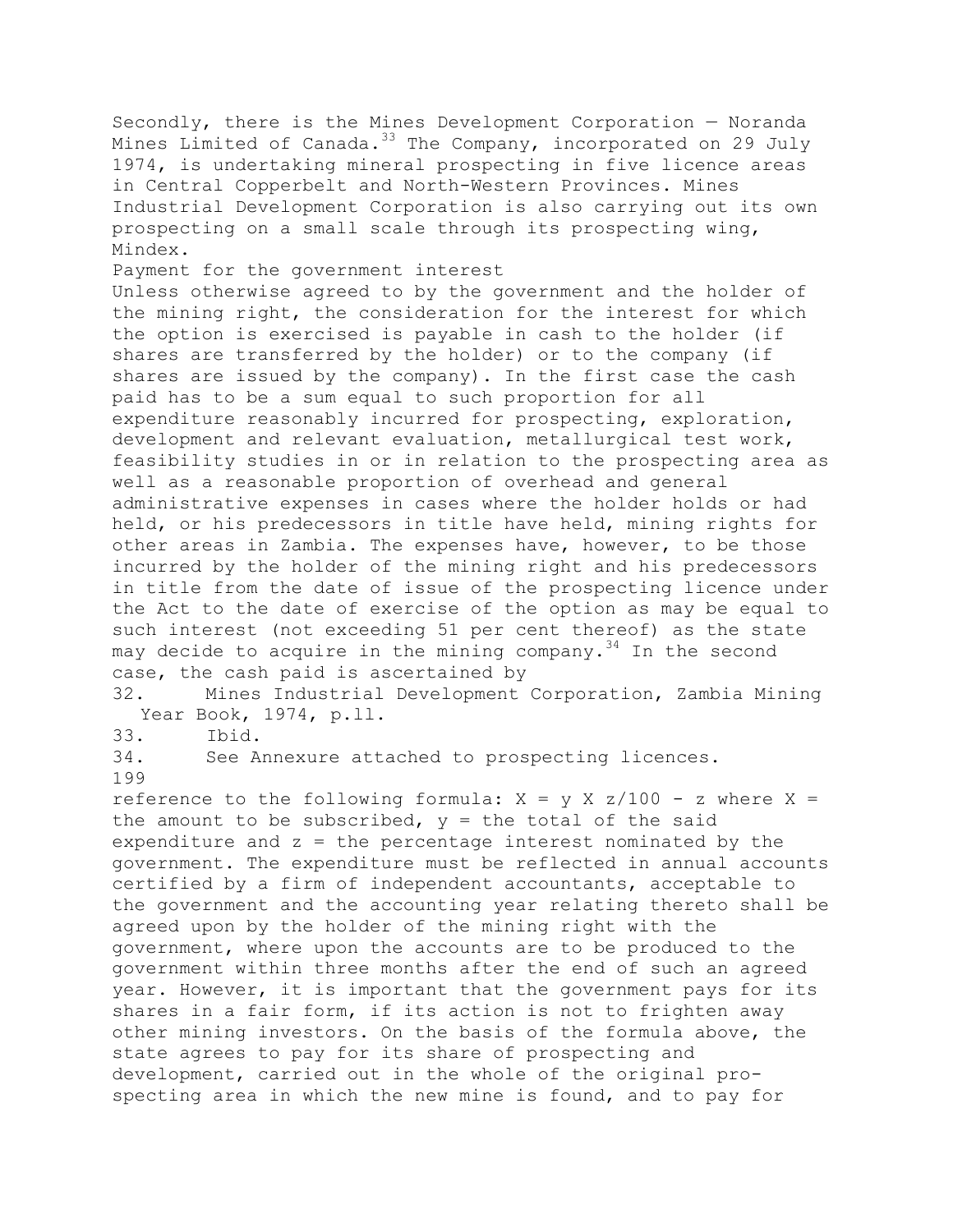mine construction expenditure on the same terms as other shareholders. Although, of course, for all the original prospector's outlay on prospecting, he ends up getting only half a mine instead of a whole mine. The only loss he incurs is the interest and reward for risk on the prospecting expenditure. In fact a problem has arisen at times with regard to exploration expenses. Where a company finds minerals, does the state on acquiring an interest pay exploration expenses for the whole licence or only for those expenses that can be said to be related to the mineral to be mined? Such was the case in the Lumwana licence area where there was a dispute as to whether the state was to pay for investigations of uranium when the mine in which it is to participate is going to be one of copper. The state refused to pay the exploration expenses for uranium. This problem may not easily arise with respect to prospecting because at that stage the mining right holder is investigating mineral occurrence generally, whereas at the exploration stage specific ore bodies are investigated. Such misunderstanding really arises out of the problem already discussed of the state's noninvolvement in the high-risk stages of mining. The government's decision concerning Lumwana was consistent with its declared policy. And the payment of exploration expenses by the state of minerals not being mined would be unjustified in that the state would be reimbursing the better off miners in so far as such a miner would have had some results for his expenses as it does not reimburse miners whose prospecting programmes produced no results. In so far as this practice is a disincentive to the attainment of an increased level of prospecting, the 200

cost to the prospector could be mitigated if a company wishing to utilise data could pay something and also by the establishment of a mining fund from where some of the money for prospecting might have been obtained at a reasonable rate of interest. Also, it must be realised that whatever the position, the company does in fact recover the money when it starts to mine for profit as the tax laws allow for such expenditure. Once payment of the government share in the expenses has been made according to the formula outlined, the government then requires the mining right holder to make available to it free of all encumbrances such number of the issued ordinary voting shares in the capital of the mining company being formed These shares represent the percentage of voting rights of the issued share capital of the company equal to the percentage of the interest in the mining company for which the option is exercised. A new mining company has to be formed with itself and the private investor as the sole shareholders in the new company.

There is usually no difficulty in valuing the shares to be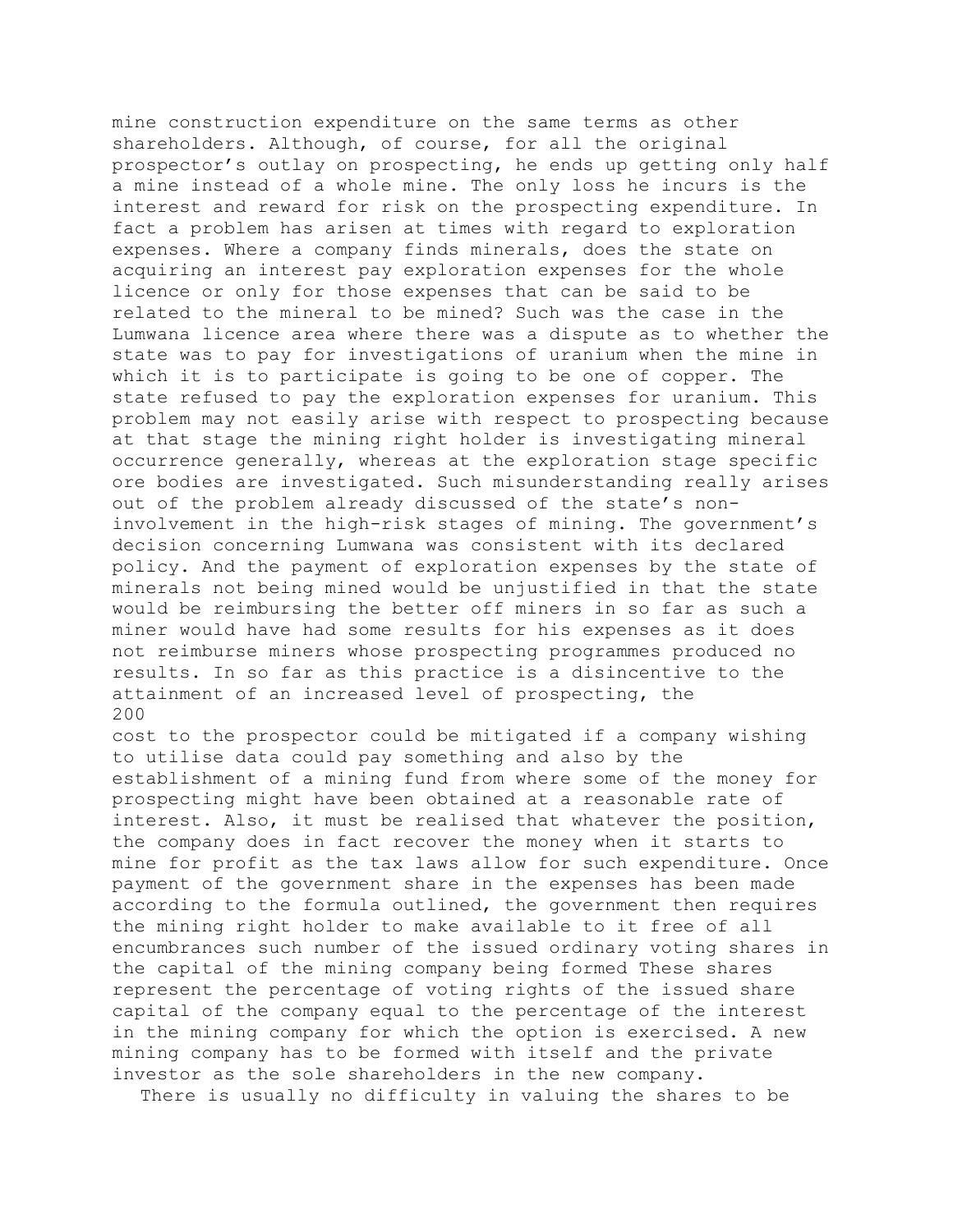acquired by the state. The value of the shares is usually taken to be the estimated value of the investment. There is no difficulty largely because the circumstances in this case are different from those prevailing in an on-going mining venture. In an on-going concern a government is usually mindful of the historical cost of the project and the write-offs that have been allowed, as was the case in 1969 when the state acquired a majority interest in the existing mines. A company running an existing mine will be mainly concerned with its current and future cash flow from a project, as was the case with the pre-1969 mining companies.  $35 \overline{1}$  In such cases the state tends to discount the reward due to the investor for originally finding a deposit and for taking the risks of bringing it into production. In doing so, it is usually influenced by high levels of past profits earned by the project.

Participating in new mining projects is a different matter. In this situation the participation required by the state is in a sense part of the price a company is paying for its mining right. It is directly analogous

In the negotiations leading to the settlement over the 1969 Nationalisation there were differences of opinion as to how much compensation; see Martin, Minding Their Own Business, Zambia's Struggle Against Western Control, 1972, p. 176. 201

to a tax on distributable profits. To the mining right holder the financial aspect of participation is more or less just a form of taxation.<sup>36</sup> The investor is interested in his next return on the money he puts into a project. When he does, his calculations before making his investment decision or before determining whether to continue with a project, he estimates the profit he will make, and then deducts the various taxes he has to pay, thus arriving at his after-tax profit. If there is participation by the state, he must then also deduct the dividend he has to pay to the state as shareholders. This gives him his true net profit, though of course he has also to allow for the fact that the government contributes to expenditure on investment once the state has decided to participate. Objectives of the State and the Reaction of Mining Rights' Holders

The country aims to derive from this policy the well-known advantages of local equity participation in foreign ventures in developing countries as cited by several writers on foreign investment.<sup>37</sup>

Obejelives of the state

Government participation reduces deeply ingrained suspicions of foreign economic domination. This is particularly important in mining operations because usually their size is large in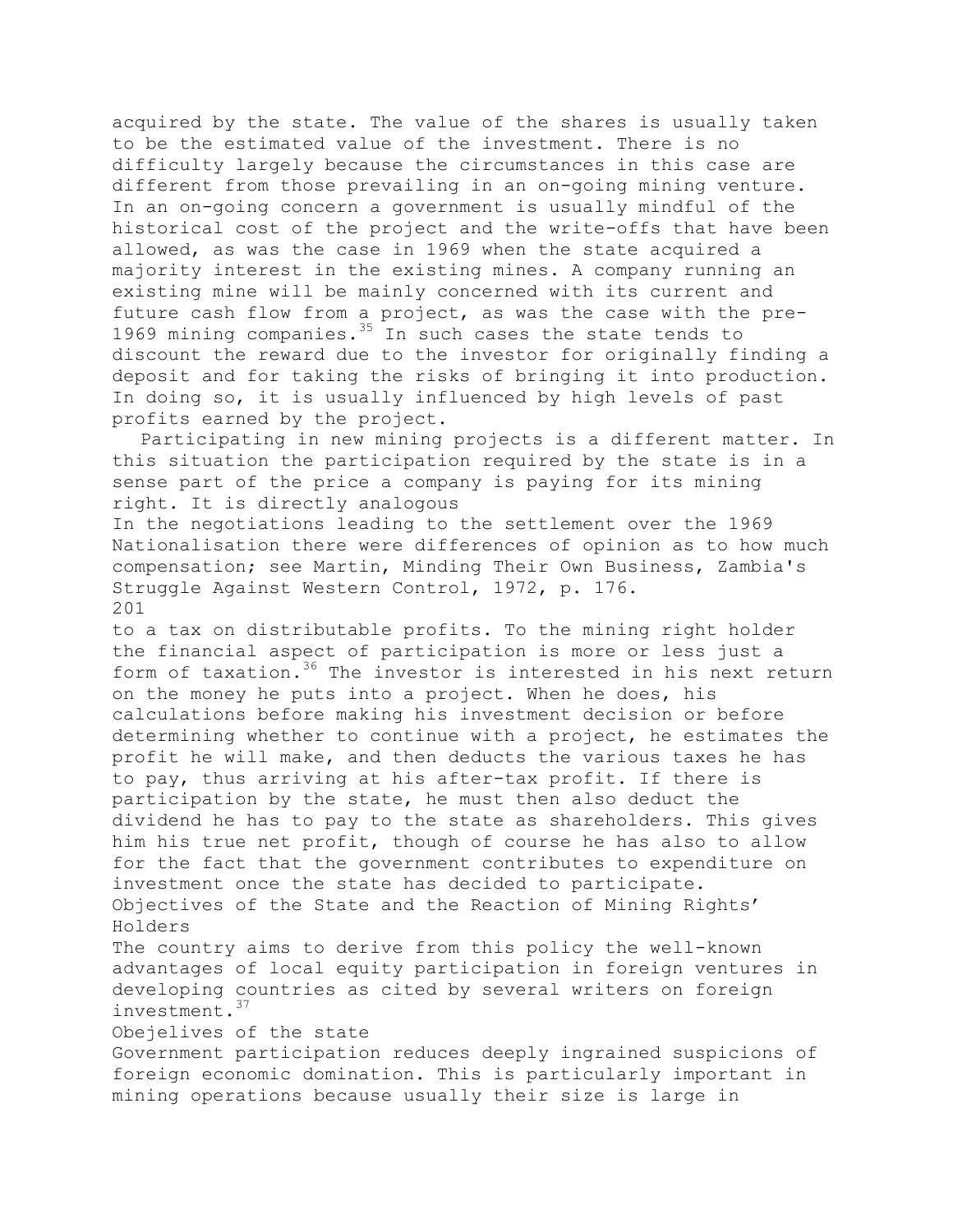comparison with other industries. Whether such suspicions are justified in a particular case or not, they have been recognised to be a real and an important aspect of that national sensitiveness which characterises many emancipated peoples who were formerly held in a state of political and economic dependency. It stimulates the engagement of responsible local capital in productive enterprises where the option is exercised in favour of a private local

36. The joint company will pay mineral tax 51% of the pretax profits in the case of a copper mine  $-$  and company tax  $$ currently 45 per cent of the balance of the pre-tax profits  $$ though neither tax is payable until all the pre-production costs have been offset i.e. all capital expenditure is immediately deductable. See Nchanga Consolidated Copper Mines Ltd., Annual Report, 1974, p.9.

37. Friedman and Beguin, Joint international Business Ventures in Developing Countries, 1971, p.2. 202

company.<sup>38</sup> It may even help to develop a nucleus of experienced managerial personnel in the public and private sectors in proportion to the participation of public authorities and private capital in joint ventures, in that local labour becomes directly involved in the industry through the equity participation.<sup>39</sup> This in fact has been the result in the other spheres of the economy where the state has participated. These companies have made the deliberate choice of hiring local talent, which has paid off in the sense that several former employees of the state- owned companies have gone into business for themselves, providing an indirect benefit to the economy. In addition to the skills which the inhabitants of the country acquire from employment in these enterprises, equity participation is also simply a mechanism for the transfer of technology from the developed countries. However, the overriding consideration for this policy is control of mining activities so that they operate within the overall economic and social policy of the country. There are many areas of conflict between the state and the mining rights' holders in their mining operations; one was the rate of development in the 1960s, when the mining rights' holders were keeping the minerals in the ground while the state was concerned to increase the speed of extraction. Another major area of conflict which has often emerged is the use to which investible resources should be put. In the past, for instance, the miners have wanted the reinvestible profits confined to mining activities whereas the states wanted them applied to other spheres of the economy. There is also the problem of how much of the profits should be reinvested at all.

Sometimes the conflicts arise because of a conflict of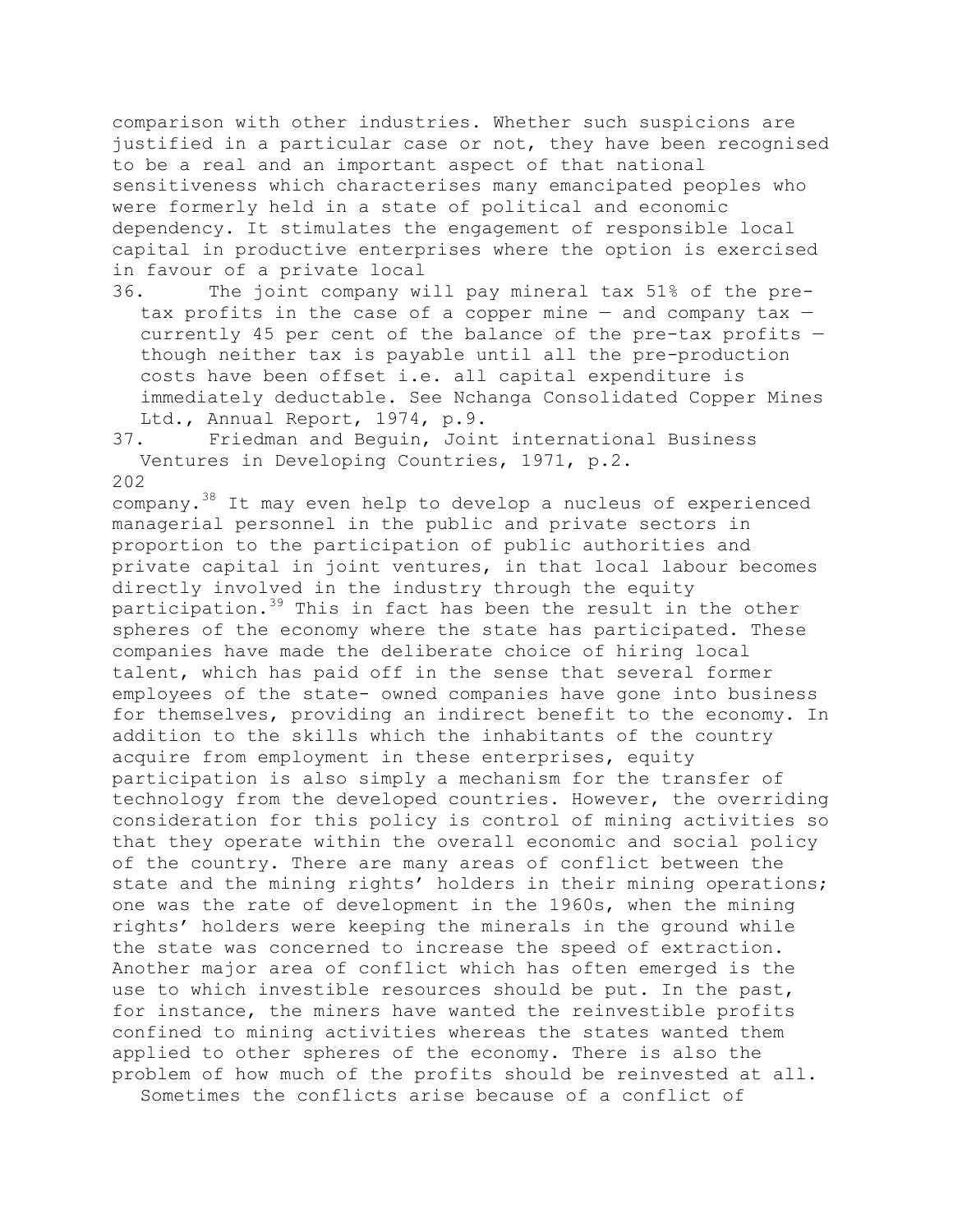interest between the state and the mining companies. A case in point arose over the use of formed coke in processing lead and zinc at Broken Hill mine. The government, mindful of its obligations to the international community in relation to sanctions against the Rhodesian regime, proposed that Waelz Kilns should be constructed to produce 'coke' locally which should be used in the reprocessing of slag. This, it was anticipated could prolong the life of Broken Hill mine by eight years, since the reserves were diminishing. The process cost approximately K70 to produce a ton of coke, whereas the cost of importing a ton of coke from the Rhodesia 38. Ibid.

39. Nwogugu, The Legal Problems of Foreign Investment in Developing Countries. 1965, p.12.

203

Wankie coal mines was about K27 per ton. Anglo-American Corporation Ltd., favoured leaving the Wankie market still open. In the first place they argued that it was cheaper to do so, but at the same time one must remember that the Anglo-American Corporation Ltd., owned equity interests in the Wankie Collieries.

There are conflicts about sources of equipment and other resources. The state, mindful of its duty to develop the country would prefer local sources even if it means a small sacrifice in performance whereas the mining rights' holders tend to insist on the best and cheapest sources of supply. This was the problem over the development and the exploration of Zambia's coal resources for use in the mining industry. Although the problem was partly also due to the fact that the coal is not as good in quality as the Wankie coal.

Thus, in theory participation of domestic capital in foreign enterprises is acknowledged to have positive advantages in the possibility of fair policy decision of the enterprise in that government directors sitting on the board are in a better position to scrutinise the activities of the business and to deduce its intentions correctly than would be an external group of officials to whom the miners might otherwise have to report in its absence. Further, the state has financial interests also by way of participation. Its equity participation in the existing mines has proved to have overall benefits in the area of profits in that it has effectively increased government revenues from mining activities.<sup>40</sup> It has also reduced the concern that any immediate benefit to the balance of payments arising from the inflow of foreign capital would be more than offset in the long run by the onflow of dividends. The burden of dividends transfers and repatriation of foreign capital is thereby reduced, while still achieving the gains in acquisition of techniques and management skills, as well as in industrial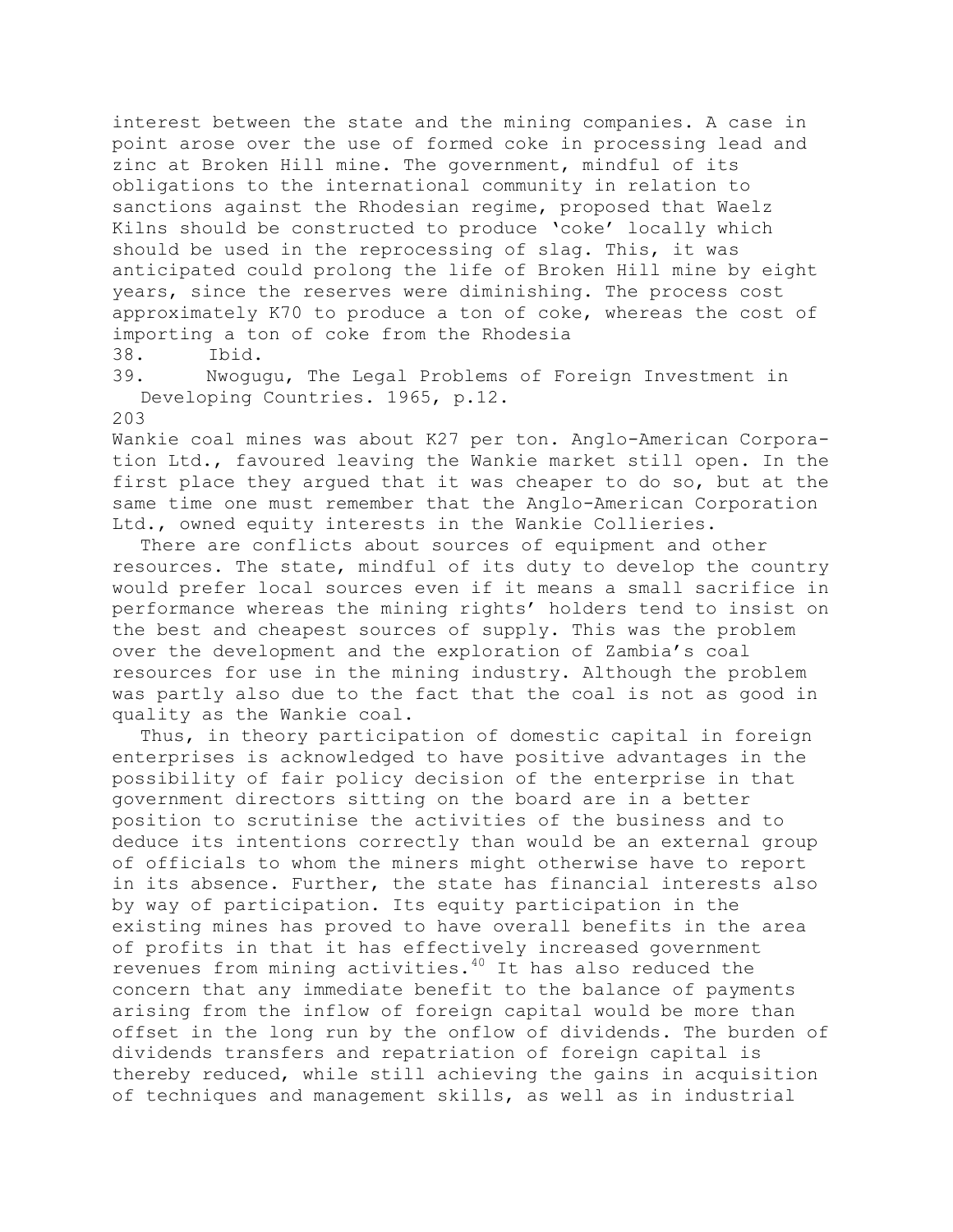activity, that a sole venture would have provided. State participation has also given the state an opportunity to control the extent to which companies allow their parent bodies to profit from their relationship with their subsidiaries. This in certain circumstances is important particularly with regard to the fact that most of the mining companies operating in Zambia are worldwide. It has been established that multinational corporations develop a planned and global In 1974 quite apart from its tax receipts a dividend of K43.2 million was decided<sup>1</sup> · by the holding Company to the state. See Zambia Industrial and Mining Corporation Ltd. Directors Report, 1974. 204 strategy in their foreign operations and that sometimes through transfer of products within a vertically integrated company, the prices which are used for these transfers are often a major avenue for a subsidiary to receive or transmit financial resources to another subsidiary or to the head office. Participation affords the government directors an opportunity to scrutinise purchasing and marketing arrangements, the fees for provision of technical and consultancy services and investment of surplus funds all of which can be used by companies to make hidden or disguised profits outside the host country. Reaction of miners to government participation There has been a change in attitude from ten years ago so much that now there is no doubt that the great majority of mining rights' holders within the country welcome and are prepared to undertake joint ventures with the government,  $41$  in mine development and exploration although given a choice they would prefer minority rather than majority participation. So far there has not been any case in which mining capital has had to withdraw because of the government's insistence on acquiring equity in a new mining venture and there are no mines that have been discovered but are not in production because of this policy. In some cases the mining right holders consider that there is an absolute business advantage in the association of the state with their enterprise. They may be short of capital, as in the case of Mjcushi Copper Mines, which several times invited government to take an interest in it, as a solution to its liquidity problems.<sup>42</sup> Also, the country presents certain political and economic risks, such as nationalisation, devaluation, foreign exchange blockage, depreciating currency and excessive taxation and so some mining right 41. Mr. Oppenheimer has recently given lome indication of

the thinking of hi« group. In the course of hu Statement to Shareholders at the 1974 Annual Oeneral Meeting he said: 'No government like\* it\* basic industries to be entirely foreign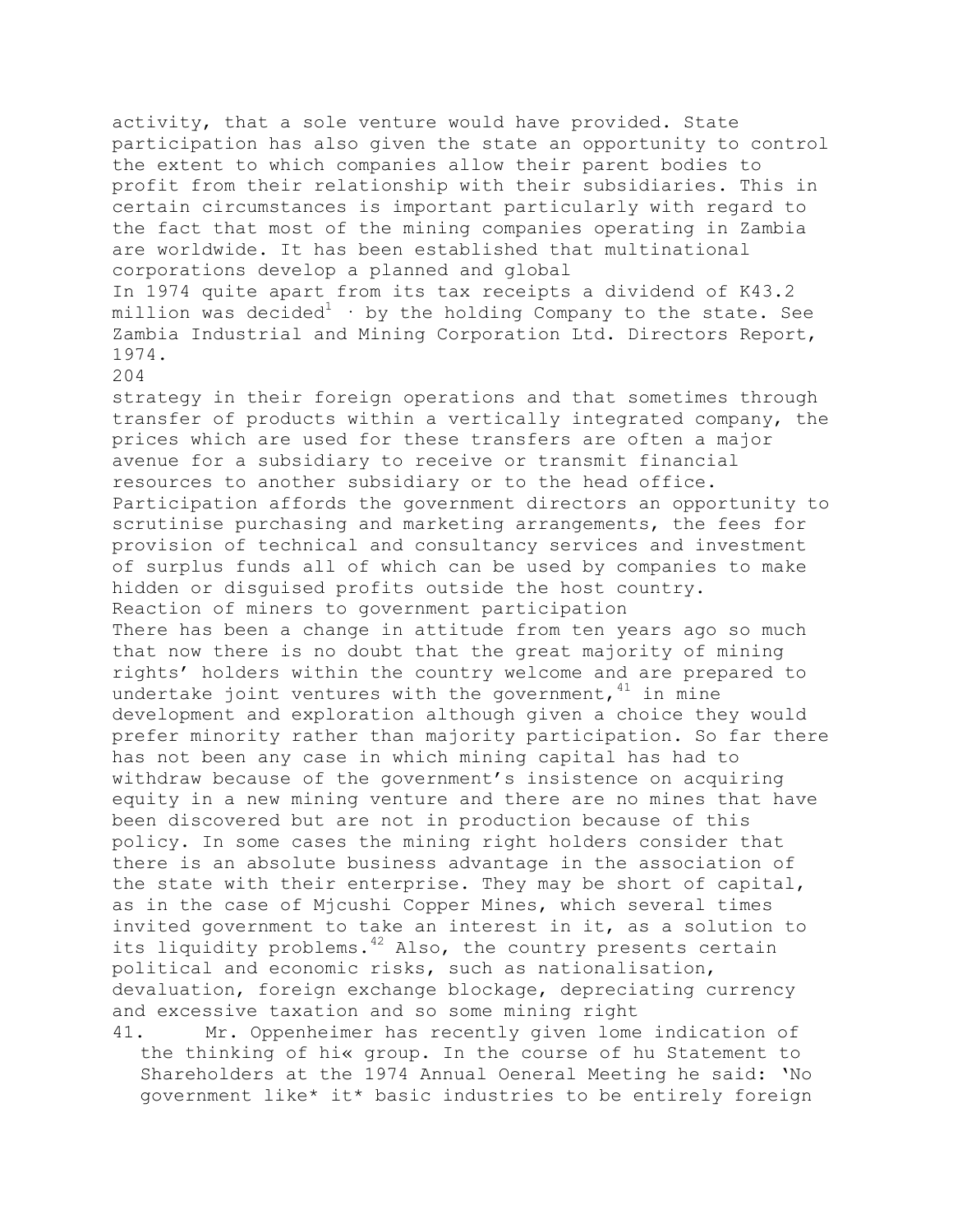owned and yet in many developing countries individual members of the public either do not have the resources to invest in industry or, for ideological reasons are prevented from doing to. The only alternative in such cases to full foreign ownership is for government to take a direct interest. In these circumstances we wittingly IT a partnership between the government as owners of the mineral rights and private companies that can provide the necessary financial resources

and technical know how'. 42. MfrTf\*<sup>1\*</sup> Mine has \*\*\*\*\*\* doted. See Mining Mirror, 3 October,

# 1975, p.7.

### 203

holders are often willing to accept domestic participation in order to reduce the financial risk involved in mining investment. Their reaction to risk is to ask themselves whether the company is able to absorb a possible loss before proceeding and then inquire into the possibilities of diminishing its exposure to risk. This was partly the reason why Anglo- American Corporation Ltd., and Roan Selection Trust Ltd., in the early 1960s invited the state to take minority interest in their mining activities. Financially, they could have gone on without difficulty on their own.

More recently this attitude is particularly noticeable in the new companies; the larger the capacity for investment in relation to the amount of the pre-discovery investment, the better able the company is to absorb a possible loss. It must be realised that new mines are expensive to bring into production. For instance, any investment in exploration must be backed by a determination to follow up by further investments of everincreasing amounts, the indications proved by initial prospecting efforts. An example of this is that an aerial geographical survey generally requires an additional expenditure of the order of ten times its costs, on follow-up checking of indications provided by the survey. Thus, an investment of K1 million on a large aerial survey will require an investment of an additional K10 million for follow-up on the ground and unless these follow-up works are carried out, the purpose of conducting the survey is negated. The following-up will in turn lead to the development of one or more mines involving the expenditure of millions of Kwacha. One way of reducing the impact of risk is by reducing the amount of capital investment. From this point of view, the availability of government or any other local currency loans is a very important incentive, in that it minimises the amount of equity capital committed by the mining company and therefore reduces the impact of risk. There is a good example in the case of Lumwana prospecting area which is supposed to come into production in two to three years time. The prospecting was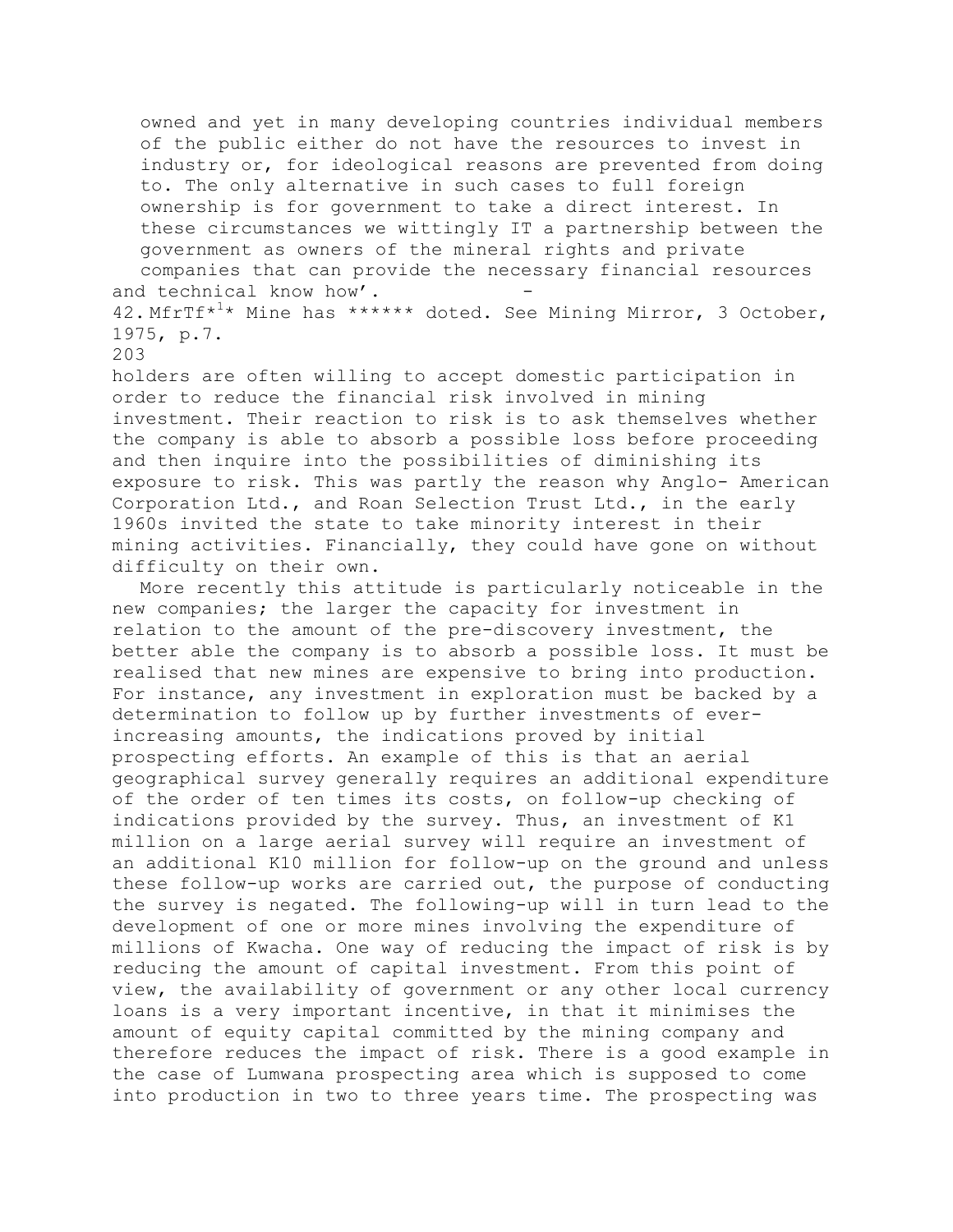done jointly by Anglo-American Corporation and Amax, the prospecting wing of Roan Selection Trust Ltd. When they reached the stage of exploration, the two companies indicated that they would not go on unless the state joined them. Although it contains one of the largest ore bodies, Lumwana has very low copper content but the state has decided to join the companies. Anglo-American Corporation Ltd., seems to be 206

coming to nearly the same position over the recently discovered nickel deposits in its Munali prospecting area. The Company seems to be particularly worried over infrastructural costs. Other positive benefits derived from such associations by the mining companies are that local voting control causes the state to feel a greater sense of responsibility for the success of the enterprise. For some it provides ready access to know-how, manpower, and knowledge of the geology of the country. The government, through its geological survey department, has the most complete information about the geology of the country. Writers on foreign investment recognise that a joint enterprise provides a bulwark against government interference or greater government participation,  $43$  in that the state will be more reluctant to impose profit restrictions, import controls, or even expropriation in most cases sufficiently satisfies nationalistic aspirations to forestall any need for greater participation by the government itself by deflecting harmful emotional charges which the foreign venture may attract when it is big, successful and still completely foreign. Better still state participation provides a helpful liaison with local government authorities and financial institutions mainly because the local directors are able to influence government action by private negotiations with government officials and politicians. This is especially true in a small country such as Zambia, where the limited population means that the individuals sharing power will often have much of their life experience in common. It is true that the foreign officials can do the same but it is also equally true that the function is better performed by local patners mainly because they know the local situation better. In any case it is obvious that reports about the companies in which the state has participation will be given more credence if they are made by government officials than when they are made by the foreign company's men. It appears also that since the state began taking equity participation in the mining companies, greater local interest has been generated in their operations. The companies themselves have also become more interested in local programmes such as education, sport and the like. Friedmann suggests that there is an important managerial advantage of a relatively intangible kind which could result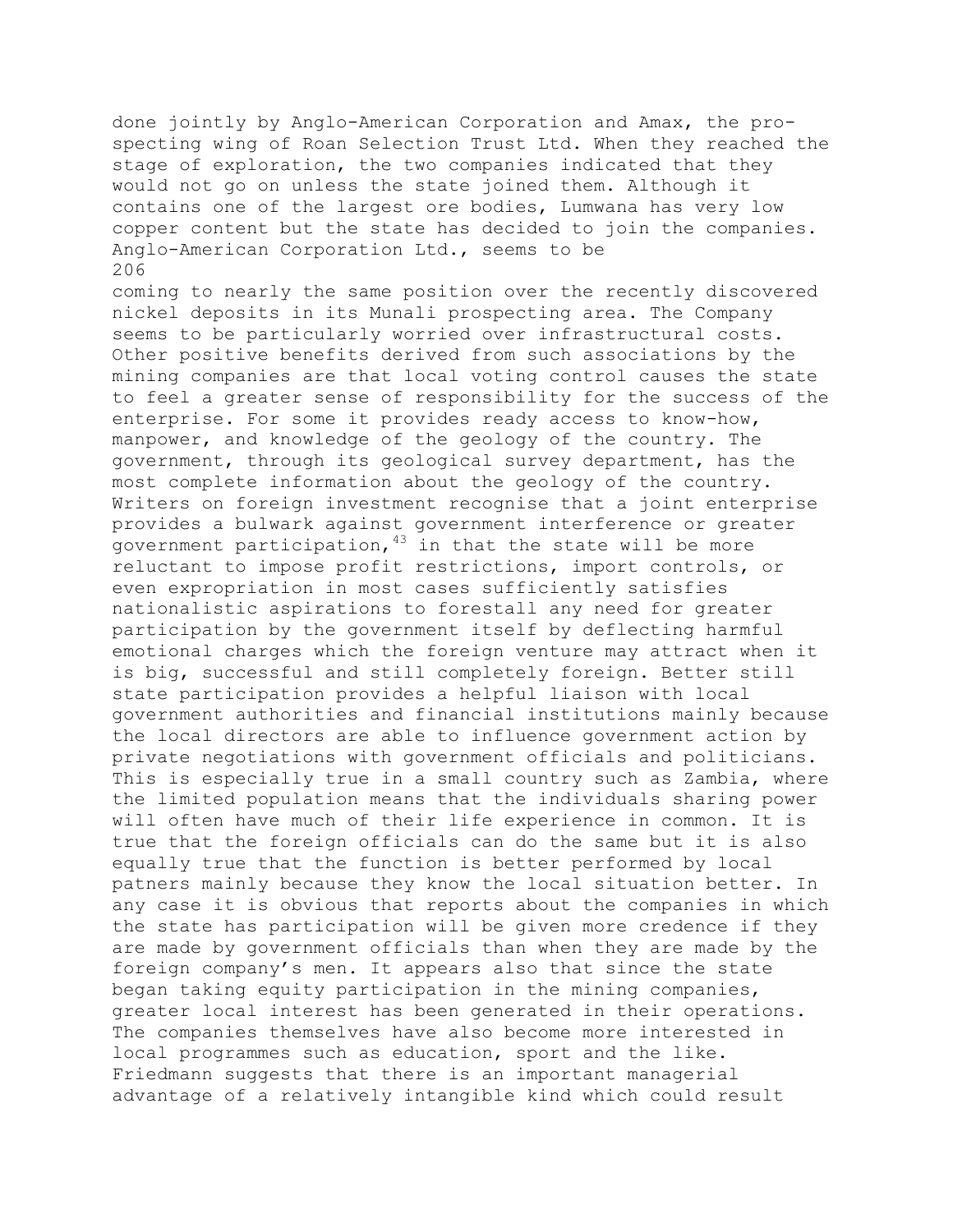from this. He suggests that it has a favourable effect on the 43. Friedmann and Reguin, supra, p.385. 207 morale of the local employees, since it is a major step in the process of localisation by which a foreign investment assumes a local character and status. When this is achieved, it makes it easier for the local employee to integrate his loyalties, with a consequent reduction in tension and improved work performance. $44$ Participation as a disincentive to investment Some international mining companies dislike the requirement of participation and try to avoid areas in which it is an established policy. To this extent it is a disincentive to investment. It has been cited as the reason why for instance low grade minerals of porphyries are being mined in the United States while exceptionally fine deposits of the same mineral are being neglected in Chile and Peru. $45$  Several reasons have been suggested by writers on foreign investment for the companies' dislike of such requirements. Friedmann suggests that local participation can seriously inhibit an internationally integrated company in its operations. What might otherwise be complete freedom to fix transfer prices, marketing areas, and so forth, may be substantially circumscribed in the case of a joint venture with local equity participation. And that to some, political and psychological conditions militate against joint ventures. The reason for this is that when difficult and unstable conditions prevail in a country, the association of a foreign investor with local interest may increase the precariousness of the situation.<sup>46</sup> Yet perhaps the most widespread discouraging factor to a foreign investor is what has been widely acknowledged to exist — the disparity of outlook between the foreign investor and the local partners. In the business activities of developed countries, there is a certain community not only of tradition but also of scientific, technical and legal standards, and there has also been more experience with responsible investment practices and legal supervision. $47$  In a country like Zambia, this stage has not yet been reached. Power and wealth are concentrated in relatively few hands, and are not matched by a corresponding sense of responsibility. For instance, 44. Ibid. 45. Carman, 'Notes on Impediment! to Mining Investment! in the Developing World,\* (1975), 14 Bagmnda Paper. 46. Friedmann and Begum, supra, p.388. 47. Ibid. 208 the partner from an industrialised country, usually a large corporation with world-wide experience, generally takes a long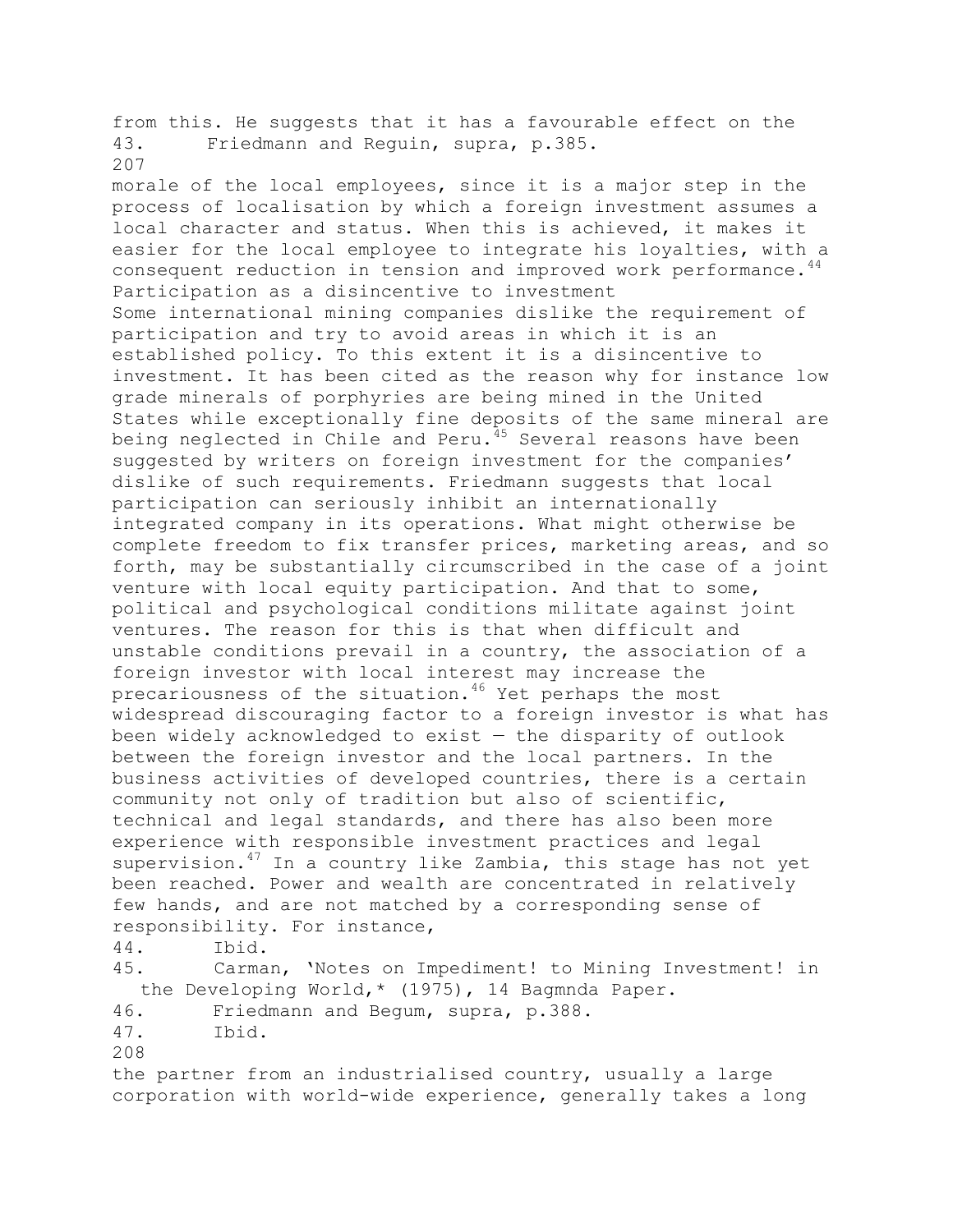term view of profits, placing the development of the enterprise before quick dividends.

Some of the investors, it is stated, resent direct participation by the government or a government-owned corporation in a capital importing country.  $48$  This is particularly so in American mining circles where it is felt that there is something inherently unsuitable about mixed governmentprivate enterprises, since the government 'wears two hats'  $-$  as regulator and partner. Others fear government partnerships because they feel they would be subjecting themselves to the dangers of frequent changes in government policy. But it cannot be denied that in a country like Zambia the only alternative to initial participation by government is no local participation at all. There simply is nobody big enough to form a mining concern.

Some writers have suggested that the policy of requiring domestic participation in foreign ventures is somewhat inconsistent with a declared policy of attracting maximum foreign investment. The government option, when exercised, utilises local capital that could have financed alternative development and thus would have enhanced the development of other sectors of the economy.<sup>49</sup> It has further been arqued that the inconsistency between the two sets of motives stands out sharply when it is realised that through government participation outside investors may be forced to divest themselves of their equity to make room for local interests, resulting in true disinvestment, with the foreign investor repar- triating part of the capital he would otherwise have used. If this happened it would be unfortunate because this is capital which would already have been attracted into the country. However, it is unlikely to happen in Zambia because section 20 of the Mines and Minerals Act ensures that prospecting licences, the very first mining rights, are granted to discovered. It must also be realised, as has been demonstrated by the example of Lumwana and Mokambo licence areas, that the reverse is equally possible — that is that lack of government participation may discourage some investors who do not want to take a greater risk in 48. 49. Ibid. Nwogugu, supra, p. 13. 209 searching for minerals and would prefer to share their risks with the state. Besides the arguments also make a basic assumption that all mining companies that start or wish to start a mining venture have adequate financial resources to engage in

such a venture. Mining being an expensive and risky business,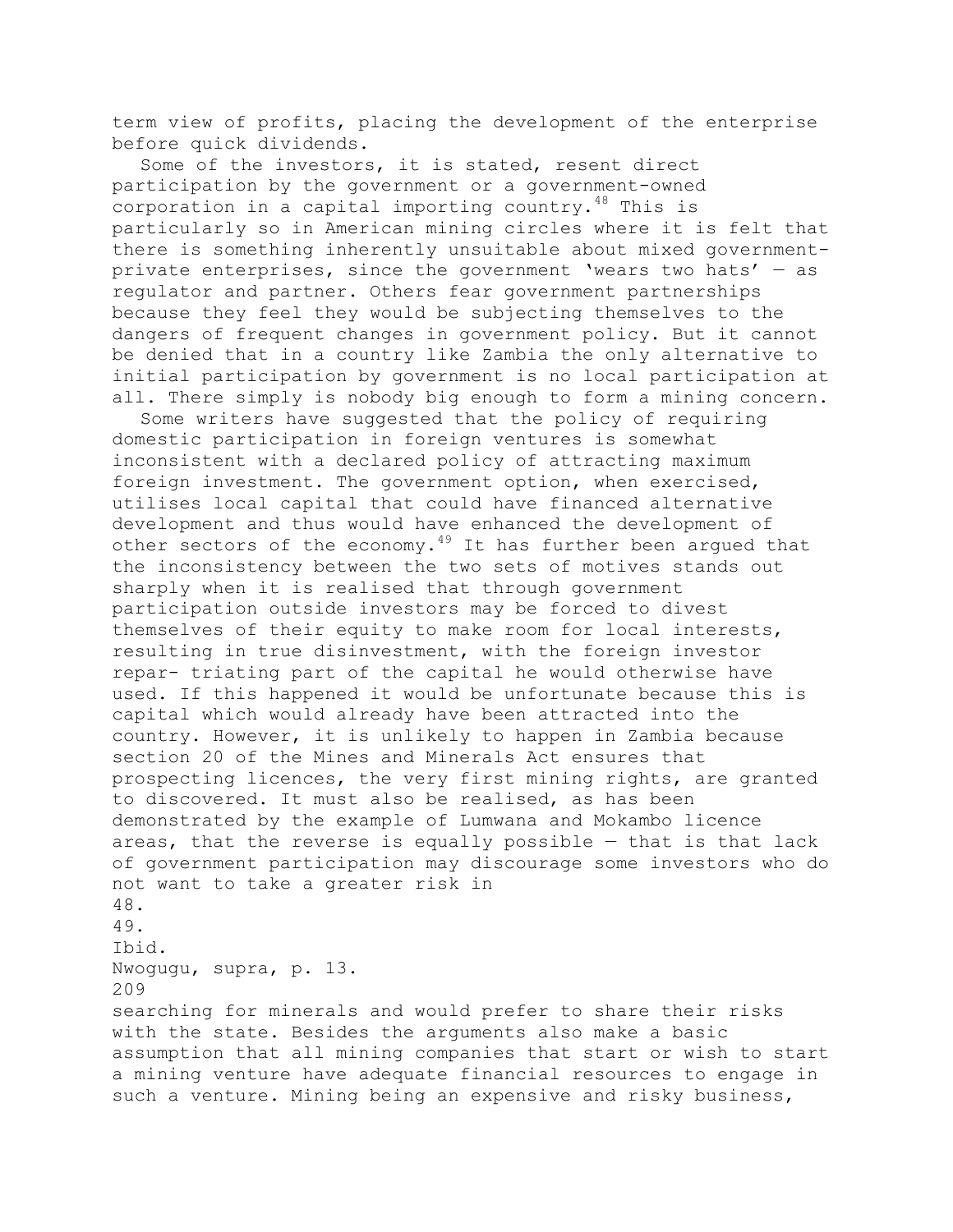this is not always so. It is not necessary to go further than Mkushi Mine which closed after the government had refused its invitation to take equity participation to prove that not all mining companies have enough money to complete their venture. Even when they do have the money, they may not be willing to use it because of the size of the risk its use entails without government participation. As observed earlier in the Lumwana licence area for instance, the companies have indicated that they might not have gone ahead without government equity participation. More recently, Anglo-American Corporation Ltd., has invited government participation in respect of its Munali nickel prospect and has indicated that it might not go on if this is not forthcoming.

It has been suggested that since the government in the event of it deciding to participate would have to get its money from some other source, it is open to question precisely what the state receives for the percentage of the development costs that it subscribes and that since the funds would readily have been provided by others, the state money would not be optimally allocated. $50$  It is submitted that where the government indemnifies the company to the total amount spent on prospecting and exploration, it still gains. In the first instance, it cuts out the risk part and anyway the recoverable value of the mineral discovered will always be far in excess of the prospecting and exploration expenses. In that sense the money is optimally allocated. And as already stated, money is not readily available once a deposit has been found.

Nowadays, the disincentive impact of government participation is minimal since direct government participation in mining ventures has spread both among developed<sup>51</sup> and developing mining countries, so that its disincentive impact can no longer be as serious as when its practice

30. Bostock and Harvey, supra, p.203.

51. Britain is now for instance insisting on participation before issuing any prospecting licences. See the Guardian, 28 May, 1976, p.l. Canada has government participation, see Drolet, Mining Legislation and Responsible Authorities, paper presented at International Symposium of technical Research in Mineralogy and Management of Mineral Patrimony. Orleans-Lasource, 197S, p. 11.

#### 210

was limited. This means that there are less and less alternatives available. In fact among developing countries recent demands for a new international economic order have led to an ever increasing number of governments, in these countries, demanding participation in the mining sector of their economies. In fact the disincentive impact is definitely not placed very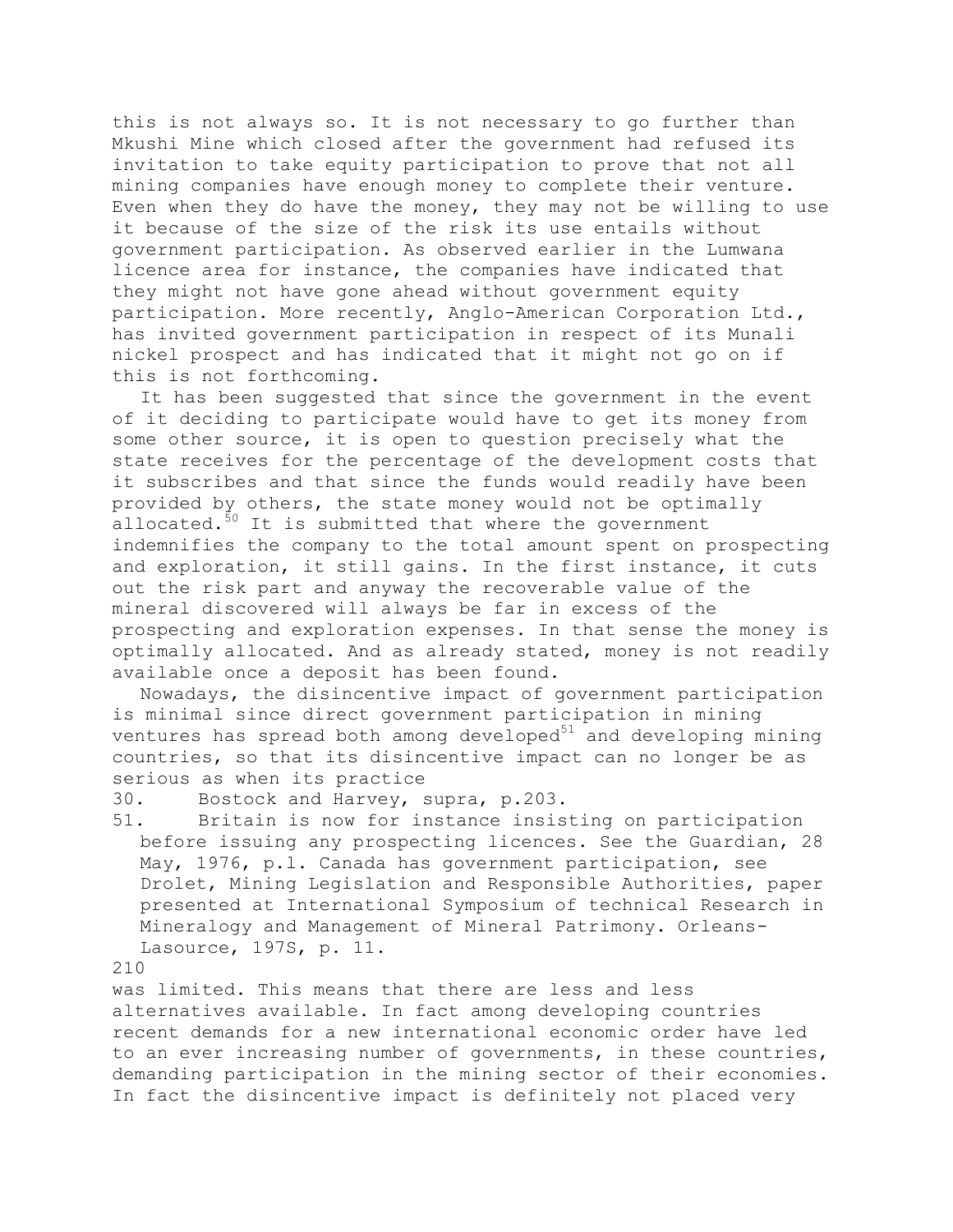high on the list of disincentives by most mining rights' holders currently operating in the country. Several others are considered as more discouraging — such as the threat of outright nationalisation at undefined compensation levels, the political environment, which may threaten the validity of contracts or result in the imposition of onerous controls, cost of services, legal complexities which make it difficult to know what the law is, foreign exchange restrictions, taxation and the sheer magnitude of the investment required where the mine to be brought into production is on a large scale.

It may be questioned whether it is wise at all to have any measure which has the least prospect of discouraging any amount of much needed capital. In the final analysis the answer becomes a question of balancing two evils. Thus, the cost of discouraging some mining investment, a government may argue, may not be too high a price to pay for the control of the mining industry, the direct participation in profits which results, and the consequent reaction in the outflow of profits. Similarly it is important for Zambia to attract mining investment as it is for her to regulate the repatriation of profits which considerably reduce the investment resources in the country and limit its positive effects within the country which could well be greater than the amount of investment discouraged.<sup>52</sup> The key to the government policy should be fair play with

52. The Organisation of African Unity Conference of Head] of State at iti 1973

meeting recognised this problem and resolved among other things to: (a) defend vigorously, continually and jointly the African countries' inalienable sovereign rights and take concrete measures to recúlate the repatriation of profits which considerably reduce the investment resources of African Countries, see Organisation of African Unity, Declaration on African Co-operation. Development and Economic Independence. 28 May, 1973. Part of the problem faced by the countries in playing host to foreign private investment is illustrated by the following quotation: 'During the period 1950-1968 foreign assets of United States based Corporations rose from S121.000 million to \$174,000 million. In that same period net outflow of U.S. direct investment fefl short of income by over \$15,000 million. In other words overseas assets race by 53,000 million while there was a net flow of money to the U.S. of \$15,000 million. With reference to British private investment in the developing countries, for example, the following Figura are equally pertinent: In 1967, British private investment in the developing countries was £60 million whereas Britain earnings from the pml investment amounted to £140 million, the same year' See Economic Development and Co-operation Among Non-Aligned Countries, Draft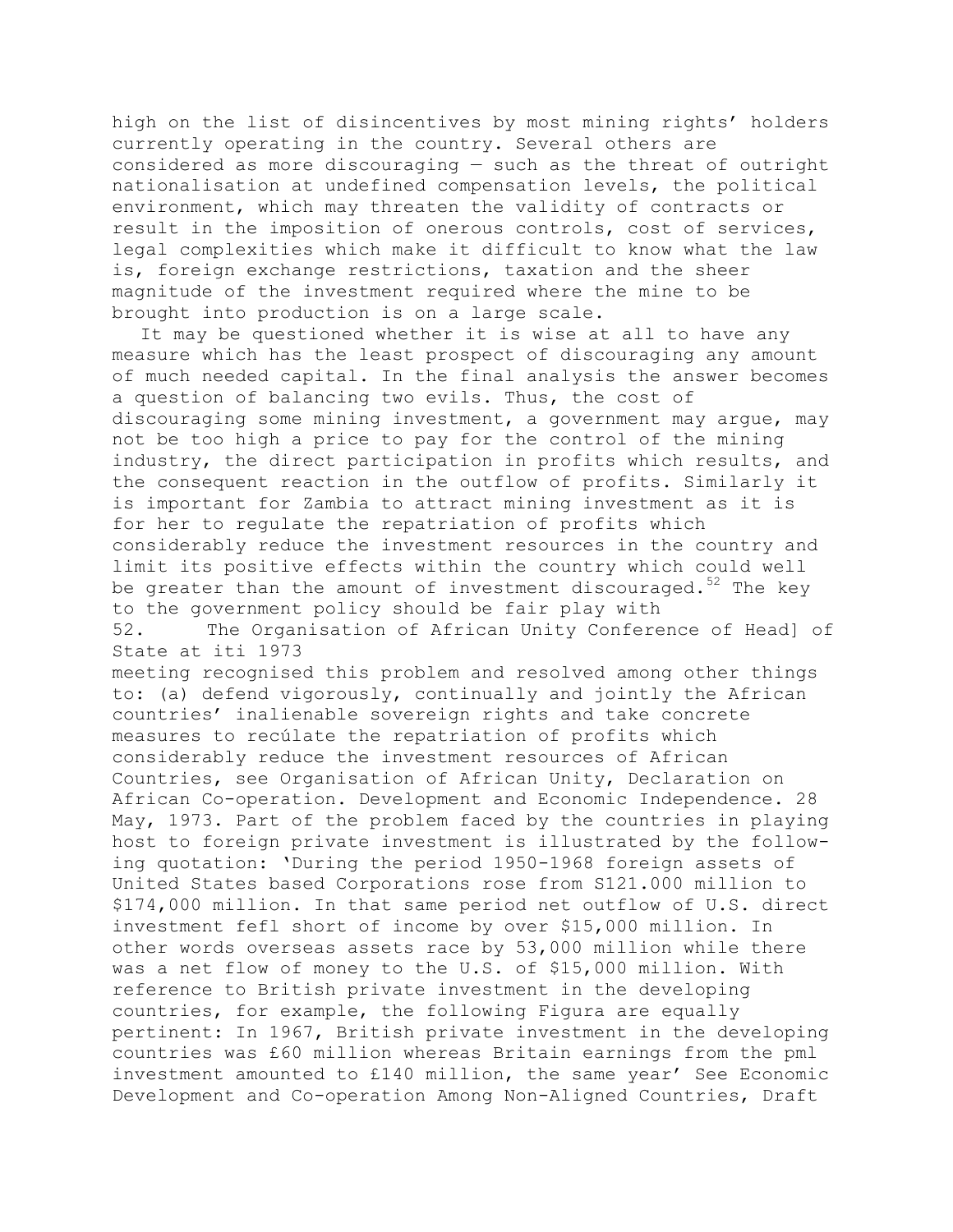Document No. 23. Third Summit Conference of Non-Aligned Nations, Lusaka, September, 1970. (NAC/CONF.3/C7/23) and also Boctock and Harvey, supra, p.9. 211 the private sector over its terms of participation to minimise the disincentive effects of the policy. The Level of Equity Participation It has been mentioned that the state is at liberty to acquire any amount of shares up to a maximum of 51% in any new mining venture. A decision whether or not to take minority or majority shares in a venture must depend on which of the two levels is more likely to reflect effective control. Minority participation The desire to make mining rights holders operate within the wider terms of government's economic and social policy rather than in their own narrow terms can be achieved to some extent by limited participation of, say, 51% to 30% with two or three directors on the board but in reality this achieves little more than increasing the information available to the state about the company. State-appointed directors sitting at board meetings receive reports and schedules, but the real decisions continue to be made at the head office of the parent company. It would also only have the advantage that the state directors can ensure

that the board of a company is fully apprised of government's policies in respect to matters which come up for discussion. Thus, majority participation by a foreign company will entitle it to a virtual power of veto in respect to a wide range of motions and decisions of the joint venture since its equity holding would entitle it to a majority of seats on the board. Several majority corporate actions would require the approval of the foreign firm with the result that the state would not have effective legal control of the source of all executive functions (the board of directors) and over matters on which it is necessary to have a say if government control of the industry is to be effective. Some relate to all decisions on finance and including the development of new mines which would be subject to the majority veto. Thus, if the state wanted the company to engage in further exploration which did not appeal to the foreign partner then it cannot push forward its views very forcefully. The area of finance and planning of capital programmes of mining compan

212

ies is one in which the state must exercise some control or rather have the opportunity to exercise meaningful control if any appreciable influence on the activities of mining companies is to be achieved. For as a United Nations study on multinational companies<sup>53</sup> has noted, even in the most loosely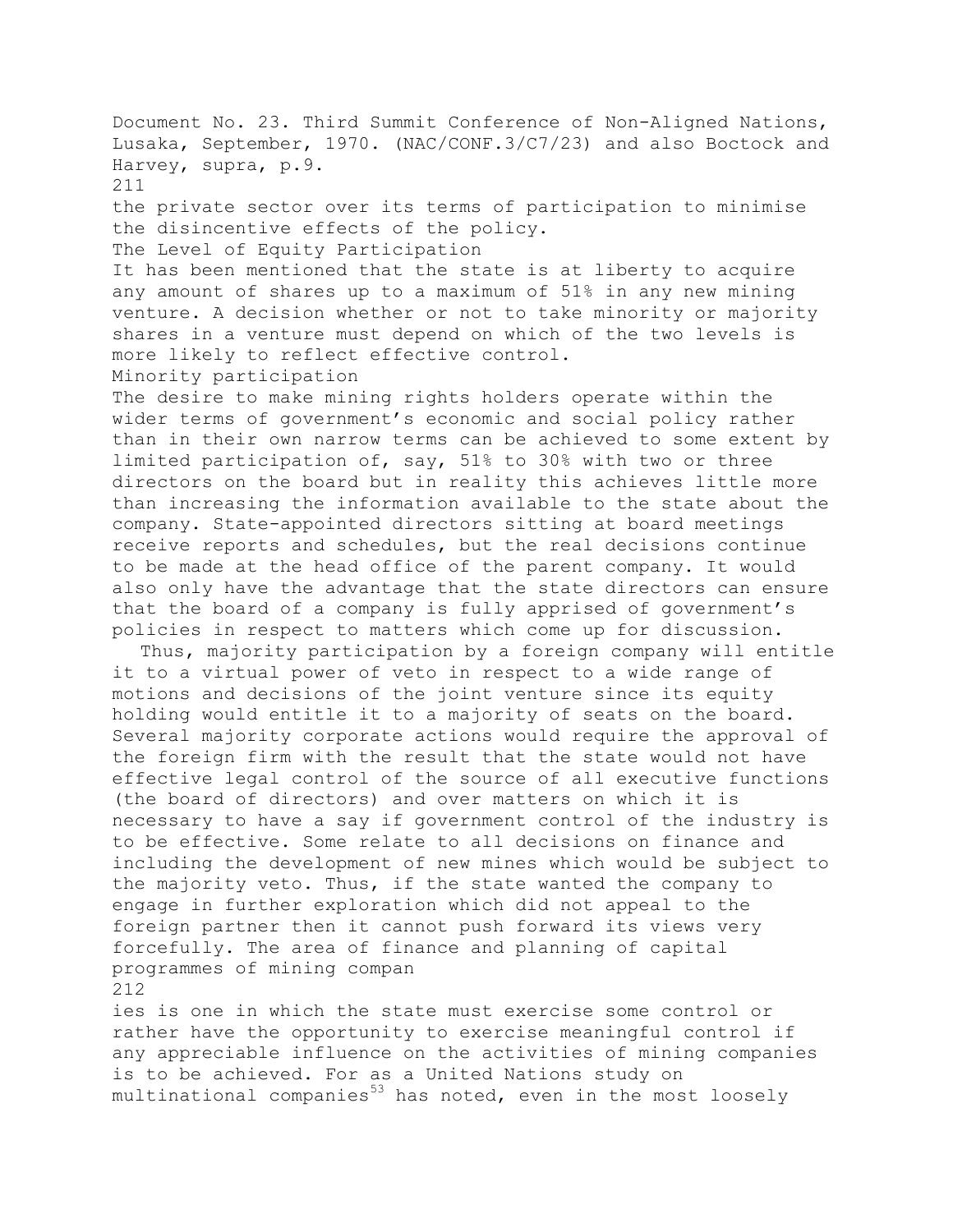knitted international firm the minimal control or restriction which is exercised is control over the capital budget. Where the state participates only to the extent of less than 50%, it would not also be in control of the general meetings. Under the Companies Act of Zambia only three resolutions can be passed, a simple solution, an extraordinary one and a special resolution. The first one requires a simple majority and the other two require much higher majorities in order for them to be passed. $54$ Free voting at these meetings is out of question in that in practice only two people attend a general meeting of a joint venture, since its members are the two holding companies of the equity participation. Admittedly, the same limitations apply to the foreign mining companies as they too may not be in control of the board of directors when they take less than 50% of the equity. Thus, they cannot change any major areas of policy in a general meeting without the consent of the state if the company's amount of shares make it impossible to pass a resolution without the state's co-operation. These lfmitations, however, are likely to hurt the government more than the private miner in that it is the government that is interested in changing certain attitudes of the mining investors.

Majority participation

If the government is to have a chance of a real say in the decision making of a mining company in which it wishes to participate, it must acquire majority equity participation. This will then entitle it to have half the directors, as in the Mokambo Development Company and Mindeco Noranda, so that its directors on the board have a real sanction to apply in terms of voting numbers. The state in Zambia is insisting on at.least 51 % participation and there Is at present no îndïcaTîon that it will exercise its option in a mining venture for any share less than this. A large number of mining rights holders hesitate to agree to participation at over

53. United Nations, Report on Multinational Corporation in World Development. 1976, p.46.

54. Companies Act, Chapter 686 of the Laws of Zambia, ss. 12, 14, 15 and 112.

213

50% without a management agreement. This was the case in the 1969 partial nationalisations of the then existing mines. The experience of the state has been that these should be resisted, as they go a long way towards negating government control and influence on mining activities and it has recently terminated its previous management agreements.<sup>55</sup> However, the control of the board of directors is not sufficient in itself. The board does not run a company, its affairs are manned by executives, who are charged with implementing the board's policies. It is therefore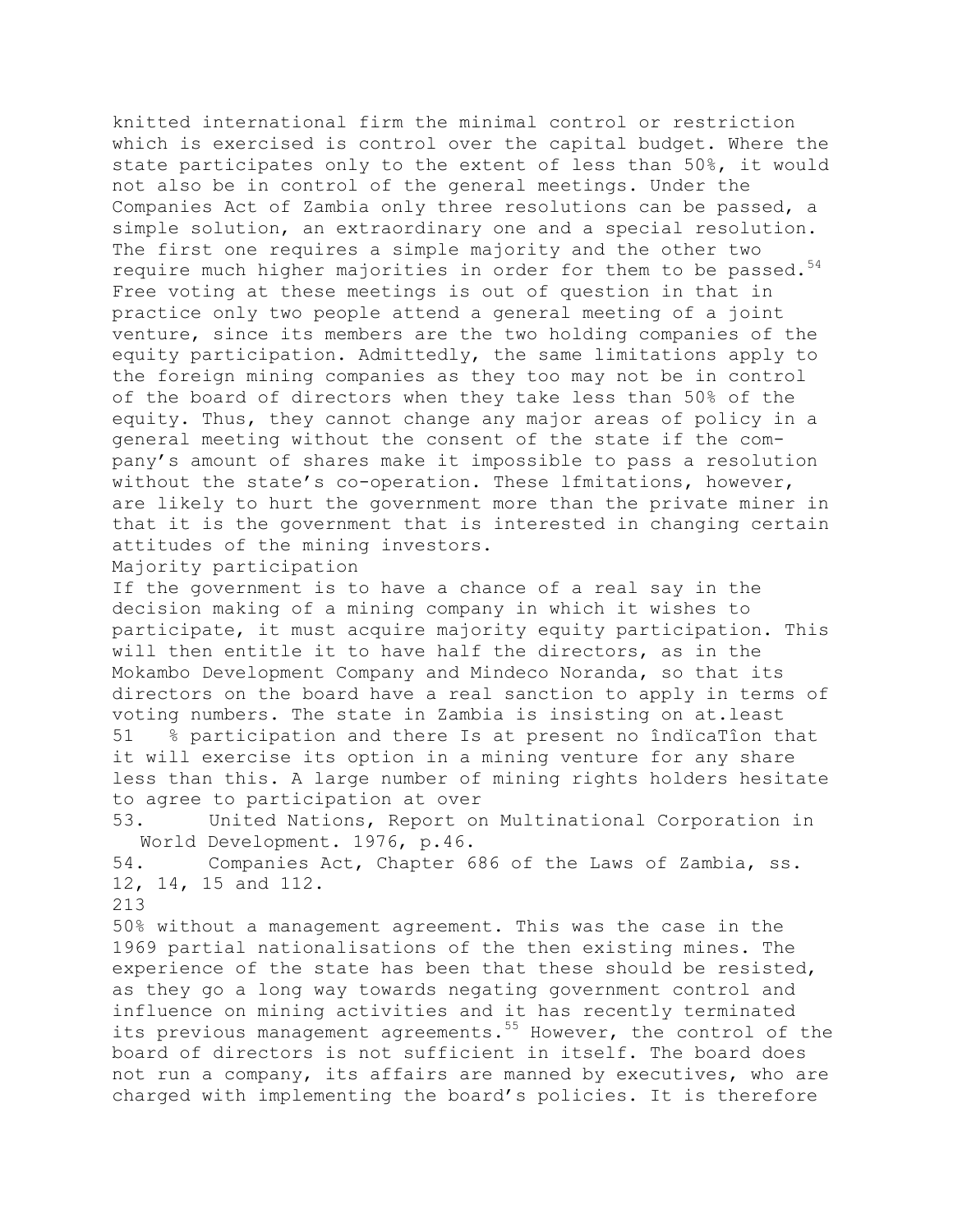important to have some control over the executives. This in fact sometimes explains why foreign investors although not concerned with staffing of the operational levels and in fact do encourage it because of the political pressures in favour of localisation and the lower cost of labour, they have a strong interest in controlling decisions with regard to the staffing of the management functions. It must be acknowledged, however, that it is also because it is not easy to get expatriates on hire except on secondment and management agreements. But it is preferable that joint ventures should be self managing. The employment of management agreements could only be justified if there was such a thing as the 'neutrality' of management i.e. that management systems are capable of universal application regardless of the social-political context and the ideological basis of the economic system. This of course is not the case. Management agents have their own values and their judgements on policy matters are going to be influenced by these values. Besides their employees will obviously owe their first loyalty to them.<sup>56</sup> It may be argued that their recommendations are not imposed on their principles and that their job is only to offer a possible solution to the organisation. This argument assumes that a technocratic board is capable of perceiving alternatives, which as will be pointed out later, is still lacking in Zambia. In addition they are extremely expensive, (sometimes deliberately so that their advice will be regarded as pre-eminent) as they proved in the case of the management agreements concluded in 1969 between Anglo-American Corporation Ltd.. Roan Selection Trust Ltd., on one hand and the government of Zambia on the other. 35. For the announcement cancelling the management agreements, see Times of Zambia, 31 August, 1973, p.l. J6. Sklar supra, quoted some mining executives of Anglo-American Corporation as saying, 'I feel as though 1 belong to the Company more than any country' and 'My first loyalty is to Anglo, Harry Oppenheimer sent me here and there is something I can do for the group in this place', at p.203. 214 TABLE IX MANAGEMENT AND CONSULTANCY FEES PAID TO ROAN SELECTION TRUST LTD., BY ROAN CONSOLIDATED MINES LTD., 1970 — 1973. Elements of Fees Fees Paid Million Kwacha 19701971 1972 1973 3/4% of sales proceeds 1.3351.4611.434 1.779

2% Consolidated Profits before Income tax

but after Mineral Tax 1.045 .82 .526 .742 Total 2.380 2.473 1.960 2.521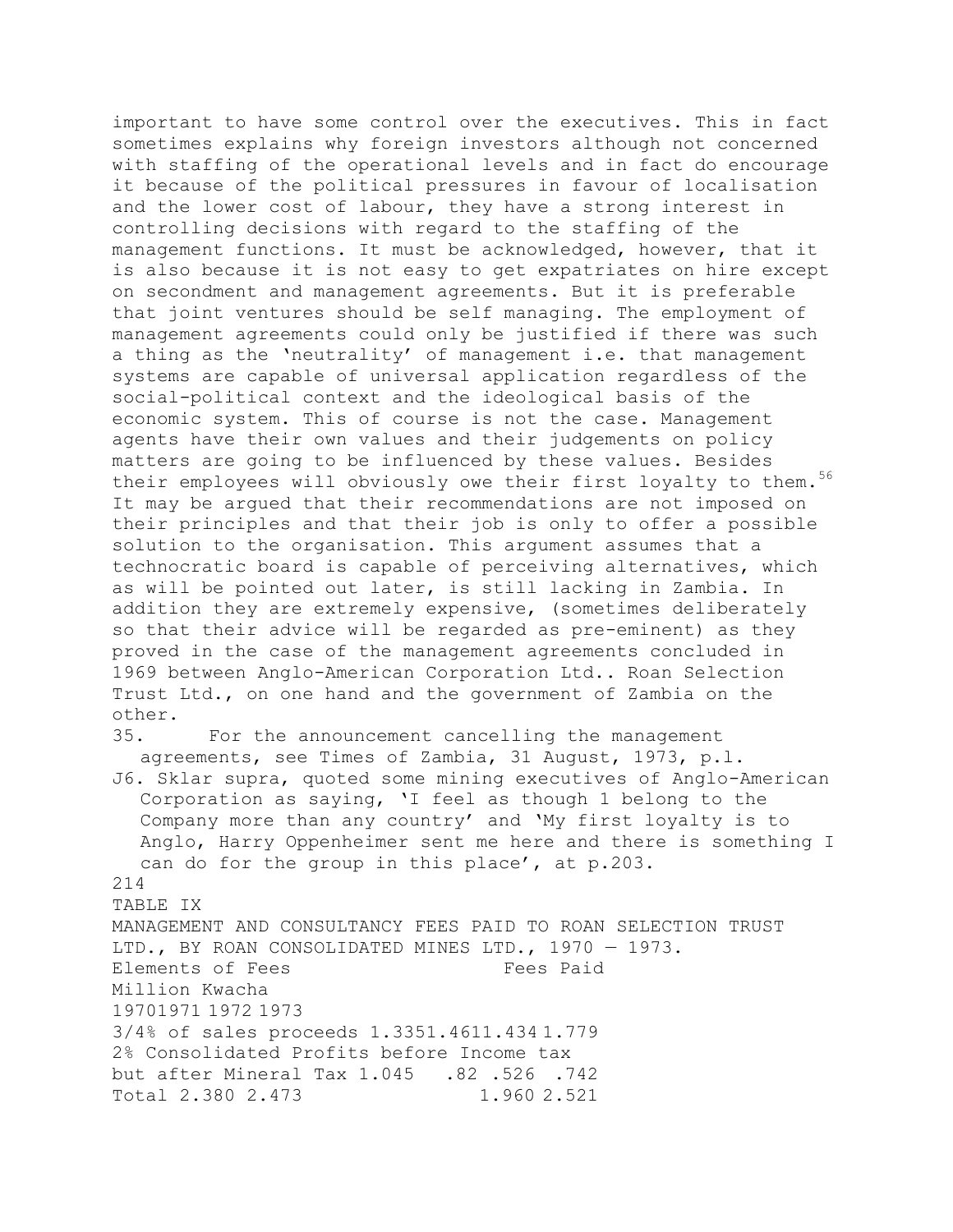OURCE: Calculated from figures of gross sales and profits in the Company's Annual Report. This is disregarding the recruitment fees of 15% gross emoluments of a recruit in the first year of duty if not less than six months in service. The employees of management agents tend to stay for short periods of time and thus make themselves open to the criticism that they frequently use developing countries as a training ground for young staff fresh out of business schools. There is some truth in the criticism that most expatriate employees, particularly at the higher levels, tend to be largely more concerned with furthering their careers with the foreign company that is employing them<sup>57</sup> than with the service they give to the local company. 57. Since, for instance, the termination of the management agreements; the mines have experienced loss of senior staff. See Chairman's Report Nchanga Consolidated Copper Mines Ltd., 1975. 215 Factors affecting control The distinction between majority and minority participation may of course and in certain circumstances be rather artificial as equity alone even when accompanied by joint management can not lead to effective control. Thus, participation needs to be backed up by government insistence on formalised planning. Only if management techniques such as corporate planning and managment by objectives are used, will the board be consulted on all major matters. These techniques are designed to see that a company has a clearly defined policy. After careful thought and consultation on each facet of its operation, this policy is made known throughout the company and related to each employee's job. These techniques are particularly relevant in that they will reveal the areas in which there is a conflict of interest between the partners so that an explicit policy is laid down to remove such conflict. At the moment the existing joint ventures have a very poor working relationship with government. There are no accepted policy guide-lines, for instance, for state officials who have become board members.

There is no doubt that the State must appoint directors and executives to represent it on the board who are capable of looking after its interest. Its nominees must have a general knowledge of mining, finance and management in order that they can withstand any arguments from their fellow directors from abroad when pressing for the carrying out of government objectives such as localisation and reinvestment of profits. The effectiveness of the control government appointed directors can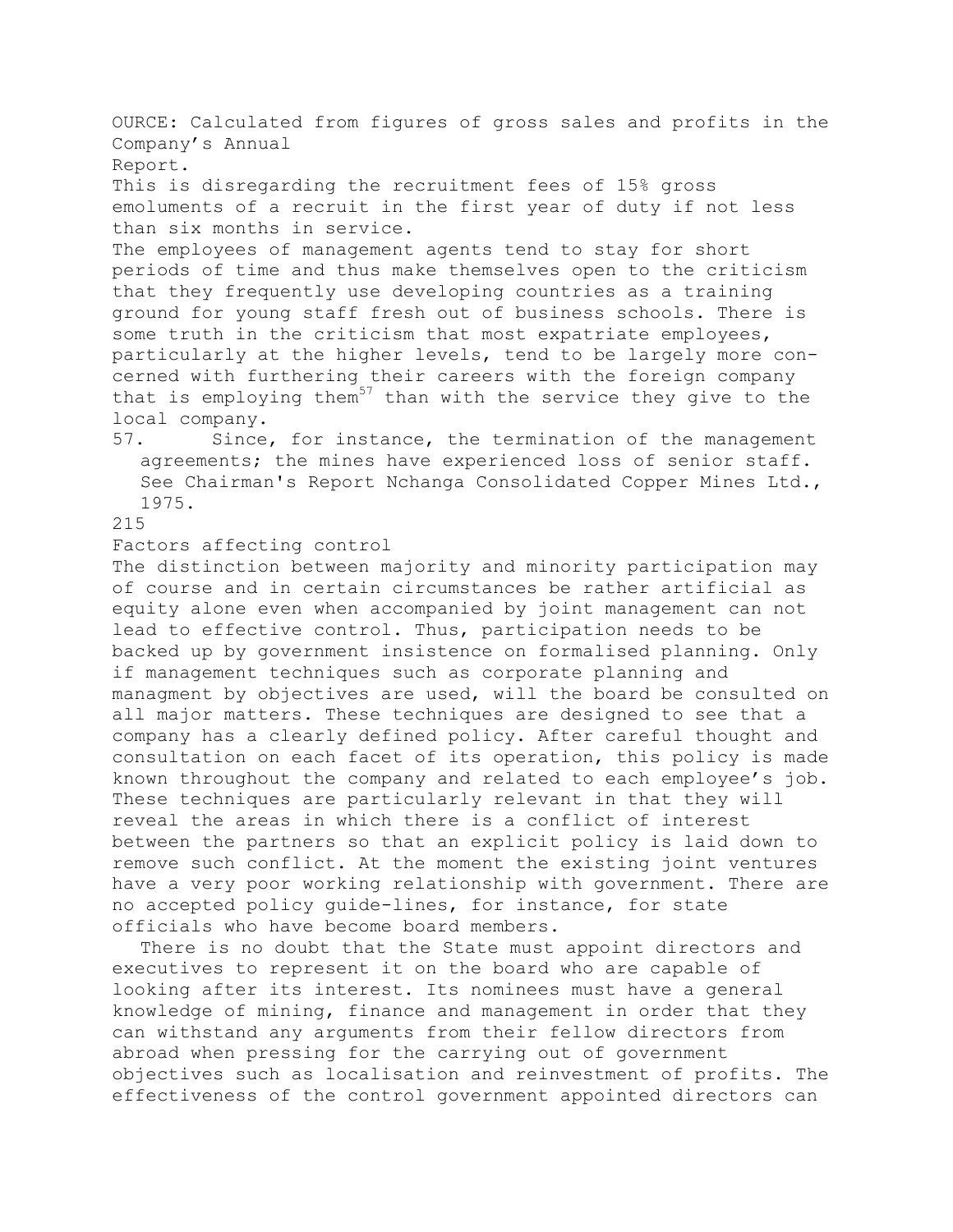exercise on a mining venture will depend on their being a capable, alert, astute and qualified team so that together with the foreign directors they can supervise the activities of management. Care must be taken to see that people appointed to these posts understand and sympathise with the government's objectives because some local people, because of their training, tend to be very sympathetic to the point of view of foreign companies.<sup>58</sup> In this respect the Zambian government is fairing rather badly. Owing to the relative youth of the country and the colonial neglect of education, there is no local stock of retired executives on which the

58. This is particularly so if they have been trained by one of the companies involved as such companies teach them how to approach problems from their own point of view.

216

government can draw to strengthen the technical knowledge of the government side of these boards. The paucity of available technical management is also a result of the disproportion established at the university level between the student population in technical faculties and other faculties, and this is also reinforced by the high percentage of failures in the technical faculties.

The problem is more complex than that. Board appointments are usually a contentious question, as political and other factors such as ethnic considerations seem to play significant roles. $59$ Even in the cases where reasonably able people have been given such positions, they have been transferred from company to company and also in and out of companies far too often and frequently for political rather than technical reasons. In this regard several cases can be cited of managing directors being moved three times in a year<sup>60</sup> with the result that few of them have the opportunity to become familar with their management tasks or conversant with the industry and its difficulties. Consequently, they are rarely able to make rational judgements based on time tested operations. Their difficulties are increased too, by regular reorganisation of companies. Another problem arises in cases where the government has appointed civil servants to the boards of directors of some mining companies.<sup>61</sup> In practice this is unwise, because civil servants simply do not have the time to do the work effectively without sacrificing efficiency in their real jobs, and this problem is exemplified by the fact that they are usually unable to attend board meetings by either being on tour or busy in another way. All these factors combine to produce board members without the necessary knowledge and ability. And the scarcity of available people produces a situation in which it is common practice to find one person who is a member to several boards, much more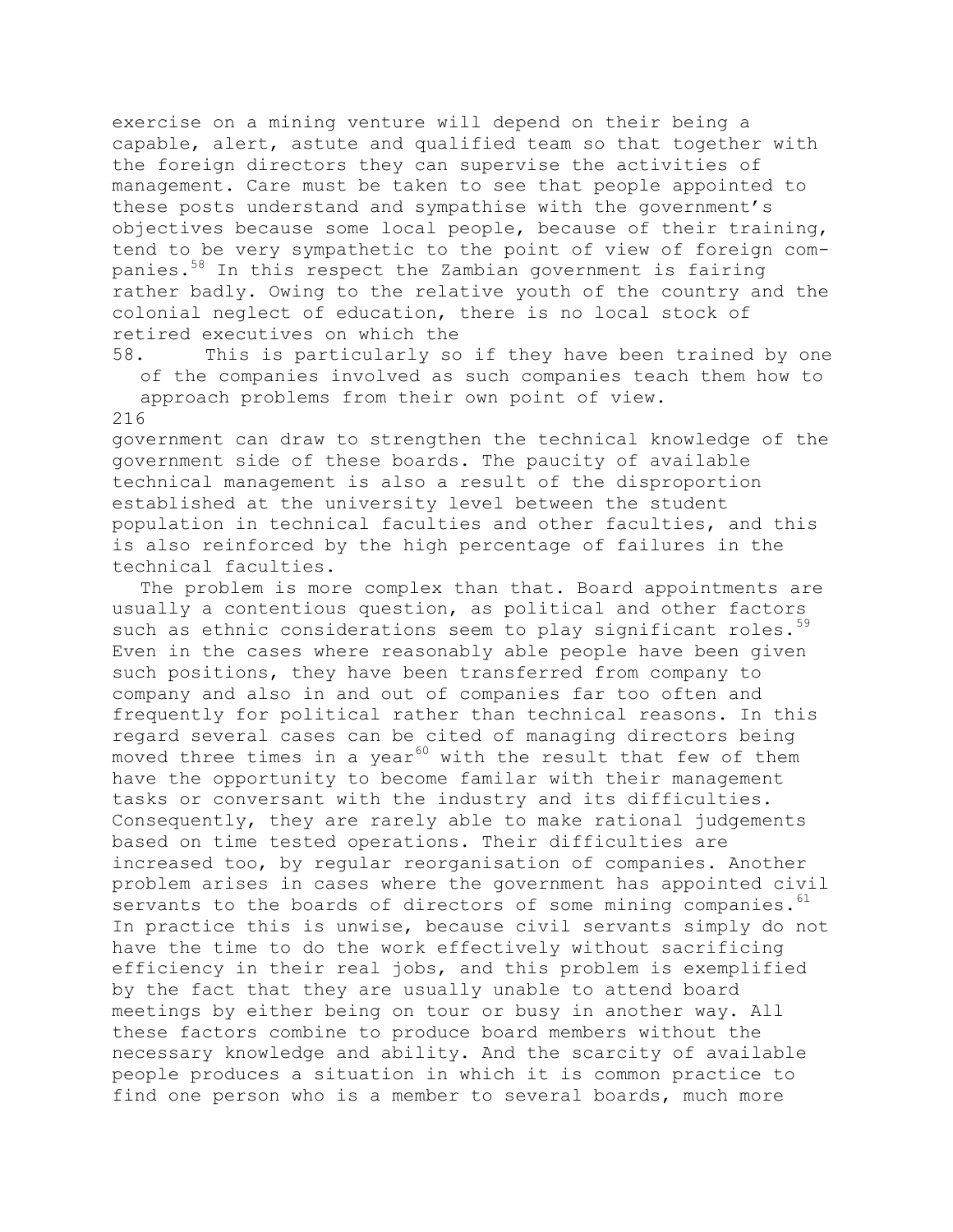than he can cope with. In consequence, his supervision and control diminishes considerably and his contribution becomes weak.

59. Complaints by members of parliament are frequent that appointments are made on political grounds, see Times of Zambia, 28 January, 1976, p. I.

- 60. For instance Mines Industrial Development Corporation, Managing Directorship changed hands three times in 1975 alone.
- 61. See Mines Industrial Development Corporation Ltd., Directorate of 1974, and Roan Consolidated Mines Ltd., Directorate of 1974. Both in Mines Industrial Development Corporation, Zambia Mining Year Book, 1974.

The need for directors who have mining experience cannot be overemphasised. After all management is largely a question of decision, and decisions cannot be properly taken unless the mind is clear about objectives and priorities. It is not being suggested that a director needs to possess a huge intellect to do his job properly but that what he needs far more urgently is a clear comprehension of what he is aiming  $at - the$  object of the exercise — from which he is able to issue clear and unequivocal instructions because he is in no doubt about the purpose of his management task. In a highly technological industry like mining, there are very few management tasks that do not call for a general understanding of technological operations.

Additional measures towards effective control Zambianisation is not only an important instrument in the transfer of technology to one's nationals, it is also an important way of increasing control over foreign ventures. Therefore the state should ensure that it operates efficiently but reasonably. The well-intentioned policy of Zambianisation can create management difficulties which can endanger the performance of the industry where haste results in people with little or no knowledge at all of the operations they are supposed to manage being placed in management positions.

It is the policy of the government to increase local employment, But the measures employed to implement it do not seem to be very effective. The main check on the rate at which the industry is being localised is through the control on immigration of expatriates. The Immigration Department will not grant any entry permit to an expatriate unless the Ministry of Labour and Social Services certifies that there are no local citizeds with the necessary qualifications and experience, to fill the job he is to take up and further that adequate steps have been taken to train local personnel.<sup>62</sup> The problem with this provision that the Labour and Social Services Ministry acts mostly on the recommendations of senior mining officials who are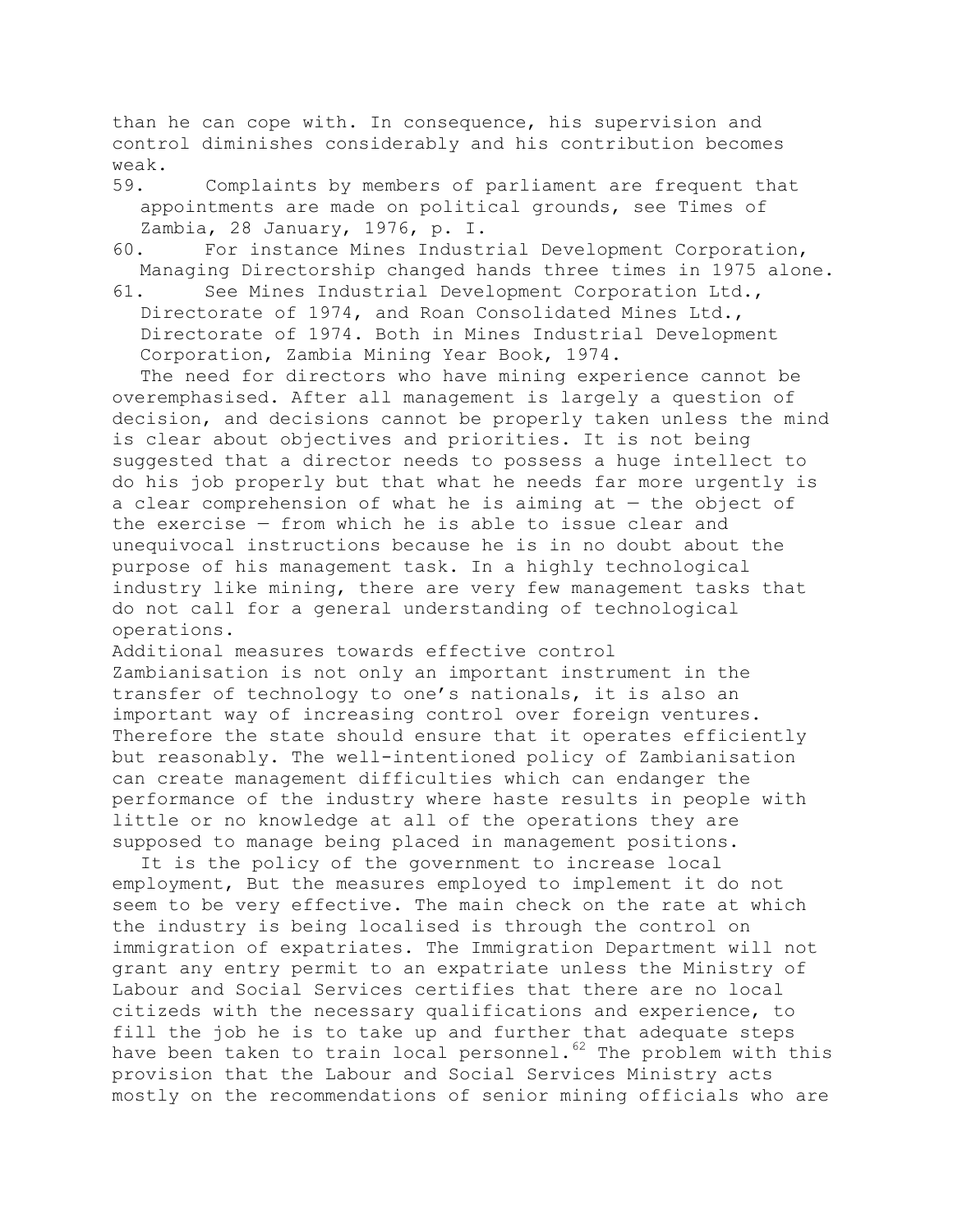```
themselves expatriates, for occupying the positions they do only 
they are better placed to judge on questions of qualifications 
and experience required by people to fill the jobs
62. Immigration and Deportation Act, Chapter 122 of the Laws 
of Zambia, ss. 18.
19, and 20.
218
```
concerned. Another check could be the application of tax on expatriates<sup>63</sup> in the mining industry as is applied to other categories of industry. It is suggested that an additional measure to the one pertaining to the control of immigration could be taken by creating a financial incentive to the localisation of a different nature and one which does not create the same problems as the one already discussed. By providing that when a company has Zambianised to a given percentage  $-$  a level to be determined by the educational standard of the  $country - it can deduct a fixed percentage of its net income$ free of taxes, to reinvest in the activities of its own firm or in other mining activities.

Foreign investors draw their special strength from their ability and opportunity to think in terms that extend beyond any single country. They also think of the use of resources that are located in more than one jurisdiction,  $64$  and sometimes try to end up making the largest profit in the lowest tax country by transfer of pricing. It is important to start thinking in terms of devising measures which can assist in the control of this phenomenon where it exists. This can be done by regulations through which the state can get hold of the total accounts of a company, to supplement the present limited regulations in the Companies Act, which were originally devised for national companies.<sup>65</sup> An example of what is being suggested is the recent agreement among the members of the Organisation for Economic Cooperation and Development establishing a code of conduct among multinationals. Among other things, the code out-laws transfer pricing methods and requires multinational companies to give wide ranging information about themselves including annual financial statements of profits and sales, investments and numbers of employees on a geological basis and the disclosure of a consolidated profit and loss account.<sup>66</sup> Although this can best be undertaken on an international basis a start can be made with some measures on an individual national basis.

In the final analysis the ultimate source of power of foreign companies

63. See Selective Employment Tax Act, No.9 of 1975. 64. For a detailed discussion of this, see Vernon,

Sovereignty at Bay: The Multinational Spread of United States Enterprises, 1971, p.265.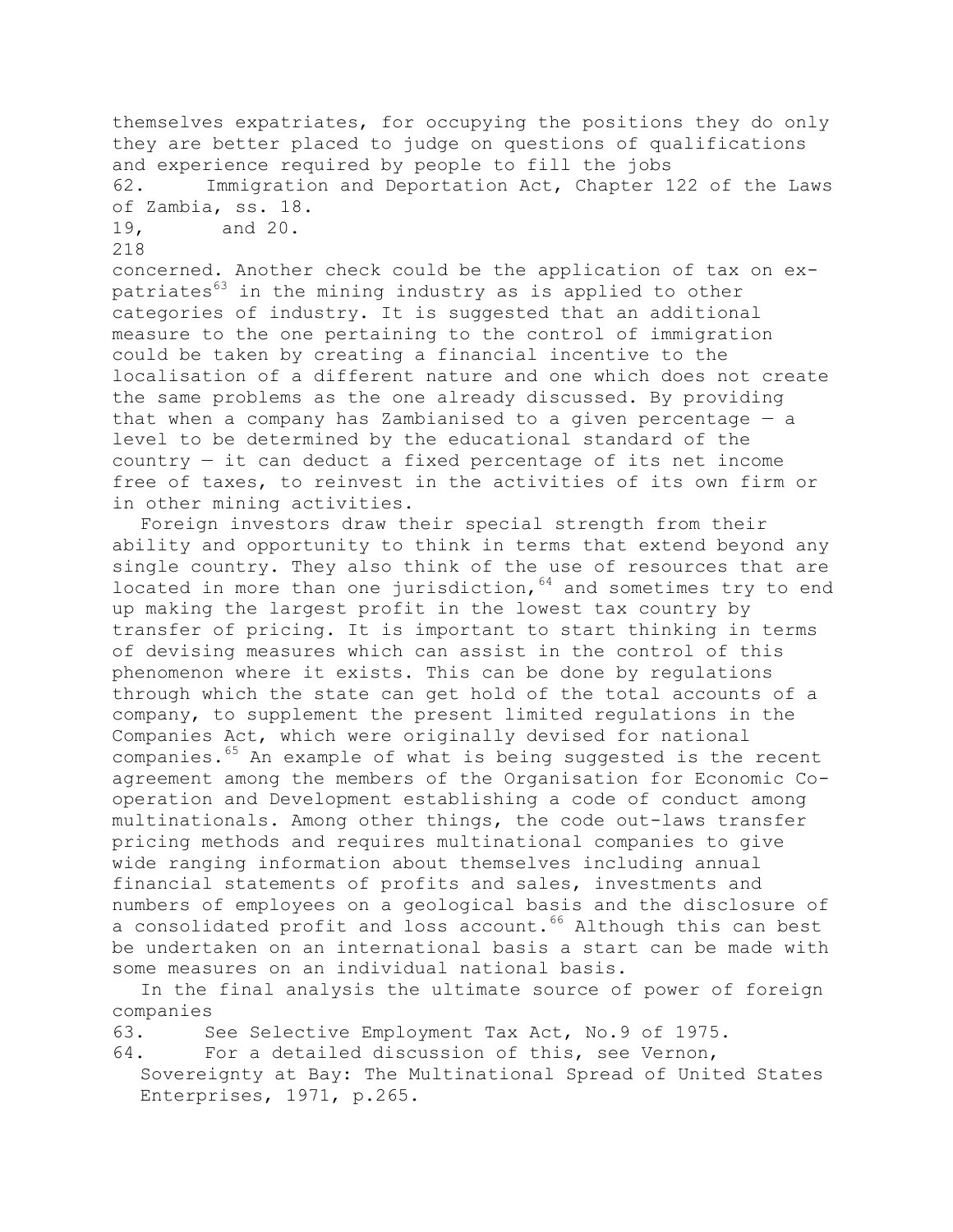65. Companies Act, supra. All information relates to a company's domestic activities, see ss, 29, 90 and 120. 66. The Guardian, 22 June, 1976, p. 14. 219 is in their control over the process of technological change.  $67$ Even if Zambia purchased advanced machinery, it may well find itself backward in a space of ten years. This is also the primary vehicle for foreign companies in their acquisition of abnormal profits where they exist. They retain this power by keeping research and development at home. Thus, Zambian legislation should try to encourage foreign companies to conduct research related to their projects in Zambia. This could be done by creating incentives such as exempting profits to be spent on research studies from any form of taxation. 68 67. The problem of technology is discussed at length in Kapalinsky, 'Accumulation and the Transfer of Technology; Issues of Conflict of Mechanisms for the Exercise of Control,' (1974), 80 Institute cf Development Studies Discussion Paper. 68. A limited incentive exists but one has to spend the money first as it is allowed in ascertaining the gains or profits of a business, see Income Tax Act, supra, s.43. 220 MINING RIGHTS AND MINERAL TAXATION Governments in most mining countries tend to exploit the fiscal capacity of mining-rights holders to the fullest extent through a variety of fiscal measures. The rates and types of measures have implications which are not always realised by those who propose them and often fail to provide a framework within which a just balance is struck between the political and financial needs of the country and a reasonably effective incentive in prospecting and mining thereby discouraging much needed investment.<sup>1</sup> Taxation and Investment Decisions The imposition of a tax on mining rights will tend to affect investment decision-making in several ways. In order to understand these influences, the cost-price structure of an extractive industry must be reviewed. The basic economic unit of the extractive industry is the mineral reserve. Pretax costs of development of a mine ore-body include discovery of the orebody, acquisition of the rights to extract the resource, equipment for the mining and extraction of that resource, and the marketing of the product. Factors which determine the cost of extracting the resource include the grade, size, shape, continuity, and depih from the surface of the resource, rock conditions and other impediments, and the rate of recovery. Besides a mining-rights holder usually competes in regional or world markets and is able to exert little influence on the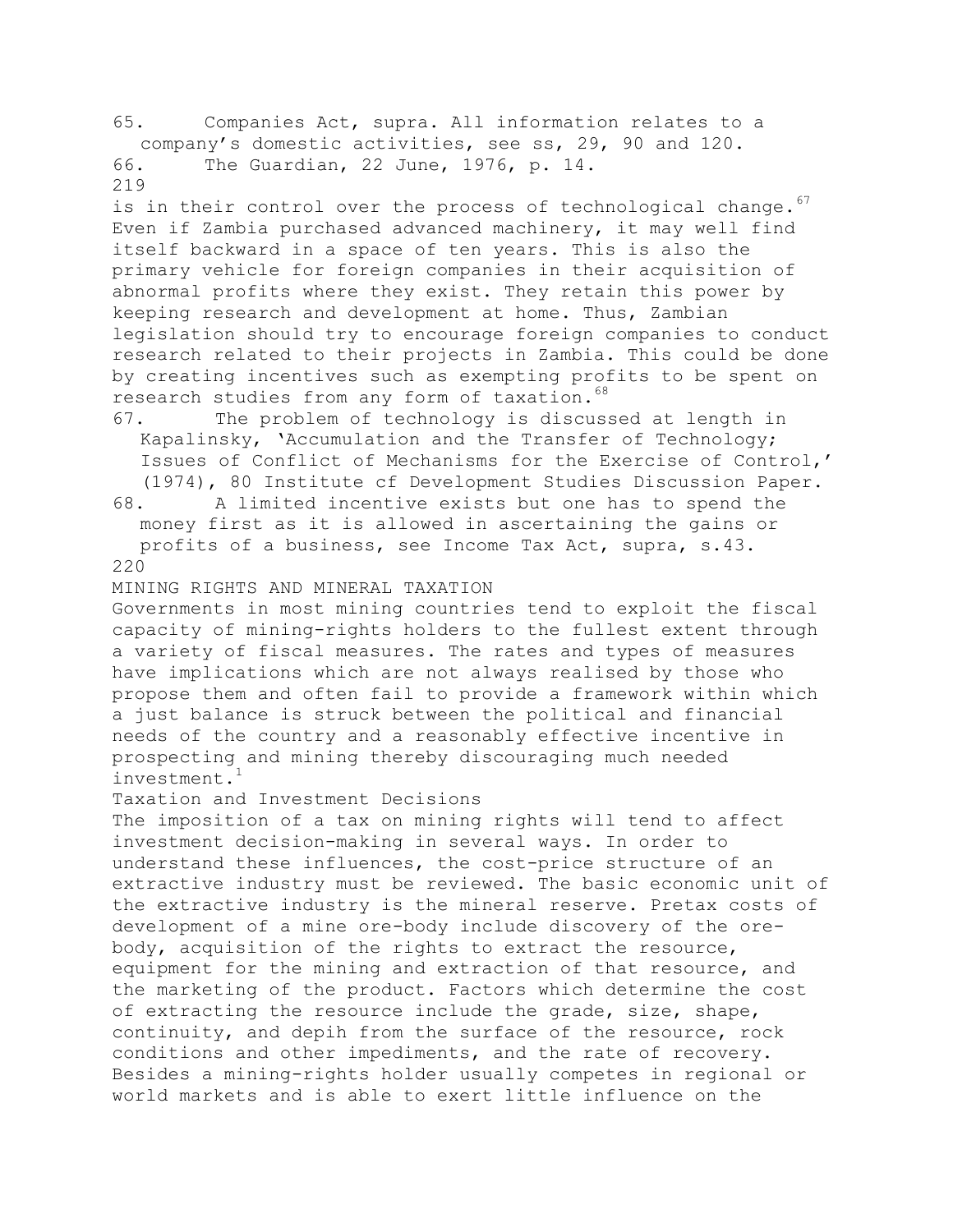prices in these markets. Consequently, while costs of production of the resource are subject to some control by the producer, the prices received for resources are fixed by market factors. A mining-rights holder will therefore extract those resources which he determines through cost-price analysis can be profitably removed. Those reserves below the break-even or cutoff point will be left in the ground and considered waste until changes in prices or extracting and processing methods or other factors make

1. For the exploitation of mineral resources, massive capital is needed e.g. Rokana mine is to spend K5 million on the edeeming of Number one shaft from 240M to about 350M level. See Mining Mirror, 3 October, 1975, p.3. Another good example is the construction costs of Otjhase mine in Namibia which are reported to be K423 million. See Mining Mirror, 3 October, 1975, p.4. In 1970 it was estimated that a minimum of K1.000 was required for every one tone increase in annual production of refined copper. See Bostock, Murry and Harvey, Anatomy of the Zambian Copper Nationalisation, an Occasional Paper by Maxwell Stamn (Africa) Ltd., 1970.

#### 221

extraction profitable. The break-even point determines the level of recovery. As the break-even point rises, a large portion of reserves falls into waste, or into the delayed production category. The rate at which a deposit is exploited generally depends upon the relationship between the costs that vary directly with production and the costs that are independent of production. If a miner expects market prices to rise more rapidly than variable costs, then his present rate of recovery may be increased to allow more production. However, fixed costs do not vary with the rate of recovery, but recur each year that the mine is operating. With high current fixed costs, a miningright holder will tend to extract the resource in as little time as rising variable costs will allow so as to lower the total fixed cost.

## The Basis of Taxation in Zambia

The basis of taxation in Zambia is income that has its source in  $Zambia.$ <sup>2</sup> The recipient of the income may be resident outside Zambia, but so long as the income has its origin in Zambia he will be taxable on it. The Income Tax Act makes no attempt to define income. The reason is not that the legislature has deliberately left it vague with a view to include everything but because it is almost impossible to provide a precise definition which would include everything which is assessable and which would exclude everything which is not assessable.<sup>3</sup> It could be said that income is what capital produces e.g. if a mining-right holder invests some money and earns more money in return, that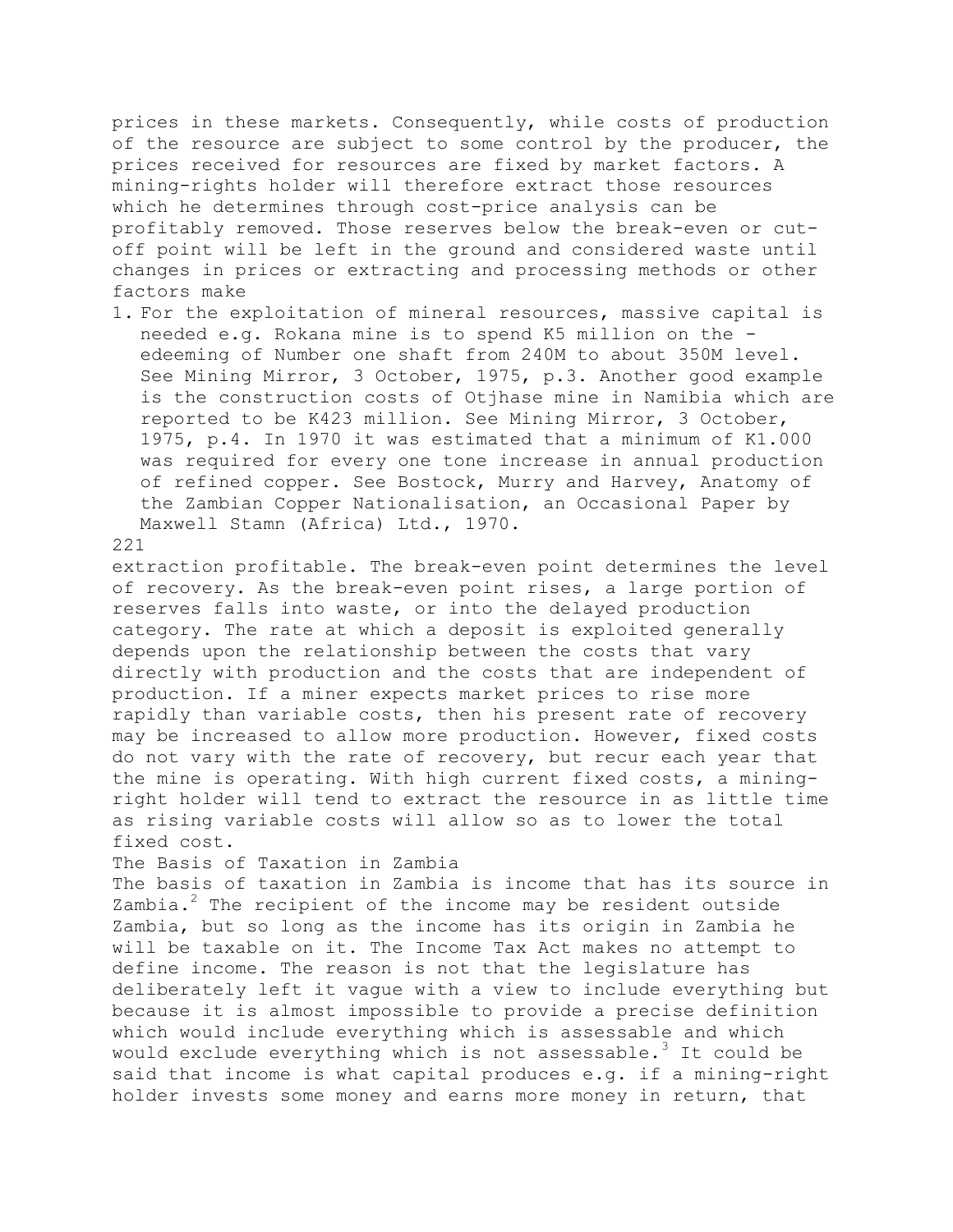money is income. In this example the income flows out of capital, as it were, in the same way that a man's salary has its origins in his work. Income can often be related to a period of time e.g. it can be said that a man's dividends are so much per year while capital may appear to be fixed in comparison. Thus, if the mining right holder invests K1,000, it would remain at K1,000 year after year and any increase of the amount in the account would be because of the income.

- 2. See s. 14, Income Tax Act, 1966, supra. The rationale for this test is that a country which produces wealth by... virtue of its natural resources or the... activities of its inhabitants is entitled to a share of that wealth wherever the recipient of it may live.
- 3. This lack of a definition is true of other countries as well. See, Spiro 'The Receipts or Accrual Basis of the South Africa Income Tax' (1973) 3 Comparative and International Law Journal of Southern Africa, p. 199.

222

The question of source, however, poses a little problem. As a general rule it has been held that the originating cause of income decides its source. Where a person holds mining rights, the originating cause of profits are the minerals let to the miner by the state. A good example of the principle that the originating cause of income determines its source is found in the South Africa income tax case of Millin v. C.I.R.<sup>4</sup> Mrs. Millin had written a book in South Africa. Although the right to publish was granted to an English publisher and although the contract with the publisher was concluded in England, it was held by the court that the source of the royalties from the book was in South Africa because it was in South Africa that she had actually conceived and written the book. Unlike the United Kingdom Income Tax Act, the South African Act resembles the Zambian one in having 'source' as the main criterion when deciding whether or not various types of income should be taxed. In each charge year, however, only income received is charged<sup>5</sup> and income is received by a miner when in money or in money's worth or in the form of any advantage, whether or not that advantage is capable of being turned into money or money's worth, it is paid or granted to him or it accrues to him or in his favour or it is in any way due to him or held to his order or on his behalf, or it is in any way disposed of according to his order or in his favour.  $6$  This makes it plain that, as used in the Act, the word 'received' is very far from its normal everyday dictionary meaning because it includes income which is due to a taxpayer but which has not yet come into his actual possession.<sup>7</sup> Here circumstances can arise in which a mining-right holder is entitled to income on a different date from that upon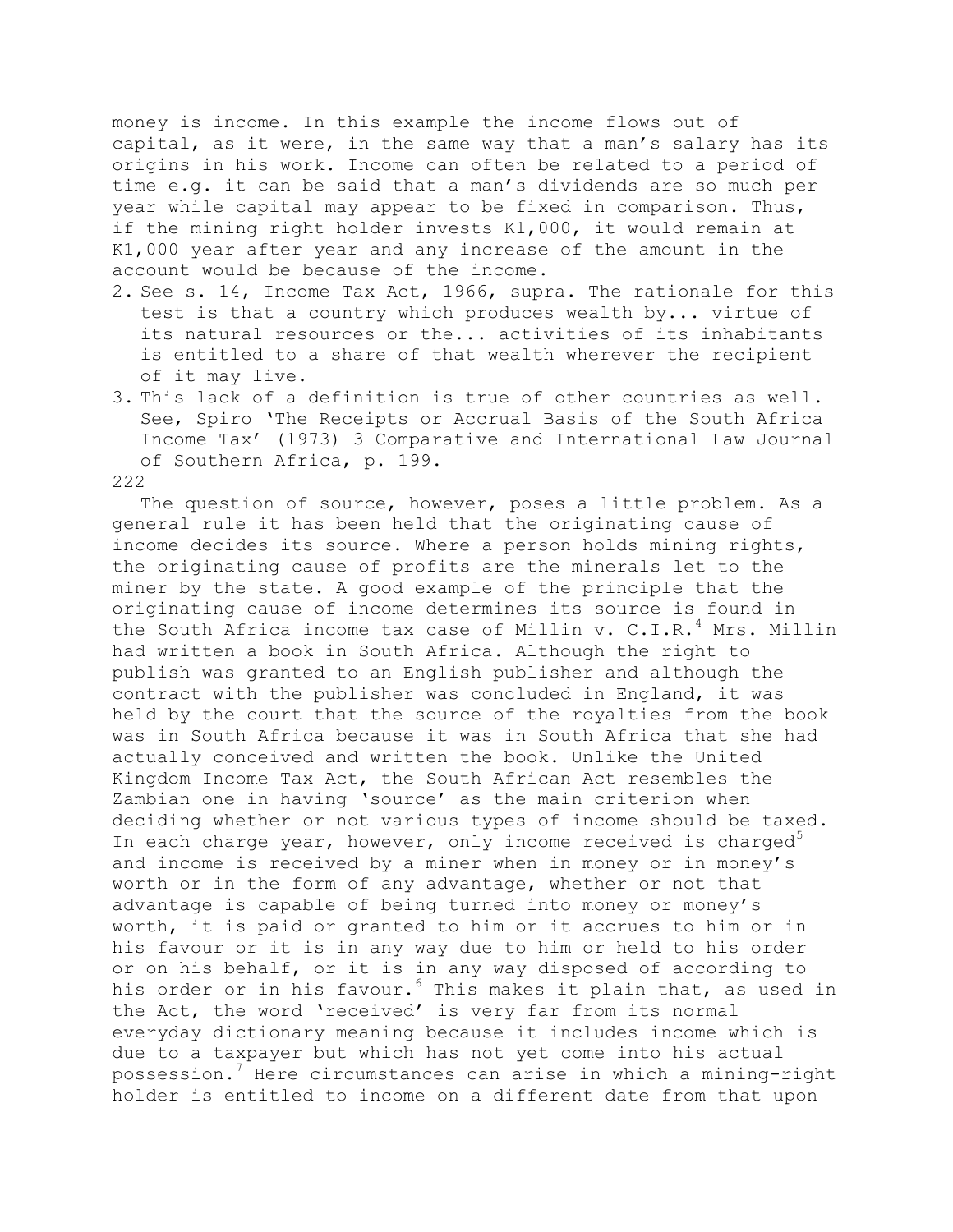which it is due to him. Thus, for example, income may accrue to a miner in one tax year but it may be several years before the miner is able to gain possession of that income. In circumstances like these the state may either not charge such income or alternatively, charge such income to tax in the charge year in which it may be realised.<sup>8</sup>

- 4. [1912] A.D. 207. This case was approved in Mufulira Copper Mines v. Commissioner of Taxes', (1958), R. & N. 336. But its specific mineral taxes are different from the Zambian taxes. It has different taxes for different commodites and its system of capital allowances is different.
- 5. Income Tax Act, supra, s.17.
- 6. Ibid, s.J.

7. Ibid, s.5 uses the word 'accrued'; for all practical purposes it has the same meaning as 'due to' or 'entitled to'.

- 8. The taxpayer must apply to the Commissioner of taxes to avail himself of his law. See. s.16 of Income Tax Act, supra.
- 223
- The Pre-1970 Legislation

Before 1969 there were three main taxes on mining-rights holders in Zambia: the royalty; the export tax and the income tax. Royalty

As used here a 'royalty' describes the rent or tax payable to the owner of the minerals purely on the basis that he is the owner. It has a long general history in that royalty (regalia) is said to have been charged by Roman Emperors on the produce of all mines. $9$  In feudal times, landowners were in most cases not at liberty to open mines on their own ground without the consent of their sovereign. They were nevertheless, admitted to a participation in the produce of such minerals, in proportions which varied according to the nature of the produce and according to the particular law of the state. In some states the royalty was divided equally between the ruler and the landowner, in the case of some minerals the ruler claimed no portion of the produce. At times the royalty was generally modified according to the circumstances of the mine, sometimes royalty was wholly relinguished. Thus, the concept of royalty is that it is a share of the product or profit reserved by the owner for permitting another to use his property. In England the word was also used to designate the share in production reserved by the Crown from those to whom the right to work mines and quarries was granted.<sup>10</sup> In Zambia until 1964, the royalty was fixed by and was payable to the British South Africa Company.<sup>11</sup> Just before it was repealed the royalty was a levy of 13.5% on the price of copper less K16 per long ton produce.<sup>12</sup> The reduction of K16 was intended to eliminate royalty when the price of copper was low. Thus, the formula exacted no taxation at a price of less than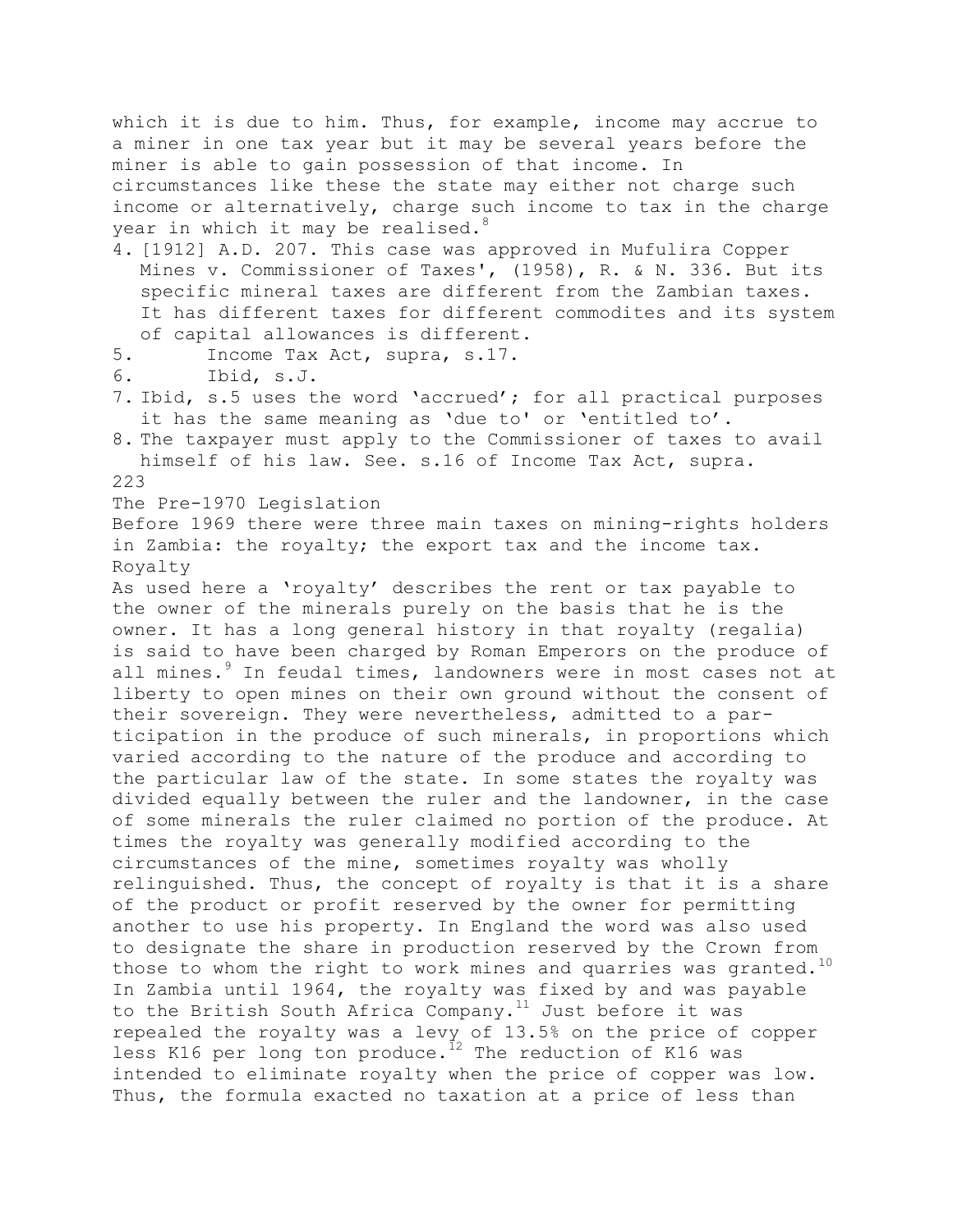```
K118.52 per long ton. After independence, the tax was continued 
by the Zambian government for some time largely because it 
proved to be very profitable in terms of actual government 
revenue. Most mining companies were by 1966 paying an average of 
£87.86 royalty per short ton and this brought
9. Collins, supra, p.A 22.
10
Webster International Dictionary, 
.
1973.
11
The royalty was incorporated in the 
.
prospecting licence. It became 
  payable to the
  Zambian government by virtue of the 
  Mining Ordinance (Amendment) Act, 
  No.5
  of 1965.
12
Prospecting Licence Condition No. 
.
14.
224
in an appreciable amount of income for the state.<sup>13</sup> It was also a
political decision in that the government was not very 
sympathetic to mining- rights holders on this issue as they had 
done little about it under the British South Africa Company.<sup>14</sup>
  However, the figure estimated by the royalty formula bore
```
little relation to modern costs of production but was established in the 1930s when costs were low.<sup>15</sup> In 1966 the average cost of transport alone was for instance £50 per ton.<sup>16</sup> This is the cost from miner to customer. But royalty, being a tax on production, ignored costs and the government always received the same royalty share of each long ton on mineral produced regardless of great fluctuations in the cost of production to the miner in different mines, and even in the same mine between different shafts. The costs of extraction from the various mines of course varied tremendously in most aspects of production arising from differences in ores and several technical factors. Chililabombwe, for instance, had to drain 62.82 million gallons (282.7 million litres) of water per day, whereas Chambishi drained 1.60 million gallons (7.2 million litres) per day. Further, Chililabombwe needed 1053 thousands of cubic feet 31.6 thousand cubic metres of air whereas Chilibuluma needed only 491 thousands  $14.7$  thousand cubic metres.<sup>17</sup> The price used in calculating this tax was an average of eight prices on the London Metal Exchange at the time of production. This frequently bore little relation to the prices reported as actually received by the companies. Generally, the price had risen beyond what it was when the royalty formula was fixed in the  $1930s^{18}$  as the comparison of the following two periods shows in Table X.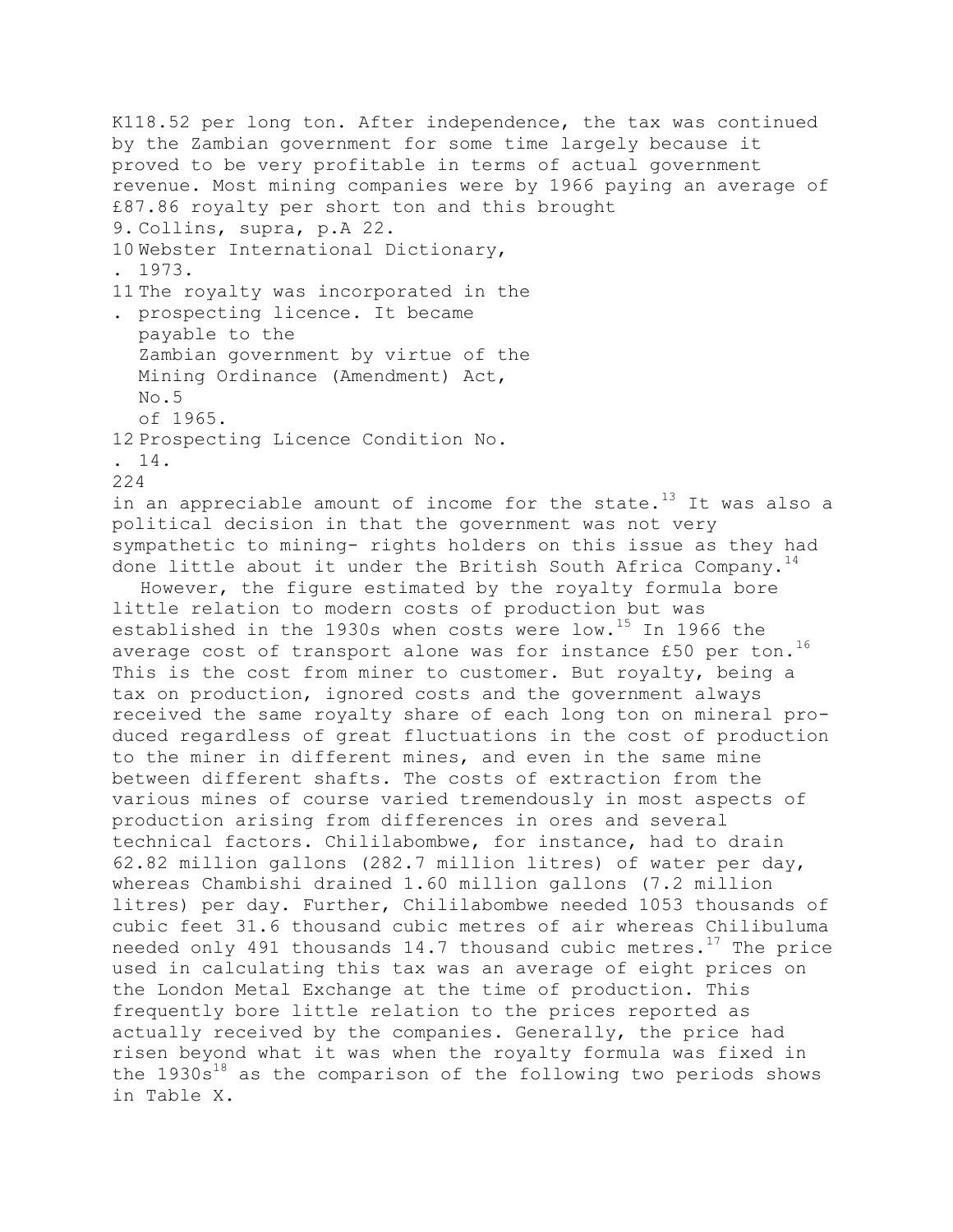13. In 1966 for instance the mines paid a total sum of £37,324,126 in royalty payments alone. See Copper Service Bureau, Copperbell of Zambia Mining Industry Year Book, 1966. 14. Kaunda, Towards Complete Independence, Zambia, 1969, p.35. The president remarked that 'I don't remember any of the chairmen of the mining companies in their annual statements to their share holders complaining that the royalties charged by the British South Africa Company were too high but after independence we have been hearing nothing else'. But this was denied publicly by one of the companies. Roan Section Trust Ltd, stated that it had been opposed to it for years, see Statement by the Chairman, August 22, 1969. 15. Imperial Institute Mineral Resources Department, Mining Royalties and Rents in the British Empire, 1936, p.35. 16. Mines Industrial Corporation, Mining Year Book of Zambia, 1974, p.35. 17. Ibid, p.26. 18. The problem was largely due to the post 1949 rise in the price of copper to levels not foreseen when the royalty formula was fixed before the war. The royalty payment affirmed a dimension which lost any reasonable relationship either to other costs or to profitability. 225 TABLE X AVERAGE YEARLY PRICES PER LONG TON OF COPPER (London Metal Exchange) 1965- 1968 1947-1950 Year Price Year Pric e 1965 £541 1947 £130 .6 1966 £411 1948 £134 .0 1967 £517 1949 £133 .0 1968 £611 1950 £179 .0

SOURCE: Zambia Mining Year Book, 1974 and Repon of the Commission of Permanent Sovereignty over natural wealth and Resources, United Nations, 1962, p. 165.

The exchange price was much higher than the actual price at which the mining companies made their sales. But as a tax on production the royalty constituted a direct operating cost. It increased the cost to the mines of each ton of copper produced and thus made it unprofitable to mine every type of ore because of such factors as quality, position, and grade. In 1963, for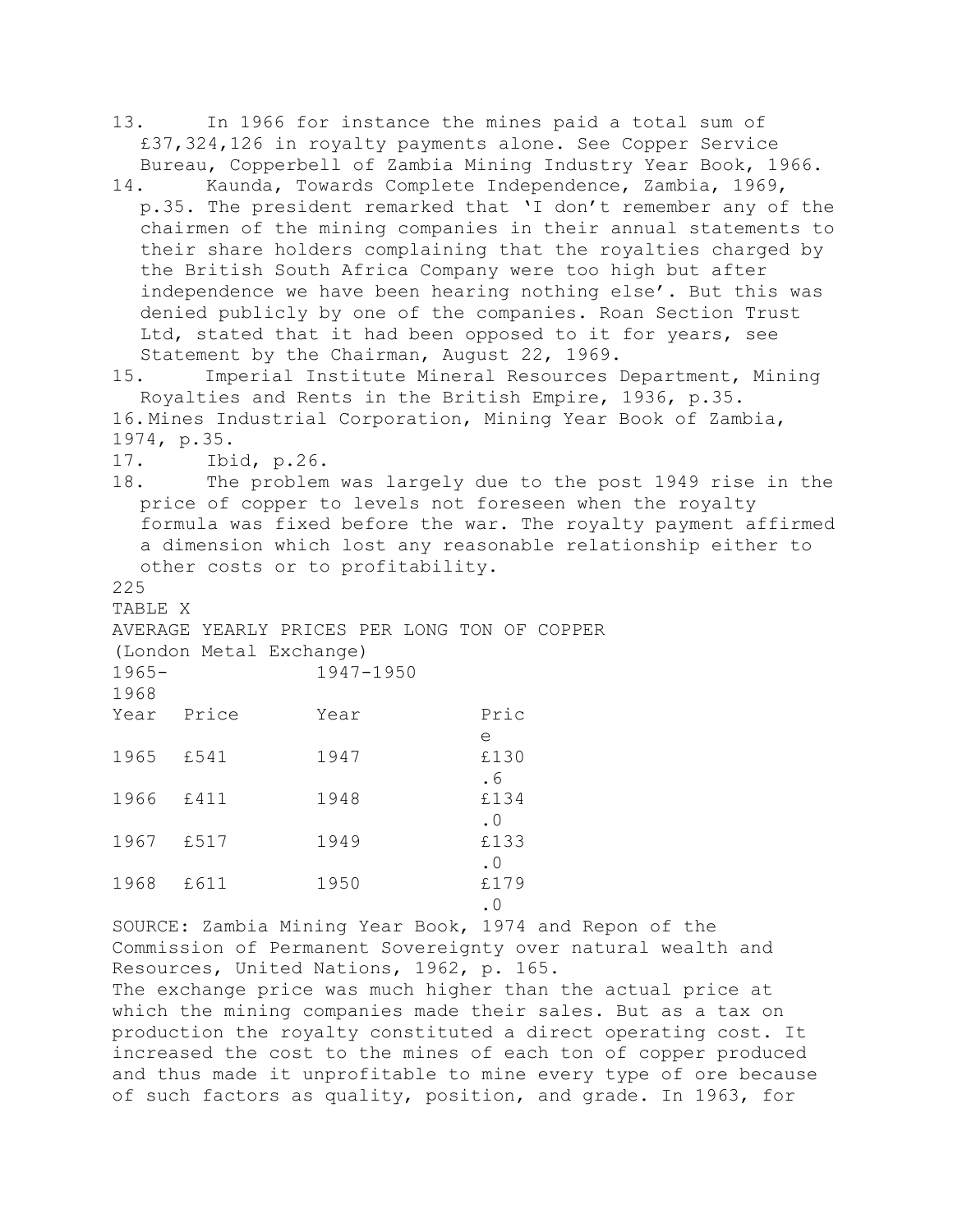instance, the average cost of producing a long ton of primary refined copper in the world was about  $K330.^{19}$  This was the cost of a ton delivered to the buyer, and included provision for depreciation after subtracting any credit from the sale of byproducts. It did not include company tax. Of this figure (K330), the Zambia average cost of K320 in the same year was very close. Zambia copper production costs mcluded K46 per long ton in transport costs and royalties on the 1963 scale (averaging K48 per ton making a total in the way of costs in transport and royalties of  $K94$  per ton.)<sup>20</sup> Furthermore, as an additional cost of the mines, the royalty could of course prevent development of an otherwise profitable mine by reducing or eliminating the potential profits. This was a real, and not a hypothetical problem for a mine like

19. Prain, 'Some Thoughts on Copper-Production' Selected Papers, 1963-7, Roan Selection Trust, 1968, p.21.

- 20. Ibid.
- 226

Chililabombwe, which made a loss of K9.18 per long ton in 1967 after paying K 102.60 per long ton royalty.<sup>21</sup> Any tax reduces the rate of return on an investment, but a profit-oriented tax cannot eliminate a profit whereas a royalty could. Royalty also affected the recovery rate of minerals.<sup>22</sup> As an added cost to production it pushed the cost of marginal ores over the cut-off point thus making marginal ores to be considered as waste. To a large extent the state was the loser in that some lower grade ores that were not mined in the past because of the royalty may never be mined because it would only have been possible or profitable to mine them at the same time as higher-grade ores. TABLE XI

COPPER ROYALTY PAYMENTS COMPARED WITH ORE GRADES, 1968

| Mine              | Copper                                               |       | Average |  |                |  |
|-------------------|------------------------------------------------------|-------|---------|--|----------------|--|
|                   | subject to                                           |       | royalty |  |                |  |
|                   | Royalty                                              | Ore   | per ton |  |                |  |
|                   |                                                      | grade |         |  |                |  |
| Chambishi 21,542  |                                                      | 2.70  | 88.52   |  |                |  |
| Chibuluma 25,505  |                                                      | 2.29  | 89.00   |  |                |  |
| Chililabo 55, 919 |                                                      | 3.40  | 81.84   |  |                |  |
| mbwe              |                                                      |       |         |  |                |  |
| Luanshya          | 103,729                                              | 1.90  | 88.85   |  |                |  |
| Mufulira          | 197,979                                              | 2.47  | 87.91   |  |                |  |
| Nchanga           | 225,337                                              | 2.57  | 88.09   |  |                |  |
| Rhokana           | 103,299                                              | 2.11  | 89.77   |  |                |  |
|                   | SOURCE: Copperbell of Zambia Mining Year Book, 1969. |       |         |  |                |  |
| 21                | Connorboll of Zambia Yoar Book, 1968                 |       |         |  | $\lambda$ mino |  |

Copperbell of Zambia Year Book, 1968. A mine could however have royalty remitted as did Kabwe at times. The conditions attached to this procedure were such that it still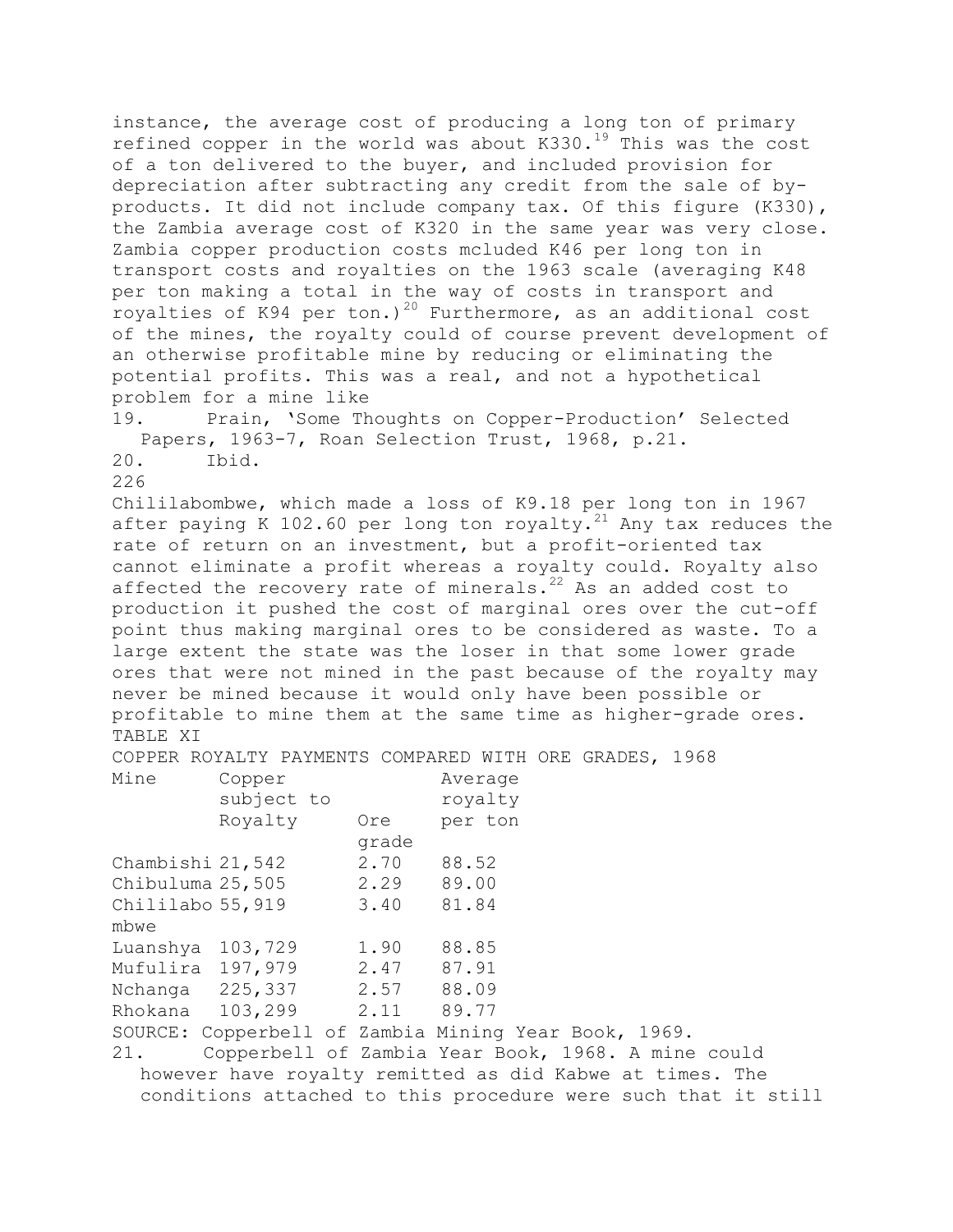left the mine with a zero profit and that remittance of royalty was not certain beforehand.

22. This meant that minerals that could be economic to mine in other countries would be uneconomic to mine in Zambia. A Phillipine Corporation is known to have been mining 0.74% copper ore on martinique Island which would have been impossible in Zambia with royalty. Roan Selection Trust, Bulletin, 1968.

# 227

The royalty was also inequitable between mines in that it could and did take a higher proportion of the profits of less profitable mines than it took of the profits of more profitable mines.<sup>23</sup> Although the major mining groups in Zambia contain both high-and low-cost mines, the individual mines also had other shareholders, who were differentially and unfairly treated by the royalty. So far thejnsensitivity of the royalty system to changes in production costs can best be illustrated by examining the figures in respect of two hypothetical mines, designated A and B. In an extreme case in which Company A has a production cost of K300 per ton and Company B has one of K600 per ton, then at a price level of K!,000 per ton the amount of royalty in both cases is K119.00 since in calculating royalty the cost of production has to be ignored. Still using the K1,000 price level, Company A has an advantage of K300 per ton over company B in that it suffers less expenses in the production of its minerals. Given such an example and with the rise in the cost of heavy machinery and other inputs required in the production of minerals, the royalty had over a period of time the effect that those mines which were previously profitable and were so profitable because of high copper prices remained profitable as only the profit margin was reduced. Quite apart from its influence on profitability, the royalty also had an influence on other spheres of mining such as exploration as there would have been no point in pursuing any search for mineralisation below certain grades which would be uneconomic to mine. Here, one is tempted to say that the problem could have been forestalled by exempting from royalty tax very low-grade ores. The problem with this is that the high grade mines are not necessarily the cheapest producers, e.g. Konkola is a high-cost mine but has the highest grade while Luanshya with one of the lowest grades is a low-cost mine. Sometimes this is due to the fact that low grade mines are open-cast mines where the greatest advances in production machinery have been able to offset the increasing wages per ton an hour as well as the decline in grade, resulting in the labour cost per pound of minerals remaining virtually static. $24$  Perhaps one way out of the dilemma of royalties is to abandon the idea that royalty rates should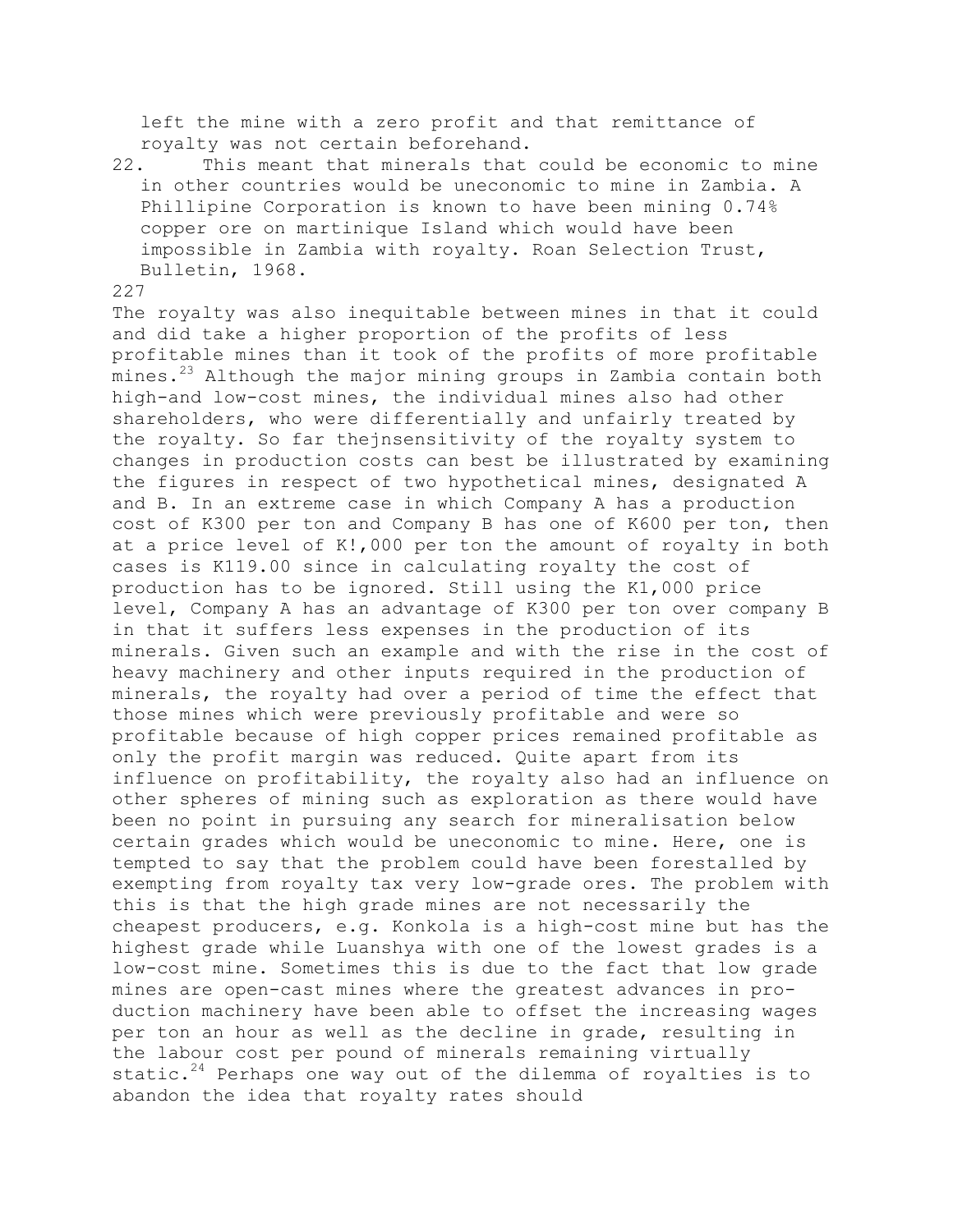23. Between the highest and lowest production costs there is a variation of about K3 per long ton.

24. E.g. in 1965 in the United States, mines with less than 1% grade showed an average cost of 17 cents per pound, those with l-2°7o showed 22 cents per pound and those over 2% showed 24 cents per pound, Northern Miner Press Ltd., Mining Explained 1968, p.191.

### 228

be uniform for all mines or any group of them, of a particular mineral within a country. This is entirely logical in economic terms but there are other reasons of a political and administrative nature, such as the arithmetical complication involved in administering different rates for different ores which is why mineral owners are reluctant to take this course. Another way out is to attach the royalty rate to some measure of profitability and a third possibility is to abandon the idea of a royalty as a charge upon production and to take the rest of the payment for the ore in another form. Export tax

Another tax imposed was the export tax. This tax was charged, levied, and collected on every long ton of finished copper exported.<sup>25</sup> The rate of the tax was 40 per cent of the price of copper per long ton of copper, above the price of K600 per ton. No export tax was payable when the copper price was below K600. It was introduced in April 1966 when the producer's price was dropped, in order to try to obtain for the government a large share of the ensuing windfall profits<sup>26</sup> and it was moderately successful in its main objective.<sup>27</sup> Since it was charged on exports, it was effectively a tax on production since virtually all production of minerals in Zambia is exported. Furthermore, it took no account of cost so it simply added to the bad effects created by the royalty.

Income Tax

The third tax charged was income tax. The first income tax laws in the country were rather general. Persons deriving income from mining, whether they were companies or natural persons, were governed by the same principles.<sup>28</sup> Thus, the allowances deducted against profits were

25. Copper (Export Tax) Act, Chapter 669 of the Laws of Zambia. The Minister of Finance could grant exemption to any person from liability to pay export tax.

26. Previously the Zambian Companies had been selling copper at a producer price which was much lower than the London Metal Exchange market. This was mainly to counter the threat to subsitution for copper by lower priced metals. E.g. in 1966 they were selling at £336 per ton while the market price was £700 per ton.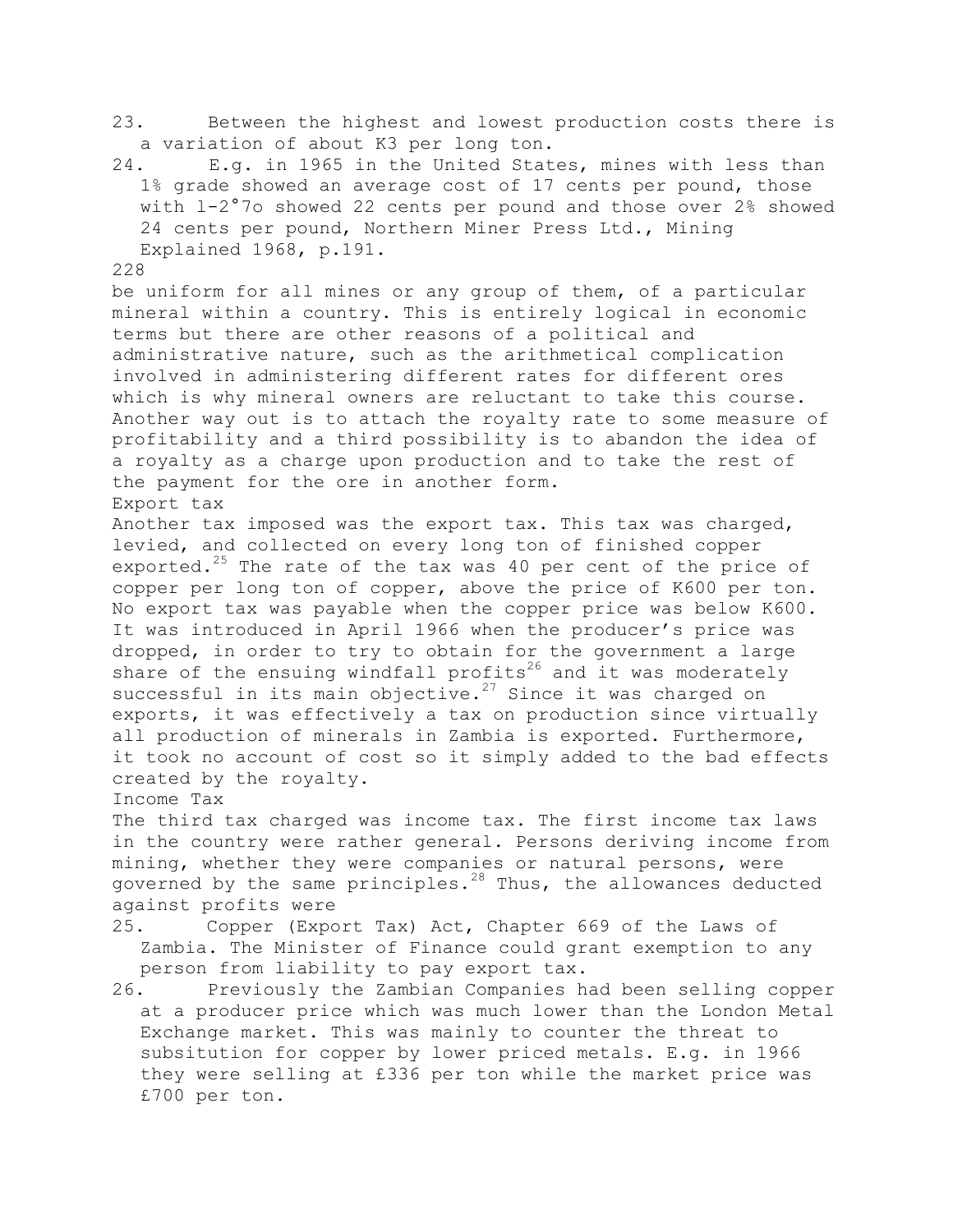See Sklar, supra, p.S3. 27. In 1968 alone the mines paid £65,185,585, in export tax alone see Copperbeil of Zambia Mining Year Book, 1969, p.34. 28. Income Tax Proclamation, 1921. 229

as for ordinary business. Miners were allowed to claim for reasonable wear and tear of any machinery arising out of its use or employment in the trade.<sup>29</sup> Although company tax was then introduced, its application to the mining industry was moderated by granting mining allowances. Just before the change in the tax system income tax was charged on profits at the rate of 37.5 per cent of the first K200.000 of profits and 45 percent of the remainder.<sup>30</sup> In computing profit for the purposes of tax, a deduction was allowed for expenditure on surveys, boreholes, trenches, pits and other prospecting or exploratory works undertaken to acquire the right to mine minerals or incurred on a mining location in the country.<sup>31</sup> Also allowed were incidental expenditures, provided their sum total did not exceed K200,000 in any one year.<sup>32</sup> Separate and distinct mining operations in non-contiguous mines were allowed deductions calculated separately according to the approved estimated life of each mine.<sup>33</sup> But miners could elect to deduct such expenditure on income from a producing mine.<sup>34</sup> At the cessation of mining operations the miner could deduct his undeemed capital expenditures.<sup>35</sup> In addition to the above deductions a miner was allowed a redemption allowance at the rate of 2%. It was however, not allowed to companies that were liable to be taxed in a country outside Zambia on the income from mining operations carried on by the company within Zambia in respect of which a deduction similar to a depletion allowance was not made in terms of the tax laws of that country.<sup>36</sup> Where such an allowance was made, the depletion allowance was not to exceed that allowance. No depletion allowance was allowed to a person where the amount due by the formula exceeded his income attributable to mining operations.<sup>37</sup> The effect, however, of the export and royalty tax system was to render these capital allowances somewhat ineffective and this position was partly reflected in the resultant level of mining activity. 29 Income Tax Proclamation, . 1926, s.5. 30 Income Tax Act, 1966, . supra, charging schedule. 31 Income Tax (Amendment)

. Act No. 26 of 1970, s.19 (1).

```
32 Ibid., s.2 (1).
```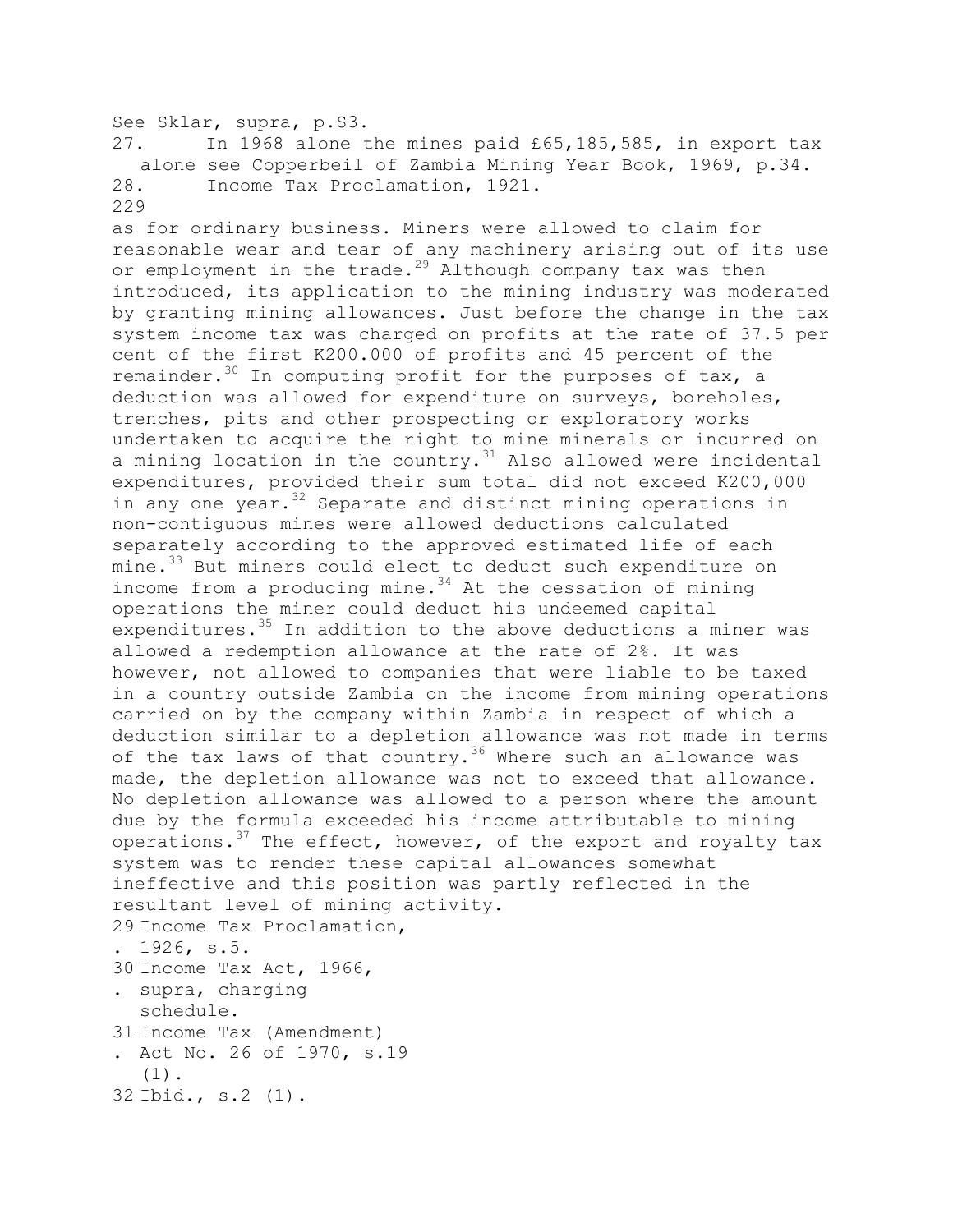```
.
33
Ibid., s.20 (2).
.
34
Ibid., s.23.
.
35
Ibid., s.21 (1).
.
36
Income Tax Act, supra, 
.
s.33.
37
Ibid.
.
```
230

During the period 1964-9 the rate of development of mines was very slow. Mining companies were disinclined to reinvest their profits in the development of new mines. There is no doubt in fact that the government's anxiety about the rate of development of new mines was justified although there is sharp disagreement about the causes. Table XII below shows that among the leading copper exporting countries, Zambia had the lowest projected rate of expansion. TABLE XII

PRINCIPAL COPPER EXPORTING COUNTRIES PRODUCTION FORECASTS (Thousand Tons)

| Country | 1969 | 1975  | °      |
|---------|------|-------|--------|
|         |      |       | Growth |
| Chile   | 700  | 1,100 | 57%    |
| Peru    | 350  | 500   | 4.3%   |
| Zaire   | 320  | 430   | 35%    |
| Zambia  | 700  | 811   | 16%    |

SOURCE: Potter, Some Aspects of the Zambia Nationalisation, 'African Public Sector Economics', Edinburgh, 1973 Although marginal increases in capacity can be produced fairly quickly by increasing the production of existing mines, the gestation period of a new mine may be as long as seven years. The mining companies gave the tax system as the only reason for the lack of adequate mineral development.<sup>38</sup> Without denying that this was a major reason, it is

38. Kaunda blamed the inadequacy of mining development on the investment policies of the companies, Kaunda, Zambia Towards Economic Independence, supra, p.45-46. But both mining groups blamed the problem on tax, see Anglo-American Corporation of South Africa Ltd., Statemem by the Chairman, May, 1968, p. 4 and Roan Selection Trust Ltd., Statement by the Chairman, November, 1968, p.7. 231  $\backslash$ 

important to point out that there are additional reasons. Though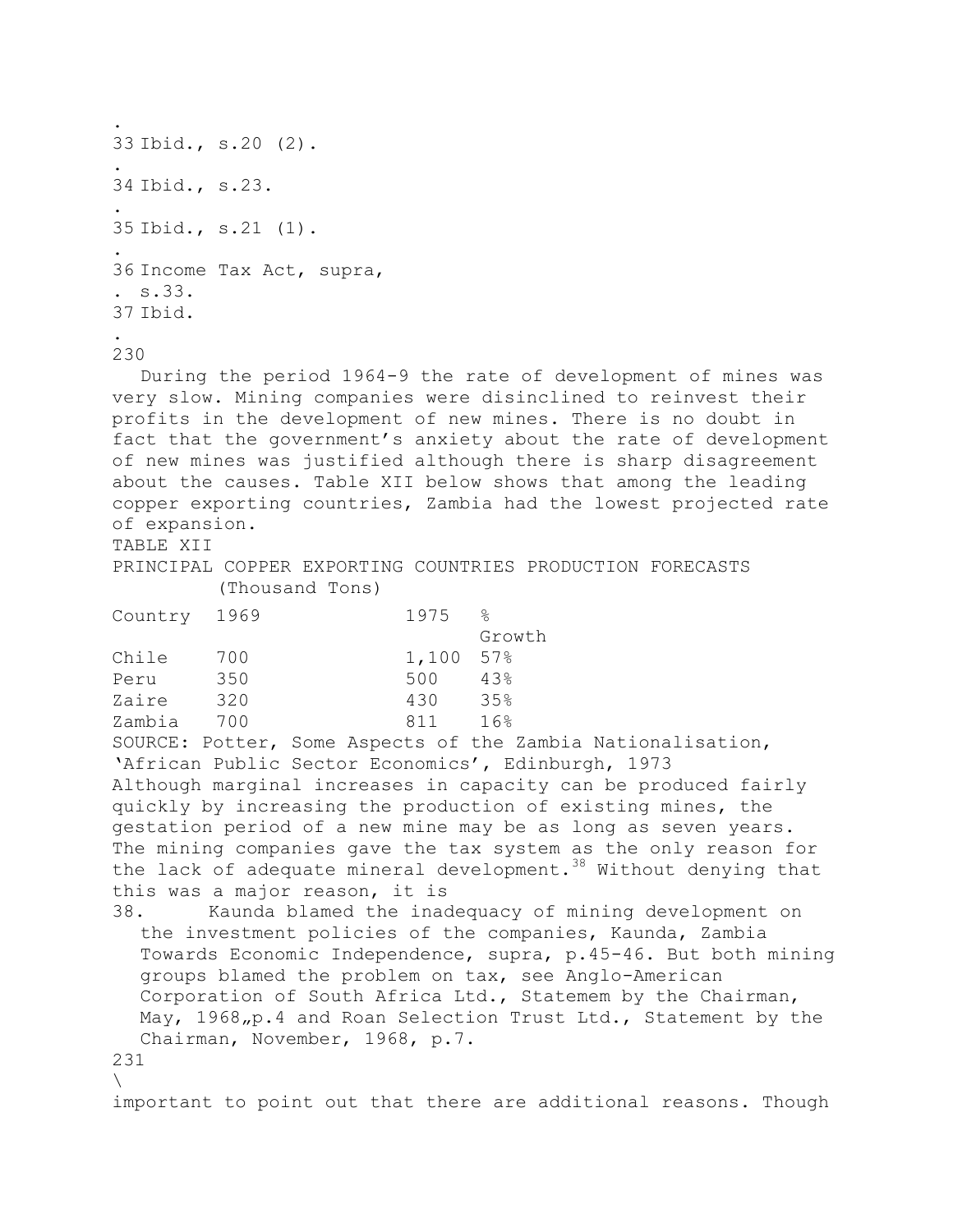denied by the companies in 1968, it had long been their practice to distribute most of their disposable earnings as dividends abroad. This can be shown by examining the period  $1945 - 56$ before the impact of the royalty system was severe because of the relatively low prices at the London Metal Exchange and before the export tax was ever introduced. TABLE XIII ACCOUNT OF MINING INDUSTRY SHOWING INVESTMENTS AND DIVIDENDS,  $1945 - 57$ (Million Pounds) Year Gross Investment Private Investment ds Flow of Direct into Federation of Paid Rhodesia & Nyasaland Dividen Abroad  $1945 \t1.09$  –  $1.7$  $19460.9 - 2.8$  $1947 \t2.4 - 8.6$  $1948$  2.9  $-$  9.3 1949 6.6 — 11.1 1950 8.5 — 18.6 1951 11.4 — 22.0 1952 15.2 — 20.3  $1953 \t16.5 - 17.9$ 1954 14.5 — 18.3 1955 21.4 3.4 20.8 1956 18.0 2.5 25.5  $1957 - 2.9$ SOURCE: Report of the Commission of Permanent Sovereignty over Natural Wealth and Resources, United Nations 1962, p. 170 232 Another reason was that the mining companies suspected, and rightly so, that nationalisation would come sooner or later and were consequently not particularly anxious to plough profits back into capital investment which could be expropriated in the near future, at a compensation level which was undefined. Post — 1970 Legislation Mineral Tax In 1969, to correspond with changes in the system of mining rights, the government changed the taxes affecting the miningrights holders. The royalty and the export tax were both abolished and a new tax, the minerals tax, was introduced.<sup>39</sup> The new tax is entirely based on profits and is at the rate of 51% of profits for copper, 13% for lead, zinc, and amethyst, and 20% for gold. The mining-rights holders continue to pay income tax of 45% on their profits after payment of mineral tax, giving a rate of tax on profits of 73.05% for copper.<sup>40</sup> Here section 7 of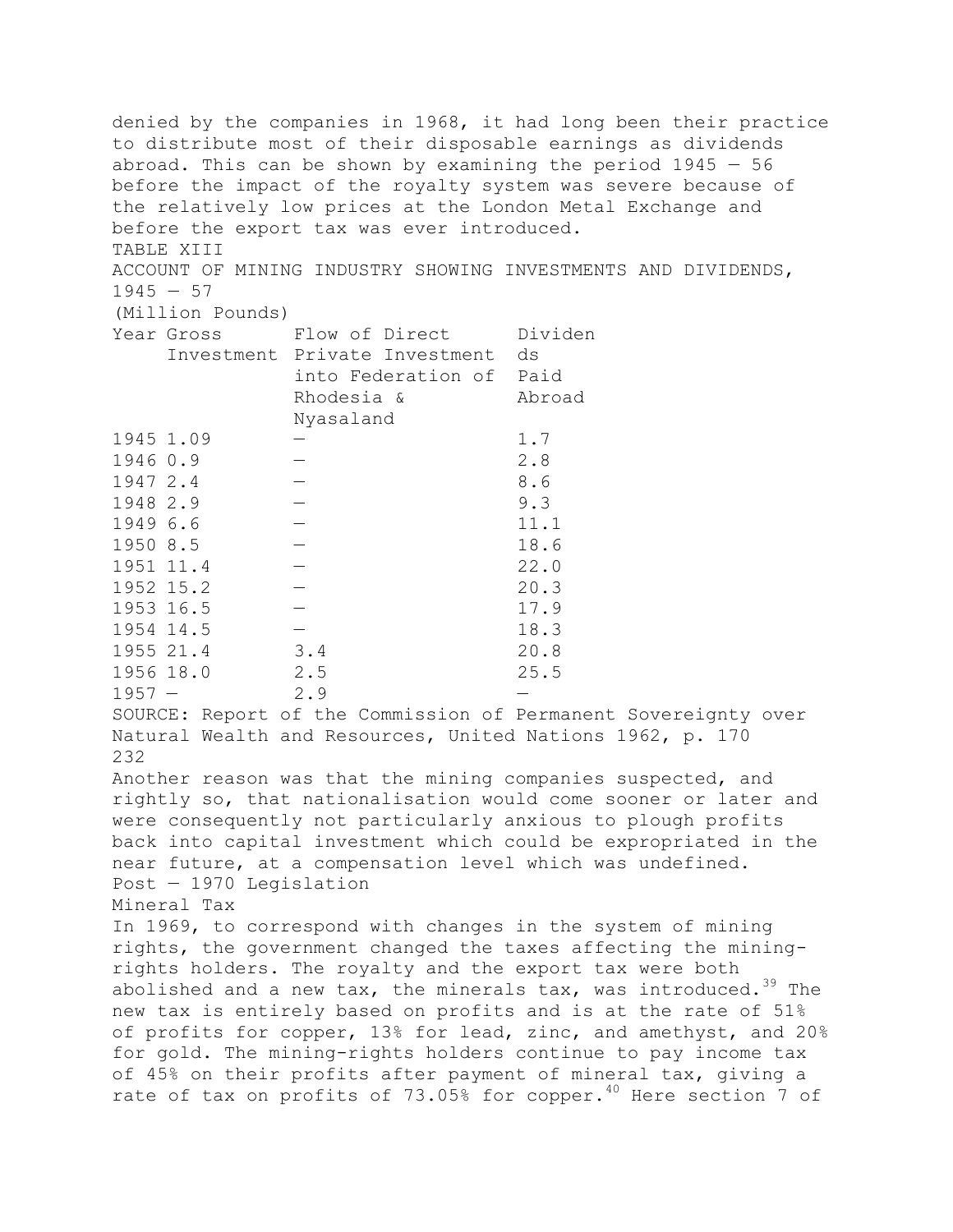the Mineral Tax Act is also particularly significant. It provides, 'that a company shall be entitled to a refund of mineral tax in respect of any prescribed period if its average income in the prescribed period is less than twelve per centum of its average equity in the period. Where a company is entitled to a refund of mineral tax, the amount of the refund is the difference between 13% of its average equity in each charge year while average income means the prescribed period'. $41$  The average equity is the sum total of assessable income less mineral tax and income tax for each charge year in the prescribed period divided by three. The implication of this refund provision in the case of new copper mines is that there is in fact a sliding scale in the overall rate of taxation ranging from a minimum of 22.05% when all mineral tax is refunded, to a maximum of 73.05%. However, most mining companies tend to feel that the protection of 12% level of profit is actually of no use, since most of them would not carry on a venture that indicated such a low yield. They argu« that, since they can earn that level of profit in a bank at no risk

39. Mineral Tax Act, 1970

40. Ibid. This was very nearly the same as the sum total of previous taxes except th the base changed.

41. Mineral Tax Act, supra, s.7. 233

there is no greater incentive to go into mining which is a heavy-risk industry, and that since this is an exemption rather than a repayment, the taxable profit would still bear income tax at 45% even when the whole of the mineral tax is exempted. Thus, a mine with this exemption would still be at a disadvantage compared with a mine without it if the mine were earning net profits less than 12% of equity. The government on the other hand, believes that the refund system is of great incentive value to both potential and existing investors. The exact value of this concession cannot be generalised since it depends largely on the debt — equity ration of the initial investment. The higher the debt proportion the less the net profit on which the refund may be claimed. In normal times, there has not been a single occasion when the average income of any mining company has fallen below 12% of its average equity, although this year (1976) it appears that no mining company will pay any tax to the state, on account of the extremely low commodity prices brought about by the current world recession.  $42$ 

There is no doubt that a flat rate tax of 73% based on profit clearly removes most of the anomalies discussed earlier. All mines now pay the same percentage of profit in tax. Tax can no longer amount to more than 100% of profits nor can it be charged on a mine making no profits at all. Besides the percentage of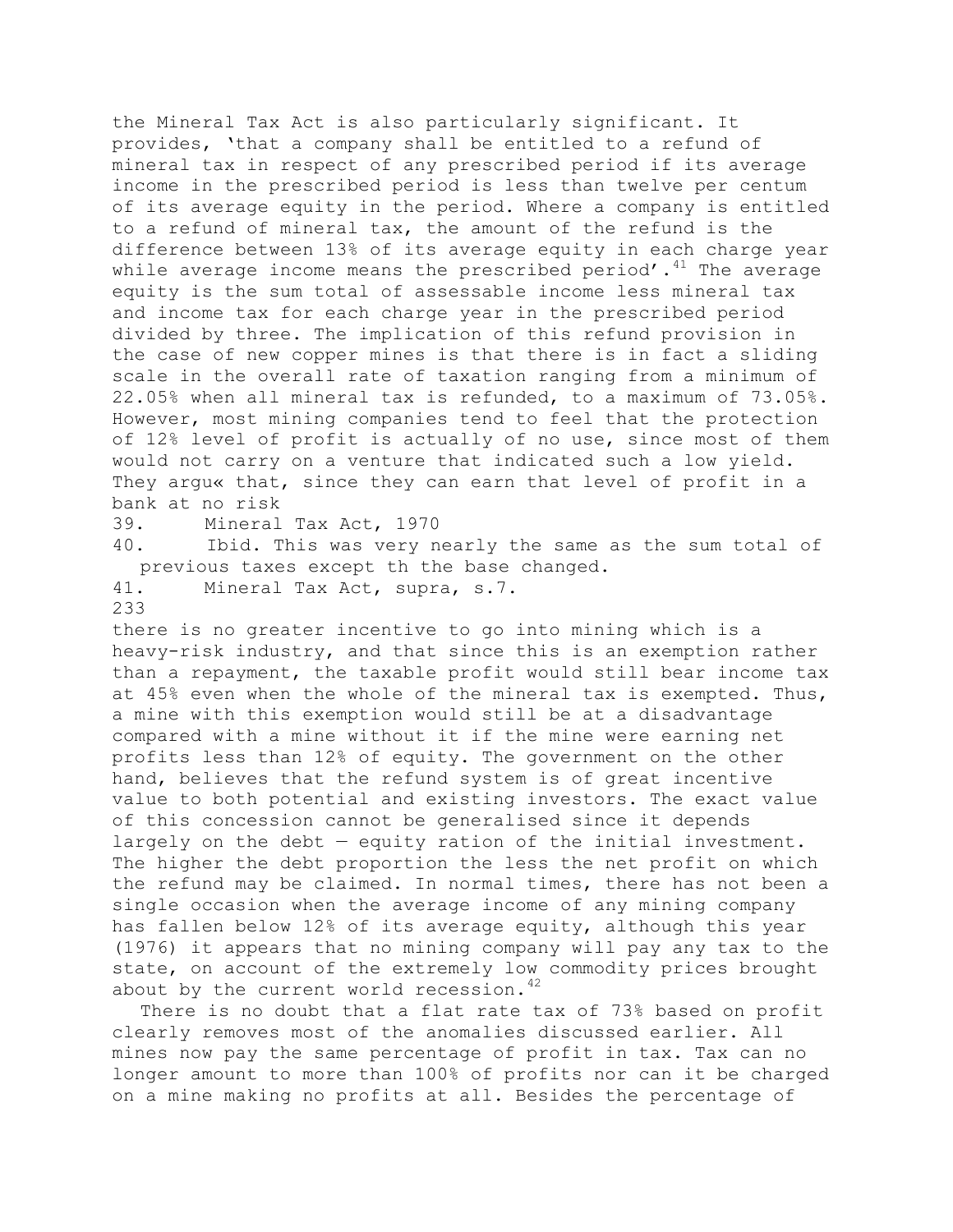profits paid in taxation is constant as the metal prices changes since marginal and average rates of taxes are now identical. Furthermore, the net-income related tax has the least economic effect on the level and rate of recovery. The tax liability approaches zero when the extractive industry reaches the cut-off point, and operators are not thereby discouraged from developing marginal ores.

```
Capital expenditure
```
Other new measures involved mining allowances. Companies operating mines which commenced production after April 1, 1975 are allowed to offset capital expenditure in the year in which the expenditure takes place. Capital allowances in respect of mining operations for established

42.

See Daniel, supra, p.21. 234

companies are allowed according to the length of time a mine has been in production.<sup>43</sup> They are provisionally permitted to claim allowances on the basis of the legislation which existed prior to the enactment of the Income Tax (Amendment) Act of 1970. The effect of this legislation is that in the case of mines which have been in operation since 1953,of which there are seven, expenditure is allowed in full in the year it is incurred. In the case of the pre-1953 mines, of which there are four, the expenditure has to be allowed under specified headings and allowances are calculated at fixed rates. The rates are for plant and machinery (40% in year of purchase, thereafter 20% on diminishing balance); heavy earth-moving mechanical equipment (50% in year of purchase, thereafter 30% on diminishing balance); industrial buildings (15% in year of construction thereafter 5% on original cost); low cost housing (20% in year of construction, thereafter 10% on original cost); and for capital expenditure not covered in the above groups, the rate allowable over the life of the mine is one-twentieth of diminishing balance.

The main point on which the treatment of allowances for old mines seems to differ from that of the new mines is the timing of such allowances. In the final analysis, the whole of the capital expenditure for both categories of mines is written off against taxable profits. The basis of the difference seems to be that to allow both categories of mines to deduct the whole of their capital expenditure in the year incurred would allow the established companies to deduct their expenditure on new projects from their tax liabilities for current profits. This advantage would not be available for new entrants. The Income Tax Act of 1970 allows a deduction against both mineral tax and income tax. This is because the meaning of capital expenditure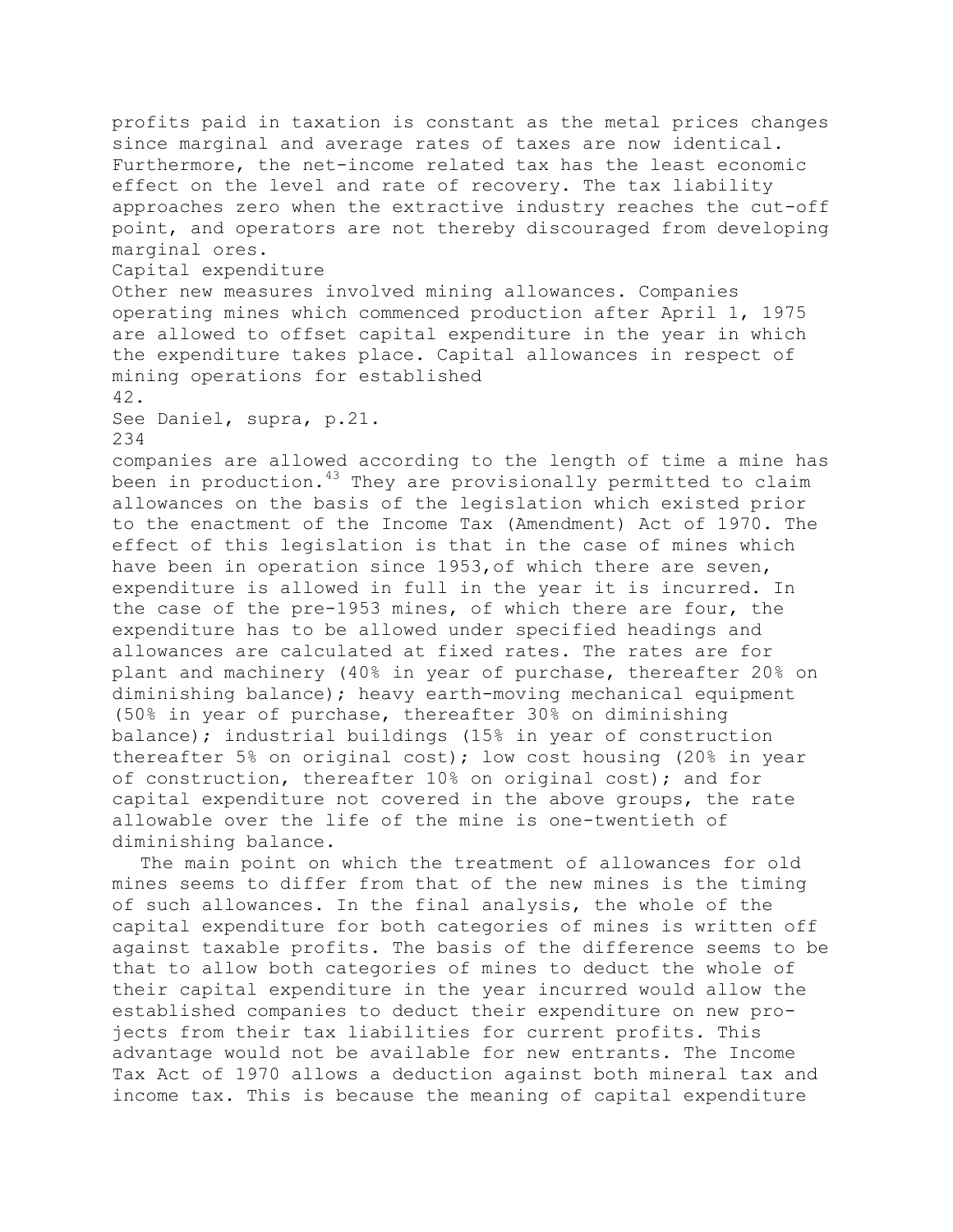has been extended beyond the pre-1970 concept. It now means expenditure in relation to mining operations, buildings, works, railway lines or equipment including any premium period for the use of these including land.<sup>44</sup> It further includes shaft sinking, money paid on the purchase of or on the payment of a premium for the use of any patent, design, trademark, process or expenditure of a similar nature, and expenses incurred prior to the commencement of

43. In the 1970 Income Tax (Amendment) Act all mines were permitted to deduct the whole of the capital expenditure in the year incurred. But in 1973 the Income Tax Act was further amended by the Income Tax (Amendment) Act of 1973. The amendment withdrew the 100% immediate deduction from established mines.

This is now incorporated in the Income Tax (Amendment) Act 1975. 44. See Income Tax (Amendment) Act No. 10 of 1975, s. 19 (a). 235

production or during any period of non-production on preliminary surveys, boreholes development or management, and interest payable on loans used for mining purposes.<sup>45</sup> However, it does not cover non-capital expenditures such as labour. Previously, the system in force was one of capital allowances that varied according to the category of expenditure and could only be offset against income tax and not against royalty or export tax.

Thus, the amount of capital spending that is effectively paid for by the government under this system is now 73% for all mines compared with 45% previously. In addition, tax relief is available immediately in the case of all companies with the exception of Nchanga Consolidated Copper Mines and Roan Consolidated Mines Ltd. Instead of being spread over a number of years with respect to prospecting and exploration activities, now section 21 (1) of the Income Tax (Amendment) Act of 1970 provides that a person or company incurring the expenditure may retain it as a deduction, or a company may renounce the deduction in favour of its shareholders. Thus, any person who contributes money to a prospecting enterprise can offset the expenditure against his current taxable income in Zambia instead of waiting for the chance to offset it against ultimate profits. If the contributor is a non-mining company then the value of the immediate deduction in terms of tax paid will only be 45% as he can only offset his expenses against income tax. Expenditure that is retained for tax purposes by a prospecting company also may be renounced in favour of a subsequently formed mining company of which it is a shareholder.  $46$  Thus, all the expenditure of a prospecting company that finds a workable deposit (including expenditure in areas outside the location of the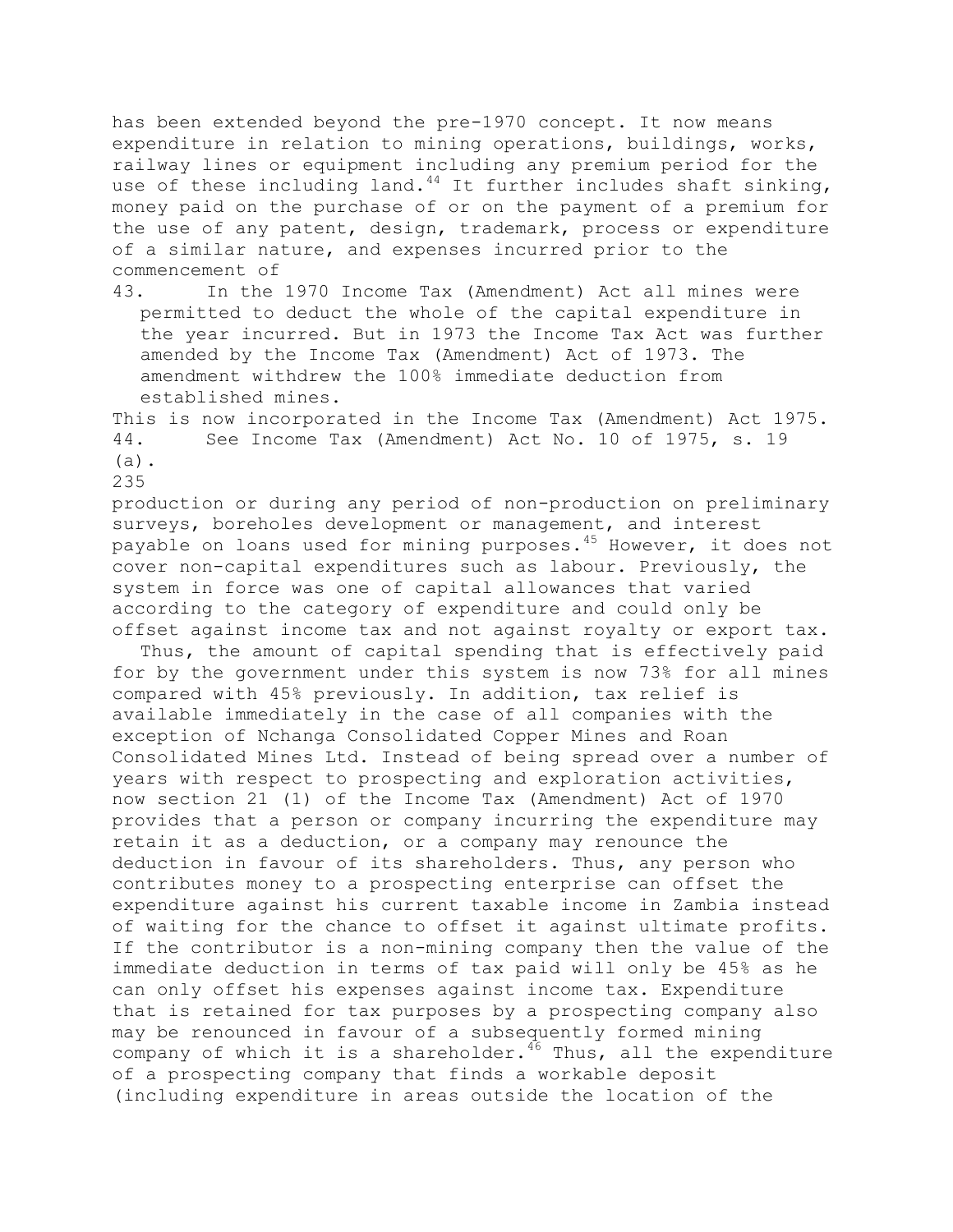ultimate mine) can be offset against profits of the mine. This may be attractive for a group of investors prospecting in several areas at once and who decide to form a mining company to exploit a mine in one of the areas while they continue prospecting in the other areas. If other investors are brought into the mining venture, this operation will only be attractive if the new investors compensate the prospecting investors for tax advantage so conferred on the new mine, on the whole this is acknowledged to be quite an incentive to mining-rights holders. 45. Ibid. s.22. 46. Ibid. s.23. 236

The amount of capital effectively paid for by the government is increased if a mine is subsequently opened. This happens through Section 22 of the Income Tax (Amendment) Act of 1975 which allows a new mine to deduct pre-production expenditure incurred in each charge year increased at a rate of 10% per annum compounded for the period commencing with the first day of the charge year in which such pre- production expenditure is incurred and ending with the last day of the charge year to the production charge year. This in effect means that the unamortised part of any pre-production expenditure and capital expenditure incurred during production would, for tax purposes, be increased by a factor of 10% per annum until the first year in which the-Company is charged tax in respect of its mining income. An owner of a mine, who is also the owner or has the right to work a non-contiguous mine from which he had no production during the year, may elect to deduct the amount of capital expenditure incurred on that non-contiguous mine from his income derived from his other mining operations in the same year in which such capital expenditure is incurred.<sup>47</sup> This certainly encourages expansion projects in the industry for if the tax position were otherwise, with respect to contiguous mines, mining holders would be reluctant to spend money derived from their mining operations to develop new mines. The effect of this provision is to treat noncontiguous mines as though they were part of existing mining operations where there is actual production.

# Weaknesses of the new system

This system of mining allowances relating to operating mines has created some problems. The allocation of expenditure which has to be made for tax purposes differs from that given in the accounts and consequently time and effort is wasted in extracting information. Development naturally depends very largely on viability and the tendency must be to favour the projects which offer the best returns. The 100% write-off on 'new mines' would, however, give them an artificial advantage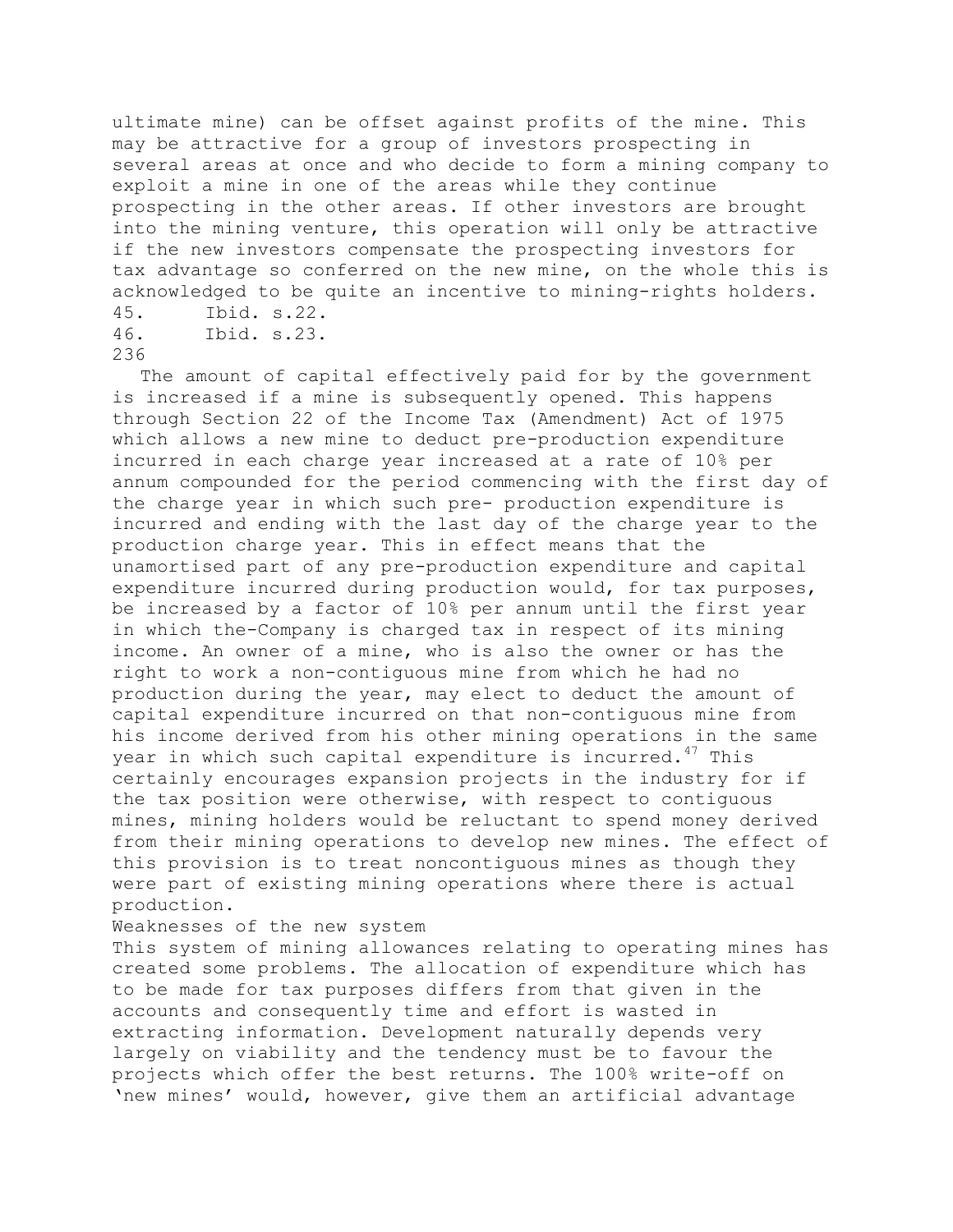```
over 'old mines', and this in turn could lead to decisions which 
might not be the most economic from the national point of view. 
Although one can argue that since no write-off on capital is 
given for manufacturing companies,
47. Ibid. s.23.
237
```
it cannot therefore be right for mining companies. However, the pattern of expenditure of mining ventures is vastly different from that of manufacturing concerns. The latter given the right conditions, could continue to operate almost indefinitely and large outlays of capital expenditure are normally only related to expansion or modernisation programmes. Mines on the other hand are wasting assets with limited life spans and to operate them require the constant outlay of large amounts on what could easily be termed 'recurring capital expenditure'. This arises from two main causes, namely: mining at constantly increasing depths which are also hotter and wetter and diminishing ore grades which compel increasing tonnages of ore to be hoisted and treated simply to maintain the level of finished metal production. Increased production through output capacity generally lowers the point at which the ore grades become marginally viable and by bringing this down, the effect should be to extend the life of the mines quite appreciably, which would be in the national interest.

Perhaps the problem the government finds is that capital allowances are likely to be easily inflated, especially where all machinery is imported. Also that the allowances are made to help infant industry, there seems to them little justification for assisting the older mines, some of which have been in existence for over 40 years. However, since capital allowances are against income, it is obvious that they are no incentive if one does not have a Zambian source of money. They thus tend to favour a company which has a taxable income in Zambia. Another problem is that the new tax incentives, being geared entirely to capital spending, has the effect of making capital cheaper than other inputs such as labour. In general, import duties, tax on industrial inputs especially capital equipment, are relatively low, while duties on consumer goods are relatively heavy. Since the prices of consumer goods affect the cost of living, they tend ultimately to be reflected in wages, while import duties have the effect of making labour expensive relative to all other inputs. In addition, the employer's contribution to the National Provident Fund, based on wages, has the effect of a tax on labour despite its principal intention and so does the introduced tax on expatriate labour. However, generally to think that a government could legislate special tax provisions in order to make labour cheap on the mining industry, is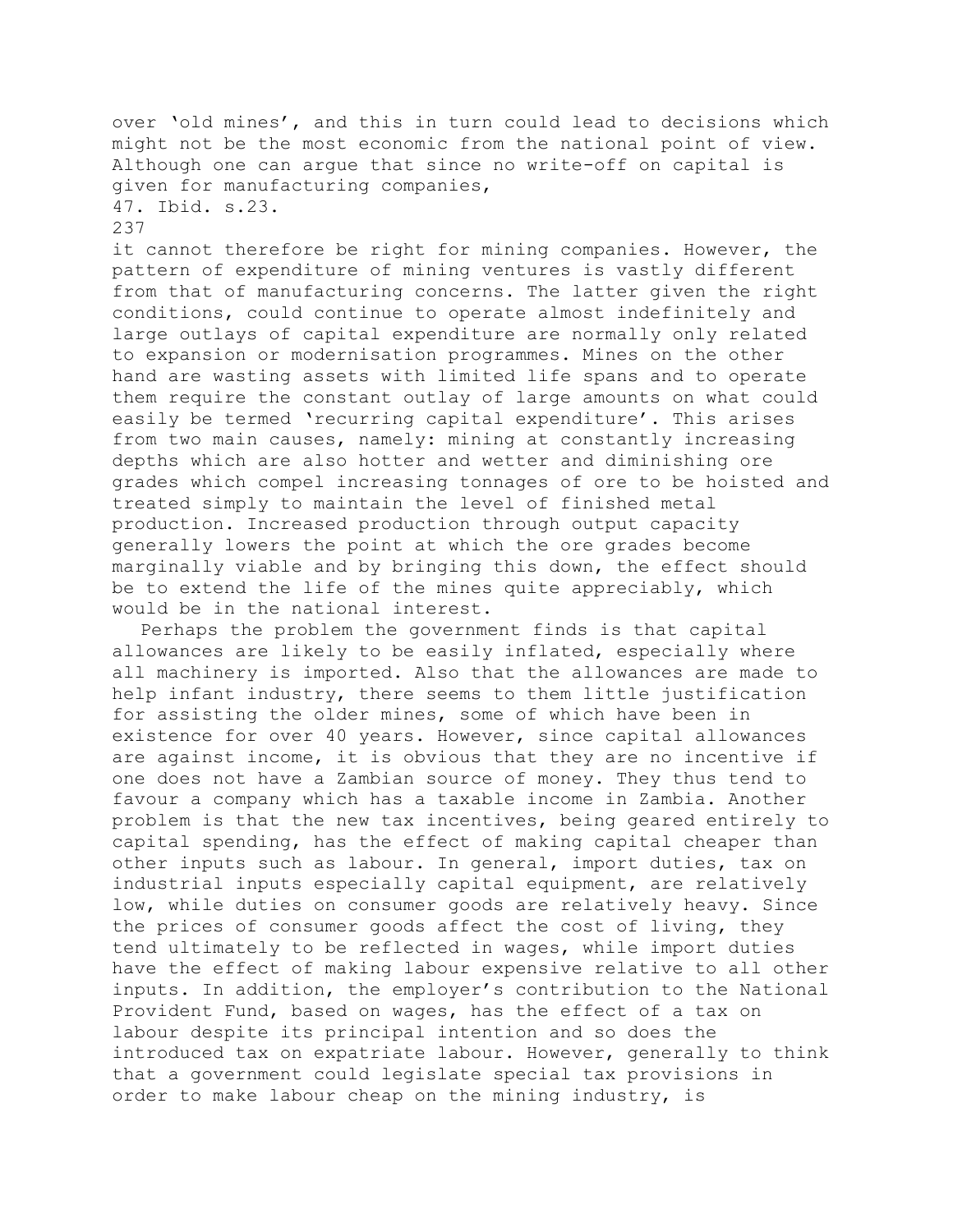unrealistic. The present high cost of labour is a general feature and it applies to all industries and other employment institutions throughout the world. 238

Another problem arises with the writing-off of capital in that this en- ; ourages capital-intensive mines. These drain foreign exchange, and also reduce available employment. Sometimes it can provide a way for companies to manipulate their costs to avoid tax. For example, if companies A and B each spent K200,000, A on labour and B on capital, they would be entitled to the same deductions. And yet A spends most of its money in the country whereas B invariably spends it out of the country. Why should A pay the same tax as B? It may be argued that this sort of argument encourages ineficiency, but as a counter argument very few mines are going to be different just to gain a tax advantage.

It can also be argued that mining technofogy does not allow much substitution between capital and labour,  $48$  but a great deal of evidence las been given to show that the relative cost and efficiency of African abour, expatriate labour, and capital equipment has caused significant :hanges in their relative utilisation in the past, <sup>49</sup> although it has also been hown that at times of relatively low African wages and high African abour efficiency technical processes in the mines fell behind other opper producers in the sense of not using the latest laboursaving echnology.<sup>50</sup>

depletion allowance

>ome mining-rights holders contend that a depletion allowance should be ntroduced. Such an allowance would have the effect of reducing the nining right income upon which tax is assessed. Conceptually, it is irgued that depletion is necessary in view of the fact that minerals are ex- laustible resources and that when they are exhausted, the investment in he mine will have next to no residual value.<sup>51</sup> It would be recognised that ) art of the income from the mine constitutes consumption of capital, ind that therefore an allowance, analogous to the depreciation which is Ulowed against plant and equipment, should be established to reflect the

18.Bostock and Harvey, Economic Independence and Zambian Copper, 1972, p. 142.

49. Ibid.

50. Baldwin, Economic Development and Export Growth: A Study of Northern Rhodesia, 1920-60, 1966, Chapter 4.

51. Reasons often advanced for depletion allowance can be found in Lynch v. Alsworth Stephens Company, 267, U.S., 364. 239

gradual depletion of the orebody.<sup>52</sup> Other proponents of the depletion allowance take a different approach. They cite the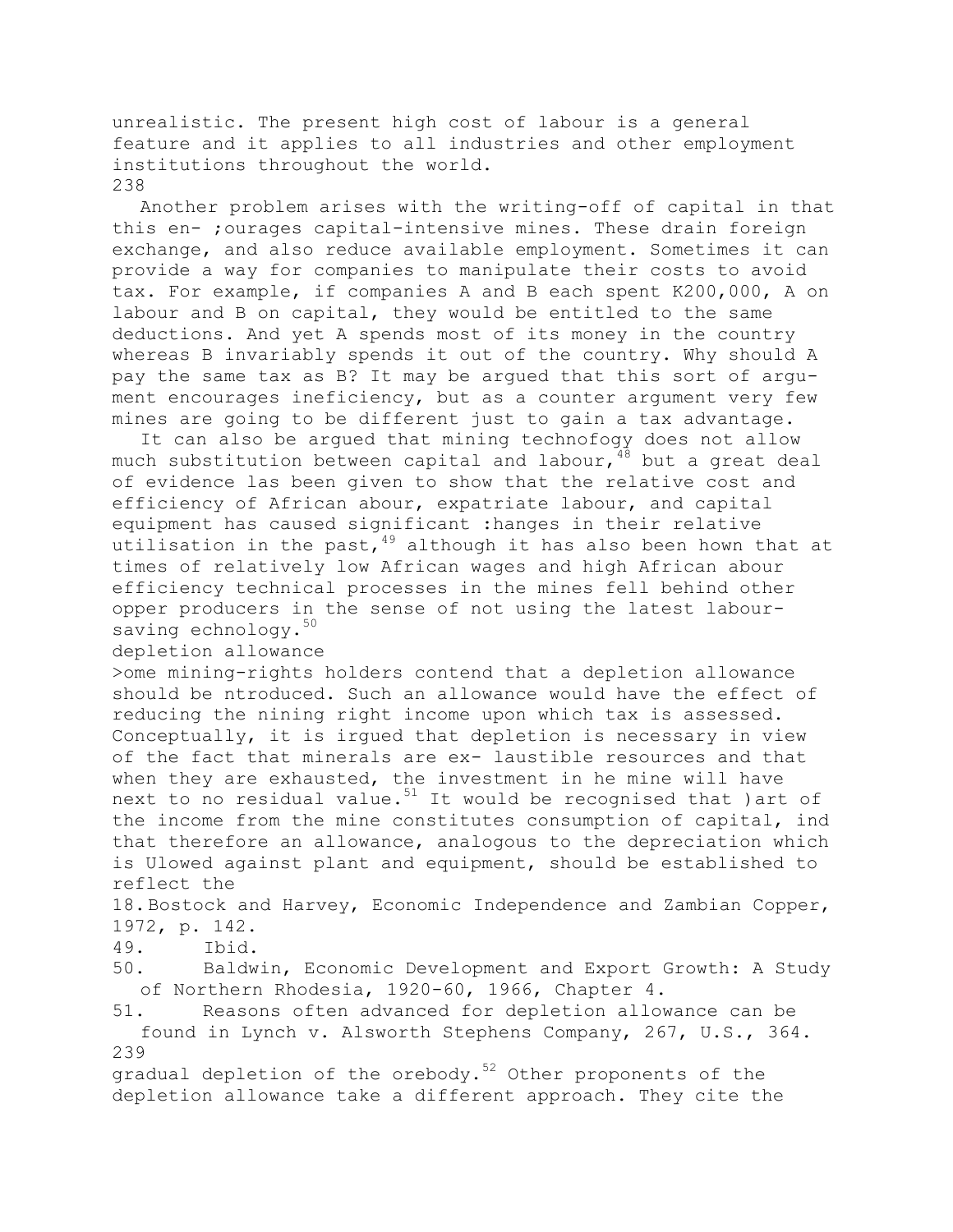risk attached to mining enterprises, especially in the early stages with the large outlays of investments which have to be made during exploration and prospecting, much of which is certain to be abortive, as reasons why income from mining should be effectively taxed, ihrough the depletion allowance, at lower rates than income from other types of endeavour. It could be submitted that under the Zambian system of mining tenure as described in Chapter 6 this would be unnecessary. First, the mining-right holder does not own the orebody and as such it is not his capital which is being depleted but that of the state. It may well be that the factors cited above have the effect of raising the minimum expected rate of return required before Finance can be raised or committed for a mining venture and about the average minimum expected rates required for investment in other sectors. But this does not in itself indicate any misallocation of investment funds, nor does it constitute, in itself, any reason why a government, particularly of an exporting country, should take special steps to lower the tax rate upon minerals as opposed to other enterprises. Moreover, even if it were decided that special encouragement should be given to the mining sector because of the desire to open up new mines the percentage depletion allowance is both a crude and expensive tool for government to use. Crude, because it does not differentiate between projects which require special encouragement and those that do not; expensive because once established, it will extend over the whole life of the mine, and not merely assist in the early years when measures to allow for a reasonably early return on investment may indeed be sensible. In any case in respect of their exploration and prospecting expenses one may argue that manufacturing enterprises are liable to go out of business if they do not modernise or diversify their product, and changing conditions may well induce them to change location. The expenditure that has to b<f put into research, market survey, product re-design and the purchase of patents, may be regarded as similar to the outlays that a mining company has to make on prospecting and exploration if it intends to stay 52. See for instance Faulkner 'Some Notes on Mine Taxation',  $(1939-40)$ , Transactions of the Institution of Mining and Metallurgy, p.21 where he argues that profits from mining must be considered partly as interest on the capital invested and partly as a return of capital, source in calculating operating profit no deduction is made for the raw material  $-$  the ore in the mine  $$ that has been used up in the process. 240 in business. Besides, in Zambia, an investor in mining will have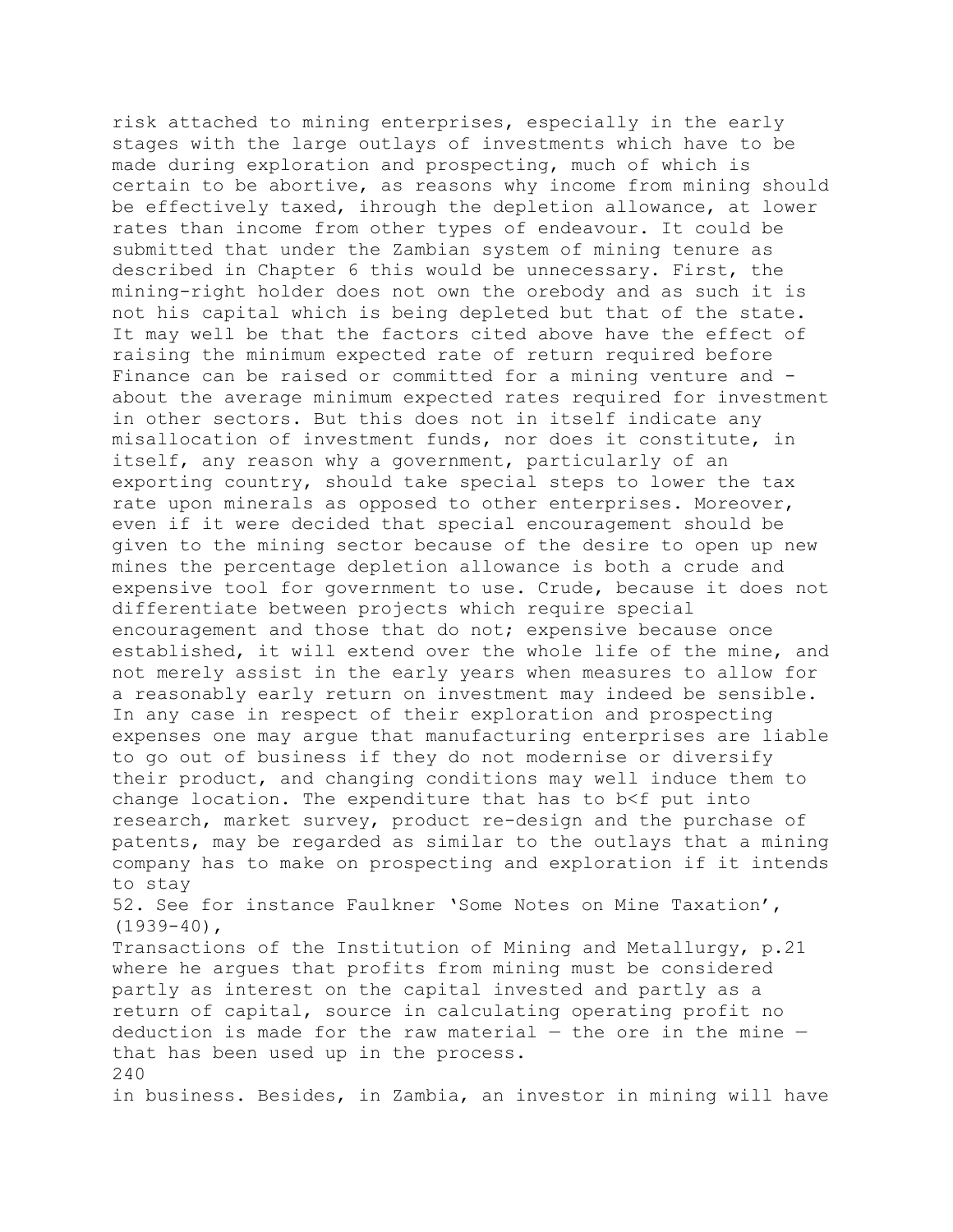recovered the cost of his own capital by way of capital allowances. The expenditure on exploration, prospecting, and on proving the deposit and all the preliminary expenditure incurred in establishing a mine are deduc- table allowance against, mineral tax and the written value of plant and equipment which has to be scrapped, or the shortfall below such value realised in a final sale of property where a mine has to be closed down is similarly allowable as a cost against income. These allowances, one revenue and the other capital, take care of two aspects of a mine's exhaustible nature. Tax Incentives and the Attraction of Mining Investment The rate of taxation

The preceding chapters show that the burdensome taxes on production have been abolished and the new mining-right system , has led to the release of large areas for prospecting which previously were not generally available. The state now it seems, expects that future prospecting and development will come in large measures through private initiative. It is with this background that it is necessary to examine the question of the attraction of mining investment.

Despite the tax reforms the existing mining companies were up to 1974 taking as much .money out of the country as they could and were still disinclined to reinvest their profits at least to the extent that the government would have liked them to and they still rely instead on external borrowing for their project.<sup>53</sup> The period between 1975—8 is difficult to judge as the companies declared little or no dividends.  $54$ .

- 53. At 31 March long-term and short-term loans totalled K68.2 million for Nchanga Consolidated Copper Mines Ltfl., Annual Report, 1974, p.9. See also Kaunda 'Our experience in the last three and a half years has been that they have taken out of Zambia every ngwee that was owed to them. A major part of the capital for expansion programmes of both mining companies has been obtained from external borrowing and not Irom regained profits. You may be interested to that right now, my government is being asked to approve external borrowing by the two companiesbf about K65 million.! Times of Zambia, 31 August, 1973, p.l.
- 54. Nchanga Consolidated Mine Ltd., Annual Report, 1979 and Roan Consolidated Mines Ltd, Annual Report, 1979.

241

TABLE XIV

PERFORMANCE OF THE COMPANIES:

- (a) ROAN CONSOLIDATED MINES LTD.,  $(1970 4)$ . (All figures in Million Kwacha)
- Year 1970 1971 1972 1973 197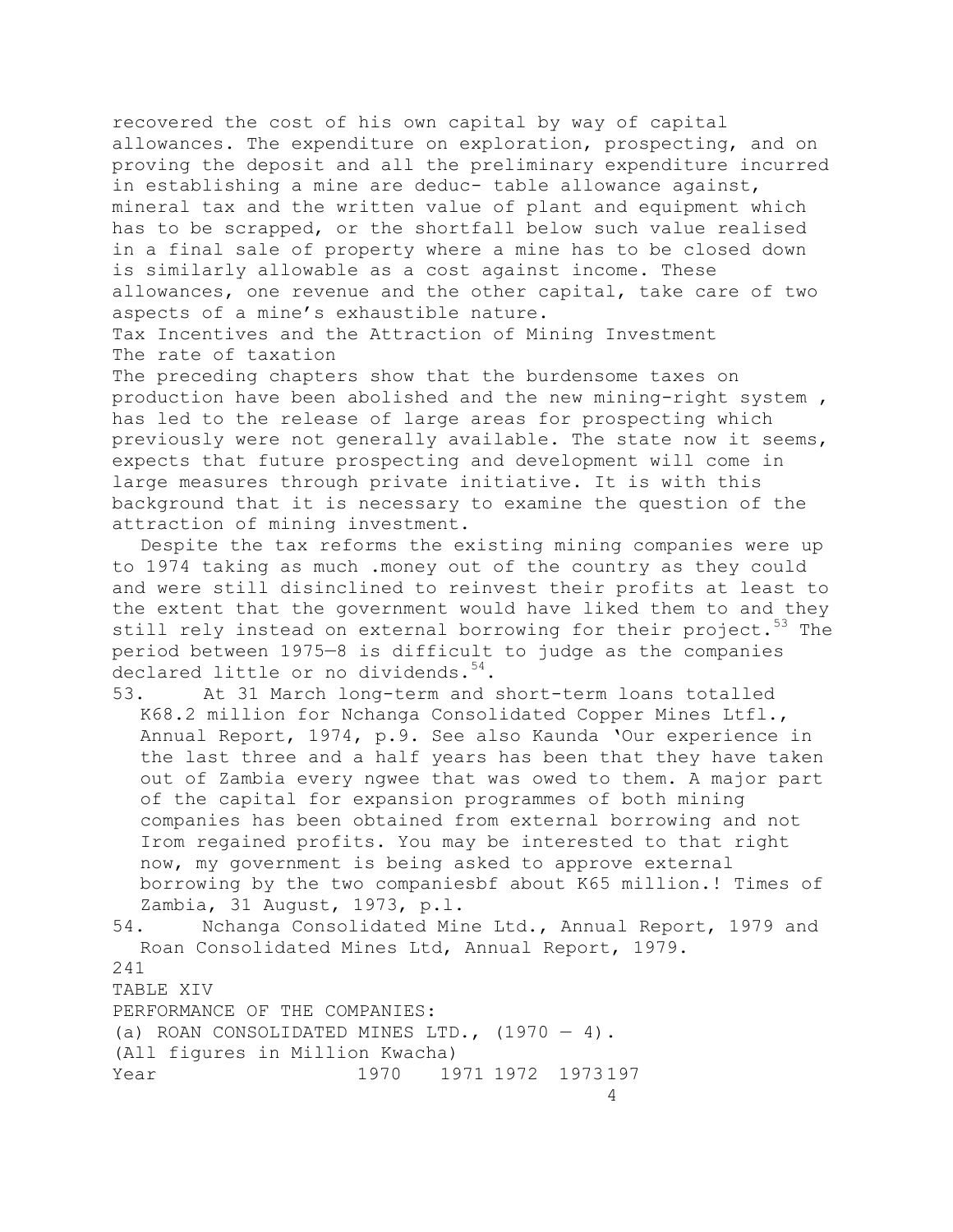Total Sales 8 218.191  $\mathcal{P}$ 237.407 .7 Profit before Taxation 108.7 84.9 53.7 75.7 222 .5 Profit after Taxation 38.8 48.8 43 47.278. 5 Dividend declared 15 22 20.5 31 44. 3 Capital expenditure 12.7 28.4 33.6 28.3 26. 6 Total loans borrowed 6.9 5.3 7.7 7.2 6.1 Percentage dividend distribution 39% 45% 48% 66% 56% SOURCE: Roan Consolidated Mines Limited., 'Annual Report'. (b) NCHANGA CONSOLIDATED COPPER MINES LTD.  $(1971 - 4)$ (All figures in Million Kwacha) Year 1971 1972 1973 1974 Total Sales 449 348 363 555 Profit before Taxation 204 100 100 277 Profit after Taxation 97 68 77 113 Dividend Declared 51 36 36 67 Capital expenditure 43 42 59 69 Total loans borrowed 25.2 47 64.7 41.6 Percentage dividend distribution 53% 53% 47% 59% SOURCE: Nchanga Consolidated Copper Minies Ltd., 'Annual Reports'. 242 The mining-rights holders cite the rate of taxation as the factor inhibiting development in that it reduces their liquidity.<sup>55</sup> The new level of taxation, for example, 73.5% for copper, it is argued, is very high by any standard, and although the tax system ensures that tax will not frustrate the recovery of the capital outlay, the very high rate of tax applicable as soon as the capital is recovered makes it a comparatively lengthy process to achieve both the return of the capital and a minimum profit.<sup>56</sup> The present rate of tax means that a new mining investment has to earn a higher pre-tax rate of return than other investment in Zambia in order to earn the same rate after tax. This in a sense is strange in that one would expect the reverse to be true  $-$  i.e. that mining being a high-risk industry, a higher prospective rate of return is required to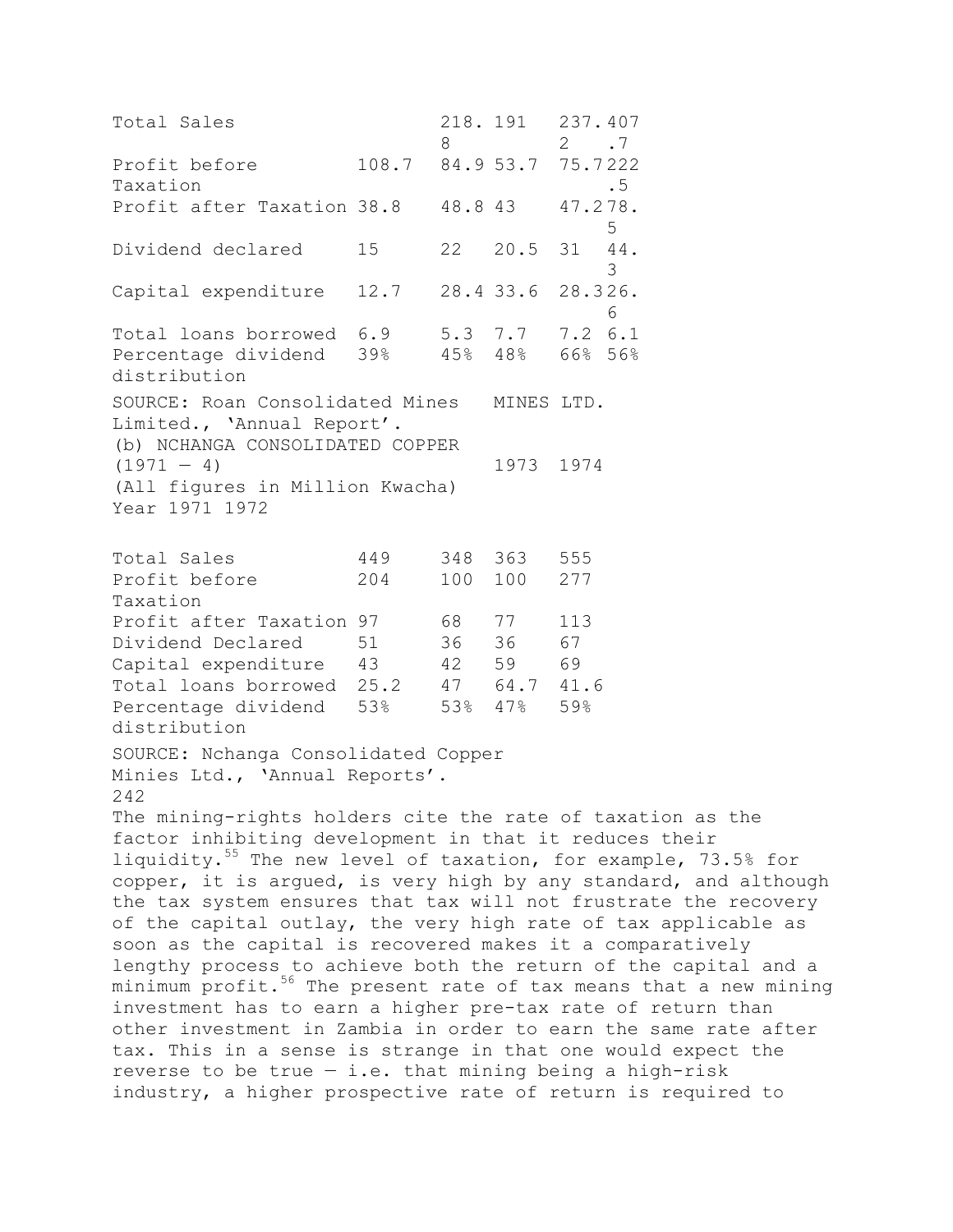attract new investment than in other industries. The reality, however, is that throughout the world, proceeds from mining rights are taxed more heavily than those from ordinary industry despite these apparent contradictions. It seems most governments regard mining as a very profitable industry and there is a feeling that minerals, because of their exhaustible nature, are a special commodity.<sup>57</sup> Further, most governments are aware that there is a limitation in time to benefits that may be extracted from a mining industry and take the view that through taxation, they must make the largest possible contribution over the shortest possible period towards preparation for the inevitable end. It is important to i point out that although the rate of tax is 73.5%, no company has paid that much since the new tax formula was introduced. The average payment of taxation is around 50% because of the writing-off of capital — a rate not much higher than the combined effect of the pre-1969 taxes though much better and fairer in that it is based on profit. The high rate of taxation has led to suggestions by mining companies that the government should introduce investment allowances to encourage the opening of new industries. Some years ago the government introduced the

35. Letter from Roan Consolidated Mines Ltd., to Minister of Industry, 5 June,

1974.

56. Oppenheimer has stated 'The change over to a taxation system based entirely on profits is a.deyelonment which I very much welcome., though-thr nfijv low combined rate of mineral and income tax at 73.5% is very high indeed; too high I would judge to give adequate encouragement tb'the development of new low- grade minig projects' Statement by the Chairman, Anglo-American Corporation, 1970.

57. Papua-New Guinea has a rate of 10Vt. See Faber 'Boungainville Re Negotiated: An analysis of the New Fiscal terms. ' (1974), December, Mining Magazine, p.2I.

### 243

Pioneer Industries Act and more recently, the Industrial Development Act, under which industries could apply for a taxfree period of five years. In addition, all manufacturers may claim the 'investment allowance' which entitles them to writeoff 100 per cent of the cost of industrial buildings and 120 per cent of the cost of plant and machinery used in the manufacturing process. Since to explore for minerals and develop a new mine to the stage of regular production is a capitalintensive operation lasting several years and one which usually involves more financial risks than setting up an industrial venture, it has been suggested that these should be extended to the mining industry. And that similary, no taxes should be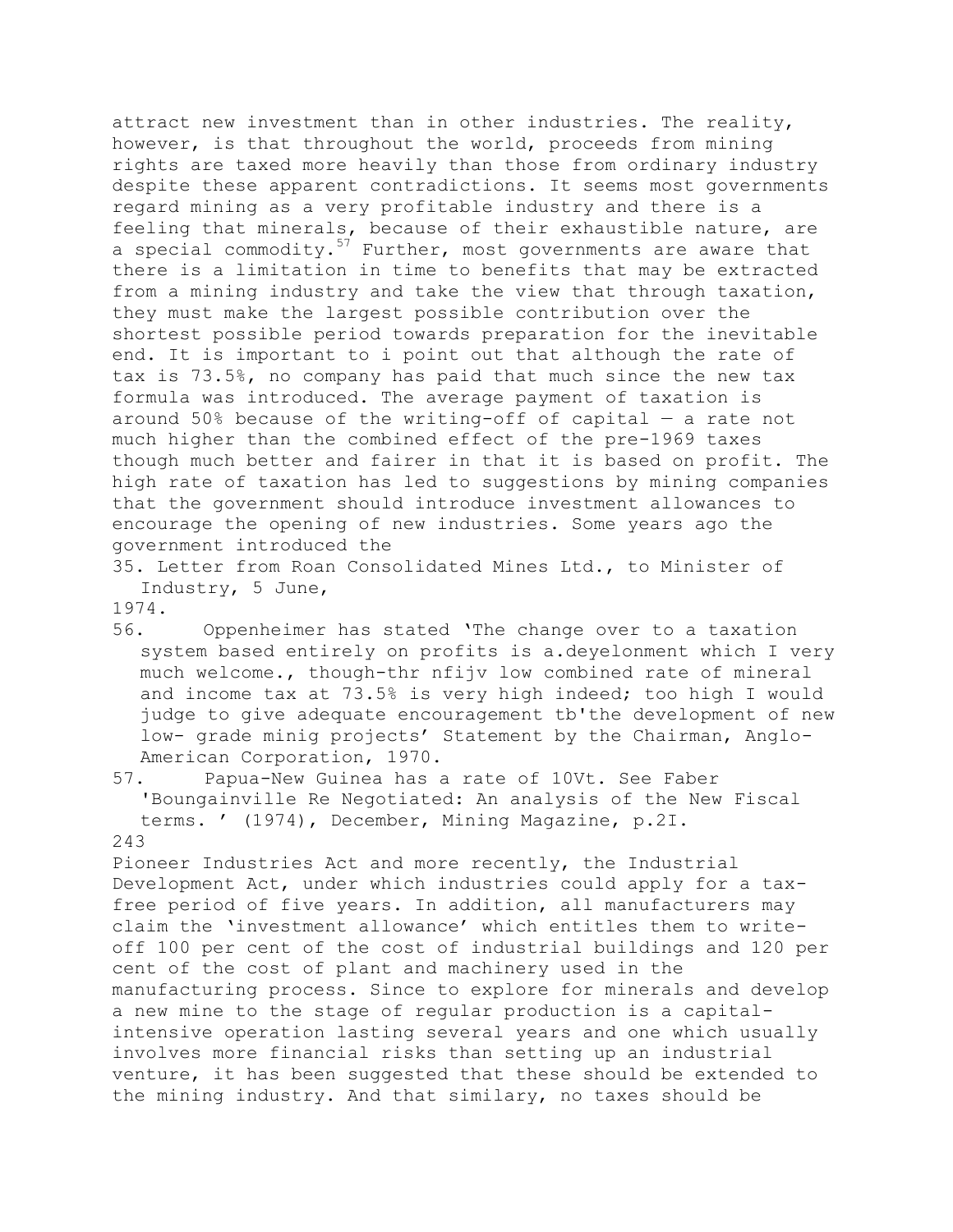levied on any dividends paid by the mining companies until a mine reaches the stage where it first pays tax on its mining profits. This would enable shareholders in a company which developes a new mine to recover not only the capital expenditure on the mine but also the rate of return.free of tax. Taxation concessions and investment decisions While agreeing that the level of taxation is one of the major reasons adversely affecting the level of mining investment in Zambia, it is suggested that it is not the most important and that the keeping of the level of taxation low would not solve the problem unless other factors are attended to as well. It is important to be clear about the extent to which tax rates affect investment decisions. Tax allowances which cannot achieve the desired results could simply be ignoring a ready source of muchneeded revenue, and ignoring income in the case of minerals is more serious than in the case of other industries because of their exhaustible nature. In any case unnecessary tax holidays over a fixed period would only encourage earlier extraction of ore than other economic and technical factors dictate. Indeed a high rate of taxation reduces both outflow of profits and the building up of foreign owned assets'out of earnings from mining operations. It also directly affects a basic, economic factor, namely the investment rate of return.  $58$  From the mining investor's point of view, any increase in taxes corresponds to a charge 58. Fatorous, Government Guarantees to Foreign Investors, 1963 p.51. 244 in the profit rate of his investment, without doubt very important consideration to mining holders. It is important not to lose sight of the fact that capital required for mining investment is owned by ordinary people who will be motivated by the above predictable considerations. The emphasis on taxation is also based on the investment theory that in order to persuade and induce foreign firms to invest in the Zambian mining industry, foreign operations should be expected to yield higher returns than those available in their own countries to compensate for the extra trouble of and risk of doing business abroad. This line of reasoning is based clearly on the wellknown arguments of classical economic theory, assuming unchanging technology, perfect competition, and a perfect knowledge of all future investment opportunities, prices, costs, and revenues. Further it assumes that the only motivation of the investor, who is the sole decision-maker, is the maximisation of profits, the investment decision becomes a simple mathematical formula: investors should' maximise the difference between the discounted (known) streams of earnings and the discounted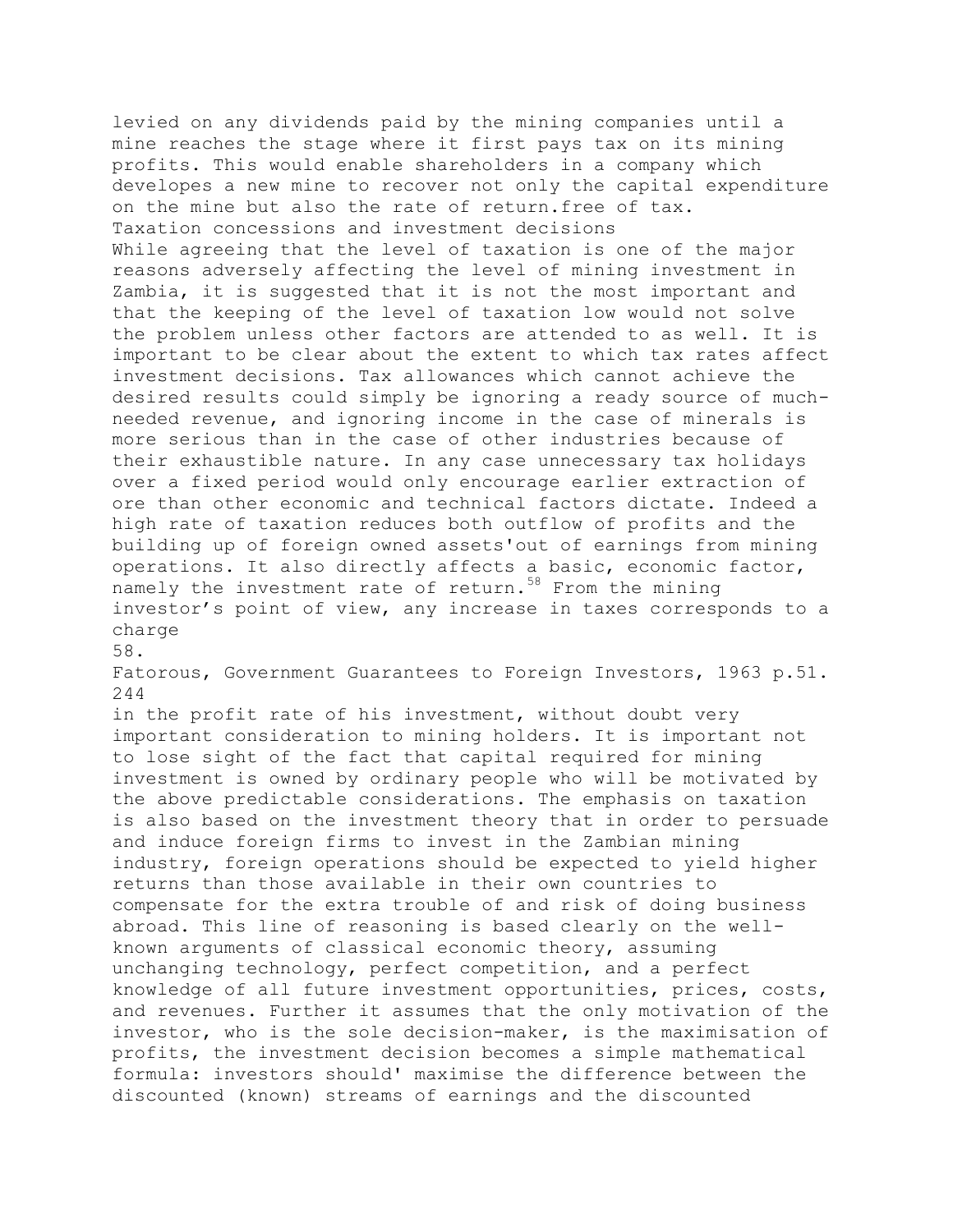(known) streams of costs of every possible investment. As long as the rate of return on any investment arrived at By this calculation is higher than the market rate of interest, the investment will obviously increase the value of the enterprise and this should be implemented. Therefore investment in foreign countries will be made when the rate of return abroad is higher than the rate of return in the domestic home market. Of course, no sophisticated economist would argue that this stereotyped model is an accurate or even approximate description of the real world or of the way businessmen behave. Indeed, many of the assumptions of this classical model have been relaxed or refined. It is well recognised that the businessman of today is usually not an individual enterpreneur, motivated solely by an urge for profits, but a large organisation each with its own set of goals and objectives. A forecast of high profits will not suffice by itself to attract mining investment at all.<sup>59</sup>

Theoretically, tax concessions are a form of subsidy granted to investors in a field of economic endeavour the government would like to promote. Governments hope that by granting such subsidies they will attract investors who would not invest otherwise. A tax concession is, therefore

59. Most studies are agreed that foreign investors say tax concessions and pioneer status play only an insignificant part in bringing them to a country. See Aharohni, Foreign Investment Decision Process', 1966, p.24.

245

effective if it brings about incremental investments. The larger the benefits to the economy per Kwacha of government income foregone, the higher the efficiency of the measure. Clearly, it is inefficient to grant a subsidy to investors who would have invested even without it. The higher the number of beneficiaries of the subsidy who would have invested without it, or who receive the subsidy although they do not fulfil the conditions and goals desired by the government granting the subsidy, the lower its efficiency. But if the government spends a large part of its resources on ineffectual subsidies, it may not have resources left to promote other important economic endeavours, or it must resort to inflationary means to finance its expenditures. In the allocation of its resources, a government should therefore weigh various measures according to their efficiency. Also when the efficiency of tax concessions is gauged, there are at least two governments whose policies should be taken into account: that of the capital-exporting country and that of the capital-importing country. The two may be looked upon as rivals in a game, the policy decisions of one being able to wipe out the effect of a policy decision of another in the absence of bilateral agreements. If income tax in Zambia is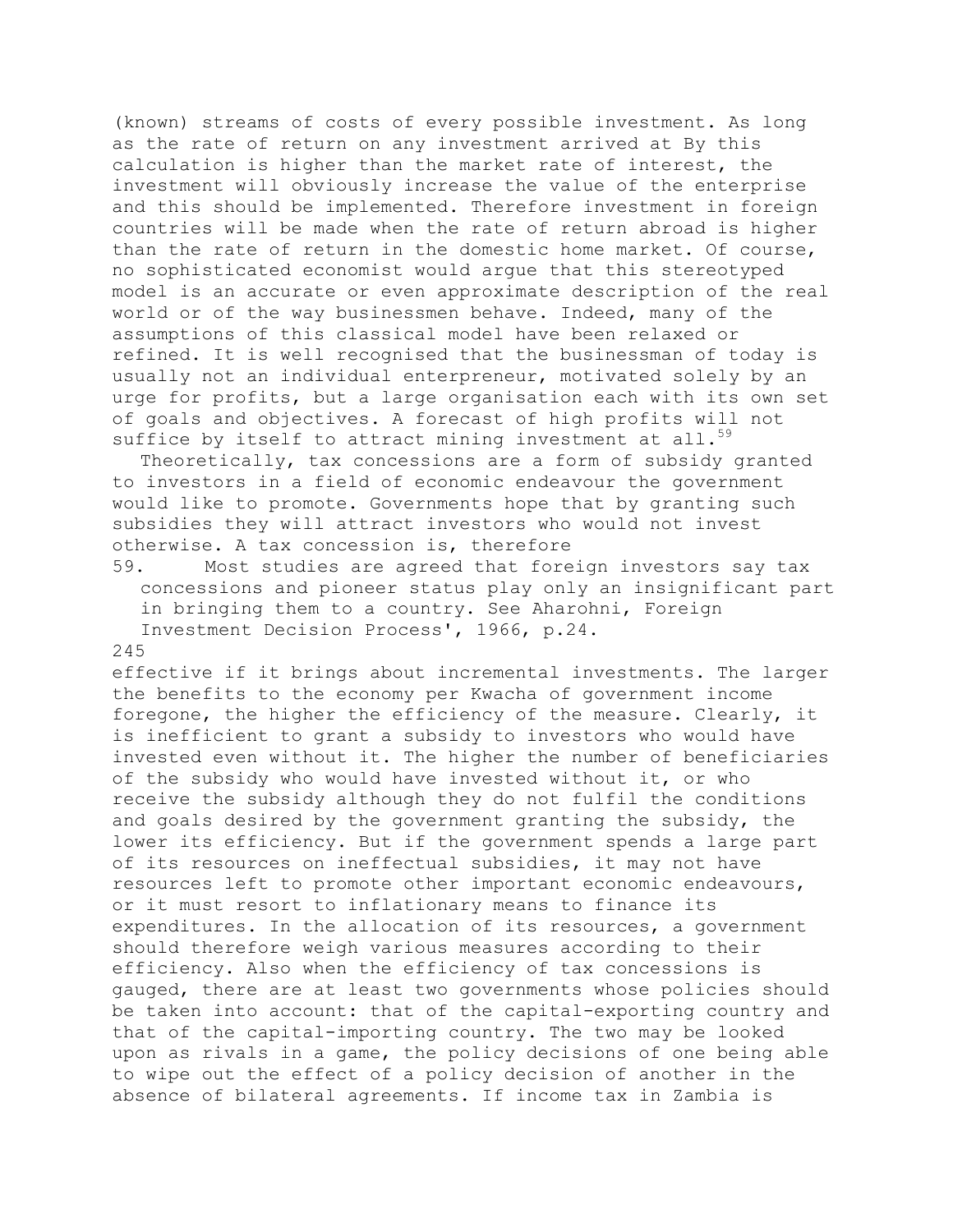lower than that in a foreign country, income tax exemption would have almost no effect on the earnings of a foreign company if it is subject to tax in the foreign country. One has to consider the policies of other mining countries as well in that owing to their differing initial capital allowances, depletion allowances, tax holiday periods, and treatment of losses, income or profits and taxes even when the actual rates set in the budgets appear identical, in reality many affect mining- right holders differently. Within Africa, for instance, many governments have without regard to the policies of other African countries, promulgated investment laws which offer competitive concessions in the hope of attracting investment,  $60$  thereby cancelling out each other's efforts. Similarly foreign companies in the same country may be differently affected by the host country's tax regime depending upon whether or not they operate in more than one country. With multinational companies, there is also the danger that costs may be manipulated as they naturally prefer to end up with the largest profits in countries not only with tax incentives but also with generous exchange control regulations which a country such as Zambia cannot afford. 60. For »me of the examples see Akimumi 'A plea for the Harmonisation of African Investment Laws', (1975), 19 Journal

#### 246

of African Law, p. 134.

Investment and cost saving measures Theoretical calculations based on the traditional economic model point out that a tax exemption significantly increases the stream of earnings when such earnings are available (i.e. when there is a taxable income). The increase is greater, the larger the difference between the rate in the absence of concession and the tax rate during the exemption period, the larger the rate of discount used, the shorter the investment horizon, and the higher the expected taxable profits. Thus, in gauging the effect of tax, one assumes a profitable venture, and it is only then that taxes imposed become relevant. Here it is suggested that a number of things can be done other than the mere granting of tax concessions. As the mining investor's first consideration is to avoid the loss both of capital and management time and uncertainty, an inducement that is merely a function of profit will not alone suffice. Measures that reduce the size of investment, the cost of capital and the cost of production, in that order of importance, will be the most effective. According to the Mining Year Book, Zambia's costs are high and in 1971 compared very nearly with costs of production of minerals in the United States, South Africa, Peru, and Chile.<sup>61</sup> More recently, they have escalated in the aftermath of world-wide inflation.  $62$ Of course the main reason for Zambia's relatively high cost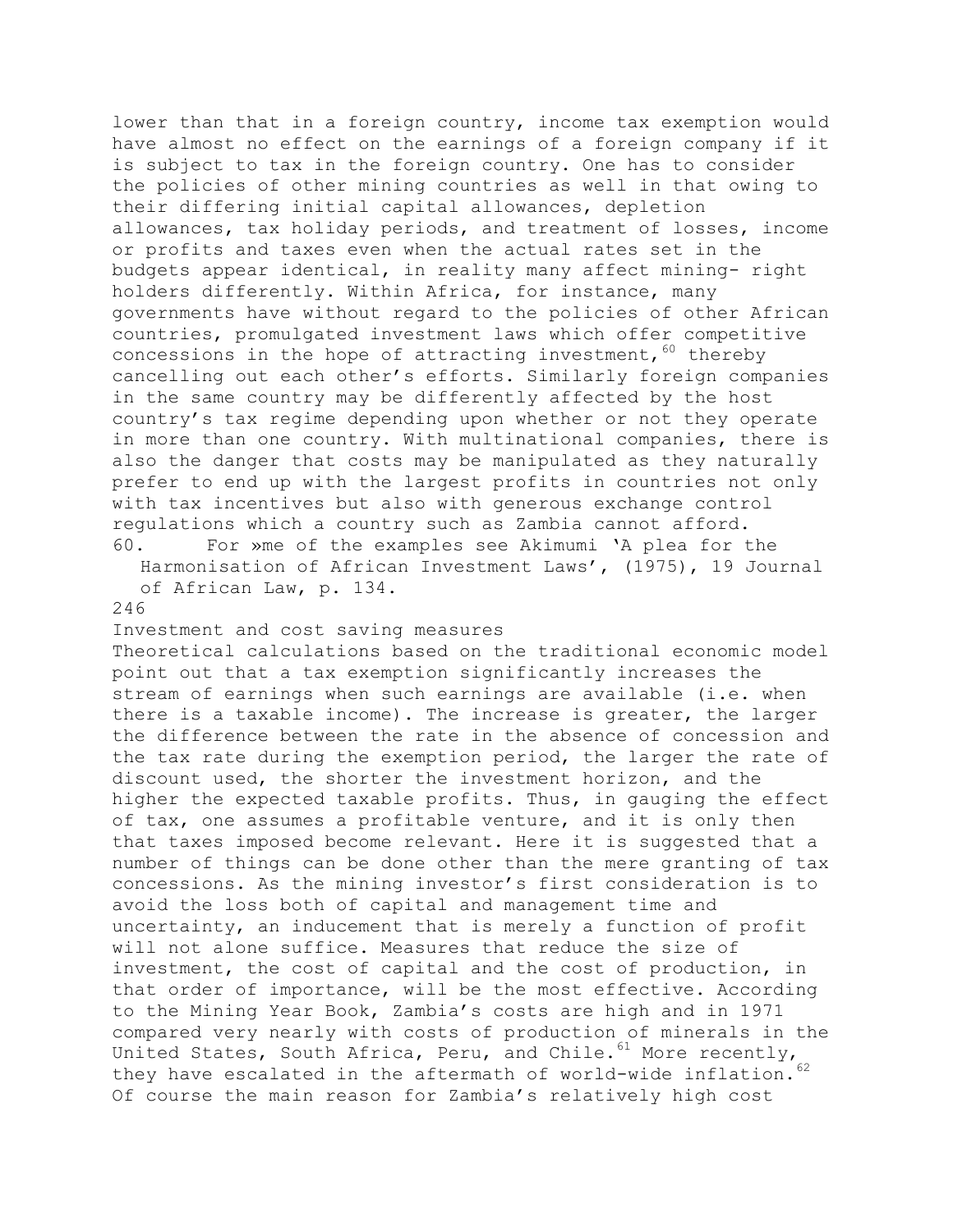price, in spite of the very high grade of its ore, is its landlocked position. Distances from mineral production centres to its main shipping points on the Atlantic and Indian Oceans range from 1,600 to 2,300 kilometres and are to a large extent beyond the capacity of the government to influence. $63$  But other costincreasing factors are within the capacity of the government.  $64$ One such factor concerns infra

- 61. E.g. cost of production in 1969 in the United States of America was 28.9 cents per lb., in Zambia 29 cents per lb., in Peru 22.4 cents per lb., in Chile 24.3 cents per lb. and South Africa 23.3 cents per lb. Mines Industrial Development Corporation Year Book, 1971.
- 62. One of the country's two big mining groups, Nchanga Consolidated Copper Mines Ltd., has reported production costs per tonne (excluding transport) of about £507 in the year to April 1975, See Daniel supra, p.21.
- 63. See Chairman's Statement, Nchanga Consolidated Copper Mines Ltd., 1975. In fact this problem even affects delivery of supplies of the mines with the result that the completion of capital projects and repairs to existing plants is delayed.
- 64. Production costs include all operating costs and other costs; for example administrative costs, depreciation, export taxes, duties, and interest on charges on loans excluding taxes on profits. See De Vletter, 'Mining Costs, Memorandum by the Director of the Metals and Minerals Development Unit' Ministry of Land and Mines, 1968.

247

structural costs. The mining-rights holder is expected to provide houses for employees, roads to areas of mining, his own water systems, and so on. These infrastructural costs are proving to be an increasing large part of project costs — as much as 25% — and can turn a commercially profitable project into an unprofitable one with the result that the project does not proceed.<sup>65</sup> It must be realised that even when other things are equal, the costs of operating at a geographically remote property will inevitably be greater than at one in a more accessible and easily serviced mining area. This comes about in several Ways, including the obvious one of transport of personnel and supplies, and of the mine output. Mines are heavy consumers of electric energy, and the transmission costs to a remote property will tend to be heavy. Even historically, this point has been very important. It is generally recognised, for instance, that mining could never have emerged from the experimental stage until railway transport became available to carry machinery, fuel, and ore. Thus, measures should actively be considered for the establishment of machinery to prevent projects which are in the national interest being shelved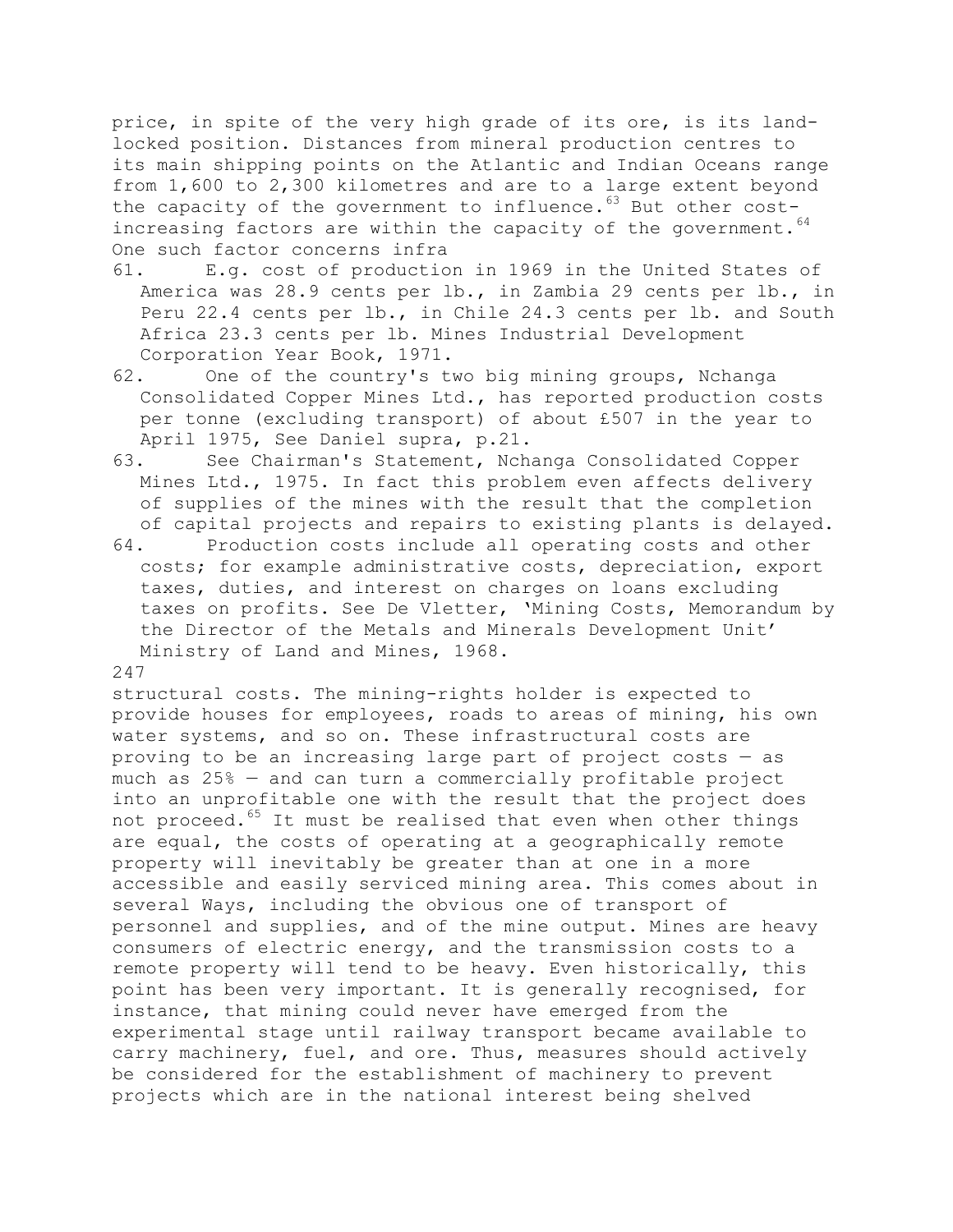because of this situation. The state should also take measures to create such infrastructure independently, thus effectively reduce the costs to the mining-rights holders. The point to be borne in mind is that unlike ordinary business, say a factory, one cannot site the mine where one wants, and unlike other business too there is no insurance. Measures to offset costs of infrastructure will also encourage the prospecting and exploration of areas far away from the present line of rail and unlike tax concessions can be used by other economic activities. In this context, the role of new mining investment would be not only to generate new opportunities for employment but also to develop new centres of economic activity away from existing urban areas and the line of rail.

Another factor is the customs duty imposed on mining equipment, which significantly increase costs. This is completely within the power of the government as its imposition is in the discretion of the Minister of Finance.<sup>66</sup> It would be understandable if there were a local source of machinery in that the duty would be aimed at forcing mining-rights

65. The amounts involved often run into millions of Kwacha. See Mining Mirror, 3 October, 1975, p.7. Nchanga Consolidated Copper Mines Ltd., spent K2.4 million on housing and other social amenities in 1974 alone. See Annual Report, 1974, p.9. 66. See Customs and Exercise Act, Chapter 662 of the Laws of Zambia.

248

holders to utilise the local source; but there is none.  $67$  It is submitted that government could reduce costs to rural miners, where costs are higher for reasons referred to earlier, by charging lower customs duties on all machinery, plants, laboratory equipment, and instruments employed for the mining or prospecting of minerals in very remote places.

There is also the shortage of Zambian technological expertise, whose direct co-operation is essential for the effective operation of the mining enterprise. This means that the miningrights holders have to engage in training programmes, which not only add to the cost of the investment but also cause delays in the completion of projects. Of course the scarcity of skilled manpower and trained personnel who can be used in both high managerial and technical positions is a general problem throughout the economy. But its existence places a special responsibility on the government to formulate labour laws aimed at restricting the employment of expatriates in industry in the light of the educational standards of the country and not to pursue policies which make it impossible or difficult to recruit competent expatriate manpower or delay the availability of local manpower to industry. Mining costs should not therefore be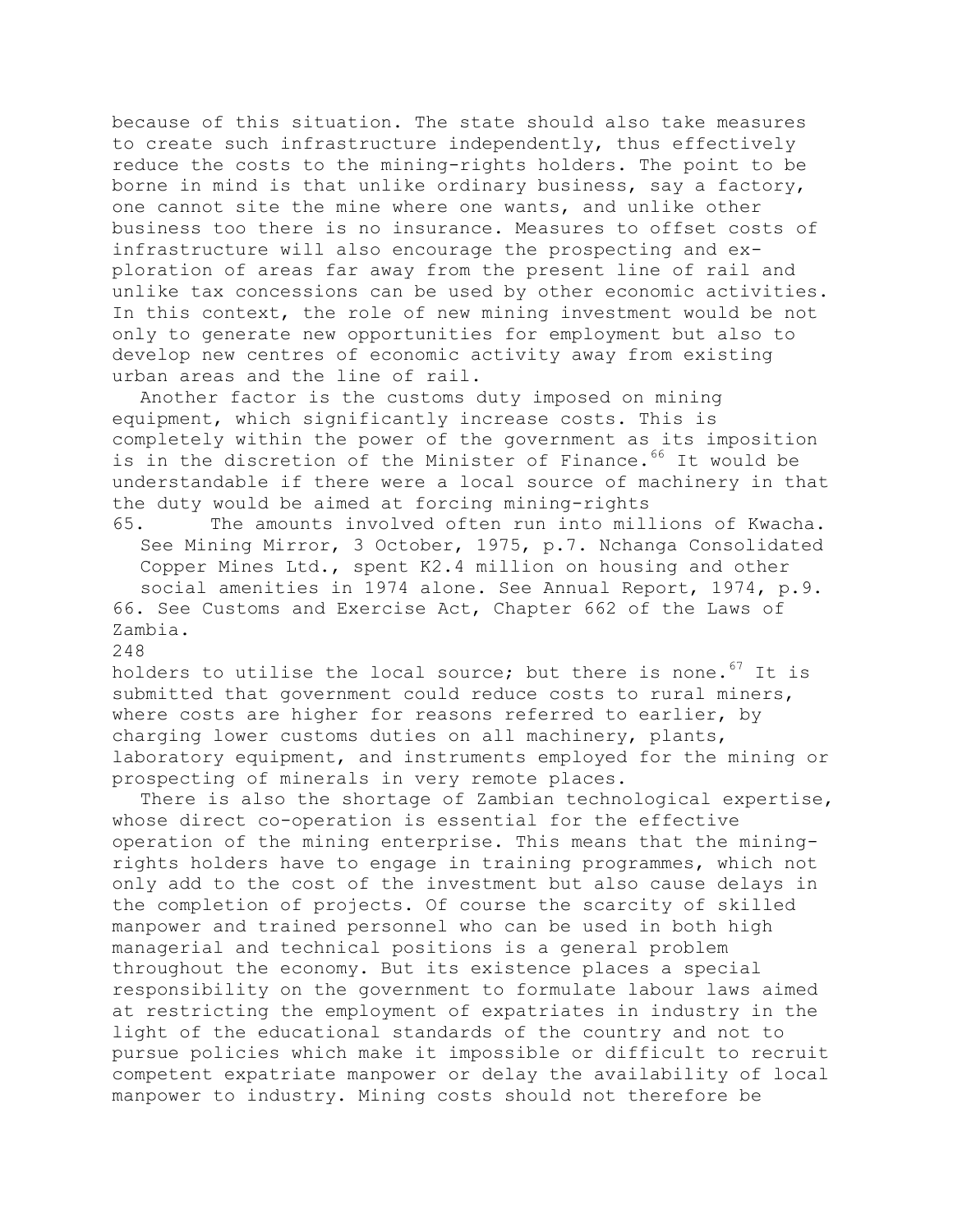increased by a premature application to the mining industry of the tax on expatriate labour introduced in 1975<sup>68</sup> for such a measure can only not operate as a cost when it is justified by the local education standards.

Another factor completely out of the control of any one country but on which commodity producers can work together with consumers to eliminate is that of severe fluctuations in the prices of minerals which are likely to discourage investments in the development of new mines. High prices usually entail higher costs in the form of tax and wage increase that weigh heavily after prices have fallen.

Other non-cost factors affecting mining investment Quite apart from the factors that affect the rate of return on investment, there are other factors such as the political situation and the exchange control restrictions whose disincentive effect is placed very high on the list of disincentives by the majority of mining-rights holders. 67. See Nchanga Consolidated Copper Mines Ltd., Chairman's Statement, 1975.

68. Selective Employment Tax Act, No.9 of 1975. 249

Exchange control

Exchange Control<sup>69</sup> restrictions. affect mining-rights holders in two ways. At best it means that they have to submit to various requirements, formalities, and delays whenever they wish to transfer their earnings or their capital outside the country; at worst they are not allowed to take out any. It also renders difficult the employment of foreign technical or managerial personnel in view of limitation on the transfer of their salaries abroad.<sup>70</sup> Closely associated with this is the withholding of tax and the restrictions on the percentage of profits which can be exported. However, new mining investment is more deterred by remittance restrictions on dividends than by taxation. This is because to the investor the earning of a profit which he can remit home is the fundamental value and attraction of any mining venture. This is particularly so because of the risks involved in actually finding a mineral and then profitably mining it. Admittedly the problem is not an easy one to solve. The country cannot be expected to eliminate all measures of exchange control but since mining investors are justified in preferring to invest in countries where they will be less affected by exchange control measures, reasonable provision should be made for foreign companies to transfer dividends abroad to their shareholders. This entails a realisation on the part of responsible authorities that although in the short term when money goes out of the country due to the easing of restrictions the country loses, in the long run it may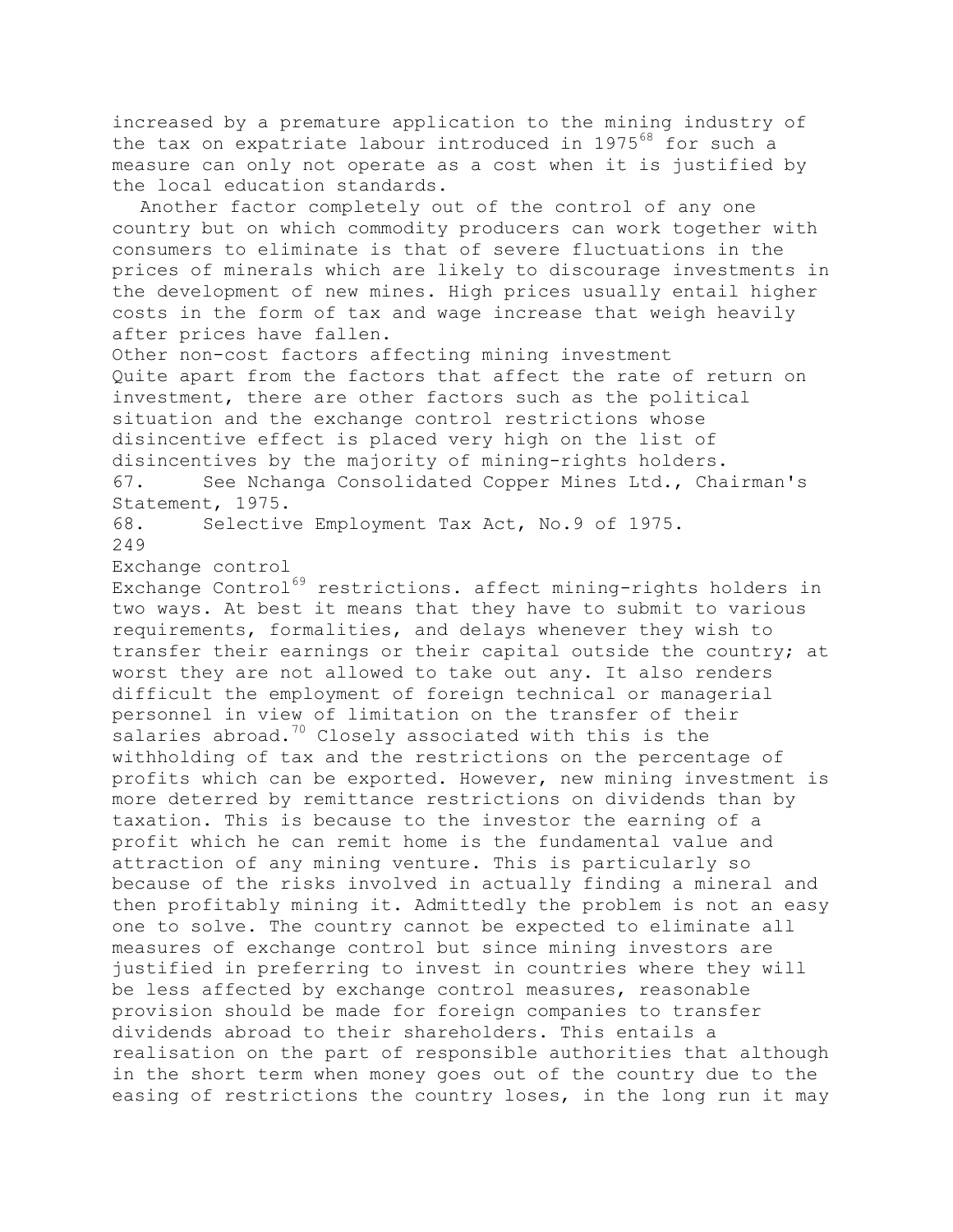benefit in that further investment will be forthcoming from the same source. At the same time measures designed to encourage investors to reinvest their profits should be considered such as allowing them to reinvest in the activities of their own company or in other mining activities, free of tax up to some percentage of their profits before tax with a

69. It is imposed by the Exchange Control Regu&tions Act, Chapter 593 of the Laws of Zambia. In law a state is competent to regulate its own monetary matters. Consequently, the imposition of exchange control is in no way unlawful? See Hyde, International Law as Interpreted and Applied by the United States, 1974, p.690. The International Monetary Fund allows member states to 'exercise such controls as \*fe necessary to regulate international capital movements' but members may not 'exercise these controls in a manner which will restrict payments for current transactions or which will unduly delay the transfer of funds in settlement of commitments....' The states which have accepted the obligations of the fund agreement are bound by its articles not to 'impose

restrictions on the making of payments or transfers for current international transactions' without the prior approval of the Fund except under certain conditions governed by special or temporary authority contained in other provisions of the articles, see Article VI, Section 3 Article VIII, Section 2(a) also Article VII. Section 3(b) and Article XIV, Section 2, Articles of Agreement of the International Monetary Fund. 70. See Fatouras, supra, p.35 and Nwogugu, supra, 19. 250

maximum annual limit. This could reduce money available for export while at the same time promoting the developments and discovery of mineral resources.

Political and legal climate

With all the risks inherent in mining, the final criterion for an investment climate depends primarily on the political and legal security of the region and the country in which a deposit is located. One of the factors slowing down investments in the mining industry is that the mining-rights holders, particularly those that have operated in the country for a long time, are suspicious of the government. They are not reasonably certain of the future in view of the government's conflicting statements with respect to the future of private investment.<sup>71</sup> This situation is worsened by the naive but frequent pronouncements by politicians equating any form of profit with exploitation. There is need to convince miners that there is little or no possibility of the creation of an unfavourable legal situation at a later date which will be harmful to their investments. With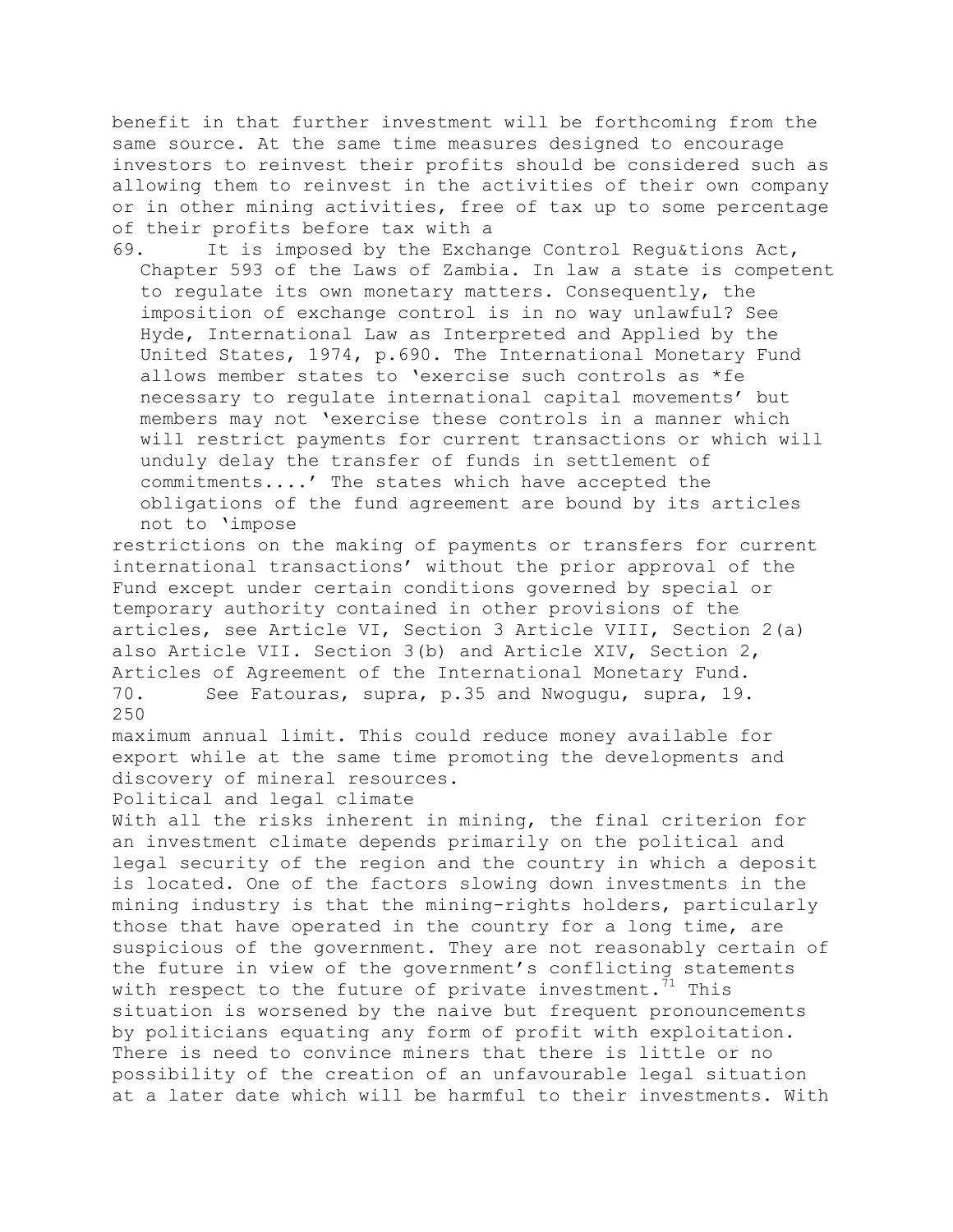the existing major companies, the credibility of the government has suffered to some extent by the government's unilateral cancellation of management agreements in 1973 which though necessary could be said to have been gone about in a wrong way.<sup>72</sup> The reaction of the companies affected is justified too in that no government should expect the respect of the industry if it attempts to change agreements unilaterally and overnight. Perhaps measures to restore such confidence in investment are urgently needed.

In general the special responsibility of the state in this area is to create a favourable political climate. To create and perpetuate an atmosphere of trust between itself and investors. It can only do this by committing itself to the future, to promise with reasonable credibility that arbitrary measures are not going to be taken once an investor has established his operations. Also that existing measures and agreements will continue

- 71. Even local businessmen have remarked that 'government measures had created uncertainty, despondence and lack of confidence in the Zambian economy here and overseas,' Times of Zambia,29 August, 1975, p.l.
- 72. The lawful redemption of Bonds and of local stock did not give the state legal title to revoke any of the 1969 takeover agreements which were not tied to redemption; see Master Agreements and also Ushewokunze, 'The Legal Framework of Copper Production in Zambia,' 1974, Zambia Law Journal, 75 at p.92.
- 251

to be respected or that should changes be desired, investors will be compensated for any loss due to such changes. In short, mining investors have to be assured that they will receive, both today and in future, legally defined and controlled treatment, specified in the relevant legal instruments. Consequently, they need not fear that many major changes in local legal or political conditions would be unfavourable to their interests. It must also be borne in mind that Zambian problems are compounded by the fact that Zambia is in Africa and that most investors consider Africa not only too risky anyway but also a continent ruled by dictators who have no regard for law and who do not keep promises. For them, an investment in Zambia is fraught with unknown factors. Thus they are reluctant to become involved in uncertain situations when there are other opportunities on much more familiar grounds. Associated with this is the need for skilled people and establishment of conditions which are necessary to attract and retain such skills. 252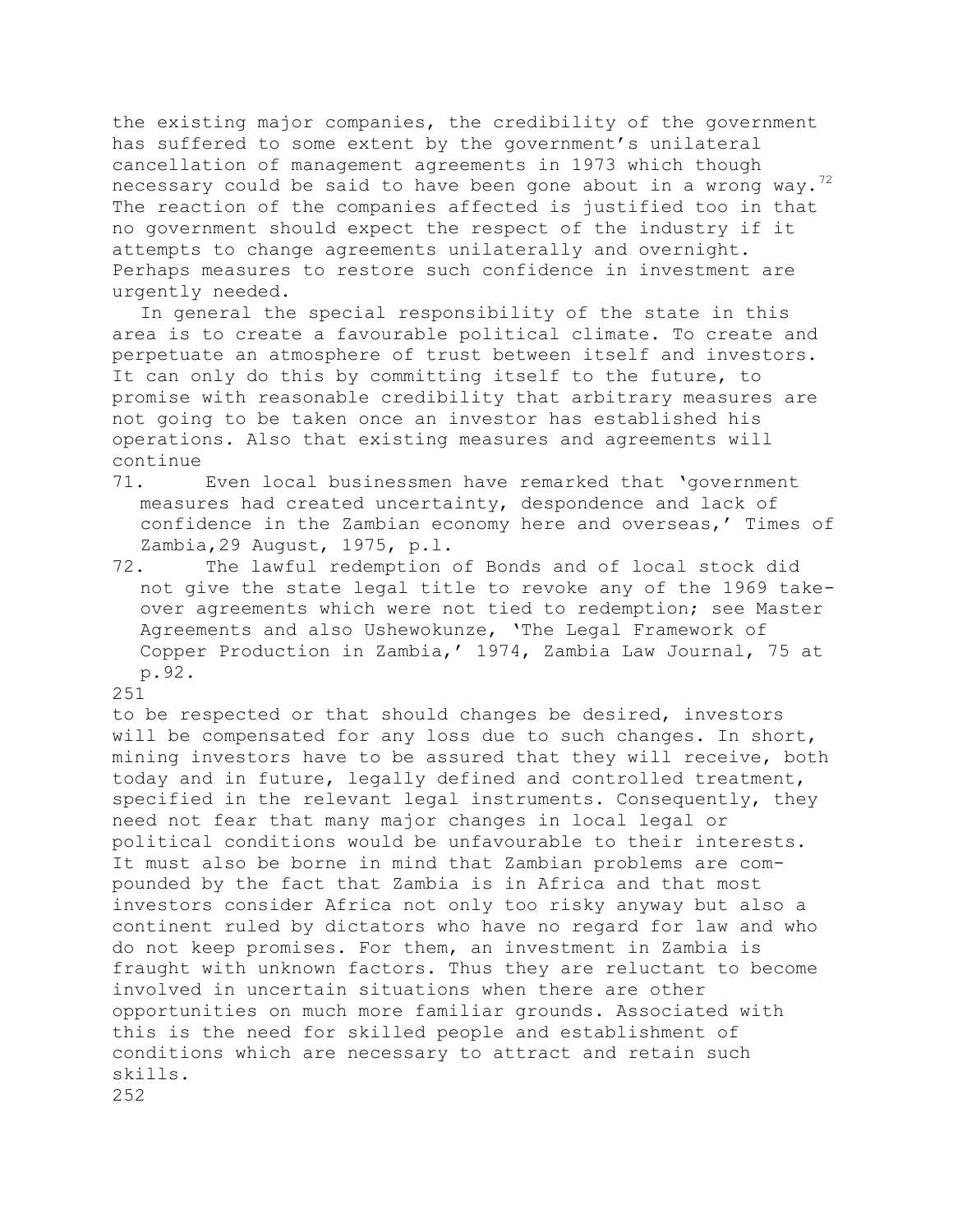BIBLIOGRAPHY Books Aharoni, Y. Foreign Investment Decision Process, 1966. Alford, C.J. Mining Law of the British Empire, 1906. Allott, A.N. New Essays in African Law, 1970. Andriaanse, P. Confiscation in Private International Law, 1956. Anthony, L.F.G. North of the Zambezi: A story of Northern Rhodesia, 1953. Baber, W.J. The Economy of British Central Africa: Study of Economic Development in a Dualist Society, 1961. Bainbridge, W. The Law of Mines and Minerals, ed. by Brown, 1900. Bamber, P.G. Manual of Modern Mining Law and Practice, 1930. Bancroft, J.A. Mining in Northern Rhodesia, 1962. Barnes, J.A. Politics in a Changing Society — The Fort Jameson Ngoni, 1954. Bates, R. Unions, Parties and Political Development: A study of Mine Workers in Zambia, 1971. Beard & Hodgson, E.C. Summary Review, Federal Taxation and Legislation Affecting the Canadian Mineral Industry, 1969. Berger, E.L. Labour and Colonial Rule, 1974. Bentsi-Enchill, K. Ghana Land Law, 1964. Bird, R. & Olman, O. Readings on Taxation in Developing Countries, 1973. Blacket, C. The Problems of the Under developed Countries, 1959. Bostock, M. & Harvey, C. Economic Independence and Zambian Copper, 1972. Bradley, K. Copper Venture, 1952. 253 Brooke, M.Z. & Remmers, H.L. The Strategy of the Multinational Enterprise, 1970. Bulpin, T.V. Trail of the Copper King, 1959. Bureau of Mines. Summary of Mining and Petroleum Laws of the World, 1974. Buroway, M. The Colour of Class on the Copper Mines: From African Advancement to Zambianisation. 1972. Caplan, G.L. The Elites of Barotseland 1878-1969, 197U. Clay, G.C. Your Friend, Lewanika, the Life and Times of Lubosi Lewanika; Litunga of Barotseland 1842 — 1916, 1968.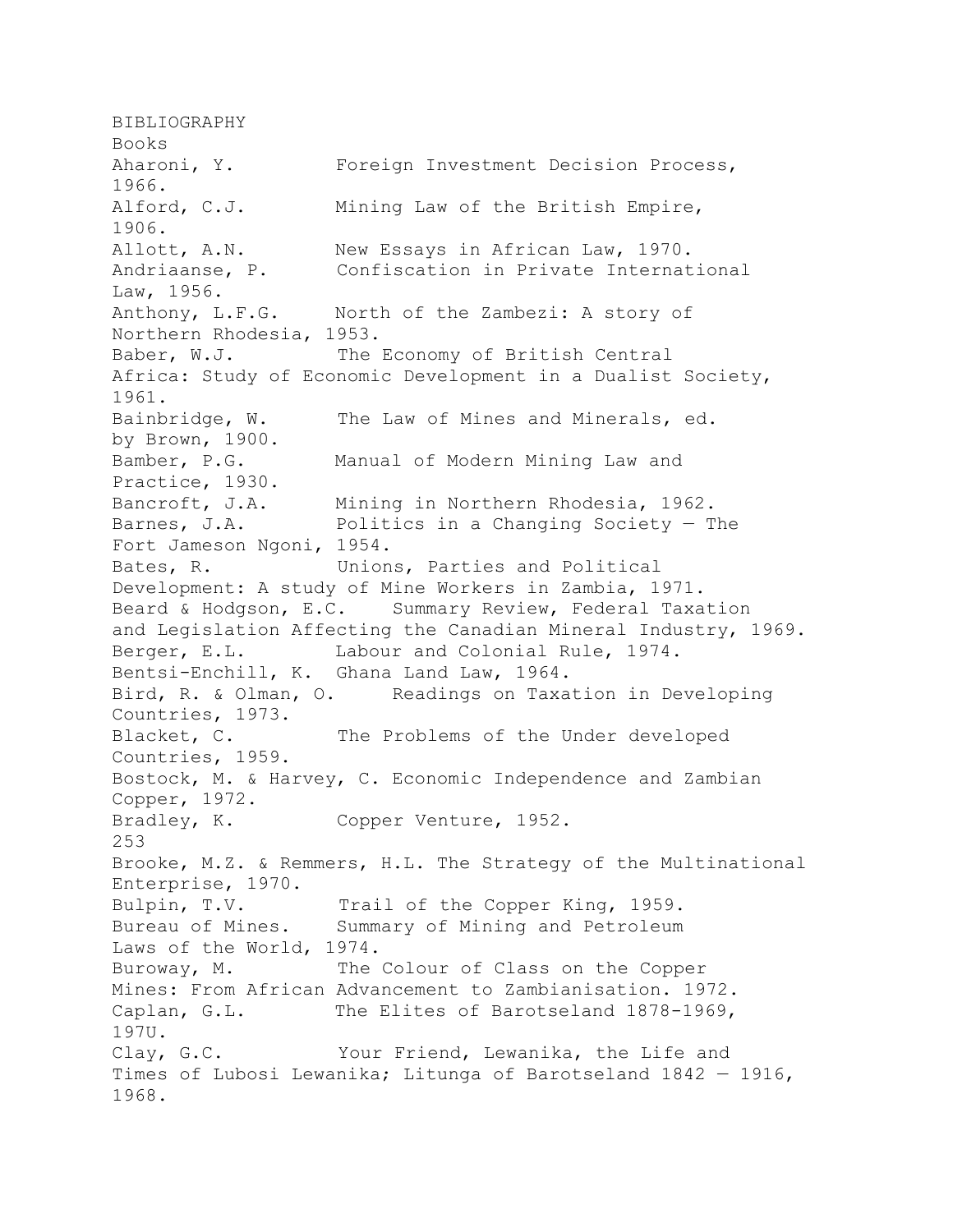Coillard, F. On the Threshold of Central Africa, translated and ed. by Mackintosh, 1897. Coleman, F.L. The Northern Rhodesia Copperbelt  $1899 - 1962$ , 1964. Daniels, E.W.C. The Common Law in West Africa, 1964. Davies, M.J. Modern Industry and the African, 1965. Davies, D.H. Zambia in Maps, 1971. Delissa, A. Companies and Mining Law in New South Wales and Victoria, 1894. Dell, E. Political Responsibility and Industry, 1973. Delupis, J.I. Finance and Protection of Investment in Developing Countries, 1973. Doke, C.M. The Lambas of Northern Rhodesia: their Customs and Beliefs, 1931. Dunn, S. The Protection of Nationals, a Study in the Application of International Law, 1932. Eaton, A.K. Essays on Taxation, 1966. Edelmann, A.T. Copper and International Relations, 1938. Elliot, C.M. Constraints on the Economic Development of Zambia, 1971. 254 Ely, N. Summary of the Mining and Petroleum Laws of the World, 1961. Exelson, E.V. The Portuguese in South-East Africa 1600 -1700, 1960. Faber, M.L.O. & Potter, J.C. Towards Economic Independence, 1971. Fagan, B.M. Early Farmers and Iron Workers, 100 B.C. to A.D. 1500, Early Trade in Zambia, 1966. Fatorous, A.A. Government Guarantees to Foreign Investors, 1962. Figafetta, F. A Report on the Kingdom of Congo, 1591, Reprinted 1969. Fortman, B.G. After Mulungushi; the Economics of Zambian Humanism, 1969. Frank, G. Capitalism and Underdevelopment in Latin America, 1971. Friedman, S. Expropriation in International Law, 1953. Friedmann, W.G. Joint Business Ventures, 1966. Friedmann, W.G. & Beguin, J. Joint International Business Ventures in Developing Countries, 1971.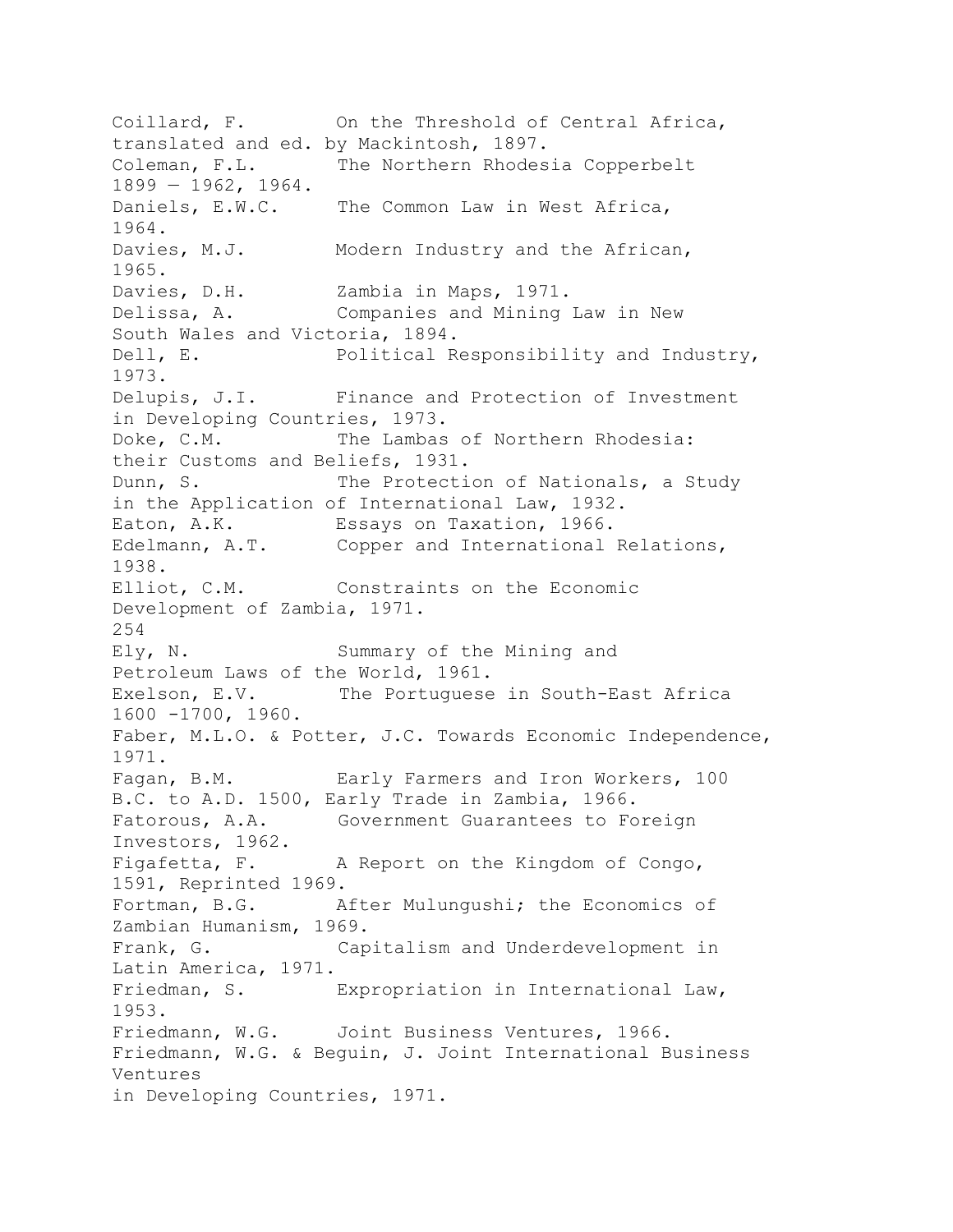Friedmann, W.G. Legal Aspects of Foreign Investments, 1959. The State and the Rule of Law in a Mixed Economy, 1971. Gann, L.H. The Birth of a Plural Society, the Development of Northern Rhodesia under the British South Africa Company, 1894 - 1914, 1958. — History of Northern Rhodesia, 1964. Gelfand, M. Northern Rhodesia in the Days of the Charter, 1961. Gibson, T.W. The Mining Laws of Ontario and the Department of Mines, 1969. Golding, B. & Gelfand, M. African Law and Custom in Rhodesia, 1975. Graham, I.M. & Halwindi, B. Guide to the Public Archives of Zambia, 1971. 255 Green, F.R.H. Mining Legislation in British Commonwealth Countries where Minerals are Vested in the Crown, 1964. Hall, R. **A Treatise on the Foreign Powers and** Jurisdiction of the British Crown, 1894. Hall, R.S. The High Price of Principles, 1970. — Zambia, 1964. Hamond, R.C. African Tax System, 1962. Hanna, A.J. The Beginnings of Nyasaland and North-Eastern Rhodesia 1859 - 95, 1956. Hodgson, E.C. Digest of Mineral Laws of Canada, Mineral Report No. 13, 1967. Hole, H.M. The Making of Rhodesia, 1926. Hone, P.F. Southern Rhodesia, 1909. Hyde, C.C. International Law Chiefly as Interpreted and Applied by the United States, 1947. Imperial Inst., Mineral Resources Department, Mining Royalties and Rents in the British Empire, 1936. The Mining Laws of the British Empire and Foreign Countries, Australia, 1924. The Mining Laws of the British Empire and Foreign Countries, New Zealand, 1931. The Mining Laws of the British Empire and Foreign Countries, Northern Rhodesia, 1930. The Mining Laws of the British Empire and Foreign Countries, South Africa, 1922. The Mining Laws of the British Empire and Foreign Countries, West Africa, 1920. Jalla, L. History, Traditions and Legends of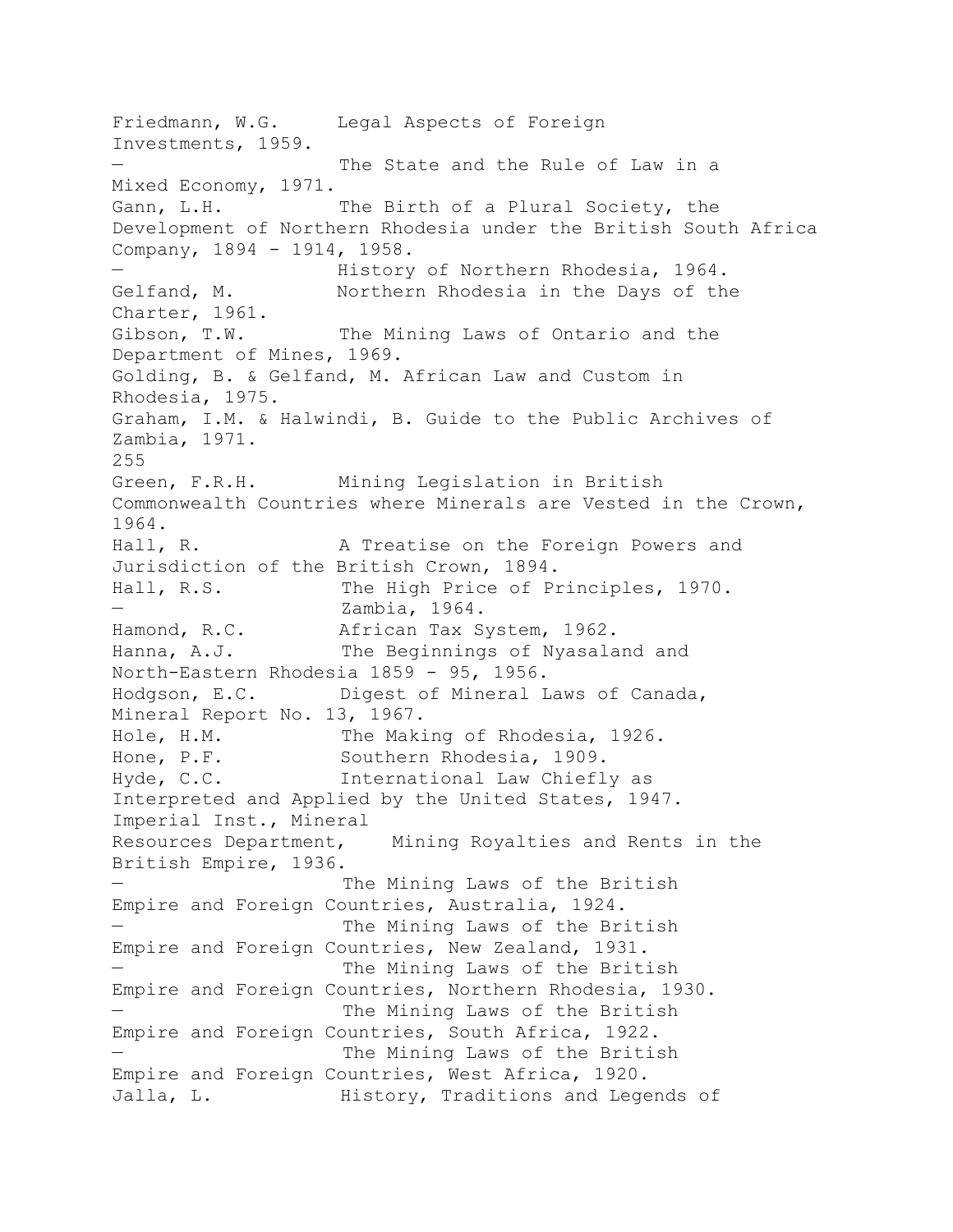Barotseland, 1929. 256 Johnson, J. Reality versus Romance in South Central Africa, 1893. Johnson, J.P. The Mineral Industry of Rhodesia, 1911. Kamarck, K. The Economics of African Develop ment, 1967. Kay, G. Changing Patterns of Settlement and land use in the Eastern Province of Northern Rhodesia, 1965. Katzarov, K. The Theory of Nationalisation, 1964. Keatley, P. The Politics of Partnership, 1963. Kemp, R.E. Law of Mines and Minerals Being a Collection of the Statutes Relating thereto, 1910. Kuper, H. **Urbanisation and Migration in West** Africa, 1965. Kronfol, Z.A. Protection of Foreign Investment, a Study in International Law, 1972. Lang, A.G. Australian Mining Laws, 1971. Lazar, L. Mining Law, South West Africa, 1972. Lillich, R.B. The Protection of Foreign Invest ment, Six Procedural Studies, 1965. Livingstone, D. Missionary Travels and Research in South Africa, 1857. McGee, G. Mining and Environment Law, 1973. Mackintosh, C.W. Coillard of the Zambezi: The Lives of F. & C. Coillard in South and Central Africa, 1858 - 1904, 1964. Macswinney, R.F. The Law of Mines and Minerals, 1922. Mainga, M. Bulozi under the Luyana Kings, 1973. Malcom, D. The British South Africa Company, 1939. Reprinted 1973. Marris, R. The Economic Theory of 'Managerial' Capitalism, 1967. 257 Martin, A. Minding their Own Business, Zambia's Struggle Against Western Control, 1972. Mathers, J.L. Zambezia, 1891. Melland, F.H. In Witch Bound Africa, 1923. Moore, R.J. These Copper Mines, a Study of the Industrial Revolution in Northern Rhodesia, 1948. Northern Mines Press Ltd., Mining Explained, 1968. Nwogugu, E.I. The Legal Problems of Foreign Investment in Developing Countries, 1965. O'Connell, D.P. The Law of Succession, 1956.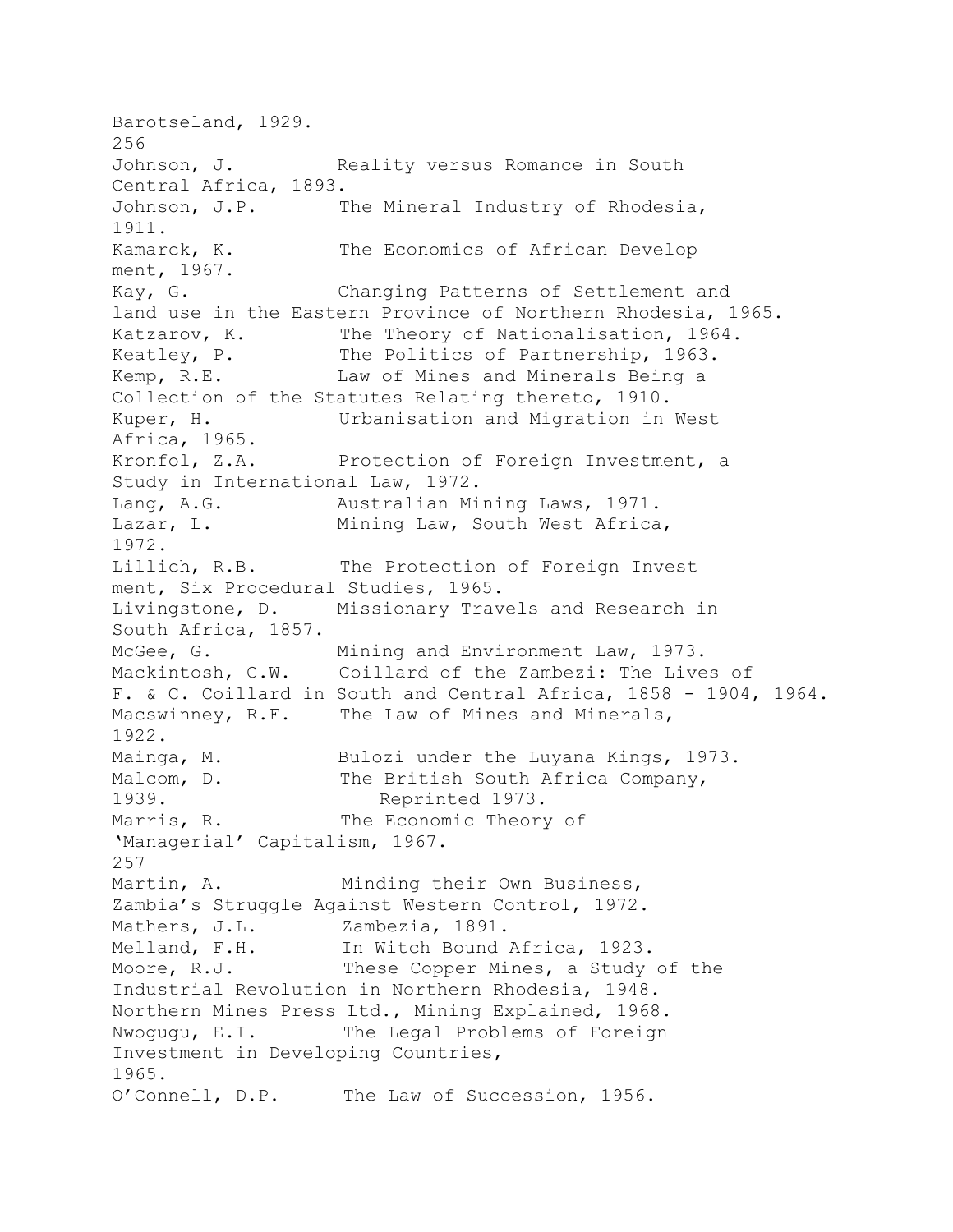Ochola, S.A. Minerals in African Underdevelop ment; A study in the Continuing Exploitation of African Resources, 1975. Ollenu, N.A. Principles of Customary Law in Ghana, 1962. Palmer, R.H. Lewanika, Country Reminisces of a Pioneer, 1955. Pan American Union, General Secretariat, Organisation of American States. Mining and Petroleum Legislation in Latin America, 1969. Park, A.E.W. The Sources of Nigerian Law, 1963. Pennington, R.R. Stannary Law, a History of the Min ing Law of Cornwall and Devon, 1973. Prain, R.L. Copper, the Anatomy of An Industry, 1975. Reid, G.L. & Allen, K. Nationalised Industries, 1970. Richards, A.I. Land, Labour and Diet in Northern Rhodesia, an Economic Study of the Bemba Tribe, 1957. Roberts, W.A. State Taxation of Metallic Deposits, 1944. Robson, W.A. Nationalised Industry and Public Ownership, 1962. 258 Public Enterprise, Developments in Social Development and control in Great Britain, 1965. Rubin, S.J. Direct Foreign Investment Legal and Economic Realities, 1956. Schwanenberger, G. Foreign Investments and International Law, 1969. Decolonisation and the Protection of Foreign Investments, 1967. Shame), C.H. Mining, Mineral and Geological Law, 1907. Sklar, R.L. Corporate Power in an African Country, 1975. Springer, J.M. The Heart of Central Africa Mineral Wealth and Missionary Opportunitv, 1909. Stephenson, J.E. Chirupula's Tale, 1937. Striker, D.W. Barotseland, 1922. Toriguian, S. Legal Aspects of OH Concessions in the Middle East, 1972. Walmesley, O. Guide to the Mining Laws of the World, 1894. Warren, L. Mineral Resources, 1973. Wicnthal, ed. The Story of the Cape to Cairo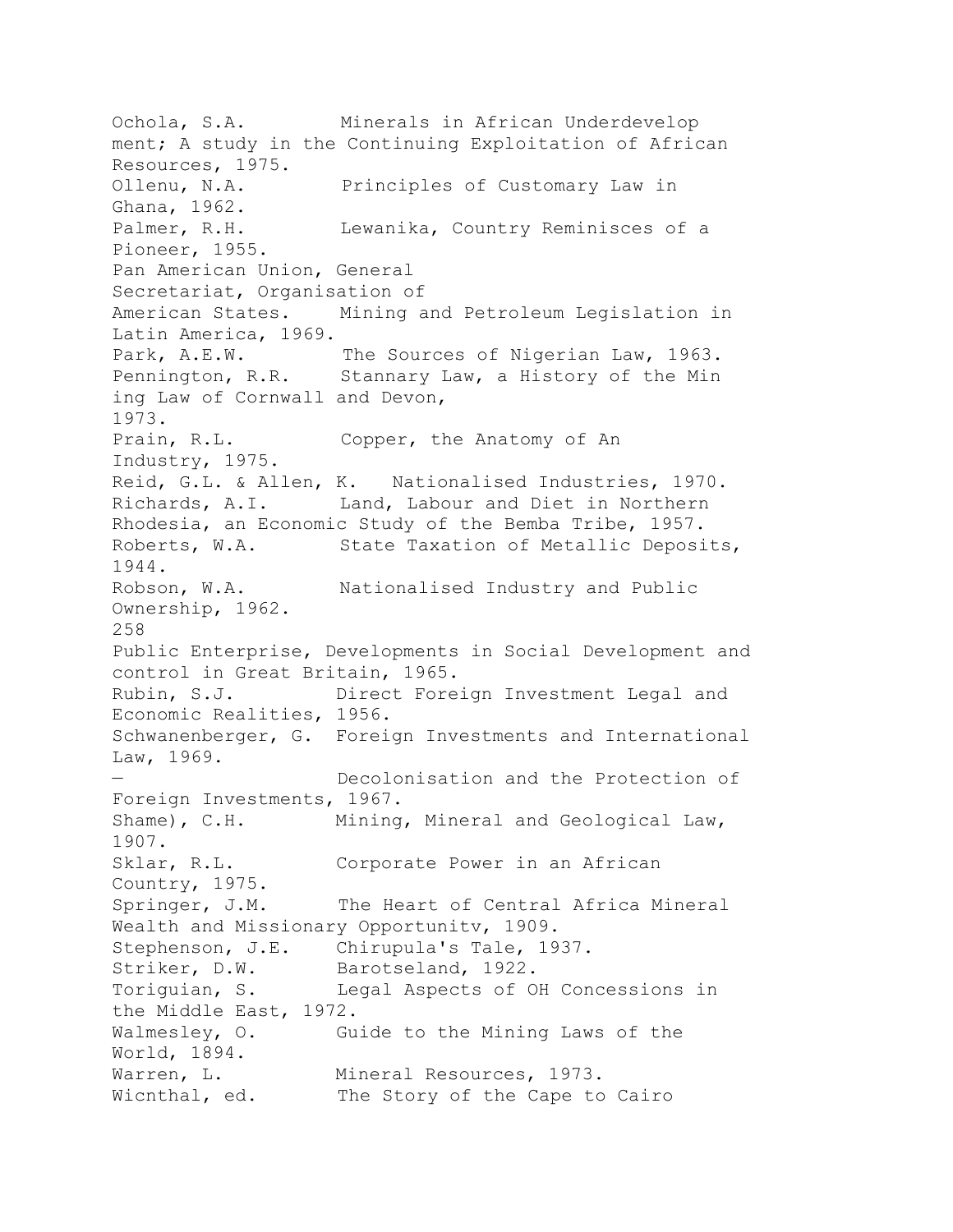Railway Route, 1923. Williams, H.M. Northern Rhodesia Mining Law, 1963. Wills, A.J. **An Introduction to the History of** Central Africa, 1973. Wortley, B.A. Expropriation in Public International Law, 1959. Vernon, R. Sovereignty at Bay: The Multina tional Spread of United States Enterprise, 1971. 259 ARTICLES AND PAPERS Akimumi, A.M. 'A plea for the Harmonisation of African Investment Laws' (1975) 19 - Journal of African Law, 134. Alberncht, A.R. 'The Taxation of Aliens under Inter national Law' (1952) 29 British Yearbook of International Law, 145. Allan, W. **'Land Holding and Land Usage** among the Plateau Tonga of Mazabuka District, a Reconnaissance Survey' (1945) 14 Rhodes-Livingstone Papers. — 'Studies in African Land Usages in Northern Rhodesia' (1949) 15 Rhodes-Livingstone Papers. Alpan, S. 'Mining in Turkey' (1975) 16 Bagaunda paper. Barangwanth, O. 'The First Copper Mines in Northern Rhodesia' (1963) 5 Northern Rhodesia Journal, 209. Barchard, E.M. 'Protection of Foreign Investments' (1946) 16 Law and Contemporary Problems, 825. Barhill, K.E. 'Mineral Leasing Act, a Guide' 33 Rocky Mountain Law Review, 267. Barnes, J.A. 'Iron smelting among the Baushi' (1926) 56 Journal of African Administration, 27. 'Some Political Development among the Fort Jameson Ngoni' (1948) 7 African Studies, 99. Baxter, T.W. The Number's State Cord Manager's Dancer's Corder (1951) 1 Northern Rhodesia Journal, 11. 'The Barotse Concessions' (1951) 2 Northern Rhodesia Journal, 39. Bennett, H.D.B. 'Large Scale Mining Methods on the Copperbelt' (1953) 3 Optima, 12. 260 Bennett, H.J. 'Mineral Policy of Selected Foreign Nations on Direct Foreign Investmen\* in the Mineral Industry' (1973) 4 - Quarterly Columbia School of Mines, 1. Berlowitz, A.J. 'Doing Business in I iberia' (1967) 6 Columbia Journal of Transnational Law, 258. Bilgram, S.A. 'History of Mineral Development in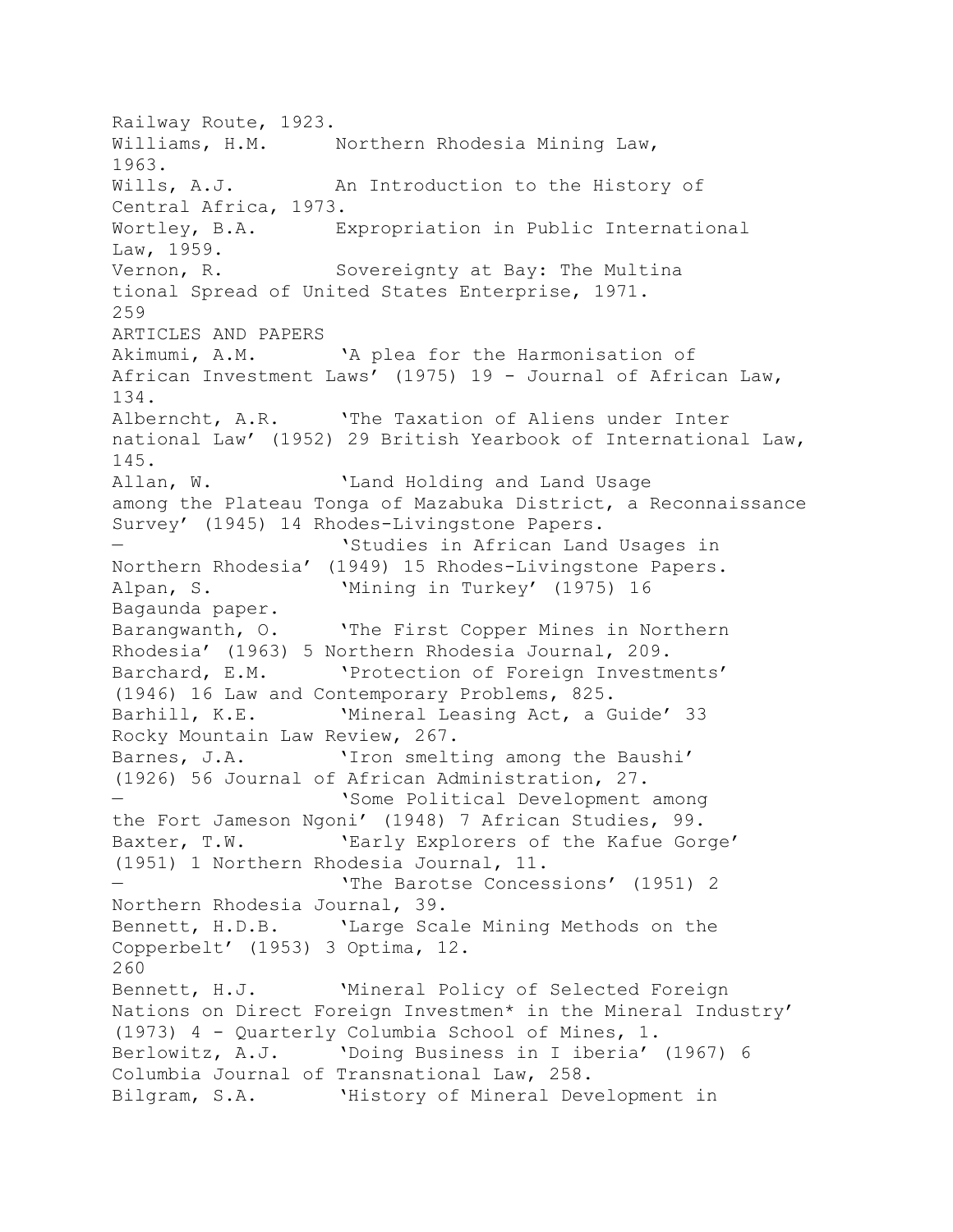Pakistan' (1975) 10 Ba^aunda Paper. Bostock, R., Murray, D., Harvey, C. Natomy of the Zambia Copper Nationalisation' An Occasional Paper, Maxwell Stamp Africa Ltd., 1970. Bradon, M. 'Legal Aspects of Private Foreign Investment' (1958) 18 Federal Bar Journal, 298. Bradley, A.W. 'Legal Aspects of the Nationalisation' in Tanzania' (1967) 3 East African Law Journal, 49. Bradley, K. 'Company Days, the Rule of the British South Africa Company in Northern Rhodesia' (1936) 5 African Observer, 58. Brooks, R. (1998) Now Northern Rhodesia Coppers were found' (1950) 1 Northern Rhodesia Journal, 42. Brown and Buttler, 'The Production Marketing and Consumption of Copper and Aluminium' The Economist Intelligence Unit, 1968. Buroway, M. 'Another Look at the Mine Worker' (1973) 14 African Social Research, 239. Campbell, N.J. 'Principles of Mineral Ownership in the Civil Law and Common Law Systems' (1957) 31. Tulane Law Review, 303. 261 Cardi, V.P. 'Strip Mining and the 1971 West Virginia Surface Mining and Reclamation Act' (1972-3) 75 West Virginia Law Review, 319. Carlson, K. 'Nationalisation: An analytical Approach' 54 North Western University Law Review, 1405. Carman, J.S. 'Notes on Impediments to Mining Investment in the Developing World' (1975) 14 Bagaunda Paper. Carter, C.F. The Requiating Power of Taxation' (1959) British Tax Review, 175. Chubb, B.E., & Vance, V.W. 'Incentives to Private United States Investment Abroad under the Foreign Assistance Program' (1963) 71 Yale Law Journal, 475. Church, W.L. 'The Common Law and Zambia', (1974) Zambia Law Journal, 1. Collins, R.S. 'World Survey of Mineral Rights Legislation for Land Areas', (1971) 80 Mining Industry, Transactions of the Institution of Mining and Metallurgy, A. 145. Colson, E. 'Land Rights and Land use among the Valley Tonga the background to the Kariba Resettlements Programme' 1963 African Agrarian Systems, 137. Colvent, R.P. 'Performance of Assessment Work on Unpatented Mining Claims — A Reappraisal' (1971) 4 Natural Resources Lawyer, 251.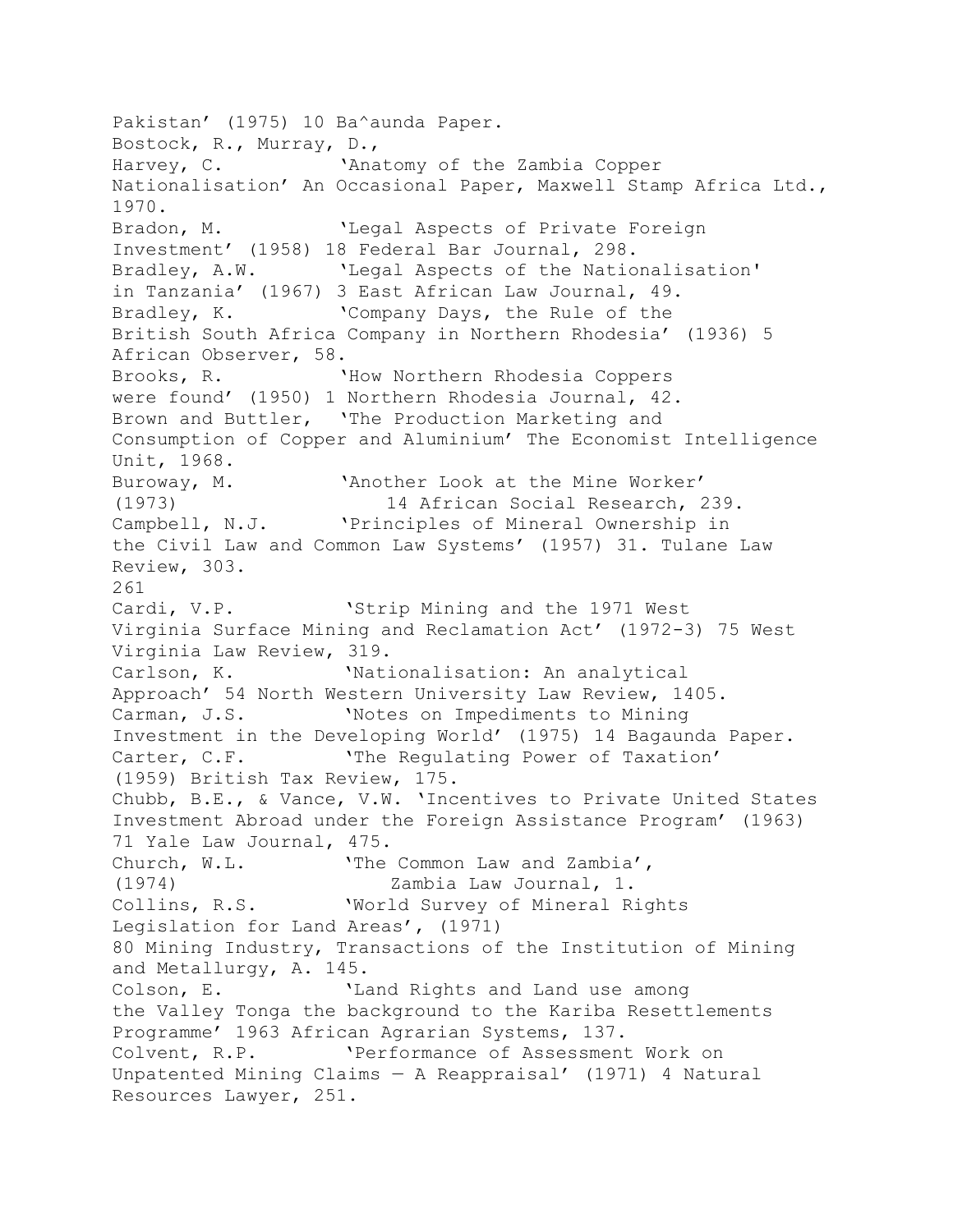Conroy, F. The General Principles of Land Tenure' (1946) 14 Rliodes-Livingstone Papers. Commonwealth Fund of Technical Corporation. 'Introduction to a Study on the Legislative Framework Agreements and Financial Impositions 262 affecting the Mining Industry in African Commonwealth Countries' 1974 (Unpublished). Davies, A.G. 'A Philosophy of the Taxation of Mining' (1971) 80 Mining Industry, Transactions of the Institution of Mining and Metallurgy, A. 145. Dawson, F.G., & Weston, B. 'Prompt, Adequate and Affective: A Universal Standard of Compensation', (1961 - 2) 30 Fordham Law Review. 727. De Vletter, D.R. 'Trends in Mineral Development Policies — Some Comments and Suggestions' (1975) 15 Bagaunda Paper. 'Zambia's Mineral Industry and its position amongst world copper producers' 51 Occassional Paper, geological Survey of Zambia. De Swardt, A.M.J. 'Prospecting in Zambia', Geological Survey of Zambia, 1973. Doke, C.M. The Country of the Lamba People', (1919) 3 South Africa Geology Journal, 3. Due, M.J.C. 'Multiple Mineral Development Problems — Public Law 585 in Retrospect' 31 Rocky Mountain Law Review, 269. Dufford, D., & Turner, W. 'Examining Titles of Unpatented Lode Mining Claims' 27 Rocky Mountain Law Review, 397. Dufford, P., & Phipps, D. 'The Mineral Leasing Act Acreage Limitation its Problems Unlimited' 31 Rocky Mountain Law Review, 293. Dunn, S. 'International Law and Private Property Rights' (1928) 28 Columbia Law Review, 116. 263 Drolet, J.P. 'Mirting Legislation and the Role of Responsible Authorities', Paper presented at the International Symposium on Technical Research in Mineralurgy and Management of Mineral Patrimony, 1975. Drucker, A. 'Compensation for Nationalised Property: The British Practice', (1955) 49 American Journal International Law, 477. Drysdall, A.R. 'The Geological Survey of Zambia: A Geological Survey in a Developing Environment' 1973. 'The Geological Survey of Zambia, its Role in the Social and Economic Development of the Country'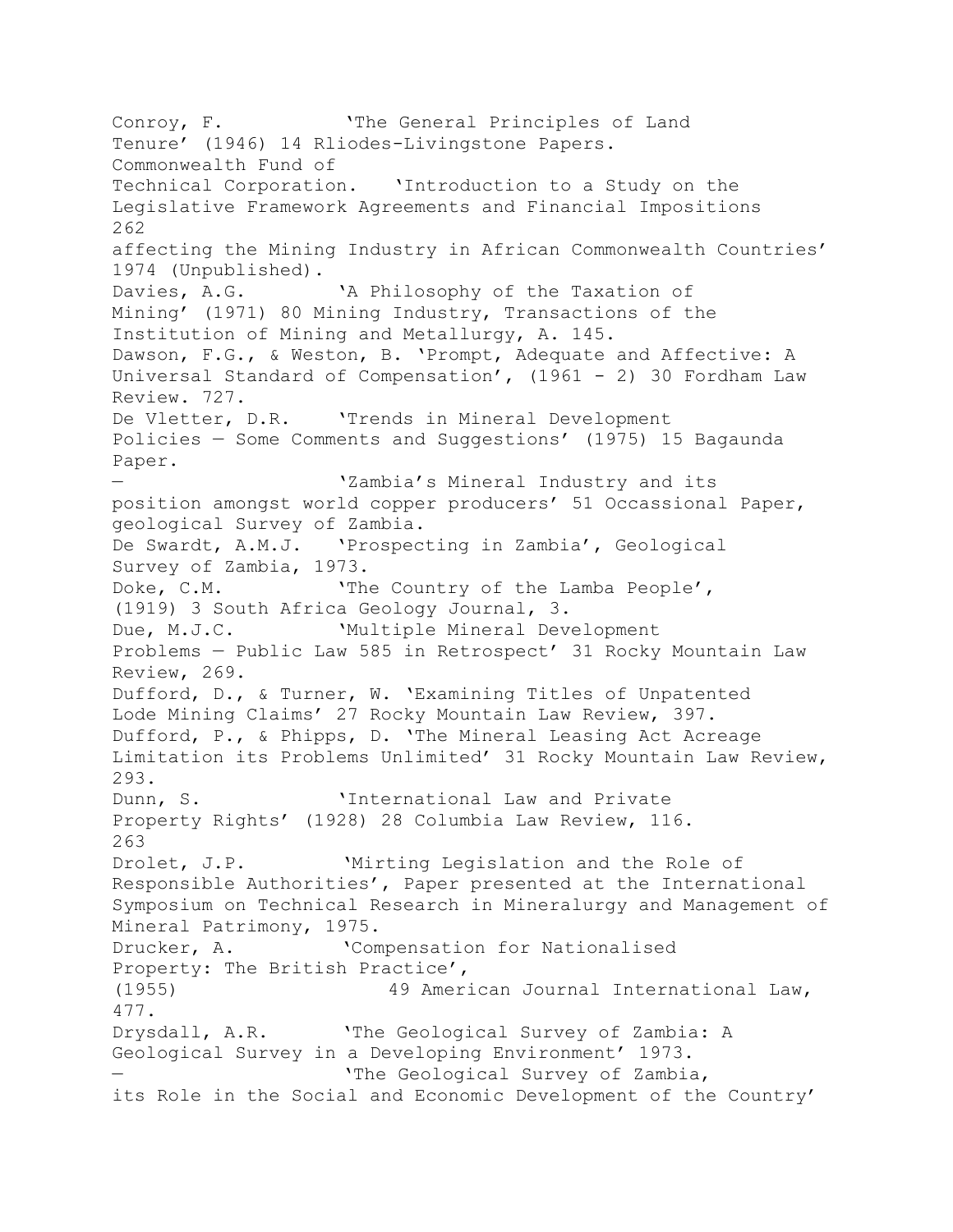(1974) 7 Occasional Paper of the Geological Survey of Zambia. Drysdall, A.R. & Langevand, E.'The Mines and Minerals Act, 1969 and the Mineral Tax Act, 1970', Geological Survey Department, 1970. Edridge, I.M. 'Note on the Status of Land in the Balovale District to the East and the West of the Zambezi River, 1960: A further Note on the Dongvve — Lalafuta Area', 1960 Shields Papers, File II. Faber, M.L.O. 'Bougainville Re-negotiated — An analysis of the New Fiscal Terms' 1974 December, Mining Magazine, 31. 'The Mshili-Thomson Meeting of November 1890 — a Note' (1971) 12 Social research, 129. Fagan, B.M. 'Pre-European Iron Working in Central Africa, with Special Reference to Northern Rhodesia', (1961) 2 Journal of African Institute, 199. 264 Fatorous, A.A. 'International Law and the Third World', 50 Vilanova Law Review, 783. — 'The Quest for Legal Security of Foreign Investments - Latest Developments',  $(1962-3)$  17 Rutgers Law Review, 257. Fraser, R.H. <sup>'Land</sup> Settlement in the Eastern Pro vince of Northern Rhodesia', (1945), 3 Rhodes-Livingstone Journal, 45. Friedmann, W.G. 'Foreign Investment Planning and Economic Development' (1962-3) 17 Rutgers Law Review, 253. 'The Growth of State Control', (1938) 19 Yearbook of International Law, 118. Gann, L.H. 'The Northern Rhodesia Copper Industry and the world of Copper 1923-52;' (1955) 18 Rhodes-Livingstone Journal, 1. George, J.A. The Impact of Conservation Laws and Decisions upon Obligations of the Mineral Lease', (1964) 24 Louisiana Law Review, 571. Gleeson, P.J. The Story of the Broken Hill Mine', (1951) Vol. 2 No. 3 Optima, 5. Gluckman, M. 'Essays on Loziland and Royal Pro perty', (1943) 10 Rhodes-Livingstone Papers. Goodman, S.H. 'Investment Policy in Zambia' in Fotman, After Mulungushi, 1969. Gartwick, W.K. <sup>'Labour Relations in Nationalised</sup> Industries with Particular Reference to the Coal Mining Industry', 16 Law and Contemporary Problems, 652. Harries-Jones, P. 'Tribe, Politic» and Industry on the Zambian Copperbelt', thesis University of Oxford, 1970.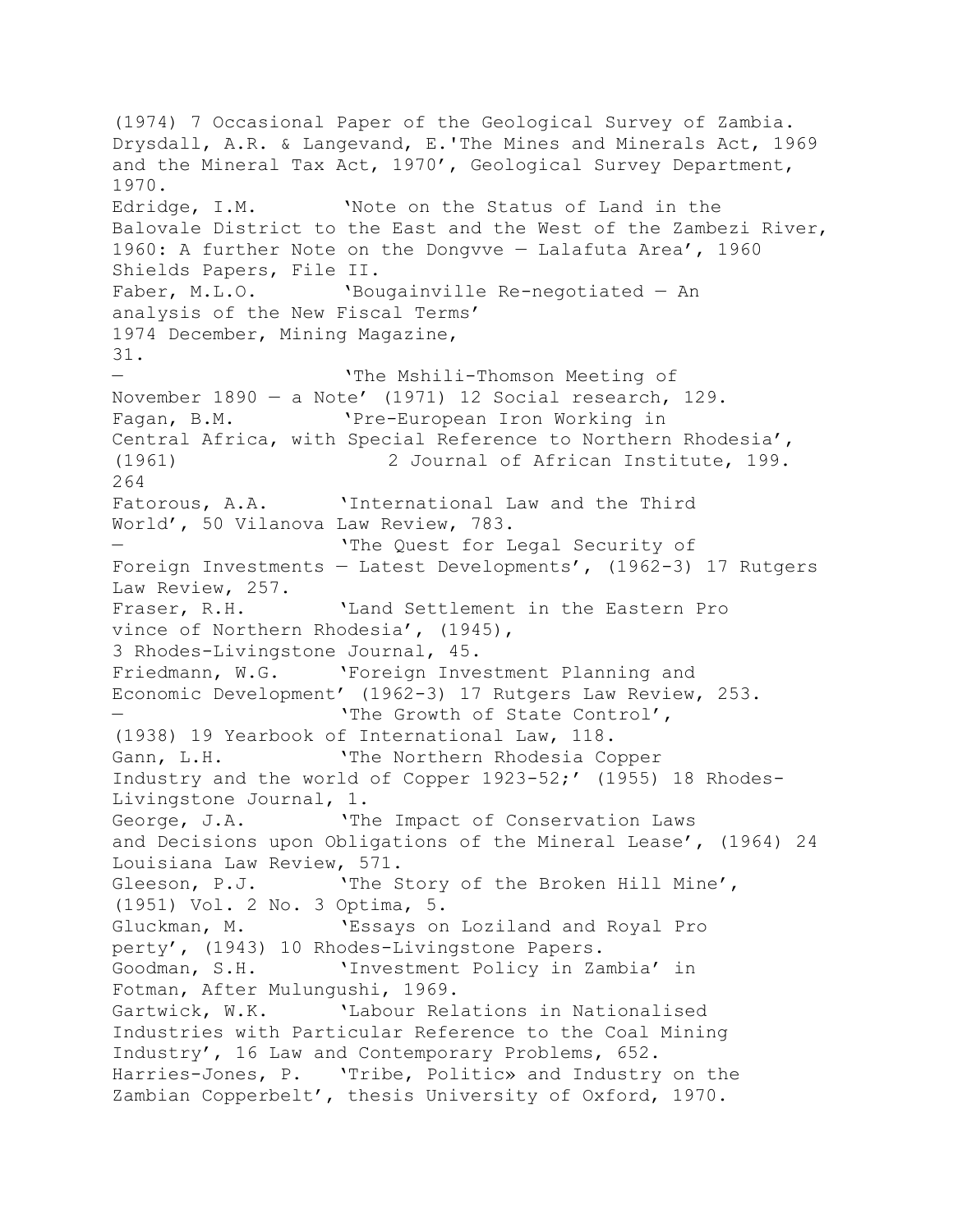265 Hellen, J.A. Some Aspects of Land Use and Over Population in the Ngoni Reserves of Northern Rhodesia', 1962. Hyde, J.N. **'Permanent Sovereignty Over Natural** Wealth and Resources', 50 American Journal of International Law, 854. Hookey, J. 'The Goveland Rights Case: a Judicial Dispensation for the Taking of Aboriginal Lands in Australia,' (1972) 5 Federal Law Review, 85. Jacoby, N.H. 'The Multinational Corporation', (1970) 3 The Centre Magazine, 37. Johns, S. 'Parastatal Bodies in Zambia; Problems and Prospects', 1971. Kaplinsky, R. Nacumulation and the Transfer of Technology; Issues of Conflict and Mechanisms for the Exercise of Control' (1974) 80 Institute of Development Studies Discussion Paper, Sussex. Kay, G. 'Aspects of the Ushi Iron Industry' (1962) 5 Northern Rhodesia Journal, 28. 'Changing patterns of Settlement ana Land Use in the Eastern Province of Northern Rhodesia', (1965) 2 Hull University Occasional Papers in Geography. Kesse, G.O. 'New Directions in Mineral Develop ment Policies in Ghana' (1975) 14 Bagaunda Paper. Kitzinger, R., & Burley, A. 'Tax Treatment of the Mining Industry in certain Overseas Countries', (1971) 80 Mining Industry, Transactions of the Institution of Mining and Metallurgy, A. 138. Krishnamurthy, B.S. 'Thomson Treaties and Johnson's Certificate of Claim,' (1969) 8 266 African Social Research, 588. Kuper, H. Cultures in Transition', (1952), The Listener, 212. Leane-Poole, E.H. 'An Early Portuguese Settlement in Northern Rhodesia', (1930) 3 Journal of the African Soc., 164. Loxley, J., & Saul, J. 'Political Theory of Parastatals', (1972) 5 East African Law Review, 9. McCollary, J.M. 'Louisiana Mineral Law, A Current Usury', (1971) 4 Natural Resources Lawyer, 291. Martz. C.O. **'Pick and Shovel Mining Laws in** Atomic Age, A case for Reform; 27 Rocky Mountain Law Review, 375. Merrill, M.H. 'Fulfilling Implied Covenants Administratively', (1956) 9 Oklahoma Law Review, 125.<br>Mitchell, J.C. Preliminary Notes on Land Tenure 'Preliminary Notes on Land Tenure and Agriculture among the Machinga Yao', (1950) 10 Rhodes-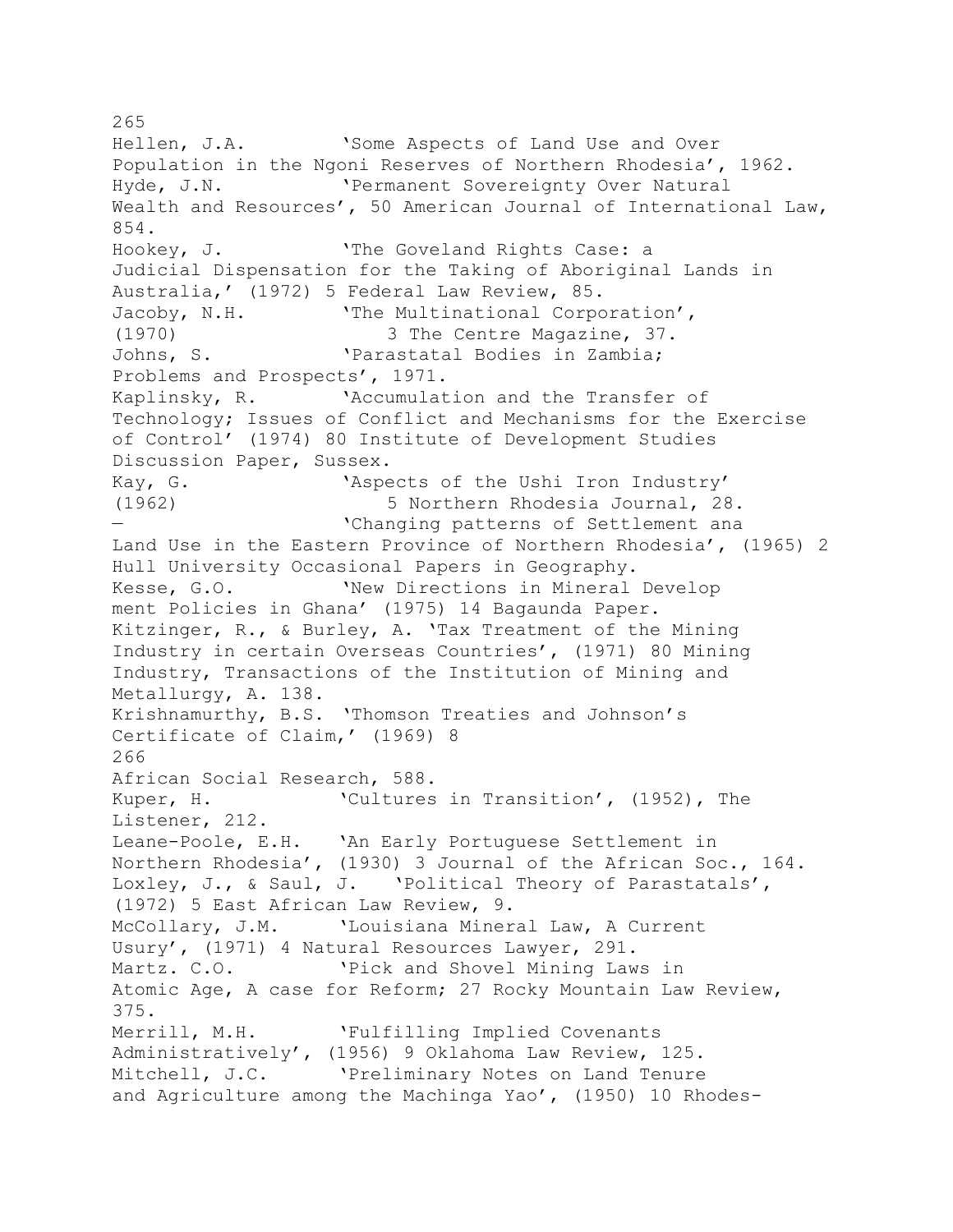Livingstone Journal, 1. Moore, M.M. **International Arbitration Between** States and Foreign Investors — the World Bank Convention', (1966) Stanford Law Review, (1959). Murray-Hughes, R. 'Mining in Northern Rhodesia Review Article', (1963) Northern Rhodesia Journal, 346. Murray, R. The International Company and the State', (1971) 10 The Spokesman, 12. Ndulo, M. 'Nationalisation of the Zambian Copper Industry', (1974) Zambia Law Journal, 55. 'Private Foreign Investment in Developing Countries: A qualitative 267 study on the Evaluation of the Macro-Economic Effects by Bos, Sanders and Secchi, Review', (1975) 13 African Social Research, 767. Nelems, H.E. 'Open Pit Mining at Nchanga', (1955) 5 Optima, 6. Nichols, C. The Bancroft Mine – a tale of Tribulation and Triumph', (1956) 6 Optima, 7. North, A.C. 'African Land Tenure Developments in Kenya and Uganda and their application to Northern Rhodesia', (1961) 1 Journal of African Administration, 211. Northcutt, E. 'Policy considerations in the Develop ment of Mineral Laws', (1970) vol. 3 No. 2 Natural Resources Lawyer, 281. Olmestead, C.J. 'Nationalisation of Foreign Property Interest, Particularly those Subject to Agreements with the State', (1957) 32 New York University Law Review, 1122. Page, M.E. 'The African Copperbelt, African Mining, metallurgy, and trade in Zambia and Katanga before 1890', (1972) 1 Journal of Social Science 55. Palmer, R.H. 'Lewanika's Country', (1951) 4 Northern Rhodesia Journal. Paton, A. (2015) 'African Advancement on the Copperbelt', (1955) 5 Optima, 105. Peters, D.U. 'Land usage in Serenje District', <1950) 10 Rhodes-Livingstone Papers. Peter, D., & Smyth, N.W. 'Land Usage in Barotseland', (1960) 19 Rhodes-Livingstone Communication. 268 Peters, D.U. 'Land usage in Serenje District', (1950) 19 Rhodes Papers. Phillipson, D.W. 'The Early Iron Age in Zambia, Regional Variants and Tentative Conclusions', (1968) 9 Journal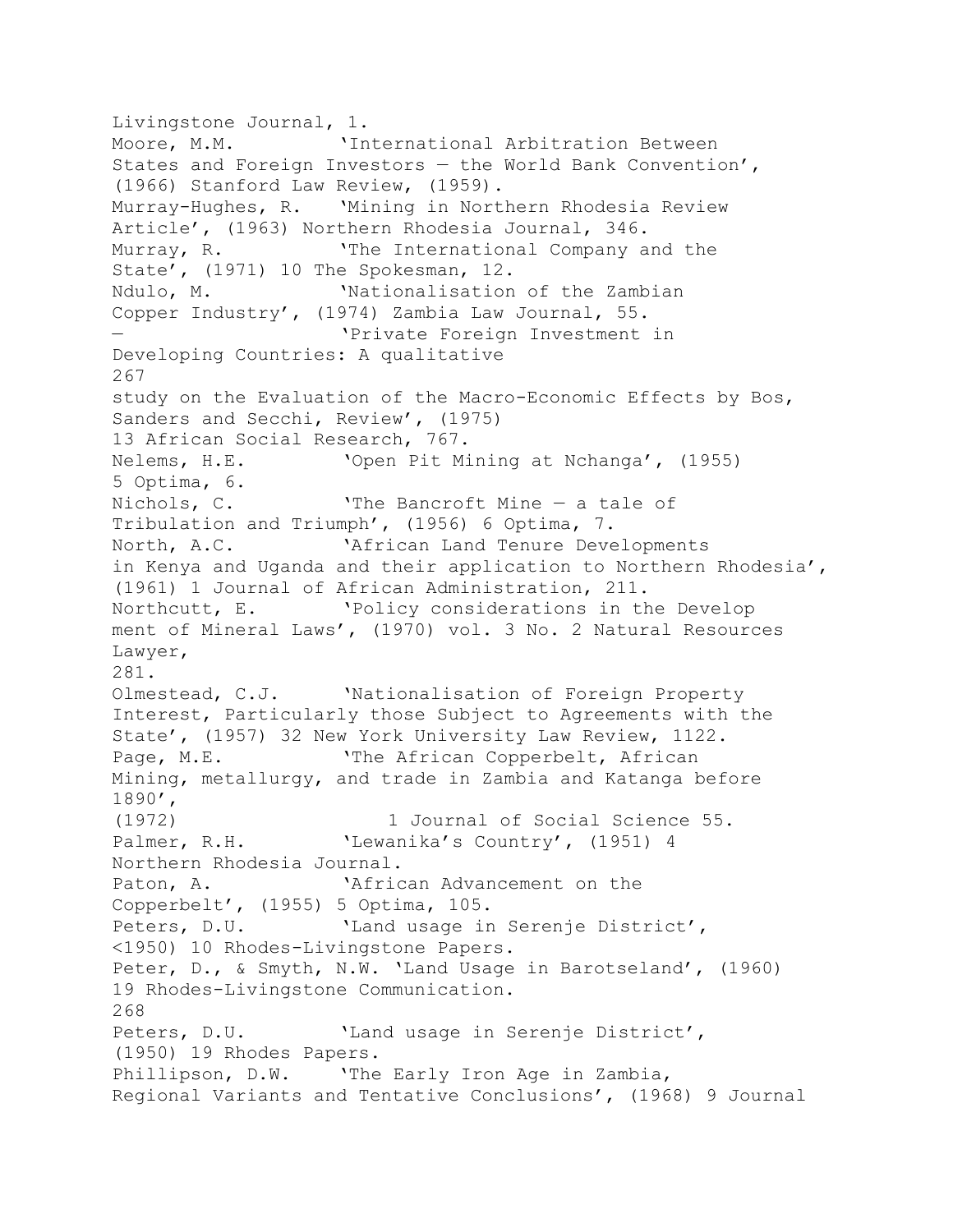of African History, 191. Prain, R.L. 'The Basic Factors of the Copper Industry Today', Selected Papers 1957-63, Rhodesia Selection Trust, 1958. — 'The Background in Rhodesia', Selected Papers 1953-7, Rhodesia Selection Trust, 1958. — 'The Future of Copper Supplies', Selected Papers 1953-7, Rhodesia Selection Trust, 1958. — 'Some Thoughts on Copper Production', Selected Papers 1963-7, Roan Selection Trust, 1968. — 'The Outlook for Copper', Selected Papers 1953-7, Rhodesia Selection Trust, 1958. — 'Mining in an Underdeveloped Country of Africa', Selected Papers 1963- 7, Roan Selection Trust, 1968. - 'The Northern Rhodesia Copperbelt', Selected Papers 1953-7, Rhodesia Selection Trust, 1958. — 'The Problems of African Advancement on the Copperbelt', (1954) 53 African Affairs, 12. — 'The Stabilisation of Labour', (1956) 55 African Affairs, 1. Prasad, B. The 'Foreign Technology and India's Economic Development', (1968) 2 International Development Review, p.18. 269 Radman, W. 'Inter-government Co-operation: the Case of Foreign Investments in Zambia', (1972) Pan-African Journal, 20. Reeve, W.H. 'The Geology and Mineral Resources of Northern Rhodesia', Geological Survey of Zambia, 1963. Rhodesian Anglo-American Ltd.,  $Mining$  Developments in Northern Rhodesia\*, a Brief Narrative of the History of the Country, with Special Reference to the Mining Industry, 1929.' Schmitthoff, C.M. 'The Nationalisation of Basic Industries in Great Britain', 16 Law and Contemporary Problems, 557. Slinn, P. 'Commercial Concessions and Politics During the Colonial period: the Role of the British South Africa Company in Northern Rhodesia, 1890-1964', (1971) 70 African Affairs, 565. Spalding, F., Hover, E., & Piper, J. (2014) 'One Nation, One Judiciary, the Lower Courts of Zambia', 1970 Zambia Law Journal, 1. Spearpoint, F. The African Native and the Rhodesian Copper Mines', (1937) 36 Journal of the African Society, supp. 1.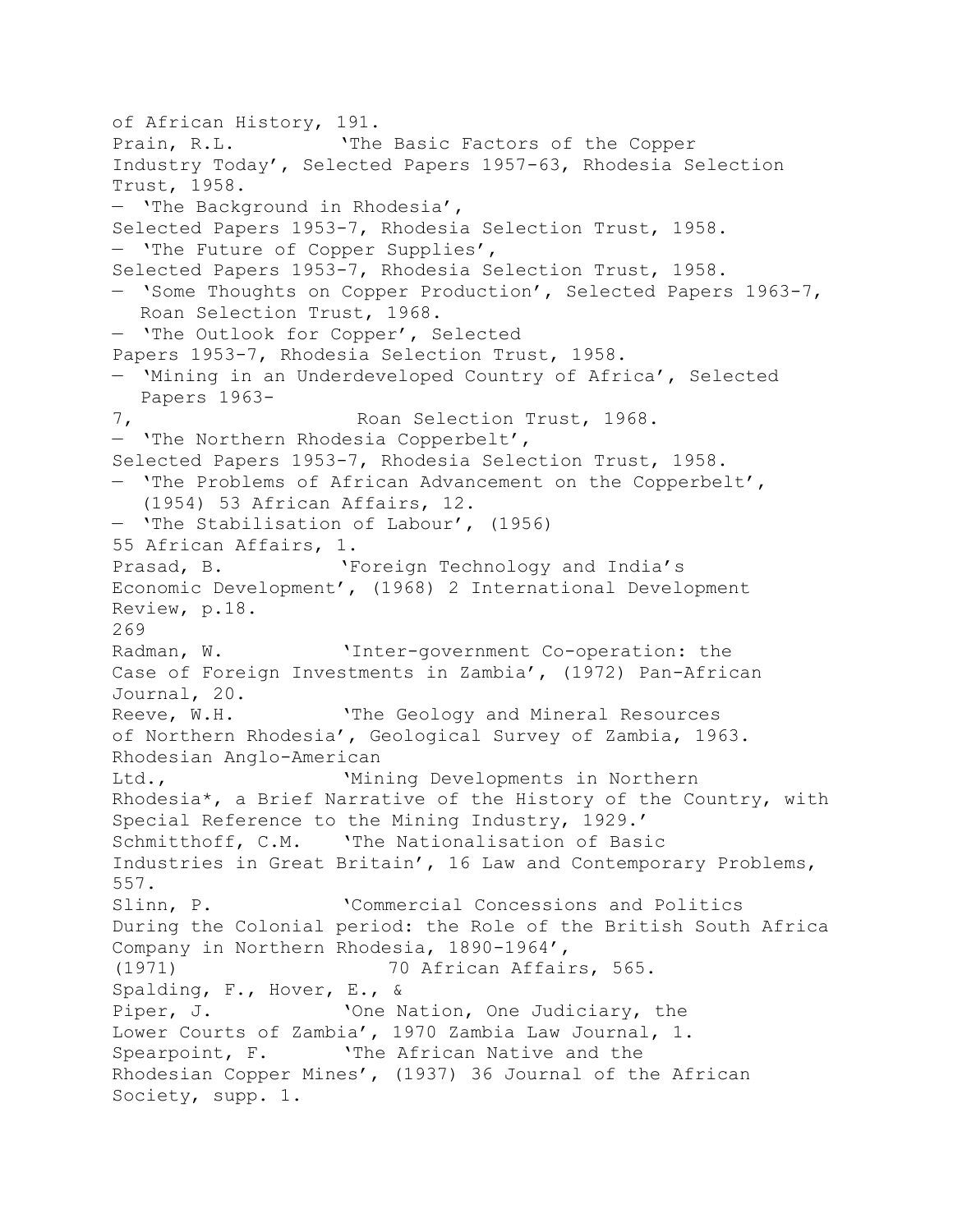```
Sullivan, R.F. 'All about Royalties', 16 Rocky
Mountain Law Institute, 221.
Surrey, S.S. 'Current Issues in the Taxation of
Corporate Foreign Investment',
(1956) 56 Columbia Law Review, 815.
                   'Tax Administration in
Underdeveloped Countries', (1957-8)
12 University of Miami Law Review, 158.
270
Steel, R.W. 'The Copperbelt of Northern
Rhodesia', British Association Paper, 1956.
                  'The Encouragement and Protection
of Investment in Developing Countries', (1962) 3 International 
and Comparative Law Quarterly, supp.
Thieme, J.G. Mining and Prospecting Activities in
the Mansa Area; (1972).
Ushewokunze, C. 'The Legal Framework of Copper
Production in Zambia', 1974, Zambia Law Journal, 75.
Vagts, D.F. 'United States of America's Treat
ment of Foreign Investment', (1962-3) 17 Rutgers Law Review, 
374.
Vanoss. S.F. 'The Northern Charterland Conces
sion Inquiry', (1932) 3 Journal of the African Society, 402.
Versey, C. The Law of Oil and Gas', 18 Rocky
Mountain Law Review, 445.
Vaux, H. 'Unusual Aspects of Native Land
Tenure in the Mazabuka District', (1953) 2 Northern Rhodesia 
Journal, 18.
Wahn, I. 'Towards Canadian Identity, the
Significance of Foreign Investment',
(1973) 11 Osgoode HalI Law Journal, 517.
Walker, A.W. 'Express Clauses in Oil and Gas
Leases Affecting the Usual Implied Obligations of the Lessee', 
(1940-1)
13 Mississippi Law Journal, 292.
                   'The Nature of Property Interests
Created by an Oil and Gas Lease', (1929-30) 81 Texas Law Review, 
483.
271
Webb, G.P. Development Strategies for Mineral
Exporters, Institute of Development Studies, University of 
Sussex, 1974.
Weiss, P. 'Private Investment in French Speak
ing Africa', (1962-3) 17 Rutgers Law Review, 335.
White, C.N.N. <sup>'A</sup> Survey of African Land Tenure in
Northern Rhodesia', (1959) 14 Journal of African Administration, 
6.
```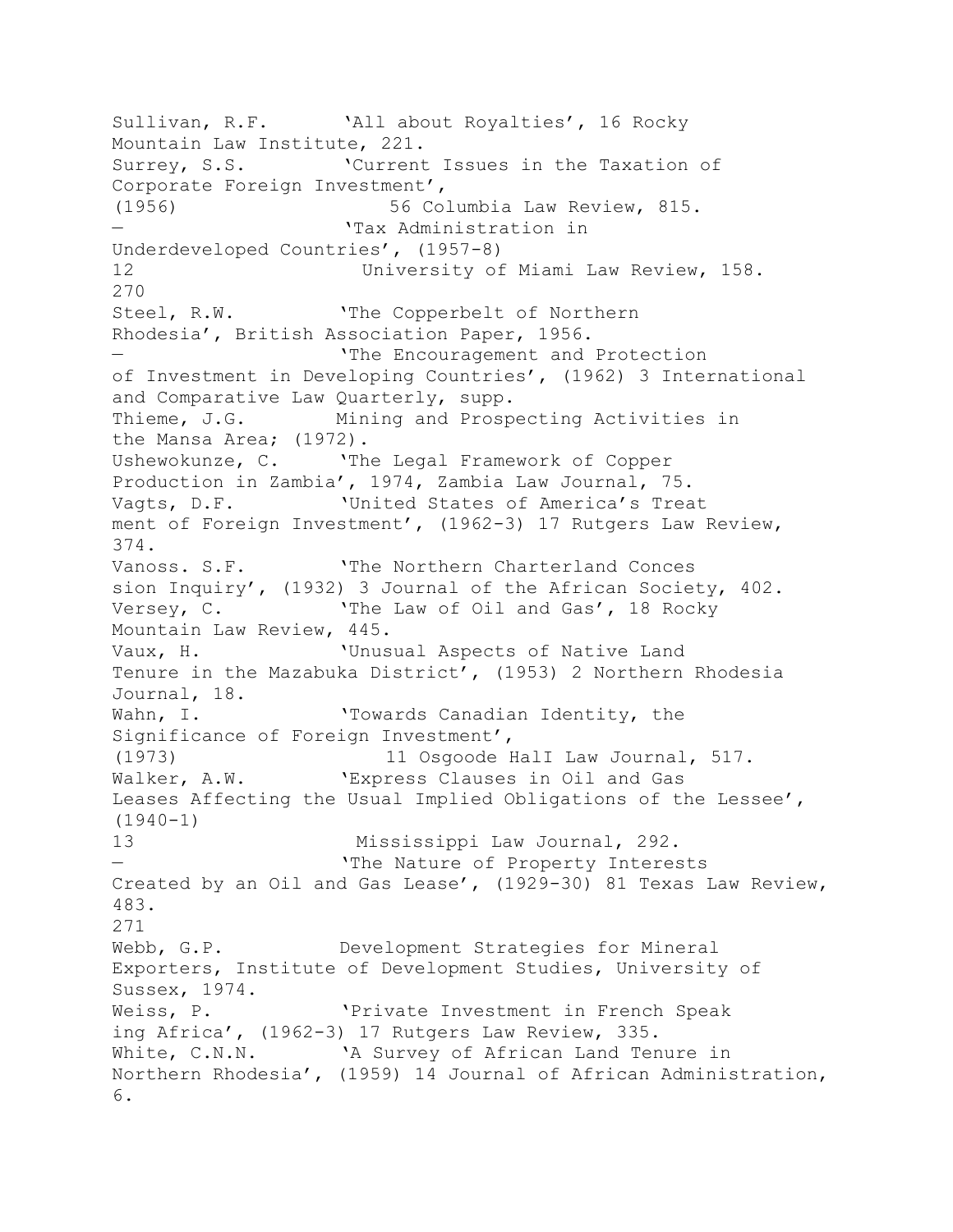'African Land Tenure in Northern Rhodesia (abridged report)', (1959) 2 Journal of African Administration, 171. 'Ethno History of the Upper Zambezi', (1962) 11 African Studies. 23. — 'Factors Determining the Concept of African Land Tenure Systems in Northern Rhodesia', (1963) African Agrarian Systems, 364. — 'Terminological confusion in African Land Tenure', (1958) 10 Journal of African Administration, 124. Williams, E.L. 'The Modern Prospector Versus Primitive Central Africa', (1960) 10 Optima, 37. Wina, A.N.L.<br>
'The Role of Foreign Capital in African Development', (1968) Challenge of Development, 15. 272 REPORTS AND DOCUMENTS African Development, Zambia Economic Survey, 1973. American Bar Association, Section of Mineral and Natural Resources Law, Committee Reports, 1963. British South Africa Company, North-Eastern Rhodesia, Report of the Administration for the two Years Ending 31 March, 1902. Central African Research  $-4$ , The Significance of Zambia's New Economic Programme, 1968. Chamber of Mines, Year Books, 1957-63. Copper Industry Service Bureau, Copperbelt of Zambia, Mining Industry Year Books, 1964-8. Correspondence and Agreement Regarding a Proposed Settlement of Various Outstanding Questions Relating to the British South Africa Company's Position in Northern Rhodesia, (Cmd. 1914), 1924. Darvey, T.G. The Northern Rhodesia Copper Company Ltd., Report on the Companies properties, 1905. Department of Agriculture, Report of a Soil and Land-use Survey, Copperbelt of Northern Rhodesia, 1949. Economic Commission for Africa, Food and Agriculture Organisation, Economic Survey Mission on the Economic Development of Zambia, UN/ECA/F.O. 1964. Geological Survey, Annual Reports, 1961-75. Government of the Republic of Zambia, Second National Development Plan, 1972-6, 1972. Kaunda, K.D. Humanism in Zambia and a Guide to its Implementation, 1967. Towards Complete Independence, 1969. Land Tenure Committee, Mazabuka District Report, 1945. Land Tenure Committee, Report, 1943. Northern Rhodesia Legislative Council Debates, 1924-64.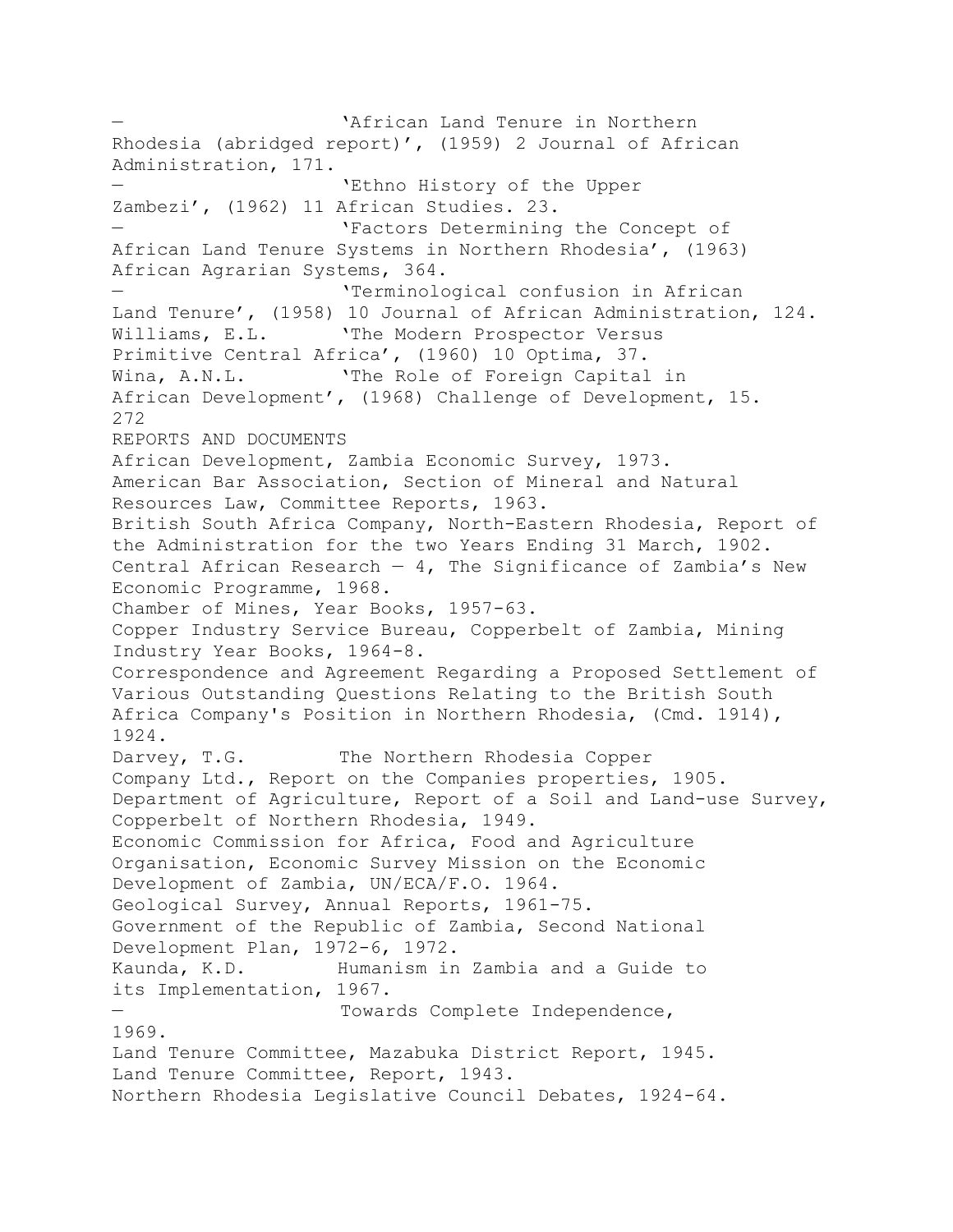Mining Magazine, published monthly by Mining Journal. Ministry of Finance, Economic Report, 1973. Mines Industrial Development Corporation, Mining Year Books, 1970-2. 273 Mines Industrial Development Corporation , Prospects for Zambia's Mining Industry, 1970. Mines Industrial Development Corporation, Zambia's Mining Industry, 1974. Mines Industrial Development Corporation, Zambia Mining Year Book, 1972-3. National Resources and National Welfare: the Case of Copper, Papers Presented to Conference, Lusaka, July 3, 1974. Nchanga Consolidated Copper Mines Ltd., Annual Reports, 1970-4. Northern Rhodesia, Colonial Reports, 1924-55. Northern Rhodesia, Land Commission Report, 1946. Northern Rhodesia Mines Department, Annual Reports, 1946-63. Organisation for Economic Co-operation and Development Fiscal Committee, Report on Fiscal Incentives for Private Investment in Developing Countries, 1965. Priestley, M.J. Ngoni Land Utilisation Survey 1954-5, 1966. Proceedings of the Seminar on Mining Legislation and Administration, Mineral Resources Series, No. 34 UN No. F.70. 11 F.D. E/CH/11/919, 1969. Report of the Commission of Inquiry into the Mining Industry of Zambia, 1966. Report of Mining Commission, Ontario, 1969. Report of the Committee Appointed by the Secretary of State for the Colonies to Consider Certain Questions Relating to Rhodesia, Cmd 1273, 1921. Report of the Annual Taxation Conference Proceedings, 1970. Report of the Bechuanaland Concessions Commission, 1901. Report of the Board of Inquiry into the Advancement of Africans in the Copper Mining Industry of Northern Rhodesia, 1954. Report of the Commission Appointed to Enquire into the Advancement of Africans in the Copper Industry of Northern Rhodesia, 1948. Report of the Commission Appointed to Enquire into the Disturbances on the Copperbelt of Northern Rhodesia, 1935. Report of the Commission Appointed to Enquire into the Financial and Economic Position of Northern Rhodesia, Col. No. 145 (Pim Report), 1938. 274 Report of the Commission on Taxation, International Chamber of Commerce, 1965.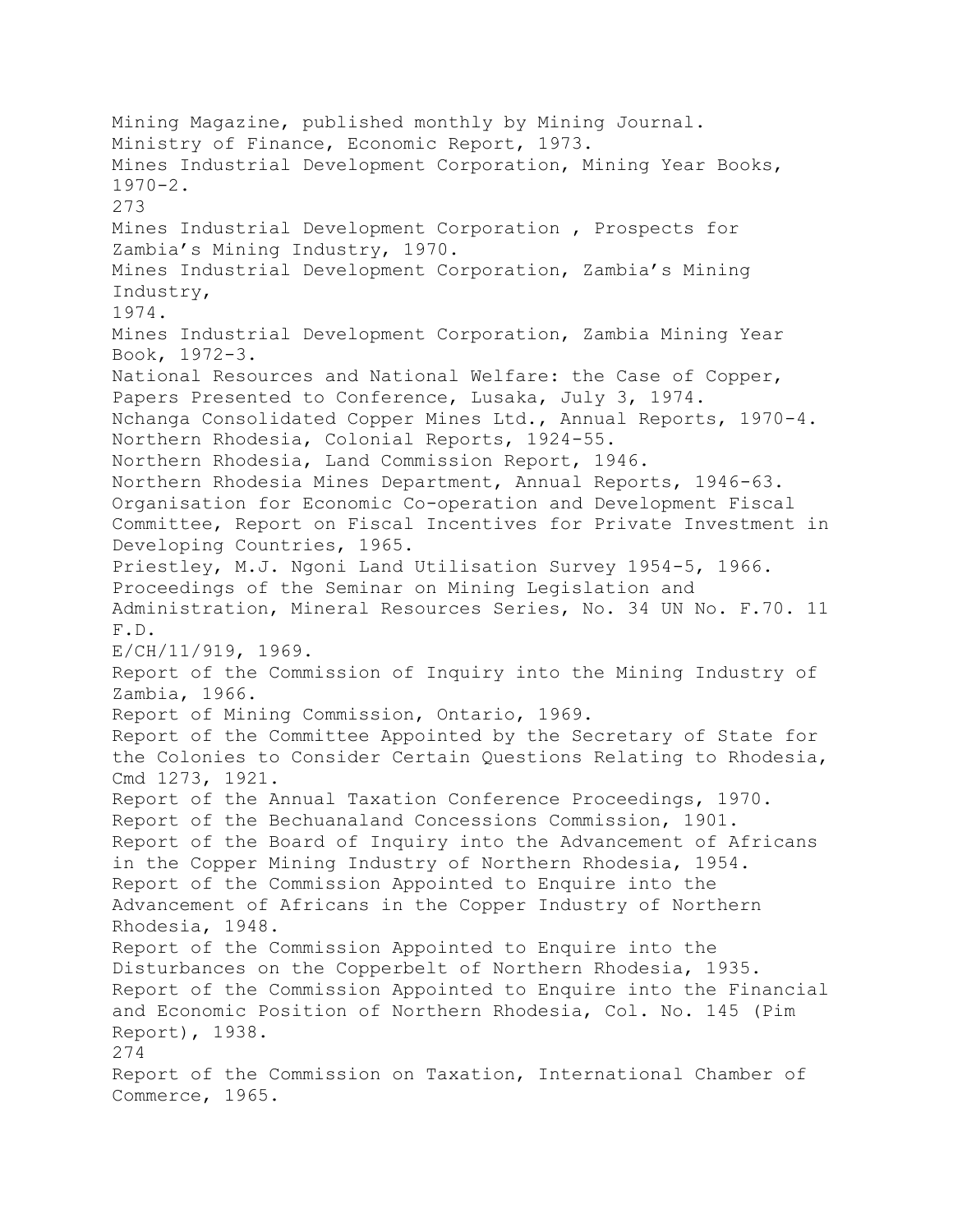Report of the Commission of Inquiry into the Mining Industry (Zambia), (Brown Report), 1966. Report of the Commission to Enquire into the Unrest in the Mining Industry of Northern Rhodesia, (Branigan Report), 1956. Report of the Commission on the Mining Industry of Northern Rhodesia, (Morrison Report), 1962. Report of the Land Commission, Zambia, 1967 (Unpublished). Report of the Proceedings of the International Tax Conference, 1972. Report of the Transvaal Concessions Commission, Cmd 623, 1901. Report on African Land Tenure Developments in Kenya and Uganda and their Application to Northern Rhodesia, 1960. Report on International Investment, Organisation for European Economic Co-operation, 1966. Report on the Development of Secondary Industries in Northern Rhodesia, 1945. Rhodesia-Nyasaland Royal Commission, Cmd 5449, 1939. Roan Consolidated Mines Ltd., Annual Report, 1970-4. Rocky Mountain Mineral Law Institute, Proceedings of Annual Meetings, 1968-73. Selwyn, P. Report on the Economy of Barotseland, 1964. Tax Factors Affecting American Investment, Report, 1955. Taxation Systems Applicable to investments in the Overseas Countries Associated with Member Countries, a publication of the Organisation of European Economic Co-operation, 1960. The British South Africa Claims to Mineral Rights, Government of Northern Rhodesia, White Paper, 1964. The Progress of Zambianisation in the Mining Industry, 1968. United Nations Development Programme, Business Bulletin, UNO/D.P./138.88, 1974. United Nations Fiscal Taxes and Tax Policy in Developing Countries, 1961. United States Department of the Interior, Bureau of Mines, Mineral Year Book, Vol. 1, Minerals and Fuels, 1971. United States Trade and Investment in Latin America, 275 Proceedings of the Conference on Legal Problems of Trade and Investment in Latin America, held at Columbia, University School of Law, 1963. White, C.N.N. Land Tenure Report No. 3 Eastern Province, 1956. Land Tenure Report No. 1 Southern Province, 1956. Land Tenure Report No. 2 Central Province, 1956. Land Tenure Report No. 5 Luapulct Province and Northern Province, 1957.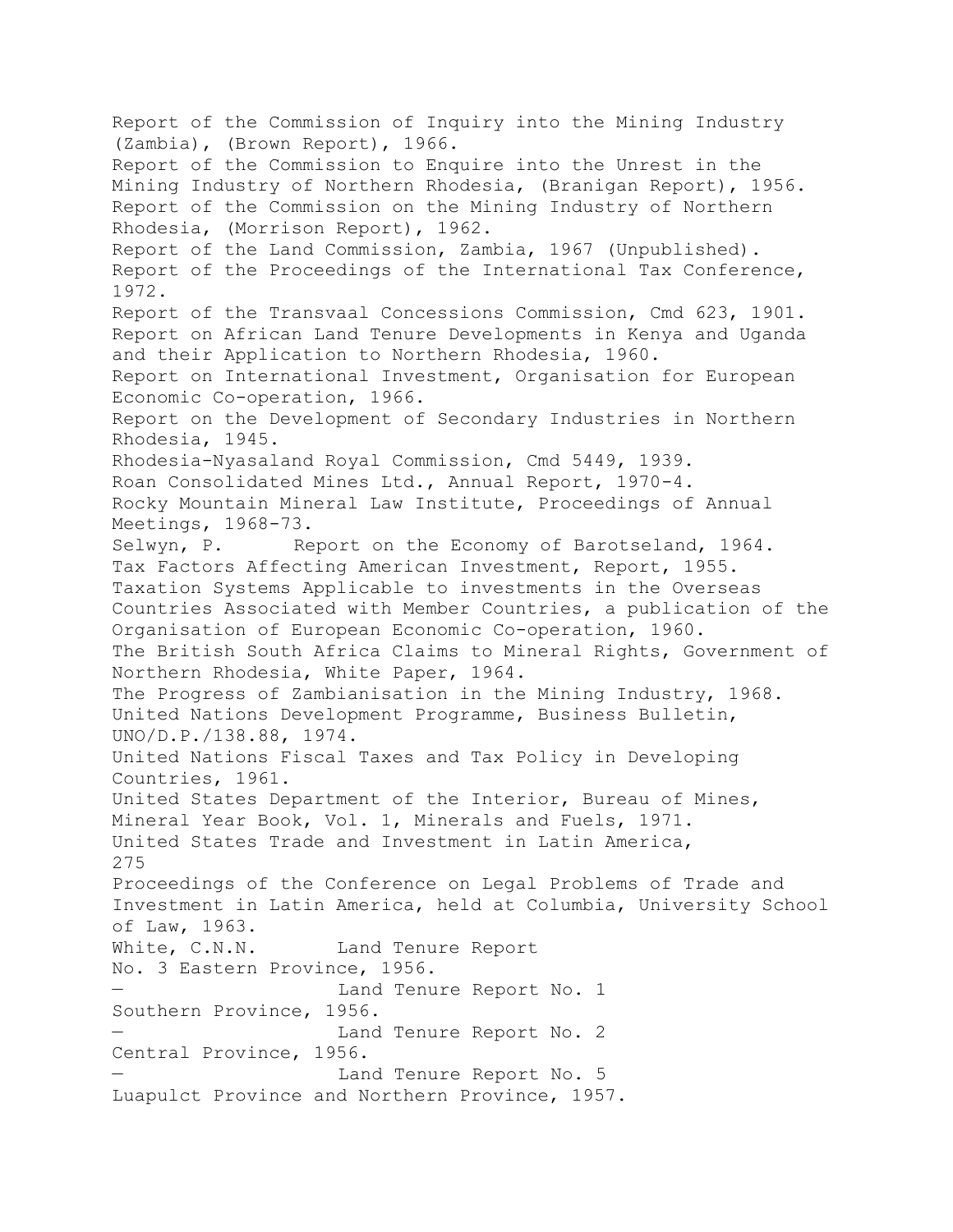Zambia Copper Investments Ltd., Annual Reports, 1970-4. Zambia Industrial and Mining Corporation Ltd., Annual Reports, 1974. 276

MINING RIGHTS IN ZAMBIA Mona Ndulo

1 his book examines the mining laws of Zambia, with primary attention in the early chapters of the book to the history of the laws and in the latter chapters to the current requirements